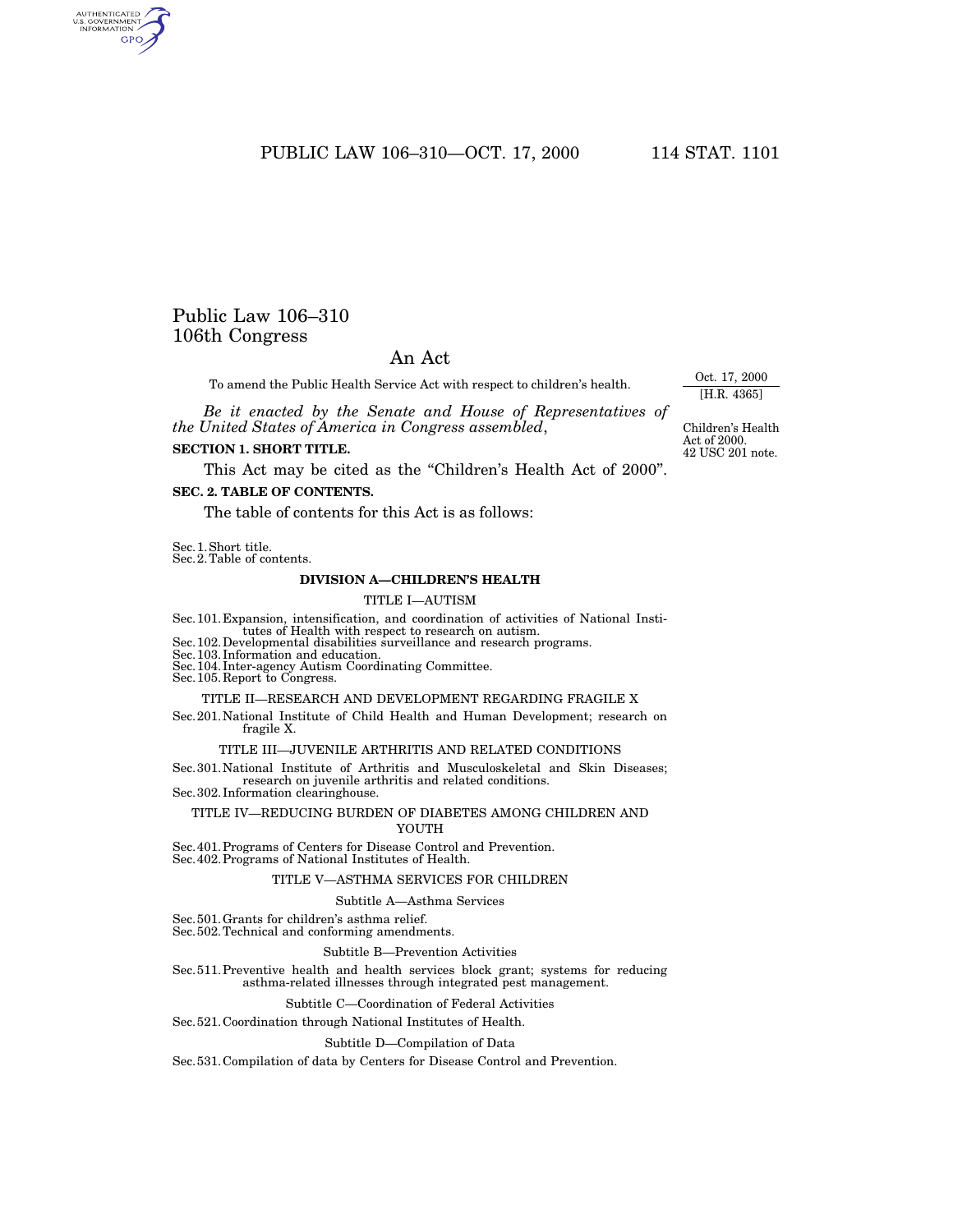### TITLE VI—BIRTH DEFECTS PREVENTION ACTIVITIES

#### Subtitle A—Folic Acid Promotion

### Sec.601.Program regarding effects of folic acid in prevention of birth defects.

Subtitle B—National Center on Birth Defects and Developmental Disabilities Sec.611.National Center on Birth Defects and Developmental Disabilities.

### TITLE VII—EARLY DETECTION, DIAGNOSIS, AND TREATMENT REGARDING HEARING LOSS IN INFANTS

Sec.701.Purposes. Sec.702.Programs of Health Resources and Services Administration, Centers for Disease Control and Prevention, and National Institutes of Health.

#### TITLE VIII—CHILDREN AND EPILEPSY

Sec.801.National public health campaign on epilepsy; seizure disorder demonstration projects in medically underserved areas.

### TITLE IX—SAFE MOTHERHOOD; INFANT HEALTH PROMOTION

### Subtitle A—Safe Motherhood Prevention Research

#### Sec.901.Prevention research and other activities.

Subtitle B—Pregnant Women and Infants Health Promotion

Sec.911.Programs regarding prenatal and postnatal health.

### TITLE X—PEDIATRIC RESEARCH INITIATIVE

Sec.1001.Establishment of pediatric research initiative.

Sec.1002.Investment in tomorrow's pediatric researchers. Sec.1003.Review of regulations.

Sec.1004.Long-term child development study.

### TITLE XI—CHILDHOOD MALIGNANCIES

Sec.1101.Programs of Centers for Disease Control and Prevention and National Institutes of Health.

### TITLE XII—ADOPTION AWARENESS

### Subtitle A—Infant Adoption Awareness

### Sec.1201.Grants regarding infant adoption awareness.

#### Subtitle B—Special Needs Adoption Awareness

Sec.1211.Special needs adoption programs; public awareness campaign and other activities.

#### TITLE XIII—TRAUMATIC BRAIN INJURY

Sec. 1301. Programs of Centers for Disease Control and Prevention.<br>Sec. 1302. Study and monitor incidence and prevalence.<br>Sec. 1303. Programs of National Institutes of Health.<br>Sec. 1304. Programs of Health Resources and Se

Sec.1305.State grants for protection and advocacy services. Sec.1306.Authorization of appropriations for certain programs.

### TITLE XIV—CHILD CARE SAFETY AND HEALTH GRANTS

Sec.1401.Definitions.

Sec.1402.Authorization of appropriations.

Sec.1403.Programs.

Sec.1404.Amounts reserved; allotments.

Sec.1405.State applications.

Sec. 1406. Use of funds.

Sec.1407.Reports.

### TITLE XV—HEALTHY START INITIATIVE

#### Sec.1501.Continuation of healthy start program.

#### TITLE XVI—ORAL HEALTH PROMOTION AND DISEASE PREVENTION

Sec.1601.Identification of interventions that reduce the burden and transmission of oral, dental, and craniofacial diseases in high risk populations; development of approaches for pediatric oral and craniofacial assessment.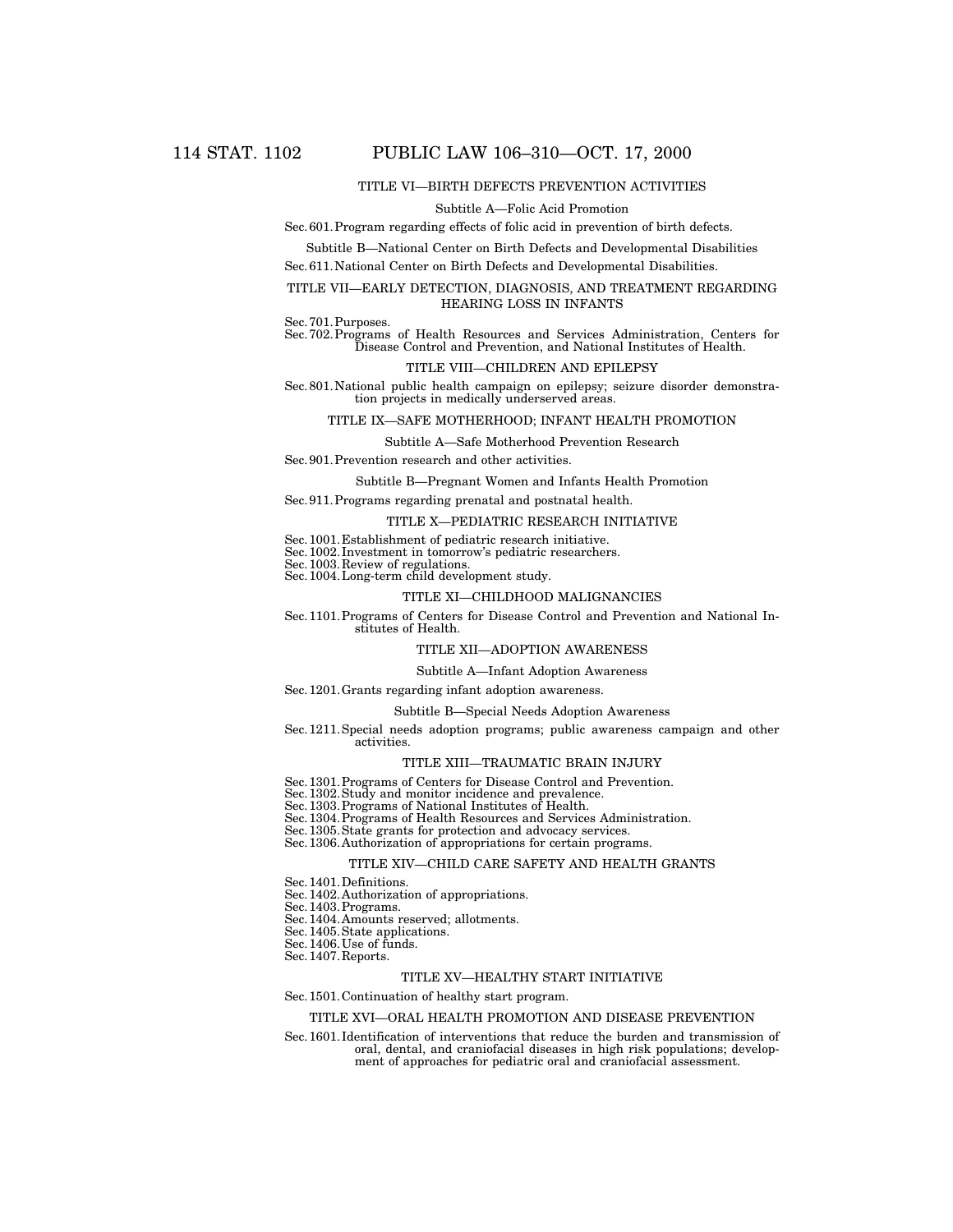Sec.1602.Oral health promotion and disease prevention. Sec.1603.Coordinated program to improve pediatric oral health.

### TITLE XVII—VACCINE-RELATED PROGRAMS

# Subtitle A—Vaccine Compensation Program

Sec.1701.Content of petitions.

Subtitle B—Childhood Immunizations

Sec.1711.Childhood immunizations.

#### TITLE XVIII—HEPATITIS C

Sec.1801.Surveillance and education regarding hepatitis C.

### TITLE XIX—NIH INITIATIVE ON AUTOIMMUNE DISEASES

Sec.1901.Autoimmune diseases; initiative through Director of National Institutes of Health.

### TITLE XX—GRADUATE MEDICAL EDUCATION PROGRAMS IN CHILDREN'S HOSPITALS

Sec.2001.Provisions to revise and extend program.

### TITLE XXI—SPECIAL NEEDS OF CHILDREN REGARDING ORGAN TRANSPLANTATION

Sec.2101.Organ Procurement and Transplantation Network; amendments regarding needs of children.

### TITLE XXII—MUSCULAR DYSTROPHY RESEARCH

Sec.2201.Muscular dystrophy research.

#### TITLE XXIII—CHILDREN AND TOURETTE SYNDROME AWARENESS

Sec.2301.Grants regarding Tourette Syndrome.

#### TITLE XXIV—CHILDHOOD OBESITY PREVENTION

Sec.2401.Programs operated through the Centers for Disease Control and Prevention.

### TITLE XXV—EARLY DETECTION AND TREATMENT REGARDING CHILDHOOD LEAD POISONING

Sec.2501.Centers for Disease Control and Prevention efforts to combat childhood lead poisoning. Sec.2502.Grants for lead poisoning related activities.

Sec.2503.Training and reports by the Health Resources and Services Administration. Sec.2504.Screenings, referrals, and education regarding lead poisoning.

# TITLE XXVI—SCREENING FOR HERITABLE DISORDERS

Sec.2601.Program to improve the ability of States to provide newborn and child screening for heritable disorders.

#### TITLE XXVII—PEDIATRIC RESEARCH PROTECTIONS

Sec.2701.Requirement for additional protections for children involved in research.

#### TITLE XXVIII—MISCELLANEOUS PROVISIONS

Sec.2801.Report regarding research on rare diseases in children. Sec.2802.Study on metabolic disorders.

### TITLE XXIX—EFFECTIVE DATE

Sec.2901.Effective date.

### **DIVISION B—YOUTH DRUG AND MENTAL HEALTH SERVICES**

Sec.3001.Short title.

### TITLE XXXI—PROVISIONS RELATING TO SERVICES FOR CHILDREN AND

ADOLESCENTS

Sec.3101.Children and violence.

Sec.3102.Emergency response.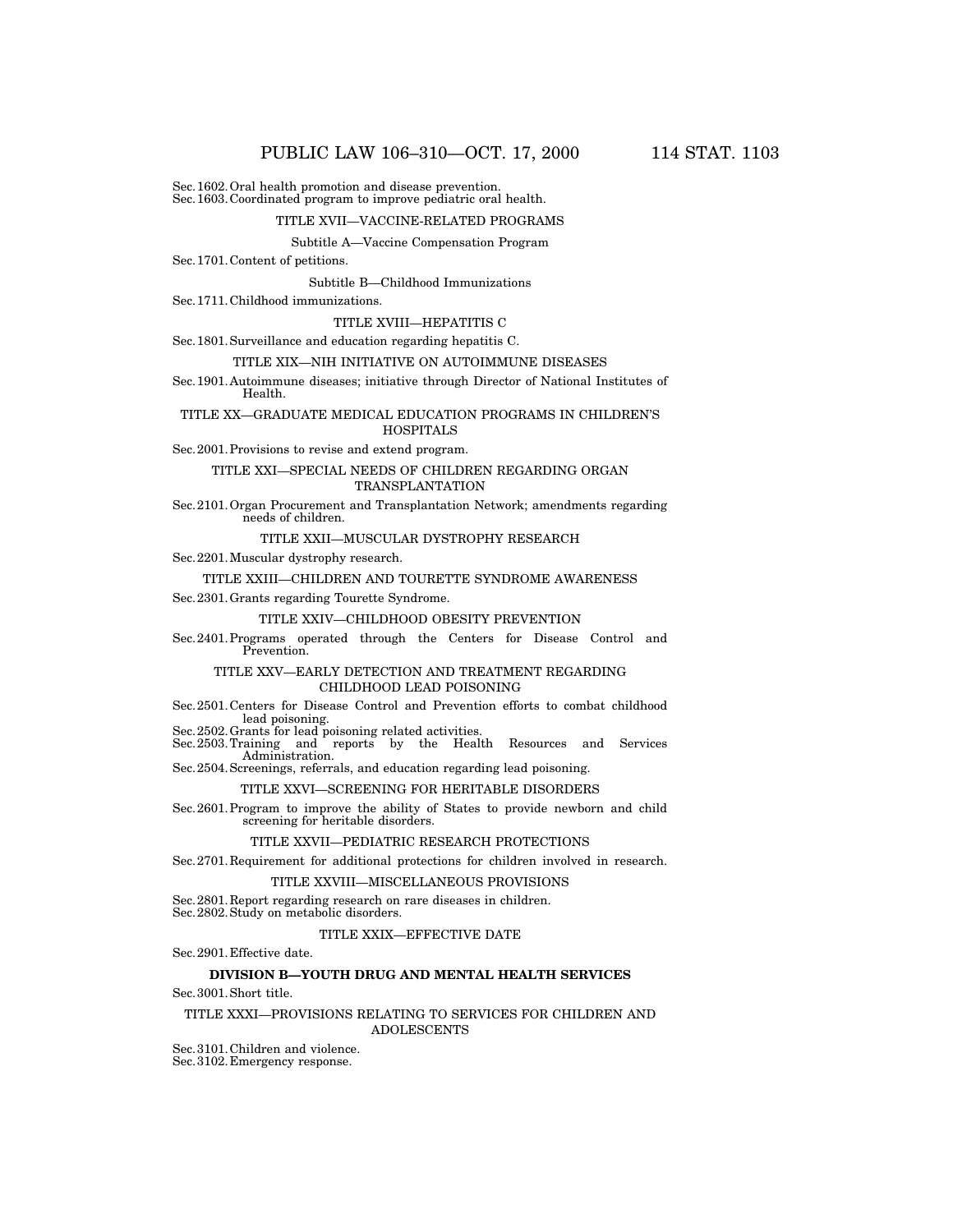Sec.3103.High risk youth reauthorization.

Sec.3104.Substance abuse treatment services for children and adolescents.

Sec.3105.Comprehensive community services for children with serious emotional disturbance.

Sec.3106.Services for children of substance abusers. Sec.3107.Services for youth offenders.

Sec.3108.Grants for strengthening families through community partnerships.

Sec.3109.Programs to reduce underage drinking.

Sec.3110.Services for individuals with fetal alcohol syndrome.

Sec.3111.Suicide prevention.

Sec. 3112. General provisions.

### TITLE XXXII—PROVISIONS RELATING TO MENTAL HEALTH

Sec.3201.Priority mental health needs of regional and national significance.

Sec.3202.Grants for the benefit of homeless individuals.

Sec.3203.Projects for assistance in transition from homelessness.

Sec.3204.Community mental health services performance partnership block grant.

Sec.3205.Determination of allotment.

Sec.3206.Protection and Advocacy for Mentally Ill Individuals Act of 1986.

Sec. 3207. Requirement relating to the rights of residents of certain facilities.

Sec.3208.Requirement relating to the rights of residents of certain non-medical, community-based facilities for children and youth.

Sec.3209.Emergency mental health centers.

Sec.3210.Grants for jail diversion programs.

Sec.3211.Improving outcomes for children and adolescents through services integration between child welfare and mental health services.

Sec.3212.Grants for the integrated treatment of serious mental illness and co-occurring substance abuse.

Sec.3213.Training grants.

#### TITLE XXXIII—PROVISIONS RELATING TO SUBSTANCE ABUSE

Sec.3301.Priority substance abuse treatment needs of regional and national significance.

Sec.3302.Priority substance abuse prevention needs of regional and national significance.

Sec.3303.Substance abuse prevention and treatment performance partnership block grant.

Sec.3304.Determination of allotments.

Sec.3305.Nondiscrimination and institutional safeguards for religious providers.

Sec.3306.Alcohol and drug prevention or treatment services for Indians and Native Alaskans.

Sec.3307.Establishment of commission.

# TITLE XXXIV—PROVISIONS RELATING TO FLEXIBILITY AND

# ACCOUNTABILITY

Sec.3401.General authorities and peer review.

Sec.3402.Advisory councils.

Sec.3403.General provisions for the performance partnership block grants.

Sec.3404.Data infrastructure projects.

Sec.3405.Repeal of obsolete addict referral provisions.

Sec.3406.Individuals with co-occurring disorders.

Sec.3407.Services for individuals with co-occurring disorders.

### TITLE XXXV—WAIVER AUTHORITY FOR PHYSICIANS WHO DISPENSE OR PRESCRIBE CERTAIN NARCOTIC DRUGS FOR MAINTENANCE TREATMENT OR DETOXIFICATION TREATMENT

Sec.3501.Short title.

Sec.3502.Amendment to Controlled Substances Act.

### TITLE XXXVI—METHAMPHETAMINE AND OTHER CONTROLLED SUBSTANCES

Sec.3601.Short title.

#### Subtitle A—Methamphetamine Production, Trafficking, and Abuse

#### PART I—CRIMINAL PENALTIES

Sec.3611.Enhanced punishment of amphetamine laboratory operators.

Sec.3612.Enhanced punishment of amphetamine or methamphetamine laboratory operators.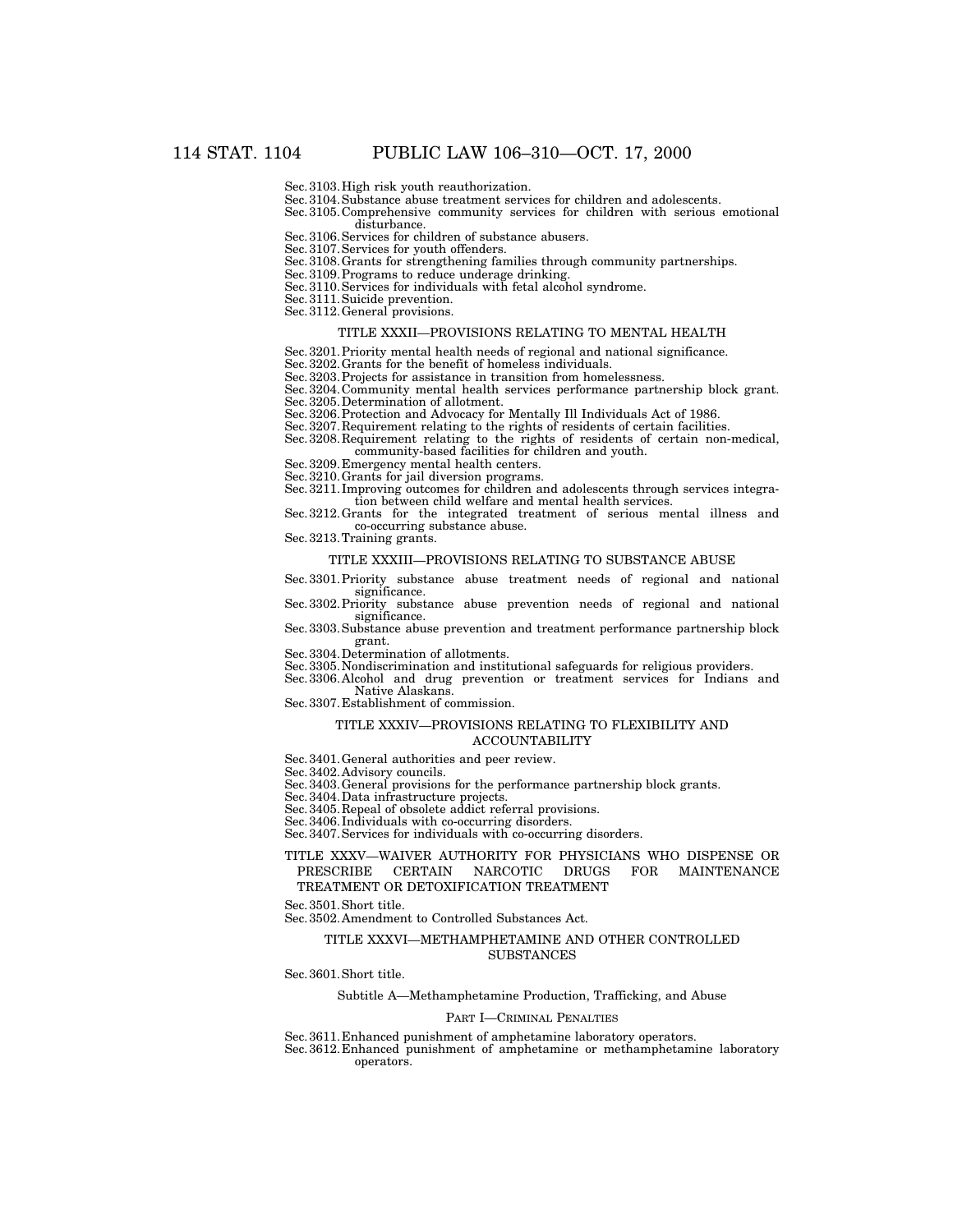Sec.3613.Mandatory restitution for violations of Controlled Substances Act and Controlled Substances Import and Export Act relating to amphetamine and methamphetamine.

Sec.3614.Methamphetamine paraphernalia.

#### PART II—ENHANCED LAW ENFORCEMENT

Sec.3621.Environmental hazards associated with illegal manufacture of

amphetamine and methamphetamine. Sec.3622.Reduction in retail sales transaction threshold for non-safe harbor products containing pseudoephedrine or phenylpropanolamine. Sec.3623.Training for Drug Enforcement Administration and State and local law

enforcement personnel relating to clandestine laboratories.

Sec.3624.Combating methamphetamine and amphetamine in high intensity drug trafficking areas.

Sec.3625.Combating amphetamine and methamphetamine manufacturing and trafficking.

#### PART III—ABUSE PREVENTION AND TREATMENT

Sec.3631.Expansion of methamphetamine research.

Sec.3632.Methamphetamine and amphetamine treatment initiative by Center for Substance Abuse Treatment.

Sec.3633.Study of methamphetamine treatment.

#### PART IV—REPORTS

Sec.3641.Reports on consumption of methamphetamine and other illicit drugs in rural areas, metropolitan areas, and consolidated metropolitan areas.

Sec.3642.Report on diversion of ordinary, over-the-counter pseudoephedrine and phenylpropanolamine products.

### Subtitle B—Controlled Substances Generally

Sec.3651.Enhanced punishment for trafficking in list I chemicals.

Sec.3652.Mail order requirements.

Sec.3653.Theft and transportation of anhydrous ammonia for purposes of illicit production of controlled substances.

### Subtitle C—Ecstasy Anti-Proliferation Act of 2000

Sec.3661.Short title.

Sec. 3662. Findings.

Sec.3663.Enhanced punishment of Ecstasy traffickers. Sec.3664.Emergency authority to United States Sentencing Commission.

Sec.3665.Expansion of Ecstasy and club drugs abuse prevention efforts.

### Subtitle D—Miscellaneous

Sec.3671.Antidrug messages on Federal Government Internet websites.

Sec.3672.Reimbursement by Drug Enforcement Administration of expenses incurred to remediate methamphetamine laboratories.

Sec.3673.Severability.

# **DIVISION A—CHILDREN'S HEALTH**

# **TITLE I—AUTISM**

### **SEC. 101. EXPANSION, INTENSIFICATION, AND COORDINATION OF ACTIVITIES OF NATIONAL INSTITUTES OF HEALTH WITH RESPECT TO RESEARCH ON AUTISM.**

Part B of title IV of the Public Health Service Act (42 U.S.C. 284 et seq.) is amended by adding at the end the following section:

''EXPANSION, INTENSIFICATION, AND COORDINATION OF ACTIVITIES OF NATIONAL INSTITUTES OF HEALTH WITH RESPECT TO RESEARCH ON AUTISM

# ''SEC. 409C. (a) IN GENERAL.—

''(1) EXPANSION OF ACTIVITIES.—The Director of NIH (in this section referred to as the 'Director') shall expand, intensify,

42 USC 284g.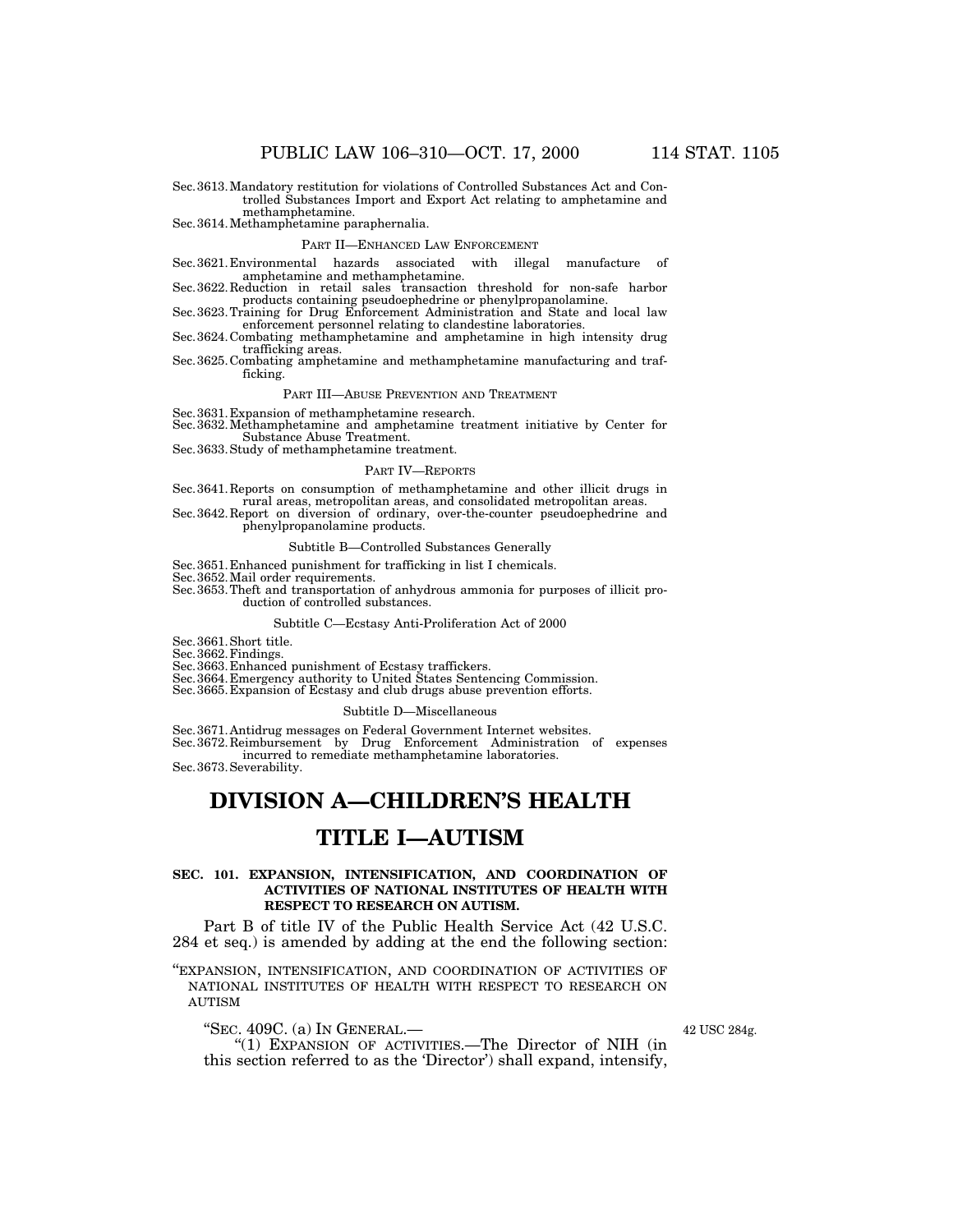and coordinate the activities of the National Institutes of Health with respect to research on autism.

''(2) ADMINISTRATION OF PROGRAM; COLLABORATION AMONG AGENCIES.—The Director shall carry out this section acting through the Director of the National Institute of Mental Health and in collaboration with any other agencies that the Director determines appropriate.

''(b) CENTERS OF EXCELLENCE.—

''(1) IN GENERAL.—The Director shall under subsection  $(a)(1)$  make awards of grants and contracts to public or nonprofit private entities to pay all or part of the cost of planning, establishing, improving, and providing basic operating support for centers of excellence regarding research on autism.

''(2) RESEARCH.—Each center under paragraph (1) shall conduct basic and clinical research into autism. Such research should include investigations into the cause, diagnosis, early detection, prevention, control, and treatment of autism. The centers, as a group, shall conduct research including the fields developmental neurobiology, genetics, psychopharmacology.

''(3) SERVICES FOR PATIENTS.—

''(A) IN GENERAL.—A center under paragraph (1) may expend amounts provided under such paragraph to carry out a program to make individuals aware of opportunities to participate as subjects in research conducted by the centers.

''(B) REFERRALS AND COSTS.—A program under subparagraph (A) may, in accordance with such criteria as the Director may establish, provide to the subjects described in such subparagraph, referrals for health and other services, and such patient care costs as are required for research.

''(C) AVAILABILITY AND ACCESS.—The extent to which a center can demonstrate availability and access to clinical services shall be considered by the Director in decisions about awarding grants to applicants which meet the scientific criteria for funding under this section.

"(4) COORDINATION OF CENTERS; REPORTS.—The Director shall, as appropriate, provide for the coordination of information among centers under paragraph (1) and ensure regular communication between such centers, and may require the periodic preparation of reports on the activities of the centers and the submission of the reports to the Director.

''(5) ORGANIZATION OF CENTERS.—Each center under paragraph (1) shall use the facilities of a single institution, or be formed from a consortium of cooperating institutions, meeting such requirements as may be prescribed by the Director.

''(6) NUMBER OF CENTERS; DURATION OF SUPPORT.—

''(A) IN GENERAL.—The Director shall provide for the establishment of not less than five centers under paragraph (1).

''(B) DURATION.—Support for a center established under paragraph (1) may be provided under this section for a period of not to exceed 5 years. Such period may be extended for one or more additional periods not exceeding 5 years if the operations of such center have

Grants. Contracts.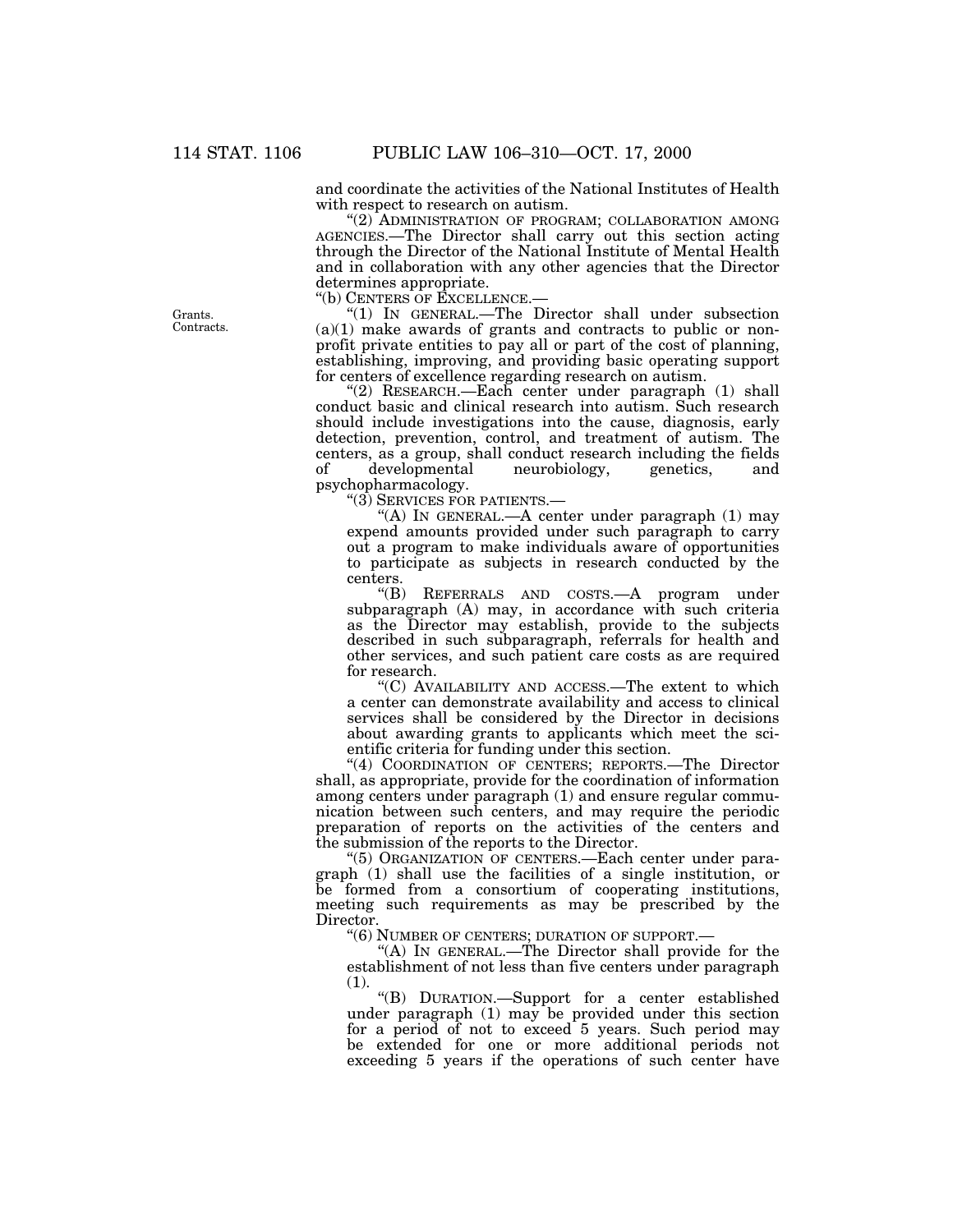been reviewed by an appropriate technical and scientific peer review group established by the Director and if such group has recommended to the Director that such period should be extended.

"(c) FACILITATION OF RESEARCH.—The Director shall under subsection  $(a)(1)$  provide for a program under which samples of tissues and genetic materials that are of use in research on autism are donated, collected, preserved, and made available for such research. The program shall be carried out in accordance with accepted scientific and medical standards for the donation, collection, and preservation of such samples.

"(d) PUBLIC INPUT.—The Director shall under subsection  $(a)(1)$ provide for means through which the public can obtain information on the existing and planned programs and activities of the National Institutes of Health with respect to autism and through which the Director can receive comments from the public regarding such programs and activities.

''(e) FUNDING.—There are authorized to be appropriated such sums as may be necessary to carry out this section. Amounts appropriated under this subsection are in addition to any other amounts appropriated for such purpose.''.

Appropriation authorization.

### **SEC. 102. DEVELOPMENTAL DISABILITIES SURVEILLANCE AND** 42 USC 247b–4b. **RESEARCH PROGRAMS.**

(a) NATIONAL AUTISM AND PERVASIVE DEVELOPMENTAL DISABIL-ITIES SURVEILLANCE PROGRAM.—

(1) IN GENERAL.—The Secretary of Health and Human Services (in this section referred to as the ''Secretary''), acting through the Director of the Centers for Disease Control and Prevention, may make awards of grants and cooperative agreements for the collection, analysis, and reporting of data on autism and pervasive developmental disabilities. In making such awards, the Secretary may provide direct technical assistance in lieu of cash.

(2) ELIGIBILITY.—To be eligible to receive an award under paragraph (1) an entity shall be a public or nonprofit private entity (including health departments of States and political subdivisions of States, and including universities and other educational entities).

(b) CENTERS OF EXCELLENCE IN AUTISM AND PERVASIVE DEVELOPMENTAL DISABILITIES EPIDEMIOLOGY.—

(1) IN GENERAL.—The Secretary, acting through the Director of the Centers for Disease Control and Prevention, shall establish not less than three regional centers of excellence in autism and pervasive developmental disabilities epidemiology for the purpose of collecting and analyzing information on the number, incidence, correlates, and causes of autism and related developmental disabilities.

(2) RECIPIENTS OF AWARDS FOR ESTABLISHMENT OF CEN-TERS.—Centers under paragraph (1) shall be established and operated through the awarding of grants or cooperative agreements to public or nonprofit private entities that conduct research, including health departments of States and political subdivisions of States, and including universities and other educational entities.

(3) CERTAIN REQUIREMENTS.—An award for a center under paragraph (1) may be made only if the entity involved submits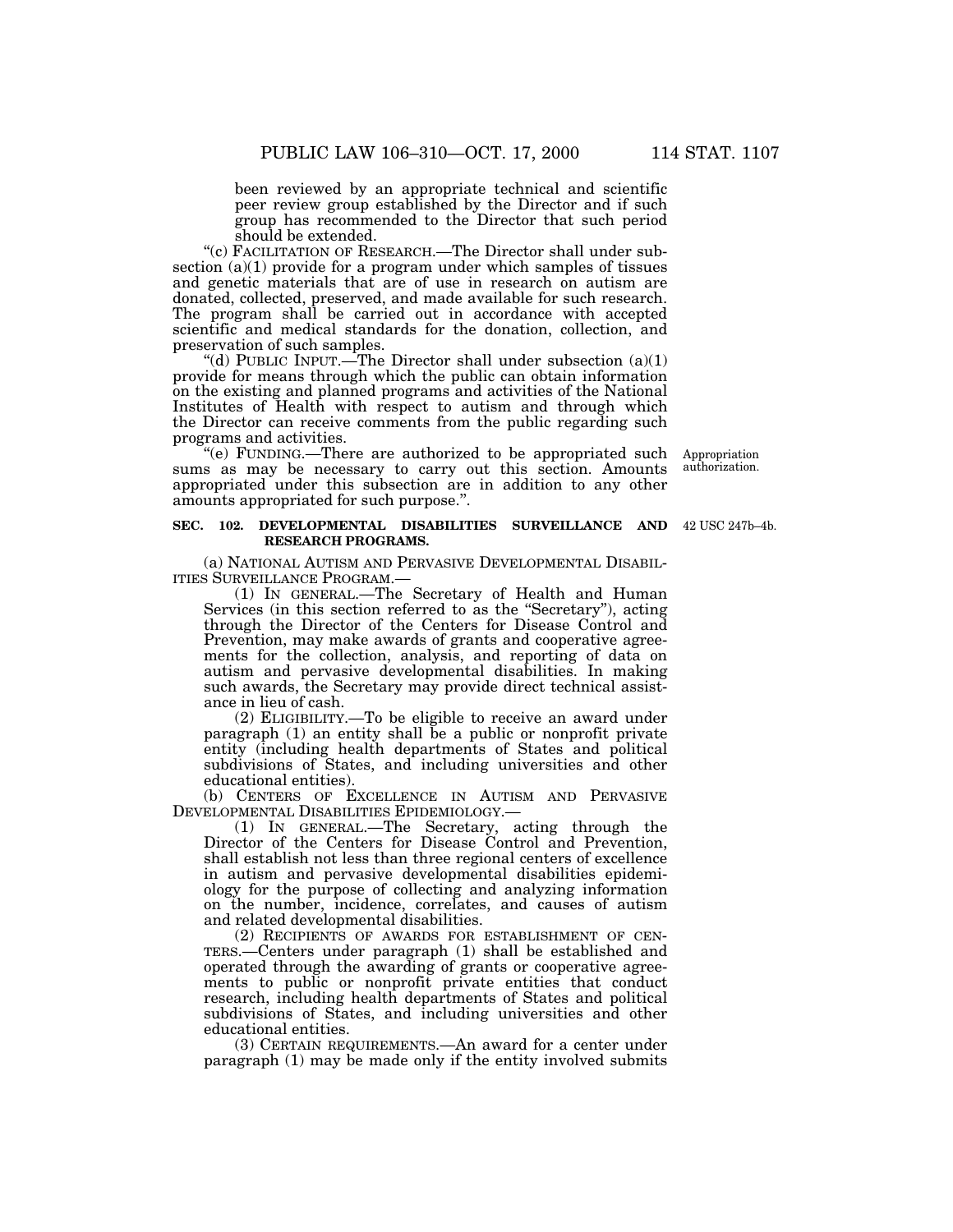to the Secretary an application containing such agreements and information as the Secretary may require, including an agreement that the center involved will operate in accordance with the following:

(A) The center will collect, analyze, and report autism and pervasive developmental disabilities data according to guidelines prescribed by the Director, after consultation with relevant State and local public health officials, private sector developmental disability researchers, and advocates for those with developmental disabilities.

(B) The center will assist with the development and coordination of State autism and pervasive developmental disabilities surveillance efforts within a region.

(C) The center will identify eligible cases and controls through its surveillance systems and conduct research into factors which may cause autism and related developmental disabilities.

(D) The center will develop or extend an area of special research expertise (including genetics, environmental exposure to contaminants, immunology, and other relevant research specialty areas).

(c) CLEARINGHOUSE.—The Secretary, acting through the Director of the Centers for Disease Control and Prevention, shall carry out the following:

(1) The Secretary shall establish a clearinghouse within the Centers for Disease Control and Prevention for the collection and storage of data generated from the monitoring programs established by this title. Through the clearinghouse, such Centers shall serve as the coordinating agency for autism and pervasive developmental disabilities surveillance activities. The functions of such a clearinghouse shall include facilitating the coordination of research and policy development relating to the epidemiology of autism and other pervasive developmental disabilities.

(2) The Secretary shall coordinate the Federal response to requests for assistance from State health department officials regarding potential or alleged autism or developmental disability clusters.

(d) DEFINITION.—In this title, the term ''State'' means each of the several States, the District of Columbia, the Commonwealth of Puerto Rico, American Samoa, Guam, the Commonwealth of the Northern Mariana Islands, the Virgin Islands, and the Trust Territory of the Pacific Islands.

(e) AUTHORIZATION OF APPROPRIATIONS.—There are authorized to be appropriated such sums as may be necessary to carry out this section.

42 USC 247b–4c.

### **SEC. 103. INFORMATION AND EDUCATION.**

(a) IN GENERAL.—The Secretary shall establish and implement a program to provide information and education on autism to health professionals and the general public, including information and education on advances in the diagnosis and treatment of autism and training and continuing education through programs for scientists, physicians, and other health professionals who provide care for patients with autism.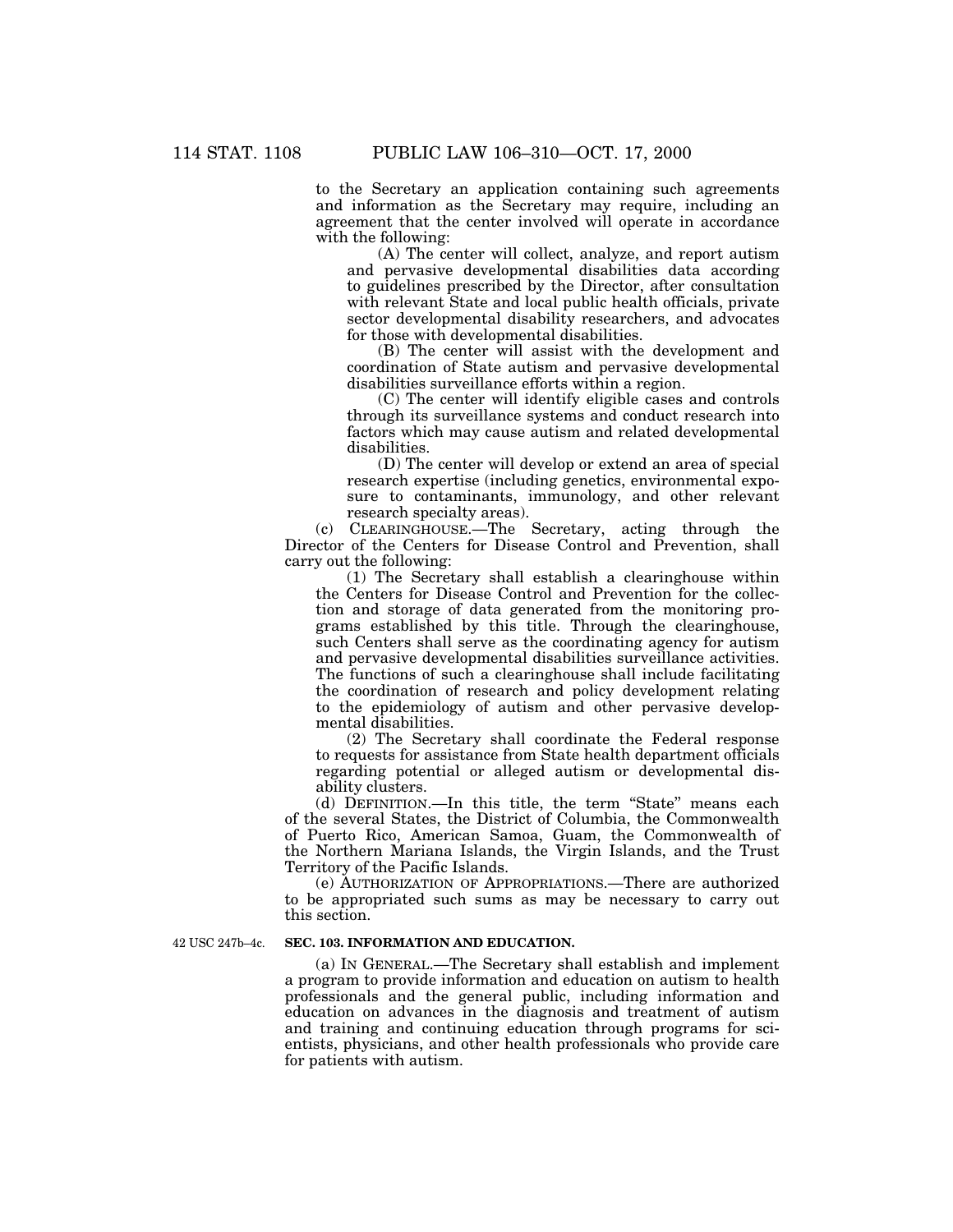(b) STIPENDS.—The Secretary may use amounts made available under this section to provide stipends for health professionals who are enrolled in training programs under this section.

(c) AUTHORIZATION OF APPROPRIATIONS.—There are authorized to be appropriated such sums as may be necessary to carry out this section.

### **SEC. 104. INTER-AGENCY AUTISM COORDINATING COMMITTEE.**

(a) ESTABLISHMENT.—The Secretary shall establish a committee to be known as the ''Autism Coordinating Committee'' (in this section referred to as the "Committee") to coordinate all efforts within the Department of Health and Human Services concerning autism, including activities carried out through the National Institutes of Health and the Centers for Disease Control and Prevention under this title (and the amendment made by this title).

(b) MEMBERSHIP.—

(1) IN GENERAL.—The Committee shall be composed of the Directors of such national research institutes, of the Centers for Disease Control and Prevention, and of such other agencies and such other officials as the Secretary determines appropriate.

(2) ADDITIONAL MEMBERS.—If determined appropriate by the Secretary, the Secretary may appoint to the Committee—

(A) parents or legal guardians of individuals with autism or other pervasive developmental disorders; and

(B) representatives of other governmental agencies that serve children with autism such as the Department of Education.

(c) ADMINISTRATIVE SUPPORT; TERMS OF SERVICE; OTHER PROVI-SIONS.—The following shall apply with respect to the Committee:

(1) The Committee shall receive necessary and appropriate administrative support from the Department of Health and Human Services.

(2) Members of the Committee appointed under subsection  $(b)(2)(A)$  shall serve for a term of  $\bar{3}$  years, and may serve for an unlimited number of terms if reappointed.

(3) The Committee shall meet not less than two times each year.

### **SEC. 105. REPORT TO CONGRESS.**

Not later than January 1, 2001, and each January 1 thereafter, the Secretary shall prepare and submit to the appropriate committees of Congress, a report concerning the implementation of this title and the amendments made by this title.

# **TITLE II—RESEARCH AND DEVELOPMENT REGARDING FRAGILE X**

# **SEC. 201. NATIONAL INSTITUTE OF CHILD HEALTH AND HUMAN DEVELOPMENT; RESEARCH ON FRAGILE X.**

Subpart 7 of part C of title IV of the Public Health Service Act is amended by adding at the end the following section:

42 USC 247b–4e.

Deadline.

42 USC 247b–4d.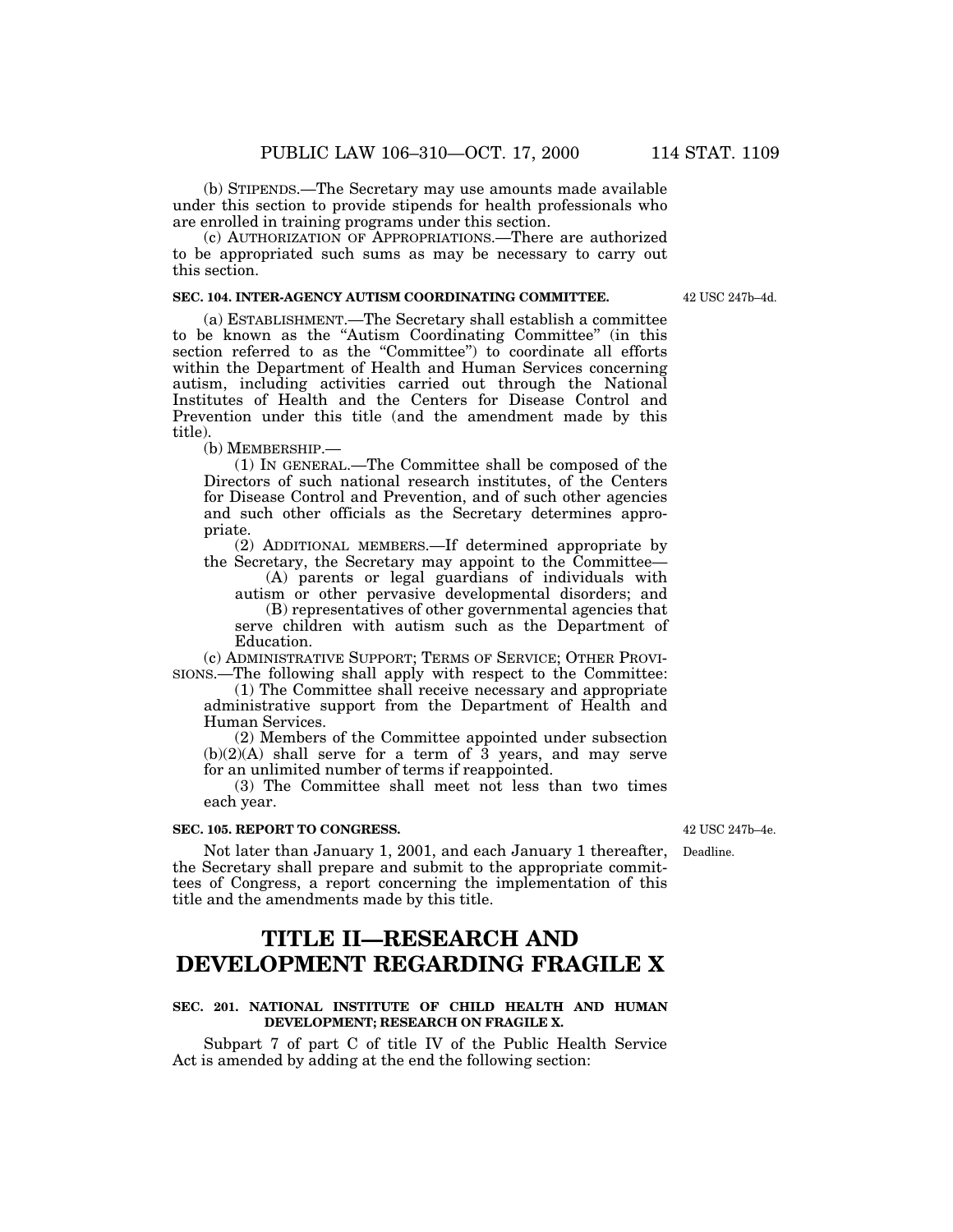# ''FRAGILE X

42 USC 285g–9.

''SEC. 452E. (a) EXPANSION AND COORDINATION OF RESEARCH ACTIVITIES.—The Director of the Institute, after consultation with the advisory council for the Institute, shall expand, intensify, and coordinate the activities of the Institute with respect to research on the disease known as fragile X.

''(b) RESEARCH CENTERS.—

''(1) IN GENERAL.—The Director of the Institute shall make grants or enter into contracts for the development and operation of centers to conduct research for the purposes of improving the diagnosis and treatment of, and finding the cure for, fragile X.

''(2) NUMBER OF CENTERS.—

''(A) IN GENERAL.—In carrying out paragraph (1), the Director of the Institute shall, to the extent that amounts are appropriated, and subject to subparagraph (B), provide for the establishment of at least three fragile X research centers.

''(B) PEER REVIEW REQUIREMENT.—The Director of the Institute shall make a grant to, or enter into a contract with, an entity for purposes of establishing a center under paragraph (1) only if the grant or contract has been recommended after technical and scientific peer review required by regulations under section 492.

" $(3)$  ACTIVITIES.—The Director of the Institute, with the assistance of centers established under paragraph (1), shall conduct and support basic and biomedical research into the detection and treatment of fragile X.

"(4) COORDINATION AMONG CENTERS.—The Director of the Institute shall, as appropriate, provide for the coordination of the activities of the centers assisted under this section, including providing for the exchange of information among the centers.

''(5) CERTAIN ADMINISTRATIVE REQUIREMENTS.—Each center assisted under paragraph (1) shall use the facilities of a single institution, or be formed from a consortium of cooperating institutions, meeting such requirements as may be prescribed by the Director of the Institute.

''(6) DURATION OF SUPPORT.—Support may be provided to a center under paragraph (1) for a period not exceeding 5 years. Such period may be extended for one or more additional periods, each of which may not exceed 5 years, if the operations of such center have been reviewed by an appropriate technical and scientific peer review group established by the Director and if such group has recommended to the Director that such period be extended.

"(7) AUTHORIZATION OF APPROPRIATIONS.—For the purpose of carrying out this subsection, there are authorized to be appropriated such sums as may be necessary for each of the fiscal years 2001 through 2005.''.

Grants. Contracts.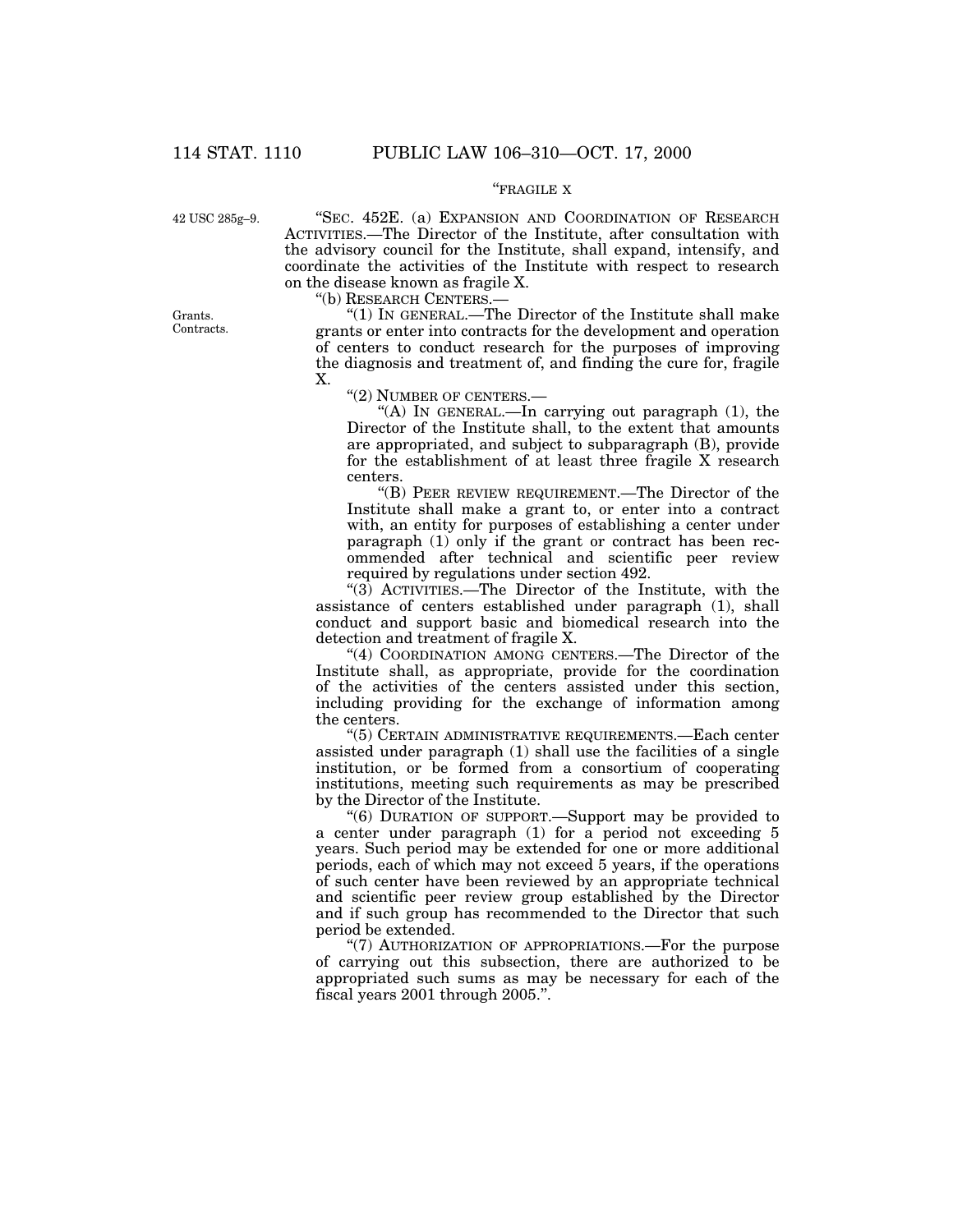# **TITLE III—JUVENILE ARTHRITIS AND RELATED CONDITIONS**

# **SEC. 301. NATIONAL INSTITUTE OF ARTHRITIS AND MUSCULO-SKELETAL AND SKIN DISEASES; RESEARCH ON JUVENILE ARTHRITIS AND RELATED CONDITIONS.**

(a) IN GENERAL.—Subpart 4 of part C of title IV of the Public Health Service Act (42 U.S.C. 285d et seq.) is amended by inserting after section 442 the following section:

# ''JUVENILE ARTHRITIS AND RELATED CONDITIONS

''SEC. 442A. (a) EXPANSION AND COORDINATION OF ACTIVITIES.— The Director of the Institute, in coordination with the Director of the National Institute of Allergy and Infectious Diseases, shall expand and intensify the programs of such Institutes with respect to research and related activities concerning juvenile arthritis and related conditions.

''(b) COORDINATION.—The Directors referred to in subsection (a) shall jointly coordinate the programs referred to in such subsection and consult with the Arthritis and Musculoskeletal Diseases Interagency Coordinating Committee.

"(c) AUTHORIZATION OF APPROPRIATIONS.—For the purpose of carrying out this section, there are authorized to be appropriated such sums as may be necessary for each of the fiscal years 2001 through 2005.''.

(b) PEDIATRIC RHEUMATOLOGY.—Subpart 1 of part E of title VII of the Public Health Service Act (42 U.S.C. 294n et seq.) is amended by adding at the end the following:

### **''SEC. 763. PEDIATRIC RHEUMATOLOGY.**

"(a) IN GENERAL.—The Secretary, acting through the appropriate agencies, shall evaluate whether the number of pediatric rheumatologists is sufficient to address the health care needs of children with arthritis and related conditions, and if the Secretary determines that the number is not sufficient, shall develop strategies to help address the shortfall.

''(b) REPORT TO CONGRESS.—Not later than October 1, 2001, Deadline. the Secretary shall submit to the Congress a report describing the results of the evaluation under subsection (a), and as applicable, the strategies developed under such subsection.

"(c) AUTHORIZATION OF APPROPRIATIONS.—For the purpose of carrying out this section, there are authorized to be appropriated such sums as may be necessary for each of the fiscal years 2001 through 2005.''.

### **SEC. 302. INFORMATION CLEARINGHOUSE.**

Section 438(b) of the Public Health Service Act (42 U.S.C. 285d–3(b)) is amended by inserting '', including juvenile arthritis and related conditions,'' after ''diseases''.

42 USC 294p.

42 USC 285d–8.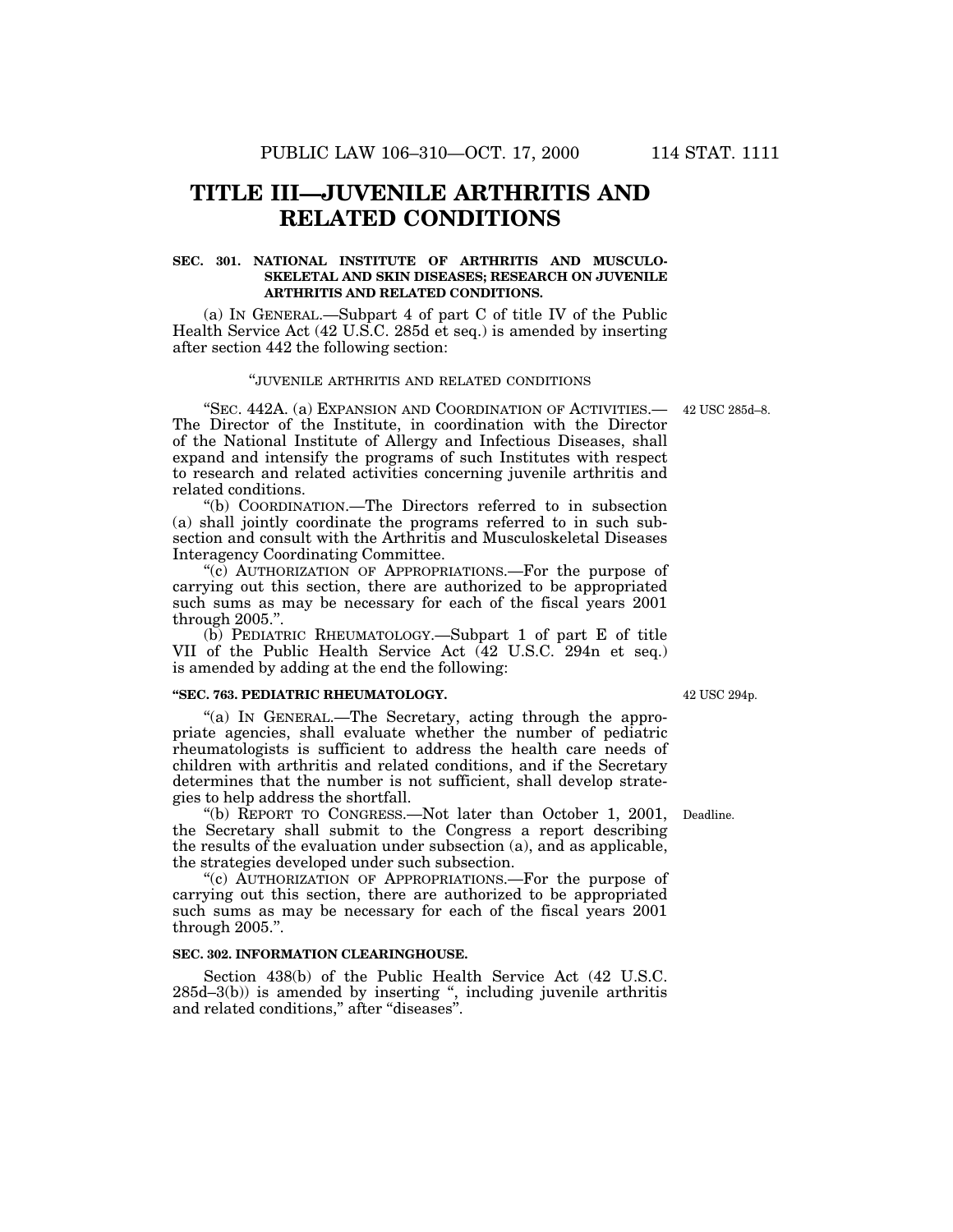# **TITLE IV—REDUCING BURDEN OF DIA-BETES AMONG CHILDREN AND YOUTH**

# **SEC. 401. PROGRAMS OF CENTERS FOR DISEASE CONTROL AND PREVENTION.**

Part B of title III of the Public Health Service Act (42 U.S.C. 243 et seq.) is amended by inserting after section 317G the following section:

### ''DIABETES IN CHILDREN AND YOUTH

42 USC 247b–9.

''SEC. 317H. (a) SURVEILLANCE ON JUVENILE DIABETES.—The Secretary, acting through the Director of the Centers for Disease Control and Prevention, shall develop a sentinel system to collect data on juvenile diabetes, including with respect to incidence and prevalence, and shall establish a national database for such data.

''(b) TYPE 2 DIABETES IN YOUTH.—The Secretary shall implement a national public health effort to address type 2 diabetes in youth, including—<br>" $(1)$  enhang"

''(1) enhancing surveillance systems and expanding research to better assess the prevalence and incidence of type 2 diabetes in youth and determine the extent to which type 2 diabetes is incorrectly diagnosed as type 1 diabetes among children; and

''(2) developing and improving laboratory methods to assist in diagnosis, treatment, and prevention of diabetes including, but not limited to, developing noninvasive ways to monitor blood glucose to prevent hypoglycemia and improving existing glucometers that measure blood glucose.

"(c) AUTHORIZATION OF APPROPRIATIONS.—For the purpose of carrying out this section, there are authorized to be appropriated such sums as may be necessary for each of the fiscal years 2001 through 2005.''.

# **SEC. 402. PROGRAMS OF NATIONAL INSTITUTES OF HEALTH.**

Subpart 3 of part C of title IV of the Public Health Service Act (42 U.S.C. 285c et seq.) is amended by inserting after section 434 the following section:

### ''JUVENILE DIABETES

42 USC 285c–9.

''SEC. 434A. (a) LONG-TERM EPIDEMIOLOGY STUDIES.—The Director of the Institute shall conduct or support long-term epidemiology studies in which individuals with or at risk for type 1, or juvenile, diabetes are followed for 10 years or more. Such studies shall investigate the causes and characteristics of the disease and its complications.

''(b) CLINICAL TRIAL INFRASTRUCTURE/INNOVATIVE TREATMENTS FOR JUVENILE DIABETES.—The Secretary, acting through the Director of the National Institutes of Health, shall support regional clinical research centers for the prevention, detection, treatment, and cure of juvenile diabetes.

''(c) PREVENTION OF TYPE 1 DIABETES.—The Secretary, acting through the appropriate agencies, shall provide for a national effort to prevent type 1 diabetes. Such effort shall provide for a combination of increased efforts in research and development of prevention strategies, including consideration of vaccine development, coupled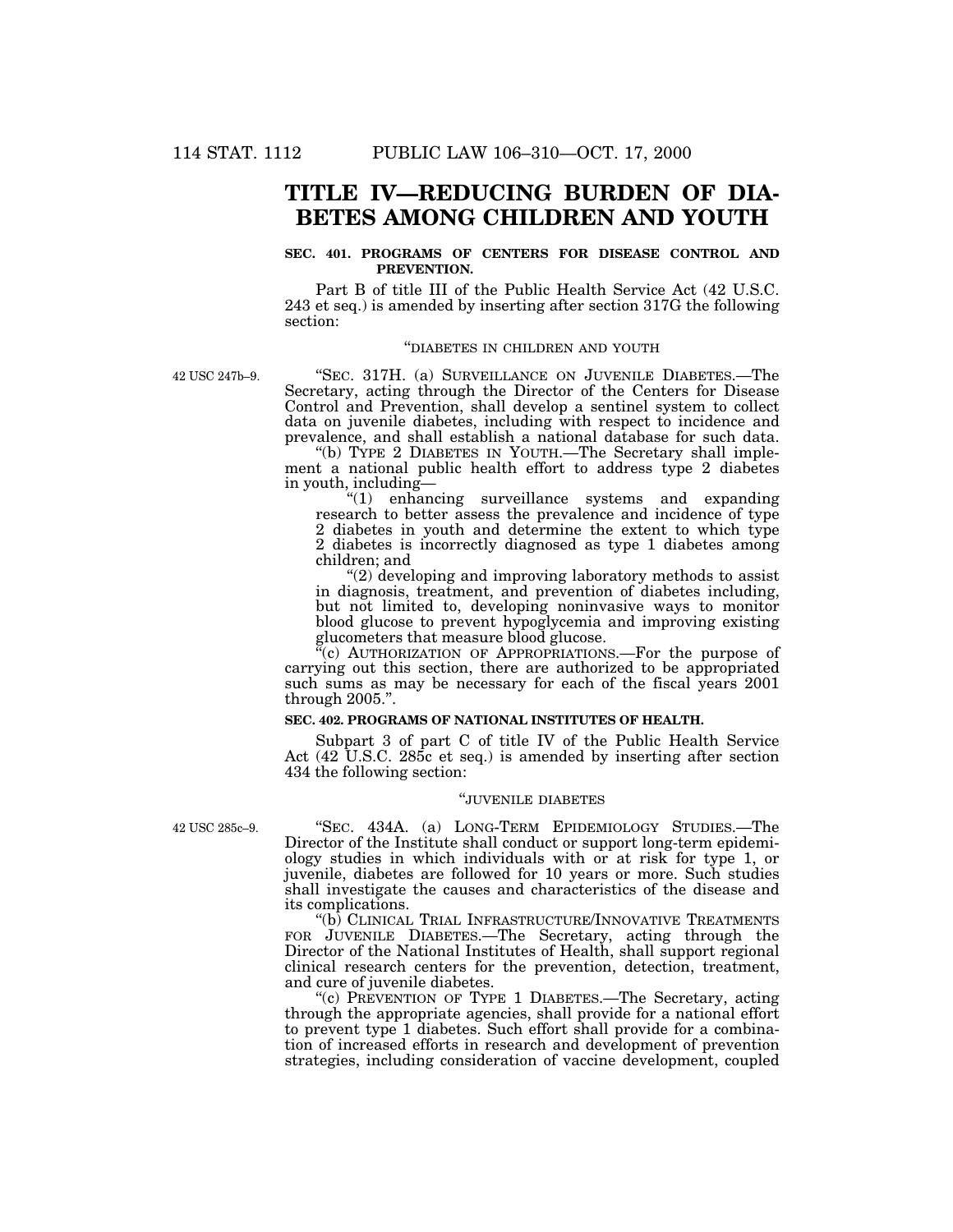with appropriate ability to test the effectiveness of such strategies in large clinical trials of children and young adults.

''(d) AUTHORIZATION OF APPROPRIATIONS.—For the purpose of carrying out this section, there are authorized to be appropriated such sums as may be necessary for each of the fiscal years 2001 through 2005.''.

# **TITLE V—ASTHMA SERVICES FOR CHILDREN**

# **Subtitle A—Asthma Services**

### **SEC. 501. GRANTS FOR CHILDREN'S ASTHMA RELIEF.**

Title III of the Public Health Service Act (42 U.S.C. 241 et seq.) is amended by adding at the end the following part:

# **''PART P—ADDITIONAL PROGRAMS**

### **''SEC. 399L. CHILDREN'S ASTHMA TREATMENT GRANTS PROGRAM.**

42 USC 280g.

''(a) AUTHORITY TO MAKE GRANTS.—

''(1) IN GENERAL.—In addition to any other payments made under this Act or title V of the Social Security Act, the Secretary shall award grants to eligible entities to carry out the following purposes:

"(A) To provide access to quality medical care for children who live in areas that have a high prevalence of asthma and who lack access to medical care.

''(B) To provide on-site education to parents, children, health care providers, and medical teams to recognize the signs and symptoms of asthma, and to train them in the use of medications to treat asthma and prevent its exacerbations.

''(C) To decrease preventable trips to the emergency room by making medication available to individuals who have not previously had access to treatment or education in the management of asthma.

''(D) To provide other services, such as smoking cessation programs, home modification, and other direct and support services that ameliorate conditions that exacerbate or induce asthma.

"(2) CERTAIN PROJECTS.—In making grants under paragraph (1), the Secretary may make grants designed to develop and expand the following projects:

''(A) Projects to provide comprehensive asthma services to children in accordance with the guidelines of the National Asthma Education and Prevention Program (through the National Heart, Lung and Blood Institute), including access to care and treatment for asthma in a community-based setting.

''(B) Projects to fully equip mobile health care clinics that provide preventive asthma care including diagnosis, physical examinations, pharmacological therapy, skin testing, peak flow meter testing, and other asthma-related health care services.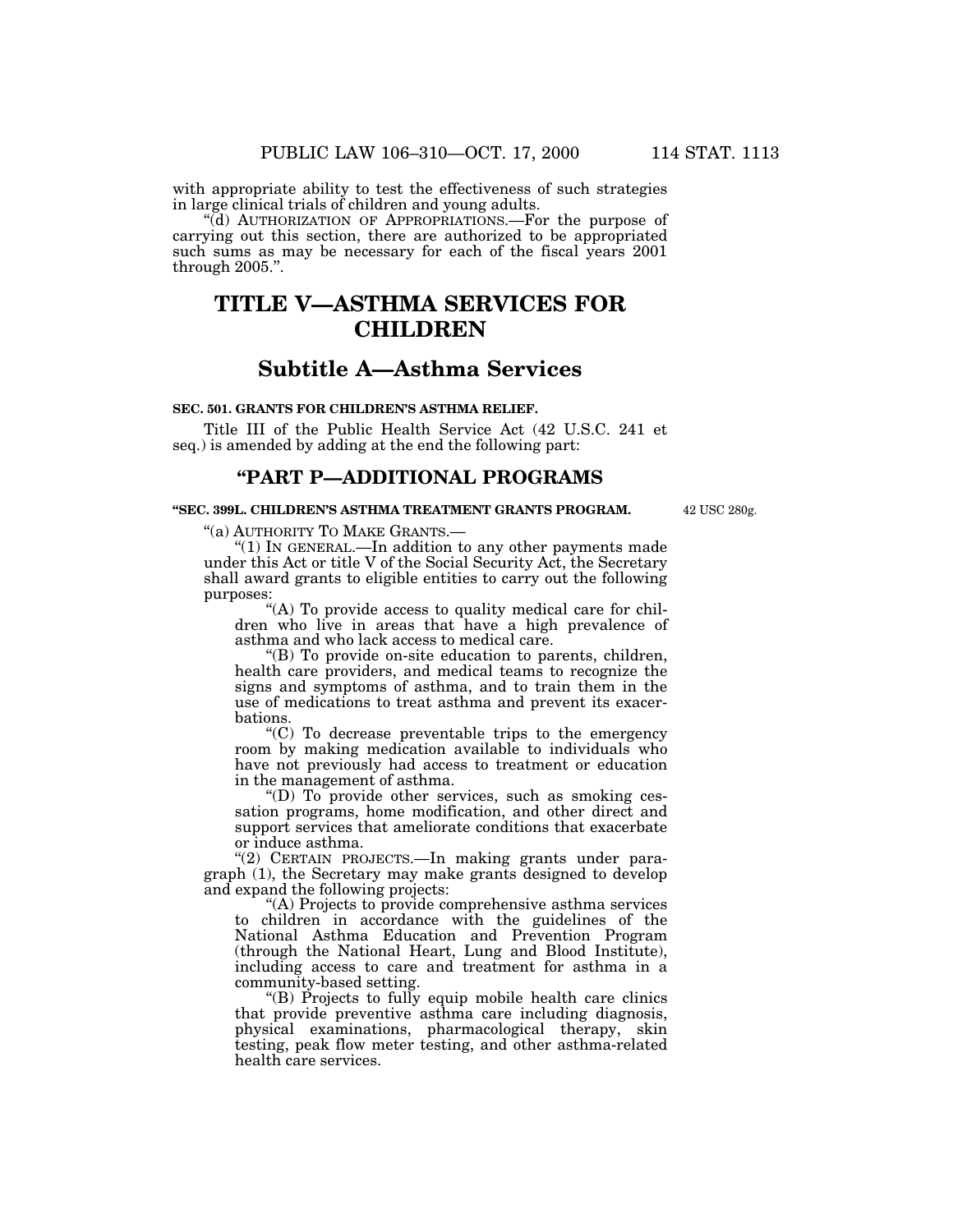''(C) Projects to conduct validated asthma management education programs for patients with asthma and their families, including patient education regarding asthma management, family education on asthma management, and the distribution of materials, including displays and videos, to reinforce concepts presented by medical teams. ''(2) AWARD OF GRANTS.—

''(A) APPLICATION.—

''(i) IN GENERAL.—An eligible entity shall submit an application to the Secretary for a grant under this section in such form and manner as the Secretary may require.

"(ii) REQUIRED INFORMATION.—An application submitted under this subparagraph shall include a plan for the use of funds awarded under the grant and such other information as the Secretary may require.

''(B) REQUIREMENT.—In awarding grants under this section, the Secretary shall give preference to eligible entities that demonstrate that the activities to be carried out under this section shall be in localities within areas of known or suspected high prevalence of childhood asthma or high asthma-related mortality or high rate of hospitalization or emergency room visits for asthma (relative to the average asthma prevalence rates and associated mortality rates in the United States). Acceptable data sets to demonstrate a high prevalence of childhood asthma or high asthma-related mortality may include data from Federal, State, or local vital statistics, claims data under title XIX or XXI of the Social Security Act, other public health statistics or surveys, or other data that the Secretary, in consultation with the Director of the Centers for Disease Control and Prevention, deems appropriate.

"(3) DEFINITION OF ELIGIBLE ENTITY.—For purposes of this

section, the term 'eligible entity' means a public or nonprofit private entity (including a State or political subdivision of a State), or a consortium of any of such entities.

''(b) COORDINATION WITH OTHER CHILDREN'S PROGRAMS.—An eligible entity shall identify in the plan submitted as part of an application for a grant under this section how the entity will coordinate operations and activities under the grant with—

 $''(1)$  other programs operated in the State that serve children with asthma, including any such programs operated under title V, XIX, or XXI of the Social Security Act; and

" $(2)$  one or more of the following-

"(A) the child welfare and foster care and adoption assistance programs under parts B and E of title IV of such Act;

''(B) the head start program established under the Head Start Act (42 U.S.C. 9831 et seq.);

 $C$ ) the program of assistance under the special supplemental nutrition program for women, infants and children (WIC) under section 17 of the Child Nutrition Act of 1966 (42 U.S.C. 1786);

 $(10)$  local public and private elementary or secondary schools; or

''(E) public housing agencies, as defined in section 3 of the United States Housing Act of 1937 (42 U.S.C. 1437a).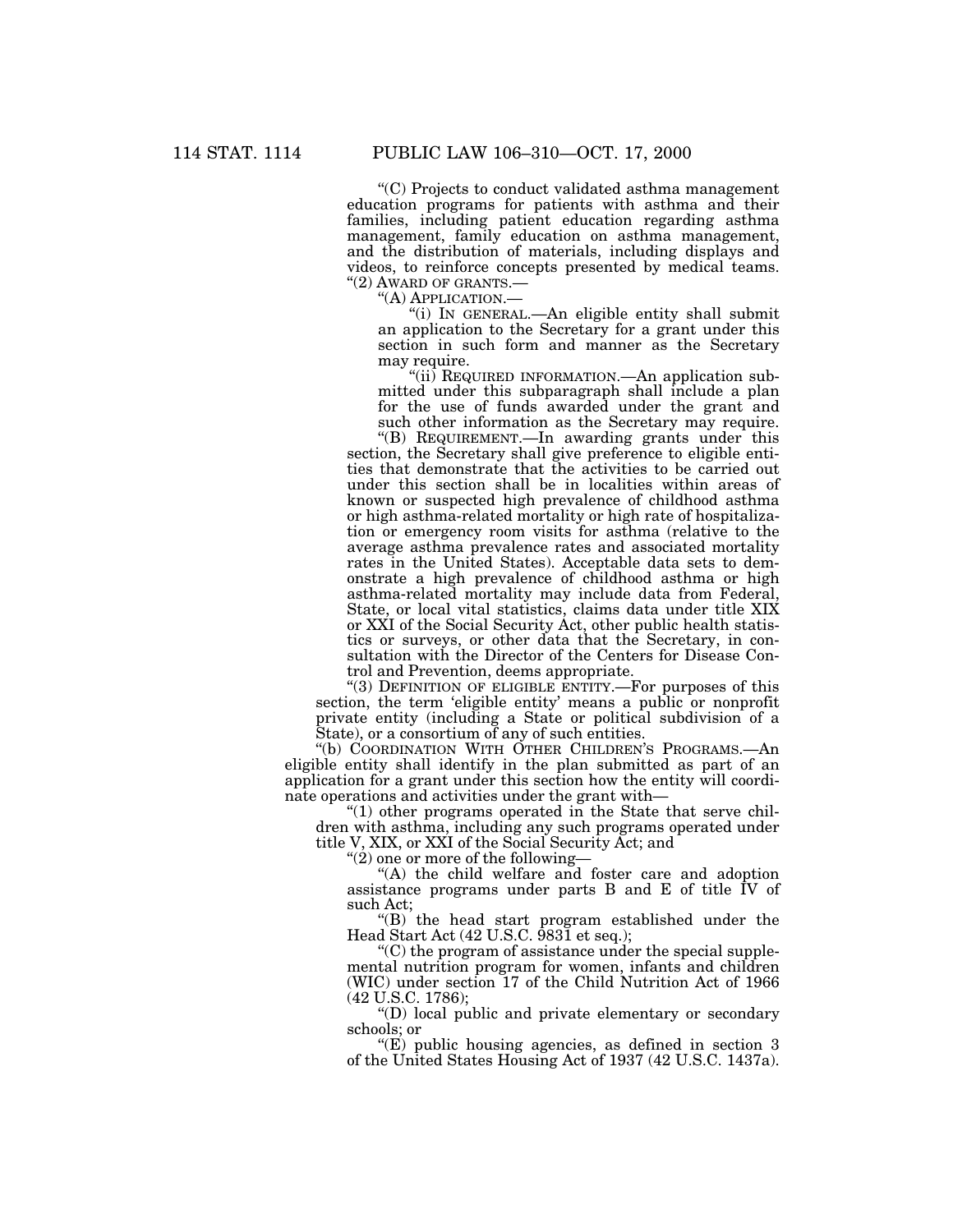''(c) EVALUATION.—An eligible entity that receives a grant under this section shall submit to the Secretary an evaluation of the operations and activities carried out under the grant that includes—

''(1) a description of the health status outcomes of children assisted under the grant;

"(2) an assessment of the utilization of asthma-related health care services as a result of activities carried out under the grant;

''(3) the collection, analysis, and reporting of asthma data according to guidelines prescribed by the Director of the Centers for Disease Control and Prevention; and

"(4) such other information as the Secretary may require. "(d) AUTHORIZATION OF APPROPRIATIONS.—For the purpose of carrying out this section, there are authorized to be appropriated such sums as may be necessary for each of the fiscal years 2001 through 2005.''.

# **SEC. 502. TECHNICAL AND CONFORMING AMENDMENTS.**

Title III of the Public Health Service Act (42 U.S.C. 241 et seq.) is amended—

(1) in part L, by redesignating section 399D as section 42 USC 280d. 399A;

 $(2)$  in part M-

 $(A)$  by redesignating sections 399H through 399L as sections 399B through 399F, respectively;

(B) in section 399B (as so redesignated), in subsection  $(e)$ —

 $(i)$  by striking "section 399 $K(b)$ " and inserting "subsection (b) of section 399E''; and

(ii) by striking ''section 399C'' and inserting ''such section'';

(C) in section 399E (as so redesignated), in subsection  $(c)$ , by striking "section 399 $H(a)$ " and inserting "section  $399B(a)$ "; and 42 USC 280e–3.

(D) in section 399F (as so redesignated)—

(i) in subsection (a), by striking ''section 399I'' and inserting "section 399C";

 $(ii)$  in subsection  $(a)$ , by striking "subsection 399J" and inserting ''section 399D''; and

(iii) in subsection (b), by striking ''subsection 399K'' and inserting "section 399E";

(3) in part N, by redesignating section 399F as section 399G; and

 $(4)$  in part  $O-$ 

(A) by redesignating sections 399G through 399J as sections 399H through 399K, respectively;

(B) in section 399H (as so redesignated), in subsection (b), by striking ''section 399H'' and inserting ''section 399I'';

(C) in section 399J (as so redesignated), in subsection  $(b)$ , by striking "section 399 $G(d)$ " and inserting "section  $399H(d)$ "; and

(D) in section 399K (as so redesignated), by striking 42 USC 280f–3. "section  $399G(d)(1)$ " and inserting "section  $399H(d)(1)$ ".

42 USC 280d–11, 280e–11.

42 USC 280f– 280f–3.

42 USC 280f.

42 USC 280f–2.

42 USC 280e–4.

42 USC 280e– 280e–4.

42 USC 280e.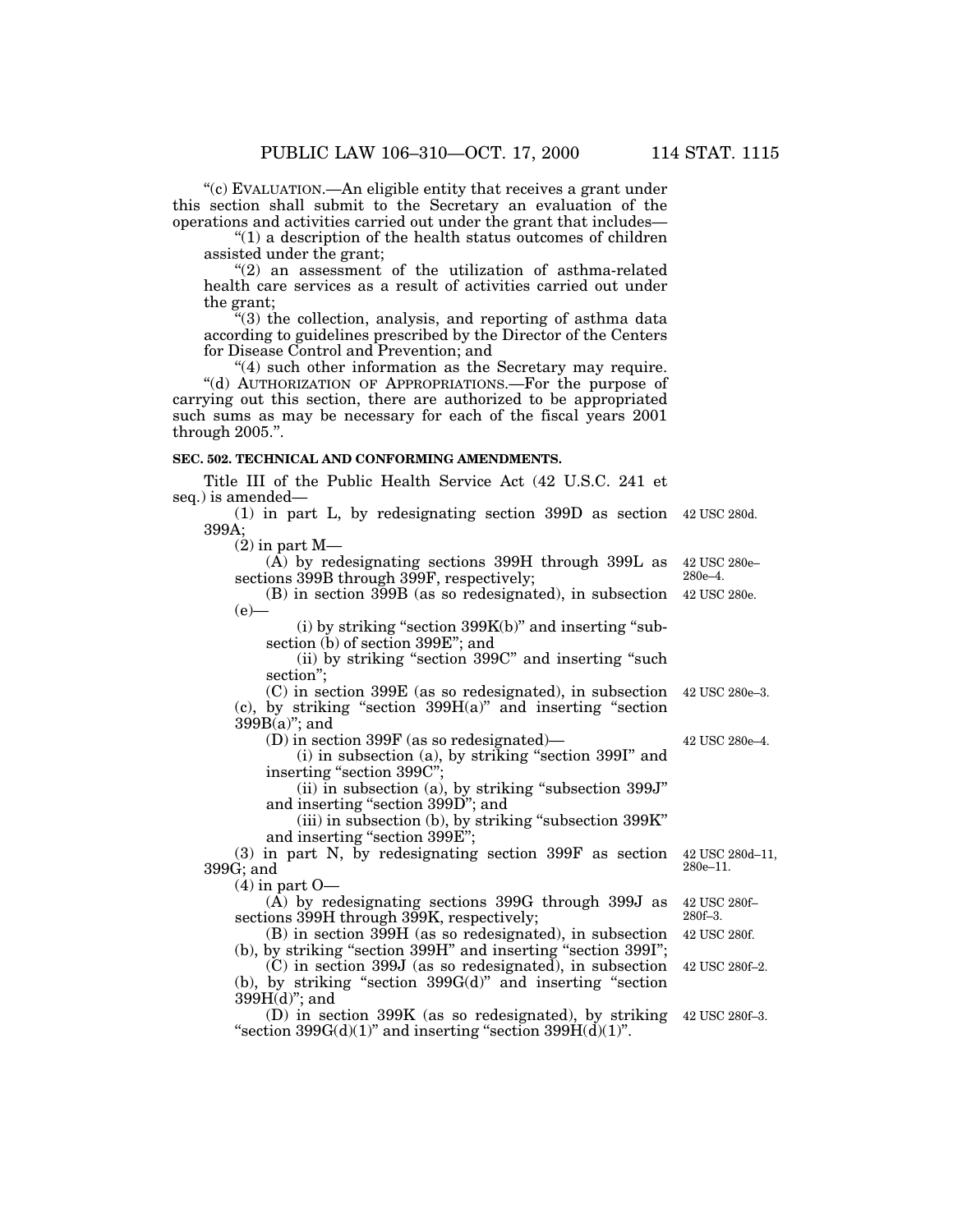# **Subtitle B—Prevention Activities**

### **SEC. 511. PREVENTIVE HEALTH AND HEALTH SERVICES BLOCK GRANT; SYSTEMS FOR REDUCING ASTHMA-RELATED ILLNESSES THROUGH INTEGRATED PEST MANAGEMENT.**

Section 1904(a)(1) of the Public Health Service Act (42 U.S.C.  $300w-3(a)(1)$ ) is amended-

(1) by redesignating subparagraphs (E) and (F) as subparagraphs  $(F)$  and  $(\tilde{G})$ , respectively;

(2) by adding a period at the end of subparagraph (G) (as so redesignated);

(3) by inserting after subparagraph (D), the following:

''(E) The establishment, operation, and coordination of effective and cost-efficient systems to reduce the prevalence of illness due to asthma and asthma-related illnesses, especially among children, by reducing the level of exposure to cockroach allergen or other known asthma triggers through the use of integrated pest management, as applied to cockroaches or other known allergens. Amounts expended for such systems may include the costs of building maintenance and the costs of programs to promote community participation in the carrying out at such sites of integrated pest management, as applied to cockroaches or other known allergens. For purposes of this subparagraph, the term 'integrated pest management' means an approach to the management of pests in public facilities that combines biological, cultural, physical, and chemical tools in a way that minimizes economic, health, and environmental risks.'';

 $(4)$  in subparagraph  $(F)$  (as so redesignated), by striking "subparagraphs (A) through (D)" and inserting "subparagraphs"  $(A)$  through  $(E)$ "; and

(5) in subparagraph (G) (as so redesignated), by striking ''subparagraphs (A) through (E)'' and inserting ''subparagraphs  $(A)$  through  $(F)$ ".

# **Subtitle C—Coordination of Federal Activities**

### **SEC. 521. COORDINATION THROUGH NATIONAL INSTITUTES OF HEALTH.**

Subpart 2 of part C of title IV of the Public Health Service Act (42 U.S.C. 285b et seq.) is amended by inserting after section 424A the following section:

### ''COORDINATION OF FEDERAL ASTHMA ACTIVITIES

42 USC 285b–7b.

''SEC. 424B (a) IN GENERAL.—The Director of Institute shall, through the National Asthma Education Prevention Program Coordinating Committee—

" $(1)$  identify all Federal programs that carry out asthmarelated activities;

 $(2)$  develop, in consultation with appropriate Federal agencies and professional and voluntary health organizations, a Federal plan for responding to asthma; and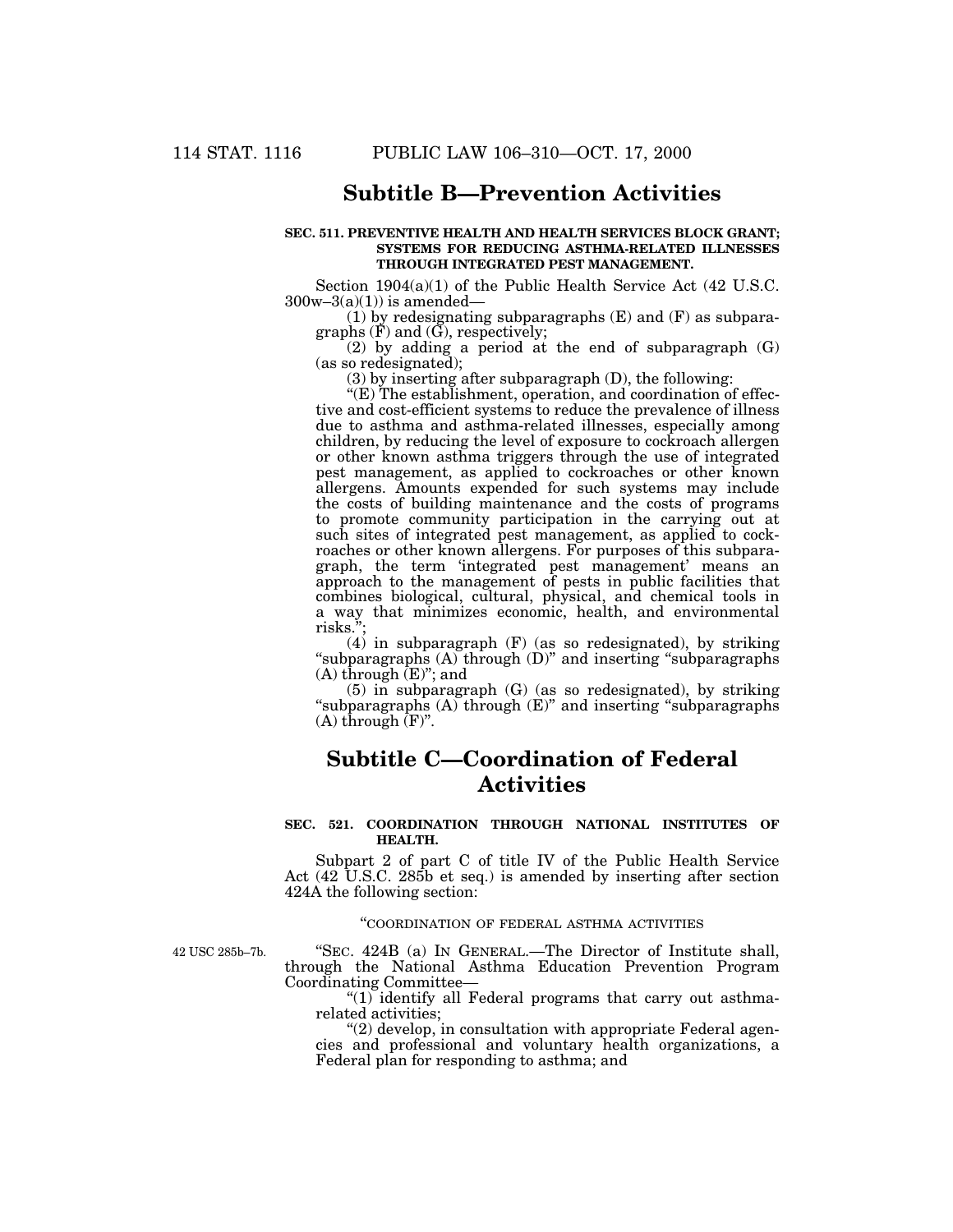" $(3)$  not later than 12 months after the date of the enactment of the Children's Health Act of 2000, submit recommendations to the appropriate committees of the Congress on ways to strengthen and improve the coordination of asthma-related activities of the Federal Government.

''(b) REPRESENTATION OF THE DEPARTMENT OF HOUSING AND URBAN DEVELOPMENT.—A representative of the Department of Housing and Urban Development shall be included on the National Asthma Education Prevention Program Coordinating Committee for the purpose of performing the tasks described in subsection (a).

"(c) AUTHORIZATION OF APPROPRIATIONS.—For the purpose of carrying out this section, there are authorized to be appropriated such sums as may be necessary for each of the fiscal years 2001 through 2005.''.

# **Subtitle D—Compilation of Data**

### **SEC. 531. COMPILATION OF DATA BY CENTERS FOR DISEASE CONTROL AND PREVENTION.**

Part B of title III of the Public Health Service Act, as amended by section 401 of this Act, is amended by inserting after section 317H the following section:

# ''COMPILATION OF DATA ON ASTHMA

"SEC. 317I. (a) IN GENERAL.—The Secretary, acting through 42 USC 247b-10. the Director of the Centers for Disease Control and Prevention, shall—

''(1) conduct local asthma surveillance activities to collect data on the prevalence and severity of asthma and the quality of asthma management;

 $(2)$  compile and annually publish data on the prevalence of children suffering from asthma in each State; and

''(3) to the extent practicable, compile and publish data on the childhood mortality rate associated with asthma nationally.

''(b) SURVEILLANCE ACTIVITIES.—The Director of the Centers for Disease Control and Prevention, acting through the representative of the Director on the National Asthma Education Prevention Program Coordinating Committee, shall, in carrying out subsection (a), provide an update on surveillance activities at each Committee meeting.

''(c) COLLABORATIVE EFFORTS.—The activities described in subsection  $(a)(1)$  may be conducted in collaboration with eligible entities awarded a grant under section 399L.

''(d) AUTHORIZATION OF APPROPRIATIONS.—For the purpose of carrying out this section, there are authorized to be appropriated such sums as may be necessary for each of the fiscal years 2001 through 2005.''.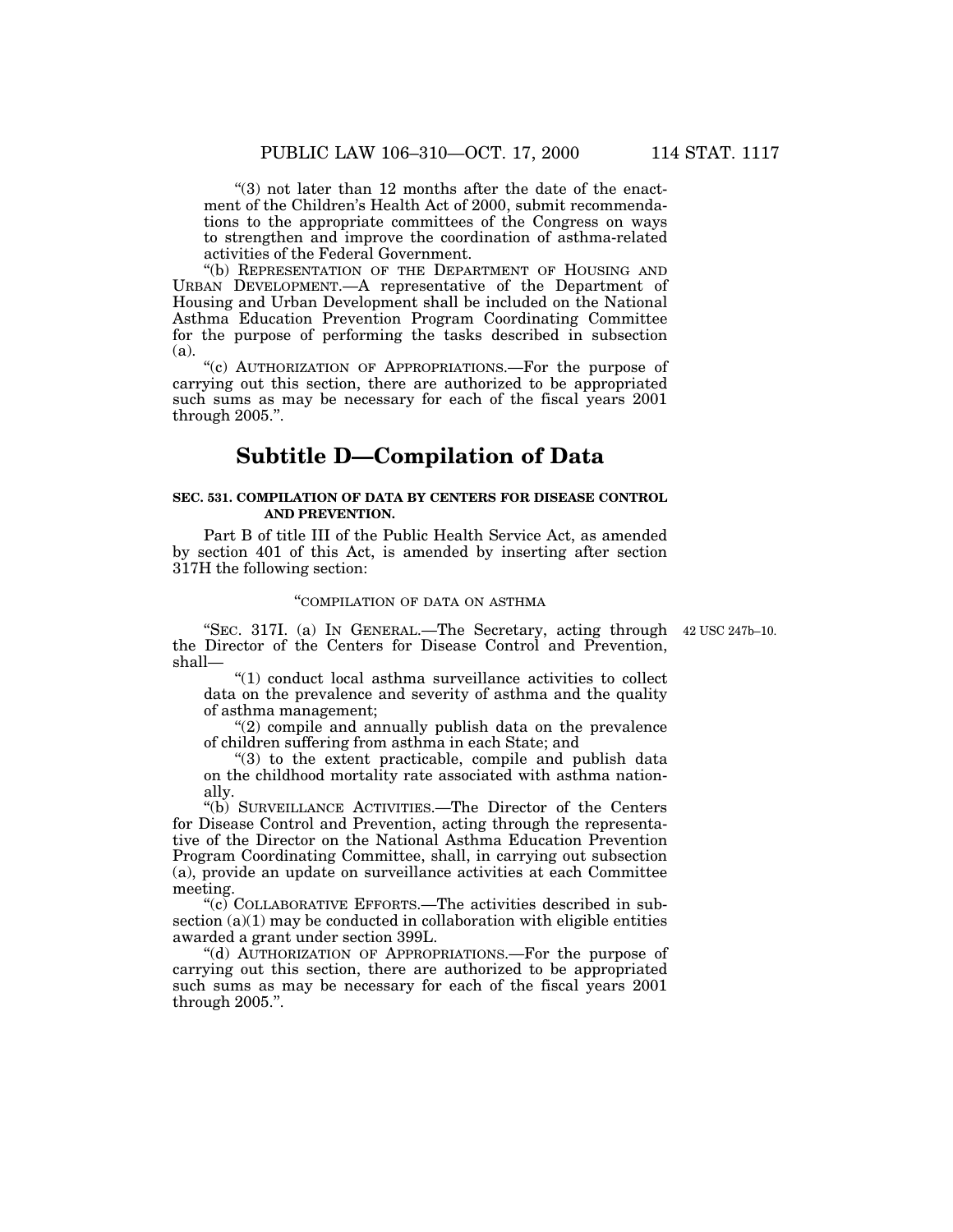# **TITLE VI—BIRTH DEFECTS PREVENTION ACTIVITIES**

# **Subtitle A—Folic Acid Promotion**

### **SEC. 601. PROGRAM REGARDING EFFECTS OF FOLIC ACID IN PREVEN-TION OF BIRTH DEFECTS.**

Part B of title III of the Public Health Service Act, as amended by section 531 of this Act, is amended by inserting after section 317I the following section:

''EFFECTS OF FOLIC ACID IN PREVENTION OF BIRTH DEFECTS

Grants. **Contracts** 42 USC 247b–11.

''SEC. 317J. (a) IN GENERAL.—The Secretary, acting through the Director of the Centers for Disease Control and Prevention, shall expand and intensify programs (directly or through grants or contracts) for the following purposes:

"(1) To provide education and training for health professionals and the general public for purposes of explaining the effects of folic acid in preventing birth defects and for purposes of encouraging each woman of reproductive capacity (whether or not planning a pregnancy) to consume on a daily basis a dietary supplement that provides an appropriate level of folic acid.

 $(2)$  To conduct research with respect to such education and training, including identifying effective strategies for increasing the rate of consumption of folic acid by women of reproductive capacity.

 $f(3)$  To conduct research to increase the understanding of the effects of folic acid in preventing birth defects, including understanding with respect to cleft lip, cleft palate, and heart defects.

"(4) To provide for appropriate epidemiological activities regarding folic acid and birth defects, including epidemiological activities regarding neural tube defects.<br>"(b) CONSULTATIONS WITH STATES AND PRIVATE ENTITIES.—

''(b) CONSULTATIONS WITH STATES AND PRIVATE ENTITIES.— In carrying out subsection (a), the Secretary shall consult with the States and with other appropriate public or private entities, including national nonprofit private organizations, health professionals, and providers of health insurance and health plans.

''(c) TECHNICAL ASSISTANCE.—The Secretary may (directly or through grants or contracts) provide technical assistance to public and nonprofit private entities in carrying out the activities described in subsection (a).

''(d) EVALUATIONS.—The Secretary shall (directly or through grants or contracts) provide for the evaluation of activities under subsection (a) in order to determine the extent to which such activities have been effective in carrying out the purposes of the program under such subsection, including the effects on various demographic populations. Methods of evaluation under the preceding sentence may include surveys of knowledge and attitudes on the consumption of folic acid and on blood folate levels. Such methods may include complete and timely monitoring of infants who are born with neural tube defects.

''(e) AUTHORIZATION OF APPROPRIATIONS.—For the purpose of carrying out this section, there are authorized to be appropriated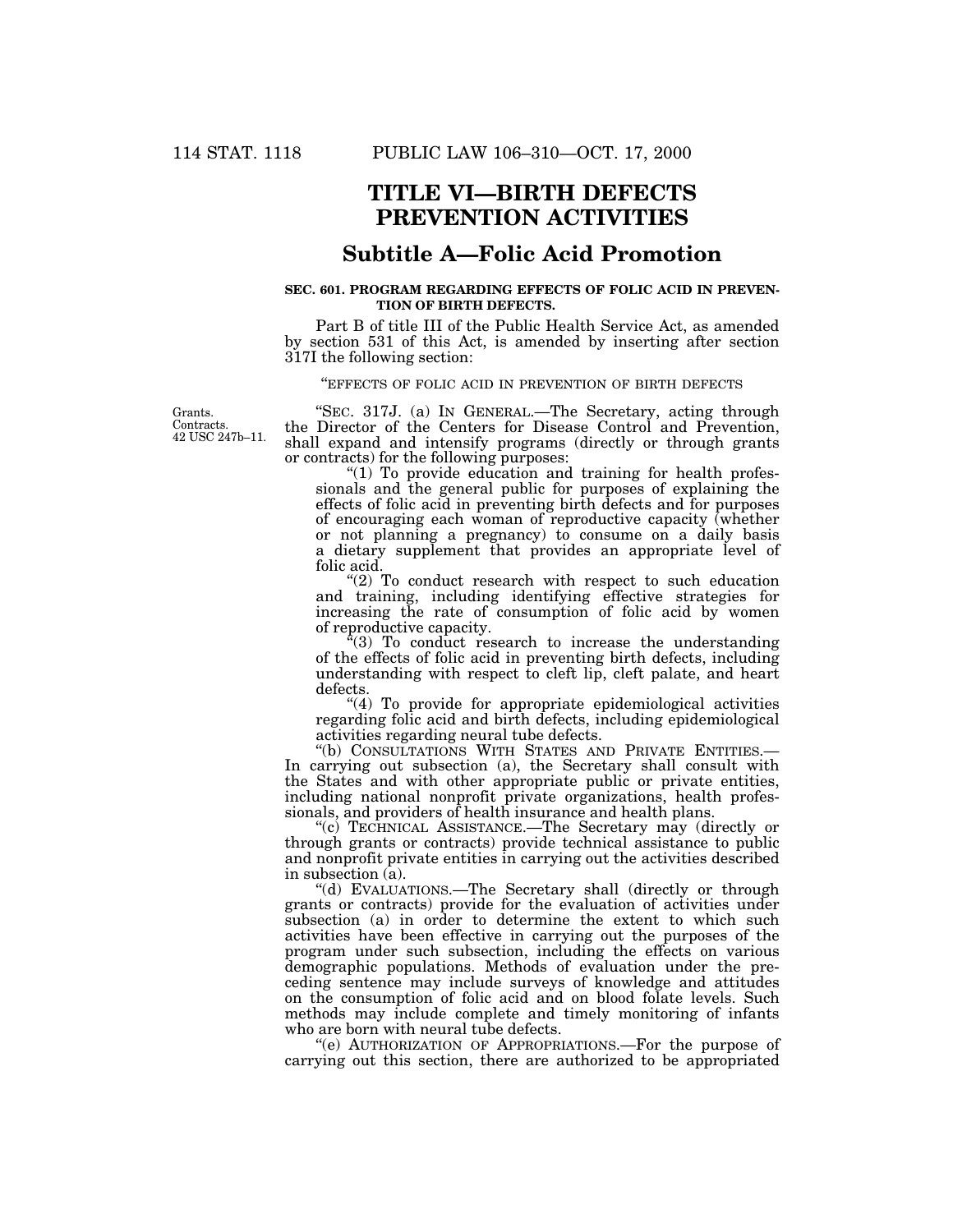such sums as may be necessary for each of the fiscal years 2001 through 2005.''.

# **Subtitle B—National Center on Birth Defects and Developmental Disabilities**

# **SEC. 611. NATIONAL CENTER ON BIRTH DEFECTS AND DEVELOP-MENTAL DISABILITIES.**

Section 317C of the Public Health Service Act (42 U.S.C. 247b– 4) is amended—

(1) by striking the heading for the section and inserting the following:

# ''NATIONAL CENTER ON BIRTH DEFECTS AND DEVELOPMENTAL DISABILITIES'';

(2) by striking ''SEC. 317C. (a)'' and all that follows through the end of subsection (a) and inserting the following: ''SEC. 317C. (a) IN GENERAL.—

Establishment.

''(1) NATIONAL CENTER.—There is established within the Centers for Disease Control and Prevention a center to be known as the National Center on Birth Defects and Developmental Disabilities (referred to in this section as the 'Center'), which shall be headed by a director appointed by the Director of the Centers for Disease Control and Prevention.

''(2) GENERAL DUTIES.—The Secretary shall carry out programs—

"(A) to collect, analyze, and make available data on birth defects and developmental disabilities (in a manner that facilitates compliance with subsection  $(d)(2)$ , including data on the causes of such defects and disabilities and on the incidence and prevalence of such defects and disabilities;

''(B) to operate regional centers for the conduct of applied epidemiological research on the prevention of such defects and disabilities; and

 $C$ ) to provide information and education to the public on the prevention of such defects and disabilities.

"(3) FOLIC ACID.—The Secretary shall carry out section 317J through the Center.

''(4) CERTAIN PROGRAMS.—

''(A) TRANSFERS.—All programs and functions described in subparagraph (B) are transferred to the Center, effective upon the expiration of the 180-day period beginning on the date of the enactment of the Children's Health Act of 2000.

''(B) RELEVANT PROGRAMS.—The programs and functions described in this subparagraph are all programs and functions that—

''(i) relate to birth defects; folic acid; cerebral palsy; mental retardation; child development; newborn screening; autism; fragile X syndrome; fetal alcohol syndrome; pediatric genetic disorders; disability prevention; or other relevant diseases, disorders, or conditions as determined the Secretary; and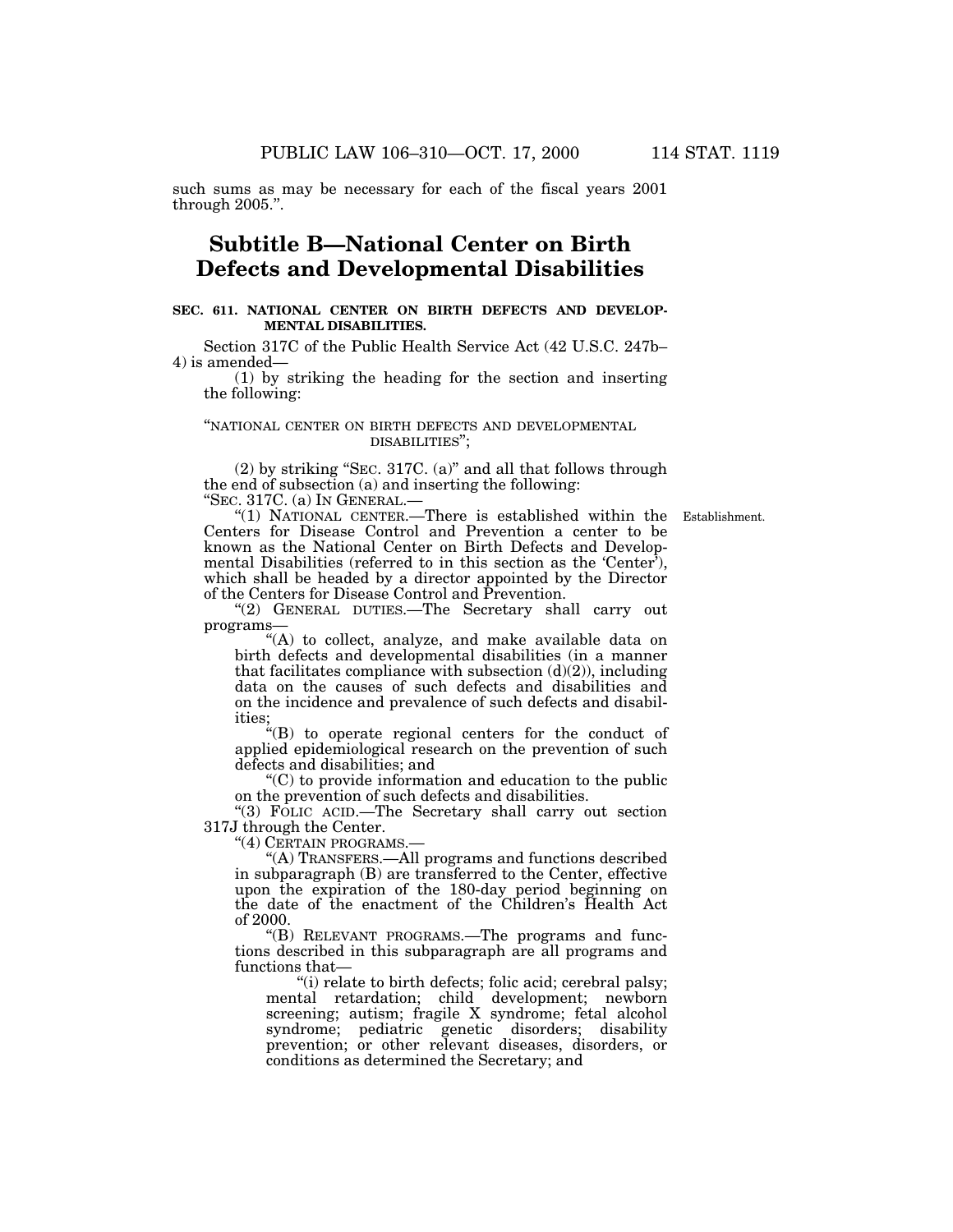"(ii) were carried out through the National Center for Environmental Health as of the day before the date of the enactment of the Act referred to in subparagraph (A).

''(C) RELATED TRANSFERS.—Personnel employed in connection with the programs and functions specified in subparagraph (B), and amounts available for carrying out the programs and functions, are transferred to the Center, effective upon the expiration of the 180-day period beginning on the date of the enactment of the Act referred to in subparagraph (A). Such transfer of amounts does not affect the period of availability of the amounts, or the availability of the amounts with respect to the purposes for which the amounts may be expended.''; and

 $(3)$  in subsection  $(b)(1)$ , in the matter preceding subparagraph  $(A)$ , by striking " $(a)(1)$ " and inserting " $(a)(2)(A)$ ".

# **TITLE VII—EARLY DETECTION, DIAG-NOSIS, AND TREATMENT REGARDING HEARING LOSS IN INFANTS**

42 USC 280g–1 note.

# **SEC. 701. PURPOSES.**

The purposes of this title are to clarify the authority within the Public Health Service Act to authorize statewide newborn and infant hearing screening, evaluation and intervention programs and systems, technical assistance, a national applied research program, and interagency and private sector collaboration for policy development, in order to assist the States in making progress toward the following goals:

(1) All babies born in hospitals in the United States and its territories should have a hearing screening before leaving the birthing facility. Babies born in other countries and residing in the United States via immigration or adoption should have a hearing screening as early as possible.

(2) All babies who are not born in hospitals in the United States and its territories should have a hearing screening within the first 3 months of life.

(3) Appropriate audiologic and medical evaluations should be conducted by 3 months for all newborns and infants suspected of having hearing loss to allow appropriate referral and provisions for audiologic rehabilitation, medical and early intervention before the age of 6 months.

(4) All newborn and infant hearing screening programs and systems should include a component for audiologic rehabilitation, medical and early intervention options that ensures linkage to any new and existing state-wide systems of intervention and rehabilitative services for newborns and infants with hearing loss.

(5) Public policy in regard to newborn and infant hearing screening and intervention should be based on applied research and the recognition that newborns, infants, toddlers, and children who are deaf or hard-of-hearing have unique language, learning, and communication needs, and should be the result of consultation with pertinent public and private sectors.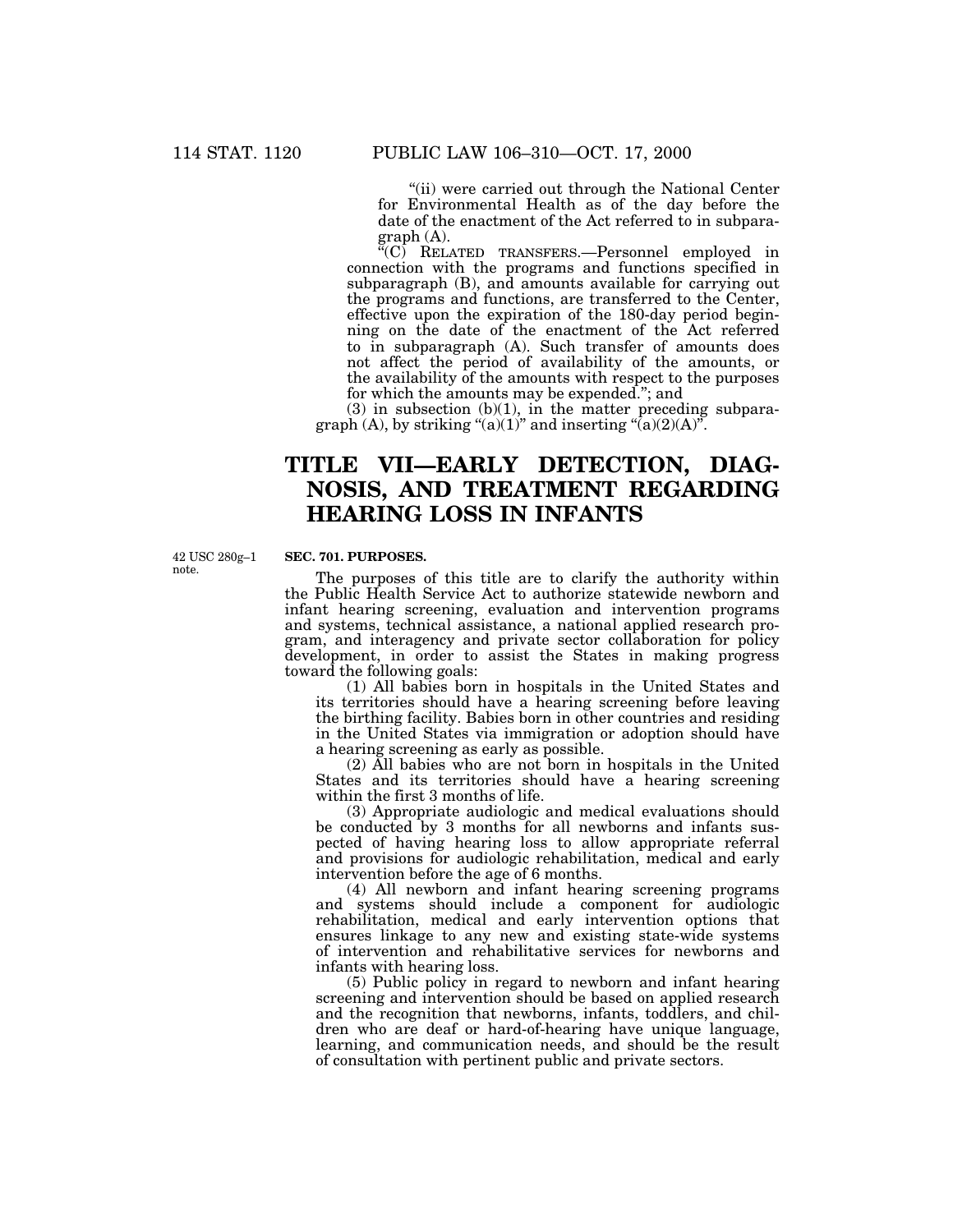# **SEC. 702. PROGRAMS OF HEALTH RESOURCES AND SERVICES ADMINIS-TRATION, CENTERS FOR DISEASE CONTROL AND PREVENTION, AND NATIONAL INSTITUTES OF HEALTH.**

Part P of title III of the Public Health Service Act, as added by section 501 of this Act, is amended by adding at the end the following section:

#### **''SEC. 399M. EARLY DETECTION, DIAGNOSIS, AND TREATMENT** 42 USC 280g–1. **REGARDING HEARING LOSS IN INFANTS.**

"(a) STATEWIDE NEWBORN AND INFANT HEARING SCREENING, EVALUATION AND INTERVENTION PROGRAMS AND SYSTEMS.—The Secretary, acting through the Administrator of the Health Resources and Services Administration, shall make awards of grants or cooperative agreements to develop statewide newborn and infant hearing screening, evaluation and intervention programs and systems for the following purposes:

"(1) To develop and monitor the efficacy of state-wide newborn and infant hearing screening, evaluation and intervention programs and systems. Early intervention includes referral to schools and agencies, including community, consumer, and parent-based agencies and organizations and other programs mandated by part C of the Individuals with Disabilities Education Act, which offer programs specifically designed to meet the unique language and communication needs of deaf and hard of hearing newborns, infants, toddlers, and children.

"(2) To collect data on statewide newborn and infant hearing screening, evaluation and intervention programs and systems that can be used for applied research, program evaluation and policy development.

''(b) TECHNICAL ASSISTANCE, DATA MANAGEMENT, AND APPLIED RESEARCH.—

''(1) CENTERS FOR DISEASE CONTROL AND PREVENTION.— The Secretary, acting through the Director of the Centers for Disease Control and Prevention, shall make awards of grants or cooperative agreements to provide technical assistance to State agencies to complement an intramural program and to conduct applied research related to newborn and infant hearing screening, evaluation and intervention programs and systems. The program shall develop standardized procedures for data management and program effectiveness and costs, such as—

"(A) to ensure quality monitoring of newborn and infant hearing loss screening, evaluation, and intervention programs and systems;

''(B) to provide technical assistance on data collection and management;

''(C) to study the costs and effectiveness of newborn and infant hearing screening, evaluation and intervention programs and systems conducted by State-based programs in order to answer issues of importance to State and national policymakers;

''(D) to identify the causes and risk factors for congenital hearing loss;

 $E(E)$  to study the effectiveness of newborn and infant hearing screening, audiologic and medical evaluations and intervention programs and systems by assessing the health, intellectual and social developmental, cognitive, and language status of these children at school age; and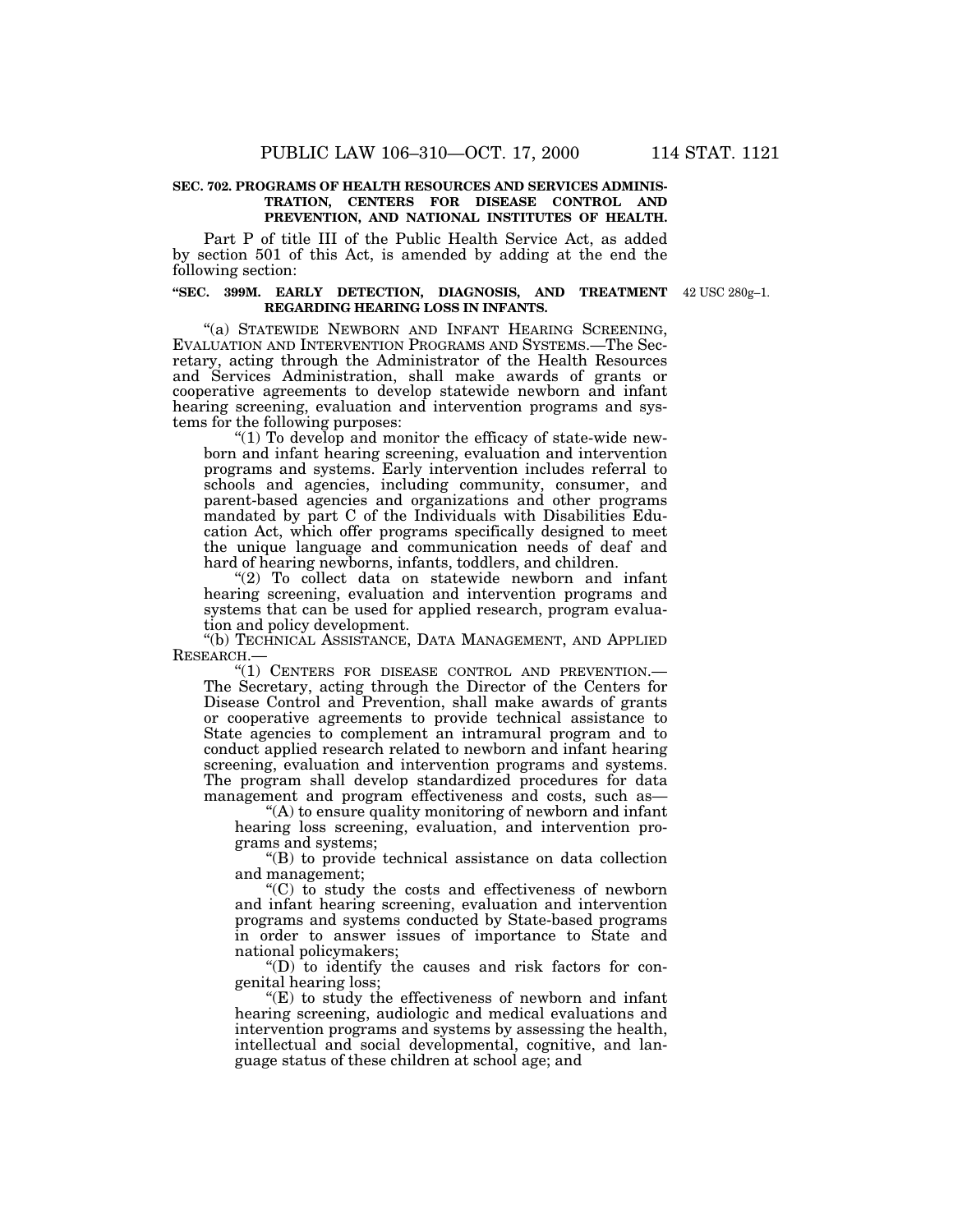$f(F)$  to promote the sharing of data regarding early hearing loss with State-based birth defects and developmental disabilities monitoring programs for the purpose of identifying previously unknown causes of hearing loss.

"(2) NATIONAL INSTITUTES OF HEALTH.—The Director of the National Institutes of Health, acting through the Director of the National Institute on Deafness and Other Communication Disorders, shall for purposes of this section, continue a program of research and development on the efficacy of new screening techniques and technology, including clinical studies of screening methods, studies on efficacy of intervention, and related research.

''(c) COORDINATION AND COLLABORATION.—

"(1) IN GENERAL.—In carrying out programs under this section, the Administrator of the Health Resources and Services Administration, the Director of the Centers for Disease Control and Prevention, and the Director of the National Institutes of Health shall collaborate and consult with other Federal agencies; State and local agencies, including those responsible for early intervention services pursuant to title XIX of the Social Security Act (Medicaid Early and Periodic Screening, Diagnosis and Treatment Program); title XXI of the Social Security Act (State Children's Health Insurance Program); title V of the Social Security Act (Maternal and Child Health Block Grant Program); and part C of the Individuals with Disabilities Education Act; consumer groups of and that serve individuals who are deaf and hard-of-hearing and their families; appropriate national medical and other health and education specialty organizations; persons who are deaf and hard-of-hearing and their families; other qualified professional personnel who are proficient in deaf or hard-of-hearing children's language and who possess the specialized knowledge, skills, and attributes needed to serve deaf and hard-of-hearing newborns, infants, toddlers, children, and their families; third-party payers and managed care organizations; and related commercial industries.

''(2) POLICY DEVELOPMENT.—The Administrator of the Health Resources and Services Administration, the Director of the Centers for Disease Control and Prevention, and the Director of the National Institutes of Health shall coordinate and collaborate on recommendations for policy development at the Federal and State levels and with the private sector, including consumer, medical and other health and education professional-based organizations, with respect to newborn and infant hearing screening, evaluation and intervention programs and systems.

''(3) STATE EARLY DETECTION, DIAGNOSIS, AND INTERVENTION PROGRAMS AND SYSTEMS; DATA COLLECTION.—The Administrator of the Health Resources and Services Administration and the Director of the Centers for Disease Control and Prevention shall coordinate and collaborate in assisting States to establish newborn and infant hearing screening, evaluation and intervention programs and systems under subsection (a) and to develop a data collection system under subsection (b).

''(d) RULE OF CONSTRUCTION; RELIGIOUS ACCOMMODATION.— Nothing in this section shall be construed to preempt or prohibit any State law, including State laws which do not require the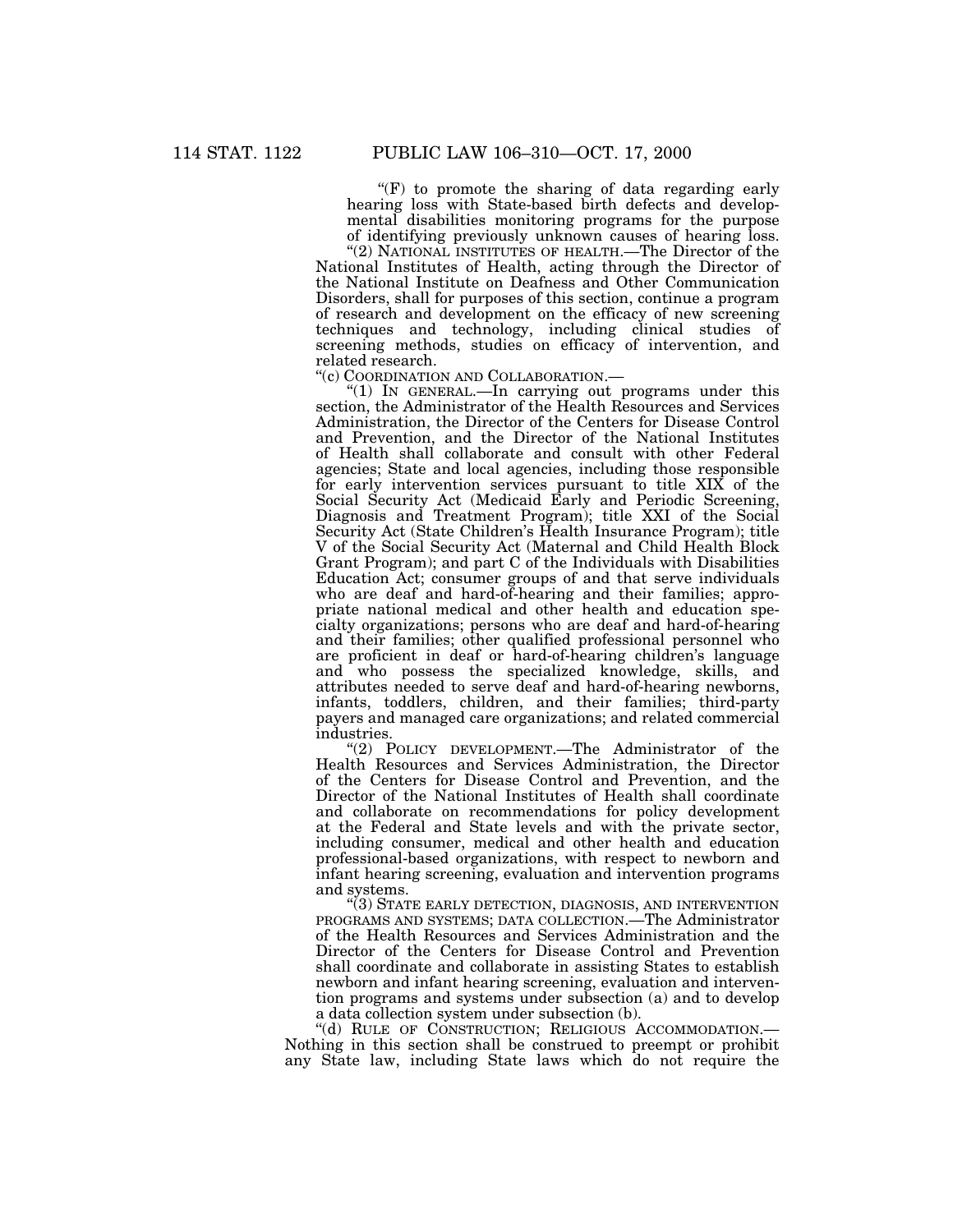screening for hearing loss of newborn infants or young children of parents who object to the screening on the grounds that such screening conflicts with the parents' religious beliefs.

''(e) DEFINITIONS.—For purposes of this section:

''(1) The term 'audiologic evaluation' refers to procedures to assess the status of the auditory system; to establish the site of the auditory disorder; the type and degree of hearing loss, and the potential effects of hearing loss on communication; and to identify appropriate treatment and referral options. Referral options should include linkage to State coordinating agencies under part C of the Individuals with Disabilities Education Act or other appropriate agencies, medical evaluation, hearing aid/sensory aid assessment, audiologic rehabilitation treatment, national and local consumer, self-help, parent, and education organizations, and other family-centered services.

"(2) The terms 'audiologic rehabilitation' and 'audiologic intervention' refer to procedures, techniques, and technologies to facilitate the receptive and expressive communication abilities of a child with hearing loss.

"(3) The term 'early intervention' refers to providing appropriate services for the child with hearing loss, including nonmedical services, and ensuring that families of the child are provided comprehensive, consumer-oriented information about the full range of family support, training, information services, communication options and are given the opportunity to consider the full range of educational and program placements and options for their child.

 $\sqrt{4}$ ) The term 'medical evaluation by a physician' refers to key components including history, examination, and medical decision making focused on symptomatic and related body systems for the purpose of diagnosing the etiology of hearing loss and related physical conditions, and for identifying appropriate treatment and referral options.

" $(5)$  The term 'medical intervention' refers to the process by which a physician provides medical diagnosis and direction for medical and /or surgical treatment options of hearing loss and/or related medical disorder associated with hearing loss.

"(6) The term 'newborn and infant hearing screening' refers to objective physiologic procedures to detect possible hearing loss and to identify newborns and infants who, after rescreening, require further audiologic and medical evaluations. ''(f ) AUTHORIZATION OF APPROPRIATIONS.—

"(1) STATEWIDE NEWBORN AND INFANT HEARING SCREENING, EVALUATION AND INTERVENTION PROGRAMS AND SYSTEMS.—For the purpose of carrying out subsection (a), there are authorized to be appropriated to the Health Resources and Services Administration such sums as may be necessary for fiscal year 2002.

''(2) TECHNICAL ASSISTANCE, DATA MANAGEMENT, AND APPLIED RESEARCH; CENTERS FOR DISEASE CONTROL AND PREVEN-TION.—For the purpose of carrying out subsection (b)(1), there are authorized to be appropriated to the Centers for Disease Control and Prevention such sums as may be necessary for fiscal year 2002.

''(3) TECHNICAL ASSISTANCE, DATA MANAGEMENT, AND APPLIED RESEARCH; NATIONAL INSTITUTE ON DEAFNESS AND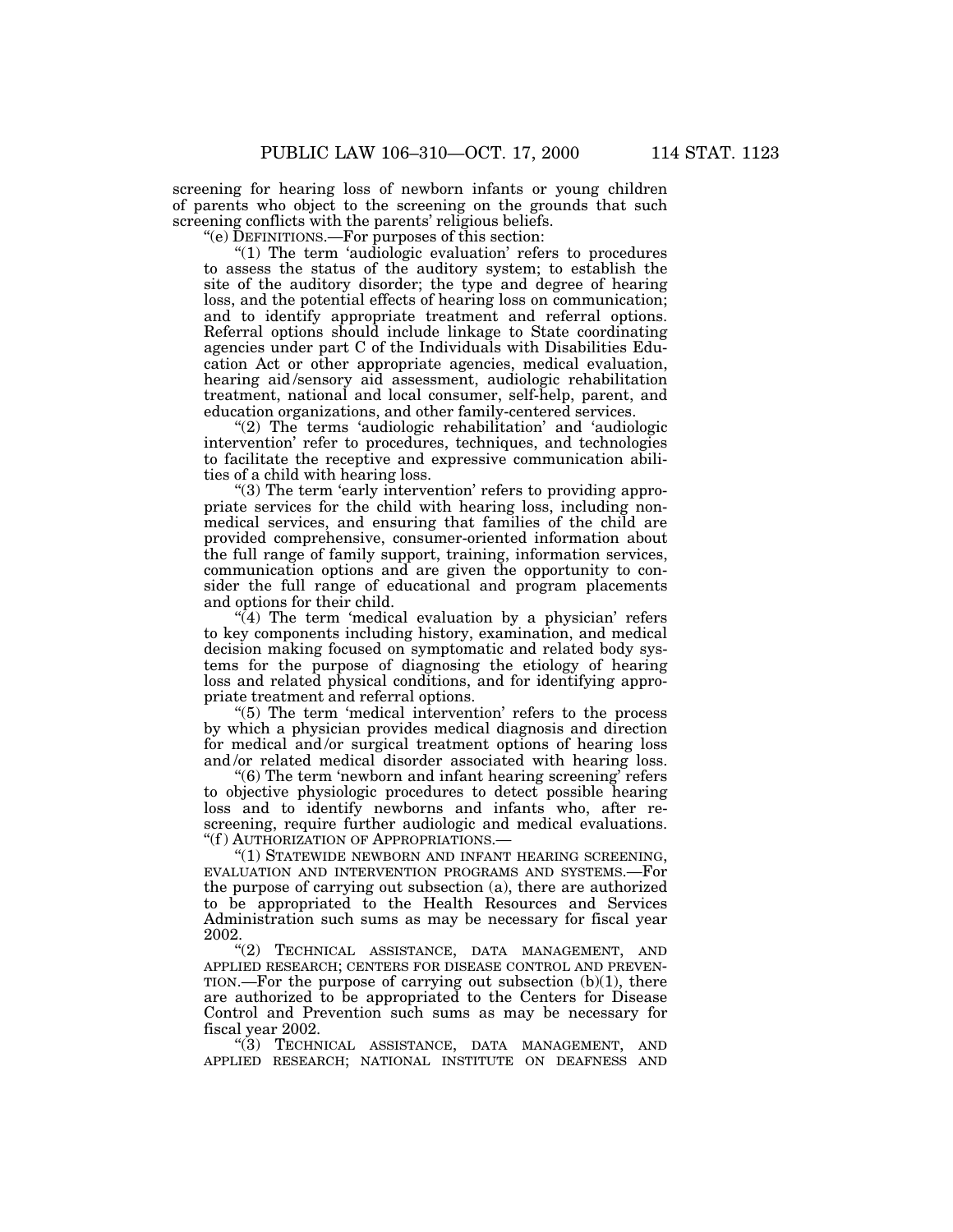OTHER COMMUNICATION DISORDERS.—For the purpose of carrying out subsection (b)(2), there are authorized to be appropriated to the National Institute on Deafness and Other Communication Disorders such sums as may be necessary for fiscal year 2002.''.

# **TITLE VIII—CHILDREN AND EPILEPSY**

### **SEC. 801. NATIONAL PUBLIC HEALTH CAMPAIGN ON EPILEPSY; SEI-ZURE DISORDER DEMONSTRATION PROJECTS IN MEDI-CALLY UNDERSERVED AREAS.**

Subpart I of part D of title III of the Public Health Service Act (42 U.S.C. 254b) is amended by adding at the end the following section:

42 USC 254c–5.

# **''SEC. 330E. EPILEPSY; SEIZURE DISORDER.**

''(a) NATIONAL PUBLIC HEALTH CAMPAIGN.—

" $(1)$  In GENERAL.—The Secretary shall develop and implement public health surveillance, education, research, and intervention strategies to improve the lives of persons with epilepsy, with a particular emphasis on children. Such projects may be carried out by the Secretary directly and through awards of grants or contracts to public or nonprofit private entities. The Secretary may directly or through such awards provide technical assistance with respect to the planning, development, and operation of such projects.

 $\sqrt{2}$ ) CERTAIN ACTIVITIES.—Activities under paragraph (1) shall include—

''(A) expanding current surveillance activities through existing monitoring systems and improving registries that maintain data on individuals with epilepsy, including children;

''(B) enhancing research activities on the diagnosis, treatment, and management of epilepsy;

''(C) implementing public and professional information and education programs regarding epilepsy, including initiatives which promote effective management of the disease through children's programs which are targeted to parents, schools, daycare providers, patients;

''(D) undertaking educational efforts with the media, providers of health care, schools and others regarding stigmas and secondary disabilities related to epilepsy and seizures, and its effects on youth;

"(E) utilizing and expanding partnerships with organizations with experience addressing the health and related needs of people with disabilities; and

''(F) other activities the Secretary deems appropriate. "(3) COORDINATION OF ACTIVITIES.—The Secretary shall ensure that activities under this subsection are coordinated as appropriate with other agencies of the Public Health Service that carry out activities regarding epilepsy and seizure.

''(b) SEIZURE DISORDER; DEMONSTRATION PROJECTS IN MEDI-CALLY UNDERSERVED AREAS.—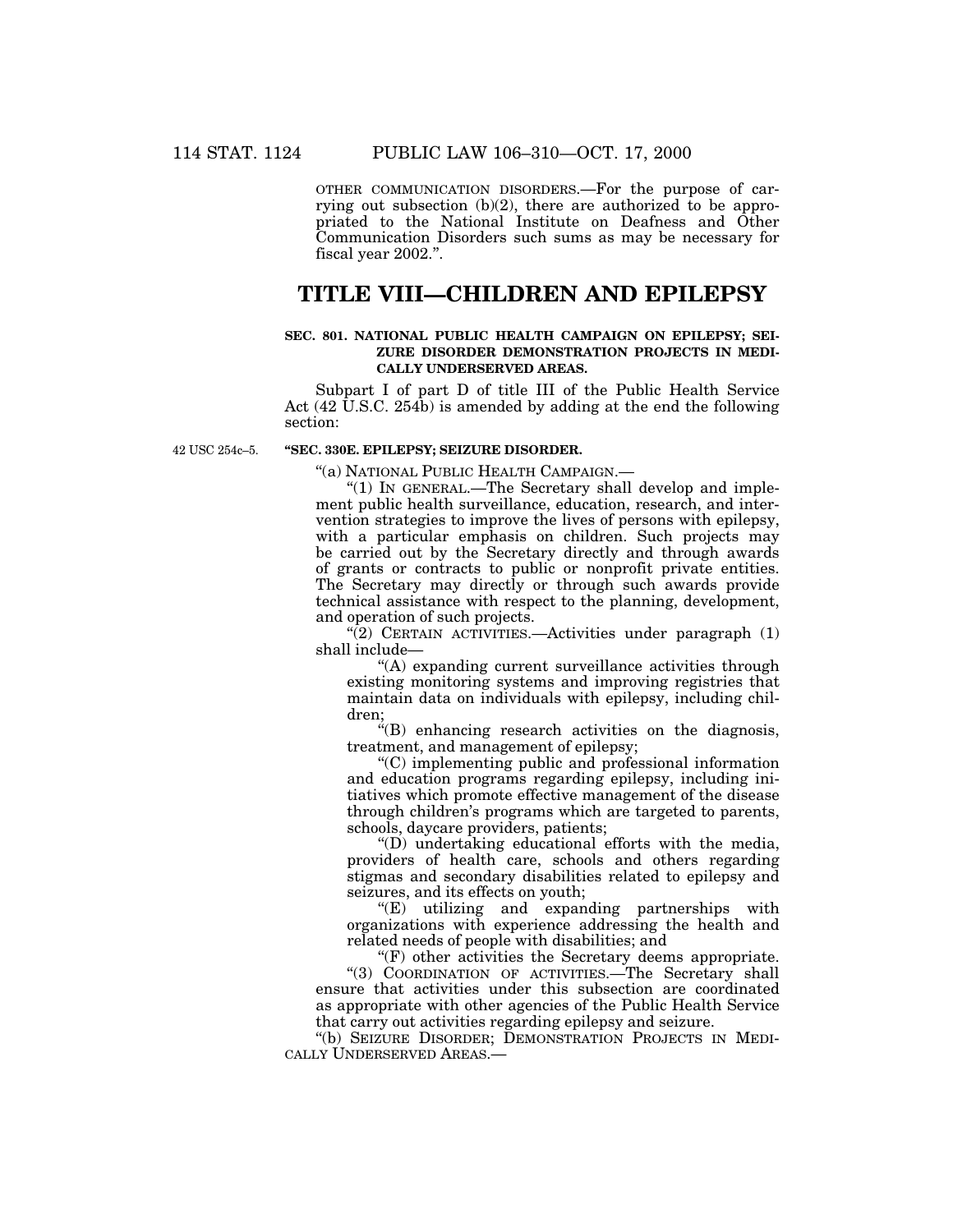''(1) IN GENERAL.—The Secretary, acting through the Administrator of the Health Resources and Services Administration, may make grants for the purpose of carrying out demonstration projects to improve access to health and other services regarding seizures to encourage early detection and treatment in children and others residing in medically underserved areas.

"(2) APPLICATION FOR GRANT.—A grant may not be awarded under paragraph (1) unless an application therefore is submitted to the Secretary and the Secretary approves such application. Such application shall be submitted in such form and manner and shall contain such information as the Secretary may prescribe.

''(c) DEFINITIONS.—For purposes of this section:

" $(1)$  The term 'epilepsy' refers to a chronic and serious neurological condition characterized by excessive electrical discharges in the brain causing recurring seizures affecting all life activities. The Secretary may revise the definition of such term to the extent the Secretary determines necessary.

"(2) The term 'medically underserved' has the meaning applicable under section 799B(6).

''(d) AUTHORIZATION OF APPROPRIATIONS.—For the purpose of carrying out this section, there are authorized to be appropriated such sums as may be necessary for each of the fiscal years 2001 through 2005.''.

# **TITLE IX—SAFE MOTHERHOOD; INFANT HEALTH PROMOTION**

# **Subtitle A—Safe Motherhood Prevention Research**

### **SEC. 901. PREVENTION RESEARCH AND OTHER ACTIVITIES.**

Part B of title III of the Public Health Service Act, as amended by section 601 of this Act, is amended by inserting after section 317J the following section:

# ''SAFE MOTHERHOOD

''SEC. 317K. (a) SURVEILLANCE.—

42 USC 247b–12.

''(1) PURPOSE.—The purpose of this subsection is to develop surveillance systems at the local, State, and national level to better understand the burden of maternal complications and mortality and to decrease the disparities among population at risk of death and complications from pregnancy.

" $(2)$  ACTIVITIES.—For the purpose described in paragraph (1), the Secretary, acting through the Director of the Centers for Disease Control and Prevention, may carry out the following activities:

''(A) The Secretary may establish and implement a national surveillance program to identify and promote the investigation of deaths and severe complications that occur during pregnancy.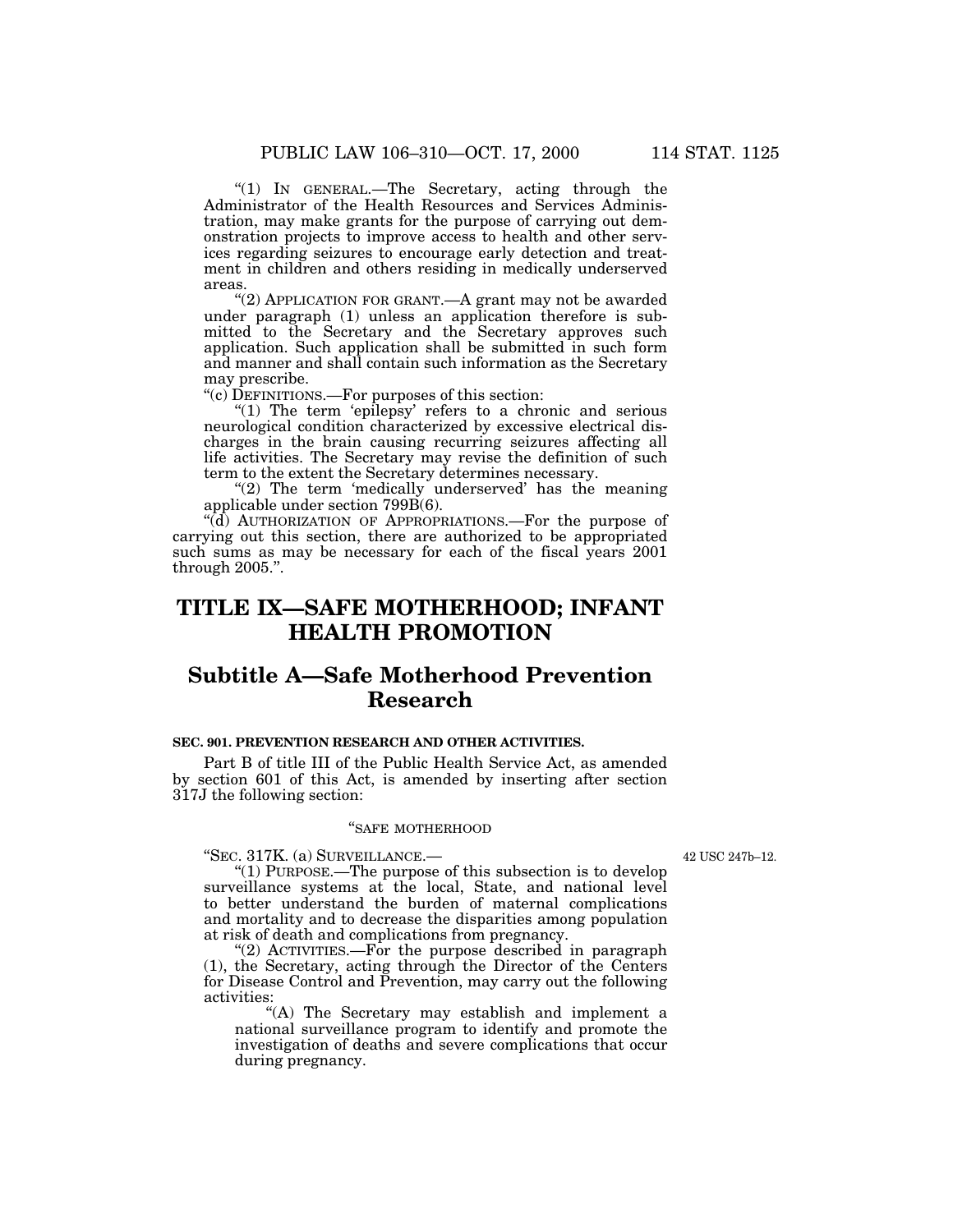''(B) The Secretary may expand the Pregnancy Risk Assessment Monitoring System to provide surveillance and collect data in each State.

''(C) The Secretary may expand the Maternal and Child Health Epidemiology Program to provide technical support, financial assistance, or the time-limited assignment of senior epidemiologists to maternal and child health programs in each State.

''(b) PREVENTION RESEARCH.—

" $(1)$  PURPOSE.—The purpose of this subsection is to provide the Secretary with the authority to further expand research concerning risk factors, prevention strategies, and the roles of the family, health care providers and the community in safe motherhood.

"(2) RESEARCH.—The Secretary may carry out activities to expand research relating to—

''(A) encouraging preconception counseling, especially for at risk populations such as diabetics;

''(B) the identification of critical components of prenatal delivery and postpartum care;

''(C) the identification of outreach and support services, such as folic acid education, that are available for pregnant women;

 $\mathrm{``(D)}$  the identification of women who are at high risk for complications;

''(E) preventing preterm delivery;

''(F) preventing urinary tract infections;

''(G) preventing unnecessary caesarean sections;

"(H) an examination of the higher rates of maternal mortality among African American women;

''(I) an examination of the relationship between domestic violence and maternal complications and mortality;

''(J) preventing and reducing adverse health consequences that may result from smoking, alcohol and illegal drug use before, during and after pregnancy;

 $K(K)$  preventing infections that cause maternal and infant complications; and

''(L) other areas determined appropriate by the Secretary.

''(c) PREVENTION PROGRAMS.—

''(1) IN GENERAL.—The Secretary may carry out activities to promote safe motherhood, including—

''(A) public education campaigns on healthy pregnancies and the building of partnerships with outside organizations concerned about safe motherhood;

''(B) education programs for physicians, nurses and other health care providers; and

''(C) activities to promote community support services for pregnant women.

''(d) AUTHORIZATION OF APPROPRIATIONS.—For the purpose of carrying out this section, there are authorized to be appropriated such sums as may be necessary for each of the fiscal years 2001 through 2005.''.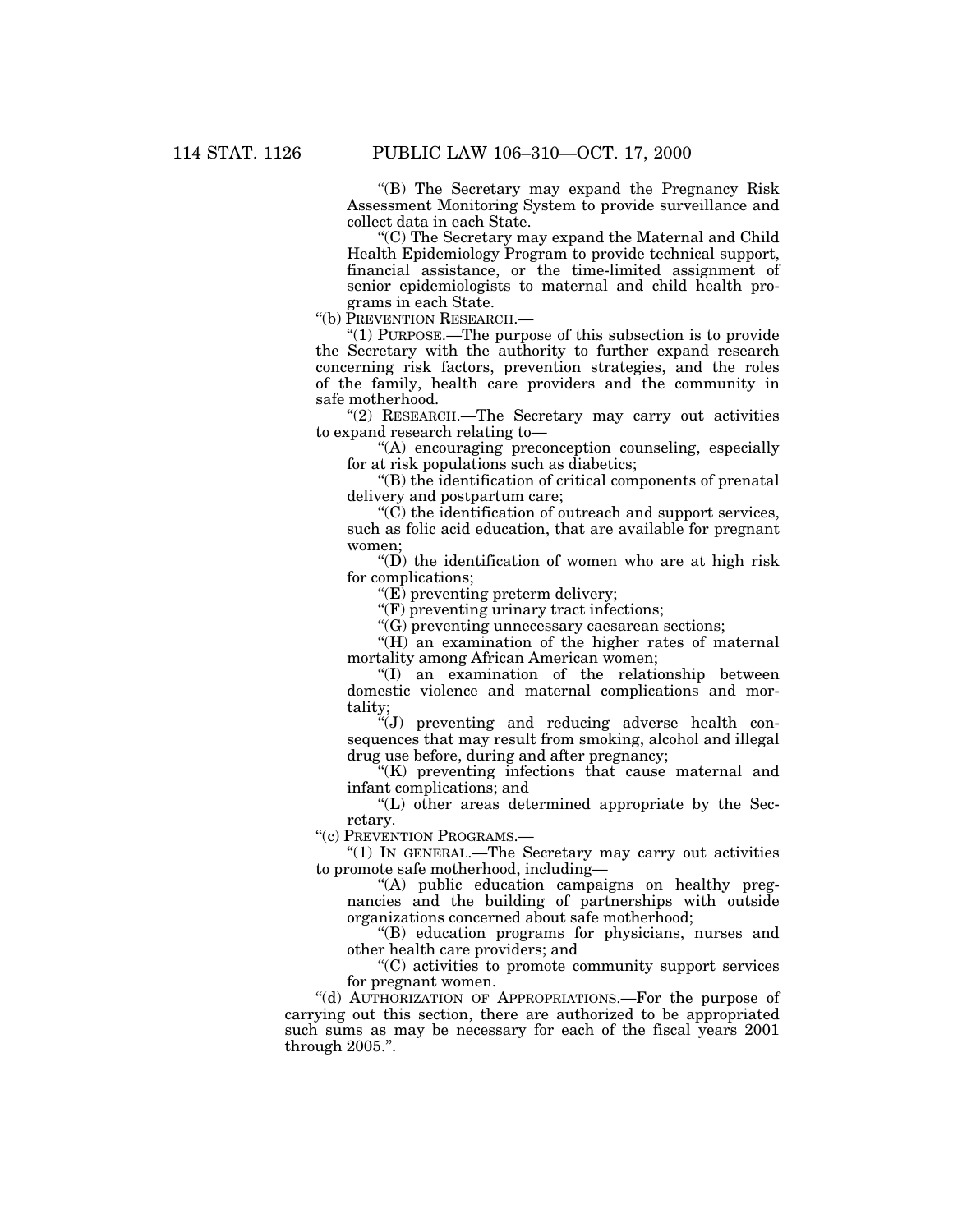# **Subtitle B—Pregnant Women and Infants Health Promotion**

# **SEC. 911. PROGRAMS REGARDING PRENATAL AND POSTNATAL HEALTH.**

Part B of title III of the Public Health Service Act, as amended by section 901 of this Act, is amended by inserting after section 317K the following section:

# ''PRENATAL AND POSTNATAL HEALTH

''SEC. 317L. (a) IN GENERAL.—The Secretary, acting through 42 USC 247b–13. the Director of the Centers for Disease Control and Prevention, shall carry out programs—

''(1) to collect, analyze, and make available data on prenatal smoking, alcohol and illegal drug use, including data on the implications of such activities and on the incidence and prevalence of such activities and their implications;

"(2) to conduct applied epidemiological research on the prevention of prenatal and postnatal smoking, alcohol and illegal drug use;

''(3) to support, conduct, and evaluate the effectiveness of educational and cessation programs; and

 $''(4)$  to provide information and education to the public on the prevention and implications of prenatal and postnatal smoking, alcohol and illegal drug use.

''(b) GRANTS.—In carrying out subsection (a), the Secretary may award grants to and enter into contracts with States, local governments, scientific and academic institutions, federally qualified health centers, and other public and nonprofit entities, and may provide technical and consultative assistance to such entities.

"(c) AUTHORIZATION OF APPROPRIATIONS.—For the purpose of carrying out this section, there are authorized to be appropriated such sums as may be necessary for each of the fiscal years 2001 through 2005.''.

# **TITLE X— PEDIATRIC RESEARCH INITIATIVE**

### **SEC. 1001. ESTABLISHMENT OF PEDIATRIC RESEARCH INITIATIVE.**

Part B of title IV of the Public Health Service Act, as amended by section 101 of this Act, is amended by adding at the end the following:

# ''PEDIATRIC RESEARCH INITIATIVE

42 USC 284h.

"SEC. 409D. (a) ESTABLISHMENT.—The Secretary shall establish within the Office of the Director of NIH a Pediatric Research Initiative (referred to in this section as the 'Initiative') to conduct and support research that is directly related to diseases, disorders, and other conditions in children. The Initiative shall be headed by the Director of NIH.

''(b) PURPOSE.—The purpose of the Initiative is to provide funds to enable the Director of NIH—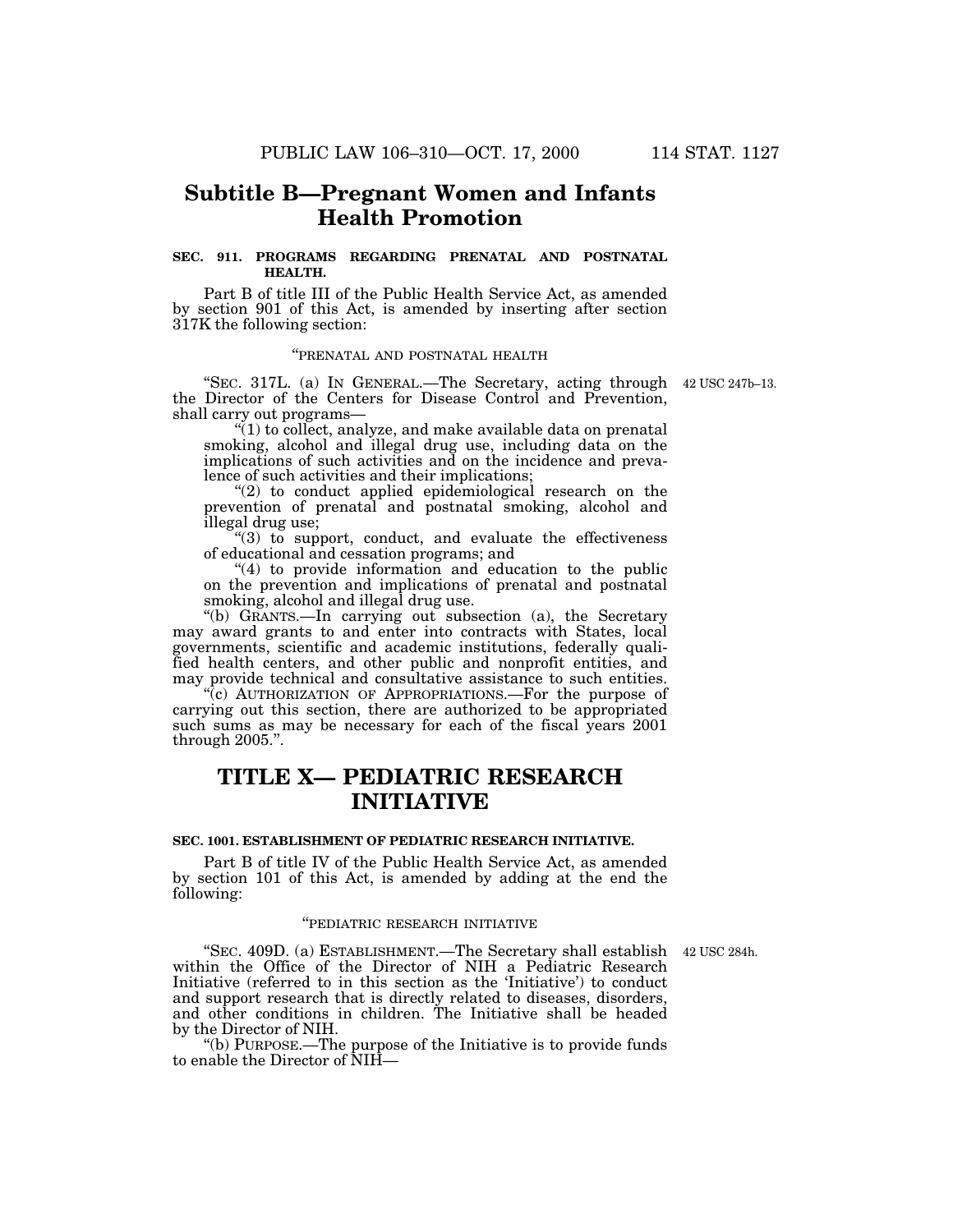"(1) to increase support for pediatric biomedical research within the National Institutes of Health to realize the expanding opportunities for advancement in scientific investigations and care for children;

 $(2)$  to enhance collaborative efforts among the Institutes to conduct and support multidisciplinary research in the areas that the Director deems most promising; and

''(3) in coordination with the Food and Drug Administration, to increase the development of adequate pediatric clinical trials and pediatric use information to promote the safer and more effective use of prescription drugs in the pediatric population.

''(c) DUTIES.—In carrying out subsection (b), the Director of NIH shall—

''(1) consult with the Director of the National Institute of Child Health and Human Development and the other national research institutes, in considering their requests for new or expanded pediatric research efforts, and consult with the Administrator of the Health Resources and Services Administration and other advisors as the Director determines to be appropriate;

" $(2)$  have broad discretion in the allocation of any Initiative assistance among the Institutes, among types of grants, and between basic and clinical research so long as the assistance is directly related to the illnesses and conditions of children; and

''(3) be responsible for the oversight of any newly appropriated Initiative funds and annually report to Congress and the public on the extent of the total funds obligated to conduct or support pediatric research across the National Institutes of Health, including the specific support and research awards allocated through the Initiative.

''(d) AUTHORIZATION.—For the purpose of carrying out this section, there are authorized to be appropriated \$50,000,000 for fiscal year 2001, and such sums as may be necessary for each of the fiscal years 2002 through 2005.

''(e) TRANSFER OF FUNDS.—The Director of NIH may transfer amounts appropriated under this section to any of the Institutes for a fiscal year to carry out the purposes of the Initiative under this section.''.

# **SEC. 1002. INVESTMENT IN TOMORROW'S PEDIATRIC RESEARCHERS.**

(a) IN GENERAL.—Subpart 7 of part C of title IV of the Public Health Service Act, as amended by section 921 of this Act, is amended by adding at the end the following:

### ''INVESTMENT IN TOMORROW'S PEDIATRIC RESEARCHERS

42 USC 285g–10.

''SEC. 452G. (a) ENHANCED SUPPORT.—In order to ensure the future supply of researchers dedicated to the care and research needs of children, the Director of the Institute, after consultation with the Administrator of the Health Resources and Services Administration, shall support activities to provide for—

 $''(1)$  an increase in the number and size of institutional training grants to institutions supporting pediatric training; and

Reports.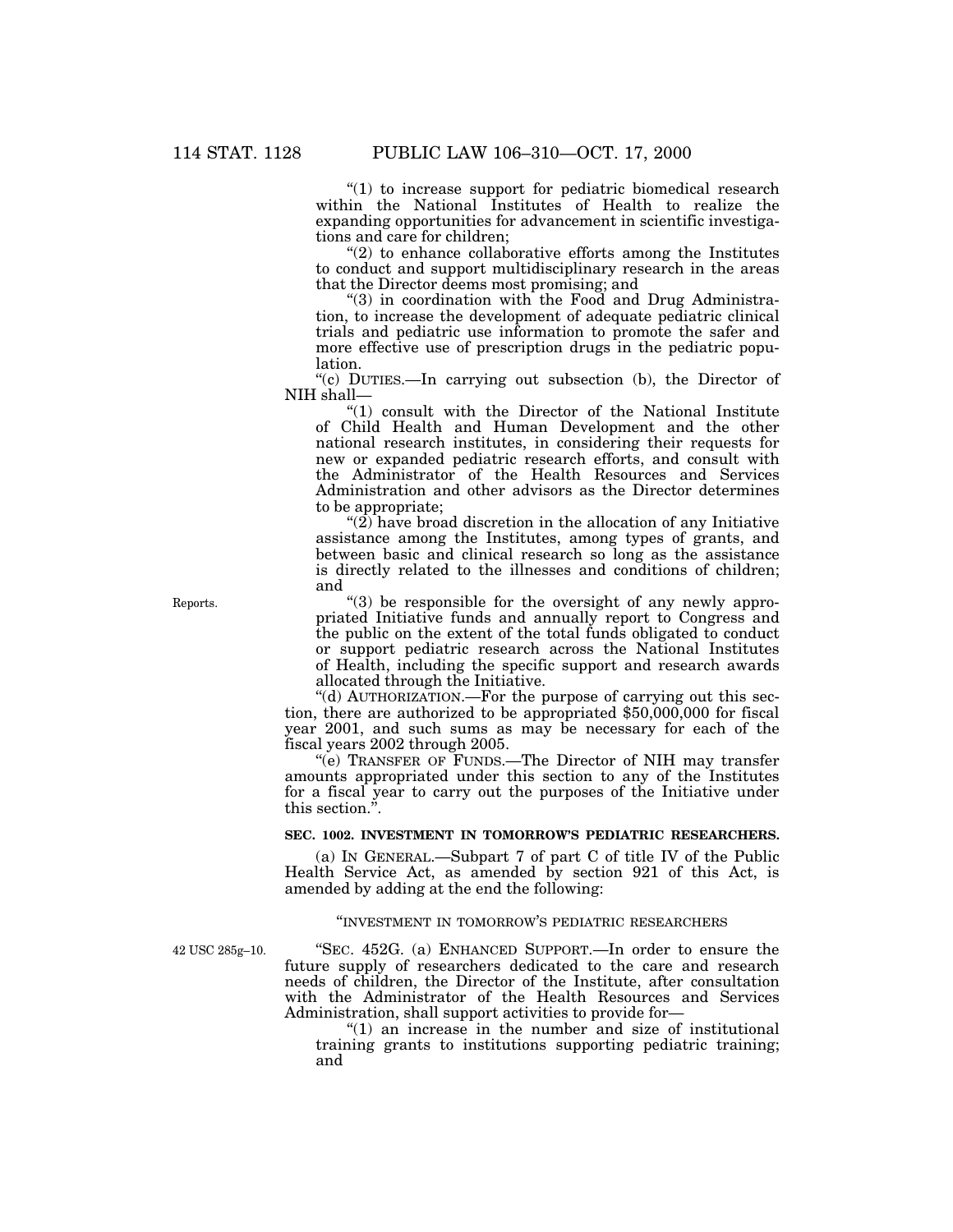''(b) AUTHORIZATION.—For the purpose of carrying out subsection (a), there are authorized to be appropriated such sums as may be necessary for each of the fiscal years 2001 through 2005.''.

(b) PEDIATRIC RESEARCH LOAN REPAYMENT PROGRAM.—Part G of title IV of the Public Health Service Act (42 U.S.C. 288 et seq.) is amended by inserting after section 487E the following section:

# ''PEDIATRIC RESEARCH LOAN REPAYMENT PROGRAM

''SEC. 487F. (a) IN GENERAL.—The Secretary, in consultation 42 USC 288–6. with the Director of NIH, may establish a pediatric research loan repayment program. Through such program—

 $''(1)$  the Secretary shall enter into contracts with qualified health professionals under which such professionals will agree to conduct pediatric research, in consideration of the Federal Government agreeing to repay, for each year of such service, not more than \$35,000 of the principal and interest of the educational loans of such professionals; and

"(2) the Secretary shall, for the purpose of providing reimbursements for tax liability resulting from payments made under paragraph (1) on behalf of an individual, make payments, in addition to payments under such paragraph, to the individual in an amount equal to 39 percent of the total amount of loan repayments made for the taxable year involved.

''(b) APPLICATION OF OTHER PROVISIONS.—The provisions of sections 338B, 338C, and 338E shall, except as inconsistent with paragraph (1), apply to the program established under such paragraph to the same extent and in the same manner as such provisions apply to the National Health Service Corps Loan Repayment Program established under subpart III of part D of title III.<br>"(c) FUNDING.—

"(1) IN GENERAL.—For the purpose of carrying out this section with respect to a national research institute the Secretary may reserve, from amounts appropriated for such institute for the fiscal year involved, such amounts as the Secretary determines to be appropriate.

"(2) AVAILABILITY OF FUNDS.—Amounts made available to carry out this section shall remain available until the expiration of the second fiscal year beginning after the fiscal year for which such amounts were made available.".

### **SEC. 1003. REVIEW OF REGULATIONS.**

(a) REVIEW.—By not later than 6 months after the date of Deadline. the enactment of this Act, the Secretary of Health and Human Services shall conduct a review of the regulations under subpart D of part 46 of title 45, Code of Federal Regulations, consider any modifications necessary to ensure the adequate and appropriate protection of children participating in research, and report the findings of the Secretary to Congress.

(b) AREAS OF REVIEW.—In conducting the review under subsection (a), the Secretary of Health and Human Services shall consider—

Contracts.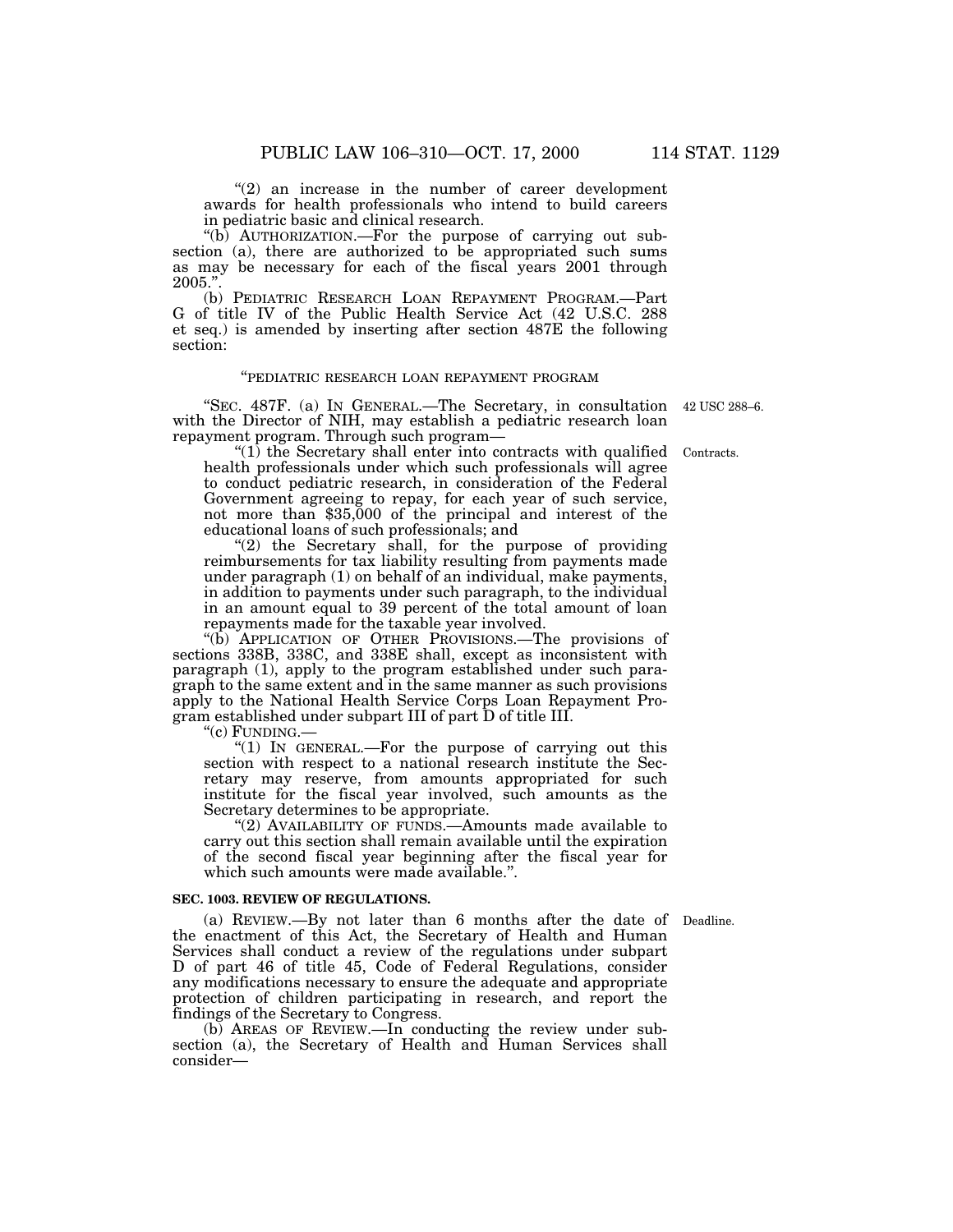(1) the appropriateness of the regulations for children of differing ages and maturity levels, including legal status;

(2) the definition of ''minimal risk'' for a healthy child or for a child with an illness;

(3) the definitions of ''assent'' and ''permission'' for child clinical research participants and their parents or guardians and of ''adequate provisions'' for soliciting assent or permission in research as such definitions relate to the process of obtaining the agreement of children participating in research and the parents or guardians of such children;

(4) the definitions of ''direct benefit to the individual subjects'' and ''generalizable knowledge about the subject's disorder or condition'';

(5) whether payment (financial or otherwise) may be provided to a child or his or her parent or guardian for the participation of the child in research, and if so, the amount and type given;

(6) the expectations of child research participants and their parent or guardian for the direct benefits of the child's research involvement;

(7) safeguards for research involving children conducted in emergency situations with a waiver of informed assent;

(8) parent and child notification in instances in which the regulations have not been complied with;

(9) compliance with the regulations in effect on the date of the enactment of this Act, the monitoring of such compliance, and enforcement actions for violations of such regulations; and

(10) the appropriateness of current practices for recruiting children for participation in research.

(c) CONSULTATION.—In conducting the review under subsection (a), the Secretary of Health and Human Services shall consult broadly with experts in the field, including pediatric pharmacologists, pediatricians, pediatric professional societies, bioethics experts, clinical investigators, institutional review boards, industry experts, appropriate Federal agencies, and children who have participated in research studies and the parents, guardians, or families of such children.

(d) CONSIDERATION OF ADDITIONAL PROVISIONS.—In conducting the review under subsection (a), the Secretary of Health and Human Services shall consider and, not later than 6 months after the date of the enactment of this Act, report to Congress concerning—

(1) whether the Secretary should establish data and safety monitoring boards or other mechanisms to review adverse events associated with research involving children; and

(2) whether the institutional review board oversight of clinical trials involving children is adequate to protect children.

### **SEC. 1004. LONG-TERM CHILD DEVELOPMENT STUDY.**

(a) PURPOSE.—It is the purpose of this section to authorize the National Institute of Child Health and Human Development to conduct a national longitudinal study of environmental influences (including physical, chemical, biological, and psychosocial) on children's health and development.

(b) IN GENERAL.—The Director of the National Institute of Child Health and Human Development shall establish a consortium of representatives from appropriate Federal agencies (including the

42 USC 285g note.

Establishment.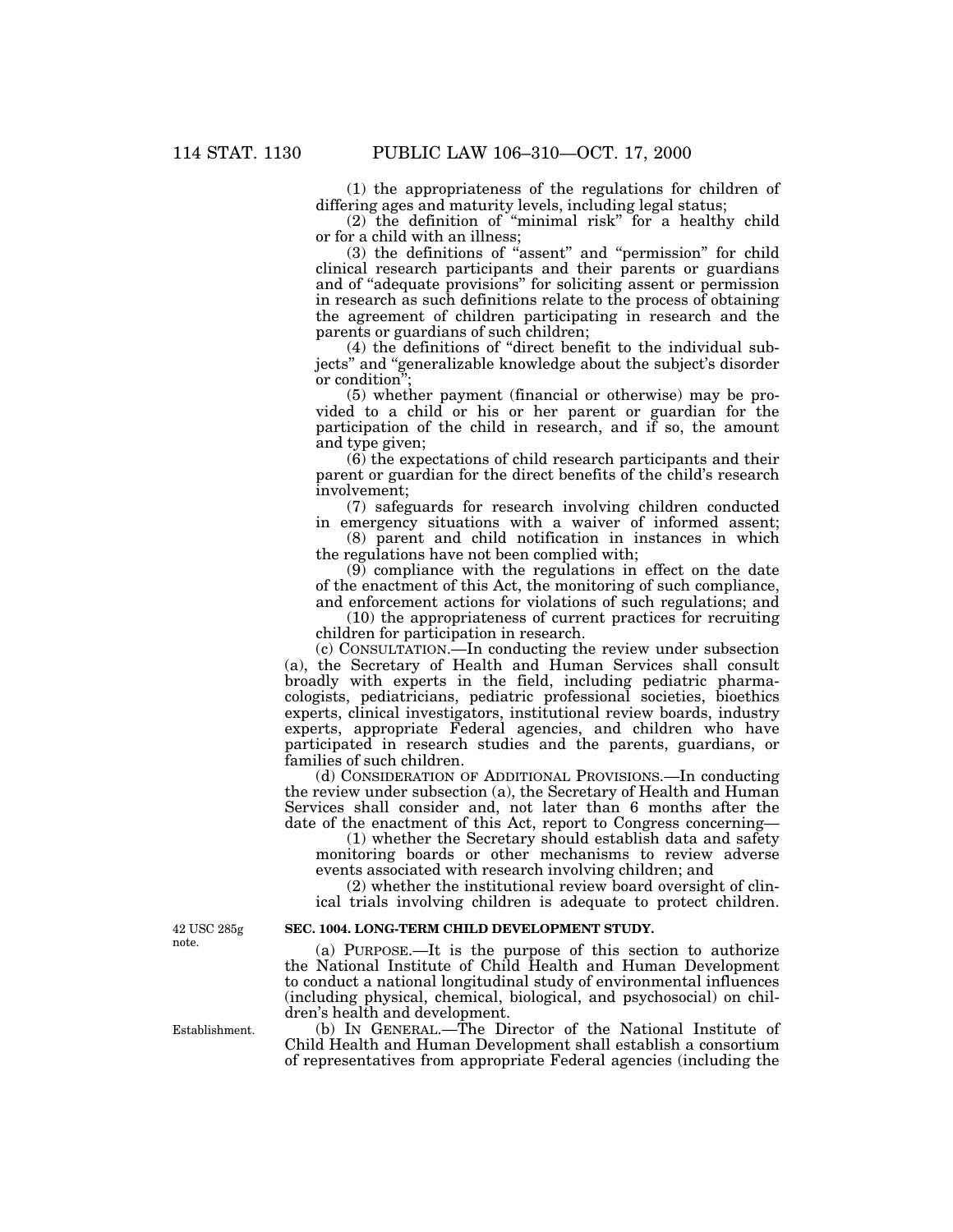Centers for Disease Control and Prevention, the Environmental Protection Agency) to—

(1) plan, develop, and implement a prospective cohort study, from birth to adulthood, to evaluate the effects of both chronic and intermittent exposures on child health and human development; and

(2) investigate basic mechanisms of developmental disorders and environmental factors, both risk and protective, that influence health and developmental processes.

(c) REQUIREMENT.—The study under subsection (b) shall—

(1) incorporate behavioral, emotional, educational, and contextual consequences to enable a complete assessment of the physical, chemical, biological and psychosocial environmental influences on children's well-being;

(2) gather data on environmental influences and outcomes on diverse populations of children, which may include the consideration of prenatal exposures; and

(3) consider health disparities among children which may include the consideration of prenatal exposures.

(d) REPORT.—Beginning not later than 3 years after the date of the enactment of this Act, and periodically thereafter for the duration of the study under this section, the Director of the National Institute of Child Health and Human Development shall prepare and submit to the appropriate committees of Congress a report on the implementation and findings made under the planning and feasibility study conducted under this section.

(e) AUTHORIZATION OF APPROPRIATIONS.—There are authorized to be appropriated to carry out this section \$18,000,000 for fiscal year 2001, and such sums as may be necessary for each the fiscal years 2002 through 2005.

# **TITLE XI—CHILDHOOD MALIGNANCIES**

### **SEC. 1101. PROGRAMS OF CENTERS FOR DISEASE CONTROL AND PREVENTION AND NATIONAL INSTITUTES OF HEALTH.**

Part P of title III of the Public Health Service Act, as amended by section 702 of this Act, is amended by adding at the end the following section:

# **''SEC. 399N. CHILDHOOD MALIGNANCIES.**

''(a) IN GENERAL.—The Secretary, acting as appropriate through the Director of the Centers for Disease Control and Prevention and the Director of the National Institutes of Health, shall study environmental and other risk factors for childhood cancers (including skeletal malignancies, leukemias, malignant tumors of the central nervous system, lymphomas, soft tissue sarcomas, and other malignant neoplasms) and carry out projects to improve outcomes among children with childhood cancers and resultant secondary conditions, including limb loss, anemia, rehabilitation, and palliative care. Such projects shall be carried out by the Secretary directly and through awards of grants or contracts.

''(b) CERTAIN ACTIVITIES.—Activities under subsection (a) include—

''(1) the expansion of current demographic data collection and population surveillance efforts to include childhood cancers nationally;

42 USC 280g–2.

Deadline.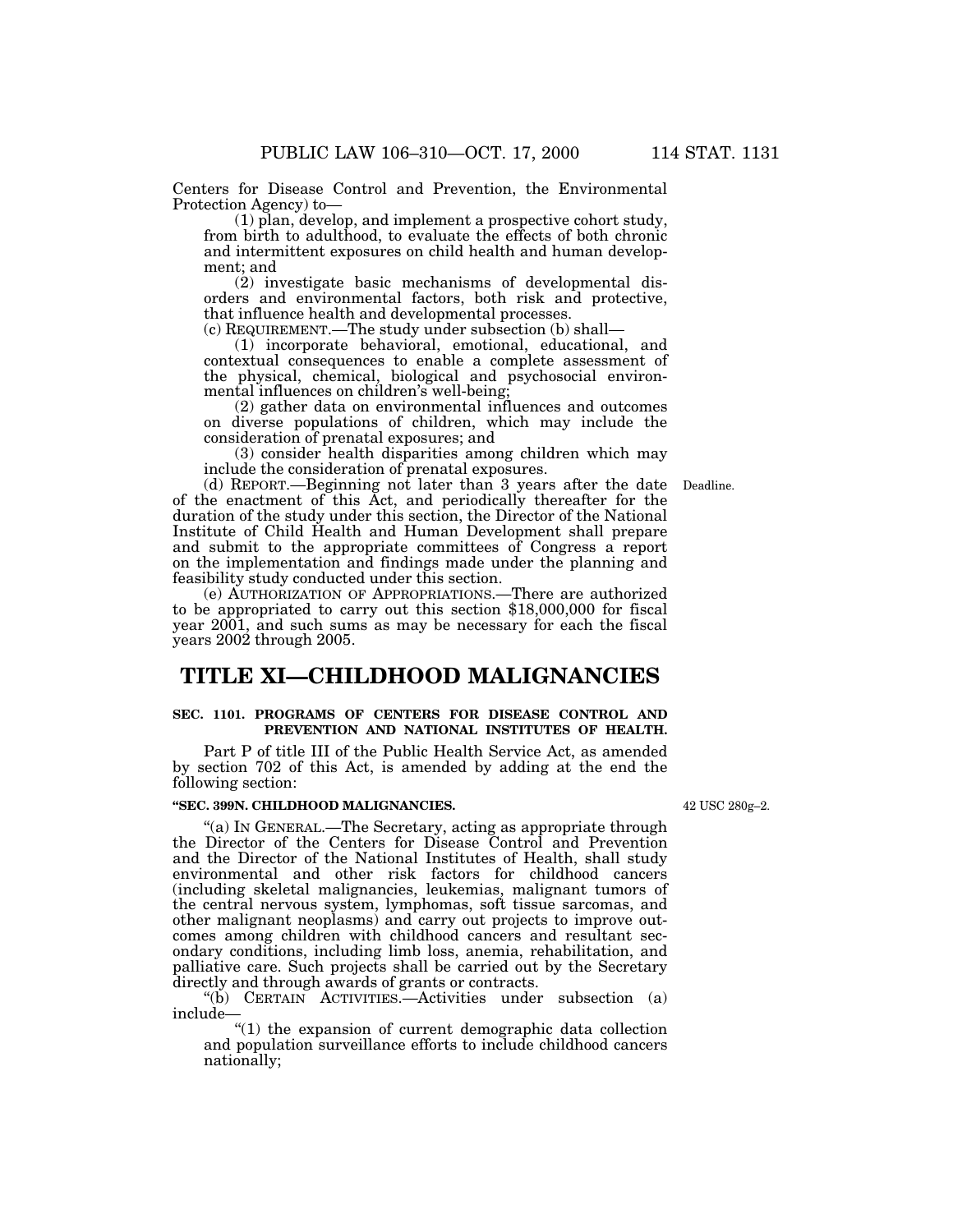" $(2)$  the development of a uniform reporting system under which treating physicians, hospitals, clinics, and States report the diagnosis of childhood cancers, including relevant associated epidemiological data; and

''(3) support for the National Limb Loss Information Center to address, in part, the primary and secondary needs of persons who experience childhood cancers in order to prevent or minimize the disabling nature of these cancers.

''(c) COORDINATION OF ACTIVITIES.—The Secretary shall assure that activities under this section are coordinated as appropriate with other agencies of the Public Health Service that carry out activities focused on childhood cancers and limb loss.

''(d) DEFINITION.—For purposes of this section, the term 'childhood cancer' refers to a spectrum of different malignancies that vary by histology, site of disease, origin, race, sex, and age. The Secretary may for purposes of this section revise the definition of such term to the extent determined by the Secretary to be appropriate.

"(e) AUTHORIZATION OF APPROPRIATIONS.—For the purpose of carrying out this section, there are authorized to be appropriated such sums as may be necessary for each of the fiscal years 2001 through 2005.''.

# **TITLE XII—ADOPTION AWARENESS**

# **Subtitle A—Infant Adoption Awareness**

### **SEC. 1201. GRANTS REGARDING INFANT ADOPTION AWARENESS.**

Subpart I of part D of title III of the Public Health Service Act, as amended by section 801 of this Act, is amended by adding at the end the following section:

42 USC 254c–6.

### **''SEC. 330F. CERTAIN SERVICES FOR PREGNANT WOMEN.**

''(a) INFANT ADOPTION AWARENESS.—

''(1) IN GENERAL.—The Secretary shall make grants to national, regional, or local adoption organizations for the purpose of developing and implementing programs to train the designated staff of eligible health centers in providing adoption information and referrals to pregnant women on an equal basis with all other courses of action included in nondirective counseling to pregnant women.

''(2) BEST-PRACTICES GUIDELINES.—

"(A) IN GENERAL.—A condition for the receipt of a grant under paragraph (1) is that the adoption organization involved agree that, in providing training under such paragraph, the organization will follow the guidelines developed under subparagraph (B).

''(B) PROCESS FOR DEVELOPMENT OF GUIDELINES.—

''(i) IN GENERAL.—The Secretary shall establish and supervise a process described in clause (ii) in which the participants are—

 $\langle \overline{I} \rangle$  an appropriate number and variety of adoption organizations that, as a group, have expertise in all models of adoption practice and that represent all members of the adoption triad (birth mother, infant, and adoptive parent); and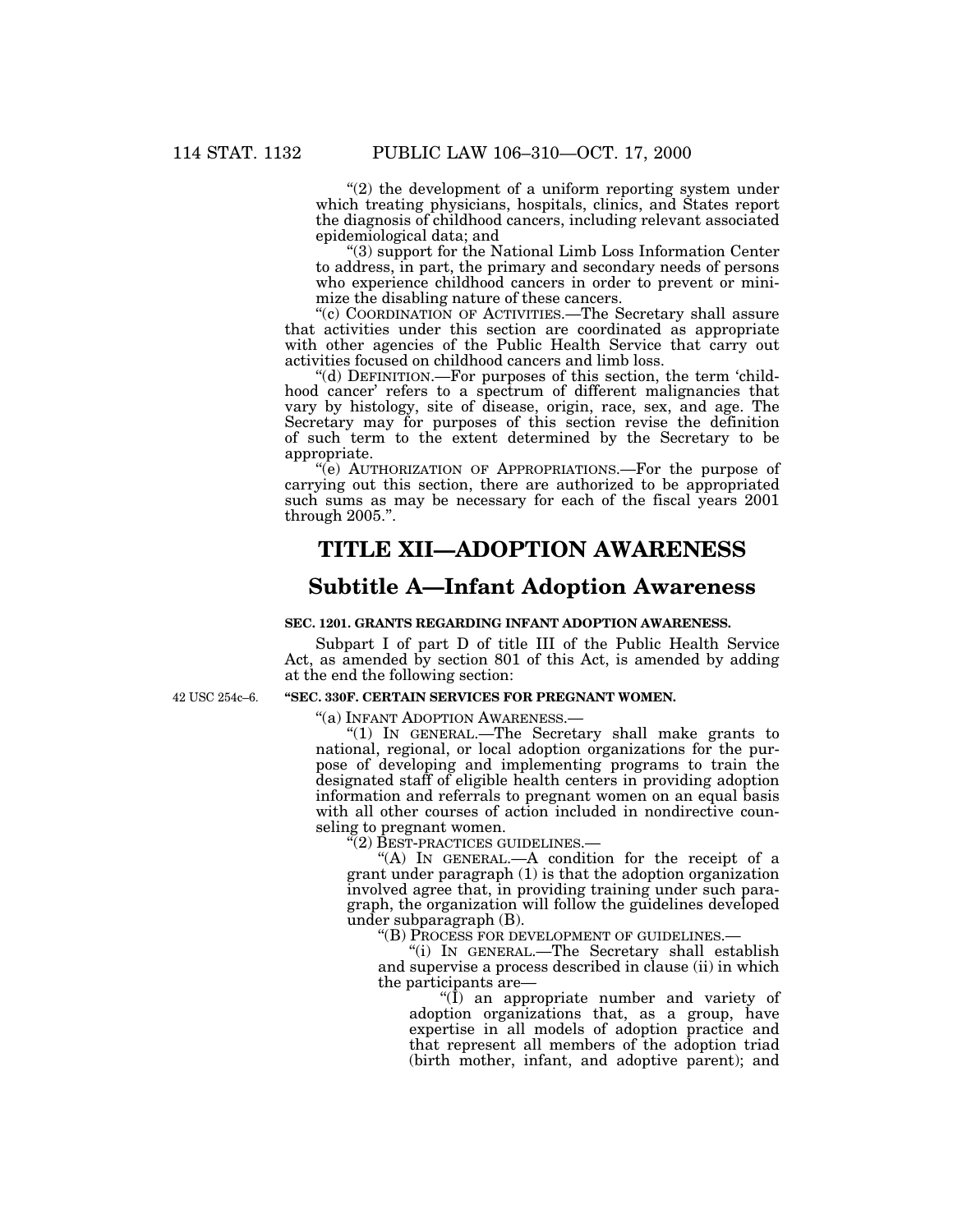''(II) affected public health entities.

''(ii) DESCRIPTION OF PROCESS.—The process referred to in clause (i) is a process in which the participants described in such clause collaborate to develop best-practices guidelines on the provision of adoption information and referrals to pregnant women on an equal basis with all other courses of action included in nondirective counseling to pregnant women.

"(iii) DATE CERTAIN FOR DEVELOPMENT.—The Sec- Deadline. retary shall ensure that the guidelines described in clause (ii) are developed not later than 180 days after the date of the enactment of the Children's Health Act of 2000.

"(C) RELATION TO AUTHORITY FOR GRANTS.—The Secretary may not make any grant under paragraph (1) before the date on which the guidelines under subparagraph (B) are developed.

''(3) USE OF GRANT.—

"(A) IN GENERAL.—With respect to a grant under para $graph(1)$ —

''(i) an adoption organization may expend the grant to carry out the programs directly or through grants to or contracts with other adoption organizations;

"(ii) the purposes for which the adoption organization expends the grant may include the development of a training curriculum, consistent with the guidelines developed under paragraph (2)(B); and

"(iii) a condition for the receipt of the grant is that the adoption organization agree that, in providing training for the designated staff of eligible health centers, such organization will make reasonable efforts to ensure that the individuals who provide the training are individuals who are knowledgeable in all elements of the adoption process and are experienced in providing adoption information and referrals in the geographic areas in which the eligible health centers are located, and that the designated staff receive the training in such areas.

"(B) RULE OF CONSTRUCTION REGARDING TRAINING OF TRAINERS.—With respect to individuals who under a grant under paragraph  $(1)$  provide training for the designated staff of eligible health centers (referred to in this subparagraph as 'trainers'), subparagraph (A)(iii) may not be construed as establishing any limitation regarding the geographic area in which the trainers receive instruction in being such trainers. A trainer may receive such instruction in a different geographic area than the area in which the trainer trains (or will train) the designated staff of eligible health centers.

"(4) ADOPTION ORGANIZATIONS; ELIGIBLE HEALTH CENTERS; OTHER DEFINITIONS.—For purposes of this section:

"(A) The term 'adoption organization' means a national, regional, or local organization—

"(i) among whose primary purposes are adoption;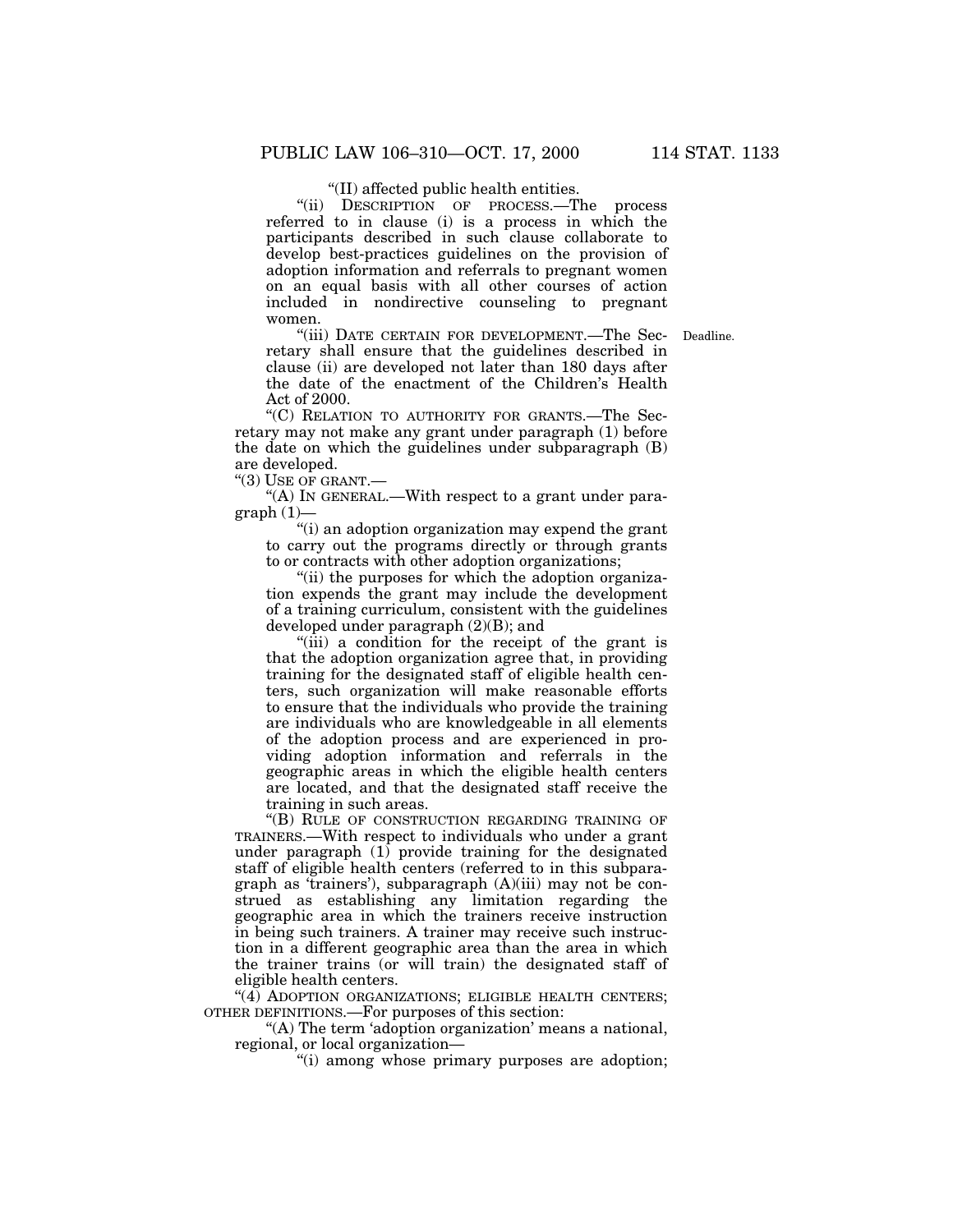"(ii) that is knowledgeable in all elements of the adoption process and on providing adoption information and referrals to pregnant women; and

(iii) that is a nonprofit private entity.

''(B) The term 'designated staff', with respect to an eligible health center, means staff of the center who provide pregnancy or adoption information and referrals (or will provide such information and referrals after receiving training under a grant under paragraph (1)).

''(C) The term 'eligible health centers' means public and nonprofit private entities that provide health services to pregnant women.

''(5) TRAINING FOR CERTAIN ELIGIBLE HEALTH CENTERS.— A condition for the receipt of a grant under paragraph (1) is that the adoption organization involved agree to make reasonable efforts to ensure that the eligible health centers with respect to which training under the grant is provided include—

"(A) eligible health centers that receive grants under section  $1001$  (relating to voluntary family planning projects);

"(B) eligible health centers that receive grants under section 330 (relating to community health centers, migrant health centers, and centers regarding homeless individuals and residents of public housing); and

''(C) eligible health centers that receive grants under this Act for the provision of services in schools.

''(6) PARTICIPATION OF CERTAIN ELIGIBLE HEALTH CLINICS.— In the case of eligible health centers that receive grants under section 330 or 1001:

"(A) Within a reasonable period after the Secretary begins making grants under paragraph (1), the Secretary shall provide eligible health centers with complete information about the training available from organizations receiving grants under such paragraph. The Secretary shall make reasonable efforts to encourage eligible health centers to arrange for designated staff to participate in such training. Such efforts shall affirm Federal requirements, if any, that the eligible health center provide nondirective counseling to pregnant women.

''(B) All costs of such centers in obtaining the training shall be reimbursed by the organization that provides the training, using grants under paragraph (1).

" $(C)$  Not later than 1 year after the date of the enactment of the Children's Health Act of 2000, the Secretary shall submit to the appropriate committees of the Congress a report evaluating the extent to which adoption information and referral, upon request, are provided by eligible health centers. Within a reasonable time after training under this section is initiated, the Secretary shall submit to the appropriate committees of the Congress a report evaluating the extent to which adoption information and referral, upon request, are provided by eligible health centers in order to determine the effectiveness of such training and the extent to which such training complies with subsection  $(a)(1)$ . In preparing the reports required by this subparagraph, the Secretary shall in no respect interpret the provisions of this section to allow any interference

Deadline. Reports.

Reports.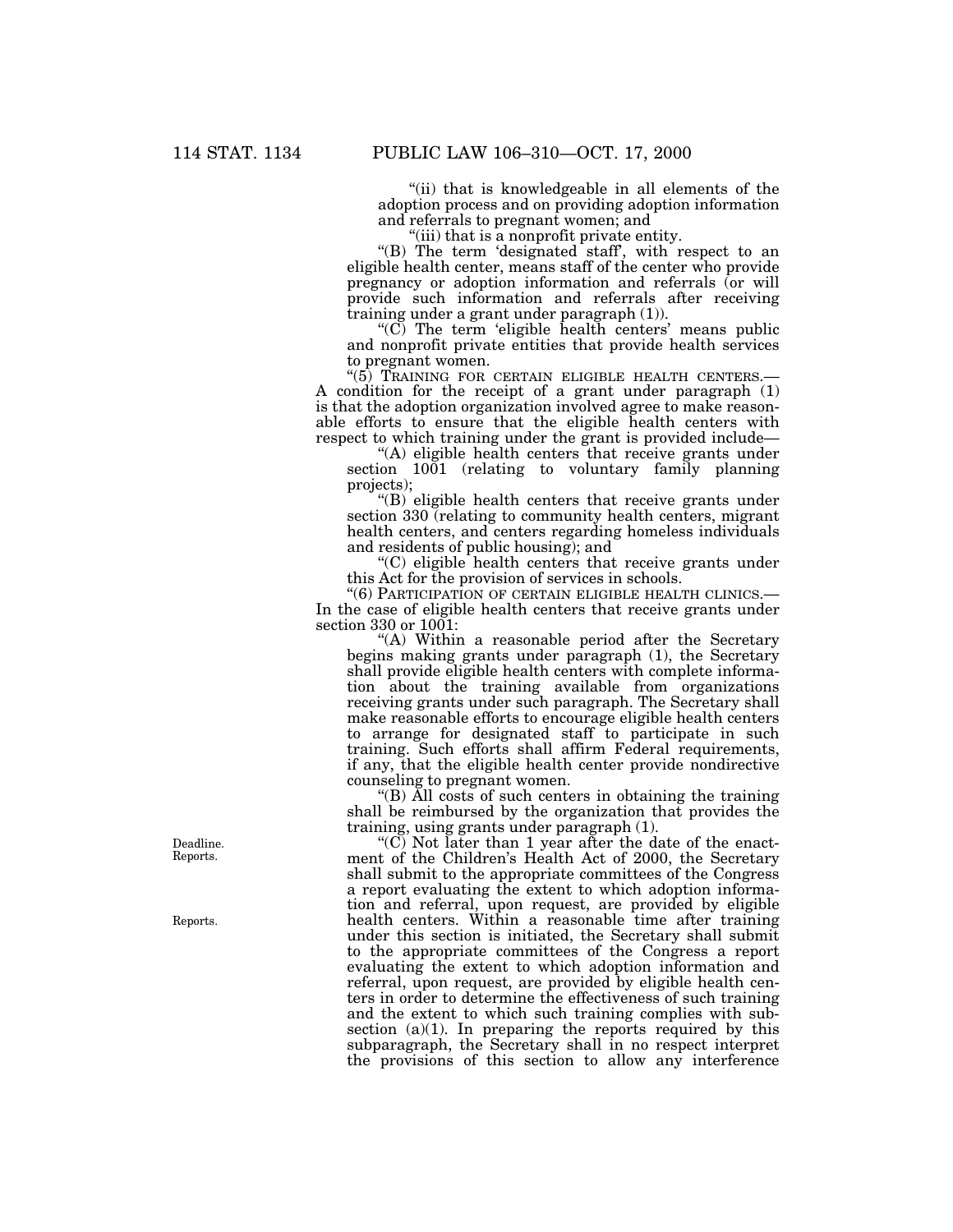in the provider-patient relationship, any breach of patient confidentiality, or any monitoring or auditing of the counseling process or patient records which breaches patient confidentiality or reveals patient identity. The reports required by this subparagraph shall be conducted by the Secretary acting through the Administrator of the Health Resources and Services Administration and in collaboration with the Director of the Agency for Healthcare Research and Quality.

''(b) APPLICATION FOR GRANT.—The Secretary may make a grant under subsection (a) only if an application for the grant is submitted to the Secretary and the application is in such form, is made in such manner, and contains such agreements, assurances, and information as the Secretary determines to be necessary to carry out this section.

''(c) AUTHORIZATION OF APPROPRIATIONS.—For the purpose of carrying out this section, there are authorized to be appropriated such sums as may be necessary for each of the fiscal years 2001 through 2005.''.

# **Subtitle B—Special Needs Adoption Awareness**

### **SEC. 1211. SPECIAL NEEDS ADOPTION PROGRAMS; PUBLIC AWARE-NESS CAMPAIGN AND OTHER ACTIVITIES.**

Subpart I of part D of title III of the Public Health Service Act, as amended by section 1201 of this Act, is amended by adding at the end the following section:

#### **''SEC. 330G. SPECIAL NEEDS ADOPTION PROGRAMS; PUBLIC AWARE-**42 USC 254c–7. **NESS CAMPAIGN AND OTHER ACTIVITIES.**

''(a) SPECIAL NEEDS ADOPTION AWARENESS CAMPAIGN.—

''(1) IN GENERAL.—The Secretary shall, through making grants to nonprofit private entities, provide for the planning, development, and carrying out of a national campaign to provide information to the public regarding the adoption of children with special needs.

" $(2)$  INPUT ON PLANNING AND DEVELOPMENT.—In providing for the planning and development of the national campaign under paragraph (1), the Secretary shall provide for input from a number and variety of adoption organizations throughout the States in order that the full national diversity of interests among adoption organizations is represented in the planning and development of the campaign.

''(3) CERTAIN FEATURES.—With respect to the national campaign under paragraph (1):

"(A) The campaign shall be directed at various populations, taking into account as appropriate differences among geographic regions, and shall be carried out in the language and cultural context that is most appropriate to the population involved.

" $(\dot{B})$  The means through which the campaign may be carried out include—

''(i) placing public service announcements on television, radio, and billboards; and

Grants.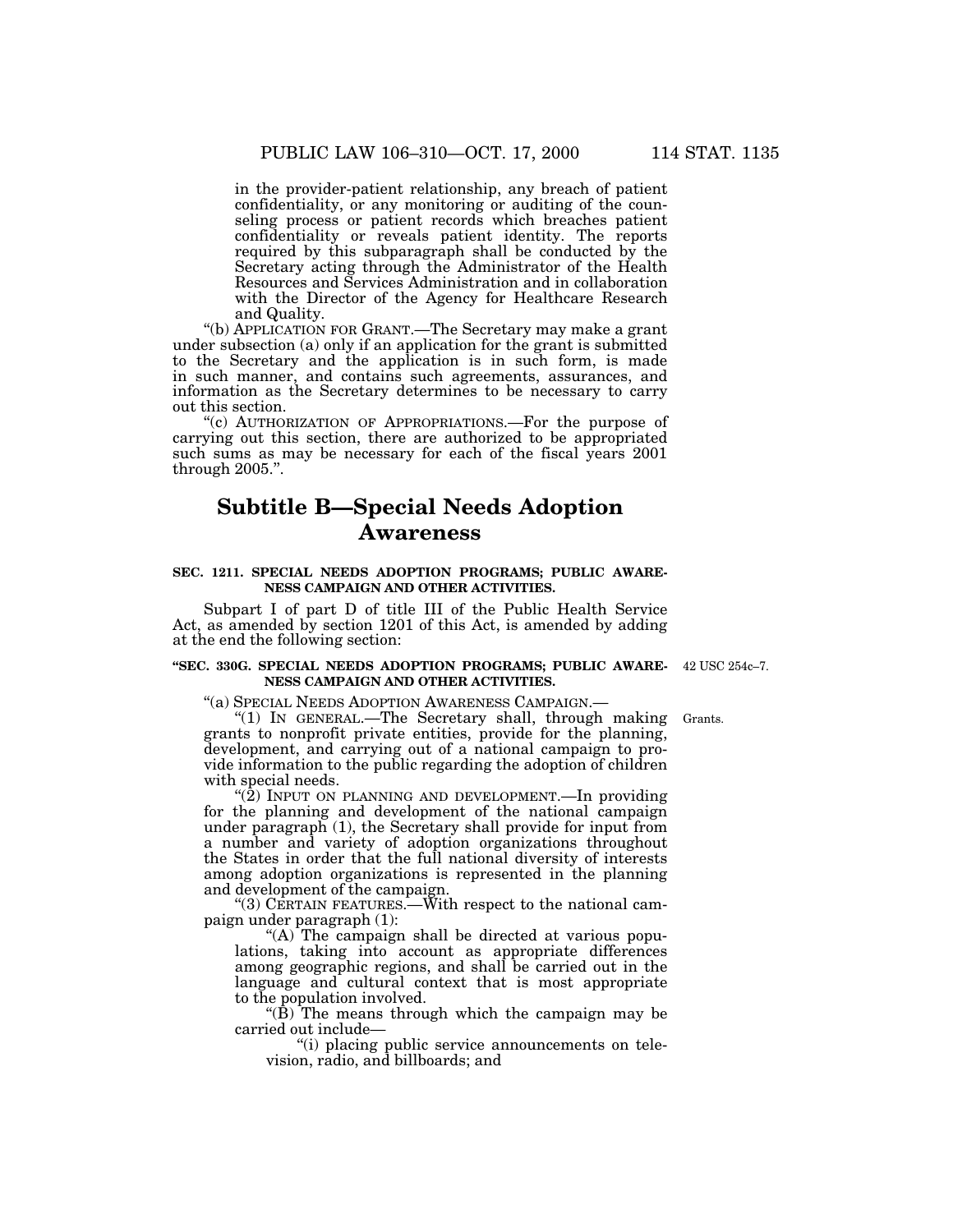''(ii) providing information through means that the Secretary determines will reach individuals who are most likely to adopt children with special needs.

''(C) The campaign shall provide information on the subsidies and supports that are available to individuals regarding the adoption of children with special needs.

''(D) The Secretary may provide that the placement of public service announcements, and the dissemination of brochures and other materials, is subject to review by the Secretary.

"(4) MATCHING REQUIREMENT.

"(A) IN GENERAL.—With respect to the costs of the activities to be carried out by an entity pursuant to paragraph (1), a condition for the receipt of a grant under such paragraph is that the entity agree to make available (directly or through donations from public or private entities) non-Federal contributions toward such costs in an amount that is not less than 25 percent of such costs.

''(B) DETERMINATION OF AMOUNT CONTRIBUTED.—Non-Federal contributions under subparagraph (A) may be in cash or in kind, fairly evaluated, including plant, equipment, or services. Amounts provided by the Federal Government, or services assisted or subsidized to any significant extent by the Federal Government, may not be included in determining the amount of such contributions.

''(b) NATIONAL RESOURCES PROGRAM.—The Secretary shall (directly or through grant or contract) carry out a program that, through toll-free telecommunications, makes available to the public information regarding the adoption of children with special needs. Such information shall include the following:

"(1) A list of national, State, and regional organizations that provide services regarding such adoptions, including exchanges and other information on communicating with the organizations. The list shall represent the full national diversity of adoption organizations.

"(2) Information beneficial to individuals who adopt such children, including lists of support groups for adoptive parents and other postadoptive services.

''(c) OTHER PROGRAMS.—With respect to the adoption of children with special needs, the Secretary shall make grants—

" $(1)$  to provide assistance to support groups for adoptive parents, adopted children, and siblings of adopted children; and

''(2) to carry out studies to identify—

''(A) the barriers to completion of the adoption process; and

''(B) those components that lead to favorable long-term outcomes for families that adopt children with special needs.

''(d) APPLICATION FOR GRANT.—The Secretary may make an award of a grant or contract under this section only if an application for the award is submitted to the Secretary and the application is in such form, is made in such manner, and contains such agreements, assurances, and information as the Secretary determines to be necessary to carry out this section.

Grants. Contracts.

Grants.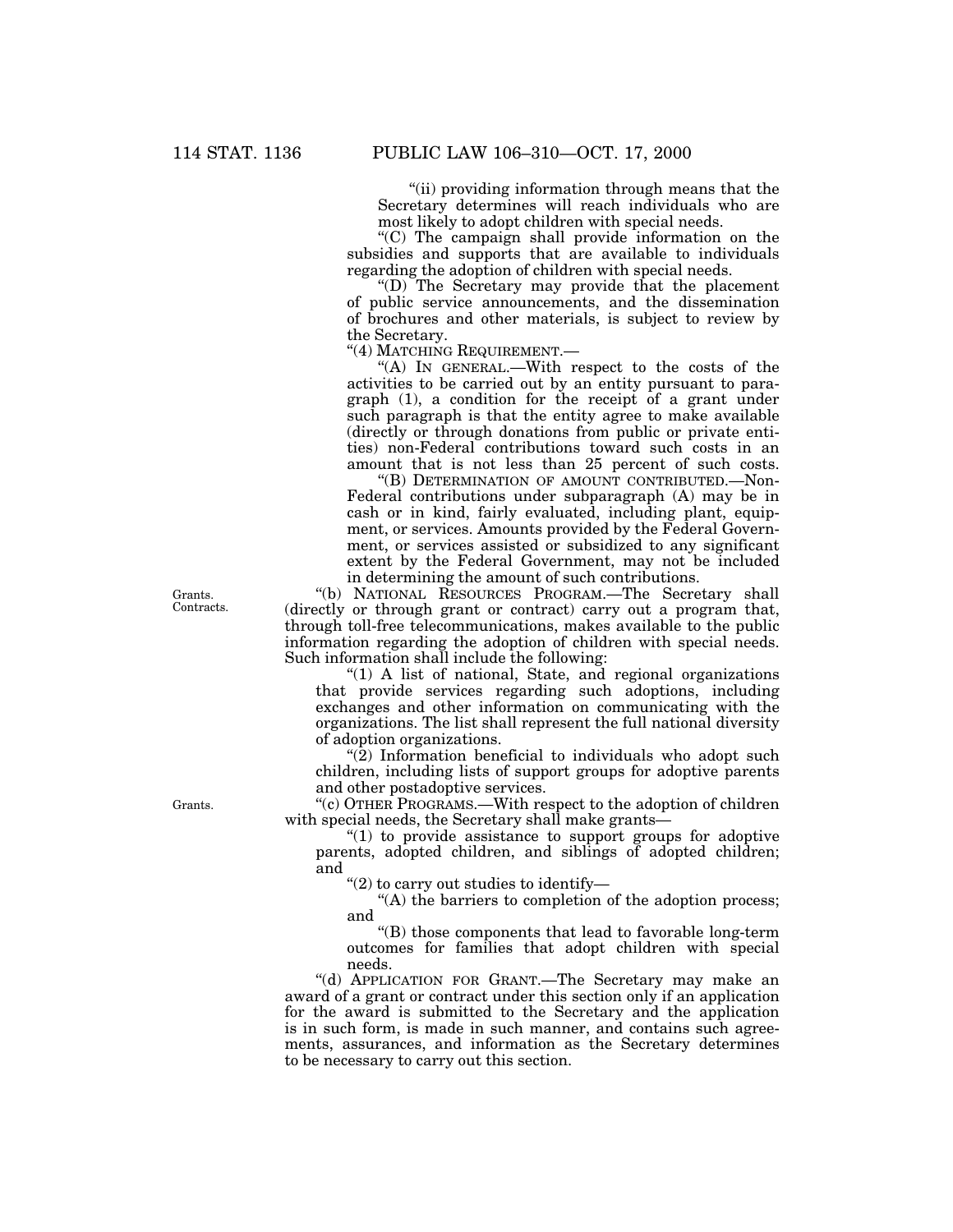''(e) FUNDING.—For the purpose of carrying out this section, there are authorized to be appropriated such sums as may be necessary for each of the fiscal years 2001 through 2005.''.

## **TITLE XIII—TRAUMATIC BRAIN INJURY**

### **SEC. 1301. PROGRAMS OF CENTERS FOR DISEASE CONTROL AND PREVENTION.**

(a) IN GENERAL.—Section 393A of the Public Health Service Act (42 U.S.C. 280b–1b) is amended—

 $(1)$  in subsection  $(b)$ –

 $(A)$  in paragraph  $(1)$ , by striking "and" at the end; (B) in paragraph (2), by striking the period and inserting "; and"; and

(C) by adding at the end the following:

''(3) the implementation of a national education and awareness campaign regarding such injury (in conjunction with the program of the Secretary regarding health-status goals for 2010, commonly referred to as Healthy People 2010), including—

 $f(A)$  the national dissemination of information on— ''(i) incidence and prevalence; and

''(ii) information relating to traumatic brain injury and the sequelae of secondary conditions arising from traumatic brain injury upon discharge from hospitals and trauma centers; and

''(B) the provision of information in primary care settings, including emergency rooms and trauma centers, concerning the availability of State level services and resources.'';

 $(2)$  in subsection  $(d)$ —

(A) in the second sentence, by striking ''anoxia due to near drowning.'' and inserting ''anoxia due to trauma.''; and

(B) in the third sentence, by inserting before the period the following: '', after consultation with States and other appropriate public or nonprofit private entities''.

(b) NATIONAL REGISTRY.—Part J of title III of the Public Health Service Act (42 U.S.C. 280b et seq.) is amended by inserting after section 393A the following section:

#### ''NATIONAL PROGRAM FOR TRAUMATIC BRAIN INJURY REGISTRIES

"SEC. 393B. (a) IN GENERAL.—The Secretary, acting through 42 USC 280b-1c. the Director of the Centers for Disease Control and Prevention, may make grants to States or their designees to operate the State's traumatic brain injury registry, and to academic institutions to conduct applied research that will support the development of such registries, to collect data concerning—

''(1) demographic information about each traumatic brain injury;

 $\ddot{C}(2)$  information about the circumstances surrounding the injury event associated with each traumatic brain injury;

''(3) administrative information about the source of the collected information, dates of hospitalization and treatment, and the date of injury; and

''(4) information characterizing the clinical aspects of the traumatic brain injury, including the severity of the injury,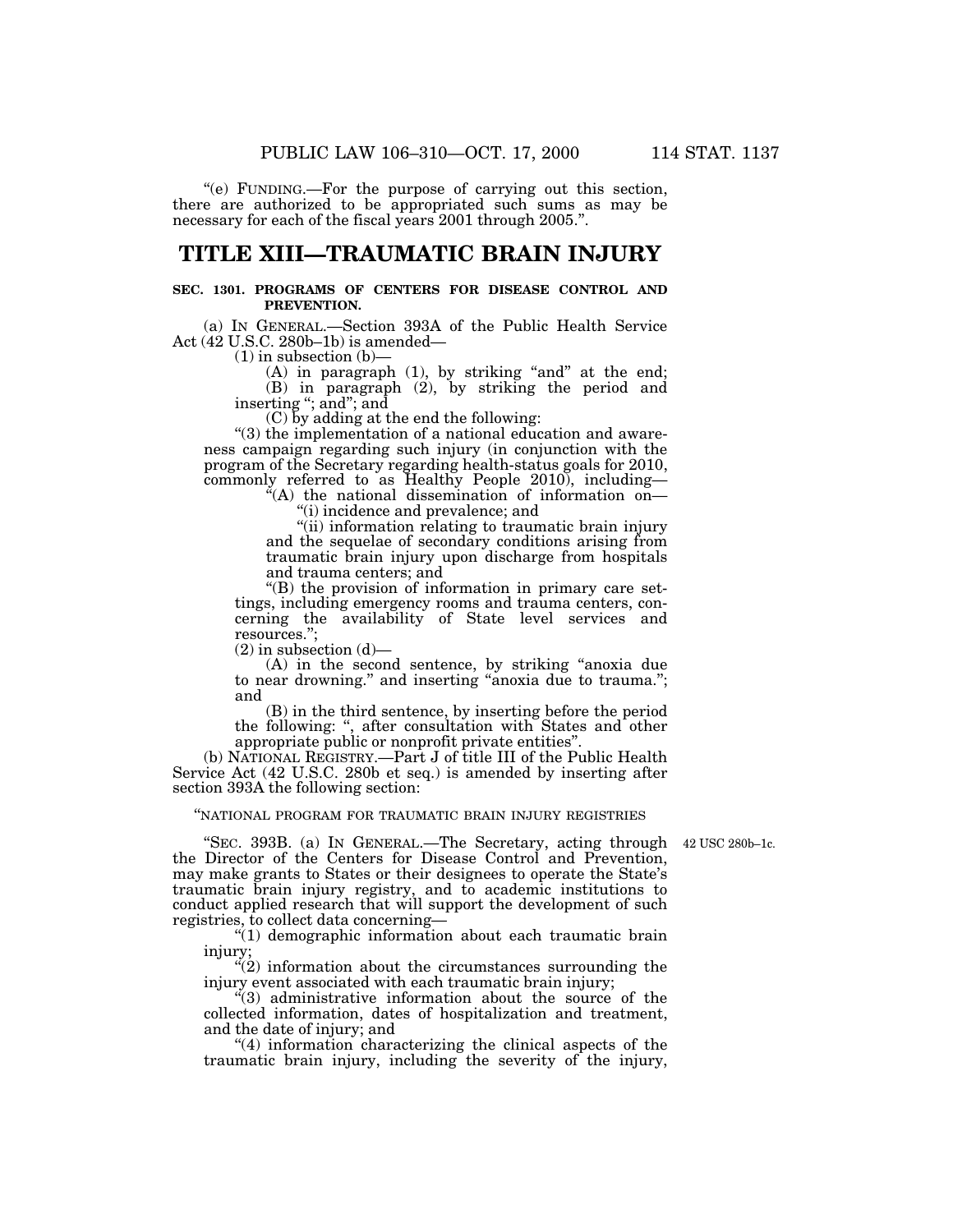outcomes of the injury, the types of treatments received, and the types of services utilized.''.

#### **SEC. 1302. STUDY AND MONITOR INCIDENCE AND PREVALENCE.**

Section 4 of Public Law 104–166 (42 U.S.C. 300d–61 note) is amended—

 $(1)$  in subsection  $(a)(1)(A)$ —

(A) by striking clause (i) and inserting the following:  $(ii)(I)$  determine the incidence and prevalence of

traumatic brain injury in all age groups in the general population of the United States, including institutional settings; and

''(II) determine appropriate methodological strategies to obtain data on the incidence and prevalence of mild traumatic brain injury and report to Congress concerning such within 18 months of the date of the enactment of the Children's Health Act of 2000; and''; and

(B) in clause (ii), by striking ", if the Secretary determines that such a system is appropriate'';

 $(2)$  in subsection  $(a)(1)(B)(i)$ , by inserting ", including return to work or school and community participation," after "functioning''; and

 $(3)$  in subsection  $(d)$ , to read as follows:

''(d) AUTHORIZATION OF APPROPRIATIONS.—There are authorized to be appropriated to carry out this section such sums as may be necessary for each of the fiscal years 2001 through 2005.".

## **SEC. 1303. PROGRAMS OF NATIONAL INSTITUTES OF HEALTH.**

(a) INTERAGENCY PROGRAM.—Section  $1261(d)(4)$  of the Public Health Service Act (42 U.S.C. 300d–61(d)(4)) is amended—

(1) in subparagraph (A), by striking ''degree of injury'' and inserting ''degree of brain injury'';

 $(2)$  in subparagraph  $(B)$ , by striking "acute injury" and inserting ''acute brain injury''; and

(3) in subparagraph (D), by striking ''injury treatment'' and inserting ''brain injury treatment''.

(b) DEFINITION.—Section  $1261(h)(4)$  of the Public Health Service Act (42 U.S.C. 300d–61(h)(4)) is amended—

(1) in the second sentence, by striking ''anoxia due to near drowning.'' and inserting ''anoxia due to trauma.''; and

(2) in the third sentence, by inserting before the period the following: '', after consultation with States and other appropriate public or nonprofit private entities''.

(c) RESEARCH ON COGNITIVE AND NEUROBEHAVIORAL DISORDERS ARISING FROM TRAUMATIC BRAIN INJURY.—Section 1261(d)(4) of the Public Health Service Act (42 U.S.C. 300d–61(d)(4)) is amended—

 $(1)$  in subparagraph  $(C)$ , by striking "and" after the semicolon at the end;

(2) in subparagraph (D), by striking the period at the end and inserting ''; and''; and

(3) by adding at the end the following:

''(E) carrying out subparagraphs (A) through (D) with respect to cognitive disorders and neurobehavioral consequences arising from traumatic brain injury, including the development, modification, and evaluation of therapies and programs of rehabilitation toward reaching or restoring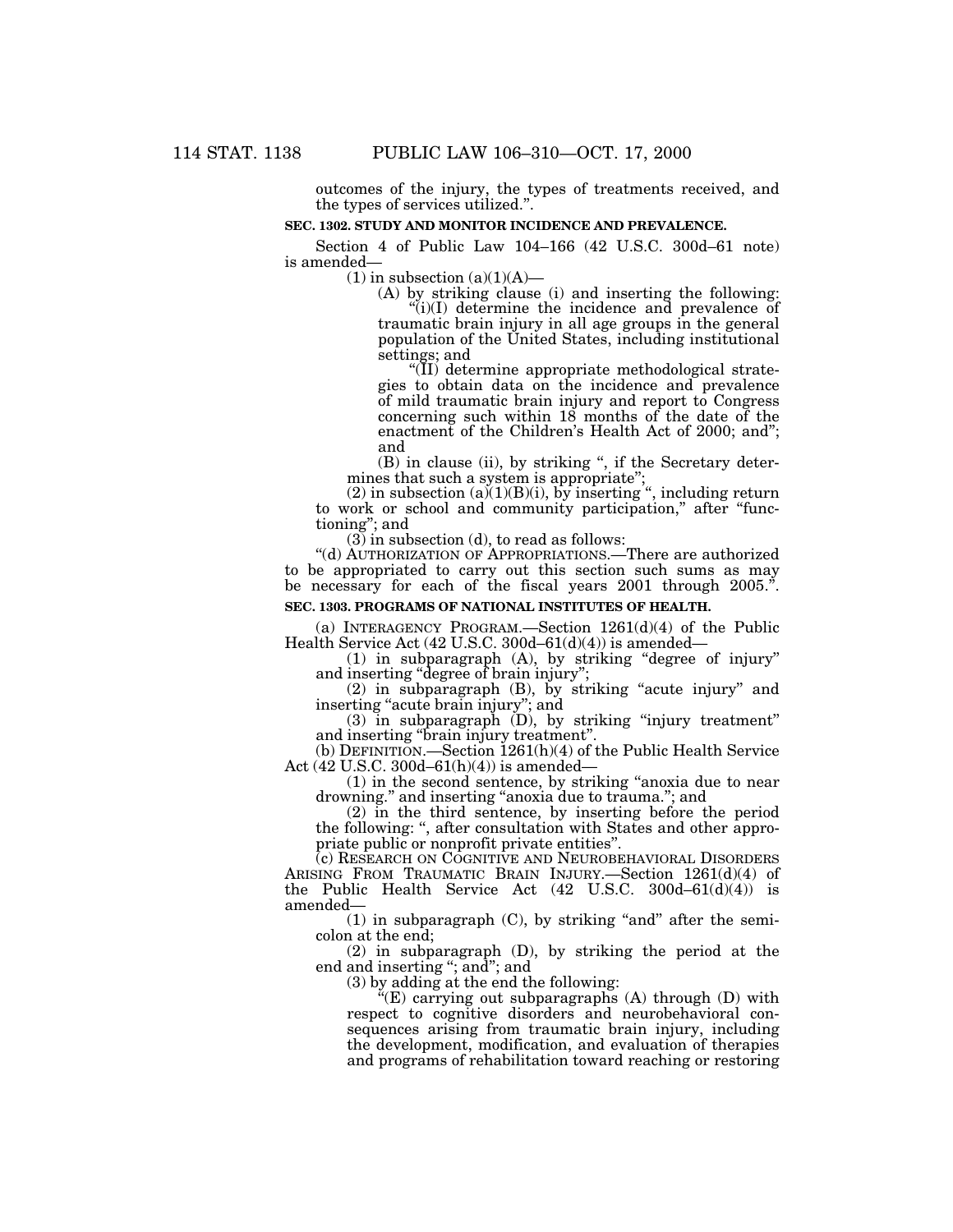normal capabilities in areas such as reading, comprehension, speech, reasoning, and deduction.''.

(d) AUTHORIZATION OF APPROPRIATIONS.—Section 1261 of the Public Health Service Act (42 U.S.C. 300d–61) is amended by adding at the end the following:

"(i) AUTHORIZATION OF APPROPRIATIONS.—For the purpose of carrying out this section, there are authorized to be appropriated such sums as may be necessary for each of the fiscal years 2001 through 2005.''.

## **SEC. 1304. PROGRAMS OF HEALTH RESOURCES AND SERVICES ADMINISTRATION.**

Section 1252 of the Public Health Service Act (42 U.S.C. 300d– 51) is amended—

42 USC 300d–52.

(1) in the section heading by striking ''**demonstration**'';

(2) in subsection (a), by striking ''demonstration'';

 $(3)$  in subsection  $(b)(3)$ —

(A) in subparagraph (A)(iv), by striking ''representing traumatic brain injury survivors'' and inserting ''representing individuals with traumatic brain injury''; and

(B) in subparagraph (B), by striking ''who are survivors of'' and inserting ''with'';

 $(4)$  in subsection  $(c)$ -

(A) in paragraph (1), by striking ", in cash,"; and

(B) in paragraph (2), by amending the paragraph to read as follows:

"(2) DETERMINATION OF AMOUNT CONTRIBUTED.—Non-Federal contributions under paragraph (1) may be in cash or in kind, fairly evaluated, including plant, equipment, or services. Amounts provided by the Federal Government, or services assisted or subsidized to any significant extent by the Federal Government, may not be included in determining the amount of such contributions.'';

(5) by redesignating subsections (e) through (h) as subsections (g) through (j), respectively;

(6) by inserting after subsection (d) the following subsections:

''(e) CONTINUATION OF PREVIOUSLY AWARDED DEMONSTRATION PROJECTS.—A State that received a grant under this section prior to the date of the enactment of the Children's Health Act of 2000 may compete for new project grants under this section after such date of the enactment.

"(f) USE OF STATE GRANTS.-

"(1) COMMUNITY SERVICES AND SUPPORTS.- A State shall (directly or through awards of contracts to nonprofit private entities) use amounts received under a grant under this section for the following:

''(A) To develop, change, or enhance community-based service delivery systems that include timely access to comprehensive appropriate services and supports. Such service and supports—

''(i) shall promote full participation by individuals with brain injury and their families in decision making regarding the services and supports; and

"(ii) shall be designed for children and other individuals with traumatic brain injury.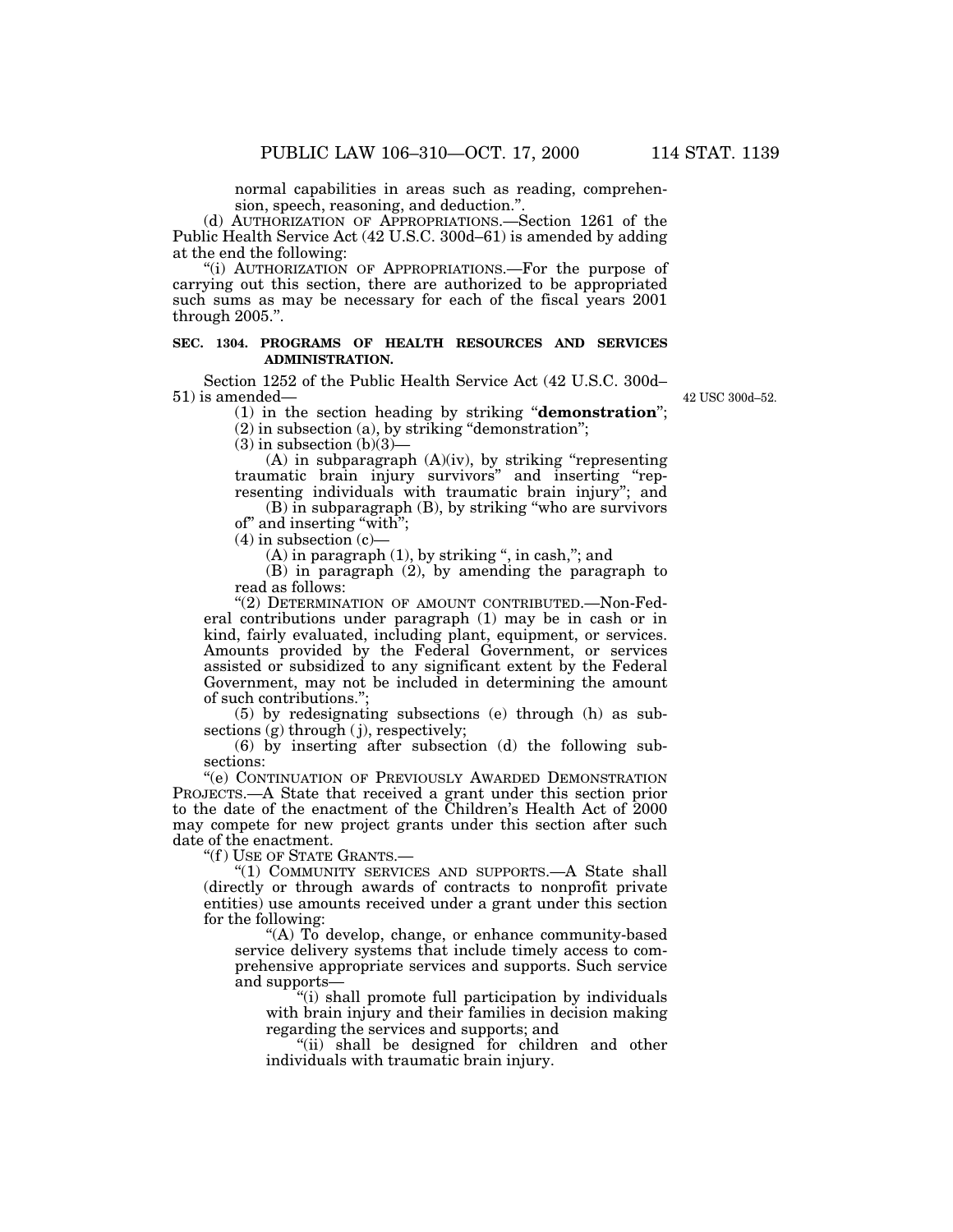''(B) To focus on outreach to underserved and inappropriately served individuals, such as individuals in institutional settings, individuals with low socioeconomic resources, individuals in rural communities, and individuals in culturally and linguistically diverse communities.

 $C$ ) To award contracts to nonprofit entities for consumer or family service access training, consumer support, peer mentoring, and parent to parent programs.

''(D) To develop individual and family service coordination or case management systems.

"(E) To support other needs identified by the advisory board under subsection (b) for the State involved.

''(2) BEST PRACTICES.—

''(A) IN GENERAL.—State services and supports provided under a grant under this section shall reflect the best practices in the field of traumatic brain injury, shall be in compliance with title II of the Americans with Disabilities Act of 1990, and shall be supported by quality assurance measures as well as state-of-the-art health care and integrated community supports, regardless of the severity of injury.

''(B) DEMONSTRATION BY STATE AGENCY.—The State agency responsible for administering amounts received under a grant under this section shall demonstrate that it has obtained knowledge and expertise of traumatic brain injury and the unique needs associated with traumatic brain injury.

''(3) STATE CAPACITY BUILDING.—A State may use amounts received under a grant under this section to—

''(A) educate consumers and families;

''(B) train professionals in public and private sector financing (such as third party payers, State agencies, community-based providers, schools, and educators);

''(C) develop or improve case management or service coordination systems;

''(D) develop best practices in areas such as family or consumer support, return to work, housing or supportive living personal assistance services, assistive technology and devices, behavioral health services, substance abuse services, and traumatic brain injury treatment and rehabilitation;

 $E$ ) tailor existing State systems to provide accommodations to the needs of individuals with brain injury (including systems administered by the State departments responsible for health, mental health, labor/employment, education, mental retardation /developmental disorders, transportation, and correctional systems);

 $\sqrt[\alpha]{F}$  improve data sets coordinated across systems and other needs identified by a State plan supported by its advisory council; and

 $(G)$  develop capacity within targeted communities.";  $(7)$  in subsection  $(g)$  (as so redesignated), by striking "agencies of the Public Health Service'' and inserting ''Federal agencies'';

 $(8)$  in subsection (i) (as redesignated by paragraph  $(3)$ )—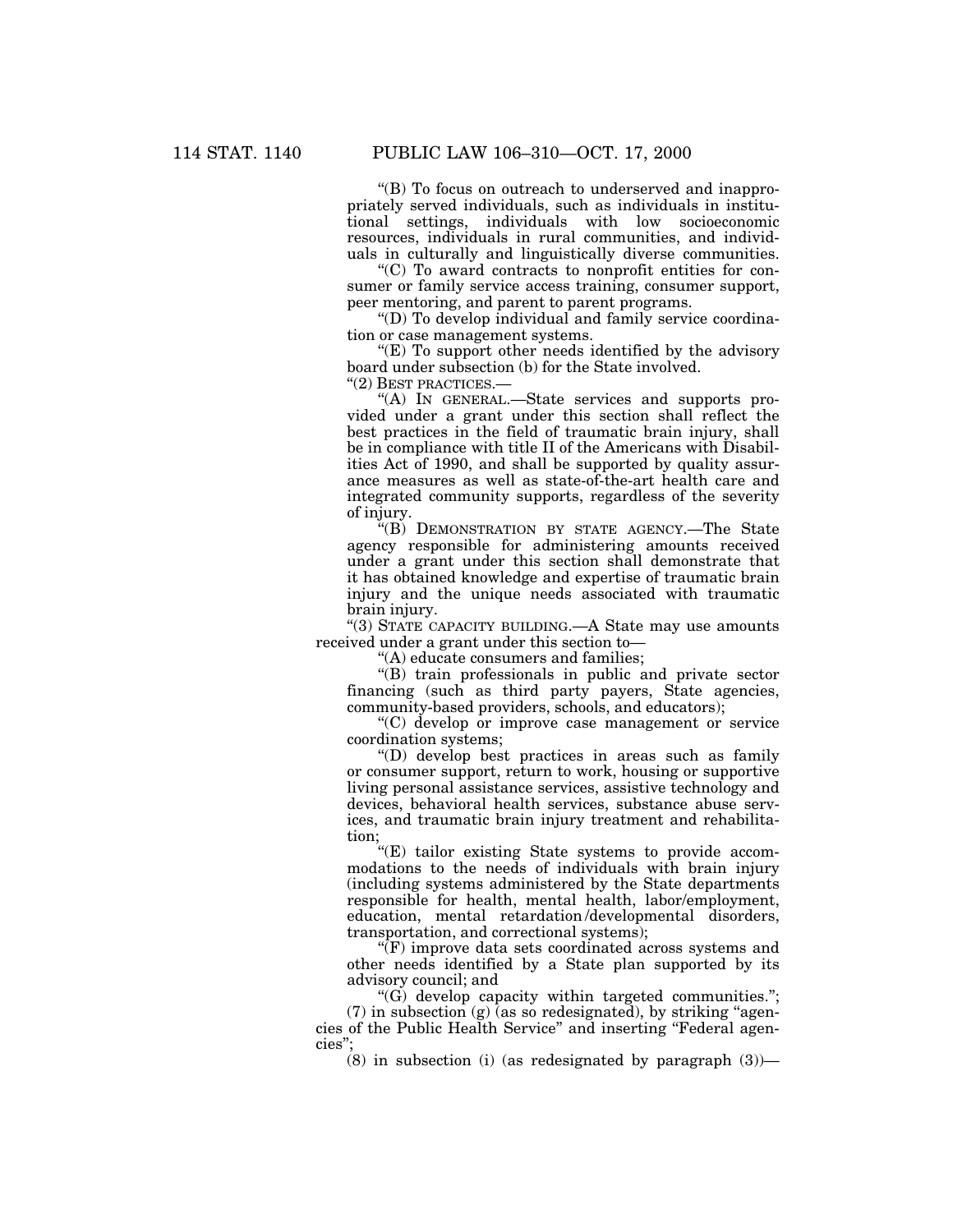(A) in the second sentence, by striking ''anoxia due to near drowning." and inserting "anoxia due to trauma."; and

(B) in the third sentence, by inserting before the period the following: '', after consultation with States and other appropriate public or nonprofit private entities''; and

 $(9)$  in subsection (j) (as so redesignated), by amending the subsection to read as follows:

"(j) AUTHORIZATION OF APPROPRIATIONS.—For the purpose of carrying out this section, there are authorized to be appropriated such sums as may be necessary for each of the fiscal years 2001 through 2005.''.

### **SEC. 1305. STATE GRANTS FOR PROTECTION AND ADVOCACY SERV-ICES.**

Part E of title XII of the Public Health Service Act (42 U.S.C. 300d–51 et seq.) is amended by adding at the end the following:

**''SEC. 1253. STATE GRANTS FOR PROTECTION AND ADVOCACY SERV-**42 USC 300d–53. **ICES.**

"(a) In GENERAL.—The Secretary, acting through the Administrator of the Health Resources and Services Administration (referred to in this section as the 'Administrator'), shall make grants to protection and advocacy systems for the purpose of enabling such systems to provide services to individuals with traumatic brain injury.

''(b) SERVICES PROVIDED.—Services provided under this section may include the provision of—

 $"(1)$  information, referrals, and advice;

 $''(2)$  individual and family advocacy;

''(3) legal representation; and

''(4) specific assistance in self-advocacy.

"(c) APPLICATION.—To be eligible to receive a grant under this section, a protection and advocacy system shall submit an application to the Administrator at such time, in such form and manner, and accompanied by such information and assurances as the Administrator may require.

''(d) APPROPRIATIONS LESS THAN \$2,700,000.—

" $(1)$  In GENERAL.—With respect to any fiscal year in which the amount appropriated under subsection (i) to carry out this section is less than \$2,700,000, the Administrator shall make grants from such amount to individual protection and advocacy systems within States to enable such systems to plan for, develop outreach strategies for, and carry out services authorized under this section for individuals with traumatic brain injury.

 $\mathcal{H}(2)$  AMOUNT.—The amount of each grant provided under paragraph (1) shall be determined as set forth in paragraphs  $(2)$  and  $(3)$  of subsection  $(e)$ .

''(e) APPROPRIATIONS OF \$2,700,000 OR MORE.—

"(1) POPULATION BASIS.—Except as provided in paragraph (2), with respect to each fiscal year in which the amount appropriated under subsection (i) to carry out this section is \$2,700,000 or more, the Administrator shall make a grant to a protection and advocacy system within each State.

 $\Gamma(2)$  AMOUNT.—The amount of a grant provided to a system under paragraph (1) shall be equal to an amount bearing the same ratio to the total amount appropriated for the fiscal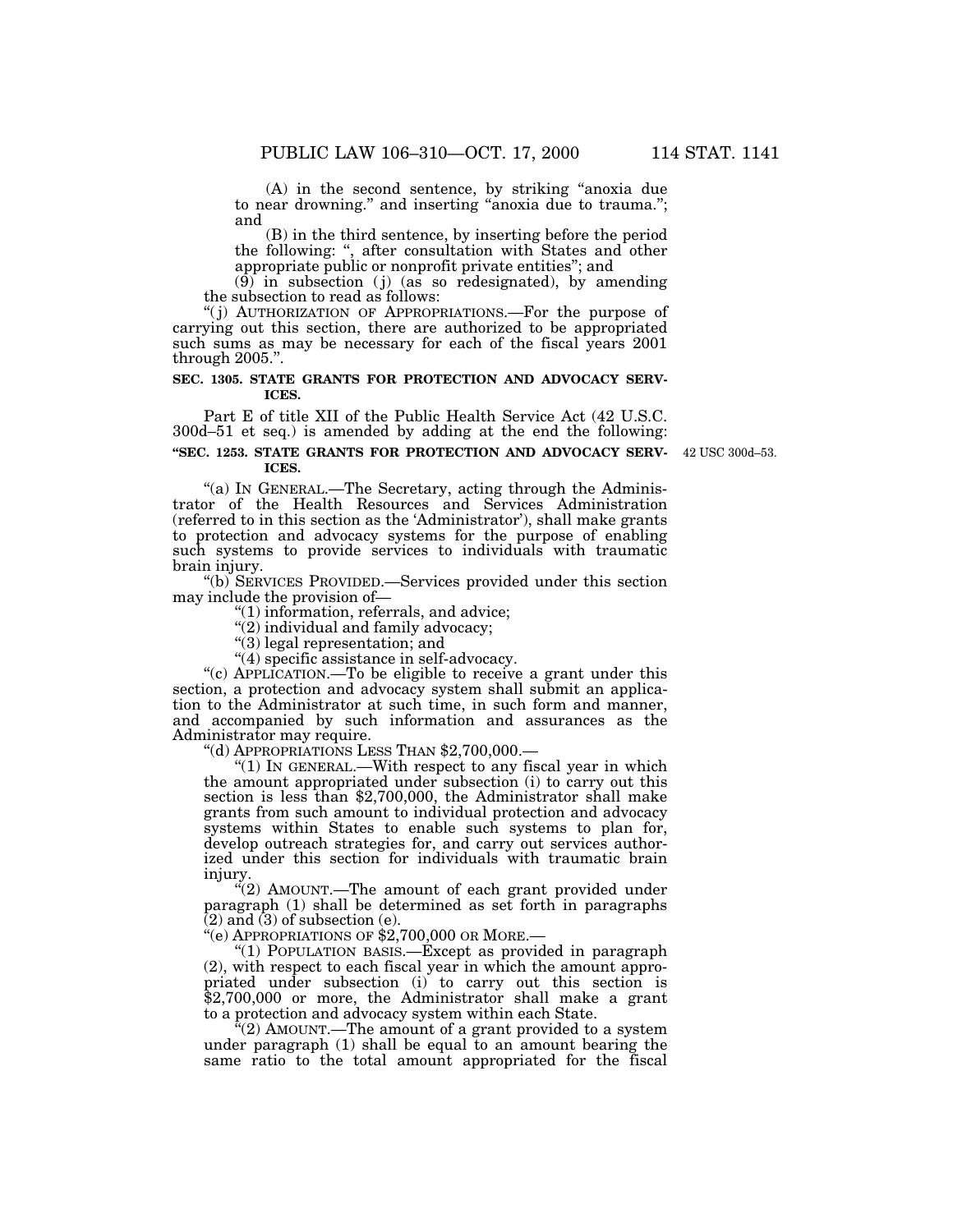year involved under subsection (i) as the population of the State in which the grantee is located bears to the population of all States.

''(3) MINIMUMS.—Subject to the availability of appropriations, the amount of a grant a protection and advocacy system under paragraph (1) for a fiscal year shall—

" $(A)$  in the case of a protection and advocacy system located in American Samoa, Guam, the United States Virgin Islands, or the Commonwealth of the Northern Mariana Islands, and the protection and advocacy system serving the American Indian consortium, not be less than \$20,000; and

" $(B)$  in the case of a protection and advocacy system in a State not described in subparagraph (A), not be less than \$50,000.

"(4) INFLATION ADJUSTMENT.—For each fiscal year in which the total amount appropriated under subsection (i) to carry out this section is \$5,000,000 or more, and such appropriated amount exceeds the total amount appropriated to carry out this section in the preceding fiscal year, the Administrator shall increase each of the minimum grants amount described in subparagraphs  $(A)$  and  $(B)$  of paragraph  $(3)$  by a percentage equal to the percentage increase in the total amount appropriated under subsection (i) to carry out this section between the preceding fiscal year and the fiscal year involved.

" $(f)$  CARRYOVER.—Any amount paid to a protection and advocacy system that serves a State or the American Indian consortium for a fiscal year under this section that remains unobligated at the end of such fiscal year shall remain available to such system for obligation during the next fiscal year for the purposes for which such amount was originally provided.

"(g) DIRECT PAYMENT.—Notwithstanding any other provision of law, the Administrator shall pay directly to any protection and advocacy system that complies with the provisions of this section, the total amount of the grant for such system, unless the system provides otherwise for such payment.

''(h) ANNUAL REPORT.—Each protection and advocacy system that receives a payment under this section shall submit an annual report to the Administrator concerning the services provided to individuals with traumatic brain injury by such system.

''(i) AUTHORIZATION OF APPROPRIATIONS.—There are authorized to be appropriated to carry out this section \$5,000,000 for fiscal year 2001, and such sums as may be necessary for each the fiscal years 2002 through 2005.

''( j) DEFINITIONS.—In this section:

''(1) AMERICAN INDIAN CONSORTIUM.—The term 'American Indian consortium' means a consortium established under part C of the Developmental Disabilities Assistance Bill of Rights Act (42 U.S.C. 6042 et seq.).

'(2) PROTECTION AND ADVOCACY SYSTEM.—The term 'protection and advocacy system' means a protection and advocacy system established under part C of the Developmental Disabilities Assistance and Bill of Rights Act (42 U.S.C. 6042 et seq.).

''(3) STATE.—The term 'State', unless otherwise specified, means the several States of the United States, the District of Columbia, the Commonwealth of Puerto Rico, the United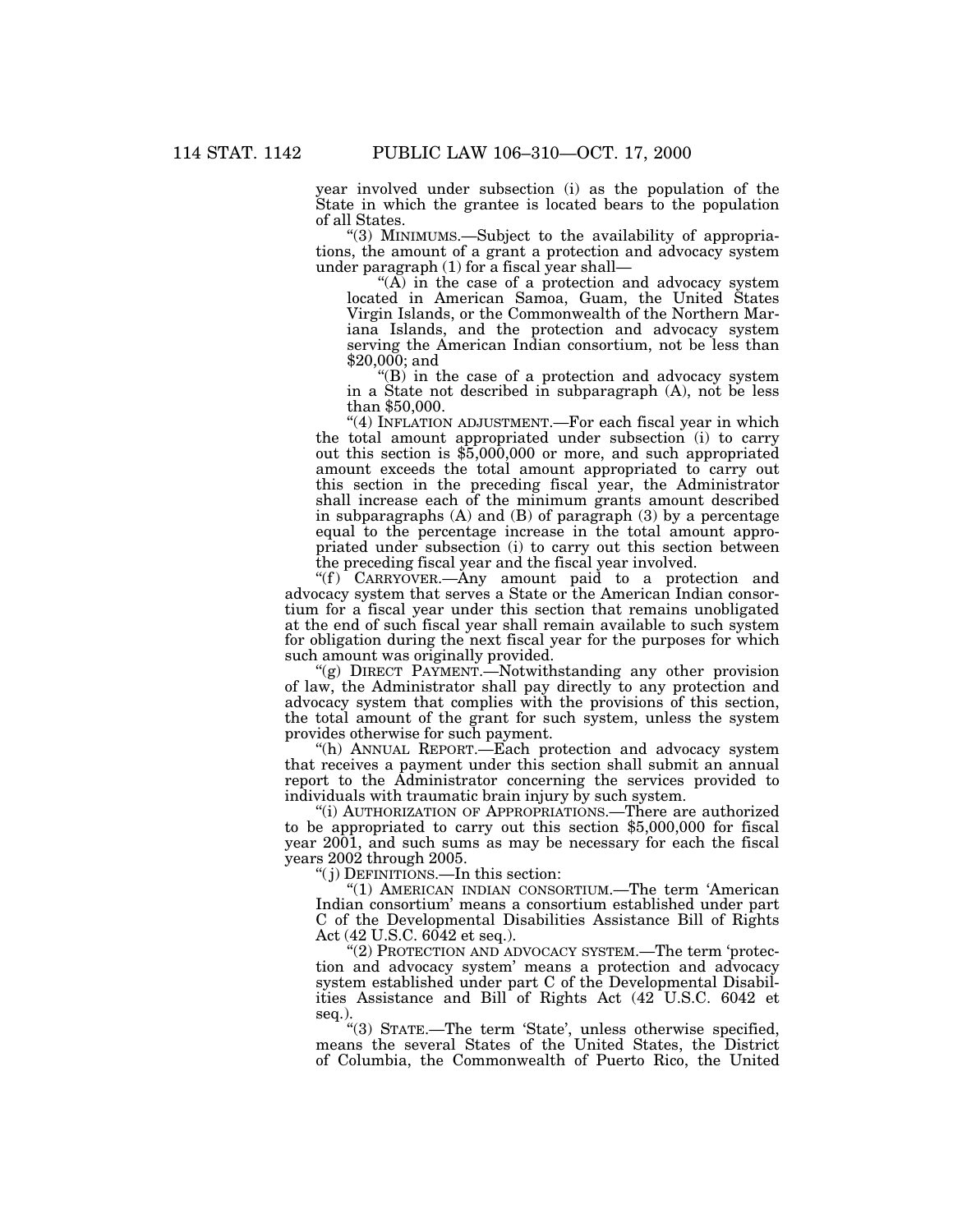States Virgin Islands, Guam, American Samoa, and the Commonwealth of the Northern Mariana Islands.''.

## **SEC. 1306. AUTHORIZATION OF APPROPRIATIONS FOR CERTAIN PRO-GRAMS.**

Section 394A of the Public Health Service Act (42 U.S.C. 280b– 3) is amended by striking "and" after "1994" and by inserting before the period the following: ", and such sums as may be necessary for each of the fiscal years 2001 through 2005.''.

# **TITLE XIV—CHILD CARE SAFETY AND HEALTH GRANTS**

## **SEC. 1401. DEFINITIONS.**

In this title:

(1) CHILD WITH A DISABILITY; INFANT OR TODDLER WITH A DISABILITY.—The terms ''child with a disability'' and ''infant or toddler with a disability'' have the meanings given the terms in sections 602 and 632 of the Individuals with Disabilities Education Act (20 U.S.C. 1401 and 1431).

(2) ELIGIBLE CHILD CARE PROVIDER.—The term ''eligible child care provider'' means a provider of child care services for compensation, including a provider of care for a schoolage child during non-school hours, that—

(A) is licensed, regulated, registered, or otherwise legally operating, under State and local law; and

 $(\check{B})$  satisfies the State and local requirements,

applicable to the child care services the provider provides. (3) SECRETARY.—The term ''Secretary'' means the Secretary of Health and Human Services.

(4) STATE.—The term ''State'' means any of the several States of the United States, the District of Columbia, the Commonwealth of Puerto Rico, the United States Virgin Islands, Guam, American Samoa, and the Commonwealth of the Northern Mariana Islands.

## **SEC. 1402. AUTHORIZATION OF APPROPRIATIONS.**

There are authorized to be appropriated to carry out this title \$200,000,000 for fiscal year 2001, and such sums as may be necessary for each subsequent fiscal year.

#### **SEC. 1403. PROGRAMS.**

The Secretary shall make allotments to eligible States under section 1404. The Secretary shall make the allotments to enable the States to establish programs to improve the health and safety of children receiving child care outside the home, by preventing illnesses and injuries associated with that care and promoting the health and well-being of children receiving that care.

#### **SEC. 1404. AMOUNTS RESERVED; ALLOTMENTS.**

(a) AMOUNTS RESERVED.—The Secretary shall reserve not more than one-half of 1 percent of the amount appropriated under section 1402 for each fiscal year to make allotments to Guam, American Samoa, the United States Virgin Islands, and the Commonwealth of the Northern Mariana Islands to be allotted in accordance with their respective needs.

(b) STATE ALLOTMENTS.—

42 USC 9859a.

42 USC 9859b.

42 USC 9859c.

42 USC 9859.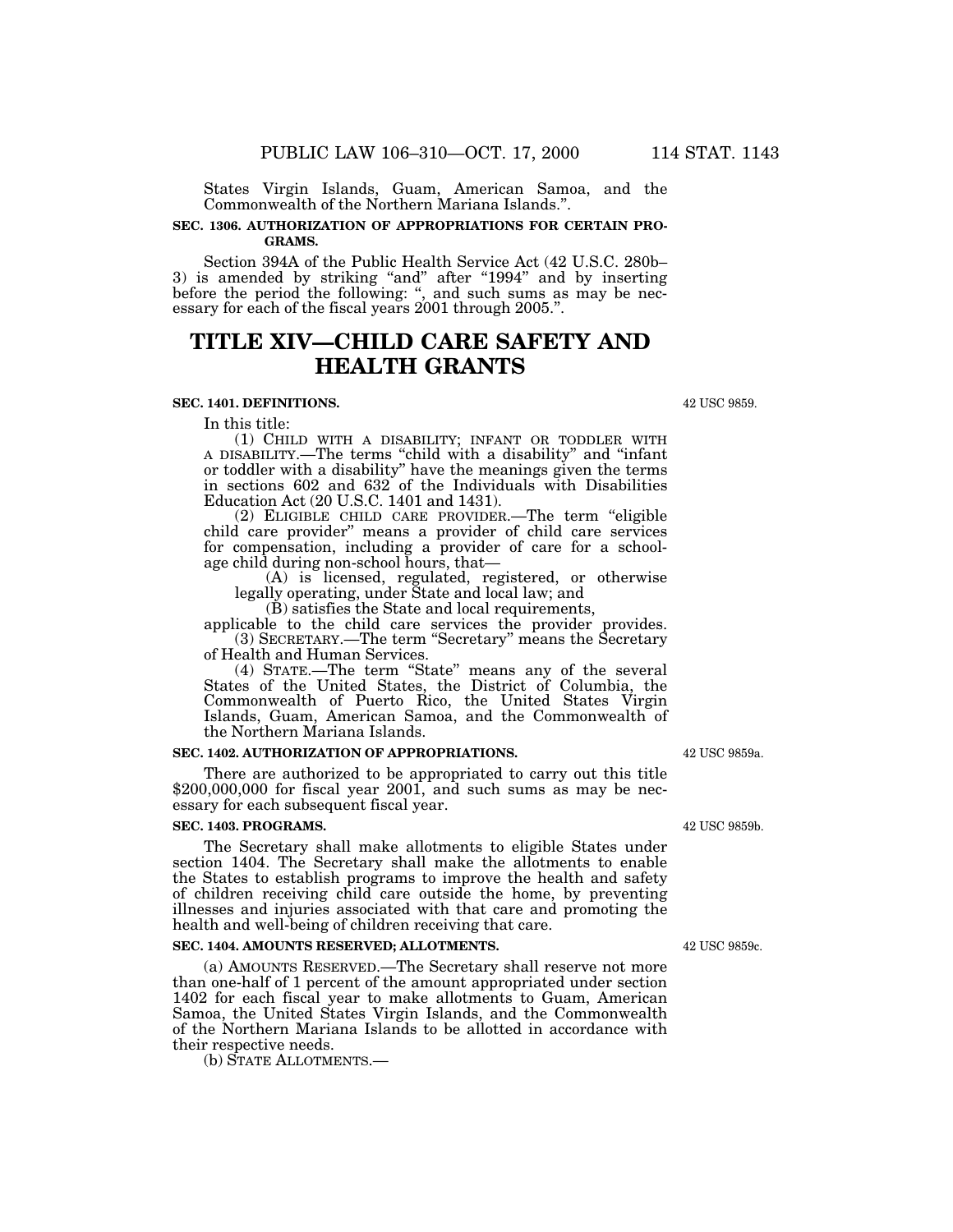(1) GENERAL RULE.—From the amounts appropriated under section 1402 for each fiscal year and remaining after reservations are made under subsection (a), the Secretary shall allot to each State an amount equal to the sum of—

(A) an amount that bears the same ratio to 50 percent of such remainder as the product of the young child factor of the State and the allotment percentage of the State bears to the sum of the corresponding products for all States; and

(B) an amount that bears the same ratio to 50 percent of such remainder as the product of the school lunch factor of the State and the allotment percentage of the State bears to the sum of the corresponding products for all States.

(2) YOUNG CHILD FACTOR.—In this subsection, the term "young child factor" means the ratio of the number of children under 5 years of age in a State to the number of such children in all States, as provided by the most recent annual estimates of population in the States by the Census Bureau of the Department of Commerce.

(3) SCHOOL LUNCH FACTOR.—In this subsection, the term "school lunch factor" means the ratio of the number of children who are receiving free or reduced price lunches under the school lunch program established under the National School Lunch Act (42 U.S.C. 1751 et seq.) in the State to the number of such children in all States, as determined annually by the Department of Agriculture.

(4) ALLOTMENT PERCENTAGE.—

(A) IN GENERAL.—For purposes of this subsection, the allotment percentage for a State shall be determined by dividing the per capita income of all individuals in the United States, by the per capita income of all individuals in the State.

(B) LIMITATIONS.—If an allotment percentage determined under subparagraph (A) for a State—

(i) is more than 1.2 percent, the allotment percentage of the State shall be considered to be 1.2 percent; and

(ii) is less than 0.8 percent, the allotment percentage of the State shall be considered to be 0.8 percent.

 $(\check{C})$  PER CAPITA INCOME.—For purposes of subparagraph (A), per capita income shall be—

(i) determined at 2-year intervals;

(ii) applied for the 2-year period beginning on October 1 of the first fiscal year beginning after the date such determination is made; and

(iii) equal to the average of the annual per capita incomes for the most recent period of 3 consecutive years for which satisfactory data are available from the Department of Commerce on the date such determination is made.

(c) DATA AND INFORMATION.—The Secretary shall obtain from each appropriate Federal agency, the most recent data and information necessary to determine the allotments provided for in subsection (b).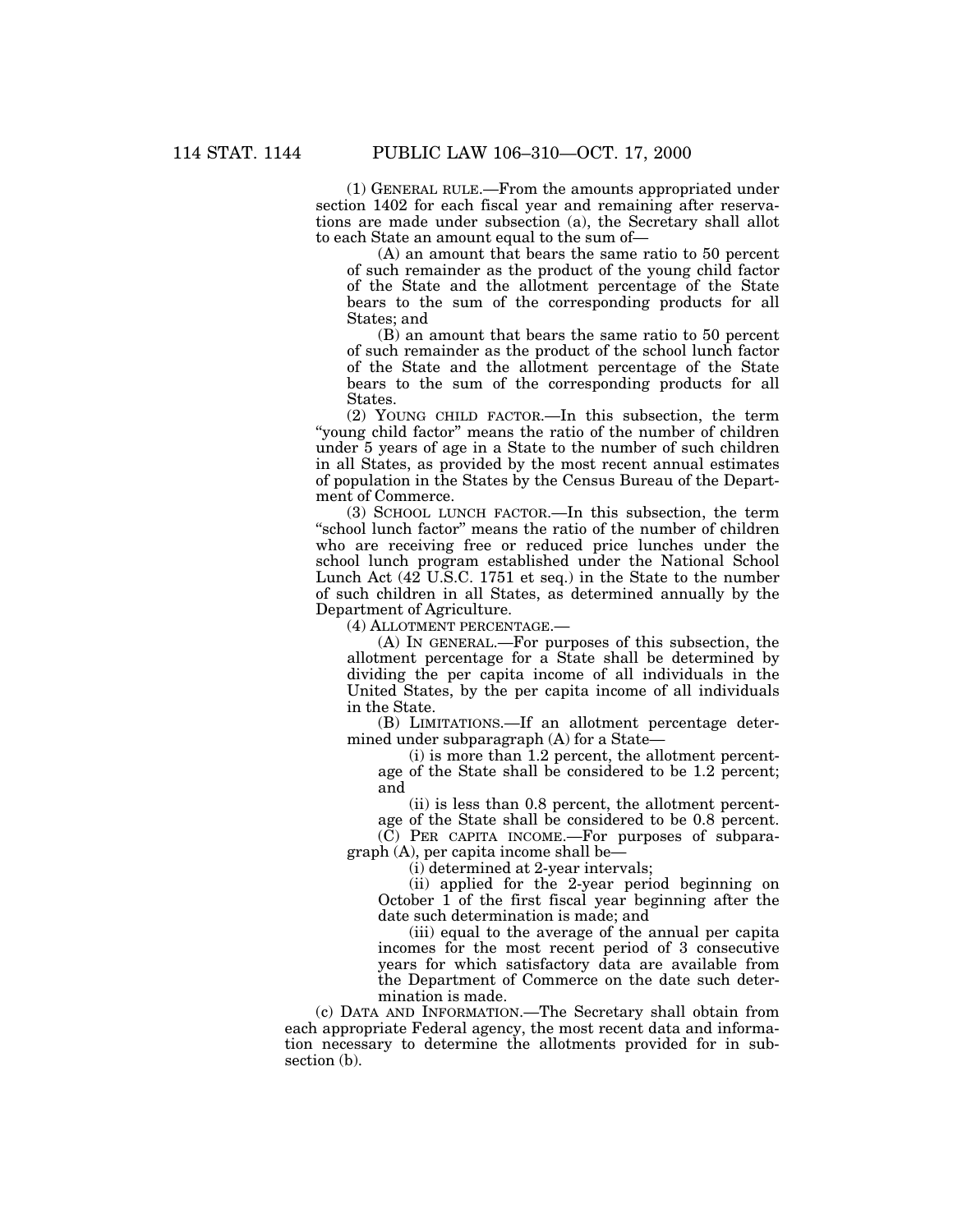(d) DEFINITION.—In this section, the term ''State'' includes only the several States of the United States, the District of Columbia, and the Commonwealth of Puerto Rico.

#### **SEC. 1405. STATE APPLICATIONS.**

To be eligible to receive an allotment under section 1404, a State shall submit an application to the Secretary at such time, in such manner, and containing such information as the Secretary may require. The application shall contain information assessing the needs of the State with regard to child care health and safety, the goals to be achieved through the program carried out by the State under this title, and the measures to be used to assess the progress made by the State toward achieving the goals.

#### **SEC. 1406. USE OF FUNDS.**

(a) IN GENERAL.—A State that receives an allotment under section 1404 shall use the funds made available through the allotment to carry out two or more activities consisting of—

(1) providing training and education to eligible child care providers on preventing injuries and illnesses in children, and promoting health-related practices;

(2) strengthening licensing, regulation, or registration standards for eligible child care providers;

(3) assisting eligible child care providers in meeting licensing, regulation, or registration standards, including rehabilitating the facilities of the providers, in order to bring the facilities into compliance with the standards;

(4) enforcing licensing, regulation, or registration standards for eligible child care providers, including holding increased unannounced inspections of the facilities of those providers;

(5) providing health consultants to provide advice to eligible child care providers;

(6) assisting eligible child care providers in enhancing the ability of the providers to serve children with disabilities and infants and toddlers with disabilities;

(7) conducting criminal background checks for eligible child care providers and other individuals who have contact with children in the facilities of the providers;

(8) providing information to parents on what factors to consider in choosing a safe and healthy child care setting; or

(9) assisting in improving the safety of transportation practices for children enrolled in child care programs with eligible child care providers.

(b) SUPPLEMENT, NOT SUPPLANT.—Funds appropriated pursuant to the authority of this title shall be used to supplement and not supplant other Federal, State, and local public funds expended to provide services for eligible individuals.

#### **SEC. 1407. REPORTS.**

Each State that receives an allotment under section 1404 shall annually prepare and submit to the Secretary a report that describes—

(1) the activities carried out with funds made available through the allotment; and

(2) the progress made by the State toward achieving the goals described in the application submitted by the State under section 1405.

42 USC 9859f.

42 USC 9859e.

42 USC 9859d.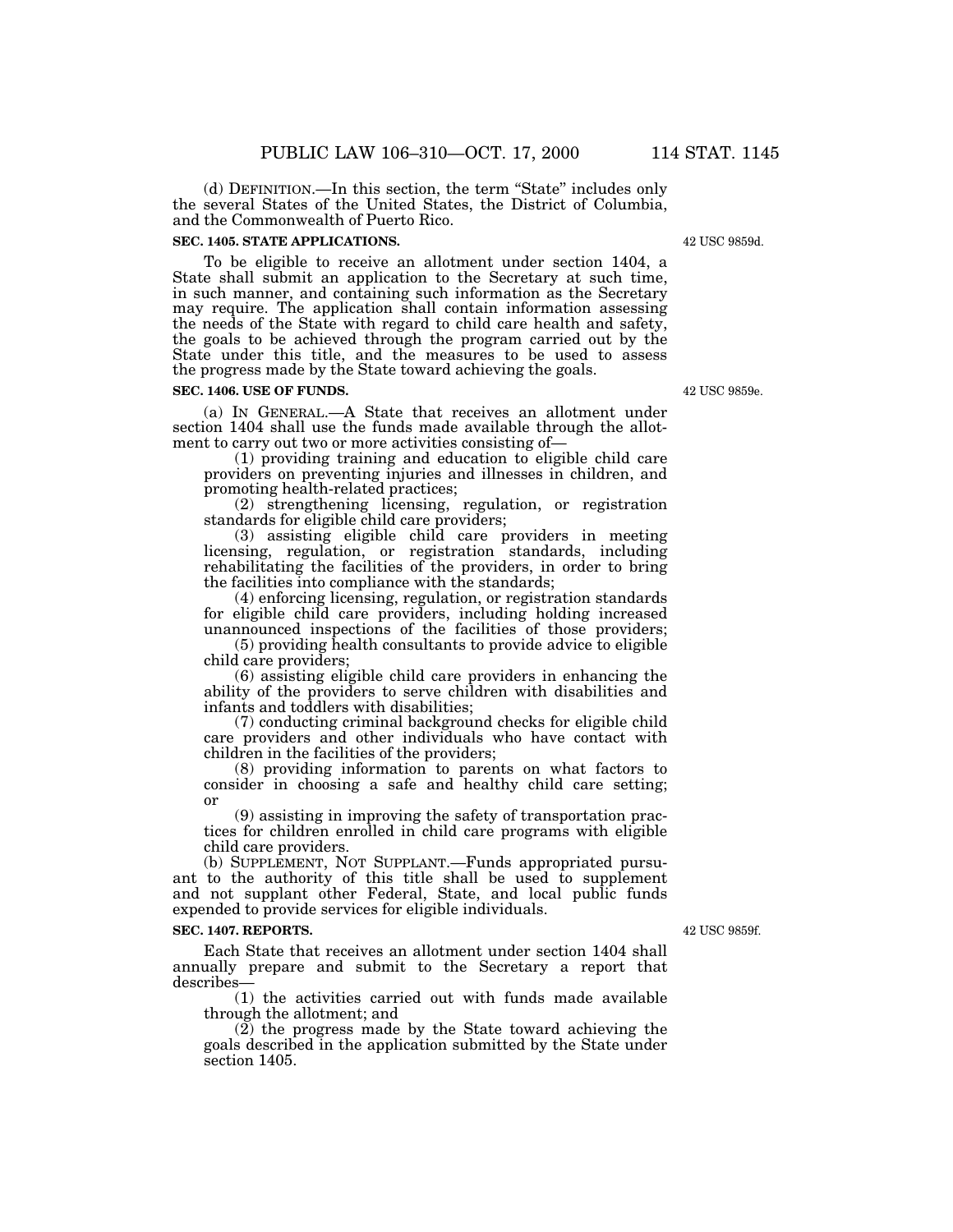## **TITLE XV—HEALTHY START INITIATIVE**

### **SEC. 1501. CONTINUATION OF HEALTHY START PROGRAM.**

Subpart I of part D of title III of the Public Health Service Act, as amended by section 1211 of this Act, is amended by adding at the end the following section:

42 USC 254c–8.

### **''SEC. 330H. HEALTHY START FOR INFANTS.**

''(a) IN GENERAL.—

"(1) CONTINUATION AND EXPANSION OF PROGRAM.—The Secretary, acting through the Administrator of the Health Resources and Services Administration, Maternal and Child Health Bureau, shall under authority of this section continue in effect the Healthy Start Initiative and may, during fiscal year 2001 and subsequent years, carry out such program on a national basis.

"(2) DEFINITION.—For purposes of paragraph  $(1)$ , the term 'Healthy Start Initiative' is a reference to the program that, as an initiative to reduce the rate of infant mortality and improve perinatal outcomes, makes grants for project areas with high annual rates of infant mortality and that, prior to the effective date of this section, was a demonstration program carried out under section 301.

''(3) ADDITIONAL GRANTS.—Effective upon increased funding beyond fiscal year 1999 for such Initiative, additional grants may be made to States to assist communities with technical assistance, replication of successful projects, and State policy formation to reduce infant and maternal mortality and morbidity.

''(b) REQUIREMENTS FOR MAKING GRANTS.—In making grants under subsection (a), the Secretary shall require that applicants (in addition to meeting all eligibility criteria established by the Secretary) establish, for project areas under such subsection, community-based consortia of individuals and organizations (including agencies responsible for administering block grant programs under title V of the Social Security Act, consumers of project services, public health departments, hospitals, health centers under section 330, and other significant sources of health care services) that are appropriate for participation in projects under subsection (a).

''(c) COORDINATION.—Recipients of grants under subsection (a) shall coordinate their services and activities with the State agency or agencies that administer block grant programs under title V of the Social Security Act in order to promote cooperation, integration, and dissemination of information with Statewide systems and with other community services funded under the Maternal and Child Health Block Grant.

''(d) RULE OF CONSTRUCTION.—Except to the extent inconsistent with this section, this section may not be construed as affecting the authority of the Secretary to make modifications in the program carried out under subsection (a).

''(e) ADDITIONAL SERVICES FOR AT-RISK PREGNANT WOMEN AND INFANTS.

"(1) IN GENERAL.—The Secretary may make grants to conduct and support research and to provide additional health care services for pregnant women and infants, including grants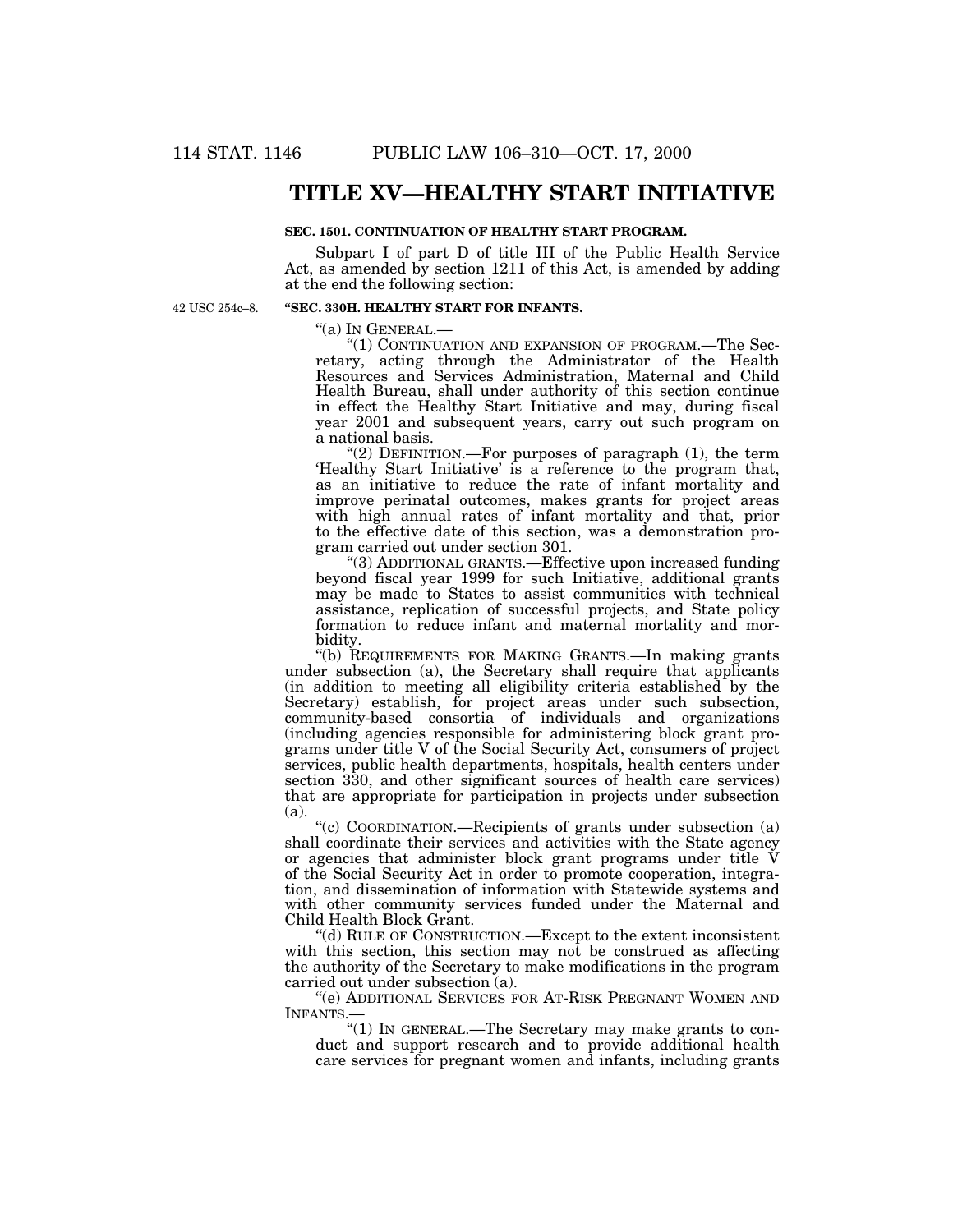to increase access to prenatal care, genetic counseling, ultrasound services, and fetal or other surgery.

"(2) ELIGIBLE PROJECT AREA.—The Secretary may make a grant under paragraph (1) only if the geographic area in which services under the grant will be provided is a geographic area in which a project under subsection (a) is being carried out, and if the Secretary determines that the grant will add to or expand the level of health services available in such area to pregnant women and infants.

''(3) EVALUATION BY GENERAL ACCOUNTING OFFICE.—

''(A) IN GENERAL.—During fiscal year 2004, the Comptroller General of the United States shall conduct an evaluation of activities under grants under paragraph (1) in order to determine whether the activities have been effective in serving the needs of pregnant women with respect to services described in such paragraph. The evaluation shall include an analysis of whether such activities have been effective in reducing the disparity in health status between the general population and individuals who are members of racial or ethnic minority groups. Not later than January 10, 2004, the Comptroller General shall submit to the Committee on Commerce in the House of Representatives, and to the Committee on Health, Education, Labor, and Pensions in the Senate, a report describing the findings of the evaluation.

''(B) RELATION TO GRANTS REGARDING ADDITIONAL SERV-ICES FOR AT-RISK PREGNANT WOMEN AND INFANTS.—Before the date on which the evaluation under subparagraph (A) is submitted in accordance with such subparagraph—

''(i) the Secretary shall ensure that there are not more than five grantees under paragraph (1); and

''(ii) an entity is not eligible to receive grants under such paragraph unless the entity has substantial experience in providing the health services described in such paragraph.

" $(f)$  FUNDING.-

''(1) GENERAL PROGRAM.—

''(A) AUTHORIZATION OF APPROPRIATIONS.—For the purpose of carrying out this section (other than subsection (e)), there are authorized to be appropriated such sums as may be necessary for each of the fiscal years 2001 through 2005.

''(B) ALLOCATIONS.—

''(i) PROGRAM ADMINISTRATION.—Of the amounts appropriated under subparagraph (A) for a fiscal year, the Secretary may reserve up to 5 percent for coordination, dissemination, technical assistance, and data activities that are determined by the Secretary to be appropriate for carrying out the program under this section.

''(ii) EVALUATION.—Of the amounts appropriated under subparagraph (A) for a fiscal year, the Secretary may reserve up to 1 percent for evaluations of projects carried out under subsection (a). Each such evaluation shall include a determination of whether such projects have been effective in reducing the disparity in health

Deadline.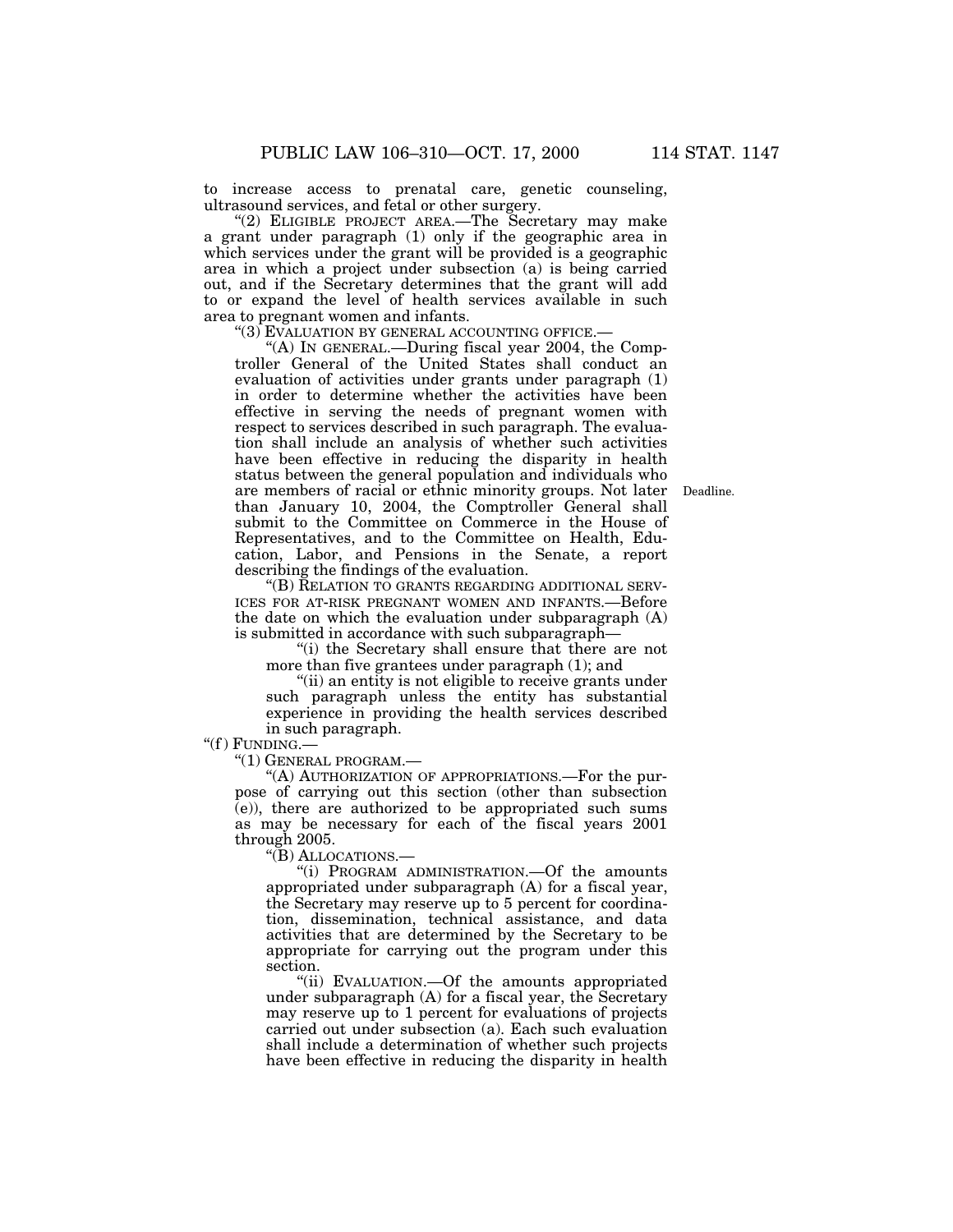status between the general population and individuals who are members of racial or ethnic minority groups. "(2) ADDITIONAL SERVICES FOR AT-RISK PREGNANT WOMEN AND INFANTS.—

''(A) AUTHORIZATION OF APPROPRIATIONS.—For the purpose of carrying out subsection (e), there are authorized to be appropriated such sums as may be necessary for each of the fiscal years 2001 through 2005.

''(B) ALLOCATION FOR COMMUNITY-BASED MOBILE HEALTH UNITS.—Of the amounts appropriated under subparagraph (A) for a fiscal year, the Secretary shall make available not less than 10 percent for providing services under subsection (e) (including ultrasound services) through visits by mobile units to communities that are eligible for services under subsection (a).''.

# **TITLE XVI—ORAL HEALTH PROMOTION AND DISEASE PREVENTION**

42 USC 247b– 14a.

### **SEC. 1601. IDENTIFICATION OF INTERVENTIONS THAT REDUCE THE BURDEN AND TRANSMISSION OF ORAL, DENTAL, AND CRANIOFACIAL DISEASES IN HIGH RISK POPULATIONS; DEVELOPMENT OF APPROACHES FOR PEDIATRIC ORAL AND CRANIOFACIAL ASSESSMENT.**

(a) IN GENERAL.—The Secretary of Health and Human Services, through the Maternal and Child Health Bureau, the Indian Health Service, and in consultation with the National Institutes of Health and the Centers for Disease Control and Prevention, shall—

(1) support community-based research that is designed to improve understanding of the etiology, pathogenesis, diagnosis, prevention, and treatment of pediatric oral, dental, craniofacial diseases and conditions and their sequelae in high risk populations;

(2) support demonstrations of preventive interventions in high risk populations including nutrition, parenting, and feeding techniques; and

(3) develop clinical approaches to assess individual patients for the risk of pediatric dental disease.

(b) COMPLIANCE WITH STATE PRACTICE LAWS.—Treatment and other services shall be provided pursuant to this section by licensed dental health professionals in accordance with State practice and licensing laws.

(c) AUTHORIZATION OF APPROPRIATIONS.—There are authorized to be appropriated such sums as may be necessary to carry out this section for each the fiscal years 2001 through 2005.

### **SEC. 1602. ORAL HEALTH PROMOTION AND DISEASE PREVENTION.**

Part B of title III of the Public Health Service Act, as amended by section 911 of this Act, is amended by inserting after section 317L the following section:

### ''ORAL HEALTH PROMOTION AND DISEASE PREVENTION

42 USC 247b–14.

''SEC. 317M. (a) GRANTS TO INCREASE RESOURCES FOR COMMU-NITY WATER FLUORIDATION.—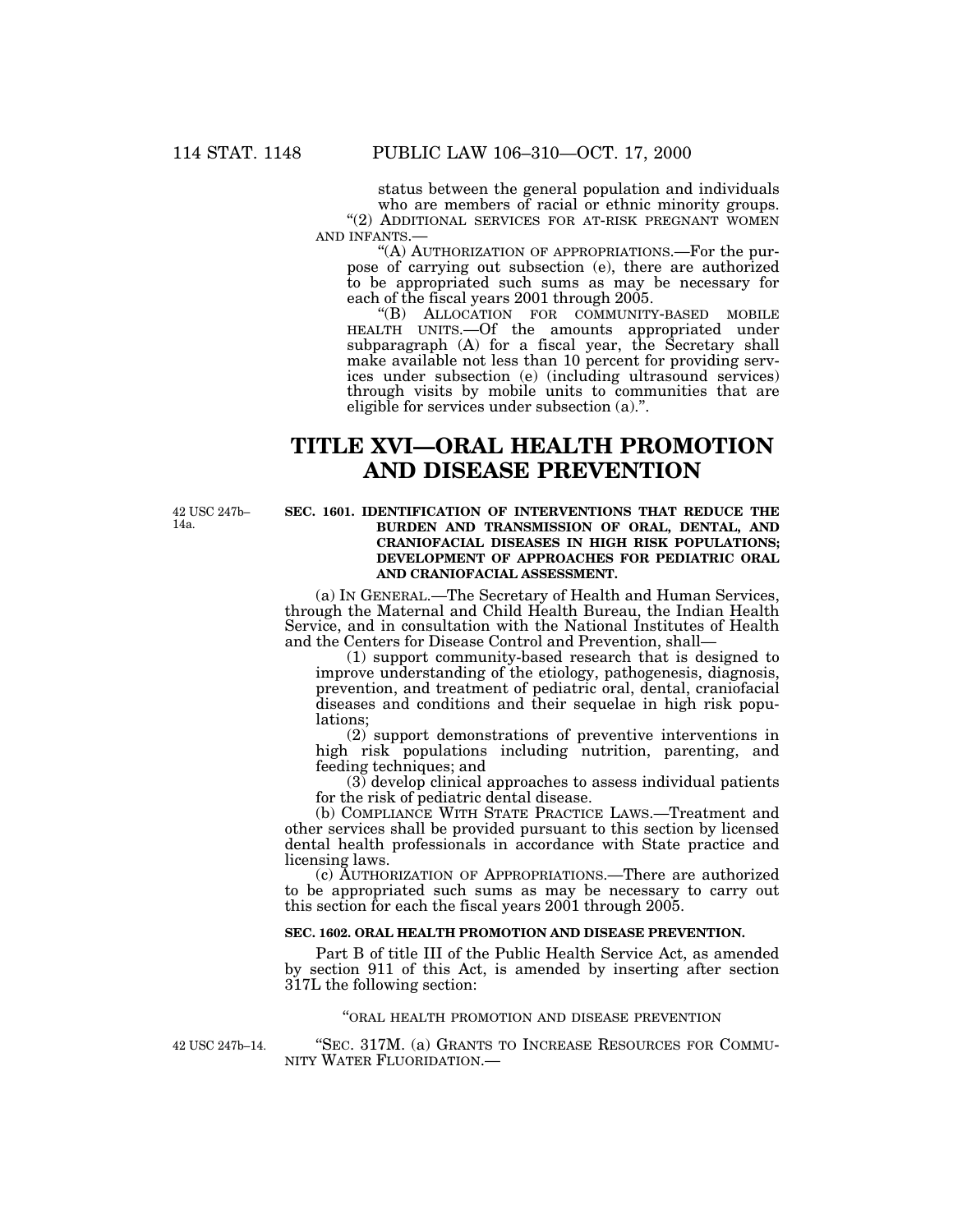''(1) IN GENERAL.—The Secretary, acting through the Director of the Centers for Disease Control and Prevention, may make grants to States and Indian tribes for the purpose of increasing the resources available for community water fluoridation.

"(2) USE OF FUNDS.—A State shall use amounts provided under a grant under paragraph (1)—

 $\mathcal{H}(A)$  to purchase fluoridation equipment;

"(B) to train fluoridation engineers;

 $(C)$  to develop educational materials on the benefits of fluoridation; or

''(D) to support the infrastructure necessary to monitor and maintain the quality of water fluoridation.

''(b) COMMUNITY WATER FLUORIDATION.—

"(1) IN GENERAL.—The Secretary, acting through the Establishment. Director of the Centers for Disease Control and Prevention and in collaboration with the Director of the Indian Health Service, shall establish a demonstration project that is designed to assist rural water systems in successfully implementing the water fluoridation guidelines of the Centers for Disease Control and Prevention that are entitled 'Engineering and Administrative Recommendations for Water Fluoridation, 1995' (referred to in this subsection as the 'EARWF').

''(2) REQUIREMENTS.—

''(A) COLLABORATION.—In collaborating under paragraph (1), the Directors referred to in such paragraph shall ensure that technical assistance and training are provided to tribal programs located in each of the 12 areas of the Indian Health Service. The Director of the Indian Health Service shall provide coordination and administrative support to tribes under this section.

" $(B)$  GENERAL USE OF FUNDS.—Amounts made available under paragraph (1) shall be used to assist small water systems in improving the effectiveness of water fluoridation and to meet the recommendations of the EARWF.

''(C) FLUORIDATION SPECIALISTS.—

''(i) IN GENERAL.—In carrying out this subsection, the Secretary shall provide for the establishment of fluoridation specialist engineering positions in each of the Dental Clinical and Preventive Support Centers through which technical assistance and training will be provided to tribal water operators, tribal utility operators and other Indian Health Service personnel working directly with fluoridation projects.

''(ii) LIAISON.—A fluoridation specialist shall serve as the principal technical liaison between the Indian Health Service and the Centers for Disease Control and Prevention with respect to engineering and fluoridation issues.

"(iii) CDC.—The Director of the Centers for Disease Control and Prevention shall appoint individuals to serve as the fluoridation specialists.

''(D) IMPLEMENTATION.—The project established under this subsection shall be planned, implemented and evaluated over the 5-year period beginning on the date on which funds are appropriated under this section and shall be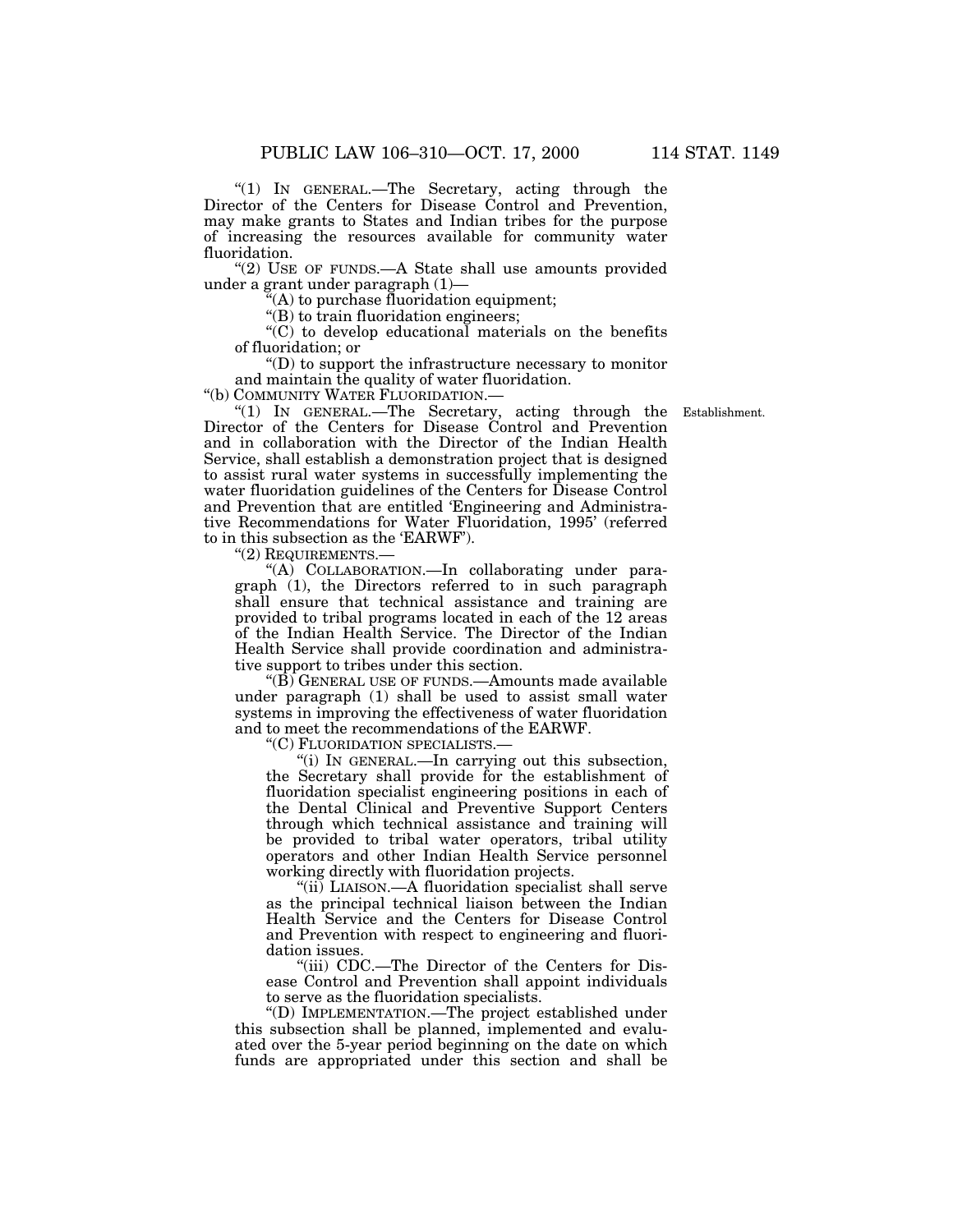designed to serve as a model for improving the effectiveness of water fluoridation systems of small rural communities.

''(3) EVALUATION.—In conducting the ongoing evaluation as provided for in paragraph (2)(D), the Secretary shall ensure that such evaluation includes—

''(A) the measurement of changes in water fluoridation compliance levels resulting from assistance provided under this section;

''(B) the identification of the administrative, technical and operational challenges that are unique to the fluoridation of small water systems;

 $(C)$  the development of a practical model that may be easily utilized by other tribal, State, county or local governments in improving the quality of water fluoridation with emphasis on small water systems; and

 $\mathrm{``(D)}$  the measurement of any increased percentage of Native Americans or Alaskan Natives who receive the benefits of optimally fluoridated water.

''(c) SCHOOL-BASED DENTAL SEALANT PROGRAM.—

''(1) IN GENERAL.—The Secretary, acting through the Director of the Centers for Disease Control and Prevention and in collaboration with the Administrator of the Health Resources and Services Administration, may award grants to States and Indian tribes to provide for the development of school-based dental sealant programs to improve the access of children to sealants.

"(2) USE OF FUNDS.—A State shall use amounts received under a grant under paragraph (1) to provide funds to eligible school-based entities or to public elementary or secondary schools to enable such entities or schools to provide children with access to dental care and dental sealant services. Such services shall be provided by licensed dental health professionals in accordance with State practice licensing laws.

''(3) ELIGIBILITY.—To be eligible to receive funds under paragraph (1), an entity shall—

''(A) prepare and submit to the State an application at such time, in such manner and containing such information as the State may require; and

''(B) be a public elementary or secondary school—

''(i) that is located in an urban area in which and more than 50 percent of the student population is participating in Federal or State free or reduced meal programs; or

''(ii) that is located in a rural area and, with respect to the school district in which the school is located, the district involved has a median income that is at or below 235 percent of the poverty line, as defined in section 673(2) of the Community Services Block Grant Act (42 U.S.C. 9902(2)).

''(d) DEFINITIONS.—For purposes of this section, the term 'Indian tribe' means an Indian tribe or tribal organization as defined in section 4(b) and section 4(c) of the Indian Self-Determination and Education Assistance Act.

''(e) AUTHORIZATION OF APPROPRIATIONS.—For the purpose of carrying out this section, there are authorized to be appropriated such sums as may be necessary for each of the fiscal years 2001 through 2005.''.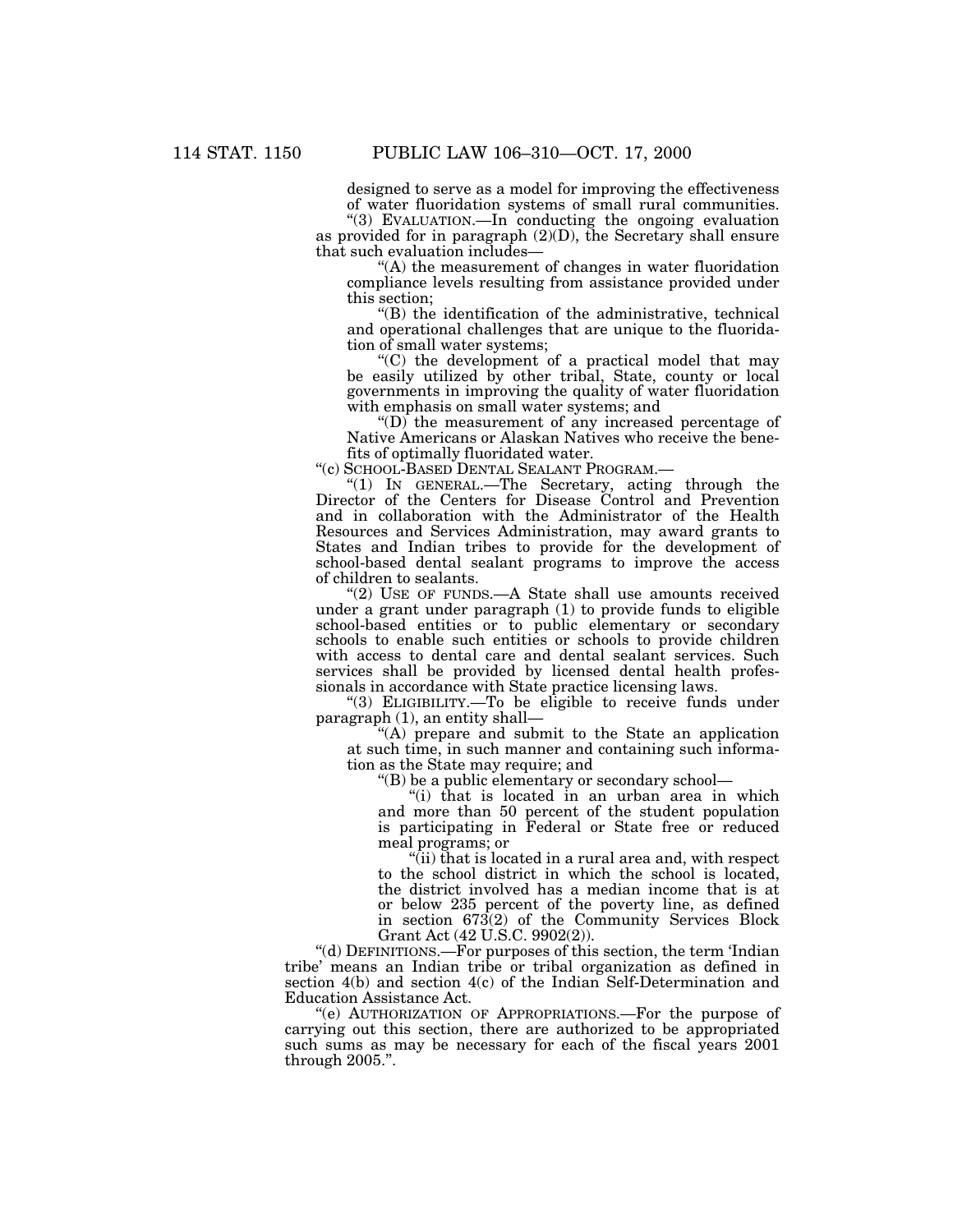### **SEC. 1603. COORDINATED PROGRAM TO IMPROVE PEDIATRIC ORAL HEALTH.**

Part B of the Public Health Service Act (42 U.S.C. 243 et seq.) is amended by adding at the end the following:

### ''COORDINATED PROGRAM TO IMPROVE PEDIATRIC ORAL HEALTH

"SEC. 320A. (a) IN GENERAL.—The Secretary, acting through 42 USC 247d-1. the Administrator of the Health Resources and Services Administration, shall establish a program to fund innovative oral health activities that improve the oral health of children under 6 years of age who are eligible for services provided under a Federal health program, to increase the utilization of dental services by such children, and to decrease the incidence of early childhood and baby bottle tooth decay.

''(b) GRANTS.—The Secretary shall award grants to or enter into contracts with public or private nonprofit schools of dentistry or accredited dental training institutions or programs, community dental programs, and programs operated by the Indian Health Service (including federally recognized Indian tribes that receive medical services from the Indian Health Service, urban Indian health programs funded under title V of the Indian Health Care Improvement Act, and tribes that contract with the Indian Health Service pursuant to the Indian Self-Determination and Education Assistance Act) to enable such schools, institutions, and programs to develop programs of oral health promotion, to increase training of oral health services providers in accordance with State practice laws, or to increase the utilization of dental services by eligible children.

''(c) DISTRIBUTION.—In awarding grants under this section, the Secretary shall, to the extent practicable, ensure an equitable national geographic distribution of the grants, including areas of the United States where the incidence of early childhood caries is highest.

"(d) AUTHORIZATION OF APPROPRIATIONS.—There is authorized to be appropriated to carry out this section \$10,000,000 for each the fiscal years 2001 through 2005.''.

## **TITLE XVII—VACCINE-RELATED PROGRAMS**

# **Subtitle A—Vaccine Compensation Program**

#### **SEC. 1701. CONTENT OF PETITIONS.**

(a) IN GENERAL.—Section  $2111(c)(1)(D)$  of the Public Health Service Act (42 U.S.C. 300aa–11(c)(1)(D)) is amended by striking "and" at the end and inserting "or (iii) suffered such illness, disability, injury, or condition from the vaccine which resulted in inpatient hospitalization and surgical intervention, and''.

(b) EFFECTIVE DATE.—The amendment made by subsection (a) takes effect upon the date of the enactment of this Act, including with respect to petitions under section 2111 of the Public Health Service Act that are pending on such date.

42 USC 300aa– 11 note.

Contracts.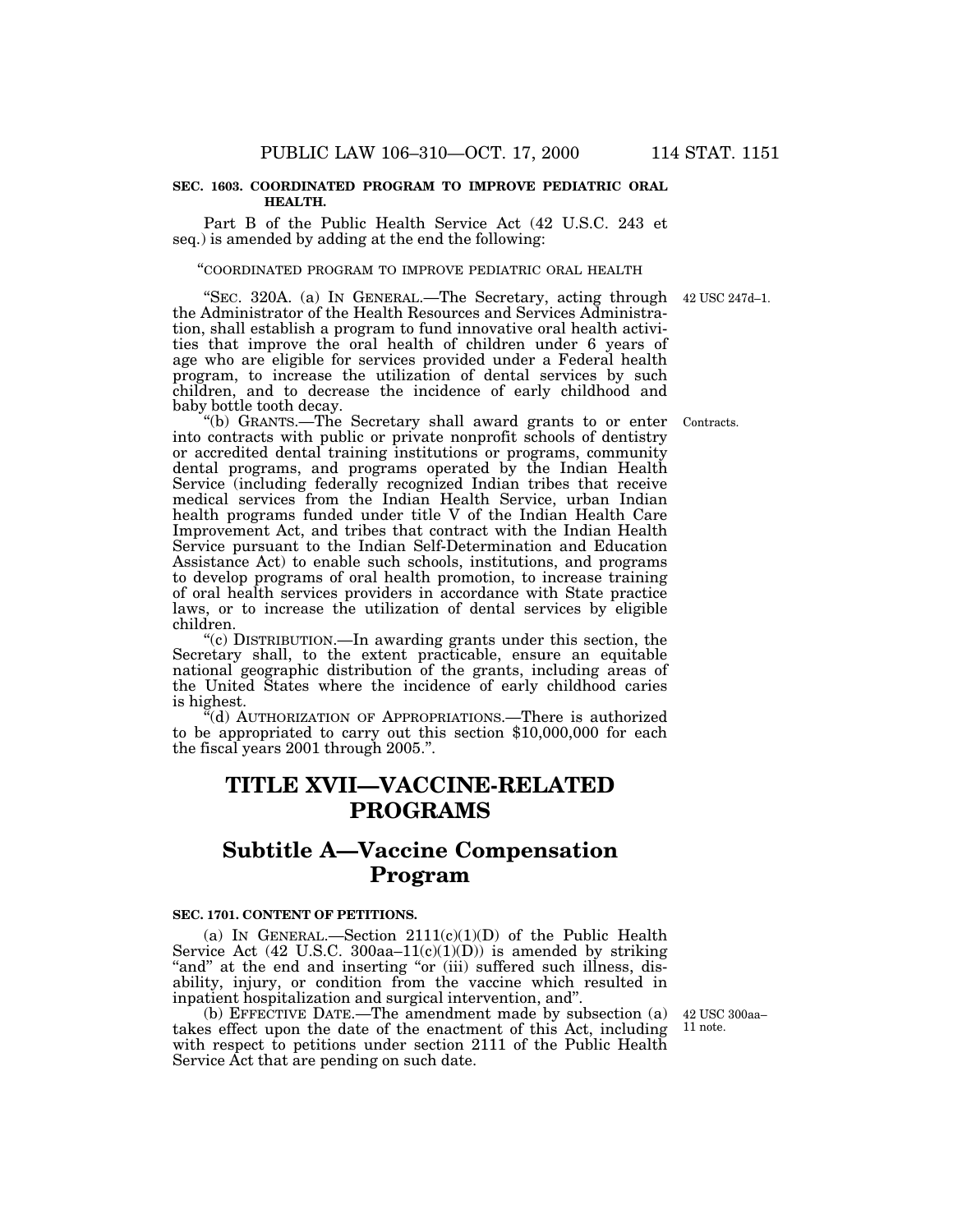## **Subtitle B—Childhood Immunizations**

## **SEC. 1711. CHILDHOOD IMMUNIZATIONS.**

Section  $317(j)(1)$  of the Public Health Service Act (42 U.S.C.  $247b(j)(1)$  is amended in the first sentence by striking "1998" and all that follows and inserting "1998 through 2005.".

## **TITLE XVIII—HEPATITIS C**

### **SEC. 1801. SURVEILLANCE AND EDUCATION REGARDING HEPATITIS C.**

Part B of title III of the Public Health Service Act, as amended by section 1602 of this Act, is amended by inserting after section 317M the following section:

### ''SURVEILLANCE AND EDUCATION REGARDING HEPATITIS C VIRUS

42 USC 247b–15.

''SEC. 317N. (a) IN GENERAL.—The Secretary, acting through the Director of the Centers for Disease Control and Prevention, may (directly and through grants to public and nonprofit private entities) provide for programs to carry out the following:

"(1) To cooperate with the States in implementing a national system to determine the incidence of hepatitis C virus infection (in this section referred to as 'HCV infection') and to assist the States in determining the prevalence of such infection, including the reporting of chronic HCV cases.

"(2) To identify, counsel, and offer testing to individuals who are at risk of HCV infection as a result of receiving blood transfusions prior to July 1992, or as a result of other risk factors.

''(3) To provide appropriate referrals for counseling, testing, and medical treatment of individuals identified under paragraph (2) and to ensure, to the extent practicable, the provision of appropriate follow-up services.

"(4) To develop and disseminate public information and education programs for the detection and control of HCV infection, with priority given to high risk populations as determined by the Secretary.

''(5) To improve the education, training, and skills of health professionals in the detection and control of HCV infection, with priority given to pediatricians and other primary care physicians, and obstetricians and gynecologists.

''(b) LABORATORY PROCEDURES.—The Secretary may (directly and through grants to public and nonprofit private entities) carry out programs to provide for improvements in the quality of clinicallaboratory procedures regarding hepatitis C, including reducing variability in laboratory results on hepatitis C antibody and PCR testing.

''(c) AUTHORIZATION OF APPROPRIATIONS.—For the purpose of carrying out this section, there are authorized to be appropriated such sums as may be necessary for each of the fiscal years 2001 through 2005.''.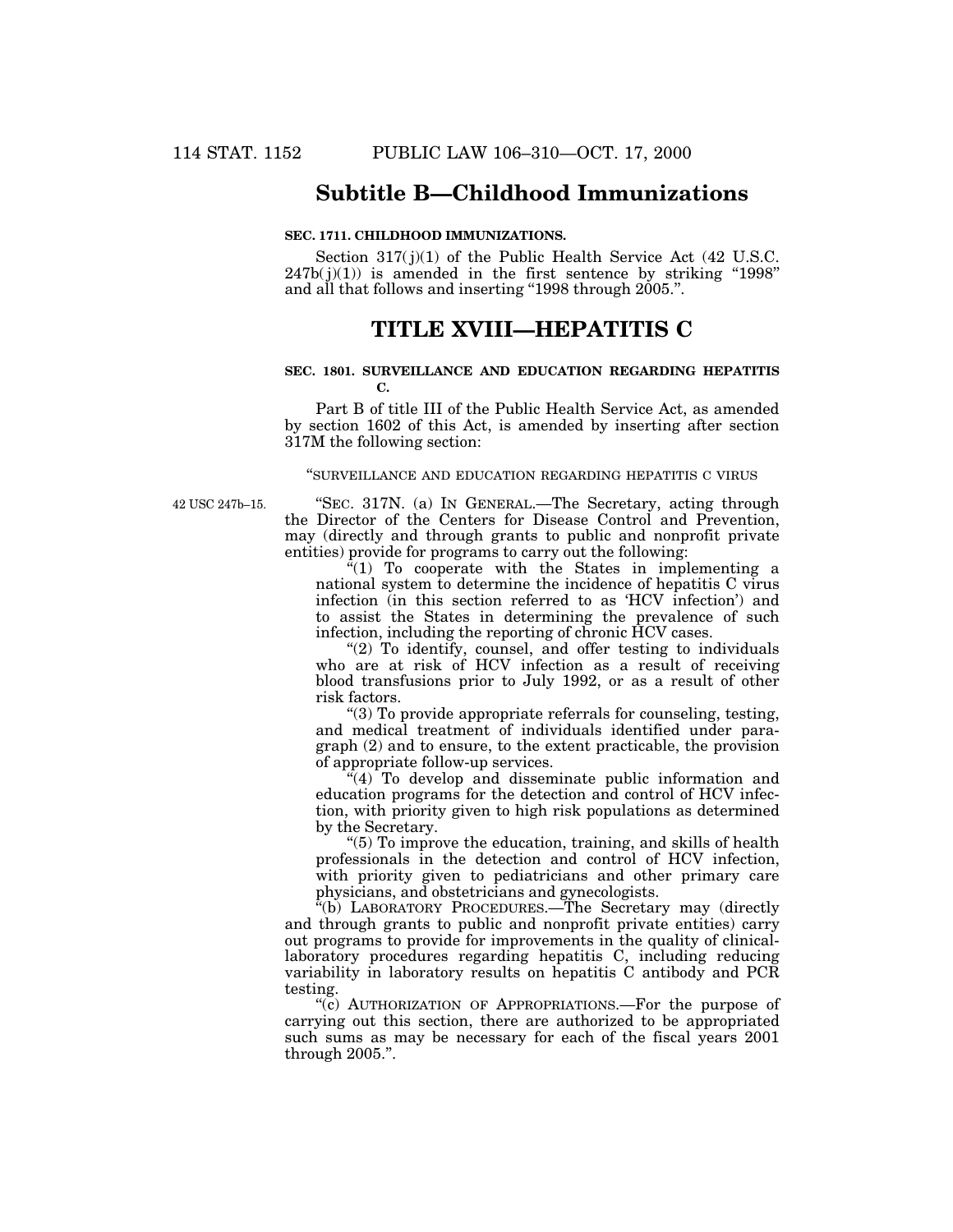## **TITLE XIX—NIH INITIATIVE ON AUTOIMMUNE DISEASES**

## **SEC. 1901. AUTOIMMUNE DISEASES; INITIATIVE THROUGH DIRECTOR OF NATIONAL INSTITUTES OF HEALTH.**

Part B of title IV of the Public Health Service Act (42 U.S.C. 284 et seq.), as amended by section 1001 of this Act, is amended by adding at the end the following:

## **''SEC. 409E. AUTOIMMUNE DISEASES.**

''(a) EXPANSION, INTENSIFICATION, AND COORDINATION OF ACTIVITIES.—

" $(1)$  In GENERAL.—The Director of NIH shall expand, intensify, and coordinate research and other activities of the National Institutes of Health with respect to autoimmune diseases.

"(2) ALLOCATIONS BY DIRECTOR OF NIH.—With respect to amounts appropriated to carry out this section for a fiscal year, the Director of NIH shall allocate the amounts among the national research institutes that are carrying out paragraph (1).

''(3) DEFINITION.—The term 'autoimmune disease' includes, for purposes of this section such diseases or disorders with evidence of autoimmune pathogensis as the Secretary determines to be appropriate.

''(b) COORDINATING COMMITTEE.—

"(1) In GENERAL.—The Secretary shall ensure that the Autoimmune Diseases Coordinating Committee (referred to in this section as the 'Coordinating Committee') coordinates activities across the National Institutes and with other Federal health programs and activities relating to such diseases.

"(2)  $\check{C}$ OMPOSITION.—The Coordinating Committee shall be composed of the directors or their designees of each of the national research institutes involved in research with respect to autoimmune diseases and representatives of all other Federal departments and agencies whose programs involve health functions or responsibilities relevant to such diseases, including the Centers for Disease Control and Prevention and the Food and Drug Administration.

''(3) CHAIR.—

"(A) IN GENERAL.—With respect to autoimmune diseases, the Chair of the Committee shall serve as the principal advisor to the Secretary, the Assistant Secretary for Health, and the Director of NIH, and shall provide advice to the Director of the Centers for Disease Control and Prevention, the Commissioner of Food and Drugs, and other relevant agencies.

''(B) DIRECTOR OF NIH.—The Chair of the Committee shall be directly responsible to the Director of NIH.

''(c) PLAN FOR NIH ACTIVITIES.—

"(1) IN GENERAL.—Not later than 1 year after the date Deadline. of the enactment of this section, the Coordinating Committee shall develop a plan for conducting and supporting research and education on autoimmune diseases through the national research institutes and shall periodically review and revise the plan. The plan shall—

42 USC 284i.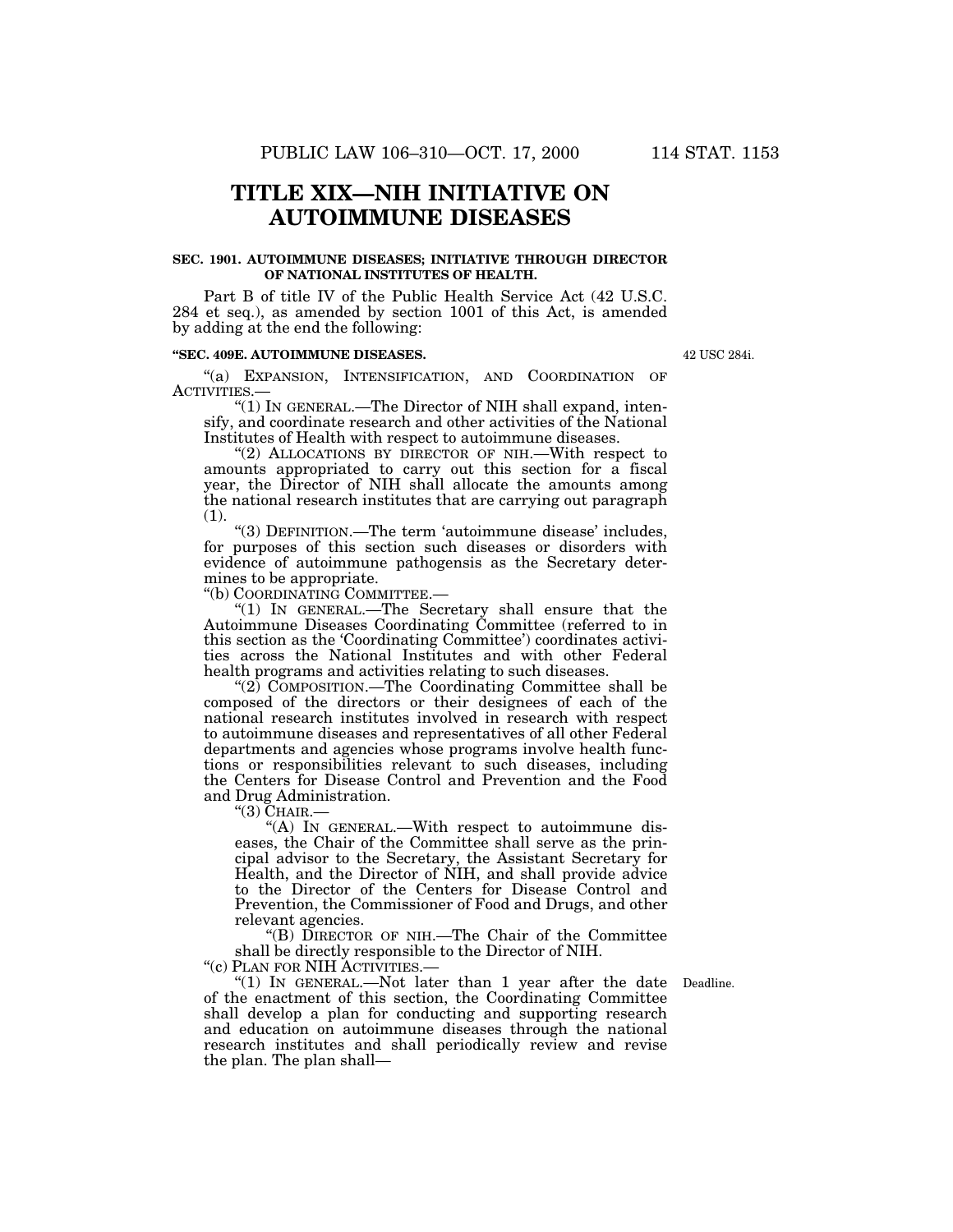''(A) provide for a broad range of research and education activities relating to biomedical, psychosocial, and rehabilitative issues, including studies of the disproportionate impact of such diseases on women;

''(B) identify priorities among the programs and activities of the National Institutes of Health regarding such diseases; and

''(C) reflect input from a broad range of scientists, patients, and advocacy groups.

"(2) CERTAIN ELEMENTS OF PLAN.—The plan under paragraph (1) shall, with respect to autoimmune diseases, provide for the following as appropriate:

''(A) Research to determine the reasons underlying the incidence and prevalence of the diseases.

''(B) Basic research concerning the etiology and causes of the diseases.

''(C) Epidemiological studies to address the frequency and natural history of the diseases, including any differences among the sexes and among racial and ethnic groups.

''(D) The development of improved screening techniques.

" $(E)$  Clinical research for the development and evaluation of new treatments, including new biological agents.

 $(F)$  Information and education programs for health care professionals and the public.

"(3) IMPLEMENTATION OF PLAN.—The Director of NIH shall ensure that programs and activities of the National Institutes of Health regarding autoimmune diseases are implemented in accordance with the plan under paragraph (1).

''(d) REPORTS TO CONGRESS.—The Coordinating Committee under subsection (b)(1) shall biennially submit to the Committee on Commerce of the House of Representatives, and the Committee on Health, Education, Labor and Pensions of the Senate, a report that describes the research, education, and other activities on autoimmune diseases being conducted or supported through the national research institutes, and that in addition includes the following:

"(1) The plan under subsection  $(c)(1)$  (or revisions to the plan, as the case may be).

 $(2)$  Provisions specifying the amounts expended by the National Institutes of Health with respect to each of the autoimmune diseases included in the plan.

''(3) Provisions identifying particular projects or types of projects that should in the future be considered by the national research institutes or other entities in the field of research on autoimmune diseases.

''(e) AUTHORIZATION OF APPROPRIATIONS.—For the purpose of carrying out this section, there are authorized to be appropriated such sums as may be necessary for each of the fiscal years 2001 through 2005. The authorization of appropriations established in the preceding sentence is in addition to any other authorization of appropriations that is available for conducting or supporting through the National Institutes of Health research and other activities with respect to autoimmune diseases.''.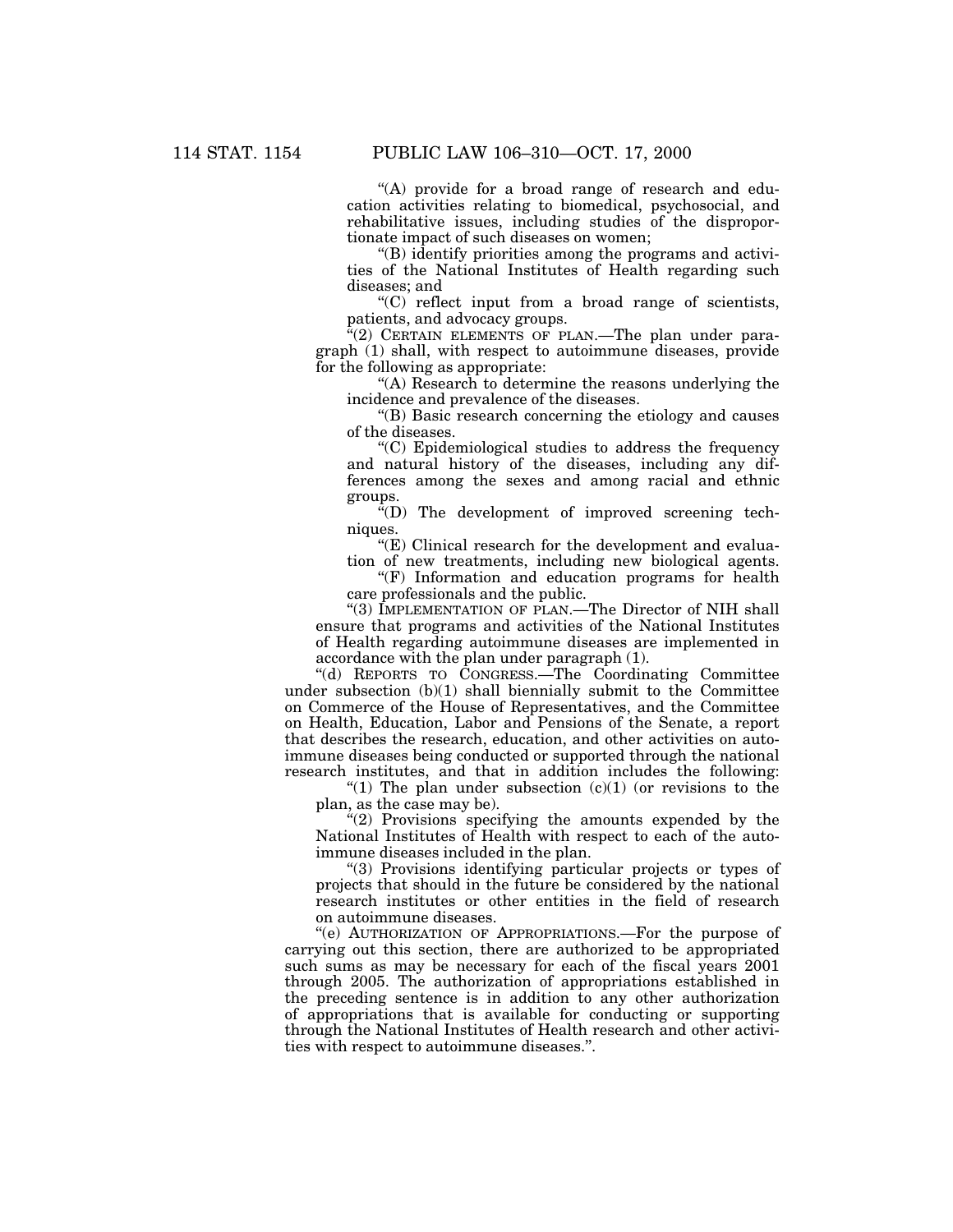# **TITLE XX—GRADUATE MEDICAL EDU-CATION PROGRAMS IN CHILDREN'S HOSPITALS**

### **SEC. 2001. PROVISIONS TO REVISE AND EXTEND PROGRAM.**

(a) PAYMENTS.—Section 340E(a) of the Public Health Service Act (42 U.S.C. 256e(a)) is amended—

 $(1)$  by striking "and  $2001$ " and inserting "through  $2005$ "; and

(2) by adding at the end the following: ''The Secretary shall promulgate regulations pursuant to the rulemaking requirements of title 5, United States Code, which shall govern payments made under this subpart.''.

(b) UPDATING RATES.—Section  $340E(c)(2)(F)$  of the Public Health Service Act (42 U.S.C. 256e(c)(2)(F)) is amended by striking ''hospital's cost reporting period that begins during fiscal year 2000'' and inserting ''Federal fiscal year for which payments are made''.

(c) RESIDENT COUNT FOR INTERIM PAYMENTS.—Section  $340E(e)(1)$  of the Public Health Service Act (42 U.S.C. 256 $e(e)(1)$ ) is amended by adding at the end the following: ''Such interim payments to each individual hospital shall be based on the number of residents reported in the hospital's most recently filed Medicare cost report prior to the application date for the Federal fiscal year for which the interim payment amounts are established. In the case of a hospital that does not report residents on a Medicare cost report, such interim payments shall be based on the number of residents trained during the hospital's most recently completed Medicare cost report filing period.''.

(d) WITHHOLDING.—Section 340E(e)(2) of the Public Health Service Act (42 U.S.C. 256e(e)(2)) is amended—

(1) by adding ''and indirect'' after ''direct''; and

(2) by adding at the end the following: ''The Secretary shall withhold up to 25 percent from each interim installment for direct and indirect graduate medical education paid under paragraph (1) as necessary to ensure a hospital will not be overpaid on an interim basis.''.

(e) RECONCILIATION.—Section 340E(e)(3) of the Public Health Service Act (42 U.S.C. 256e(e)(3)) is amended to read as follows:

''(3) RECONCILIATION.—Prior to the end of each fiscal year, the Secretary shall determine any changes to the number of residents reported by a hospital in the application of the hospital for the current fiscal year to determine the final amount payable to the hospital for the current fiscal year for both direct expense and indirect expense amounts. Based on such determination, the Secretary shall recoup any overpayments made to pay any balance due to the extent possible. The final amount so determined shall be considered a final intermediary determination for the purposes of section 1878 of the Social Security Act and shall be subject to administrative and judicial review under that section in the same manner as the amount of payment under section 1186(d) of such Act is subject to review under such section.''.

 $(f)$  AUTHORIZATION OF APPROPRIATIONS.—Section 340 $E(f)$  of the Public Health Service Act (42 U.S.C. 256e(f )) is amended—

 $(1)$  in paragraph  $(1)(A)$ —

Regulations.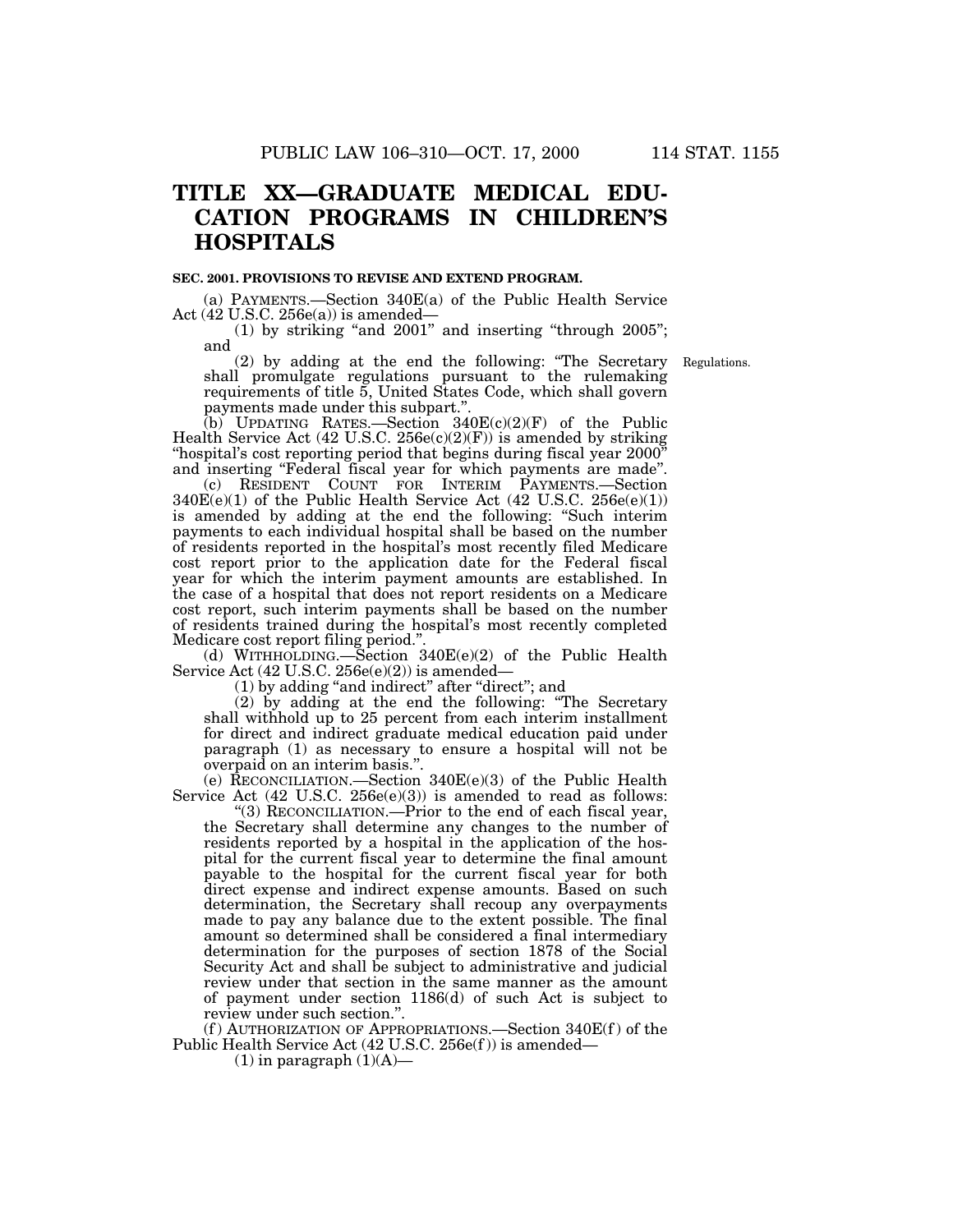$(A)$  in clause (i), by striking "and" at the end;

(B) in clause (ii), by striking the period and inserting ''; and''; and

(C) by adding at the end the following:

 $\tilde{f}$ (iii) for each of the fiscal years 2002 through 2005, such sums as may be necessary.''; and

 $(2)$  in paragraph  $(2)$ —

 $(A)$  in subparagraph  $(A)$ , by striking "and" at the end; (B) in subparagraph (B), by striking the period and inserting ''; and''; and

(C) by adding at the end the following:

 $\cdot$ <sup>"</sup>(C) for each of the fiscal years 2002 through 2005, such sums as may be necessary."

(g) DEFINITION OF CHILDREN'S HOSPITAL.—Section  $340E(g)(2)$ of the Public Health Service Act  $(42 \text{ U.S.C. } 256e(g)(2))$  is amended by striking "described in" and all that follows and inserting the following: ''with a Medicare payment agreement and which is excluded from the Medicare inpatient prospective payment system pursuant to section  $1886(d)(1)(B)(iii)$  of the Social Security Act and its accompanying regulations.''.

# **TITLE XXI—SPECIAL NEEDS OF CHIL-DREN REGARDING ORGAN TRANS-PLANTATION**

### **SEC. 2101. ORGAN PROCUREMENT AND TRANSPLANTATION NETWORK; AMENDMENTS REGARDING NEEDS OF CHILDREN.**

(a) IN GENERAL.—Section 372(b)(2) of the Public Health Service Act (42 U.S.C. 274(b)(2)) is amended—

 $(1)$  in subparagraph  $(J)$ , by striking "and" at the end;

 $(2)$  in each of subparagraphs  $(K)$  and  $(L)$ , by striking the period and inserting a comma; and

(3) by adding at the end the following subparagraphs:

 $\sqrt{\mu}$  recognize the differences in health and in organ transplantation issues between children and adults throughout the system and adopt criteria, polices, and procedures that address the unique health care needs of children,

''(N) carry out studies and demonstration projects for the purpose of improving procedures for organ donation procurement and allocation, including but not limited to projects to examine and attempt to increase transplantation among populations with special needs, including children and individuals who are members of racial or ethnic minority groups, and among populations with limited access to transportation, and

''(O) provide that for purposes of this paragraph, the term 'children' refers to individuals who are under the age of 18.''.

(b) STUDY REGARDING IMMUNOSUPPRESSIVE DRUGS.—

(1) IN GENERAL.—The Secretary of Health and Human Services (referred to in this subsection as the "Secretary") shall provide for a study to determine the costs of immunosuppressive drugs that are provided to children pursuant to organ transplants and to determine the extent to which health plans and

42 USC 273 note.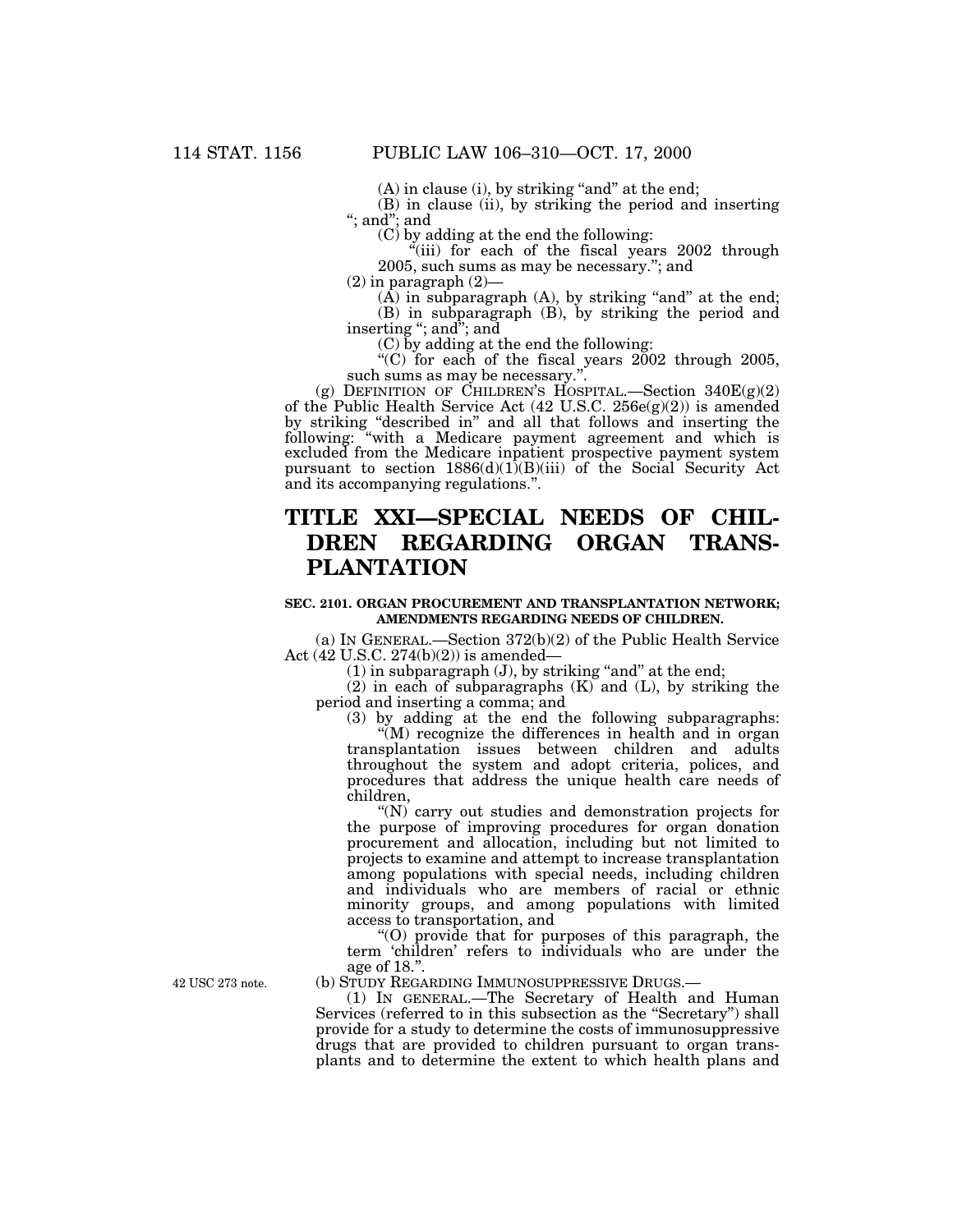health insurance cover such costs. The Secretary may carry out the study directly or through a grant to the Institute of Medicine (or other public or nonprofit private entity).

(2) RECOMMENDATIONS REGARDING CERTAIN ISSUES.—The Secretary shall ensure that, in addition to making determinations under paragraph (1), the study under such paragraph makes recommendations regarding the following issues:

(A) The costs of immunosuppressive drugs that are provided to children pursuant to organ transplants and to determine the extent to which health plans, health insurance and government programs cover such costs.

(B) The extent of denial of organs to be released for transplant by coroners and medical examiners.

(C) The special growth and developmental issues that children have pre- and post-organ transplantation.

(D) Other issues that are particular to the special health and transplantation needs of children.

(3) REPORT.—The Secretary shall ensure that, not later Deadline. than December 31, 2001, the study under paragraph (1) is completed and a report describing the findings of the study is submitted to the Congress.

# **TITLE XXII—MUSCULAR DYSTROPHY RESEARCH**

### **SEC. 2201. MUSCULAR DYSTROPHY RESEARCH.**

Part B of title IV of the Public Health Service Act, as amended by section 1901 of this Act, is amended by adding at the end the following:

#### ''MUSCULAR DYSTROPHY RESEARCH

''SEC. 409F. (a) COORDINATION OF ACTIVITIES.—The Director 42 USC 284j. of NIH shall expand and increase coordination in the activities of the National Institutes of Health with respect to research on muscular dystrophies, including Duchenne muscular dystrophy.

''(b) ADMINISTRATION OF PROGRAM; COLLABORATION AMONG AGENCIES.—The Director of NIH shall carry out this section through the appropriate institutes, including the National Institute of Neurological Disorders and Stroke and in collaboration with any other agencies that the Director determines appropriate.

"(c) AUTHORIZATION OF APPROPRIATIONS.—There are authorized to be appropriated such sums as may be necessary to carry out this section for each of the fiscal years 2001 through 2005. Amounts appropriated under this subsection shall be in addition to any other amounts appropriated for such purpose.''.

# **TITLE XXIII—CHILDREN AND TOURETTE SYNDROME AWARENESS**

### **SEC. 2301. GRANTS REGARDING TOURETTE SYNDROME.**

Part A of title XI of the Public Health Service Act is amended by adding at the end the following section: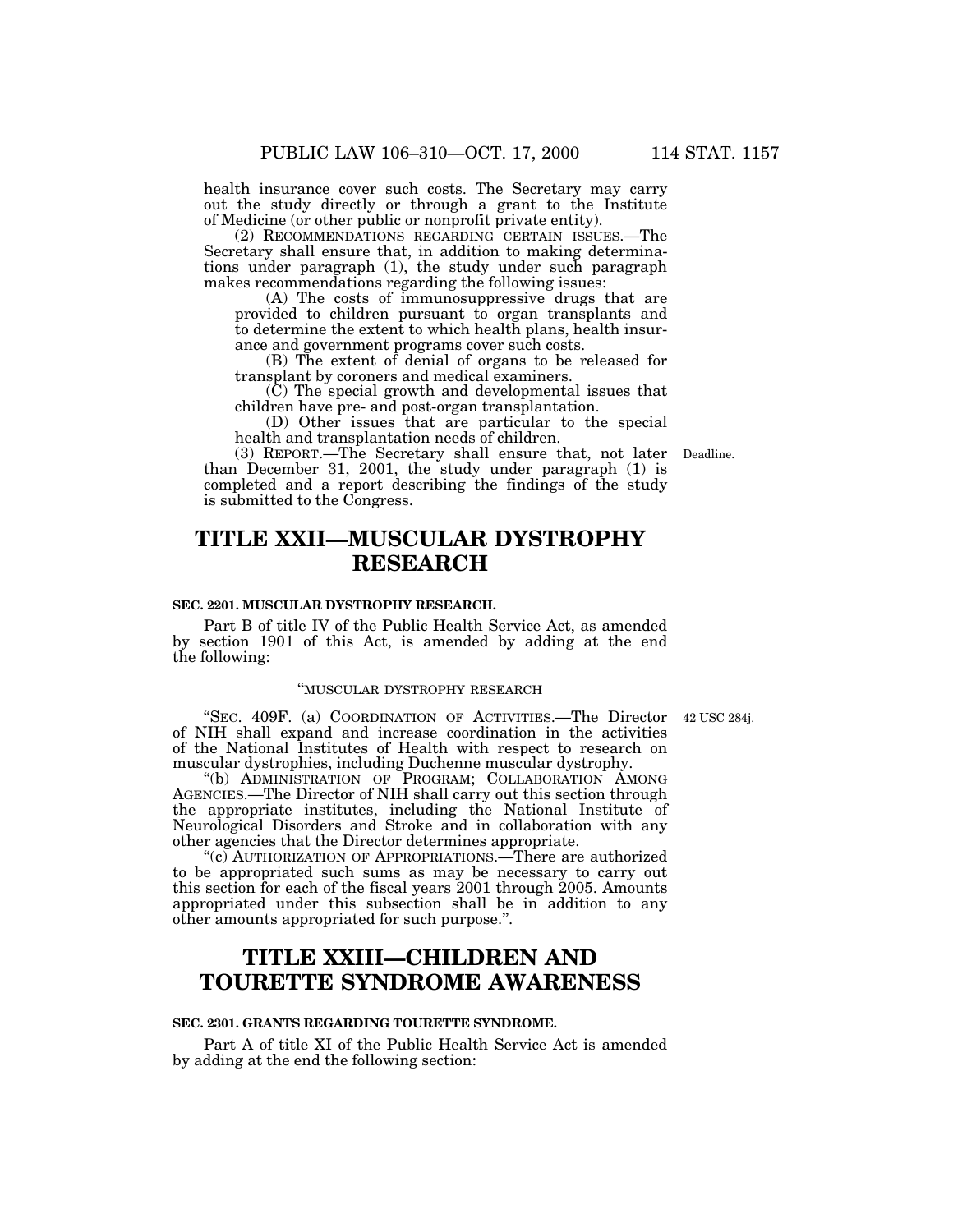## ''TOURETTE SYNDROME

42 USC 300b–7.

"SEC. 1108. (a) IN GENERAL.—The Secretary shall develop and implement outreach programs to educate the public, health care providers, educators and community based organizations about the etiology, symptoms, diagnosis and treatment of Tourette Syndrome, with a particular emphasis on children with Tourette Syndrome. Such programs may be carried out by the Secretary directly and through awards of grants or contracts to public or nonprofit private entities.

''(b) CERTAIN ACTIVITIES.—Activities under subsection (a) shall include—

"(1) the production and translation of educational materials, including public service announcements;

 $(2)$  the development of training material for health care providers, educators and community based organizations; and

''(3) outreach efforts directed at the misdiagnosis and underdiagnosis of Tourette Syndrome in children and in minority groups.

"(c) AUTHORIZATION OF APPROPRIATIONS.—For the purpose of carrying out this section, there are authorized to be appropriated such sums as may be necessary for each of the fiscal years 2001 through 2005.''.

## **TITLE XXIV—CHILDHOOD OBESITY PREVENTION**

## **SEC. 2401. PROGRAMS OPERATED THROUGH THE CENTERS FOR DIS-EASE CONTROL AND PREVENTION.**

Title III of the Public Health Service Act (42 U.S.C. 241 et seq.), as amended by section 1101 of this Act, is amended by adding at the end the following part:

## **''PART Q—PROGRAMS TO IMPROVE THE HEALTH OF CHILDREN**

42 USC 280h.

### **''SEC. 399W. GRANTS TO PROMOTE CHILDHOOD NUTRITION AND PHYS-ICAL ACTIVITY.**

''(a) IN GENERAL.—The Secretary, acting though the Director of the Centers for Disease Control and Prevention, shall award competitive grants to States and political subdivisions of States for the development and implementation of State and communitybased intervention programs to promote good nutrition and physical activity in children and adolescents.

"(b) ELIGIBILITY.—To be eligible to receive a grant under this section a State or political subdivision of a State shall prepare and submit to the Secretary an application at such time, in such manner, and containing such information as the Secretary may require, including a plan that describes—

 $"(1)$  how the applicant proposes to develop a comprehensive program of school- and community-based approaches to encourage and promote good nutrition and appropriate levels of physical activity with respect to children or adolescents in local communities;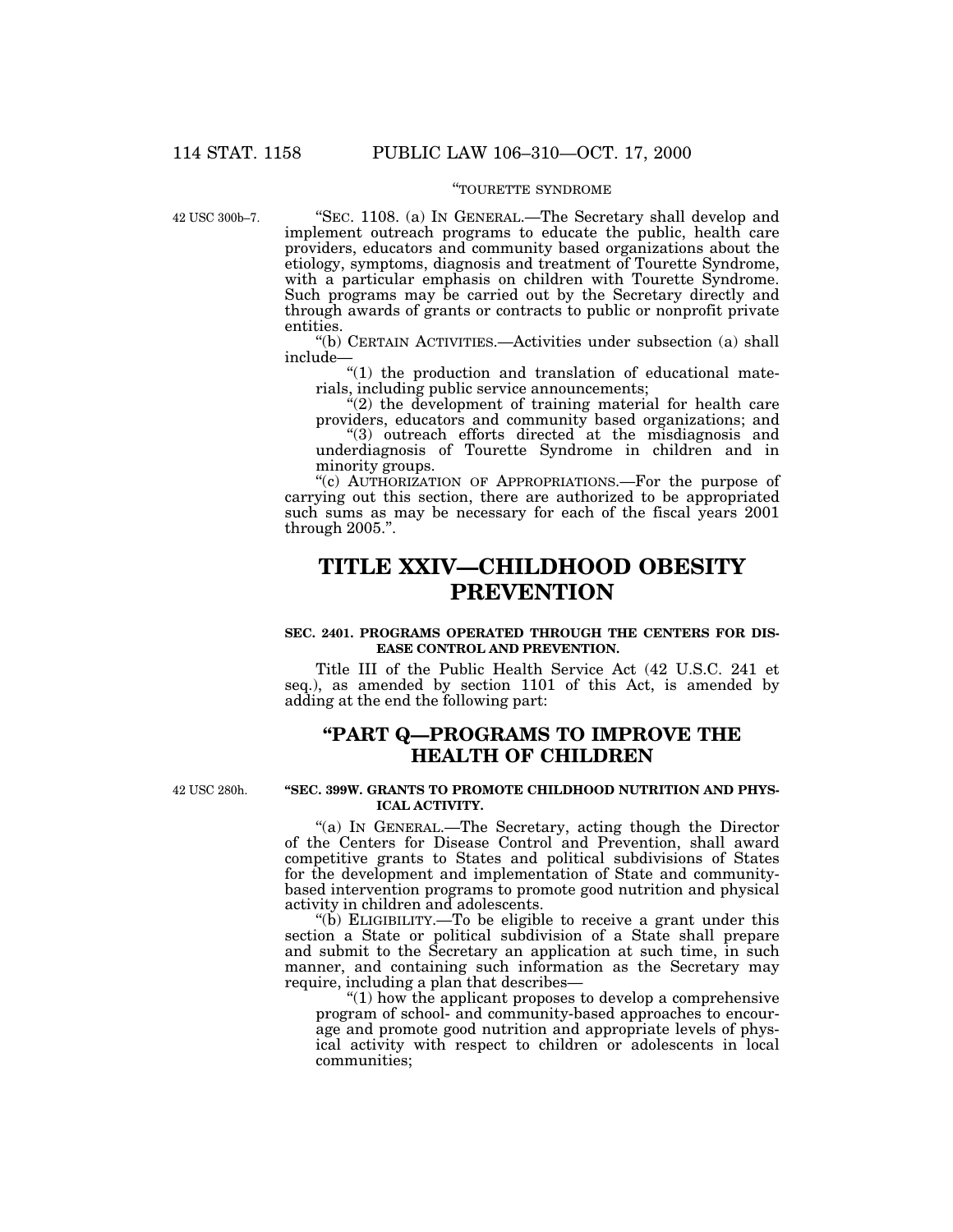" $(2)$  the manner in which the applicant shall coordinate with appropriate State and local authorities, such as State and local school departments, State departments of health, chronic disease directors, State directors of programs under section 17 of the Child Nutrition Act of 1966, 5-a-day coordinators, governors councils for physical activity and good nutrition, and State and local parks and recreation departments; and

"(3) the manner in which the applicant will evaluate the effectiveness of the program carried out under this section. "(c) USE OF FUNDS.—A State or political subdivision of a State

shall use amount received under a grant under this section to— ''(1) develop, implement, disseminate, and evaluate schooland community-based strategies in States to reduce inactivity

and improve dietary choices among children and adolescents;  $(2)$  expand opportunities for physical activity programs in school- and community-based settings; and

''(3) develop, implement, and evaluate programs that pro-

mote good eating habits and physical activity including opportunities for children with cognitive and physical disabilities.

''(d) TECHNICAL ASSISTANCE.—The Secretary may set-aside an amount not to exceed 10 percent of the amount appropriated for a fiscal year under subsection (h) to permit the Director of the Centers for Disease Control and Prevention to—

''(1) provide States and political subdivisions of States with technical support in the development and implementation of programs under this section; and

"(2) disseminate information about effective strategies and interventions in preventing and treating obesity through the promotion of good nutrition and physical activity.

 $\rm ^{a}\!\! (e)$  LIMITATION ON ADMINISTRATIVE COSTS.—Not to exceed 10 percent of the amount of a grant awarded to the State or political subdivision under subsection (a) for a fiscal year may be used by the State or political subdivision for administrative expenses.

"(f) TERM.— $\overline{A}$  grant awarded under subsection (a) shall be for a term of 3 years.

"(g) DEFINITION.—In this section, the term 'children and adolescents' means individuals who do not exceed 18 years of age.

''(h) AUTHORIZATION OF APPROPRIATIONS.—There are authorized to be appropriated to carry out this section such sums as may be necessary for each of the fiscal years 2001 through 2005.

## **''SEC. 399X. APPLIED RESEARCH PROGRAM.**

42 USC 280h–1.

''(a) IN GENERAL.—The Secretary, acting through the Centers for Disease Control and Prevention and in consultation with the Director of the National Institutes of Health, shall—

 $"(1)$  conduct research to better understand the relationship between physical activity, diet, and health and factors that influence health-related behaviors;

"(2) develop and evaluate strategies for the prevention and treatment of obesity to be used in community-based interventions and by health professionals;

''(3) develop and evaluate strategies for the prevention and treatment of eating disorders, such as anorexia and bulimia;

 $(4)$  conduct research to establish the prevalence, consequences, and costs of childhood obesity and its effects in adulthood;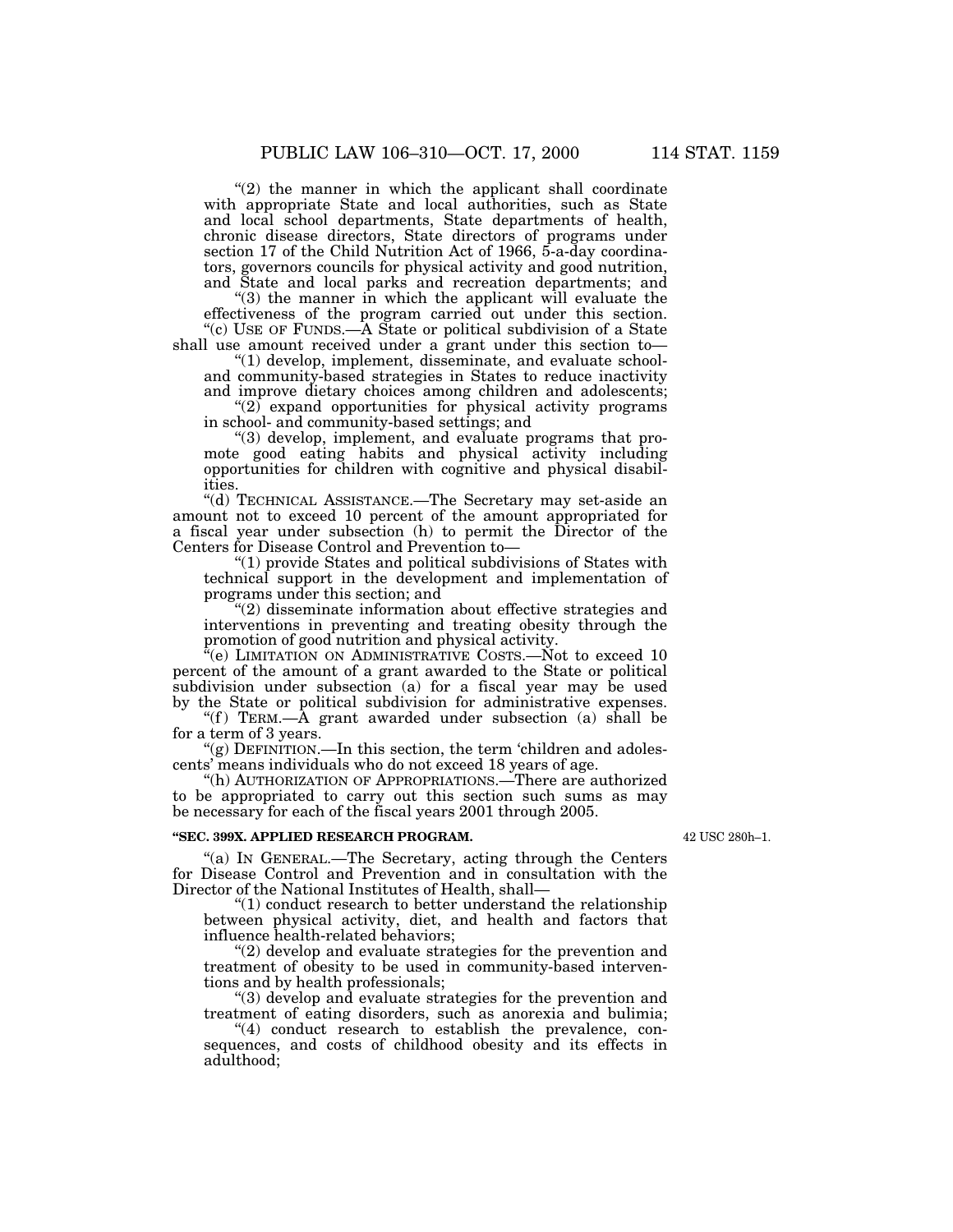''(5) identify behaviors and risk factors that contribute to obesity;

''(6) evaluate materials and programs to provide nutrition education to parents and teachers of children in child care or pre-school and the food service staff of such child care and pre-school entities; and

 $\sqrt[a(7)]$  evaluate materials and programs that are designed to educate and encourage physical activity in child care and pre-school facilities.

''(b) AUTHORIZATION OF APPROPRIATIONS.—There are authorized to be appropriated to carry out this section such sums as may be necessary for each of the fiscal years 2001 through 2005.

42 USC 280h–2.

## **''SEC. 399Y. EDUCATION CAMPAIGN.**

''(a) IN GENERAL.—The Secretary, acting through the Director of the Centers for Disease Control and Prevention, and in collaboration with national, State, and local partners, physical activity organizations, nutrition experts, and health professional organizations, shall develop a national public campaign to promote and educate children and their parents concerning—

"(1) the health risks associated with obesity, inactivity, and poor nutrition;

 $\sqrt[n]{(2)}$  ways in which to incorporate physical activity into daily living; and

''(3) the benefits of good nutrition and strategies to improve eating habits.

''(b) AUTHORIZATION OF APPROPRIATIONS.—There are authorized to be appropriated to carry out this section such sums as may be necessary for each of the fiscal years 2001 through 2005.

42 USC 280h–3.

## **''SEC. 399Z. HEALTH PROFESSIONAL EDUCATION AND TRAINING.**

''(a) IN GENERAL.—The Secretary, acting through the Director of the Centers for Disease Control and Prevention, in collaboration with the Administrator of the Health Resources and Services Administration and the heads of other agencies, and in consultation with appropriate health professional associations, shall develop and carry out a program to educate and train health professionals in effective strategies to—

"(1) better identify and assess patients with obesity or an eating disorder or patients at-risk of becoming obese or developing an eating disorder;

 $\degree$ (2) counsel, refer, or treat patients with obesity or an eating disorder; and

''(3) educate patients and their families about effective strategies to improve dietary habits and establish appropriate levels of physical activity.

''(b) AUTHORIZATION OF APPROPRIATIONS.—There are authorized to be appropriated to carry out this section such sums as may be necessary for each of the fiscal years 2001 through 2005.".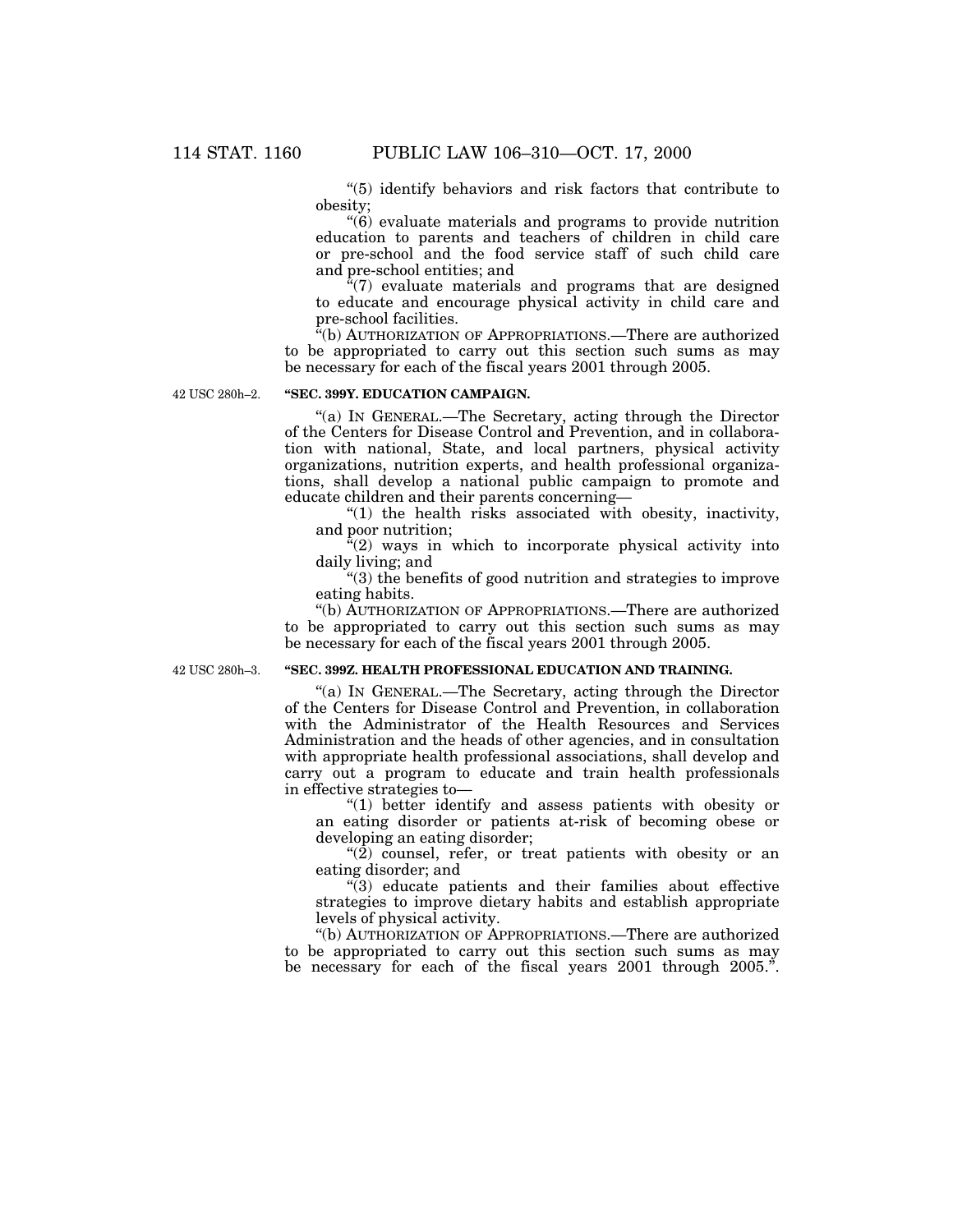# **TITLE XXV—EARLY DETECTION AND TREATMENT REGARDING CHILDHOOD LEAD POISONING**

#### **SEC. 2501. CENTERS FOR DISEASE CONTROL AND PREVENTION EFFORTS TO COMBAT CHILDHOOD LEAD POISONING.**

(a) REQUIREMENTS FOR LEAD POISONING PREVENTION GRANTEES.—Section 317A of the Public Health Service Act (42 U.S.C. 247b–1) is amended—

 $(1)$  in subsection  $(d)$ —

(A) by redesignating paragraph (7) as paragraph (8); and

(B) by inserting after paragraph (6) the following:

''(7) Assurances satisfactory to the Secretary that the applicant will ensure complete and consistent reporting of all blood lead test results from laboratories and health care providers to State and local health departments in accordance with guidelines of the Centers for Disease Control and Prevention for standardized reporting as described in subsection (m).''; and

 $(2)$  in subsection  $(j)(2)$ —

(A) in subparagraph  $(F)$  by striking " $(E)$ " and inserting  $"({\rm F})"$ 

(B) by redesignating subparagraph (F) as subparagraph  $(G)$ ; and

(C) by inserting after subparagraph (E) the following: "(F) The number of grantees that have established

systems to ensure mandatory reporting of all blood lead tests from laboratories and health care providers to State and local health departments.''.

(b) GUIDELINES FOR STANDARDIZED REPORTING.—Section 317A of the Public Health Service Act (42 U.S.C. 247b–1) is amended by adding at the end the following:

''(m) GUIDELINES FOR STANDARDIZED REPORTING.—The Secretary, acting through the Director of the Centers for Disease Control and Prevention, shall develop national guidelines for the uniform reporting of all blood lead test results to State and local health departments.''.

(c) DEVELOPMENT AND IMPLEMENTATION OF EFFECTIVE DATA 42 USC 247b–1 MANAGEMENT BY THE CENTERS FOR DISEASE CONTROL AND PREVEN-TION.—

note.

(1) IN GENERAL.—The Director of the Centers for Disease Control and Prevention shall—

(A) assist with the improvement of data linkages between State and local health departments and between State health departments and the Centers for Disease Control and Prevention;

(B) assist States with the development of flexible, comprehensive State-based data management systems for the surveillance of children with lead poisoning that have the capacity to contribute to a national data set;

(C) assist with the improvement of the ability of Statebased data management systems and federally-funded means-tested public benefit programs (including the special supplemental food program for women, infants and children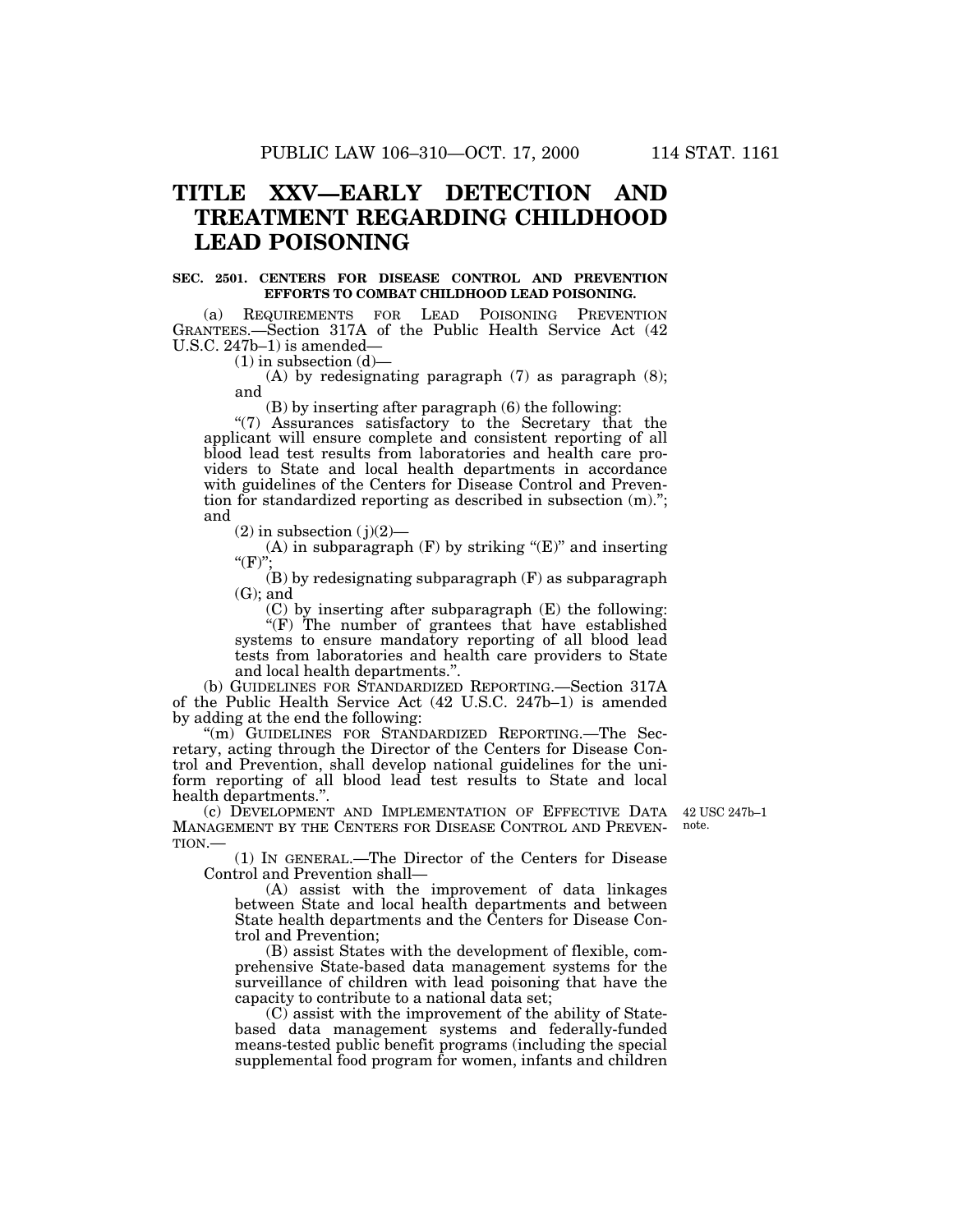(WIC) under section 17 of the Child Nutrition Act of 1966 (42 U.S.C. 1786) and the early head start program under section 645A of the Head Start Act (42 U.S.C. 9840a(h)) to respond to ad hoc inquiries and generate progress reports regarding the lead blood level screening of children enrolled in those programs;

(D) assist States with the establishment of a capacity for assessing how many children enrolled in the Medicaid, WIC, early head start, and other federally-funded meanstested public benefit programs are being screened for lead poisoning at age-appropriate intervals;

(E) use data obtained as result of activities under this section to formulate or revise existing lead blood screening and case management policies; and

(F) establish performance measures for evaluating State and local implementation of the requirements and improvements described in subparagraphs (A) through (E).

(2) AUTHORIZATION OF APPROPRIATIONS.—There are authorized to be appropriated to carry out this subsection such sums as may be necessary for each the fiscal years 2001 through 2005.

(3) EFFECTIVE DATE.—This subsection takes effect on the date of the enactment of this Act.

#### **SEC. 2502. GRANTS FOR LEAD POISONING RELATED ACTIVITIES.**

(a) IN GENERAL.—Part B of title III of the Public Health Service Act (42 U.S.C. 243 et seq.), as amended by section 1801 of this Act, is amended by inserting after section 317N the following section:

#### ''GRANTS FOR LEAD POISONING RELATED ACTIVITIES

42 USC 247b–16.

"SEC. 317O. (a) AUTHORITY TO MAKE GRANTS.-

''(1) IN GENERAL.—The Secretary shall make grants to States to support public health activities in States and localities where data suggests that at least 5 percent of preschool-age children have an elevated blood lead level through—

''(A) effective, ongoing outreach and community education targeted to families most likely to be at risk for lead poisoning;

''(B) individual family education activities that are designed to reduce ongoing exposures to lead for children with elevated blood lead levels, including through home visits and coordination with other programs designed to identify and treat children at risk for lead poisoning; and

''(C) the development, coordination and implementation of community-based approaches for comprehensive lead poisoning prevention from surveillance to lead hazard control.

"(2)  $\overline{ST}$ ATE MATCH.—A State is not eligible for a grant under this section unless the State agrees to expend (through State or local funds) \$1 for every \$2 provided under the grant to carry out the activities described in paragraph (1).

" $(3)$  APPLICATION.—To be eligible to receive a grant under this section, a State shall submit an application to the Secretary in such form and manner and containing such information as the Secretary may require.

''(b) COORDINATION WITH OTHER CHILDREN'S PROGRAMS.—A State shall identify in the application for a grant under this section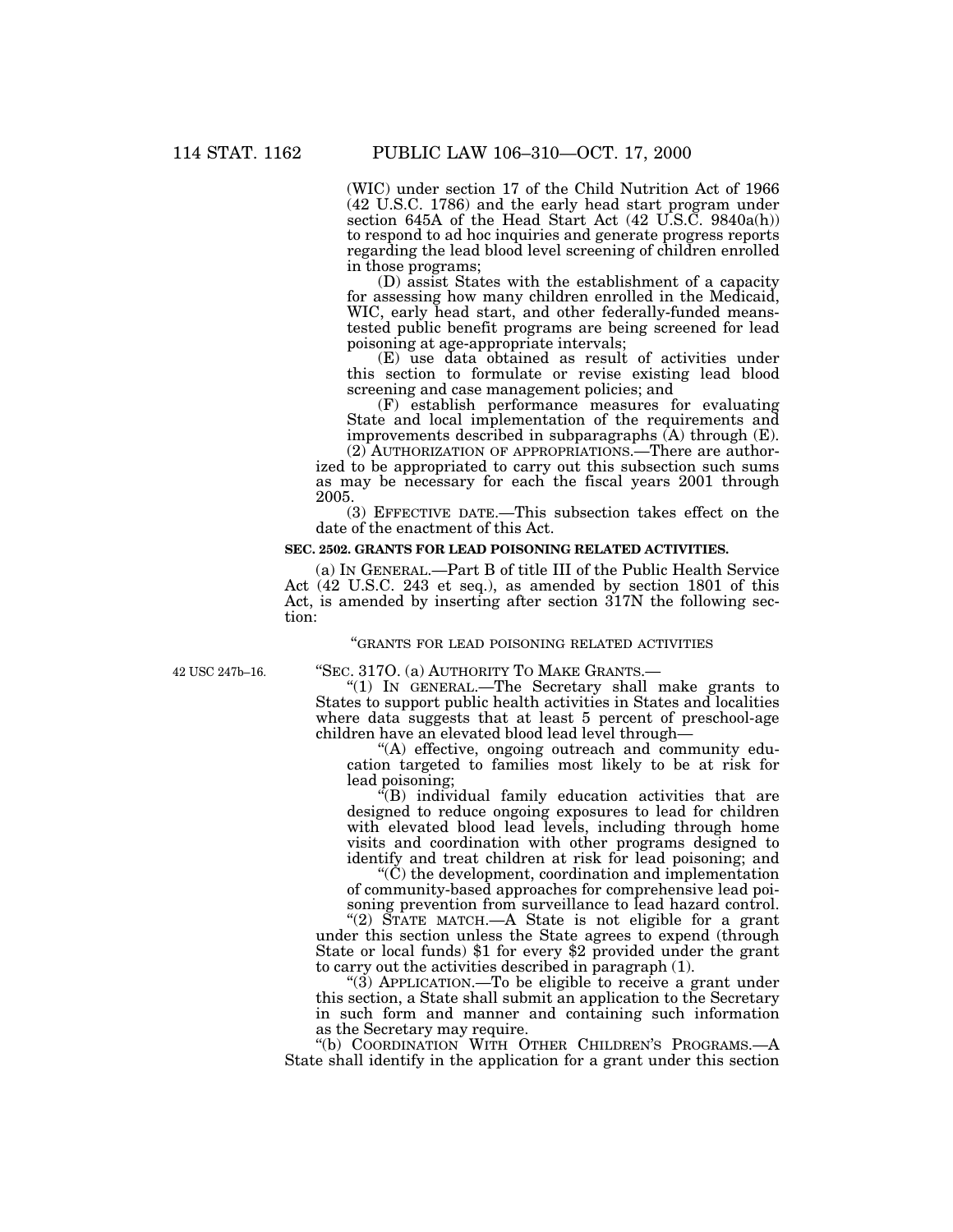how the State will coordinate operations and activities under the grant with—

''(1) other programs operated in the State that serve children with elevated blood lead levels, including any such programs operated under title V, XIX, or XXI of the Social Security Act; and

''(2) one or more of the following—

"(A) the child welfare and foster care and adoption assistance programs under parts B and E of title IV of such Act;

''(B) the head start program established under the Head Start Act (42 U.S.C. 9831 et seq.);

''(C) the program of assistance under the special supplemental nutrition program for women, infants and children (WIC) under section 17 of the Child Nutrition Act of 1966 (42 U.S.C. 1786);

''(D) local public and private elementary or secondary schools; or

" $(E)$  public housing agencies, as defined in section 3 of the United States Housing Act of 1937 (42 U.S.C. 1437a).

''(c) PERFORMANCE MEASURES.—The Secretary shall establish needs indicators and performance measures to evaluate the activities carried out under grants awarded under this section. Such indicators shall be commensurate with national measures of maternal and child health programs and shall be developed in consultation with the Director of the Centers for Disease Control and Prevention.

''(d) AUTHORIZATION OF APPROPRIATIONS.—There are authorized to be appropriated to carry out this section such sums as may be necessary for each of the fiscal years 2001 through 2005.'

(b) CONFORMING AMENDMENT.—Section  $340D(c)(1)$  of the Public Health Service Act  $(42 \text{ U.S.C. } 256d(c)(1))$  is amended by striking ''317E'' and inserting ''317F''.

#### **SEC. 2503. TRAINING AND REPORTS BY THE HEALTH RESOURCES AND** 42 USC 247b–3a. **SERVICES ADMINISTRATION.**

(a) TRAINING.—The Secretary of Health and Human Services, acting through the Administrator of the Health Resources and Services Administration and in collaboration with the Administrator of the Health Care Financing Administration and the Director of the Centers for Disease Control and Prevention, shall conduct education and training programs for physicians and other health care providers regarding childhood lead poisoning, current screening and treatment recommendations and requirements, and the scientific, medical, and public health basis for those policies.

(b) REPORT.—The Secretary of Health and Human Services, acting through the Administrator of the Health Resources and Services Administration, annually shall report to Congress on the number of children who received services through health centers established under section 330 of the Public Health Service Act (42 U.S.C. 254b) and received a blood lead screening test during the prior fiscal year, noting the percentage that such children represent as compared to all children who received services through such health centers.

(c) AUTHORIZATION OF APPROPRIATIONS.—There are authorized to be appropriated to carry out this section such sums as may be necessary for each the fiscal years 2001 through 2005.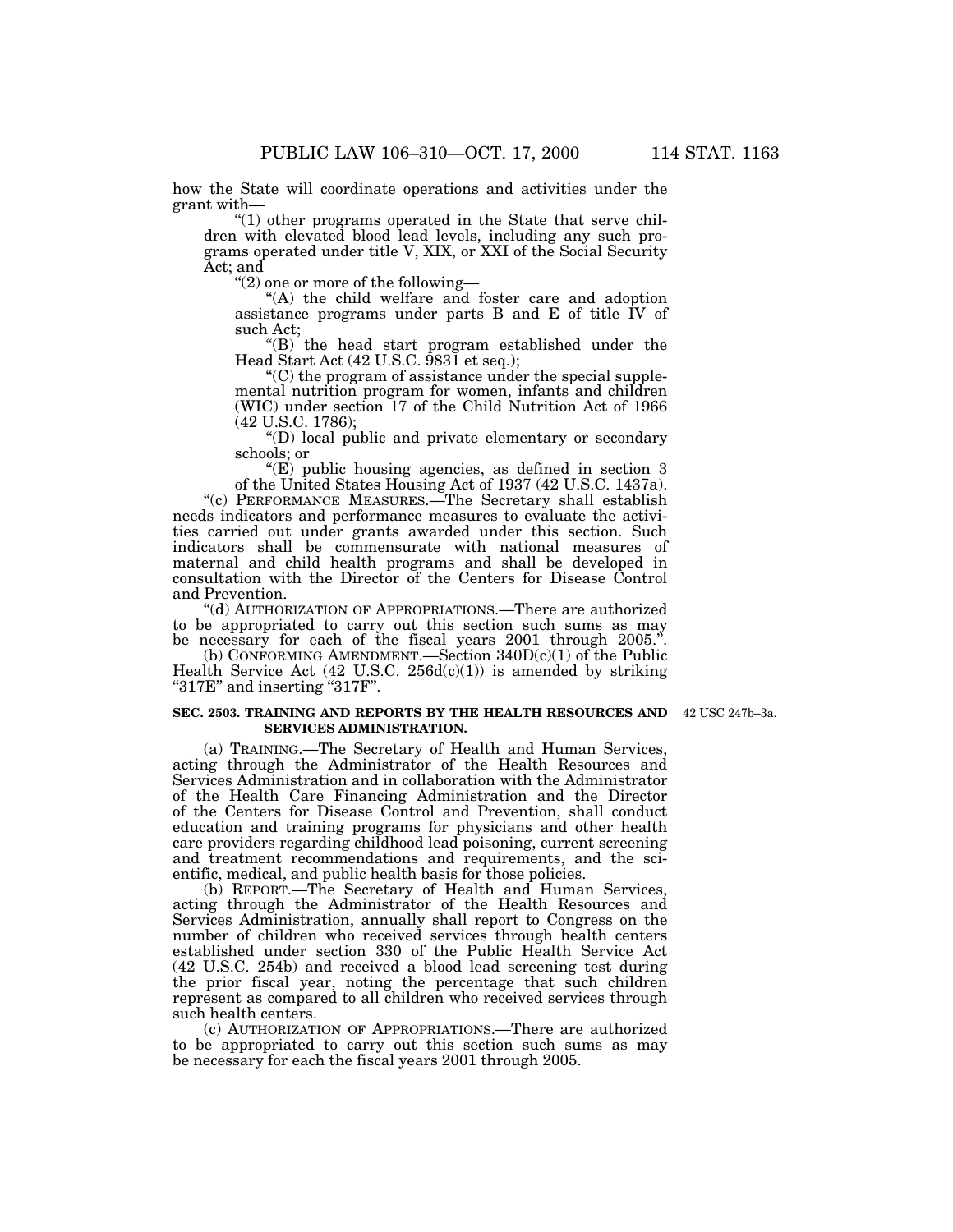#### **SEC. 2504. SCREENINGS, REFERRALS, AND EDUCATION REGARDING LEAD POISONING.**

Section 317A(l)(1) of the Public Health Service Act (42 U.S.C.  $247b-1(1)(1)$ ) is amended by striking "1994" and all that follows and inserting "1994 through 2005.".

## **TITLE XXVI—SCREENING FOR HERITABLE DISORDERS**

#### **SEC. 2601. PROGRAM TO IMPROVE THE ABILITY OF STATES TO PRO-VIDE NEWBORN AND CHILD SCREENING FOR HERITABLE DISORDERS.**

Part A of title XI of the Public Health Service Act, as amended by section 2301 of this Act, is amended by adding at the end the following:

42 USC 300b–8.

## **''SEC. 1109. IMPROVED NEWBORN AND CHILD SCREENING FOR HERI-TABLE DISORDERS.**

''(a) IN GENERAL.—The Secretary shall award grants to eligible entities to enhance, improve or expand the ability of State and local public health agencies to provide screening, counseling or health care services to newborns and children having or at risk for heritable disorders.

''(b) USE OF FUNDS.—Amounts provided under a grant awarded under subsection (a) shall be used to—

''(1) establish, expand, or improve systems or programs to provide screening, counseling, testing or specialty services for newborns and children at risk for heritable disorders;

"(2) establish, expand, or improve programs or services to reduce mortality or morbidity from heritable disorders;

"(3) establish, expand, or improve systems or programs to provide information and counseling on available therapies for newborns and children with heritable disorders;

"(4) improve the access of medically underserved populations to screening, counseling, testing and specialty services for newborns and children having or at risk for heritable disorders; or

''(5) conduct such other activities as may be necessary to enable newborns and children having or at risk for heritable disorders to receive screening, counseling, testing or specialty services, regardless of income, race, color, religion, sex, national origin, age, or disability.

''(c) ELIGIBLE ENTITIES.—To be eligible to receive a grant under subsection (a) an entity shall—

"(1) be a State or political subdivision of a State, or a consortium of two or more States or political subdivisions of States; and

" $(2)$  prepare and submit to the Secretary an application that includes—

"(A) a plan to use amounts awarded under the grant to meet specific health status goals and objectives relative to heritable disorders, including attention to needs of medically underserved populations;

''(B) a plan for the collection of outcome data or other methods of evaluating the degree to which amounts

Grants.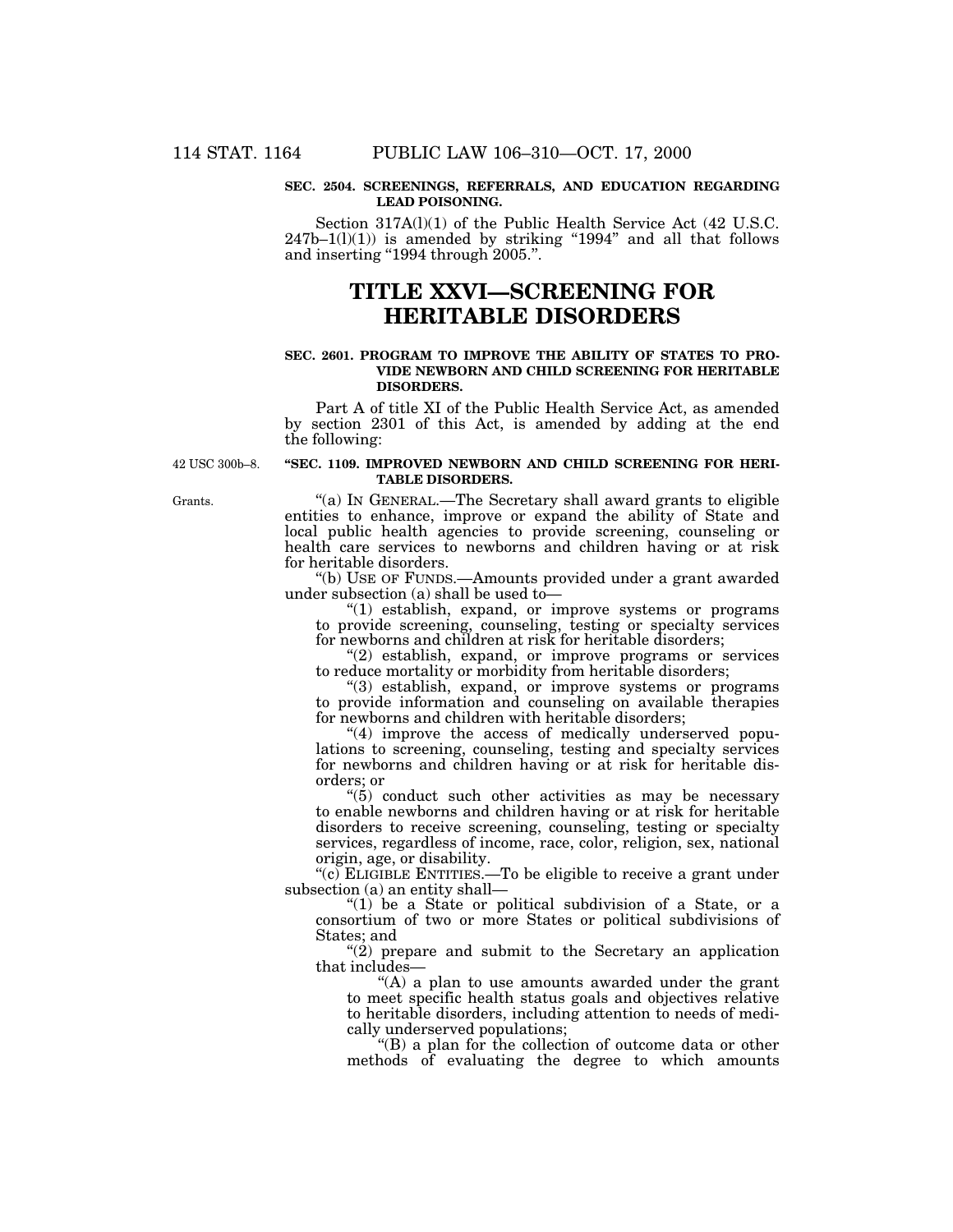awarded under this grant will be used to achieve the goals and objectives identified under subparagraph (A);

 $(C)$  a plan for monitoring and ensuring the quality of services provided under the grant;

''(D) an assurance that amounts awarded under the grant will be used only to implement the approved plan for the State;

 $E(E)$  an assurance that the provision of services under the plan is coordinated with services provided under programs implemented in the State under title V, XVIII, XIX, XX, or XXI of the Social Security Act (subject to Federal regulations applicable to such programs) so that the coverage of services under such titles is not substantially diminished by the use of granted funds; and

 $(F)$  such other information determined by the Secretary to be necessary.

"(d) LIMITATION.—An eligible entity may not use amounts received under this section to—

"(1) provide cash payments to or on behalf of affected individuals;

''(2) provide inpatient services;

''(3) purchase land or make capital improvements to property; or

''(4) provide for proprietary research or training.

''(e) VOLUNTARY PARTICIPATION.—The participation by any individual in any program or portion thereof established or operated with funds received under this section shall be wholly voluntary and shall not be a prerequisite to eligibility for or receipt of any other service or assistance from, or to participation in, another Federal or State program.

"(f) SUPPLEMENT NOT SUPPLANT.—Funds appropriated under this section shall be used to supplement and not supplant other Federal, State, and local public funds provided for activities of the type described in this section.

''(g) PUBLICATION.—

''(1) IN GENERAL.—An application submitted under subsection  $(c)(2)$  shall be made public by the State in such a manner as to facilitate comment from any person, including through hearings and other methods used to facilitate comments from the public.

''(2) COMMENTS.—Comments received by the State after the publication described in paragraph (1) shall be addressed in the application submitted under subsection  $(c)(2)$ .

''(h) TECHNICAL ASSISTANCE.—The Secretary shall provide to entities receiving grants under subsection (a) such technical assistance as may be necessary to ensure the quality of programs conducted under this section.

''(i) AUTHORIZATION OF APPROPRIATIONS.—There are authorized to be appropriated to carry out this section such sums as may be necessary for each of the fiscal years 2001 through 2005.

#### **''SEC. 1110. EVALUATING THE EFFECTIVENESS OF NEWBORN AND** 42 USC 300b–9. **CHILD SCREENING PROGRAMS.**

''(a) IN GENERAL.—The Secretary shall award grants to eligible entities to provide for the conduct of demonstration programs to evaluate the effectiveness of screening, counseling or health care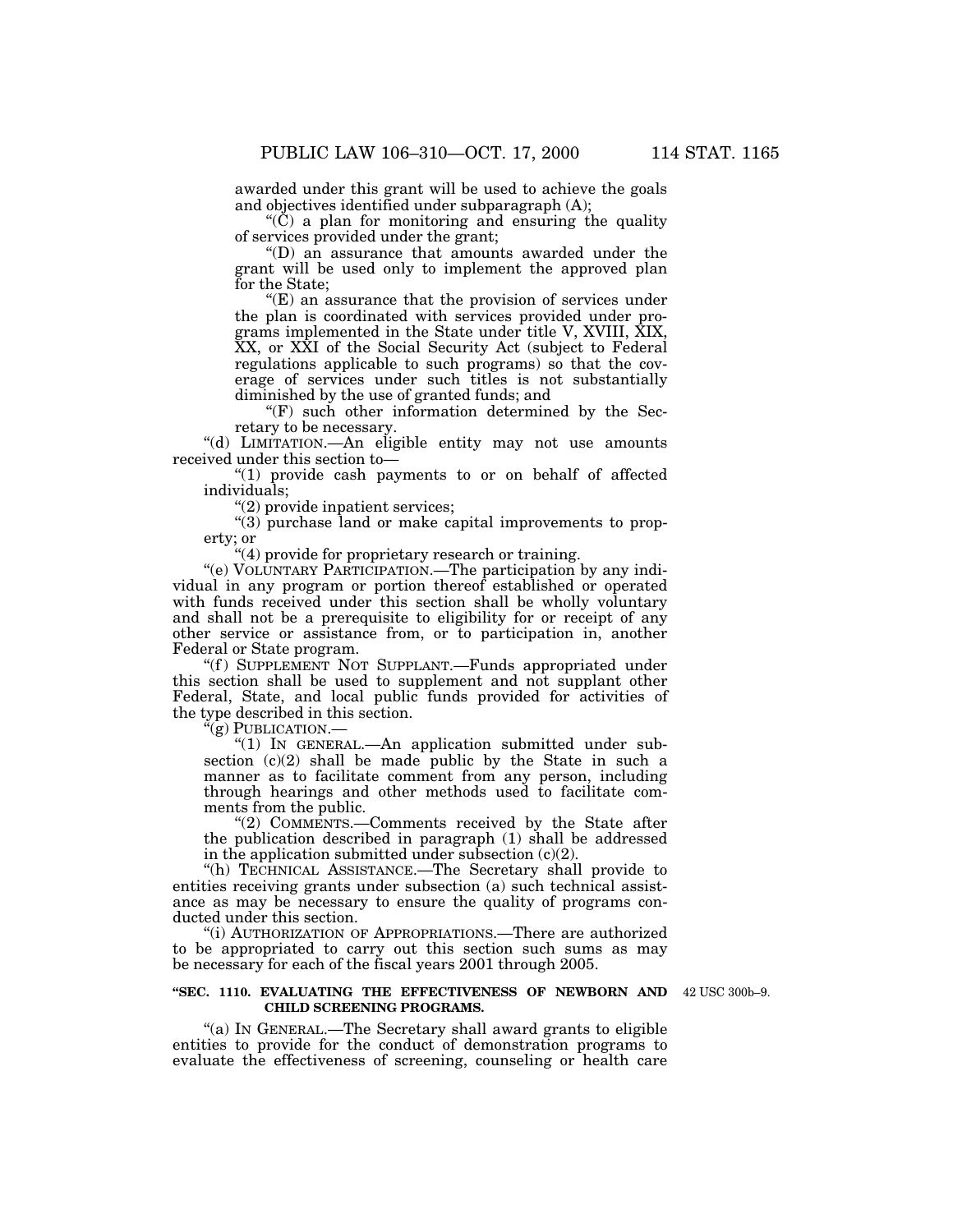services in reducing the morbidity and mortality caused by heritable disorders in newborns and children.

''(b) DEMONSTRATION PROGRAMS.—A demonstration program conducted under a grant under this section shall be designed to evaluate and assess, within the jurisdiction of the entity receiving such grant—

 $''(1)$  the effectiveness of screening, counseling, testing or specialty services for newborns and children at risk for heritable disorders in reducing the morbidity and mortality associated with such disorders;

 $(2)$  the effectiveness of screening, counseling, testing or specialty services in accurately and reliably diagnosing heritable disorders in newborns and children; or

''(3) the availability of screening, counseling, testing or specialty services for newborns and children at risk for heritable disorders.

''(c) ELIGIBLE ENTITIES.—To be eligible to receive a grant under subsection (a) an entity shall be a State or political subdivision of a State, or a consortium of two or more States or political subdivisions of States.

42 USC 300b–10.

### **''SEC. 1111. ADVISORY COMMITTEE ON HERITABLE DISORDERS IN NEWBORNS AND CHILDREN.**

''(a) ESTABLISHMENT.—The Secretary shall establish an advisory committee to be known as the 'Advisory Committee on Heritable Disorders in Newborns and Children' (referred to in this section as the 'Advisory Committee').

''(b) DUTIES.—The Advisory Committee shall—

''(1) provide advice and recommendations to the Secretary concerning grants and projects awarded or funded under section 1109;

"(2) provide technical information to the Secretary for the development of policies and priorities for the administration of grants under section 1109; and

''(3) provide such recommendations, advice or information as may be necessary to enhance, expand or improve the ability of the Secretary to reduce the mortality or morbidity from heritable disorders.

''(c) MEMBERSHIP.—

''(1) IN GENERAL.—The Secretary shall appoint not to exceed 15 members to the Advisory Committee. In appointing such members, the Secretary shall ensure that the total membership of the Advisory Committee is an odd number.

"(2) REQUIRED MEMBERS.—The Secretary shall appoint to the Advisory Committee under paragraph (1)—

''(A) the Administrator of the Health Resources and Services Administration;

''(B) the Director of the Centers for Disease Control and Prevention;

''(C) the Director of the National Institutes of Health; ''(D) the Director of the Agency for Healthcare Research and Quality;

''(E) medical, technical, or scientific professionals with special expertise in heritable disorders, or in providing screening, counseling, testing or specialty services for newborns and children at risk for heritable disorders;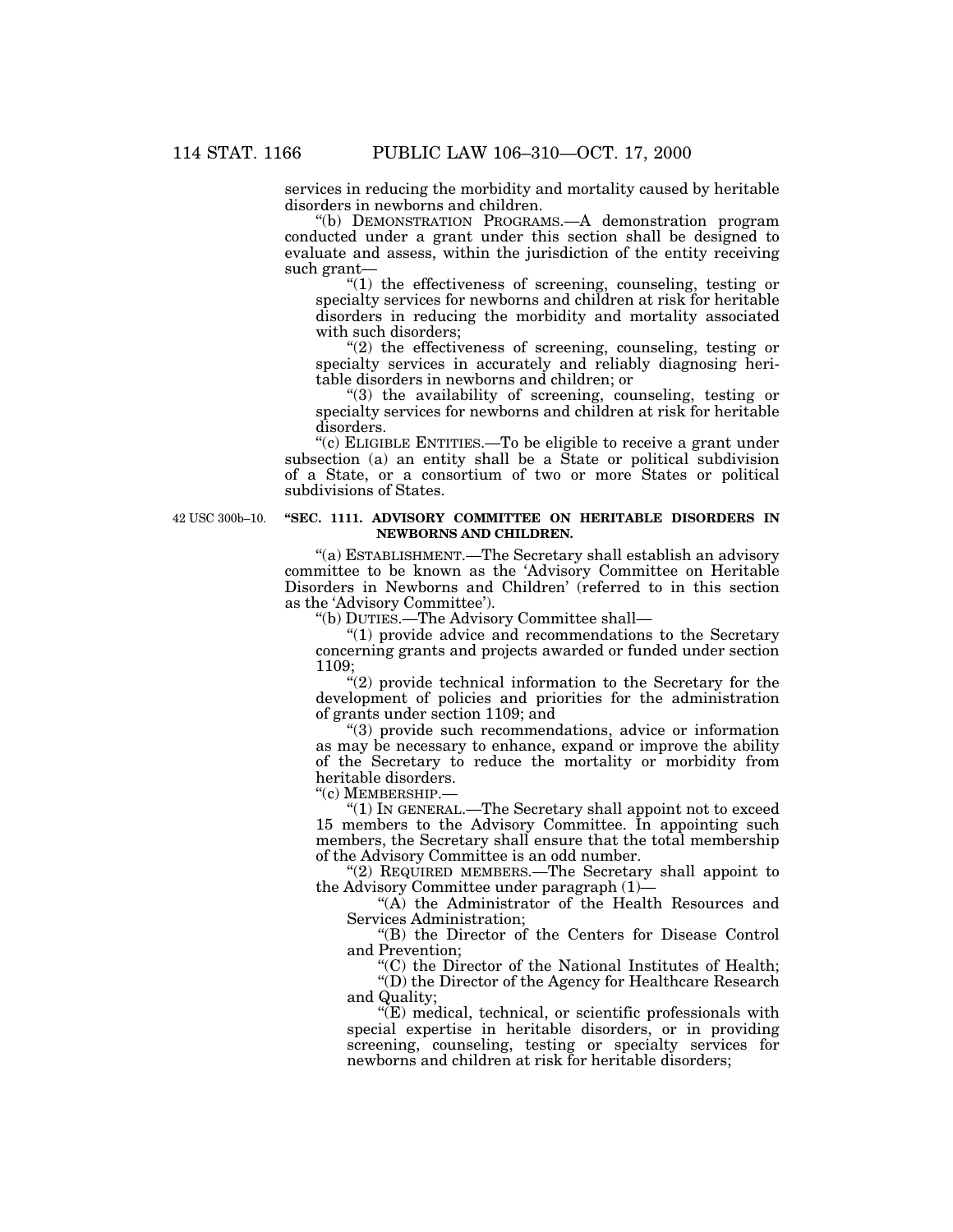" $(F)$  members of the public having special expertise about or concern with heritable disorders; and

''(G) representatives from such Federal agencies, public health constituencies, and medical professional societies as determined to be necessary by the Secretary, to fulfill the duties of the Advisory Committee, as established under subsection (b).".

## **TITLE XXVII—PEDIATRIC RESEARCH PROTECTIONS**

#### **SEC. 2701. REQUIREMENT FOR ADDITIONAL PROTECTIONS FOR CHIL-**42 USC 289 note. **DREN INVOLVED IN RESEARCH.**

Notwithstanding any other provision of law, not later than 6 months after the date of the enactment of this Act, the Secretary of Health and Human Services shall require that all research involving children that is conducted, supported, or regulated by the Department of Health and Human Services be in compliance with subpart D of part 46 of title 45, Code of Federal Regulations.

## **TITLE XXVIII—MISCELLANEOUS PROVISIONS**

#### **SEC. 2801. REPORT REGARDING RESEARCH ON RARE DISEASES IN** Deadline. **CHILDREN.**

Not later than 180 days after the date of the enactment of this Act, the Director of the National Institutes of Health shall submit to the Congress a report on—

(1) the activities that, during fiscal year 2000, were conducted and supported by such Institutes with respect to rare diseases in children, including Friedreich's ataxia and Hutchinson-Gilford progeria syndrome; and

(2) the activities that are planned to be conducted and supported by such Institutes with respect to such diseases during the fiscal years 2001 through 2005.

## **SEC. 2802. STUDY ON METABOLIC DISORDERS.**

(a) IN GENERAL.—The Secretary of Health and Human Services (in this section referred to as the ''Secretary'') shall, in consultation with relevant experts or through the Institute of Medicine, study issues related to treatment of PKU and other metabolic disorders for children, adolescents, and adults, and mechanisms to assure access to effective treatment, including special diets, for children and others with PKU and other metabolic disorders. Such mechanisms shall be evidence-based and reflect the best scientific knowledge regarding effective treatment and prevention of disease progression.

(b) DISSEMINATION OF RESULTS.—Upon completion of the study referred to in subsection (a), the Secretary shall disseminate and otherwise make available the results of the study to interested groups and organizations, including insurance commissioners, employers, private insurers, health care professionals, State and local public health agencies, and State agencies that carry out the Medicaid program under title XIX of the Social Security Act

42 USC 285c note.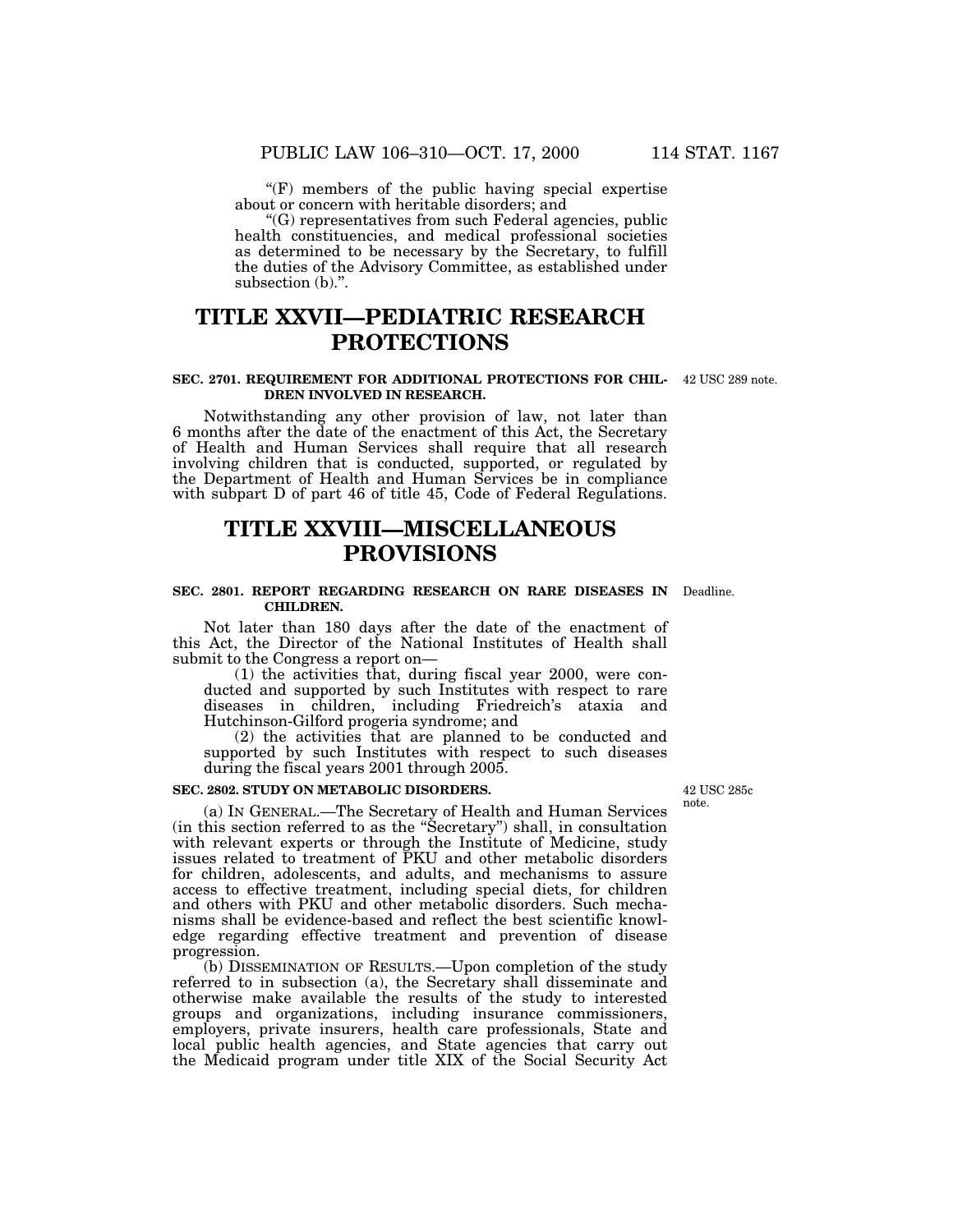or the State children's health insurance program under title XXI of such Act.

(c) AUTHORIZATION OF APPROPRIATIONS.—There are authorized to be appropriated to carry out this section such sums as may be necessary for each of the fiscal years 2001 through 2003.

## **TITLE XXIX—EFFECTIVE DATE**

42 USC 201 note.

## **SEC. 2901. EFFECTIVE DATE.**

This division and the amendments made by this division take effect October 1, 2000, or upon the date of the enactment of this Act, whichever occurs later.

Youth Drug and Mental Health Services Act.

## **DIVISION B—YOUTH DRUG AND MENTAL HEALTH SERVICES**

42 USC 201 note.

## **SEC. 3001. SHORT TITLE.**

This division may be cited as the "Youth Drug and Mental" Health Services Act''.

# **TITLE XXXI—PROVISIONS RELATING TO SERVICES FOR CHILDREN AND ADO-LESCENTS**

## **SEC. 3101. CHILDREN AND VIOLENCE.**

Title V of the Public Health Service Act (42 U.S.C. 290aa et seq.) is amended by adding at the end the following:

''PART G—PROJECTS FOR CHILDREN AND VIOLENCE

42 USC 290hh.

Grants. Contracts.

## **''SEC. 581. CHILDREN AND VIOLENCE.**

"(a) IN GENERAL.—The Secretary, in consultation with the Secretary of Education and the Attorney General, shall carry out directly or through grants, contracts or cooperative agreements with public entities a program to assist local communities in developing ways to assist children in dealing with violence.

 $\mathbf{F}^{\mathsf{r}}(\mathbf{b})$  ACTIVITIES.—Under the program under subsection (a), the Secretary may—

''(1) provide financial support to enable local communities to implement programs to foster the health and development of children;

 $''(2)$  provide technical assistance to local communities with respect to the development of programs described in paragraph (1);

''(3) provide assistance to local communities in the development of policies to address violence when and if it occurs;

''(4) assist in the creation of community partnerships among law enforcement, education systems and mental health and substance abuse service systems; and

''(5) establish mechanisms for children and adolescents to report incidents of violence or plans by other children or adolescents to commit violence.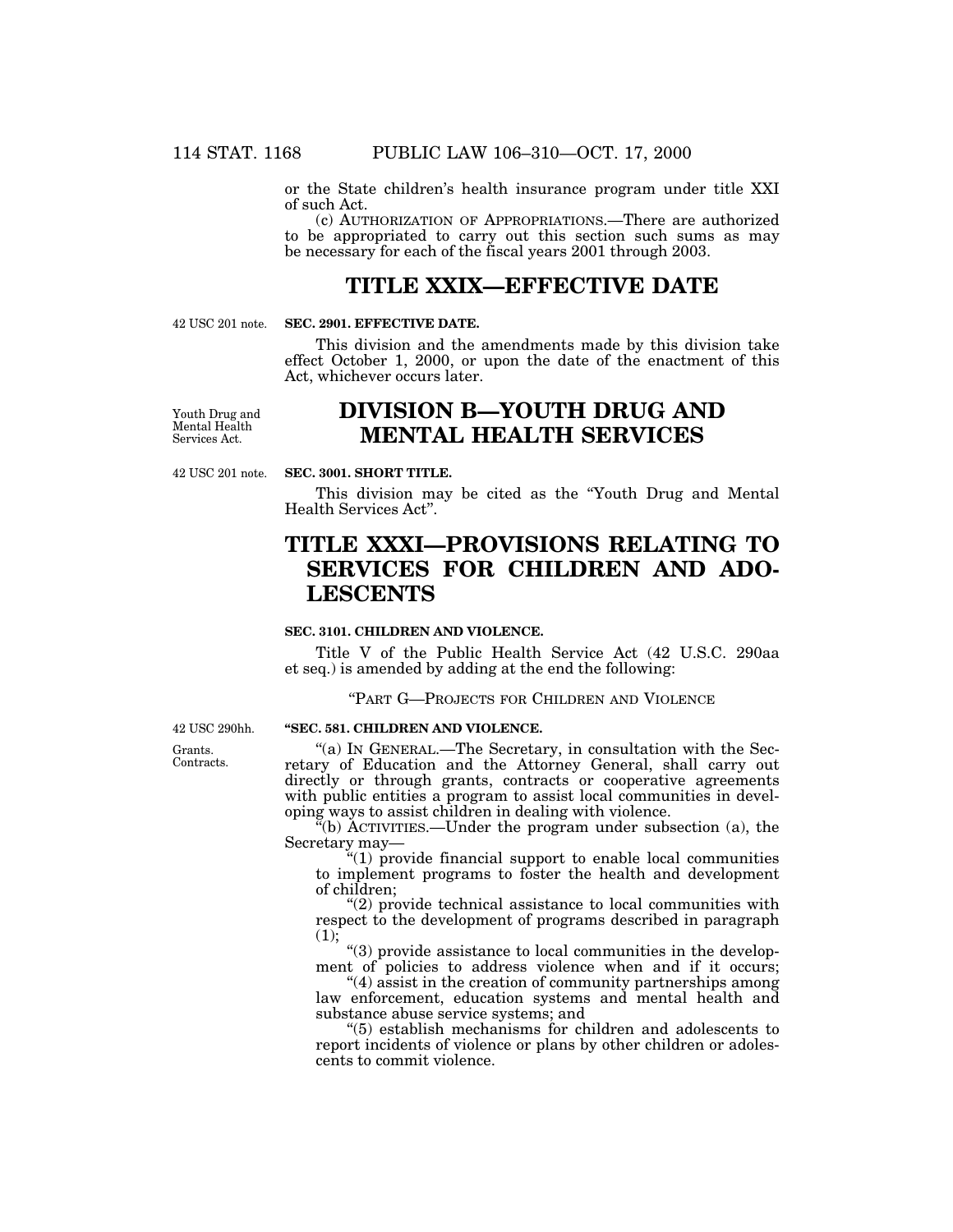''(c) REQUIREMENTS.—An application for a grant, contract or cooperative agreement under subsection (a) shall demonstrate that—

"(1) the applicant will use amounts received to create a partnership described in subsection (b)(4) to address issues of violence in schools;

 $(2)$  the activities carried out by the applicant will provide a comprehensive method for addressing violence, that will include—

"(A) security;

''(B) educational reform;

''(C) the review and updating of school policies;

''(D) alcohol and drug abuse prevention and early intervention services;

 $E$ ) mental health prevention and treatment services; and

''(F) early childhood development and psychosocial services; and

"(3) the applicant will use amounts received only for the services described in subparagraphs  $(D)$ ,  $(E)$ , and  $(F)$  of paragraph (2).

''(d) GEOGRAPHICAL DISTRIBUTION.—The Secretary shall ensure that grants, contracts or cooperative agreements under subsection (a) will be distributed equitably among the regions of the country and among urban and rural areas.

''(e) DURATION OF AWARDS.—With respect to a grant, contract or cooperative agreement under subsection (a), the period during which payments under such an award will be made to the recipient may not exceed 5 years.

"(f) EVALUATION.—The Secretary shall conduct an evaluation of each project carried out under this section and shall disseminate the results of such evaluations to appropriate public and private entities.

"(g) INFORMATION AND EDUCATION.—The Secretary shall establish comprehensive information and education programs to disseminate the findings of the knowledge development and application under this section to the general public and to health care professionals.

''(h) AUTHORIZATION OF APPROPRIATIONS.—There is authorized to be appropriated to carry out this section, \$100,000,000 for fiscal year  $2001$ , and such sums as may be necessary for each of fiscal years 2002 and 2003.

#### **''SEC. 582. GRANTS TO ADDRESS THE PROBLEMS OF PERSONS WHO** 42 USC 290hh–1. **EXPERIENCE VIOLENCE RELATED STRESS.**

Contracts.

''(a) IN GENERAL.—The Secretary shall award grants, contracts or cooperative agreements to public and nonprofit private entities, as well as to Indian tribes and tribal organizations, for the purpose of developing programs focusing on the behavioral and biological aspects of psychological trauma response and for developing knowledge with regard to evidence-based practices for treating psychiatric disorders of children and youth resulting from witnessing or experiencing a traumatic event.

''(b) PRIORITIES.—In awarding grants, contracts or cooperative agreements under subsection (a) related to the development of knowledge on evidence-based practices for treating disorders associated with psychological trauma, the Secretary shall give priority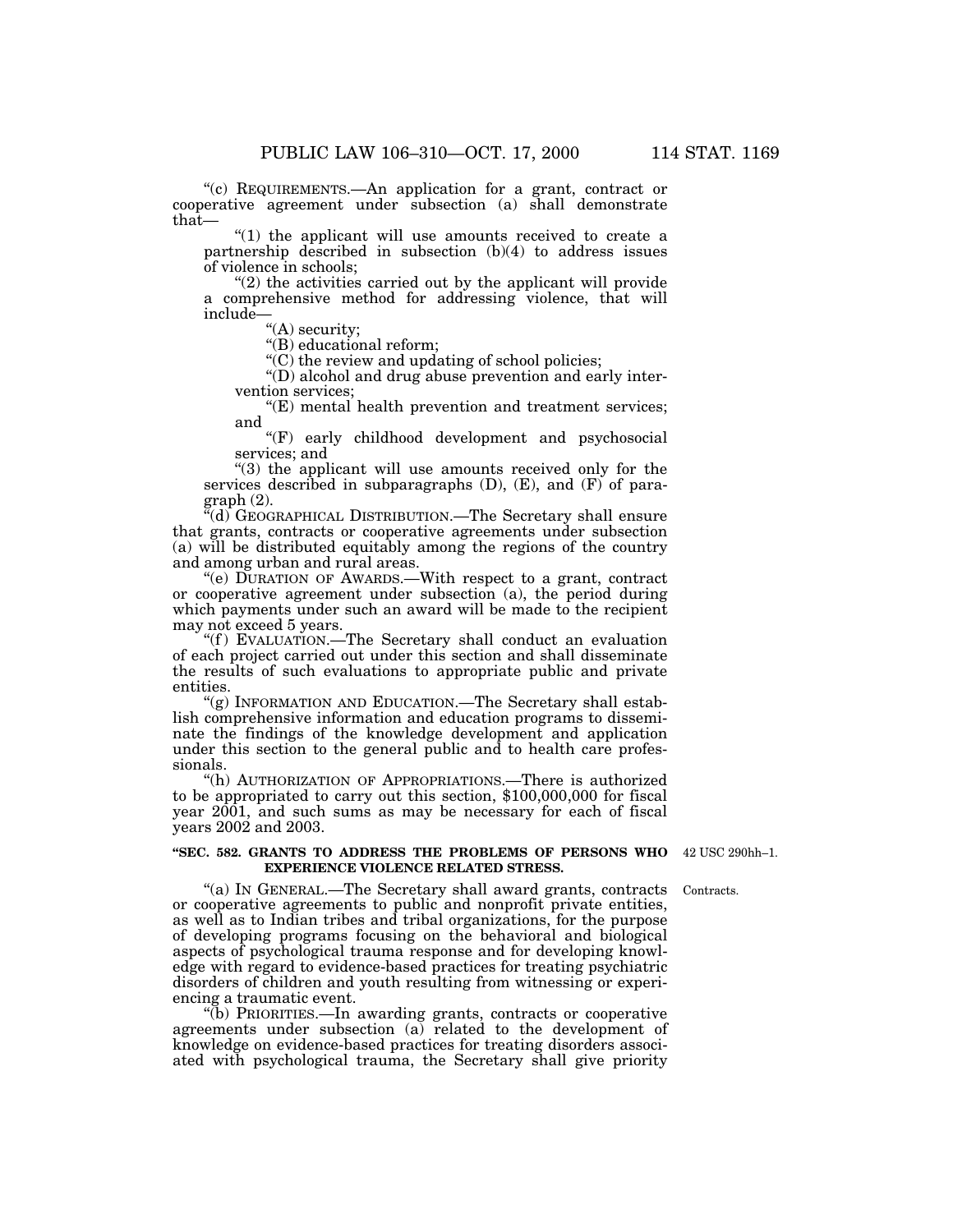to mental health agencies and programs that have established clinical and basic research experience in the field of trauma-related mental disorders.

''(c) GEOGRAPHICAL DISTRIBUTION.—The Secretary shall ensure that grants, contracts or cooperative agreements under subsection (a) with respect to centers of excellence are distributed equitably among the regions of the country and among urban and rural areas.

''(d) EVALUATION.—The Secretary, as part of the application process, shall require that each applicant for a grant, contract or cooperative agreement under subsection (a) submit a plan for the rigorous evaluation of the activities funded under the grant, contract or agreement, including both process and outcomes evaluation, and the submission of an evaluation at the end of the project period.

''(e) DURATION OF AWARDS.—With respect to a grant, contract or cooperative agreement under subsection (a), the period during which payments under such an award will be made to the recipient may not exceed 5 years. Such grants, contracts or agreements may be renewed.

"(f) AUTHORIZATION OF APPROPRIATIONS.—There is authorized to be appropriated to carry out this section, \$50,000,000 for fiscal year 2001, and such sums as may be necessary for each of fiscal years 2002 and 2003.''.

## **SEC. 3102. EMERGENCY RESPONSE.**

Section 501 of the Public Health Service Act (42 U.S.C. 290aa) is amended—

 $(1)$  by redesignating subsection  $(m)$  as subsection  $(0)$ ;

(2) by inserting after subsection (l) the following:

"(m) EMERGENCY RESPONSE.-

''(1) IN GENERAL.—Notwithstanding section 504 and except as provided in paragraph (2), the Secretary may use not to exceed 2.5 percent of all amounts appropriated under this title for a fiscal year to make noncompetitive grants, contracts or cooperative agreements to public entities to enable such entities to address emergency substance abuse or mental health needs in local communities.

''(2) EXCEPTIONS.—Amounts appropriated under part C shall not be subject to paragraph (1).

''(3) EMERGENCIES.—The Secretary shall establish criteria for determining that a substance abuse or mental health emergency exists and publish such criteria in the Federal Register prior to providing funds under this subsection.

(n) LIMITATION ON THE USE OF CERTAIN INFORMATION.—No information, if an establishment or person supplying the information or described in it is identifiable, obtained in the course of activities undertaken or supported under section 505 may be used for any purpose other than the purpose for which it was supplied unless such establishment or person has consented (as determined under regulations of the Secretary) to its use for such other purpose. Such information may not be published or released in other form if the person who supplied the information or who is described in it is identifiable unless such person has consented (as determined under regulations of the Secretary) to its publication or release in other form.''; and

Federal Register, publication.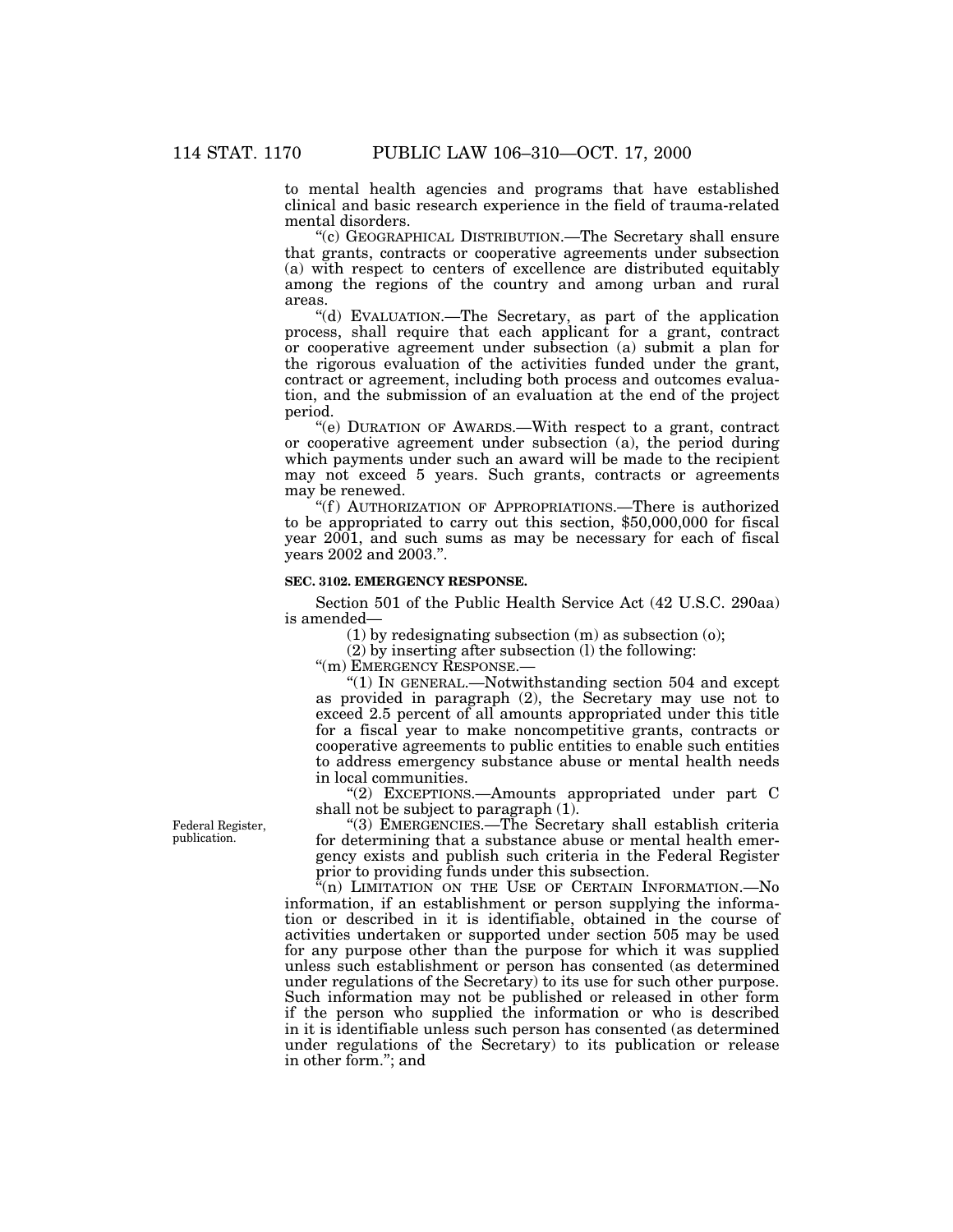(3) in subsection (o) (as so redesignated), by striking ''1993'' and all that follows through the period and inserting "2001, and such sums as may be necessary for each of the fiscal years 2002 and 2003.''.

## **SEC. 3103. HIGH RISK YOUTH REAUTHORIZATION.**

Section 517(h) of the Public Health Service Act (42 U.S.C. 290bb–23(h)) is amended by striking ''\$70,000,000'' and all that follows through "1994" and inserting "such sums as may be necessary for each of the fiscal years 2001 through 2003''.

### **SEC. 3104. SUBSTANCE ABUSE TREATMENT SERVICES FOR CHILDREN AND ADOLESCENTS.**

(a) SUBSTANCE ABUSE TREATMENT SERVICES.—Subpart 1 of part B of title V of the Public Health Service Act (42 U.S.C. 290bb et seq.) is amended by adding at the end the following:

#### **''SEC. 514. SUBSTANCE ABUSE TREATMENT SERVICES FOR CHILDREN** 42 USC 290bb–7. **AND ADOLESCENTS.**

''(a) IN GENERAL.—The Secretary shall award grants, contracts, or cooperative agreements to public and private nonprofit entities, including Native Alaskan entities and Indian tribes and tribal organizations, for the purpose of providing substance abuse treatment services for children and adolescents.

''(b) PRIORITY.—In awarding grants, contracts, or cooperative agreements under subsection (a), the Secretary shall give priority to applicants who propose to—

''(1) apply evidenced-based and cost effective methods for the treatment of substance abuse among children and adolescents;

 $\sqrt{\hat{a}}$  coordinate the provision of treatment services with other social service agencies in the community, including educational, juvenile justice, child welfare, and mental health agencies;

''(3) provide a continuum of integrated treatment services, including case management, for children and adolescents with substance abuse disorders and their families;

"(4) provide treatment that is gender-specific and culturally appropriate;

 $\cdot$ (5) involve and work with families of children and adolescents receiving treatment;

''(6) provide aftercare services for children and adolescents and their families after completion of substance abuse treatment; and

''(7) address the relationship between substance abuse and violence.

''(c) DURATION OF GRANTS.—The Secretary shall award grants, contracts, or cooperative agreements under subsection (a) for periods not to exceed 5 fiscal years.

''(d) APPLICATION.—An entity desiring a grant, contract, or cooperative agreement under subsection (a) shall submit an application to the Secretary at such time, in such manner, and accompanied by such information as the Secretary may reasonably require.

''(e) EVALUATION.—An entity that receives a grant, contract, or cooperative agreement under subsection (a) shall submit, in the application for such grant, contract, or cooperative agreement, a plan for the evaluation of any project undertaken with funds provided under this section. Such entity shall provide the Secretary

Grants. Contracts.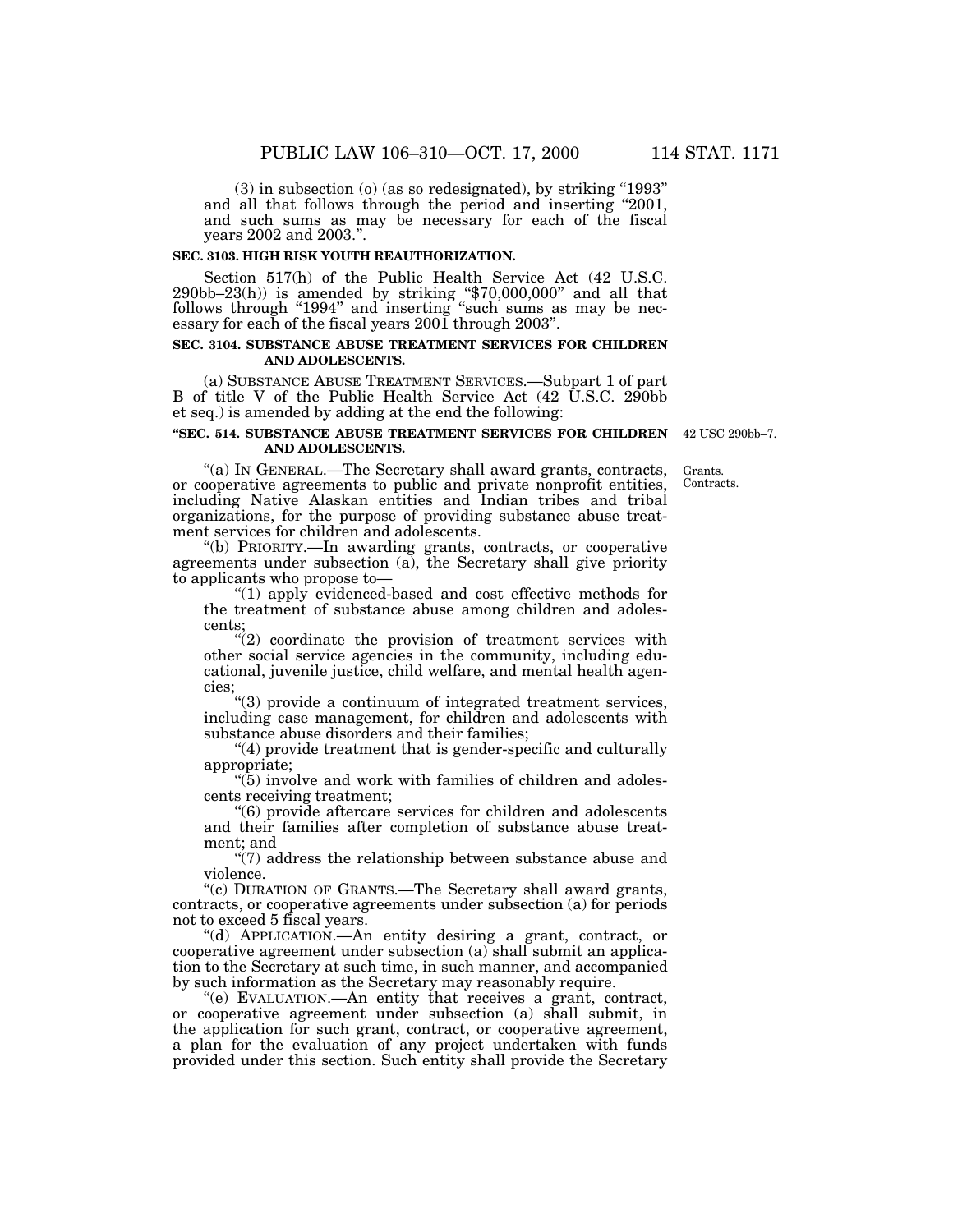with periodic evaluations of the progress of such project and such evaluation at the completion of such project as the Secretary determines to be appropriate.

''(f ) AUTHORIZATION OF APPROPRIATIONS.—There are authorized to be appropriated to carry out this section, \$40,000,000 for fiscal year 2001, and such sums as may be necessary for fiscal years 2002 and 2003.

42 USC 290bb–8.

### **''SEC. 514A. EARLY INTERVENTION SERVICES FOR CHILDREN AND ADOLESCENTS.**

''(a) IN GENERAL.—The Secretary shall award grants, contracts, or cooperative agreements to public and private nonprofit entities, including local educational agencies (as defined in section 14101 of the Elementary and Secondary Education Act of 1965 (20 U.S.C. 8801)), for the purpose of providing early intervention substance abuse services for children and adolescents.

''(b) PRIORITY.—In awarding grants, contracts, or cooperative agreements under subsection (a), the Secretary shall give priority to applicants who demonstrate an ability to—

''(1) screen for and assess substance use and abuse by children and adolescents;

"(2) make appropriate referrals for children and adolescents who are in need of treatment for substance abuse;

''(3) provide early intervention services, including counseling and ancillary services, that are designed to meet the developmental needs of children and adolescents who are at risk for substance abuse; and

''(4) develop networks with the educational, juvenile justice, social services, and other agencies and organizations in the State or local community involved that will work to identify children and adolescents who are in need of substance abuse treatment services.

''(c) CONDITION.—In awarding grants, contracts, or cooperative agreements under subsection (a), the Secretary shall ensure that such grants, contracts, or cooperative agreements are allocated, subject to the availability of qualified applicants, among the principal geographic regions of the United States, to Indian tribes and tribal organizations, and to urban and rural areas.

''(d) DURATION OF GRANTS.—The Secretary shall award grants, contracts, or cooperative agreements under subsection (a) for periods not to exceed 5 fiscal years.

''(e) APPLICATION.—An entity desiring a grant, contract, or cooperative agreement under subsection (a) shall submit an application to the Secretary at such time, in such manner, and accompanied by such information as the Secretary may reasonably require.

"(f) EVALUATION.—An entity that receives a grant, contract, or cooperative agreement under subsection (a) shall submit, in the application for such grant, contract, or cooperative agreement, a plan for the evaluation of any project undertaken with funds provided under this section. Such entity shall provide the Secretary with periodic evaluations of the progress of such project and such evaluation at the completion of such project as the Secretary determines to be appropriate.

''(g) AUTHORIZATION OF APPROPRIATIONS.—There are authorized to be appropriated to carry out this section, \$20,000,000 for fiscal year 2001, and such sums as may be necessary for fiscal years 2002 and 2003.''.

Grants. Contracts.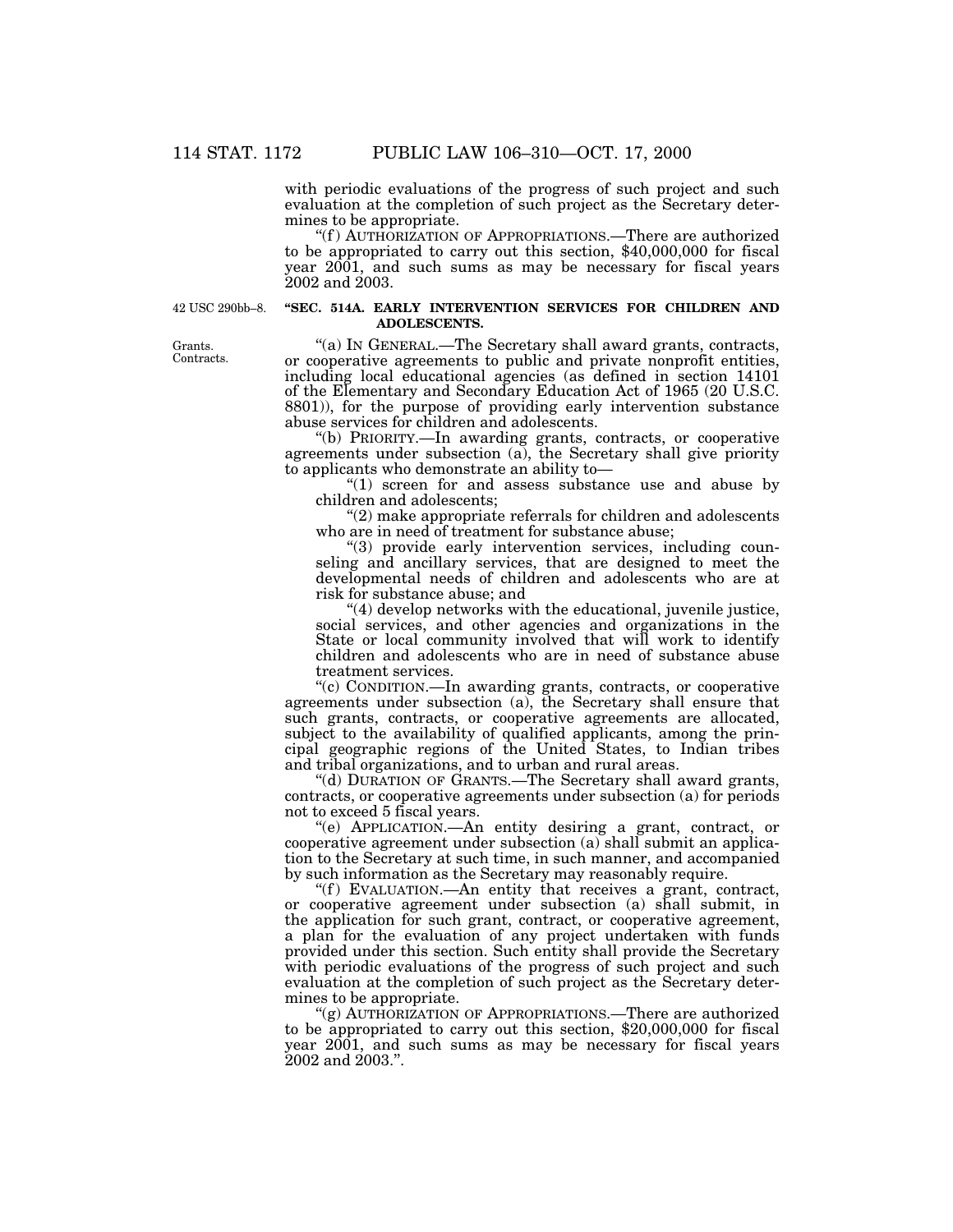(b) YOUTH INTERAGENCY CENTERS.—Subpart 3 of part B of title V of the Public Health Service Act (42 U.S.C. 290bb–31 et seq.) is amended by adding the following:

#### **''SEC. 520C. YOUTH INTERAGENCY RESEARCH, TRAINING, AND TECH-NICAL ASSISTANCE CENTERS.**

42 USC 290bb– 34.

''(a) PROGRAM AUTHORIZED.—The Secretary, acting through the Administrator of the Substance Abuse and Mental Health Services Administration, and in consultation with the Administrator of the Office of Juvenile Justice and Delinquency Prevention, the Director of the Bureau of Justice Assistance and the Director of the National Institutes of Health, shall award grants or contracts to public or nonprofit private entities to establish not more than four research, training, and technical assistance centers to carry out the activities described in subsection (c).

''(b) APPLICATION.—A public or private nonprofit entity desiring a grant or contract under subsection (a) shall prepare and submit an application to the Secretary at such time, in such manner, and containing such information as the Secretary may require.

''(c) AUTHORIZED ACTIVITIES.—A center established under a grant or contract under subsection (a) shall—

''(1) provide training with respect to state-of-the-art mental health and justice-related services and successful mental health and substance abuse-justice collaborations that focus on children and adolescents, to public policymakers, law enforcement administrators, public defenders, police, probation officers, judges, parole officials, jail administrators and mental health and substance abuse providers and administrators;

 $(2)$  engage in research and evaluations concerning State and local justice and mental health systems, including system redesign initiatives, and disseminate information concerning the results of such evaluations;

''(3) provide direct technical assistance, including assistance provided through toll-free telephone numbers, concerning issues such as how to accommodate individuals who are being processed through the courts under the Americans with Disabilities Act of 1990 (42 U.S.C. 12101 et seq.), what types of mental health or substance abuse service approaches are effective within the judicial system, and how community-based mental health or substance abuse services can be more effective, including relevant regional, ethnic, and gender-related considerations; and

 $''(4)$  provide information, training, and technical assistance to State and local governmental officials to enhance the capacity of such officials to provide appropriate services relating to mental health or substance abuse.

''(d) AUTHORIZATION OF APPROPRIATIONS.—For the purpose of carrying out this section, there is authorized to be appropriated  $$4,000,000$  for fiscal year 2001, and such sums as may be necessary for fiscal years 2002 and 2003.''.

(c) PREVENTION OF ABUSE AND ADDICTION.—Subpart 2 of part B of title V of the Public Health Service Act (42 U.S.C. 290bb– 21 et seq.) is amended by adding the following:

### **''SEC. 519E. PREVENTION OF METHAMPHETAMINE AND INHALANT ABUSE AND ADDICTION.**

''(a) GRANTS.—The Director of the Center for Substance Abuse Prevention (referred to in this section as the 'Director') may make

42 USC 290bb– 25e.

Grants. Contracts.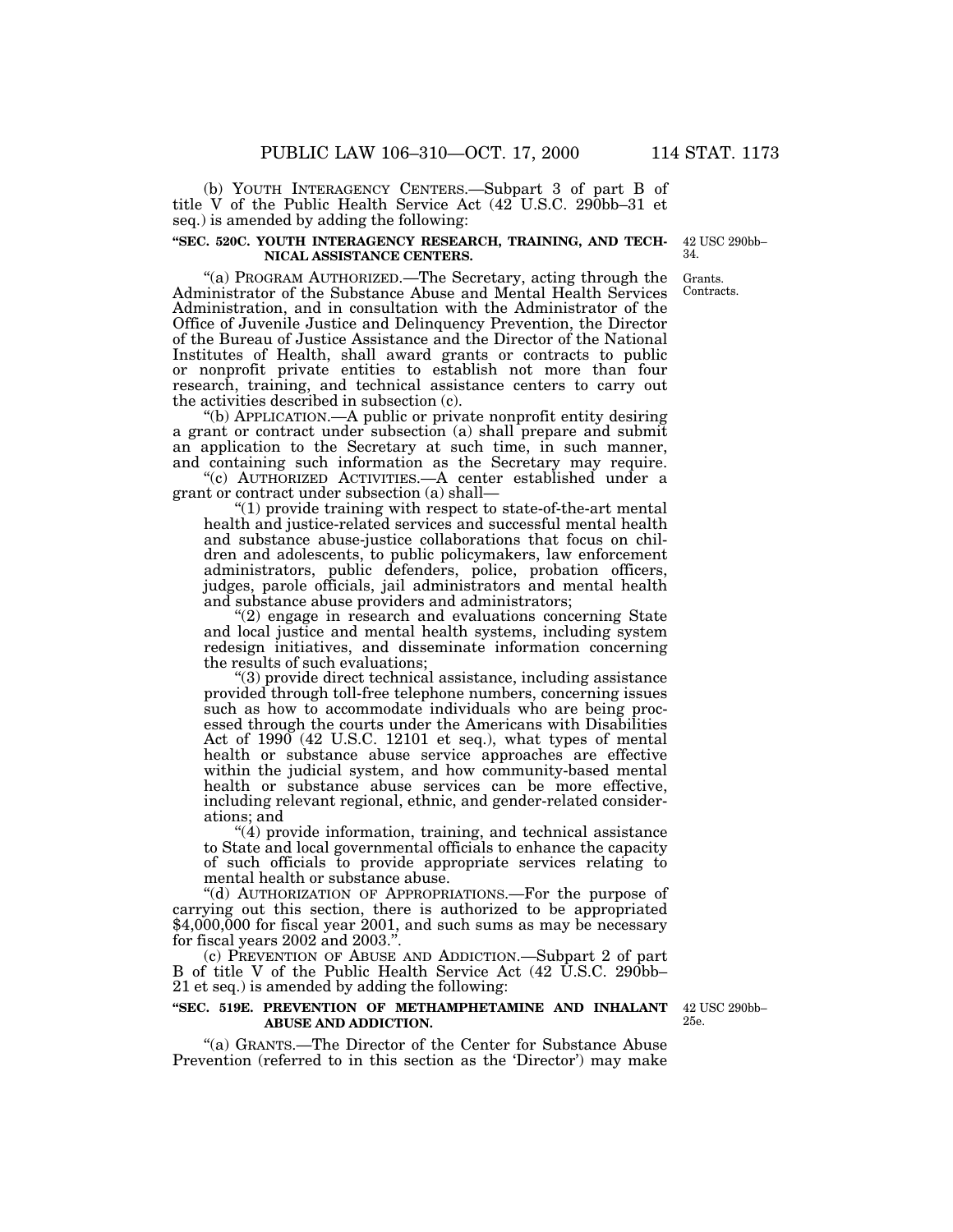grants to and enter into contracts and cooperative agreements with public and nonprofit private entities to enable such entities—

" $(1)$  to carry out school-based programs concerning the dangers of methamphetamine or inhalant abuse and addiction, using methods that are effective and evidence-based, including initiatives that give students the responsibility to create their own anti-drug abuse education programs for their schools; and

"(2) to carry out community-based methamphetamine or inhalant abuse and addiction prevention programs that are effective and evidence-based.

''(b) USE OF FUNDS.—Amounts made available under a grant, contract or cooperative agreement under subsection (a) shall be used for planning, establishing, or administering methamphetamine or inhalant prevention programs in accordance with subsection (c).

''(c) PREVENTION PROGRAMS AND ACTIVITIES.—

''(1) IN GENERAL.—Amounts provided under this section may be used—

"(A) to carry out school-based programs that are focused on those districts with high or increasing rates of methamphetamine or inhalant abuse and addiction and targeted at populations which are most at risk to start methamphetamine or inhalant abuse;

 $(G)$  to carry out community-based prevention programs that are focused on those populations within the community that are most at-risk for methamphetamine or inhalant abuse and addiction;

''(C) to assist local government entities to conduct appropriate methamphetamine or inhalant prevention activities;

 $\mathrm{``(D)}$  to train and educate State and local law enforcement officials, prevention and education officials, members of community anti-drug coalitions and parents on the signs of methamphetamine or inhalant abuse and addiction and the options for treatment and prevention;

 $\sqrt[\epsilon]{E}$  for planning, administration, and educational activities related to the prevention of methamphetamine or inhalant abuse and addiction;

 $\mathcal{F}(F)$  for the monitoring and evaluation of methamphetamine or inhalant prevention activities, and reporting and disseminating resulting information to the public; and

''(G) for targeted pilot programs with evaluation components to encourage innovation and experimentation with new methodologies.

"(2) PRIORITY.—The Director shall give priority in making grants under this section to rural and urban areas that are experiencing a high rate or rapid increases in methamphetamine or inhalant abuse and addiction.

''(d) ANALYSES AND EVALUATION.—

"(1) In GENERAL.—Up to  $$500,000$  of the amount available in each fiscal year to carry out this section shall be made available to the Director, acting in consultation with other Federal agencies, to support and conduct periodic analyses and evaluations of effective prevention programs for methamphetamine or inhalant abuse and addiction and the development of appropriate strategies for disseminating information about and implementing these programs.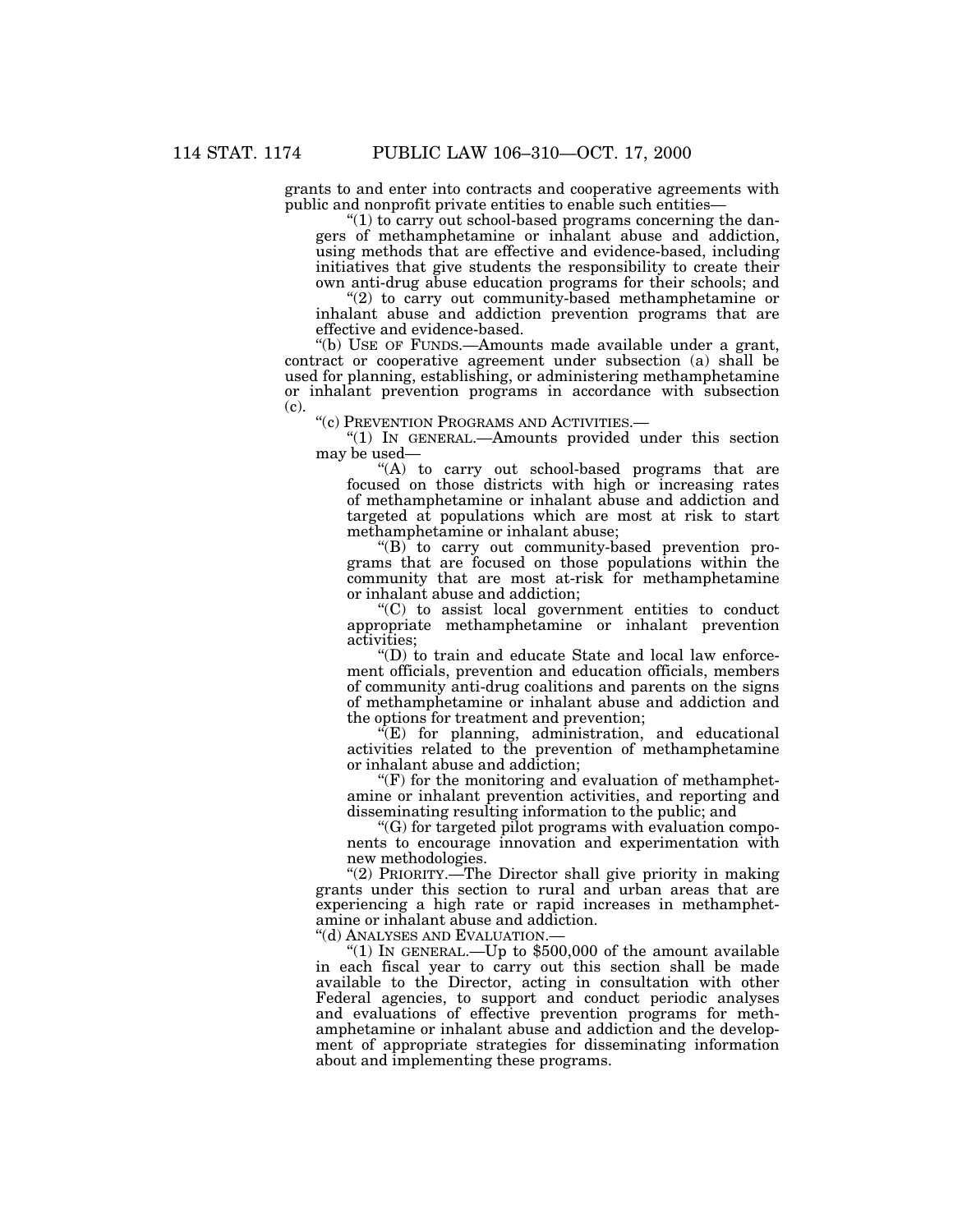''(2) ANNUAL REPORTS.—The Director shall submit to the Committee on Health, Education, Labor, and Pensions and the Committee on Appropriations of the Senate and the Committee on Commerce and Committee on Appropriations of the House of Representatives, an annual report with the results of the analyses and evaluation under paragraph (1).

''(e) AUTHORIZATION OF APPROPRIATIONS.—There is authorized to be appropriated to carry out subsection (a), \$10,000,000 for fiscal year 2001, and such sums as may be necessary for each of fiscal years 2002 and 2003.''.

#### **SEC. 3105. COMPREHENSIVE COMMUNITY SERVICES FOR CHILDREN WITH SERIOUS EMOTIONAL DISTURBANCE.**

(a) MATCHING FUNDS.—Section  $561(c)(1)(D)$  of the Public Health Service Act  $(42 \text{ U.S.C. } 290 \text{ff}(c)(1)(D))$  is amended by striking "fifth" and inserting ''fifth and sixth''.

(b) FLEXIBILITY FOR INDIAN TRIBES AND TERRITORIES.—Section 562 of the Public Health Service Act (42 U.S.C. 290ff–1) is amended by adding at the end the following:

"(g) WAIVERS.—The Secretary may waive one or more of the requirements of subsection (c) for a public entity that is an Indian Tribe or tribal organization, or American Samoa, Guam, the Marshall Islands, the Federated States of Micronesia, the Commonwealth of the Northern Mariana Islands, the Republic of Palau, or the United States Virgin Islands if the Secretary determines, after peer review, that the system of care is family-centered and uses the least restrictive environment that is clinically appropriate.''.

(c) DURATION OF GRANTS.—Section 565(a) of the Public Health Service Act (42 U.S.C. 290ff–4(a)) is amended by striking ''5 fiscal'' and inserting ''6 fiscal''.

(d) AUTHORIZATION OF APPROPRIATIONS. Section  $565(f)(1)$  of the Public Health Service Act  $(42 \text{ U.S.C. } 290\text{ ff-4}(f)(1))$  is amended by striking "1993" and all that follows and inserting "2001, and such sums as may be necessary for each of the fiscal years 2002 and 2003.".<br>(e) CURRENT GRANTEES.-

 $(1)$  In GENERAL.—Entities with active grants under section 561 of the Public Health Service Act (42 U.S.C. 290ff) on the date of the enactment of this Act shall be eligible to receive a sixth year of funding under the grant in an amount not to exceed the amount that such grantee received in the fifth year of funding under such grant. Such sixth year may be funded without requiring peer and Advisory Council review as required under section 504 of such Act (42 U.S.C. 290aa– 3).

(2) LIMITATION.—Paragraph (1) shall apply with respect to a grantee only if the grantee agrees to comply with the provisions of section 561 as amended by subsection (a).

#### **SEC. 3106. SERVICES FOR CHILDREN OF SUBSTANCE ABUSERS.**

(a) ADMINISTRATION AND ACTIVITIES.—

(1) ADMINISTRATION.—Section 399D(a) of the Public Health Service Act  $(42 \text{ U.S.C. } 280d(a)(1))$  is amended—

(A) in paragraph (1), by striking ''Administrator'' and all that follows through ''Administration'' and inserting "Administrator of the Substance Abuse and Mental Health Services Administration''; and

42 USC 290ff note.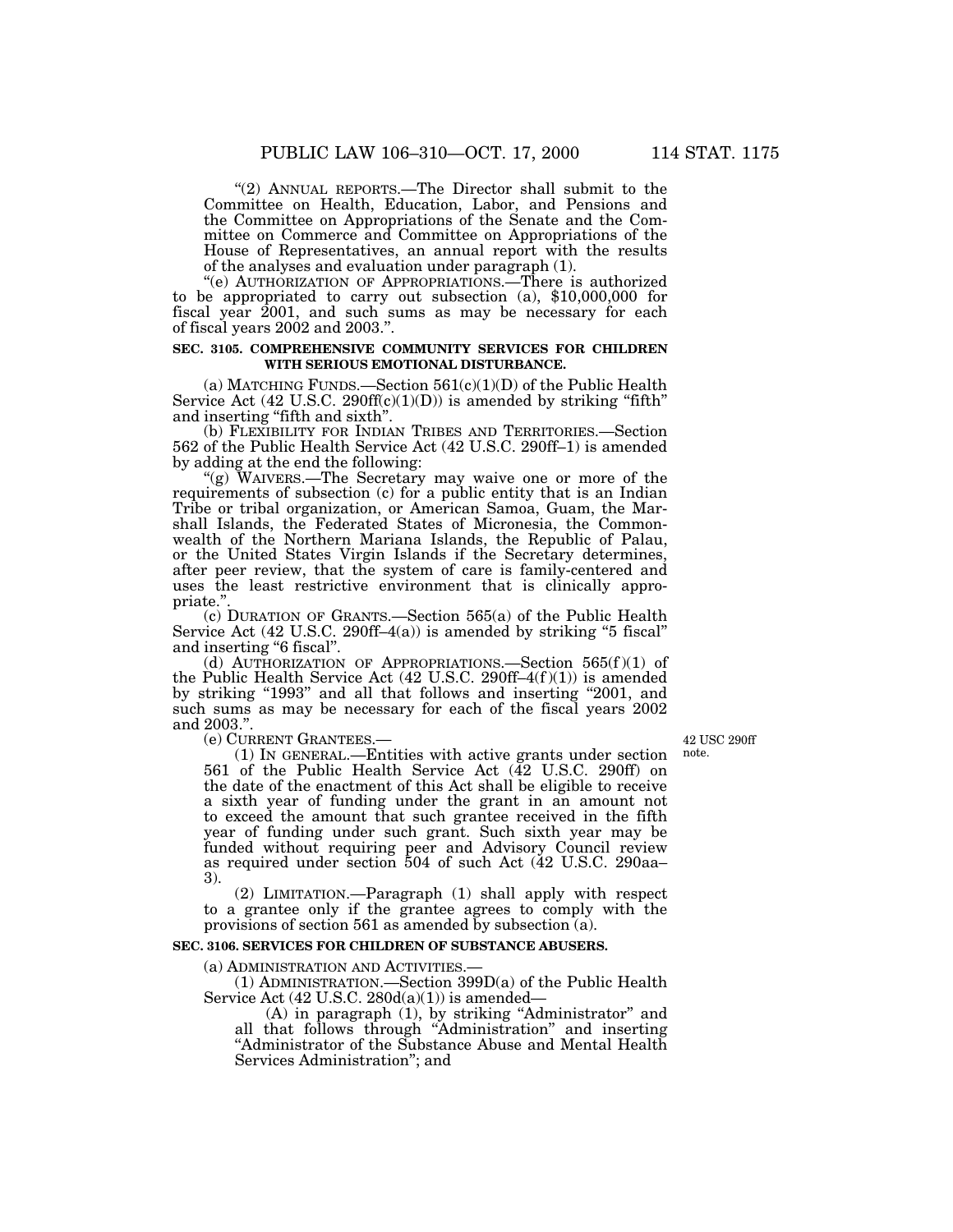(B) in paragraph (2), by striking ''Administrator of the Substance Abuse and Mental Health Services Administration'' and inserting ''Administrator of the Health Resources and Services Administration''.

(2) ACTIVITIES.—Section 399D(a)(1) of the Public Health Service Act  $(42 \text{ U.S.C. } 280d(a)(1))$  is amended—

(A) in subparagraph (B), by striking "and" at the end;

(B) in subparagraph (C), by striking the period and inserting the following: "through youth service agencies, family social services, child care providers, Head Start, schools and after-school programs, early childhood development programs, community-based family resource and support centers, the criminal justice system, health, substance abuse and mental health providers through screenings conducted during regular childhood examinations and other examinations, self and family member referrals, substance abuse treatment services, and other providers of services to children and families; and''; and

(C) by adding at the end the following:

''(D) to provide education and training to health, substance abuse and mental health professionals, and other providers of services to children and families through youth service agencies, family social services, child care, Head Start, schools and after-school programs, early childhood development programs, community-based family resource and support centers, the criminal justice system, and other providers of services to children and families.''.

(3) IDENTIFICATION OF CERTAIN CHILDREN.—Section 399D(a)(3)(A) of the Public Health Service Act (42 U.S.C.  $280d(a)(3)(A)$  is amended—

(A) in clause (i), by striking "(i) the entity" and inserting " $(i)(I)$  the entity";

 $(B)$  in clause  $(ii)$ —

(i) by striking "(ii) the entity" and inserting " $(II)$ the entity''; and

(ii) by striking the period and inserting "; and"; and

(C) by adding at the end the following:

 $\ddot{H}$ (ii) the entity will identify children who may be eligible for medical assistance under a State program

under title XIX or XXI of the Social Security Act.''. (b) SERVICES FOR CHILDREN.—Section 399D(b) of the Public Health Service Act (42 U.S.C. 280d(b)) is amended—

 $(1)$  in paragraph  $(1)$ , by inserting "alcohol and drug," after ''psychological,'';

(2) by striking paragraph (5) and inserting the following:

''(5) Developmentally and age-appropriate drug and alcohol early intervention, treatment and prevention services.''; and

(3) by inserting after paragraph (8), the following: ''Services shall be provided under paragraphs (2) through (8) by a public health nurse, social worker, or similar professional, or by a trained worker from the community who is supervised by a professional, or by an entity, where the professional or entity provides assurances that the professional or entity is licensed or certified by the State if required and is complying with applicable licensure or certification requirements.''.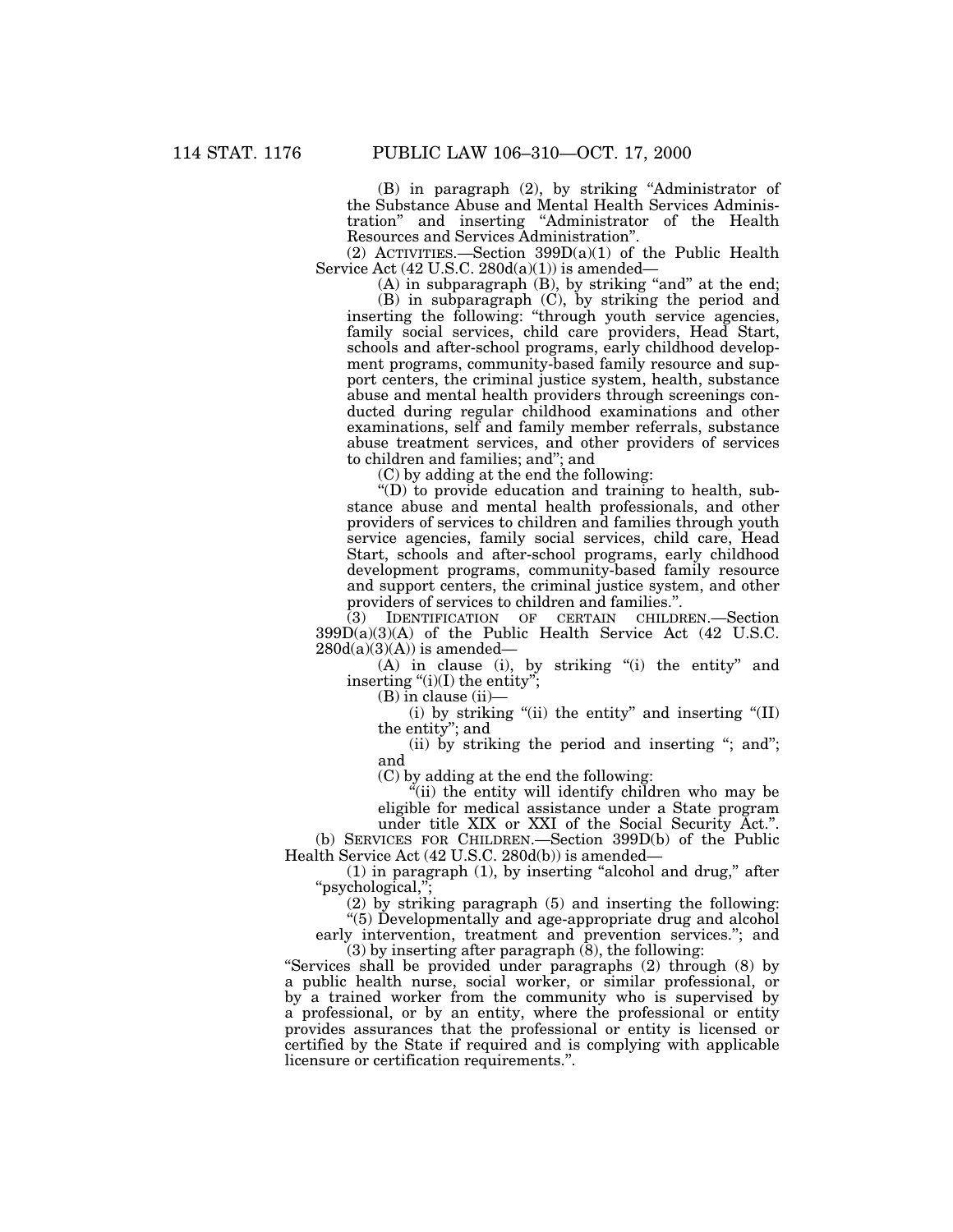(c) SERVICES FOR AFFECTED FAMILIES.—Section 399D(c) of the Public Health Service Act (42 U.S.C. 280d(c)) is amended—

 $(1)$  in paragraph  $(1)$ –

(A) in the matter preceding subparagraph (A), by inserting before the colon the following: '', or by an entity, where the professional or entity provides assurances that the professional or entity is licensed or certified by the State if required and is complying with applicable licensure or certification requirements''; and

(B) by adding at the end the following:

''(D) Aggressive outreach to family members with substance abuse problems.

''(E) Inclusion of consumer in the development, implementation, and monitoring of Family Services Plan.'';  $(2)$  in paragraph  $(2)$ 

(A) by striking subparagraph (A) and inserting the following:

"(A) Alcohol and drug treatment services, including screening and assessment, diagnosis, detoxification, individual, group and family counseling, relapse prevention, pharmacotherapy treatment, after-care services, and case management.'';

(B) in subparagraph (C), by striking '', including educational and career planning'' and inserting ''and counseling on the human immunodeficiency virus and acquired immune deficiency syndrome'';

(C) in subparagraph (D), by striking ''conflict and''; and

(D) in subparagraph (E), by striking ''Remedial'' and inserting "Career planning and"; and

(3) in paragraph (3)(D), by inserting ''which include child abuse and neglect prevention techniques'' before the period. (d) ELIGIBLE ENTITIES.—Section 399D(d) of the Public Health Service Act (42 U.S.C. 280d(d)) is amended—

(1) by striking the matter preceding paragraph (1) and inserting:

''(d) ELIGIBLE ENTITIES.—The Secretary shall distribute the grants through the following types of entities:'';

(2) in paragraph (1), by striking ''drug treatment'' and inserting "drug early intervention, prevention or treatment"; and

 $(3)$  in paragraph  $(2)$ —

 $(A)$  in subparagraph  $(A)$ , by striking "; and" and inserting "; or"; and

 $(B)$  in subparagraph  $(B)$ , by inserting "or pediatric health or mental health providers and family mental health providers'' before the period.

(e) SUBMISSION OF INFORMATION.—Section 399D(h) of the Public Health Service Act (42 U.S.C. 280d(h)) is amended—

 $(1)$  in paragraph  $(2)$ -

(A) by inserting "including maternal and child health" before "mental";

(B) by striking "treatment programs"; and

(C) by striking ''and the State agency responsible for administering public maternal and child health services'' and inserting '', the State agency responsible for administering alcohol and drug programs, the State lead agency,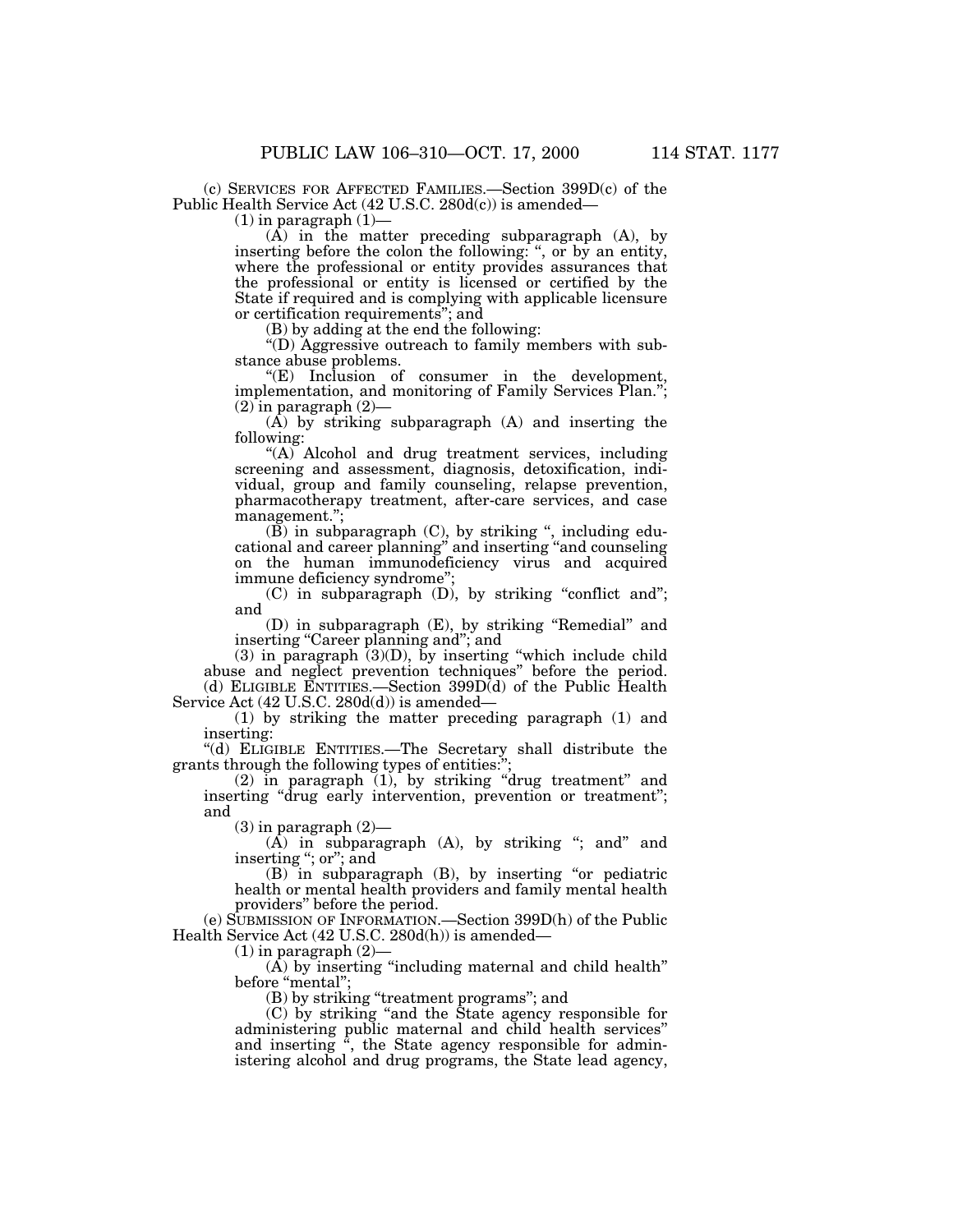and the State Interagency Coordinating Council under part H of the Individuals with Disabilities Education Act; and''; and

(2) by striking paragraph (3) and redesignating paragraph  $(4)$  as paragraph  $(3)$ .

(f) REPORTS TO THE SECRETARY.—Section  $399D(i)(6)$  of the Public Health Service Act (42 U.S.C. 280d(i)(6)) is amended—

(1) in subparagraph (B), by adding ''and'' at the end; and (2) by striking subparagraphs (C), (D), and (E) and inserting the following:

 $C$ ) the number of case workers or other professionals trained to identify and address substance abuse issues.''.

(g) EVALUATIONS.—Section 399D(l) of the Public Health Service Act  $(\tilde{42}$  U.S.C. 280d(1)) is amended—

 $(1)$  in paragraph  $(3)$ , by adding "and" at the end;

(2) in paragraph (4), by striking the semicolon and inserting the following: '', including increased participation in work or employment-related activities and decreased participation in welfare programs.''; and

(3) by striking paragraphs (5) and (6).

(h) REPORT TO CONGRESS.—Section 399D(m) of the Public Health Service Act (42 U.S.C. 280d(m)) is amended—

 $(1)$  in paragraph  $(2)$ , by adding "and" at the end;

 $(2)$  in paragraph  $(3)$ –

 $(A)$  in subparagraph  $(A)$ , by adding "and" at the end; (B) in subparagraph (B), by striking the semicolon and inserting a period; and

(C) by striking subparagraphs (C), (D), and (E); and (3) by striking paragraphs (4) and (5).

(i) DATA COLLECTION.—Section 399D(n) of the Public Health Service Act  $(42 \text{ U.S.C. } 280d(n))$  is amended by adding at the end the following: "The periodic report shall include a quantitative estimate of the prevalence of alcohol and drug problems in families involved in the child welfare system, the barriers to treatment and prevention services facing these families, and policy recommendations for removing the identified barriers, including training for child welfare workers."

 $(i)$  DEFINITION.—Section 399D $(o)(2)(B)$  of the Public Health Service Act  $(42 \text{ U.S.C. } 280d(0)(2)(B))$  is amended by striking "dangerous''.

(k) AUTHORIZATION OF APPROPRIATIONS.—Section 399D(p) of the Public Health Service Act (42 U.S.C. 280d(p)) is amended to read as follows:

''(p) AUTHORIZATION OF APPROPRIATIONS.—For the purpose of carrying out this section, there are authorized to be appropriated \$50,000,000 for fiscal year 2001, and such sums as may be necessary for each of fiscal years 2002 and 2003.''.

(1) GRANTS FOR TRAINING AND CONFORMING AMENDMENTS. Section 399D of the Public Health Service Act (42 U.S.C. 280d) is amended—

 $(1)$  by striking subsection  $(f)$ ;

 $(2)$  by striking subsection  $(k)$ ;

(3) by redesignating subsections (d), (e), (g), (h), (i), (j),  $(l)$ ,  $(m)$ ,  $(n)$ ,  $(o)$ , and  $(p)$  as subsections  $(e)$  through  $(o)$ , respectively;

 $(4)$  by inserting after subsection (c), the following: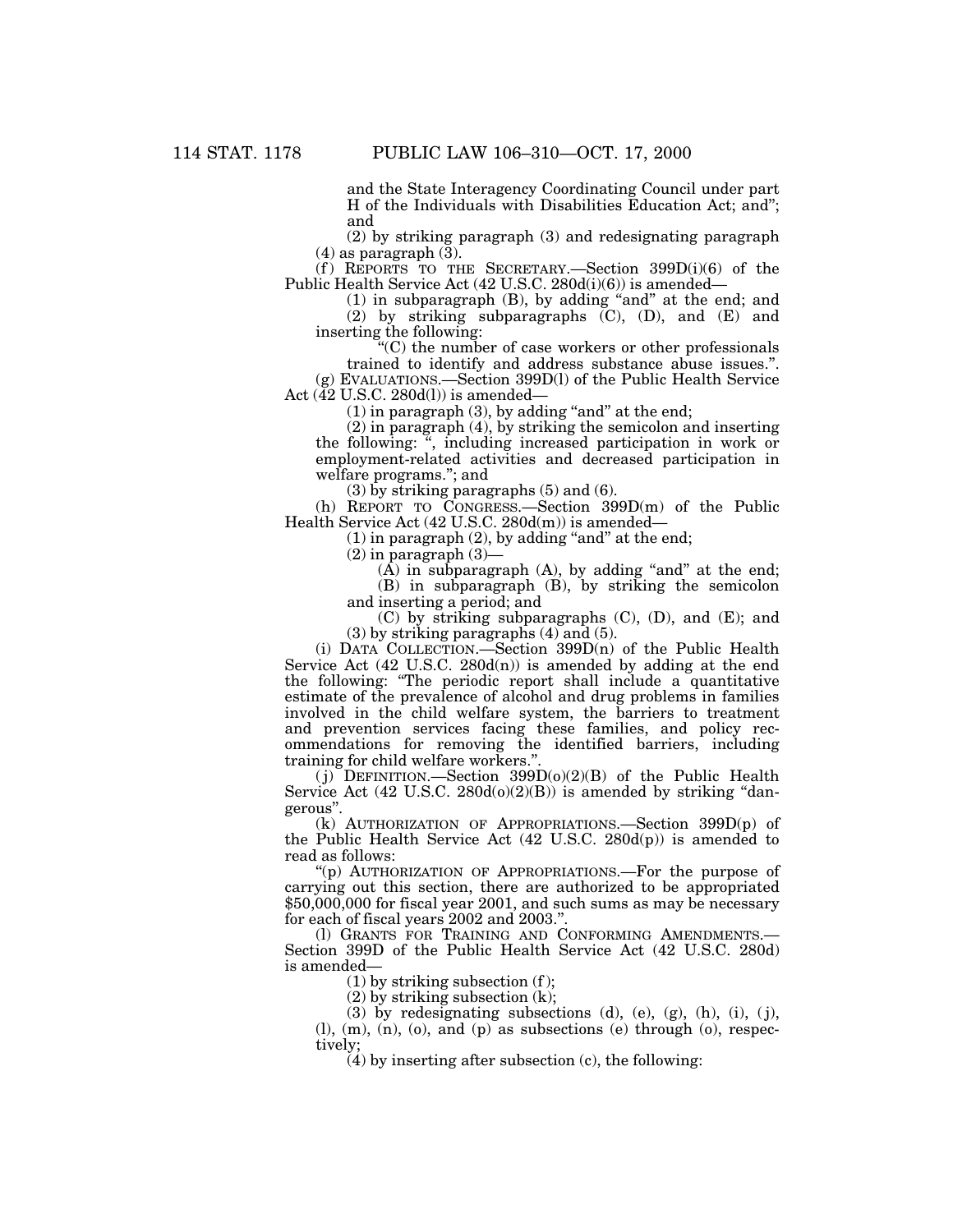''(d) TRAINING FOR PROVIDERS OF SERVICES TO CHILDREN AND FAMILIES.—The Secretary may make a grant under subsection (a) for the training of health, substance abuse and mental health professionals and other providers of services to children and families through youth service agencies, family social services, child care providers, Head Start, schools and after-school programs, early childhood development programs, community-based family resource centers, the criminal justice system, and other providers of services to children and families. Such training shall be to assist professionals in recognizing the drug and alcohol problems of their clients and to enhance their skills in identifying and understanding the nature of substance abuse, and obtaining substance abuse early intervention, prevention and treatment resources.";

 $(5)$  in subsection  $(k)(2)$  (as so redesignated), by striking "(h)" and inserting "(i)"; and

(6) in paragraphs  $(3)(E)$  and  $(5)$  of subsection  $(m)$  (as so redesignated), by striking " $(d)$ " and inserting " $(e)$ "

(m) TRANSFER AND REDESIGNATION.—Section 399D of the Public Health Service Act (42 U.S.C. 280d), as amended by this section—

(1) is transferred to title V;

(2) is redesignated as section 519; and

(3) is inserted after section 518.

(n) CONFORMING AMENDMENT.—Title III of the Public Health Service Act (42 U.S.C. 241 et seq.) is amended by striking the heading of part L.

## **SEC. 3107. SERVICES FOR YOUTH OFFENDERS.**

Subpart 3 of part B of title V of the Public Health Service Act (42 U.S.C. 290bb–31 et seq.), as amended by section 3104(b), is further amended by adding at the end the following:

#### **''SEC. 520D. SERVICES FOR YOUTH OFFENDERS.**

''(a) IN GENERAL.—The Secretary, acting through the Director of the Center for Mental Health Services, and in consultation with the Director of the Center for Substance Abuse Treatment, the Administrator of the Office of Juvenile Justice and Delinquency Prevention, and the Director of the Special Education Programs, shall award grants on a competitive basis to State or local juvenile justice agencies to enable such agencies to provide aftercare services for youth offenders who have been discharged from facilities in the juvenile or criminal justice system and have serious emotional disturbances or are at risk of developing such disturbances.

''(b) USE OF FUNDS.—A State or local juvenile justice agency receiving a grant under subsection (a) shall use the amounts provided under the grant—

" $(1)$  to develop a plan describing the manner in which the agency will provide services for each youth offender who has a serious emotional disturbance and has been detained or incarcerated in facilities within the juvenile or criminal justice system;

" $(2)$  to provide a network of core or aftercare services or access to such services for each youth offender, including diagnostic and evaluation services, substance abuse treatment services, outpatient mental health care services, medication management services, intensive home-based therapy, intensive day treatment services, respite care, and therapeutic foster care;

42 USC 290bb– 35.

42 USC 290bb– 25.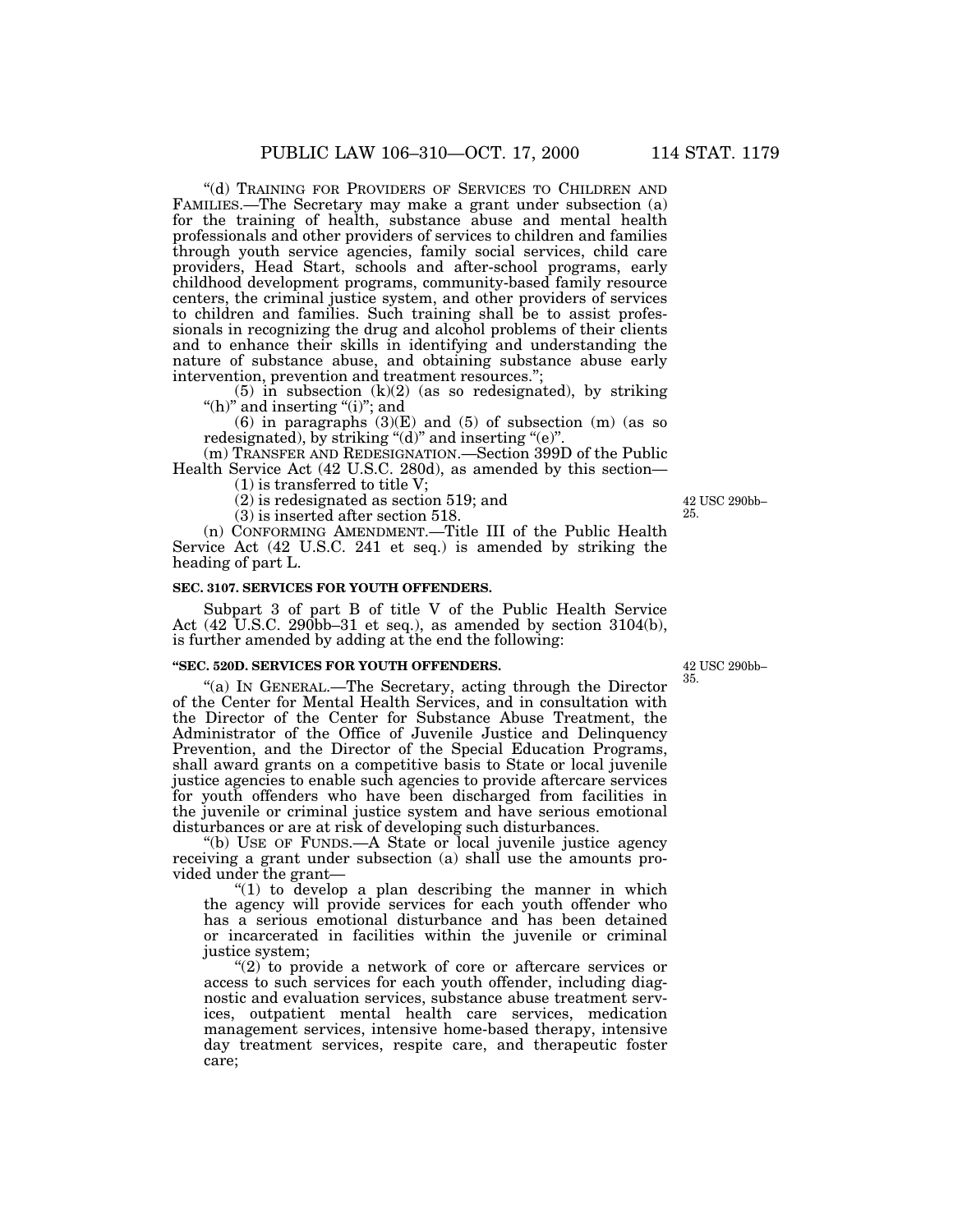"(3) to establish a program that coordinates with other State and local agencies providing recreational, social, educational, vocational, or operational services for youth, to enable the agency receiving a grant under this section to provide community-based system of care services for each youth offender that addresses the special needs of the youth and helps the youth access all of the aforementioned services; and

"(4) using not more than 20 percent of funds received, to provide planning and transition services as described in paragraph (3) for youth offenders while such youth are incarcerated or detained.

''(c) APPLICATION.—A State or local juvenile justice agency that desires a grant under subsection (a) shall submit an application to the Secretary at such time, in such manner, and accompanied by such information as the Secretary may reasonably require.

''(d) REPORT.—Not later than 3 years after the date of the enactment of this section and annually thereafter, the Secretary shall prepare and submit, to the Committee on Health, Education, Labor, and Pensions of the Senate and the Committee on Commerce of the House of Representatives, a report that describes the services provided pursuant to this section.

''(e) DEFINITIONS.—In this section:

''(1) SERIOUS EMOTIONAL DISTURBANCE.—The term 'serious emotional disturbance' with respect to a youth offender means an offender who currently, or at any time within the 1-year period ending on the day on which services are sought under this section, has a diagnosable mental, behavioral, or emotional disorder that functionally impairs the offender's life by substantially limiting the offender's role in family, school, or community activities, and interfering with the offender's ability to achieve or maintain one or more developmentally-appropriate social, behavior, cognitive, communicative, or adaptive skills.

''(2) COMMUNITY-BASED SYSTEM OF CARE.—The term 'community-based system of care' means the provision of services for the youth offender by various State or local agencies that in an interagency fashion or operating as a network addresses the recreational, social, educational, vocational, mental health, substance abuse, and operational needs of the youth offender.

"(3) YOUTH OFFENDER.—The term 'youth offender' means an individual who is 21 years of age or younger who has been discharged from a State or local juvenile or criminal justice system, except that if the individual is between the ages of 18 and 21 years, such individual has had contact with the State or local juvenile or criminal justice system prior to attaining 18 years of age and is under the jurisdiction of such a system at the time services are sought.

"(f) AUTHORIZATION OF APPROPRIATIONS.—There is authorized to be appropriated to carry out this section \$40,000,000 for fiscal year 2001, and such sums as may be necessary for each of fiscal years 2002 and 2003.''.

### **SEC. 3108. GRANTS FOR STRENGTHENING FAMILIES THROUGH COMMUNITY PARTNERSHIPS.**

Subpart 2 of part B of title V of the Public Health Service Act (42 U.S.C. 290bb–21 et seq.) is amended by adding at the end the following:

Deadline.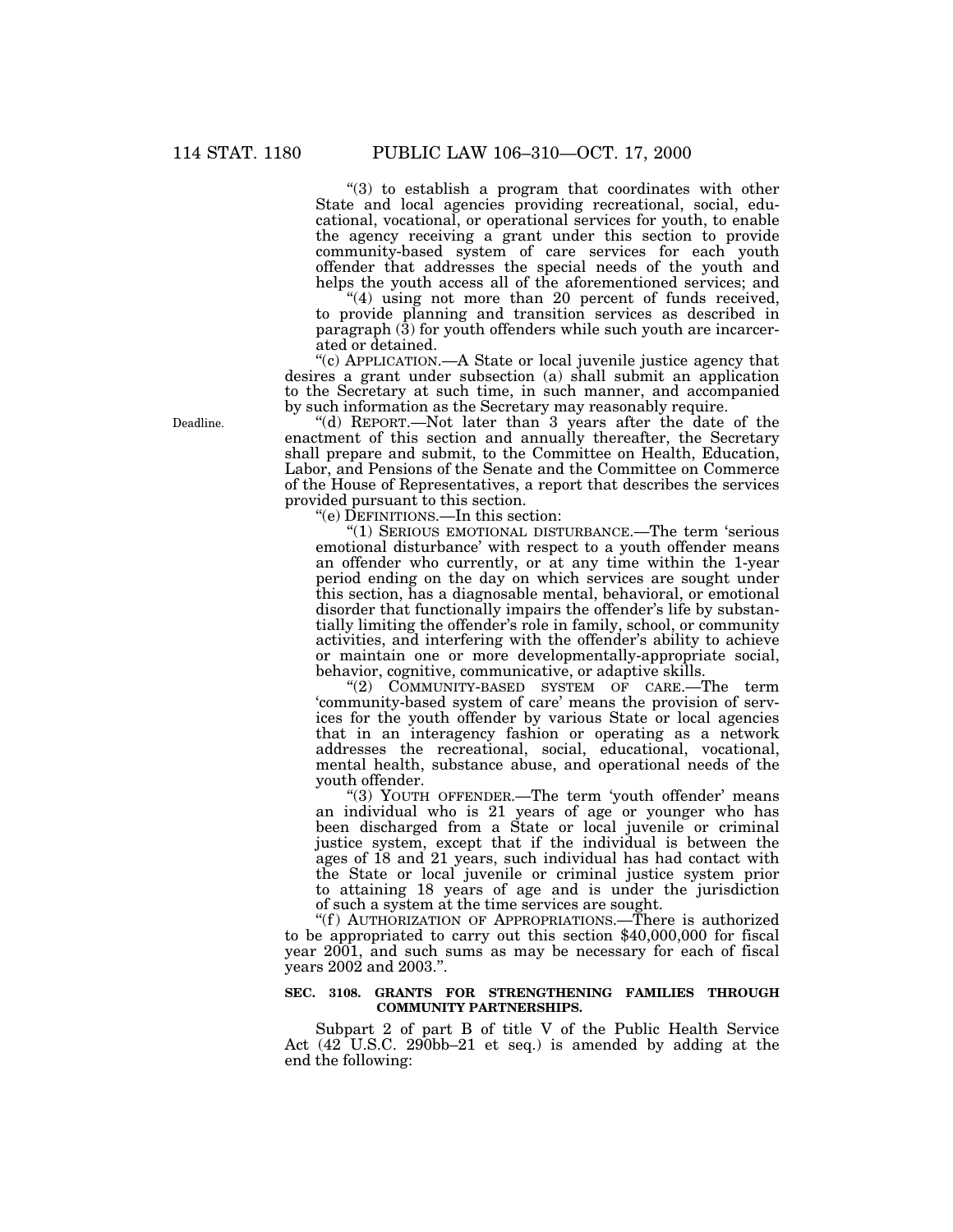#### **''SEC. 519A. GRANTS FOR STRENGTHENING FAMILIES.**

42 USC 290bb– 25a.

''(a) PROGRAM AUTHORIZED.—The Secretary, acting through the Director of the Prevention Center, may make grants to public and nonprofit private entities to develop and implement model substance abuse prevention programs to provide early intervention and substance abuse prevention services for individuals of highrisk families and the communities in which such individuals reside.

''(b) PRIORITY.—In awarding grants under subsection (a), the Secretary shall give priority to applicants that—

''(1) have proven experience in preventing substance abuse by individuals of high-risk families and reducing substance abuse in communities of such individuals;

"(2) have demonstrated the capacity to implement community-based partnership initiatives that are sensitive to the diverse backgrounds of individuals of high-risk families and the communities of such individuals;

''(3) have experience in providing technical assistance to support substance abuse prevention programs that are community-based;

"(4) have demonstrated the capacity to implement researchbased substance abuse prevention strategies; and

''(5) have implemented programs that involve families, residents, community agencies, and institutions in the implementation and design of such programs.

"(c) DURATION OF GRANTS.—The Secretary shall award grants under subsection (a) for a period not to exceed 5 years.

''(d) USE OF FUNDS.—An applicant that is awarded a grant under subsection (a) shall—

" $(1)$  in the first fiscal year that such funds are received under the grant, use such funds to develop a model substance abuse prevention program; and

" $(2)$  in the fiscal year following the first fiscal year that such funds are received, use such funds to implement the program developed under paragraph (1) to provide early intervention and substance abuse prevention services to—

" $(A)$  strengthen the environment of children of high risk families by targeting interventions at the families of such children and the communities in which such children reside;

''(B) strengthen protective factors, such as—

''(i) positive adult role models;

"(ii) messages that oppose substance abuse;

''(iii) community actions designed to reduce accessibility to and use of illegal substances; and

 $'$ (iv) willingness of individuals of families in which substance abuse occurs to seek treatment for substance abuse;

''(C) reduce family and community risks, such as family violence, alcohol or drug abuse, crime, and other behaviors that may effect healthy child development and increase the likelihood of substance abuse; and

''(D) build collaborative and formal partnerships between community agencies, institutions, and businesses to ensure that comprehensive high quality services are provided, such as early childhood education, health care, family support programs, parent education programs, and home visits for infants.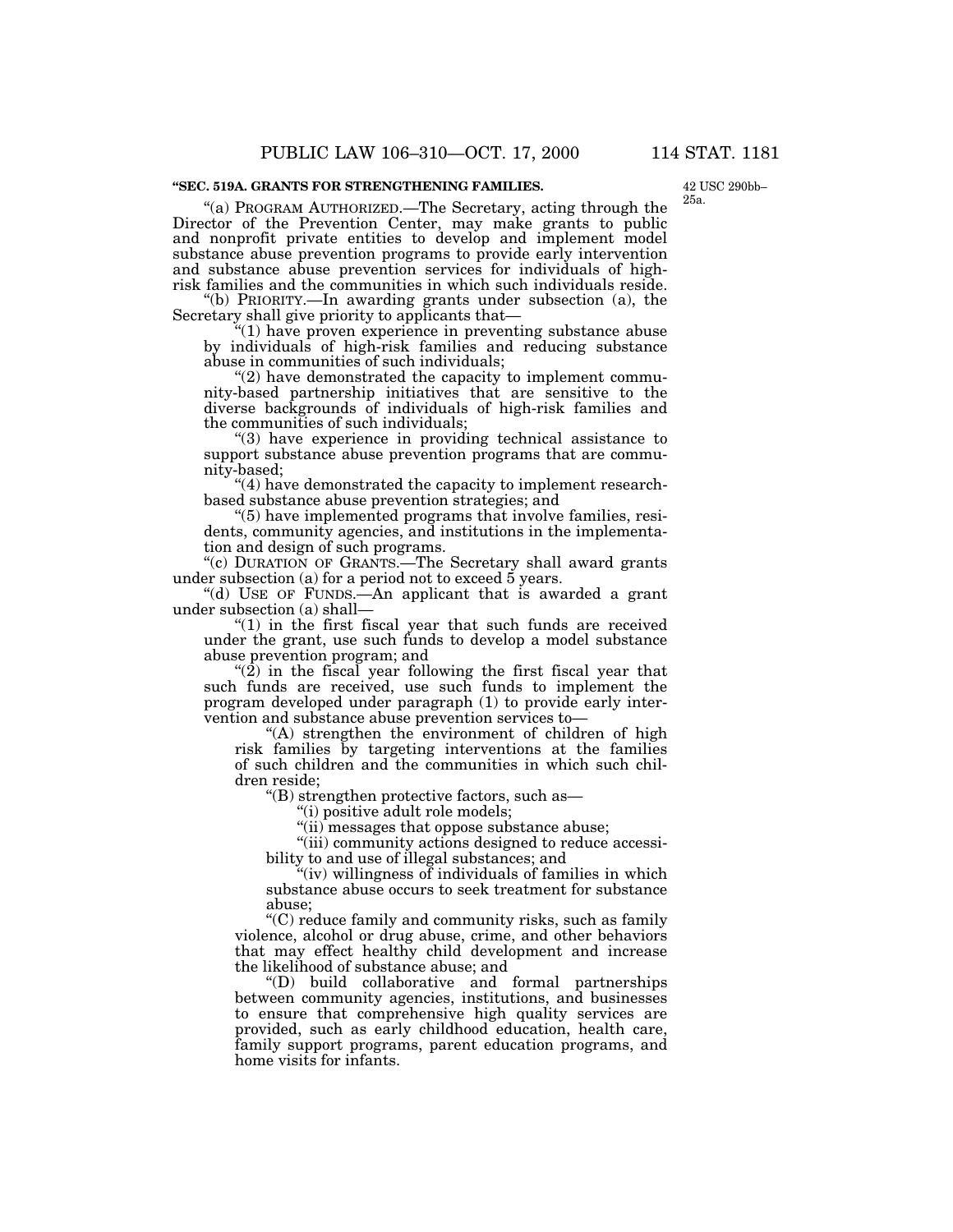''(e) APPLICATION.—To be eligible to receive a grant under subsection (a), an applicant shall prepare and submit to the Secretary an application that—

''(1) describes a model substance abuse prevention program that such applicant will establish;

 $''(2)$  describes the manner in which the services described in subsection (d)(2) will be provided; and

"(3) describe in as much detail as possible the results that the entity expects to achieve in implementing such a program.

''(f ) MATCHING FUNDING.—The Secretary may not make a grant to a entity under subsection (a) unless that entity agrees that, with respect to the costs to be incurred by the entity in carrying out the program for which the grant was awarded, the entity will make available non-Federal contributions in an amount that is not less than 40 percent of the amount provided under the grant.

"(g) REPORT TO SECRETARY.—An applicant that is awarded a grant under subsection (a) shall prepare and submit to the Secretary a report in such form and containing such information as the Secretary may require, including an assessment of the efficacy of the model substance abuse prevention program implemented by the applicant and the short, intermediate, and long term results of such program.

"(h) EVALUATIONS.—The Secretary shall conduct evaluations, based in part on the reports submitted under subsection (g), to determine the effectiveness of the programs funded under subsection (a) in reducing substance use in high-risk families and in making communities in which such families reside in stronger. The Secretary shall submit such evaluations to the appropriate committees of Congress.

"(i) HIGH-RISK FAMILIES.—In this section, the term 'high-risk family' means a family in which the individuals of such family are at a significant risk of using or abusing alcohol or any illegal substance.

''( j) AUTHORIZATION OF APPROPRIATIONS.—There is authorized to be appropriated to carry out this section, \$3,000,000 for fiscal year 2001, and such sums as may be necessary for each of the fiscal years 2002 and 2003.''.

## **SEC. 3109. PROGRAMS TO REDUCE UNDERAGE DRINKING.**

Subpart 2 of part B of title V of the Public Health Service Act (42 U.S.C. 290bb–21 et seq.), as amended by section 3108, is further amended by adding at the end the following:

## **''SEC. 519B. PROGRAMS TO REDUCE UNDERAGE DRINKING.**

"(a) IN GENERAL.—The Secretary shall make awards of grants, cooperative agreements, or contracts to public and nonprofit private entities, including Indian tribes and tribal organizations, to enable such entities to develop plans for and to carry out school-based (including institutions of higher education) and community-based programs for the prevention of alcoholic-beverage consumption by individuals who have not attained the legal drinking age.

"(b) ELIGIBILITY REQUIREMENTS.— $\bar{T}$ o be eligible to receive an award under subsection (a), an entity shall provide any assurances to the Secretary which the Secretary may require, including that the entity will—

Grants. **Contracts** 42 USC 290bb– 25b.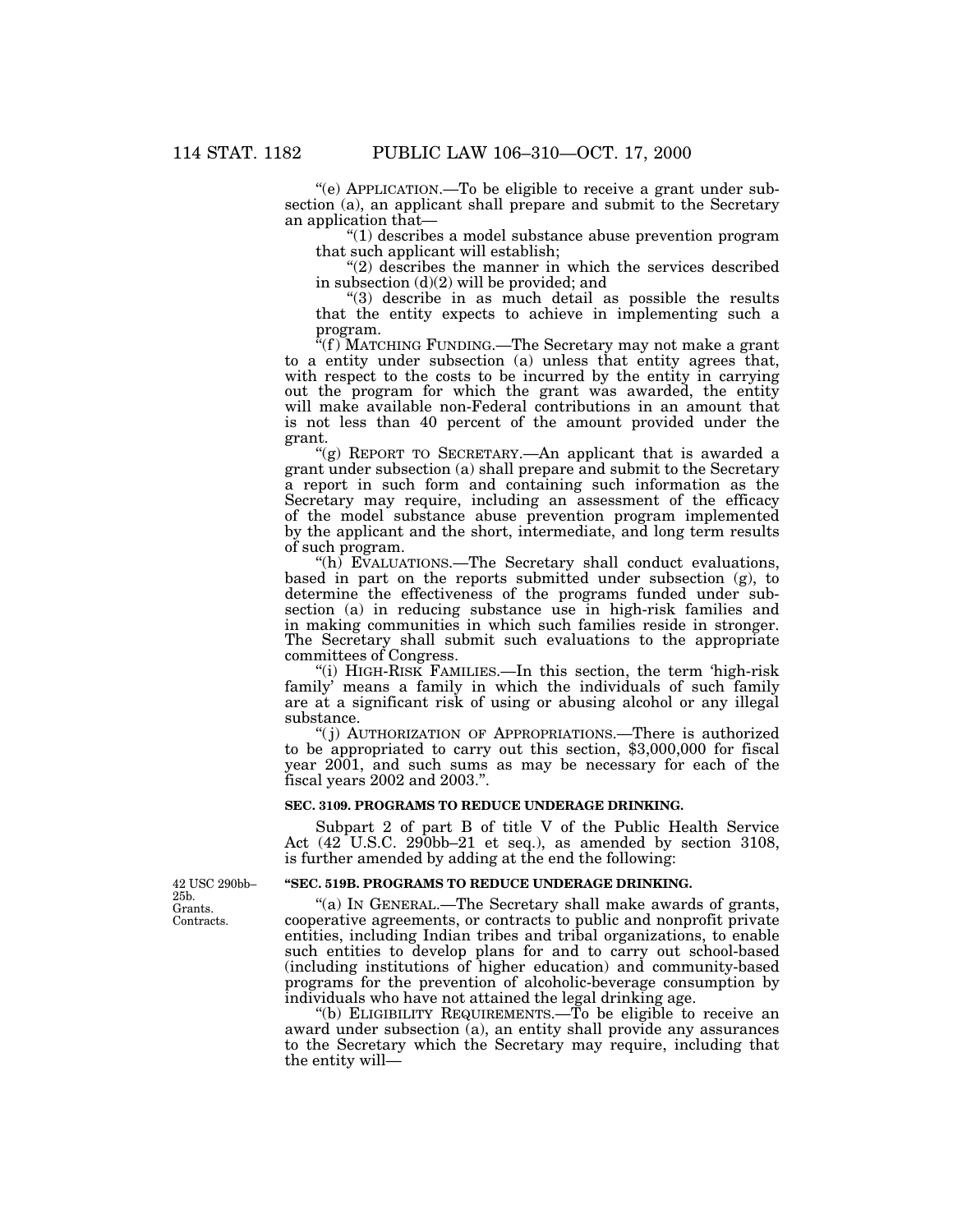''(1) annually report to the Secretary on the effectiveness of the prevention approaches implemented by the entity;

 $\sqrt{\hat{2}}$  use science based and age appropriate approaches; and

''(3) involve local public health officials and community prevention program staff in the planning and implementation of the program.

"(c) EVALUATION.—The Secretary shall evaluate each project under subsection (a) and shall disseminate the findings with respect to each such evaluation to appropriate public and private entities.

''(d) GEOGRAPHICAL DISTRIBUTION.—The Secretary shall ensure that awards will be distributed equitably among the regions of the country and among urban and rural areas.

''(e) DURATION OF AWARD.—With respect to an award under subsection (a), the period during which payments under such award are made to the recipient may not exceed 5 years. The preceding sentence may not be construed as establishing a limitation on the number of awards under such subsection that may be made to the recipient.

"(f) AUTHORIZATION OF APPROPRIATIONS.—For the purpose of carrying out this section, there are authorized to be appropriated \$25,000,000 for fiscal year 2001, and such sums as may be necessary for each of the fiscal years 2002 and 2003.''.

### **SEC. 3110. SERVICES FOR INDIVIDUALS WITH FETAL ALCOHOL SYN-DROME.**

Subpart 2 of part B of title V of the Public Health Service Act (42 U.S.C. 290bb–21 et seq.), as amended by sections 3108 and 3109, is further amended by adding at the end the following:

## **''SEC. 519C. SERVICES FOR INDIVIDUALS WITH FETAL ALCOHOL SYN-DROME.**

42 USC 290bb– 25c.

"(a) In GENERAL.—The Secretary shall make awards of grants, cooperative agreements, or contracts to public and nonprofit private entities, including Indian tribes and tribal organizations, to provide services to individuals diagnosed with fetal alcohol syndrome or alcohol-related birth defects.

''(b) USE OF FUNDS.—An award under subsection (a) may, subject to subsection (d), be used to—

''(1) screen and test individuals to determine the type and level of services needed;

"(2) develop a comprehensive plan for providing services to the individual;

''(3) provide mental health counseling;

"(4) provide substance abuse prevention services and treatment, if needed;

''(5) coordinate services with other social programs including social services, justice system, educational services, health services, mental health and substance abuse services, financial assistance programs, vocational services and housing assistance programs;

''(6) provide vocational services;

 $\sqrt{\gamma}$  provide health counseling;

''(8) provide housing assistance;

''(9) parenting skills training;

"(10) overall case management;

 $"(11)$  supportive services for families of individuals with Fetal Alcohol Syndrome; and

Grants. Contracts.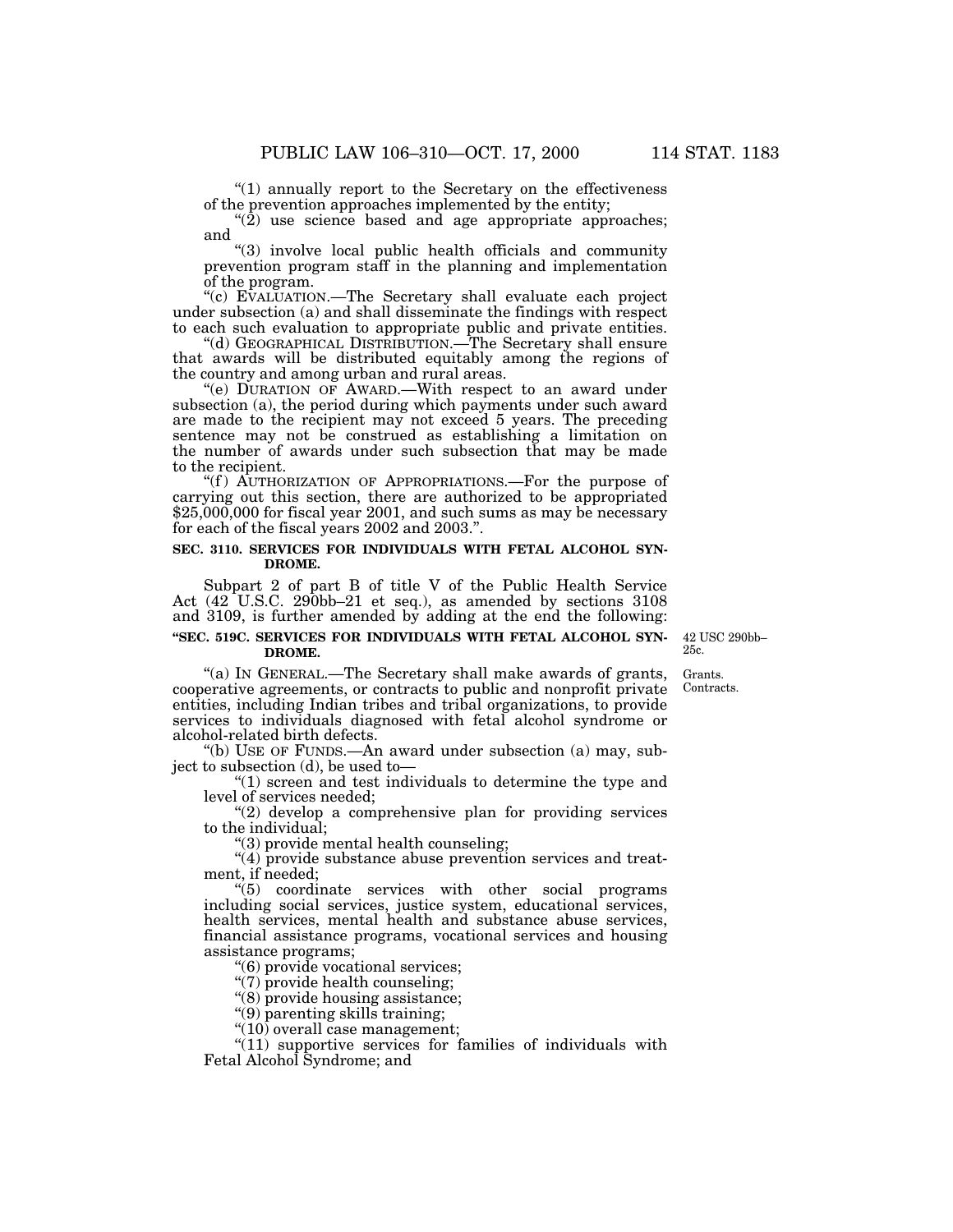"(12) provide other services and programs, to the extent authorized by the Secretary after consideration of recommendations made by the National Task Force on Fetal Alcohol Syndrome.

"(c) REQUIREMENTS.—To be eligible to receive an award under subsection (a), an applicant shall—

 $(1)$  demonstrate that the program will be part of a coordinated, comprehensive system of care for such individuals;

''(2) demonstrate an established communication with other social programs in the community including social services, justice system, financial assistance programs, health services, educational services, mental health and substance abuse services, vocational services and housing assistance services;

''(3) show a history of working with individuals with fetal alcohol syndrome or alcohol-related birth defects;

''(4) provide assurance that the services will be provided in a culturally and linguistically appropriate manner; and

''(5) provide assurance that at the end of the 5-year award period, other mechanisms will be identified to meet the needs of the individuals and families served under such award.

''(d) RELATIONSHIP TO PAYMENTS UNDER OTHER PROGRAMS.— An award may be made under subsection (a) only if the applicant involved agrees that the award will not be expended to pay the expenses of providing any service under this section to an individual to the extent that payment has been made, or can reasonably be expected to be made, with respect to such expenses—

"(1) under any State compensation program, under an insurance policy, or under any Federal or State health benefits program; or

"(2) by an entity that provides health services on a prepaid basis.

"(e) DURATION OF AWARDS.—With respect to an award under subsection (a), the period during which payments under such award are made to the recipient may not exceed 5 years.

"(f) EVALUATION.—The Secretary shall evaluate each project carried out under subsection (a) and shall disseminate the findings with respect to each such evaluation to appropriate public and private entities.

''(g) FUNDING.—

''(1) AUTHORIZATION OF APPROPRIATIONS.—For the purpose of carrying out this section, there are authorized to be appropriated \$25,000,000 for fiscal year 2001, and such sums as may be necessary for each of the fiscal years 2002 and 2003.

"(2) ALLOCATION.--Of the amounts appropriated under paragraph (1) for a fiscal year, not less than \$300,000 shall, for purposes relating to fetal alcohol syndrome and alcoholrelated birth defects, be made available for collaborative, coordinated interagency efforts with the National Institute on Alcohol Abuse and Alcoholism, the National Institute on Child Health and Human Development, the Health Resources and Services Administration, the Agency for Healthcare Research and Quality, the Centers for Disease Control and Prevention, the Department of Education, and the Department of Justice.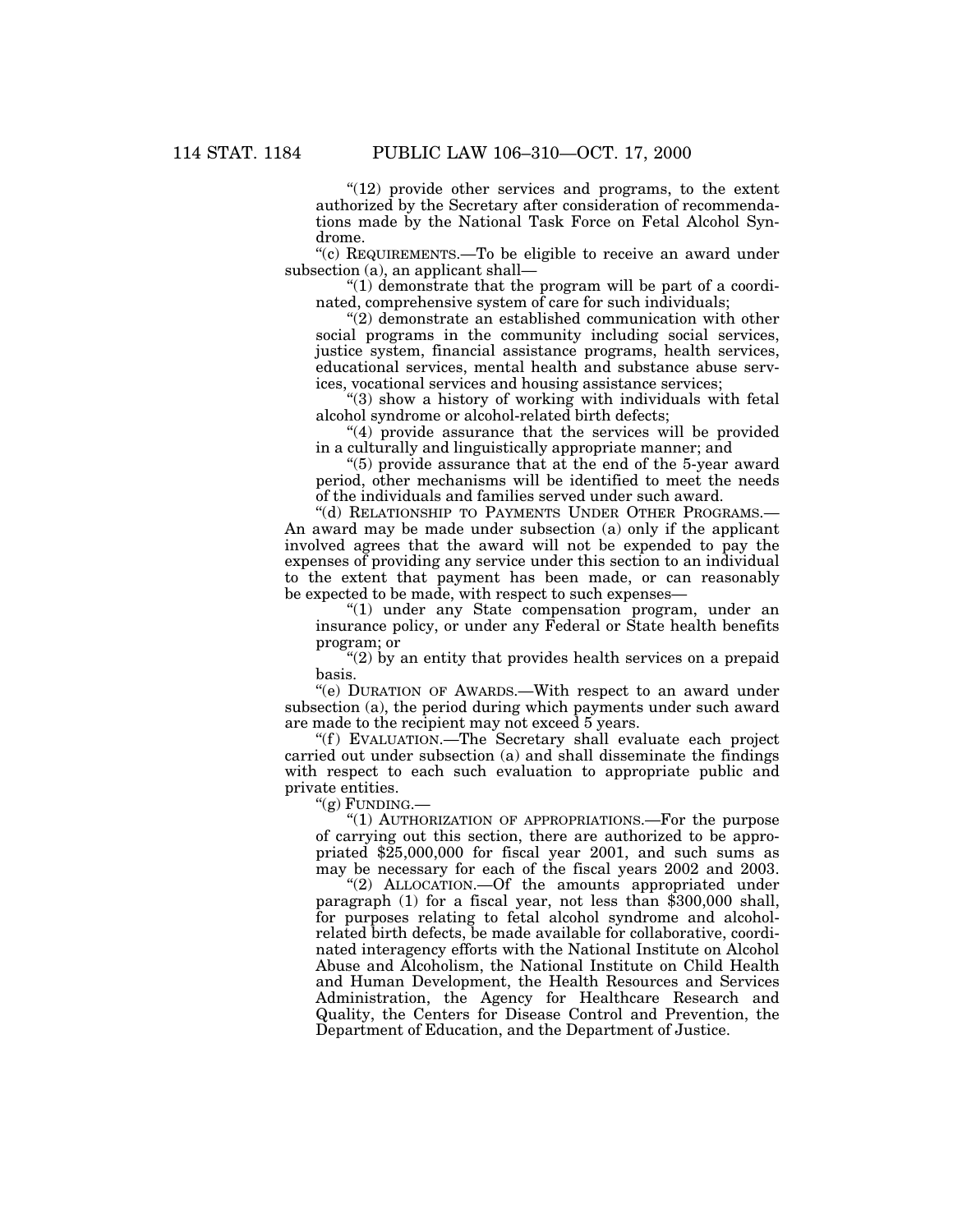#### **''SEC. 519D. CENTERS OF EXCELLENCE ON SERVICES FOR INDIVIDUALS** 42 USC 290bb– **WITH FETAL ALCOHOL SYNDROME AND ALCOHOL-RELATED BIRTH DEFECTS AND TREATMENT FOR INDIVIDUALS WITH SUCH CONDITIONS AND THEIR FAMI-LIES.** 25d.

"(a) In GENERAL.—The Secretary shall make awards of grants, cooperative agreements, or contracts to public or nonprofit private entities for the purposes of establishing not more than four centers of excellence to study techniques for the prevention of fetal alcohol syndrome and alcohol-related birth defects and adaptations of innovative clinical interventions and service delivery improvements for the provision of comprehensive services to individuals with fetal alcohol syndrome or alcohol-related birth defects and their families and for providing training on such conditions. Grants. Contracts.

''(b) USE OF FUNDS.—An award under subsection (a) may be used to—

''(1) study adaptations of innovative clinical interventions and service delivery improvements strategies for children and adults with fetal alcohol syndrome or alcohol-related birth defects and their families;

"(2) identify communities which have an exemplary comprehensive system of care for such individuals so that they can provide technical assistance to other communities attempting to set up such a system of care;

 $(3)$  provide technical assistance to communities who do not have a comprehensive system of care for such individuals and their families;

"(4) train community leaders, mental health and substance abuse professionals, families, law enforcement personnel, judges, health professionals, persons working in financial assistance programs, social service personnel, child welfare professionals, and other service providers on the implications of fetal alcohol syndrome and alcohol-related birth defects, the early identification of and referral for such conditions;

''(5) develop innovative techniques for preventing alcohol use by women in child bearing years;

''(6) perform other functions, to the extent authorized by the Secretary after consideration of recommendations made by the National Task Force on Fetal Alcohol Syndrome.

''(c) REPORT.—

''(1) IN GENERAL.—A recipient of an award under subsection (a) shall at the end of the period of funding report to the Secretary on any innovative techniques that have been discovered for preventing alcohol use among women of child bearing years.

"(2) DISSEMINATION OF FINDINGS.—The Secretary shall upon receiving a report under paragraph (1) disseminate the findings to appropriate public and private entities.

''(d) DURATION OF AWARDS.—With respect to an award under subsection (a), the period during which payments under such award are made to the recipient may not exceed 5 years.

''(e) EVALUATION.—The Secretary shall evaluate each project carried out under subsection (a) and shall disseminate the findings with respect to each such evaluation to appropriate public and private entities.

"(f) AUTHORIZATION OF APPROPRIATIONS.—For the purpose of carrying out this section, there are authorized to be appropriated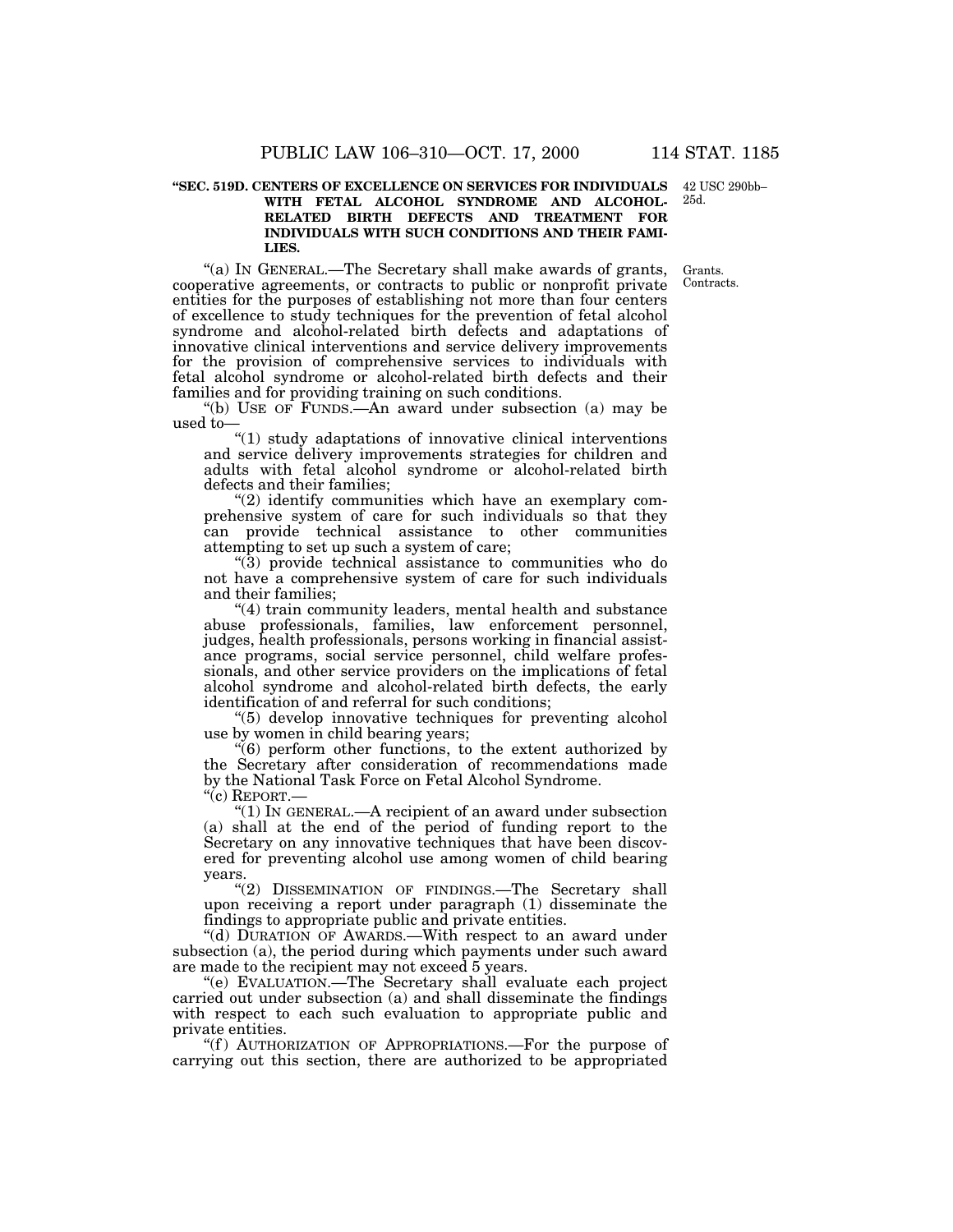\$5,000,000 for fiscal year 2001, and such sums as may be necessary for each of the fiscal years 2002 and 2003.''.

## **SEC. 3111. SUICIDE PREVENTION.**

Subpart 3 of part B of title V of the Public Health Service Act (42 U.S.C. 290bb–31 et seq.), as amended by section 3107, is further amended by adding at the end the following:

### **''SEC. 520E. SUICIDE PREVENTION FOR CHILDREN AND ADOLESCENTS.**

''(a) IN GENERAL.—The Secretary shall award grants, contracts, or cooperative agreements to States, political subdivisions of States, Indian tribes, tribal organizations, public organizations, or private nonprofit organizations to establish programs to reduce suicide deaths in the United States among children and adolescents.

''(b) COLLABORATION.—In carrying out subsection (a), the Secretary shall ensure that activities under this section are coordinated among the Substance Abuse and Mental Health Services Administration, the relevant institutes at the National Institutes of Health, the Centers for Disease Control and Prevention, the Health Resources and Services Administration, and the Administration on Children and Families.

"(c) REQUIREMENTS.—A State, political subdivision of a State, Indian tribe, tribal organization, public organization, or private nonprofit organization desiring a grant, contract, or cooperative agreement under this section shall demonstrate that the suicide prevention program such entity proposes will—

''(1) provide for the timely assessment, treatment, or referral for mental health or substance abuse services of children and adolescents at risk for suicide;

''(2) be based on best evidence-based, suicide prevention practices and strategies that are adapted to the local community;

"(3) integrate its suicide prevention program into the existing health care system in the community including primary health care, mental health services, and substance abuse services;

''(4) be integrated into other systems in the community that address the needs of children and adolescents including the educational system, juvenile justice system, welfare and child protection systems, and community youth support organizations;

''(5) use primary prevention methods to educate and raise awareness in the local community by disseminating evidencebased information about suicide prevention;

''(6) include suicide prevention, mental health, and related information and services for the families and friends of those who completed suicide, as needed;

 $\Gamma$ (7) provide linguistically appropriate and culturally competent services, as needed;

''(8) provide a plan for the evaluation of outcomes and activities at the local level, according to standards established by the Secretary, and agree to participate in a national evaluation; and

''(9) ensure that staff used in the program are trained in suicide prevention and that professionals involved in the system of care have received training in identifying persons at risk of suicide.

Grants. Contracts. 42 USC 290bb– 36.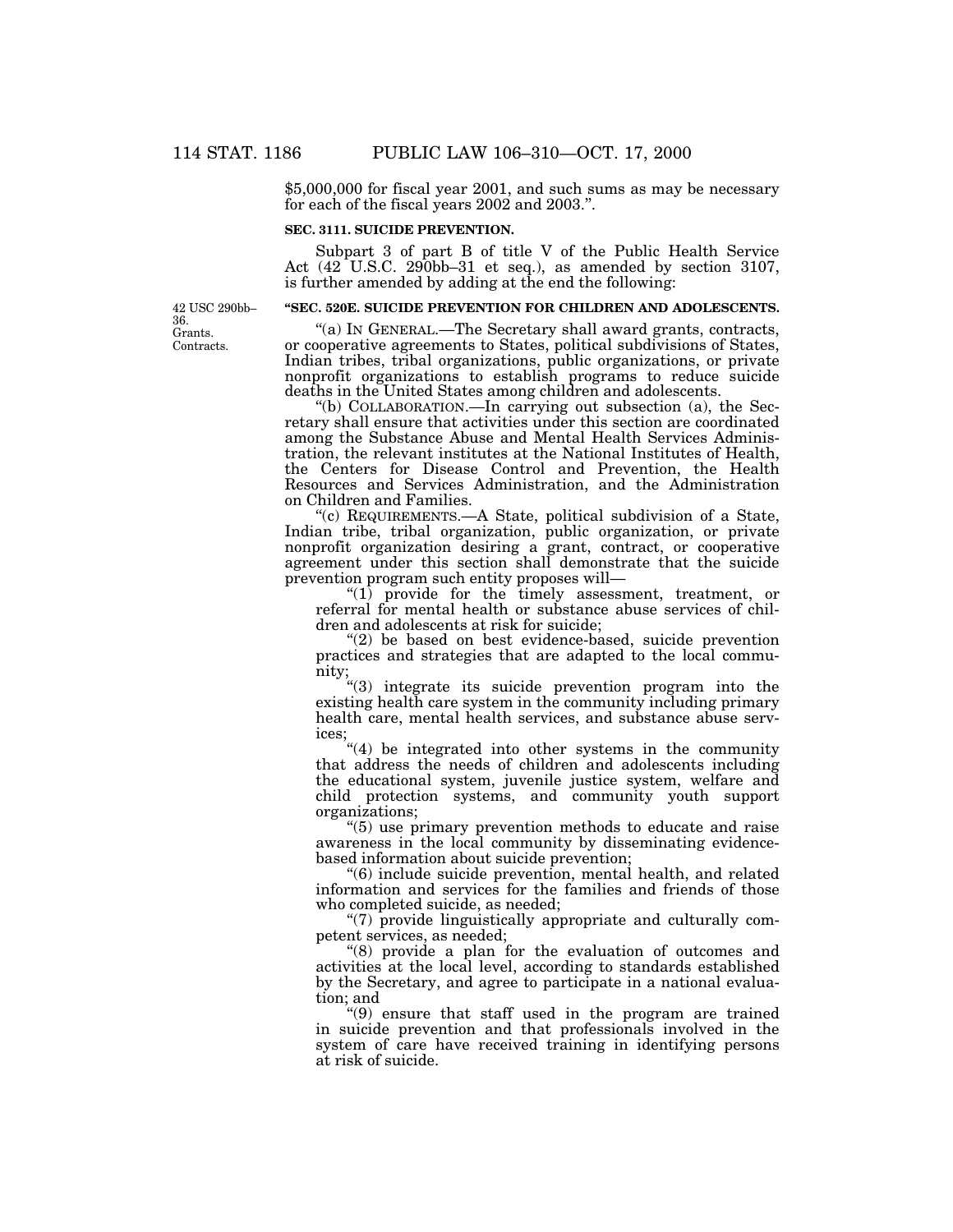''(d) USE OF FUNDS.—Amounts provided under grants, contracts, or cooperative agreements under subsection (a) shall be used to supplement and not supplant other Federal, State, and local public funds that are expended to provide services for eligible individuals.

''(e) CONDITION.—An applicant for a grant, contract, or cooperative agreement under subsection (a) shall demonstrate to the Secretary that the applicant has the support of the local community and relevant public health officials.

''(f ) SPECIAL POPULATIONS.—In awarding grants, contracts, and cooperative agreements under subsection (a), the Secretary shall ensure that such awards are made in a manner that will focus on the needs of communities or groups that experience high or rapidly rising rates of suicide.

"(g) APPLICATION.—A State, political subdivision of a State, Indian tribe, tribal organization, public organization, or private nonprofit organization receiving a grant, contract, or cooperative agreement under subsection (a) shall prepare and submit an application to the Secretary at such time, in such manner, and containing such information as the Secretary may reasonably require. Such application shall include a plan for the rigorous evaluation of activities funded under the grant, contract, or cooperative agreement, including a process and outcome evaluation.

''(h) DISTRIBUTION OF AWARDS.—In awarding grants, contracts, and cooperative agreements under subsection  $(a)$ , the Secretary shall ensure that such awards are distributed among the geographical regions of the United States and between urban and rural settings.

''(i) EVALUATION.—A State, political subdivision of a State, Indian tribe, tribal organization, public organization, or private nonprofit organization receiving a grant, contract, or cooperative agreement under subsection (a) shall prepare and submit to the Secretary at the end of the program period, an evaluation of all activities funded under this section.

"(j) DISSEMINATION AND EDUCATION.—The Secretary shall ensure that findings derived from activities carried out under this section are disseminated to State, county and local governmental agencies and public and private nonprofit organizations active in promoting suicide prevention and family support activities.

"(k)  $\overline{D}$ URATION OF PROJECTS.—With respect to a grant, contract, or cooperative agreement awarded under this section, the period during which payments under such award may be made to the recipient may not exceed 5 years.

''(l) STUDY.—Within 1 year after the date of the enactment Deadline. of this section, the Secretary shall, directly or by grant or contract, initiate a study to assemble and analyze data to identify—

''(1) unique profiles of children under 13 who attempt or complete suicide;

 $(2)$  unique profiles of youths between ages 13 and 21 who attempt or complete suicide; and

''(3) a profile of services which might have been available to these groups and the use of these services by children and youths from paragraphs (1) and (2).

''(m) AUTHORIZATION OF APPROPRIATION.—

"(1) In GENERAL.—For purposes of carrying out this section, there is authorized to be appropriated \$75,000,000 for fiscal year 2001 and such sums as may be necessary for each of the fiscal years 2002 through 2003.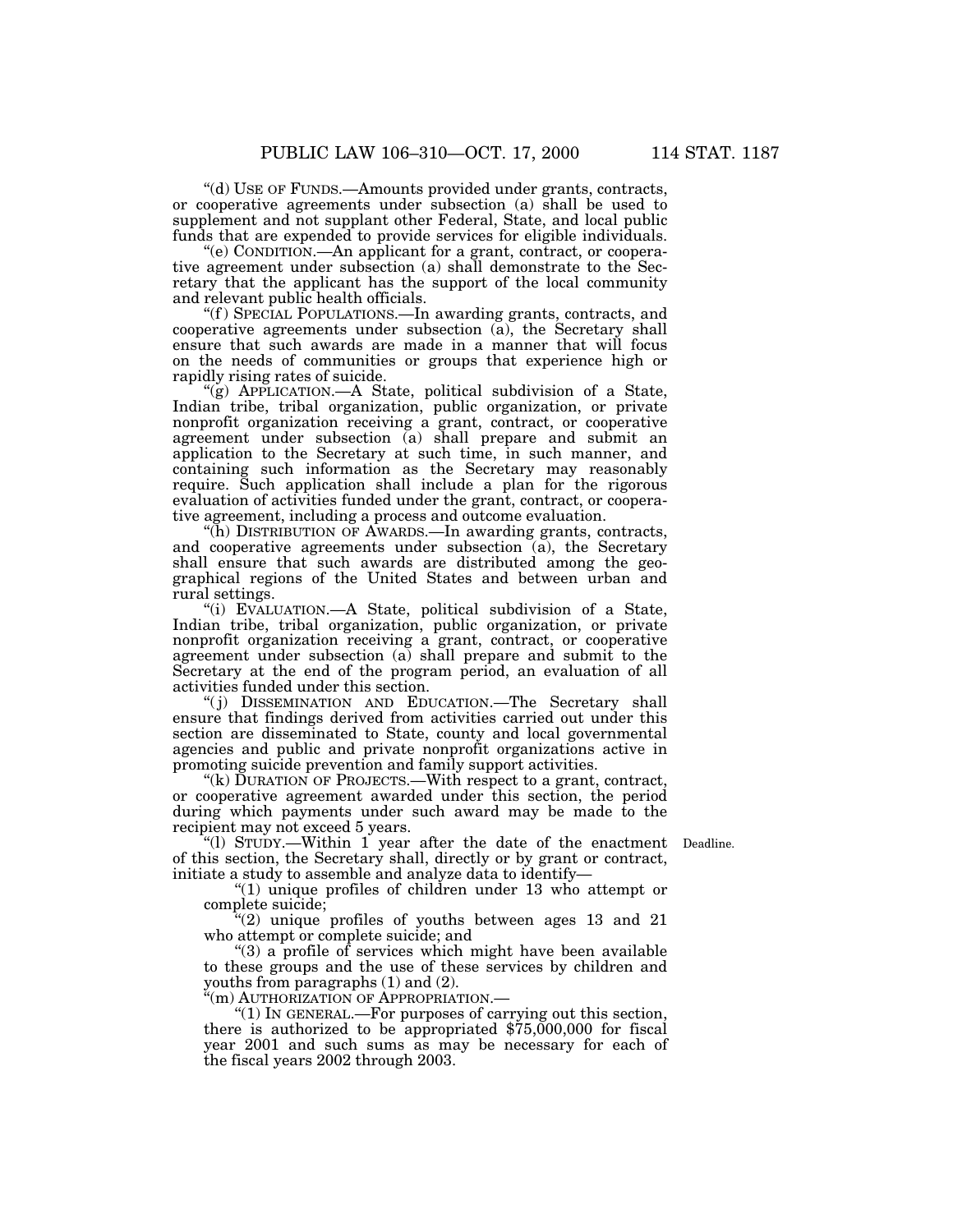"(2) PROGRAM MANAGEMENT.—In carrying out this section, the Secretary shall use 1 percent of the amount appropriated under paragraph (1) for each fiscal year for managing programs under this section."

### **SEC. 3112. GENERAL PROVISIONS.**

(a) DUTIES OF THE CENTER FOR SUBSTANCE ABUSE TREAT-MENT.—Section 507(b) of the Public Health Service Act (42 U.S.C. 290bb(b)) is amended—

(1) by redesignating paragraphs (2) through (12) as paragraphs (4) through (14), respectively;

(2) by inserting after paragraph (1), the following:

 $"(2)$  ensure that emphasis is placed on children and adolescents in the development of treatment programs;

''(3) collaborate with the Attorney General to develop programs to provide substance abuse treatment services to individuals who have had contact with the Justice system, especially adolescents;'';

 $(3)$  in paragraph  $(7)$  (as so redesignated), by striking "services, and monitor<sup>"</sup> and all that follows through "1925" and inserting "services";

(4) in paragraph (13) (as so redesignated), by striking "treatment, including" and all that follows through "which shall" and inserting "treatment, which shall"; and

(5) in paragraph 14 (as so redesignated), by striking ''para $graph (11)'$  and inserting "paragraph  $(13)$ ".

(b) OFFICE FOR SUBSTANCE ABUSE PREVENTION.—Section 515(b) of the Public Health Service Act (42 U.S.C. 290bb–21(b)) is amended—

(1) by redesignating paragraphs (9) and (10) as (10) and  $(11);$ 

(2) by inserting after paragraph (8), the following:

''(9) collaborate with the Attorney General of the Department of Justice to develop programs to prevent drug abuse among high risk youth;"; and

(3) in paragraph (10) (as so redesignated), by striking "public concerning" and inserting "public, especially adolescent audiences, concerning''.

(c) DUTIES OF THE CENTER FOR MENTAL HEALTH SERVICES.— Section 520(b) of the Public Health Service Act (42 U.S.C. 290bb–  $3(b)$ ) is amended-

(1) by redesignating paragraphs (3) through (14) as paragraphs (4) through (15), respectively;

(2) by inserting after paragraph (2), the following:

 $*(3)$  collaborate with the Department of Education and the Department of Justice to develop programs to assist local communities in addressing violence among children and adolescents;'';

 $(3)$  in paragraph  $(8)$  (as so redesignated), by striking "programs authorized'' and all that follows through ''Programs'' and inserting ''programs under part C''; and

(4) in paragraph (9) (as so redesignated), by striking ''program and programs'' and all that follows through ''303'' and inserting ''programs''.

42 USC 290bb– 31.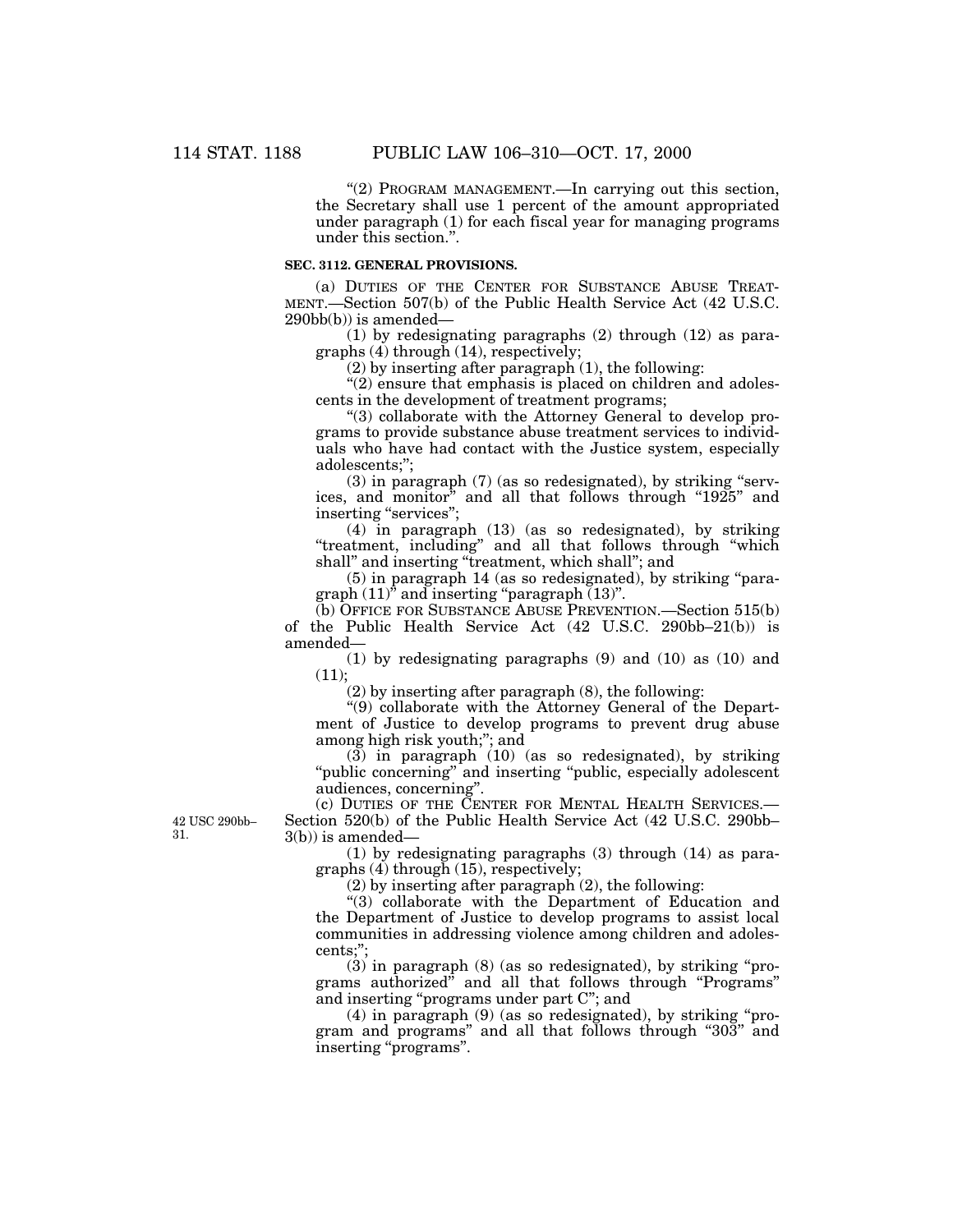## **TITLE XXXII—PROVISIONS RELATING TO MENTAL HEALTH**

#### **SEC. 3201. PRIORITY MENTAL HEALTH NEEDS OF REGIONAL AND NATIONAL SIGNIFICANCE.**

(a) IN GENERAL.—Section 520A of the Public Health Service Act (42 U.S.C. 290bb–32) is amended to read as follows:

#### **''SEC. 520A. PRIORITY MENTAL HEALTH NEEDS OF REGIONAL AND NATIONAL SIGNIFICANCE.**

''(a) PROJECTS.—The Secretary shall address priority mental health needs of regional and national significance (as determined under subsection  $(b)$ ) through the provision of or through assistance for—

''(1) knowledge development and application projects for prevention, treatment, and rehabilitation, and the conduct or support of evaluations of such projects;

 $(2)$  training and technical assistance programs;

''(3) targeted capacity response programs; and

''(4) systems change grants including statewide family network grants and client-oriented and consumer run self-help activities.

The Secretary may carry out the activities described in this sub-Grants. section directly or through grants or cooperative agreements with States, political subdivisions of States, Indian tribes and tribal organizations, other public or private nonprofit entities.<br>"(b) PRIORITY MENTAL HEALTH NEEDS.—

Contracts.

"(1) DETERMINATION OF NEEDS.— Priority mental health needs of regional and national significance shall be determined by the Secretary in consultation with States and other interested groups. The Secretary shall meet with the States and interested groups on an annual basis to discuss program priorities.

''(2) SPECIAL CONSIDERATION.—In developing program priorities described in paragraph (1), the Secretary shall give special consideration to promoting the integration of mental health services into primary health care systems.

''(c) REQUIREMENTS.—

''(1) IN GENERAL.—Recipients of grants, contracts, and cooperative agreements under this section shall comply with information and application requirements determined appropriate by the Secretary.

"(2) DURATION OF AWARD.—With respect to a grant, contract, or cooperative agreement awarded under this section, the period during which payments under such award are made to the recipient may not exceed 5 years.

''(3) MATCHING FUNDS.—The Secretary may, for projects carried out under subsection (a), require that entities that apply for grants, contracts, or cooperative agreements under this section provide non-Federal matching funds, as determined appropriate by the Secretary, to ensure the institutional commitment of the entity to the projects funded under the grant, contract, or cooperative agreement. Such non-Federal matching funds may be provided directly or through donations from public or private entities and may be in cash or in kind, fairly evaluated, including plant, equipment, or services.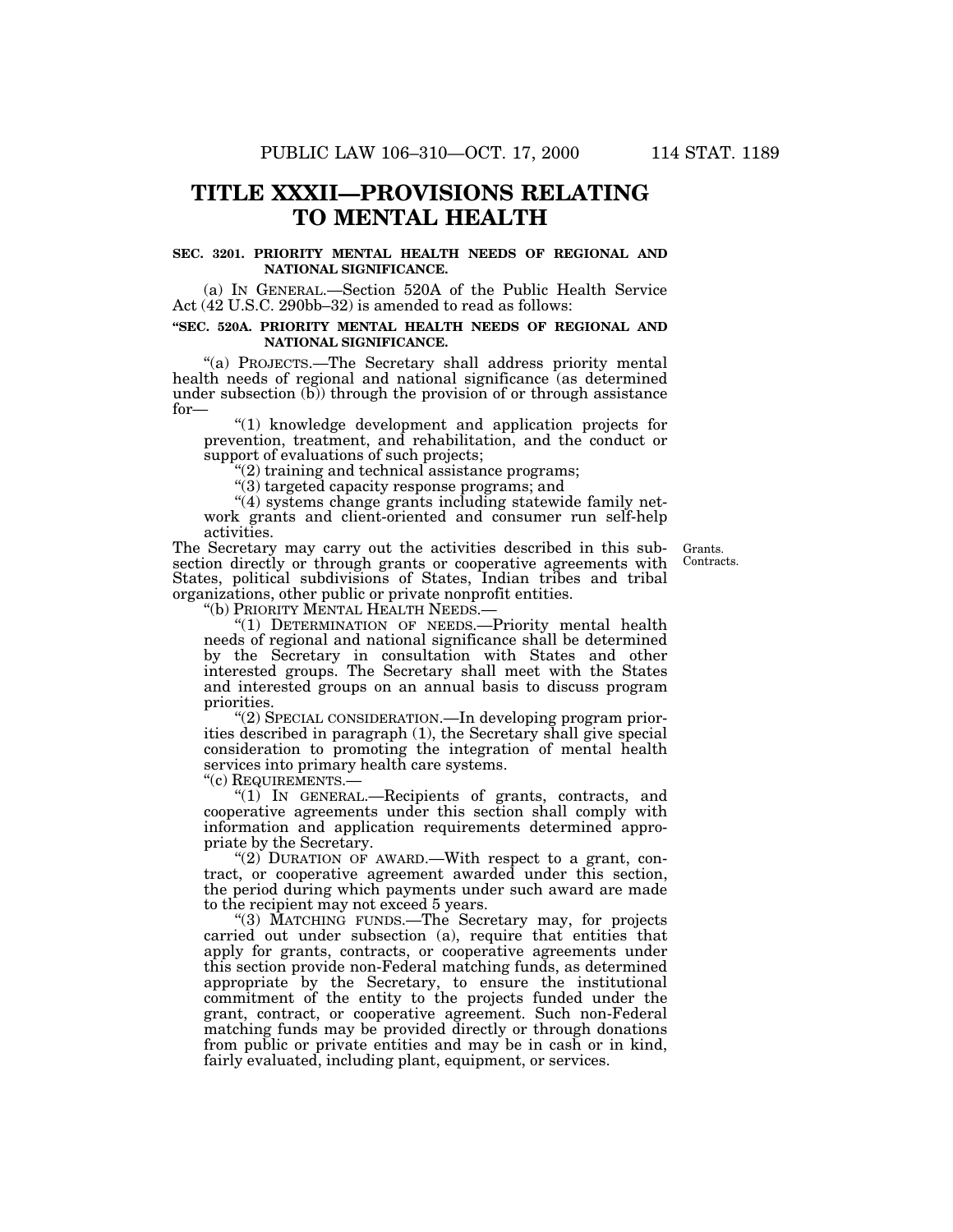"(4) MAINTENANCE OF EFFORT.—With respect to activities for which a grant, contract or cooperative agreement is awarded under this section, the Secretary may require that recipients for specific projects under subsection (a) agree to maintain expenditures of non-Federal amounts for such activities at a level that is not less than the level of such expenditures maintained by the entity for the fiscal year preceding the fiscal year for which the entity receives such a grant, contract, or cooperative agreement.

''(d) EVALUATION.—The Secretary shall evaluate each project carried out under subsection (a)(1) and shall disseminate the findings with respect to each such evaluation to appropriate public and private entities.<br>"(e) INFORMATION AND EDUCATION.—

" $(1)$  IN GENERAL.—The Secretary shall establish information and education programs to disseminate and apply the findings of the knowledge development and application, training, and technical assistance programs, and targeted capacity response programs, under this section to the general public, to health care professionals, and to interested groups. The Secretary shall make every effort to provide linkages between the findings of supported projects and State agencies responsible for carrying out mental health services.

''(2) RURAL AND UNDERSERVED AREAS.—In disseminating information on evidence-based practices in the provision of children's mental health services under this subsection, the Secretary shall ensure that such information is distributed to rural and medically underserved areas.<br>"(f) AUTHORIZATION OF APPROPRIATION.

"(1) IN GENERAL.—There are authorized to be appropriated to carry out this section,  $$300,000,000$  for fiscal year 2001, and such sums as may be necessary for each of the fiscal years 2002 and 2003.

" $(2)$  DATA INFRASTRUCTURE.—If amounts are not appropriated for a fiscal year to carry out section 1971 with respect to mental health, then the Secretary shall make available, from the amounts appropriated for such fiscal year under paragraph (1), an amount equal to the sum of \$6,000,000 and 10 percent of all amounts appropriated for such fiscal year under such paragraph in excess of \$100,000,000, to carry out such section 1971.".<br>(b) CONFORMING AMENDMENTS.-

 $(1)$  Section 303 of the Public Health Service Act  $(42 \text{ U.S.C.})$ 242a) is repealed.

(2) Section 520B of the Public Health Service Act (42 U.S.C. 290bb–33) is repealed.

(3) Section 612 of the Stewart B. McKinney Homeless Assistance Act (42 U.S.C. 290aa–3 note) is repealed.

42 USC 290bb-32 note.

## **SEC. 3202. GRANTS FOR THE BENEFIT OF HOMELESS INDIVIDUALS.**

Section 506 of the Public Health Service Act (42 U.S.C. 290aa– 5) is amended to read as follows:

#### **''SEC. 506. GRANTS FOR THE BENEFIT OF HOMELESS INDIVIDUALS.**

''(a) IN GENERAL.—The Secretary shall award grants, contracts and cooperative agreements to community-based public and private nonprofit entities for the purposes of providing mental health and substance abuse services for homeless individuals. In carrying out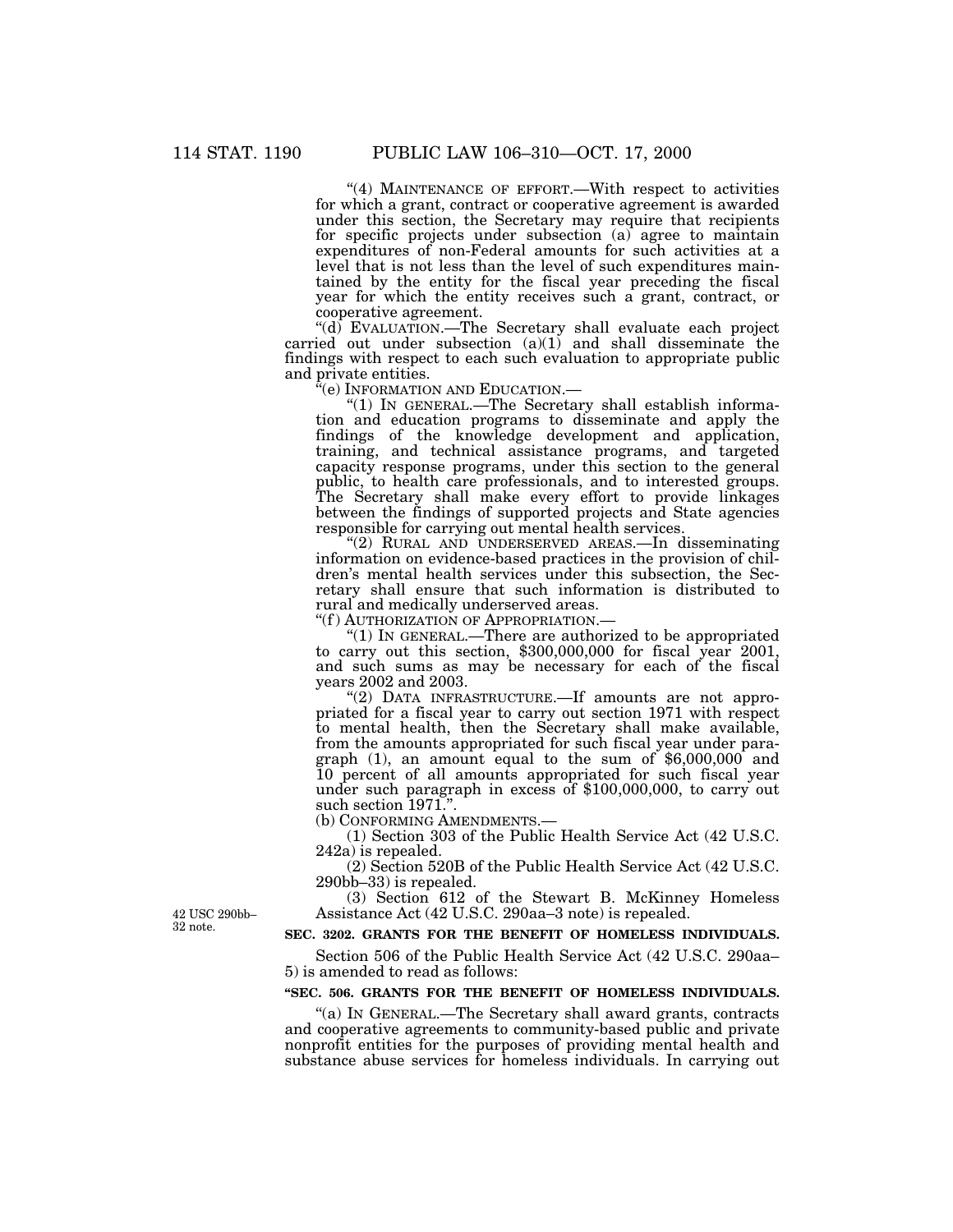this section, the Secretary shall consult with the Interagency Council on the Homeless, established under section 201 of the Stewart B. McKinney Homeless Assistance Act (42 U.S.C. 11311).

''(b) PREFERENCES.—In awarding grants, contracts, and cooperative agreements under subsection (a), the Secretary shall give a preference to—

"(1) entities that provide integrated primary health, substance abuse, and mental health services to homeless individuals;

 $f''(2)$  entities that demonstrate effectiveness in serving runaway, homeless, and street youth;

''(3) entities that have experience in providing substance abuse and mental health services to homeless individuals;

"(4) entities that demonstrate experience in providing housing for individuals in treatment for or in recovery from mental illness or substance abuse; and

''(5) entities that demonstrate effectiveness in serving homeless veterans.

''(c) SERVICES FOR CERTAIN INDIVIDUALS.—In awarding grants, contracts, and cooperative agreements under subsection (a), the Secretary shall not—

''(1) prohibit the provision of services under such subsection to homeless individuals who are suffering from a substance abuse disorder and are not suffering from a mental health disorder; and

" $(2)$  make payments under subsection  $(a)$  to any entity that has a policy of—

''(A) excluding individuals from mental health services due to the existence or suspicion of substance abuse; or

''(B) has a policy of excluding individuals from substance abuse services due to the existence or suspicion of mental illness.

"(d) TERM OF THE AWARDS.-No entity may receive a grant, contract, or cooperative agreement under subsection (a) for more than 5 years.

''(e) AUTHORIZATION OF APPROPRIATIONS.—There is authorized to be appropriated to carry out this section, \$50,000,000 for fiscal year 2001, and such sums as may be necessary for each of the fiscal years 2002 and 2003.''.

### **SEC. 3203. PROJECTS FOR ASSISTANCE IN TRANSITION FROM HOMELESSNESS.**

(a) WAIVERS FOR TERRITORIES.—Section 522 of the Public Health Service Act (42 U.S.C. 290cc–22) is amended by adding at the end the following:

''(i) WAIVER FOR TERRITORIES.—With respect to the United States Virgin Islands, Guam, American Samoa, Palau, the Marshall Islands, and the Commonwealth of the Northern Mariana Islands, the Secretary may waive the provisions of this part that the Secretary determines to be appropriate.''.

(b) AUTHORIZATION OF APPROPRIATION.—Section 535(a) of the Public Health Service Act (42 U.S.C. 290cc–35(a)) is amended by striking "1991 through  $1994$ " and inserting "2001 through  $2003$ ".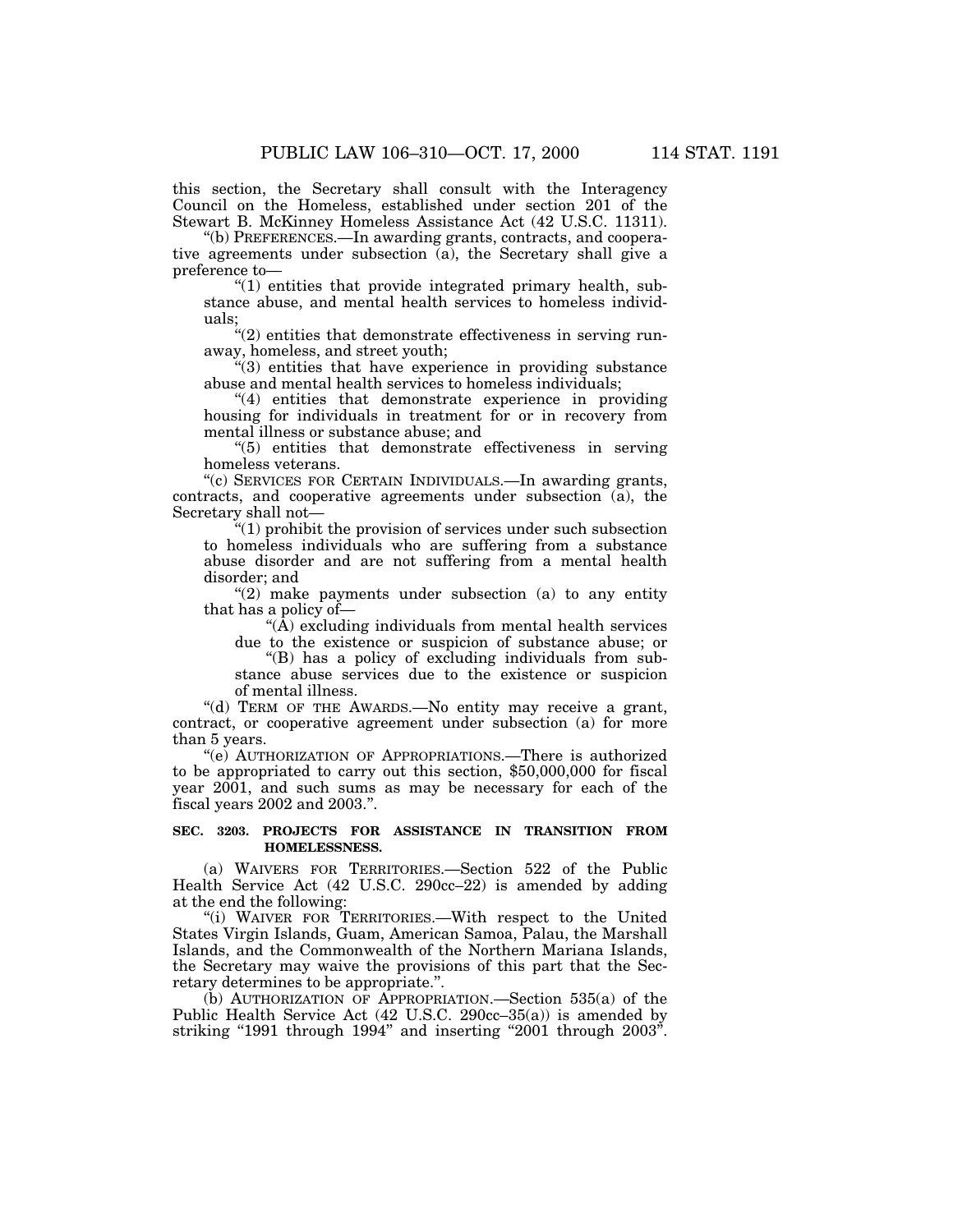#### **SEC. 3204. COMMUNITY MENTAL HEALTH SERVICES PERFORMANCE PARTNERSHIP BLOCK GRANT.**

42 USC 300x–1.

(a) CRITERIA FOR PLAN.—Section 1912(b) of the Public Health Service Act (42 U.S.C. 300x–2(b)) is amended by striking paragraphs (1) through (12) and inserting the following:

 $\sqrt{m}(1)$  COMPREHENSIVE COMMUNITY-BASED MENTAL HEALTH SYSTEMS.—The plan provides for an organized community-based system of care for individuals with mental illness and describes available services and resources in a comprehensive system of care, including services for dually diagnosed individuals. The description of the system of care shall include health and mental health services, rehabilitation services, employment services, housing services, educational services, substance abuse services, medical and dental care, and other support services to be provided to individuals with Federal, State and local public and private resources to enable such individuals to function outside of inpatient or residential institutions to the maximum extent of their capabilities, including services to be provided by local school systems under the Individuals with Disabilities Education Act. The plan shall include a separate description of case management services and provide for activities leading to reduction of hospitalization.

"(2) MENTAL HEALTH SYSTEM DATA AND EPIDEMIOLOGY.— The plan contains an estimate of the incidence and prevalence in the State of serious mental illness among adults and serious emotional disturbance among children and presents quantitative targets to be achieved in the implementation of the system described in paragraph (1).

''(3) CHILDREN'S SERVICES.—In the case of children with serious emotional disturbance, the plan—

''(A) subject to subparagraph (B), provides for a system of integrated social services, educational services, juvenile services, and substance abuse services that, together with health and mental health services, will be provided in order for such children to receive care appropriate for their multiple needs (such system to include services provided under the Individuals with Disabilities Education Act);

''(B) provides that the grant under section 1911 for the fiscal year involved will not be expended to provide any service under such system other than comprehensive community mental health services; and

''(C) provides for the establishment of a defined geographic area for the provision of the services of such system.

"(4) TARGETED SERVICES TO RURAL AND HOMELESS POPU-LATIONS.—The plan describes the State's outreach to and services for individuals who are homeless and how communitybased services will be provided to individuals residing in rural areas.

"(5) MANAGEMENT SYSTEMS.—The plan describes the financial resources, staffing and training for mental health providers that is necessary to implement the plan, and provides for the training of providers of emergency health services regarding mental health. The plan further describes the manner in which the State intends to expend the grant under section 1911 for the fiscal year involved.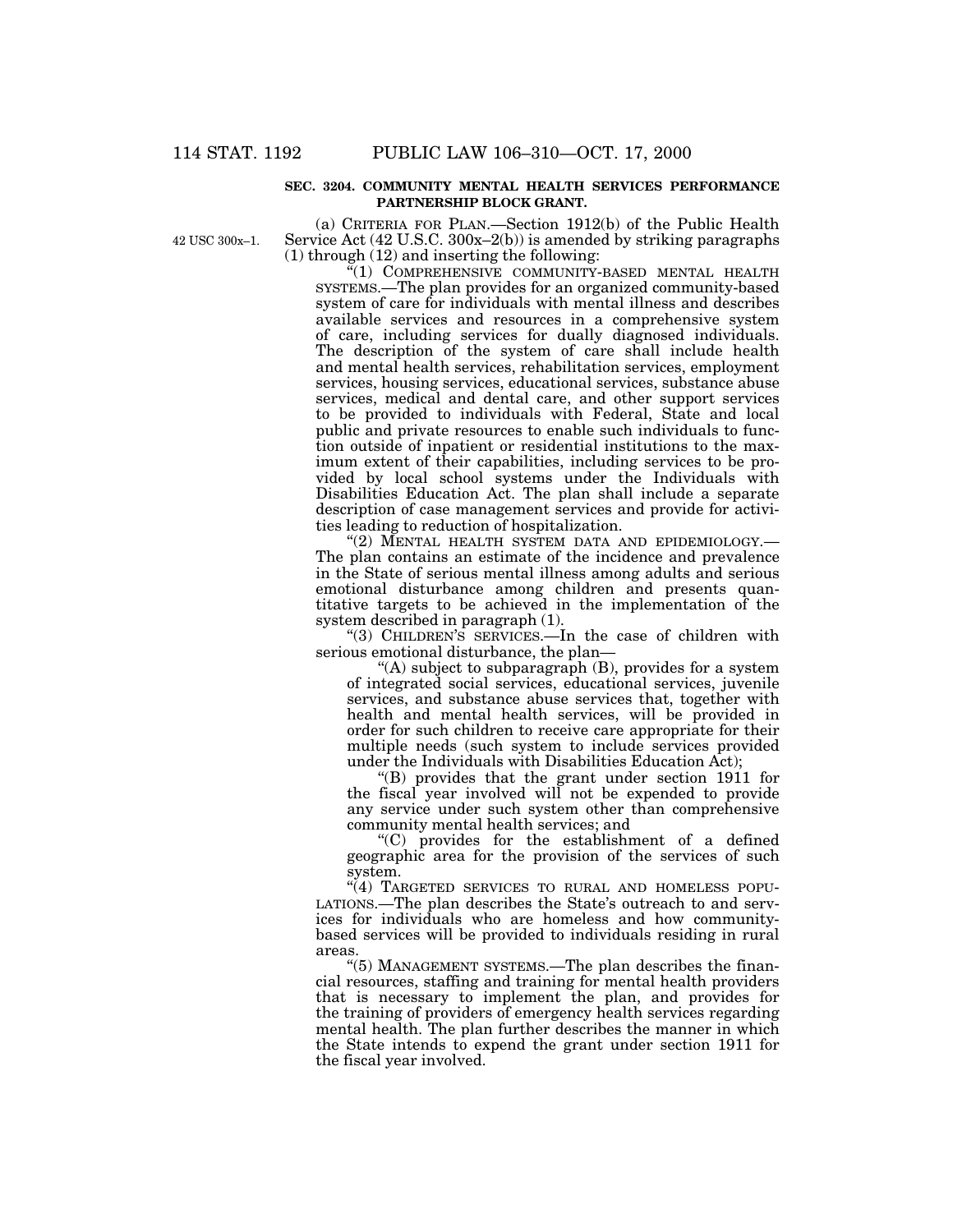Except as provided for in paragraph (3), the State plan shall contain the information required under this subsection with respect to both adults with serious mental illness and children with serious emotional disturbance.''.

(b) REVIEW OF PLANNING COUNCIL OF STATE'S REPORT.—Section 1915(a) of the Public Health Service Act  $(42 \text{ U.S.C. } 300x-4(a))$ is amended—

(1) in paragraph (1), by inserting ''and the report of the State under section 1942(a) concerning the preceding fiscal year'' after ''to the grant''; and

(2) in paragraph (2), by inserting before the period ''and any comments concerning the annual report''.

(c) MAINTENANCE OF EFFORT.—Section 1915(b) of the Public Health Service Act (42 U.S.C. 300x–4(b)) is amended—

(1) by redesignating paragraphs (2) and (3) as paragraphs (3) and (4), respectively; and

(2) by inserting after paragraph (1), the following:

"(2) EXCLUSION OF CERTAIN FUNDS.—The Secretary may exclude from the aggregate State expenditures under subsection (a), funds appropriated to the principle agency for authorized activities which are of a non-recurring nature and for a specific purpose."

(d) APPLICATION FOR GRANTS.—Section  $1917(a)(1)$  of the Public Health Service Act (42 U.S.C. 300x–6(a)(1)) is amended to read as follows:

 $(1)$  the plan is received by the Secretary not later than September 1 of the fiscal year prior to the fiscal year for which a State is seeking funds, and the report from the previous fiscal year as required under section 1941 is received by December 1 of the fiscal year of the grant;''.

(e) WAIVERS FOR TERRITORIES.—Section 1917(b) of the Public Health Service Act (42 U.S.C. 300x–6(b)) is amended by striking "whose allotment under section 1911 for the fiscal year is the amount specified in section  $1918(c)(2)(B)$ " and inserting in its place ''except Puerto Rico''.

 $(f)$  AUTHORIZATION OF APPROPRIATION.—Section 1920 of the Public Health Service Act (42 U.S.C. 300x–9) is amended—

 $(1)$  in subsection  $(a)$ , by striking "\$450,000,000" and all that follows through the end and inserting ''\$450,000,000 for fiscal year 2001, and such sums as may be necessary for each of the fiscal years 2002 and 2003.''; and

(2) in subsection  $(b)(2)$ , by striking "section  $505$ " and inserting "sections 505 and 1971".

## **SEC. 3205. DETERMINATION OF ALLOTMENT.**

Section 1918(b) of the Public Health Service Act (42 U.S.C. 300x–7(b)) is amended to read as follows:

''(b) MINIMUM ALLOTMENTS FOR STATES.—With respect to fiscal year 2000, and subsequent fiscal years, the amount of the allotment of a State under section 1911 shall not be less than the amount the State received under such section for fiscal year 1998.''.

#### **SEC. 3206. PROTECTION AND ADVOCACY FOR MENTALLY ILL INDIVID-UALS ACT OF 1986.**

(a) SHORT TITLE.—The first section of the Protection and Advocacy for Mentally Ill Individuals Act of 1986 (Public Law 99–319) is amended to read as follows: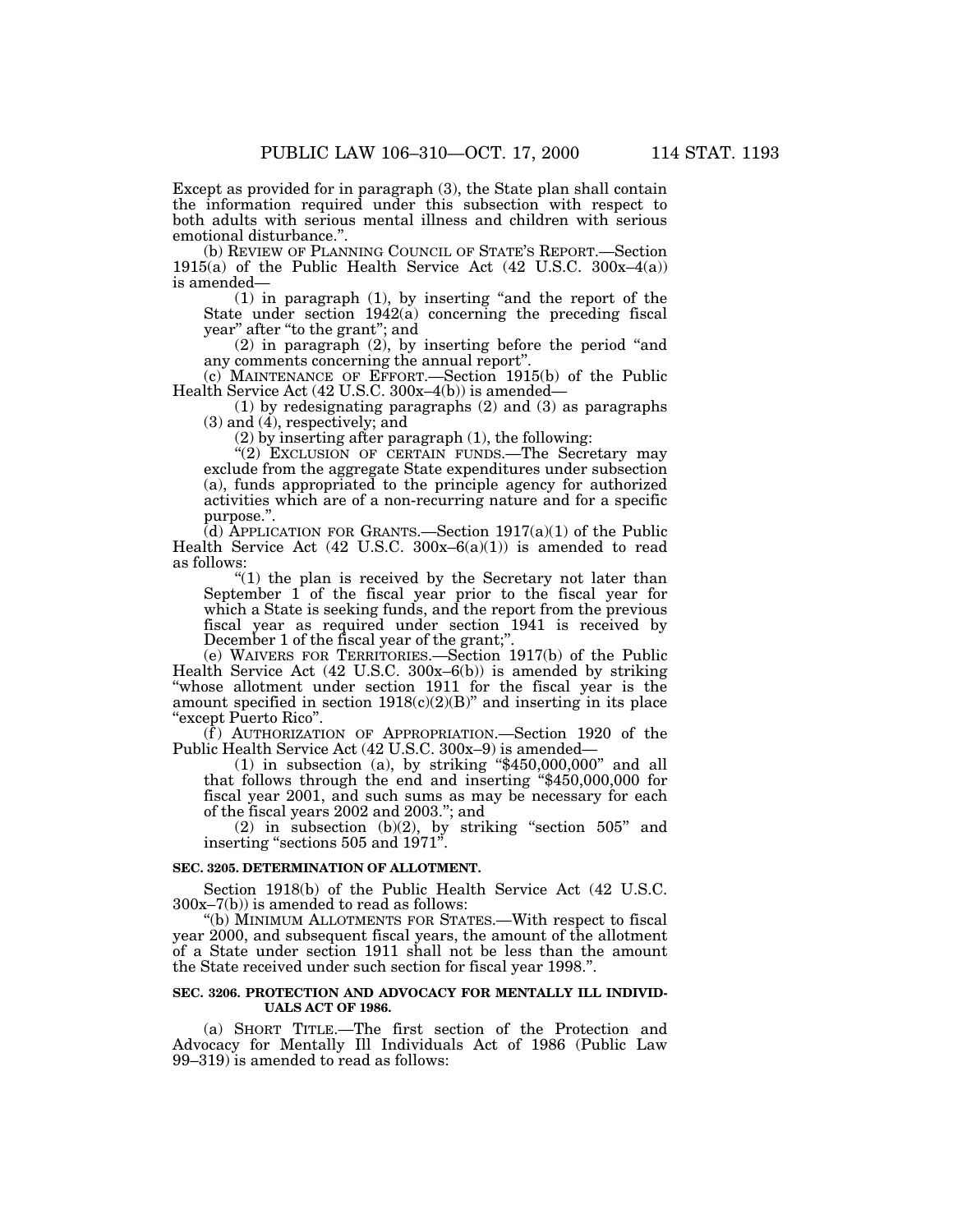42 USC 10801 note.

## **''SECTION 1. SHORT TITLE.**

''This Act may be cited as the 'Protection and Advocacy for Individuals with Mental Illness Act'.''.

(b) DEFINITIONS.—Section 102 of the Protection and Advocacy for Individuals with Mental Illness Act (as amended by subsection (a)) (42 U.S.C. 10802) is amended—

 $(1)$  in paragraph  $(4)$ —

(A) in the matter preceding subparagraph (A), by inserting ", except as provided in section 104(d)," after "means"

(B) in subparagraph (B)—

(i) by striking "(i)" who" and inserting " $(i)(I)$  who"; (ii) by redesignating clauses (ii) and (iii) as subclauses  $(II)$  and  $(III)$ ;

(iii) in subclause (III) (as so redesignated), by striking the period and inserting "; or"; and

(iv) by adding at the end the following:

"(ii) who satisfies the requirements of subparagraph (A) and lives in a community setting, including their own home.''; and

(2) by adding at the end the following:

"(8) The term 'American Indian consortium' means a consortium established under part C of the Developmental Disabilities Assistance and Bill of Rights Act (42 U.S.C. 6042 et seq.).''.

(c) USE OF ALLOTMENTS.—Section 104 of the Protection and Advocacy for Individuals with Mental Illness Act (as amended by subsection (a)) (42 U.S.C. 10804) is amended by adding at the end the following:

''(d) The definition of 'individual with a mental illness' contained in section 102(4)(B)(iii) shall apply, and thus an eligible system may use its allotment under this title to provide representation to such individuals, only if the total allotment under this title for any fiscal year is \$30,000,000 or more, and in such case, an eligible system must give priority to representing persons with mental illness as defined in subparagraphs (A) and (B)(i) of section  $102(4)$ ."

 $(d)$  MINIMUM AMOUNT.—Paragraph  $(2)$  of section 112 $(a)$  of the Protection and Advocacy for Individuals with Mental Illness Act (as amended by subsection (a))  $(42 \text{ U.S.C. } 10822(a)(2))$  is amended to read as follows:

 $\degree$ (2)(A) The minimum amount of the allotment of an eligible system shall be the product (rounded to the nearest \$100) of the appropriate base amount determined under subpara $graph (B)$  and the factor specified in subparagraph  $(C)$ .

''(B) For purposes of subparagraph (A), the appropriate base amount—

"(i) for American Samoa, Guam, the Marshall Islands, the Federated States of Micronesia, the Commonwealth of the Northern Mariana Islands, the Republic of Palau, and the Virgin Islands, is \$139,300; and

"(ii) for any other State, is  $$260,000$ .

''(C) The factor specified in this subparagraph is the ratio of the amount appropriated under section 117 for the fiscal year for which the allotment is being made to the amount appropriated under such section for fiscal year 1995.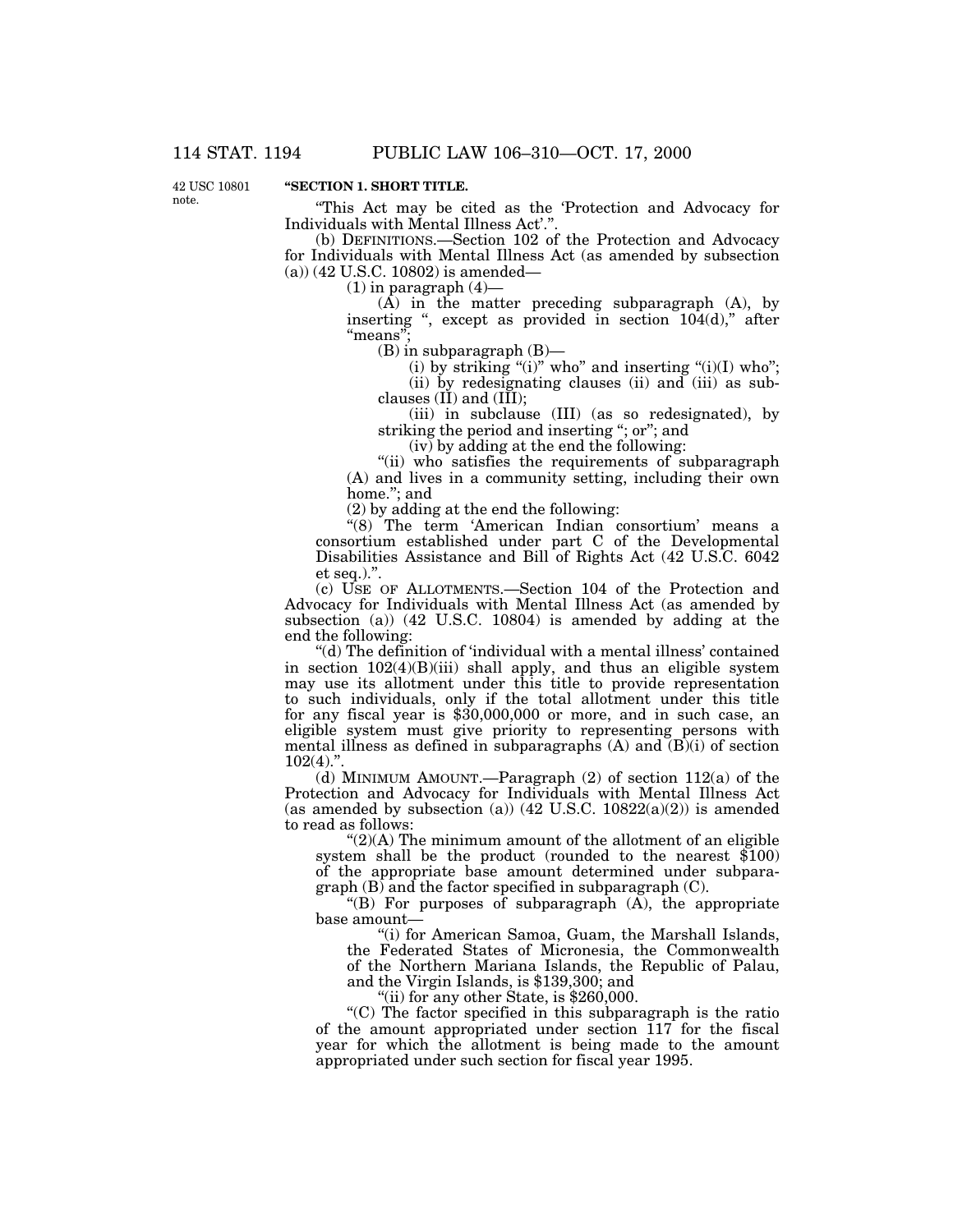''(D) If the total amount appropriated for a fiscal year is at least \$25,000,000, the Secretary shall make an allotment in accordance with subparagraph (A) to the eligible system serving the American Indian consortium."

(e) TECHNICAL AMENDMENTS.—Section 112(a) of the Protection and Advocacy for Individuals with Mental Illness Act (as amended by subsection (a))  $(42 \text{ U.S.C. } 10822(a))$  is amended—

(1) in paragraph (1)(B), by striking ''Trust Territory of the Pacific Islands'' and inserting ''Marshall Islands, the Federated States of Micronesia, the Republic of Palau''; and

(2) by striking paragraph (3).

(f) REAUTHORIZATION.-Section 117 of the Protection and Advocacy for Individuals with Mental Illness Act (as amended by subsection (a))  $(42 \text{ U.S.C. } 10827)$  is amended by striking "1995" and inserting ''2003''.

#### **SEC. 3207. REQUIREMENT RELATING TO THE RIGHTS OF RESIDENTS OF CERTAIN FACILITIES.**

Title V of the Public Health Service Act (42 U.S.C. 290aa et seq.) is amended by adding at the end the following:

## **''PART H—REQUIREMENT RELATING TO THE RIGHTS OF RESIDENTS OF CERTAIN FACILI-TIES**

#### **''SEC. 591. REQUIREMENT RELATING TO THE RIGHTS OF RESIDENTS** 42 USC 290ii. **OF CERTAIN FACILITIES.**

''(a) IN GENERAL.—A public or private general hospital, nursing facility, intermediate care facility, or other health care facility, that receives support in any form from any program supported in whole or in part with funds appropriated to any Federal department or agency shall protect and promote the rights of each resident of the facility, including the right to be free from physical or mental abuse, corporal punishment, and any restraints or involuntary seclusions imposed for purposes of discipline or convenience.

''(b) REQUIREMENTS.—Restraints and seclusion may only be imposed on a resident of a facility described in subsection (a) if—

 $(1)$  the restraints or seclusion are imposed to ensure the physical safety of the resident, a staff member, or others; and

"(2) the restraints or seclusion are imposed only upon the written order of a physician, or other licensed practitioner permitted by the State and the facility to order such restraint or seclusion, that specifies the duration and circumstances under which the restraints are to be used (except in emergency circumstances specified by the Secretary until such an order could reasonably be obtained).

''(c) CURRENT LAW.—This part shall not be construed to affect or impede any Federal or State law or regulations that provide greater protections than this part regarding seclusion and restraint.

''(d) DEFINITIONS.—In this section:

''(1) RESTRAINTS.—The term 'restraints' means—

"(A) any physical restraint that is a mechanical or personal restriction that immobilizes or reduces the ability of an individual to move his or her arms, legs, or head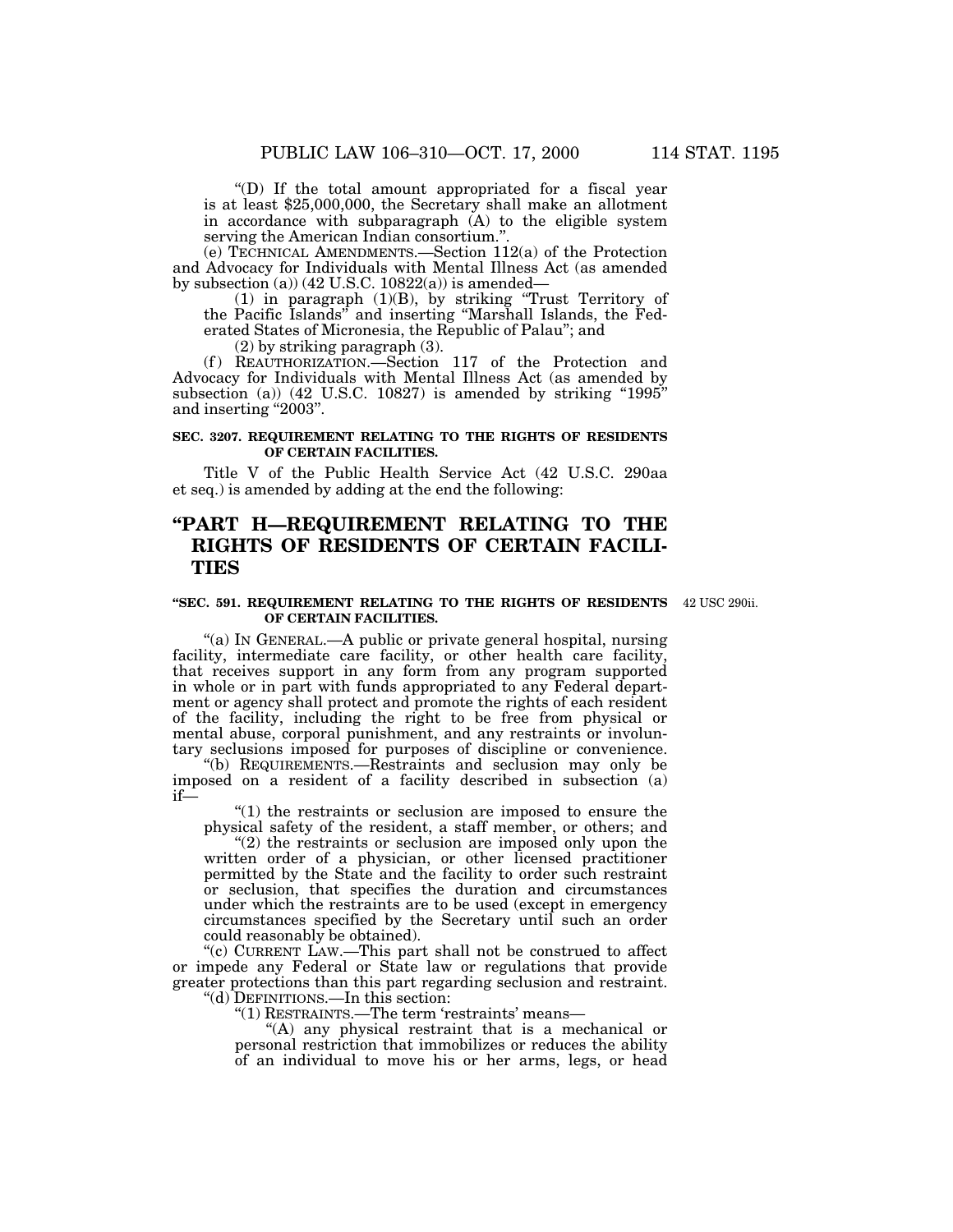freely, not including devices, such as orthopedically prescribed devices, surgical dressings or bandages, protective helmets, or any other methods that involves the physical holding of a resident for the purpose of conducting routine physical examinations or tests or to protect the resident from falling out of bed or to permit the resident to participate in activities without the risk of physical harm to the resident (such term does not include a physical escort); and

''(B) a drug or medication that is used as a restraint to control behavior or restrict the resident's freedom of movement that is not a standard treatment for the resident's medical or psychiatric condition.

"(2) SECLUSION.—The term 'seclusion' means a behavior control technique involving locked isolation. Such term does not include a time out.

"(3) PHYSICAL ESCORT.—The term 'physical escort' means the temporary touching or holding of the hand, wrist, arm, shoulder or back for the purpose of inducing a resident who is acting out to walk to a safe location.

"(4) TIME OUT.—The term 'time out' means a behavior management technique that is part of an approved treatment program and may involve the separation of the resident from the group, in a non-locked setting, for the purpose of calming. Time out is not seclusion.

42 USC 290ii–1.

### **''SEC. 592. REPORTING REQUIREMENT.**

''(a) IN GENERAL.—Each facility to which the Protection and Advocacy for Mentally Ill Individuals Act of 1986 applies shall notify the appropriate agency, as determined by the Secretary, of each death that occurs at each such facility while a patient is restrained or in seclusion, of each death occurring within 24 hours after the patient has been removed from restraints and seclusion, or where it is reasonable to assume that a patient's death is a result of such seclusion or restraint. A notification under this section shall include the name of the resident and shall be provided not later than 7 days after the date of the death of the individual involved.

''(b) FACILITY.—In this section, the term 'facility' has the meaning given the term 'facilities' in section 102(3) of the Protection and Advocacy for Mentally Ill Individuals Act of 1986 (42 U.S.C.  $10802(3)$ .".

#### **''SEC. 593. REGULATIONS AND ENFORCEMENT.**

"(a) TRAINING.—Not later than 1 year after the date of the enactment of this part, the Secretary, after consultation with appropriate State and local protection and advocacy organizations, physicians, facilities, and other health care professionals and patients, shall promulgate regulations that require facilities to which the Protection and Advocacy for Mentally Ill Individuals Act of 1986 (42 U.S.C. 10801 et seq.) applies, to meet the requirements of subsection (b).

''(b) REQUIREMENTS.—The regulations promulgated under subsection (a) shall require that—

" $(1)$  facilities described in subsection  $(a)$  ensure that there is an adequate number of qualified professional and supportive staff to evaluate patients, formulate written individualized,

42 USC 290ii–2.

Deadline.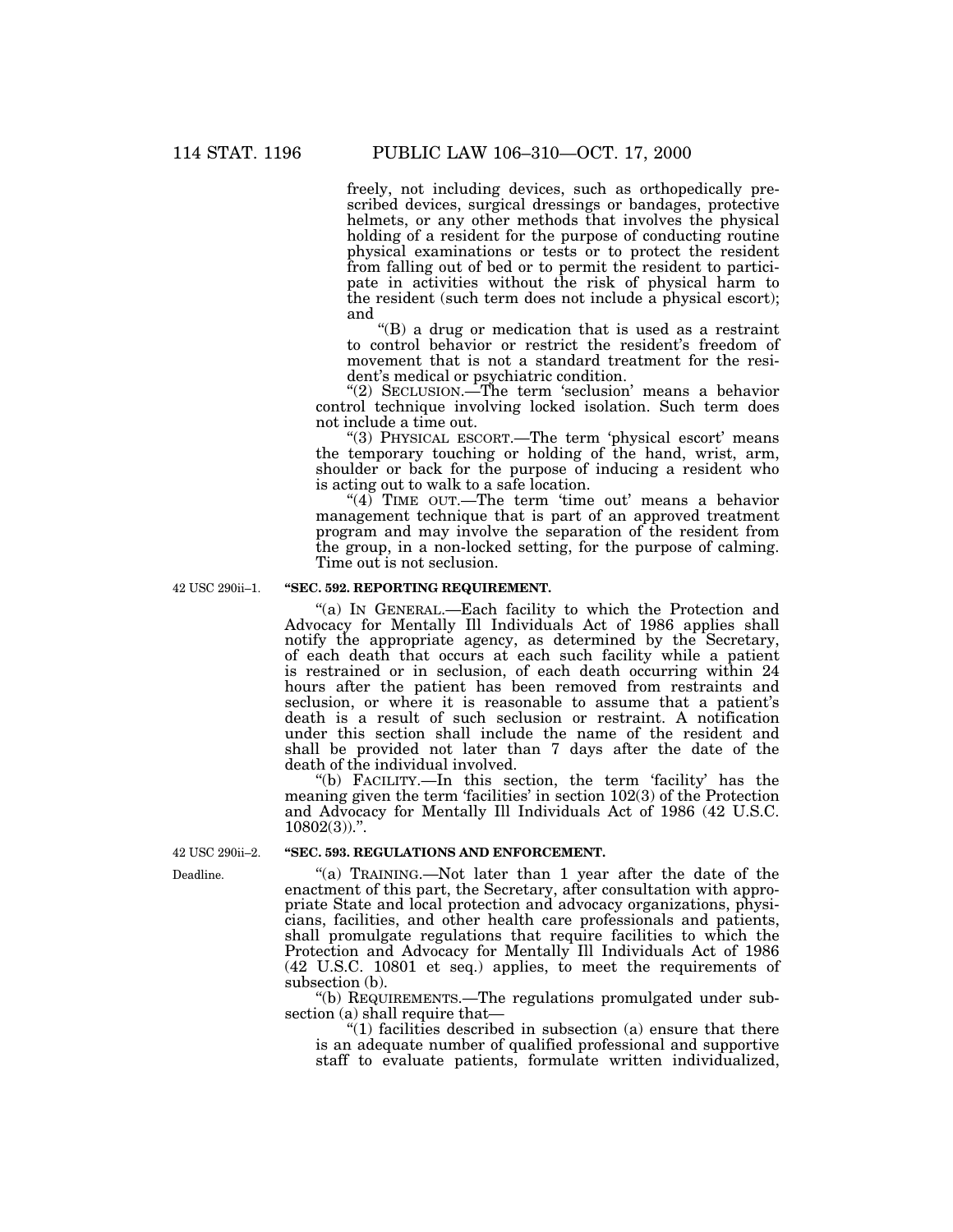comprehensive treatment plans, and to provide active treatment measures;

" $(2)$  appropriate training be provided for the staff of such facilities in the use of restraints and any alternatives to the use of restraints; and

''(3) such facilities provide complete and accurate notification of deaths, as required under section 592(a).

"(c) ENFORCEMENT.—A facility to which this part applies that fails to comply with any requirement of this part, including a failure to provide appropriate training, shall not be eligible for participation in any program supported in whole or in part by funds appropriated to any Federal department or agency.''.

#### **SEC. 3208. REQUIREMENT RELATING TO THE RIGHTS OF RESIDENTS OF CERTAIN NON-MEDICAL, COMMUNITY-BASED FACILI-TIES FOR CHILDREN AND YOUTH.**

Title V of the Public Health Service Act (42 U.S.C. 290aa et seq.), as amended by section 3207, is further amended by adding at the end the following:

## **''PART I—REQUIREMENT RELATING TO THE RIGHTS OF RESIDENTS OF CERTAIN NON-MEDICAL, COMMUNITY-BASED FACILITIES FOR CHILDREN AND YOUTH**

#### **''SEC. 595. REQUIREMENT RELATING TO THE RIGHTS OF RESIDENTS** 42 USC 290jj. **OF CERTAIN NON-MEDICAL, COMMUNITY-BASED FACILI-TIES FOR CHILDREN AND YOUTH.**

"(a) PROTECTION OF RIGHTS.-

''(1) IN GENERAL.—A public or private non-medical, community-based facility for children and youth (as defined in regulations to be promulgated by the Secretary) that receives support in any form from any program supported in whole or in part with funds appropriated under this Act shall protect and promote the rights of each resident of the facility, including the right to be free from physical or mental abuse, corporal punishment, and any restraints or involuntary seclusions imposed for purposes of discipline or convenience.

"(2) NONAPPLICABILITY.—Notwithstanding this part, a facility that provides inpatient psychiatric treatment services for individuals under the age of 21, as authorized and defined in subsections (a)(16) and (h) of section 1905 of the Social Security Act, shall comply with the requirements of part H.

"(3) APPLICABILITY OF MEDICAID PROVISIONS.—A non-medical, community-based facility for children and youth funded under the Medicaid program under title XIX of the Social Security Act shall continue to meet all existing requirements for participation in such program that are not affected by this part.

''(b) REQUIREMENTS.—

''(1) IN GENERAL.—Physical restraints and seclusion may only be imposed on a resident of a facility described in subsection (a) if—

''(A) the restraints or seclusion are imposed only in emergency circumstances and only to ensure the immediate physical safety of the resident, a staff member, or others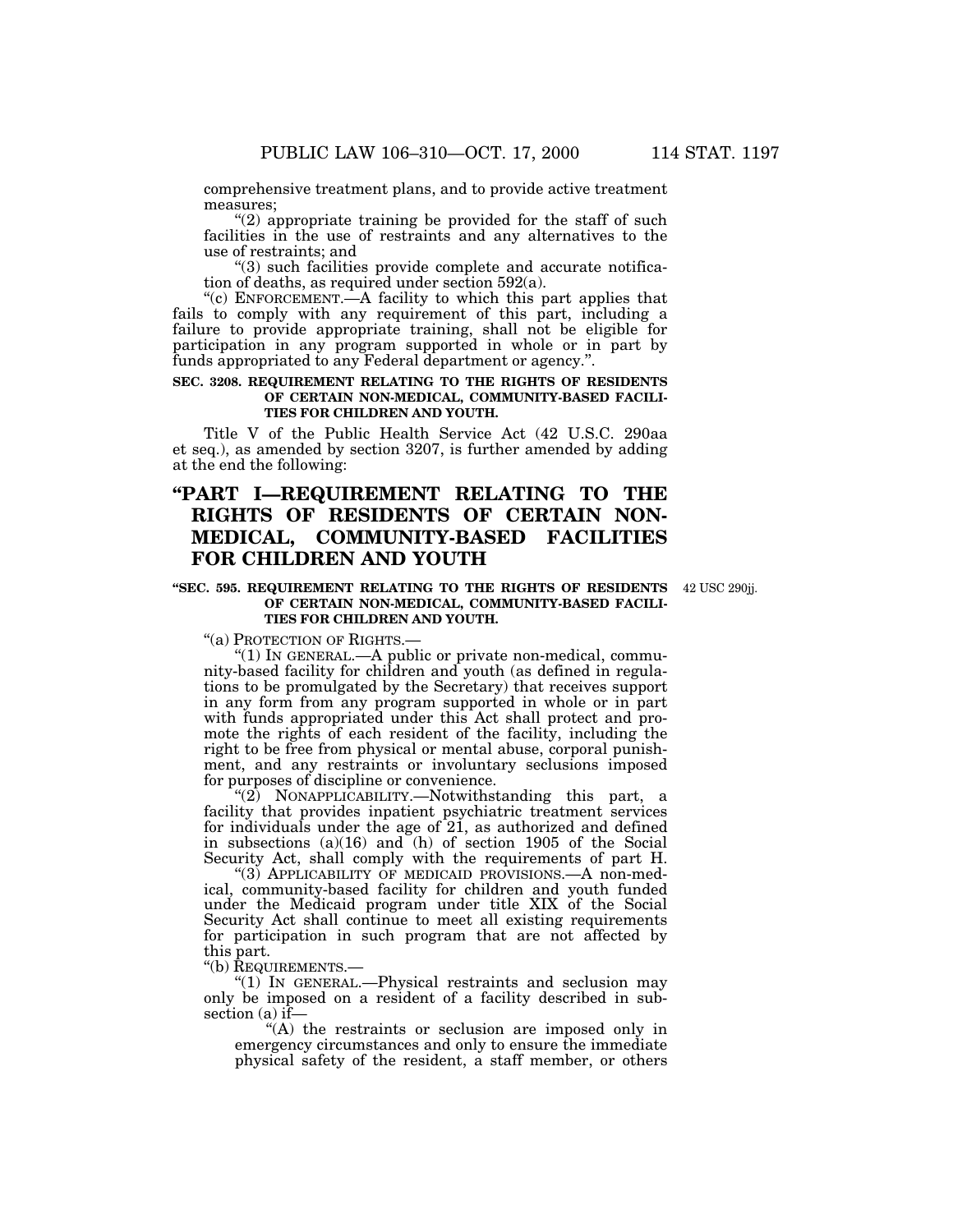and less restrictive interventions have been determined to be ineffective; and

''(B) the restraints or seclusion are imposed only by an individual trained and certified, by a State-recognized body (as defined in regulation promulgated by the Secretary) and pursuant to a process determined appropriate by the State and approved by the Secretary, in the prevention and use of physical restraint and seclusion, including the needs and behaviors of the population served, relationship building, alternatives to restraint and seclusion, deescalation methods, avoiding power struggles, thresholds for restraints and seclusion, the physiological and psychological impact of restraint and seclusion, monitoring physical signs of distress and obtaining medical assistance, legal issues, position asphyxia, escape and evasion techniques, time limits, the process for obtaining approval for continued restraints, procedures to address problematic restraints, documentation, processing with children, and follow-up with staff, and investigation of injuries and complaints.

 $\sqrt[\alpha]{2}$  INTERIM PROCEDURES RELATING TO TRAINING AND CER-TIFICATION.—

''(A) IN GENERAL.—Until such time as the State develops a process to assure the proper training and certification of facility personnel in the skills and competencies referred in paragraph  $(1)(B)$ , the facility involved shall develop and implement an interim procedure that meets the requirements of subparagraph (B).

 $\angle$ "(B) REQUIREMENTS.— $\overline{A}$  procedure developed under subparagraph (A) shall—

''(i) ensure that a supervisory or senior staff person with training in restraint and seclusion who is competent to conduct a face-to-face assessment (as defined in regulations promulgated by the Secretary), will assess the mental and physical well-being of the child or youth being restrained or secluded and assure that the restraint or seclusion is being done in a safe manner;

''(ii) ensure that the assessment required under clause (i) take place as soon as practicable, but in no case later than 1 hour after the initiation of the restraint or seclusion; and

"(iii) ensure that the supervisory or senior staff person continues to monitor the situation for the duration of the restraint and seclusion.

"(3) LIMITATIONS.-

''(A) IN GENERAL.—The use of a drug or medication that is used as a restraint to control behavior or restrict the resident's freedom of movement that is not a standard treatment for the resident's medical or psychiatric condition in nonmedical community-based facilities for children and youth described in subsection (a)(1) is prohibited.

''(B) PROHIBITION.—The use of mechanical restraints in non-medical, community-based facilities for children and youth described in subsection  $(a)(1)$  is prohibited.

''(C) LIMITATION.—A non-medical, community-based facility for children and youth described in subsection  $(a)(1)$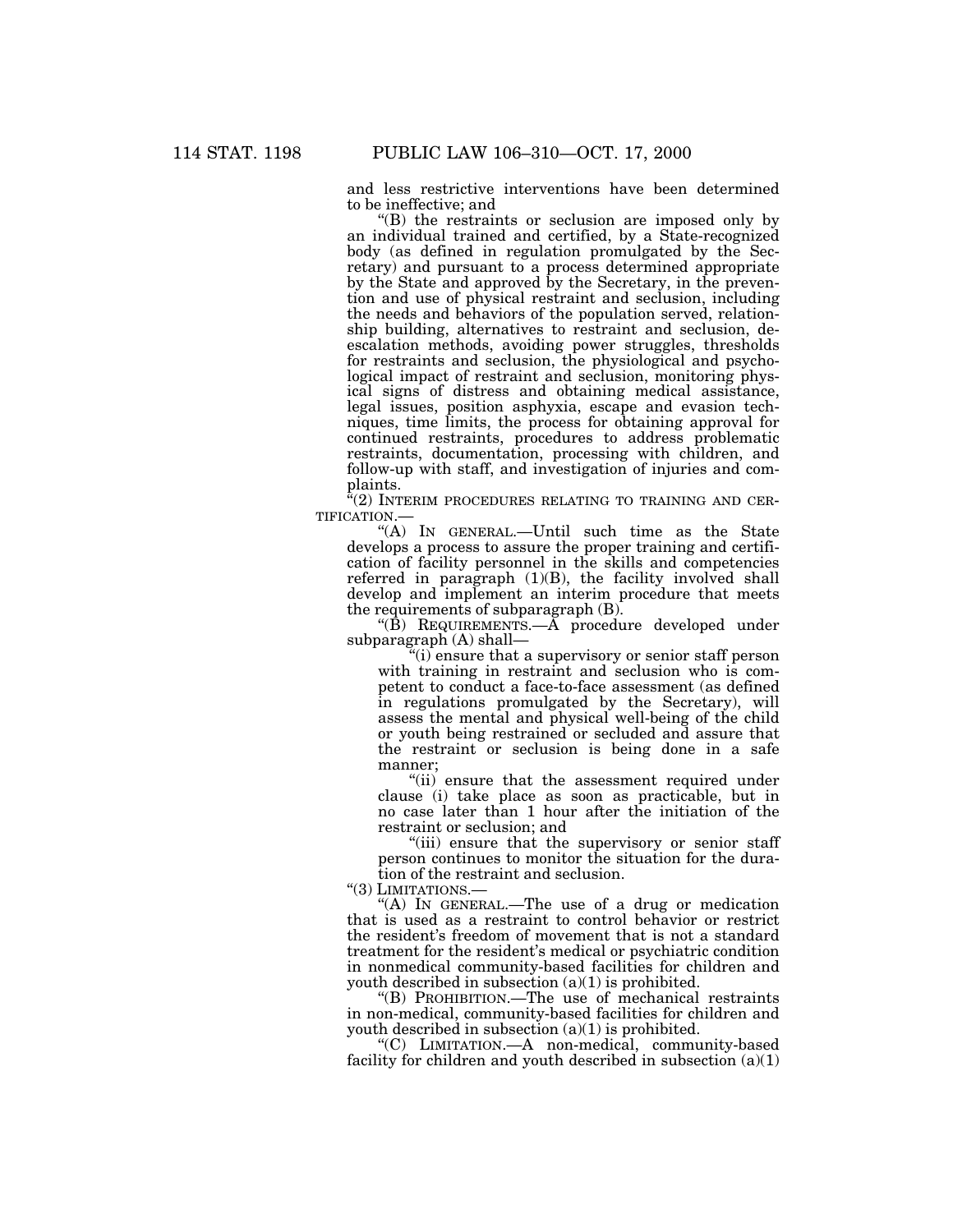may only use seclusion when a staff member is continuously face-to-face monitoring the resident and when strong licensing or accreditation and internal controls are in place.

''(c) RULE OF CONSTRUCTION.— ''(1) IN GENERAL.—Nothing in this section shall be construed as prohibiting the use of restraints for medical immobilization, adaptive support, or medical protection.

''(2) CURRENT LAW.—This part shall not be construed to affect or impede any Federal or State law or regulations that provide greater protections than this part regarding seclusion and restraint.

''(d) DEFINITIONS.—In this section:

''(1) MECHANICAL RESTRAINT.—The term 'mechanical restraint' means the use of devices as a means of restricting a resident's freedom of movement.

"(2) PHYSICAL ESCORT.—The term 'physical escort' means the temporary touching or holding of the hand, wrist, arm, shoulder or back for the purpose of inducing a resident who is acting out to walk to a safe location.

"(3) PHYSICAL RESTRAINT.—The term 'physical restraint' means a personal restriction that immobilizes or reduces the ability of an individual to move his or her arms, legs, or head freely. Such term does not include a physical escort.

"(4) SECLUSION.—The term 'seclusion' means a behavior control technique involving locked isolation. Such term does not include a time out.

''(5) TIME OUT.—The term 'time out' means a behavior management technique that is part of an approved treatment program and may involve the separation of the resident from the group, in a non-locked setting, for the purpose of calming. Time out is not seclusion.

### **''SEC. 595A. REPORTING REQUIREMENT.**

''Each facility to which this part applies shall notify the appropriate State licensing or regulatory agency, as determined by the Secretary—

''(1) of each death that occurs at each such facility. A notification under this section shall include the name of the resident and shall be provided not later than 24 hours after the time of the individuals death; and

 $(2)$  of the use of seclusion or restraints in accordance with regulations promulgated by the Secretary, in consultation with the States.

#### **''SEC. 595B. REGULATIONS AND ENFORCEMENT.**

"(a) TRAINING.—Not later than 6 months after the date of Deadline. the enactment of this part, the Secretary, after consultation with appropriate State, local, public and private protection and advocacy organizations, health care professionals, social workers, facilities, and patients, shall promulgate regulations that—

"(1) require States that license non-medical, communitybased residential facilities for children and youth to develop licensing rules and monitoring requirements concerning behavior management practice that will ensure compliance with Federal regulations and to meet the requirements of subsection (b);

''(2) require States to develop and implement such licensing rules and monitoring requirements within 1 year after the

42 USC 290jj–1.

42 USC 290jj–2.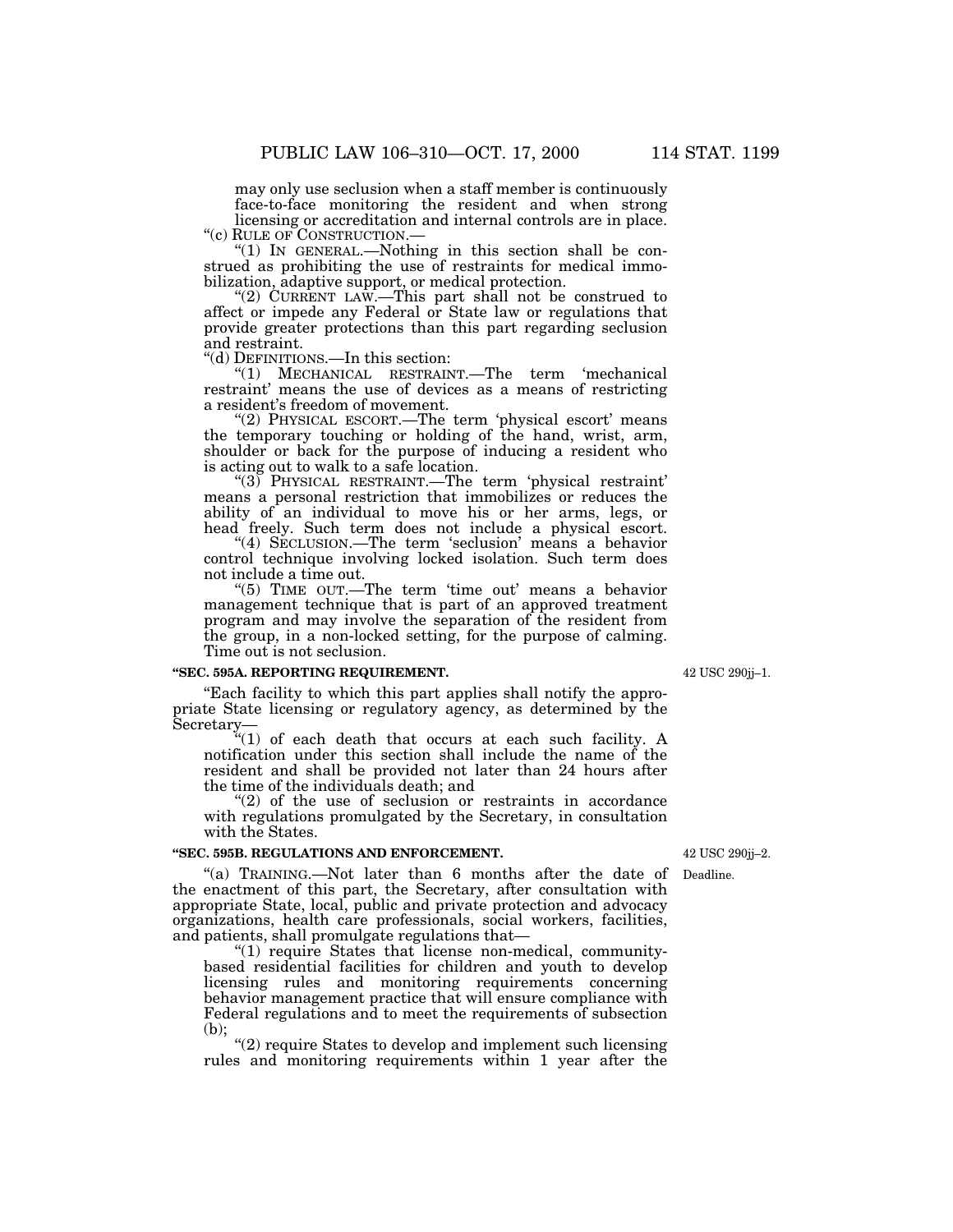promulgation of the regulations referred to in the matter preceding paragraph (1); and

 $\sqrt[4]{3}$  support the development of national guidelines and standards on the quality, quantity, orientation and training, required under this part, as well as the certification or licensure of those staff responsible for the implementation of behavioral intervention concepts and techniques.

''(b) REQUIREMENTS.—The regulations promulgated under subsection (a) shall require—

"(1) that facilities described in subsection (a) ensure that there is an adequate number of qualified professional and supportive staff to evaluate residents, formulate written individualized, comprehensive treatment plans, and to provide active treatment measures;

 $(2)$  the provision of appropriate training and certification of the staff of such facilities in the prevention and use of physical restraint and seclusion, including the needs and behaviors of the population served, relationship building, alternatives to restraint, de-escalation methods, avoiding power struggles, thresholds for restraints, the physiological impact of restraint and seclusion, monitoring physical signs of distress and obtaining medical assistance, legal issues, position asphyxia, escape and evasion techniques, time limits for the use of restraint and seclusion, the process for obtaining approval for continued restraints and seclusion, procedures to address problematic restraints, documentation, processing with children, and follow-up with staff, and investigation of injuries and complaints; and

 $"(3)$  that such facilities provide complete and accurate notification of deaths, as required under section 595A(1).

''(c) ENFORCEMENT.—A State to which this part applies that fails to comply with any requirement of this part, including a failure to provide appropriate training and certification, shall not be eligible for participation in any program supported in whole or in part by funds appropriated under this Act.''.

#### **SEC. 3209. EMERGENCY MENTAL HEALTH CENTERS.**

Subpart 3 of part B of title V of the Public Health Service Act (42 U.S.C. 290bb–31 et seq.), as amended by section 3111, is further amended by adding at the end the following:

42 USC 290bb– 37.

### **''SEC. 520F. GRANTS FOR EMERGENCY MENTAL HEALTH CENTERS.**

''(a) PROGRAM AUTHORIZED.—The Secretary shall award grants to States, political subdivisions of States, Indian tribes, and tribal organizations to support the designation of hospitals and health centers as Emergency Mental Health Centers.

''(b) HEALTH CENTER.—In this section, the term 'health center' has the meaning given such term in section 330, and includes community health centers and community mental health centers.

''(c) DISTRIBUTION OF AWARDS.—The Secretary shall ensure that such grants awarded under subsection (a) are equitably distributed among the geographical regions of the United States, between urban and rural populations, and between different settings of care including health centers, mental health centers, hospitals, and other psychiatric units or facilities.

''(d) APPLICATION.—A State, political subdivision of a State, Indian tribe, or tribal organization that desires a grant under subsection (a) shall submit an application to the Secretary at such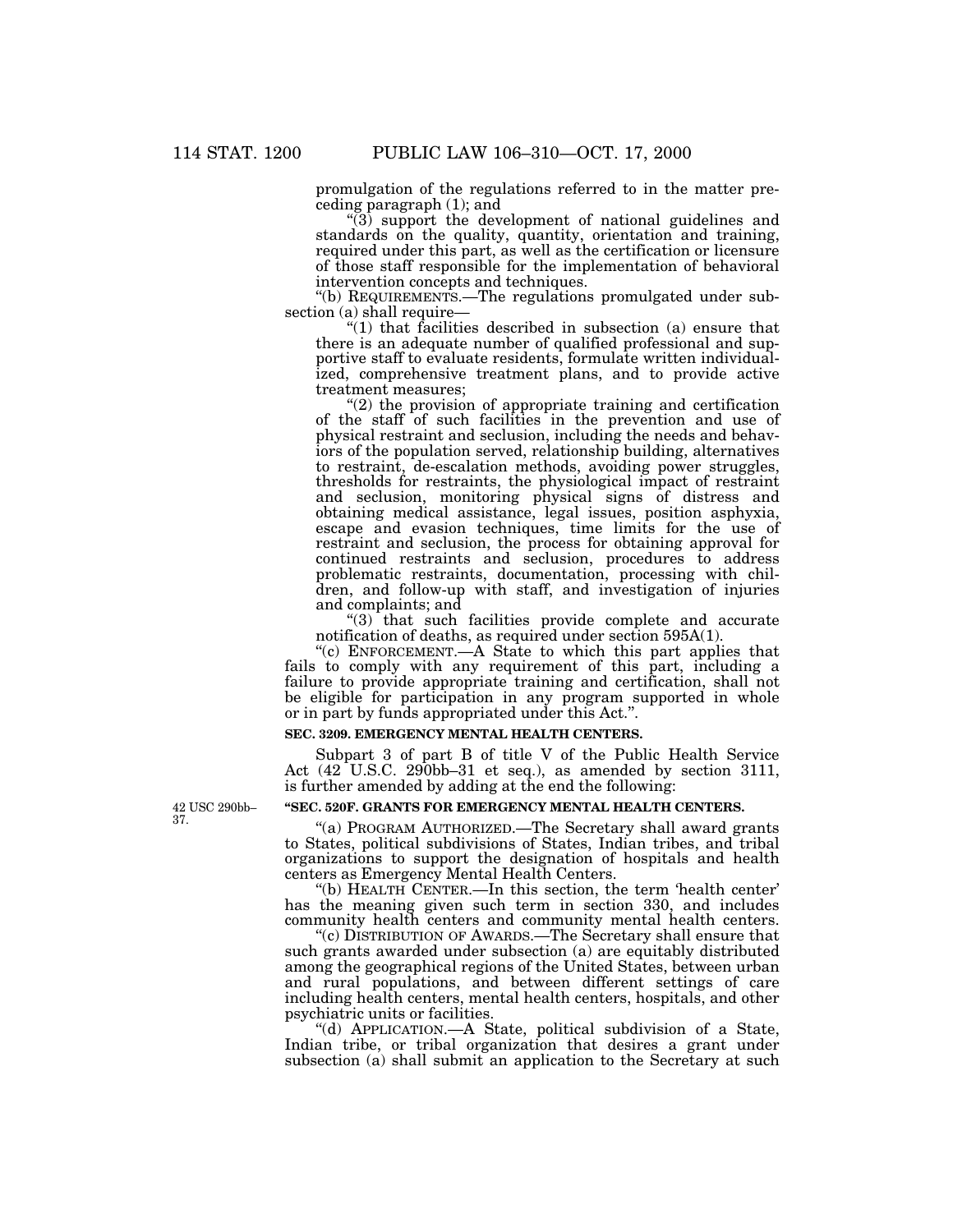time, in such manner, and containing such information as the Secretary may require, including a plan for the rigorous evaluation of activities carried out with funds received under this section. ''(e) USE OF FUNDS.—

''(1) IN GENERAL.—A State, political subdivision of a State, Indian tribe, or tribal organization receiving a grant under subsection (a) shall use funds from such grant to establish or designate hospitals and health centers as Emergency Mental Health Centers.

"(2) EMERGENCY MENTAL HEALTH CENTERS.—Such Emergency Mental Health Centers described in paragraph (1)—

''(A) shall—

"(i) serve as a central receiving point in the community for individuals who may be in need of emergency mental health services;

''(ii) purchase, if needed, any equipment necessary to evaluate, diagnose and stabilize an individual with a mental illness;

''(iii) provide training, if needed, to the medical personnel staffing the Emergency Mental Health Center to evaluate, diagnose, stabilize, and treat an individual with a mental illness; and

"(iv) provide any treatment that is necessary for an individual with a mental illness or a referral for such individual to another facility where such treatment may be received; and

''(B) may establish and train a mobile crisis intervention team to respond to mental health emergencies within the community.

"(f) EVALUATION.—A State, political subdivision of a State, Indian tribe, or tribal organization that receives a grant under subsection (a) shall prepare and submit an evaluation to the Secretary at such time, in such manner, and containing such information as the Secretary may reasonably require, including an evaluation of activities carried out with funds received under this section and a process and outcomes evaluation.

''(g) AUTHORIZATION OF APPROPRIATIONS.—There is authorized to be appropriated to carry out this section, \$25,000,000 for fiscal year 2001 and such sums as may be necessary for each of the fiscal years 2002 through 2003.''.

## **SEC. 3210. GRANTS FOR JAIL DIVERSION PROGRAMS.**

Subpart 3 of part B of title V of the Public Health Service Act (42 U.S.C. 290bb–31 et seq.), as amended by section 3209, is further amended by adding at the end the following:

#### **''SEC. 520G. GRANTS FOR JAIL DIVERSION PROGRAMS.**

42 USC 290bb– 38.

''(a) PROGRAM AUTHORIZED.—The Secretary shall make up to 125 grants to States, political subdivisions of States, Indian tribes, and tribal organizations, acting directly or through agreements with other public or nonprofit entities, to develop and implement programs to divert individuals with a mental illness from the criminal justice system to community-based services.

''(b) ADMINISTRATION.—

''(1) CONSULTATION.—The Secretary shall consult with the Attorney General and any other appropriate officials in carrying out this section.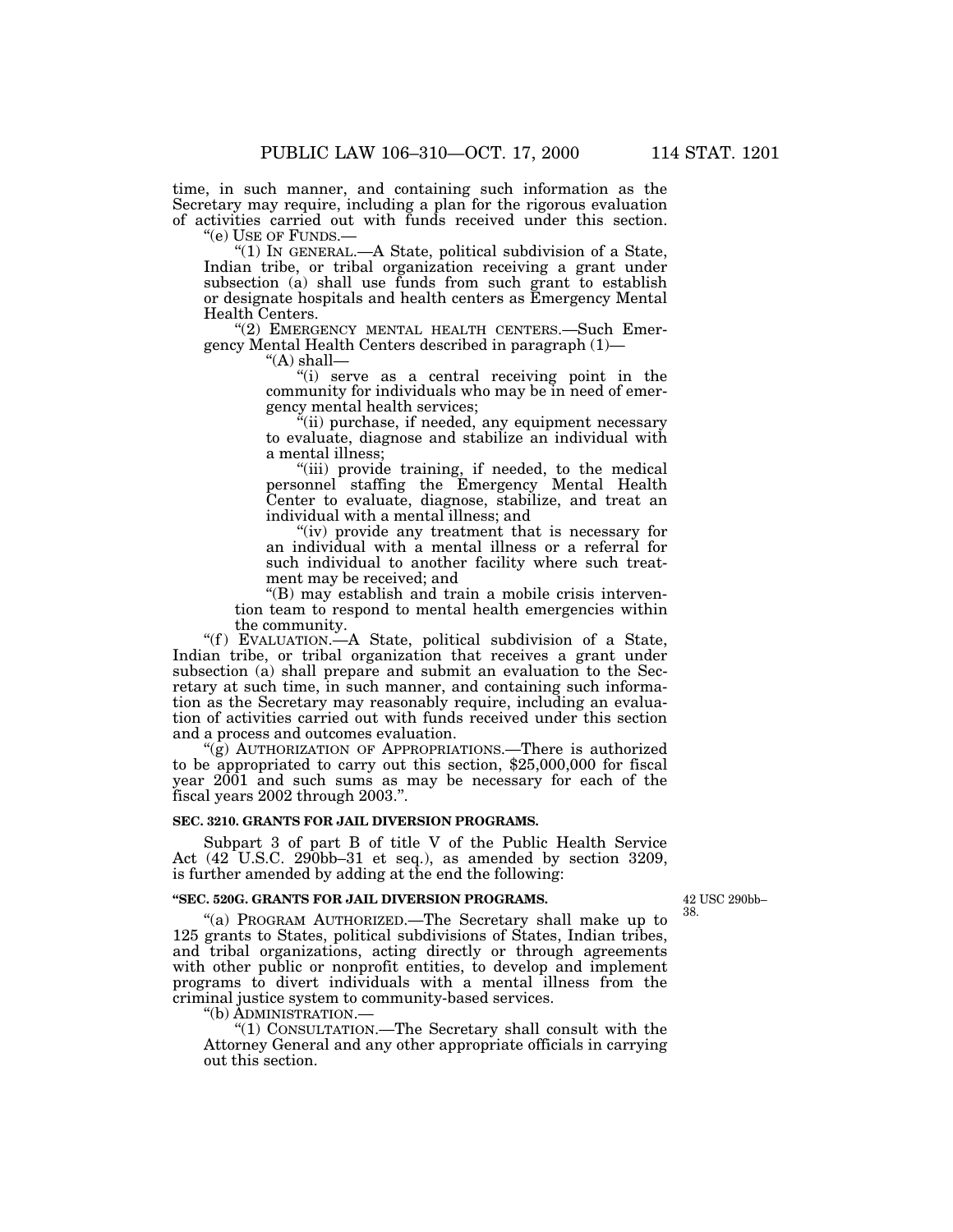"(2) REGULATORY AUTHORITY.—The Secretary shall issue regulations and guidelines necessary to carry out this section, including methodologies and outcome measures for evaluating programs carried out by States, political subdivisions of States, Indian tribes, and tribal organizations receiving grants under subsection (a).

''(c) APPLICATIONS.—

" $(1)$  In GENERAL.—To receive a grant under subsection  $(a)$ , the chief executive of a State, chief executive of a subdivision of a State, Indian tribe or tribal organization shall prepare and submit an application to the Secretary at such time, in such manner, and containing such information as the Secretary shall reasonably require.

''(2) CONTENT.—Such application shall—

''(A) contain an assurance that—

''(i) community-based mental health services will be available for the individuals who are diverted from the criminal justice system, and that such services are based on the best known practices, reflect current research findings, include case management, assertive community treatment, medication management and access, integrated mental health and co-occurring substance abuse treatment, and psychiatric rehabilitation, and will be coordinated with social services, including life skills training, housing placement, vocational training, education job placement, and health care;

"(ii) there has been relevant interagency collaboration between the appropriate criminal justice, mental health, and substance abuse systems; and

''(iii) the Federal support provided will be used to supplement, and not supplant, State, local, Indian tribe, or tribal organization sources of funding that would otherwise be available;

''(B) demonstrate that the diversion program will be integrated with an existing system of care for those with mental illness;

''(C) explain the applicant's inability to fund the program adequately without Federal assistance;

''(D) specify plans for obtaining necessary support and continuing the proposed program following the conclusion of Federal support; and

 $E(E)$  describe methodology and outcome measures that will be used in evaluating the program.

''(d) USE OF FUNDS.—A State, political subdivision of a State, Indian tribe, or tribal organization that receives a grant under subsection (a) may use funds received under such grant to—

" $(1)$  integrate the diversion program into the existing system of care;

''(2) create or expand community-based mental health and co-occurring mental illness and substance abuse services to accommodate the diversion program;

''(3) train professionals involved in the system of care, and law enforcement officers, attorneys, and judges; and

"(4) provide community outreach and crisis intervention. ''(e) FEDERAL SHARE.—

''(1) IN GENERAL.—The Secretary shall pay to a State, political subdivision of a State, Indian tribe, or tribal organization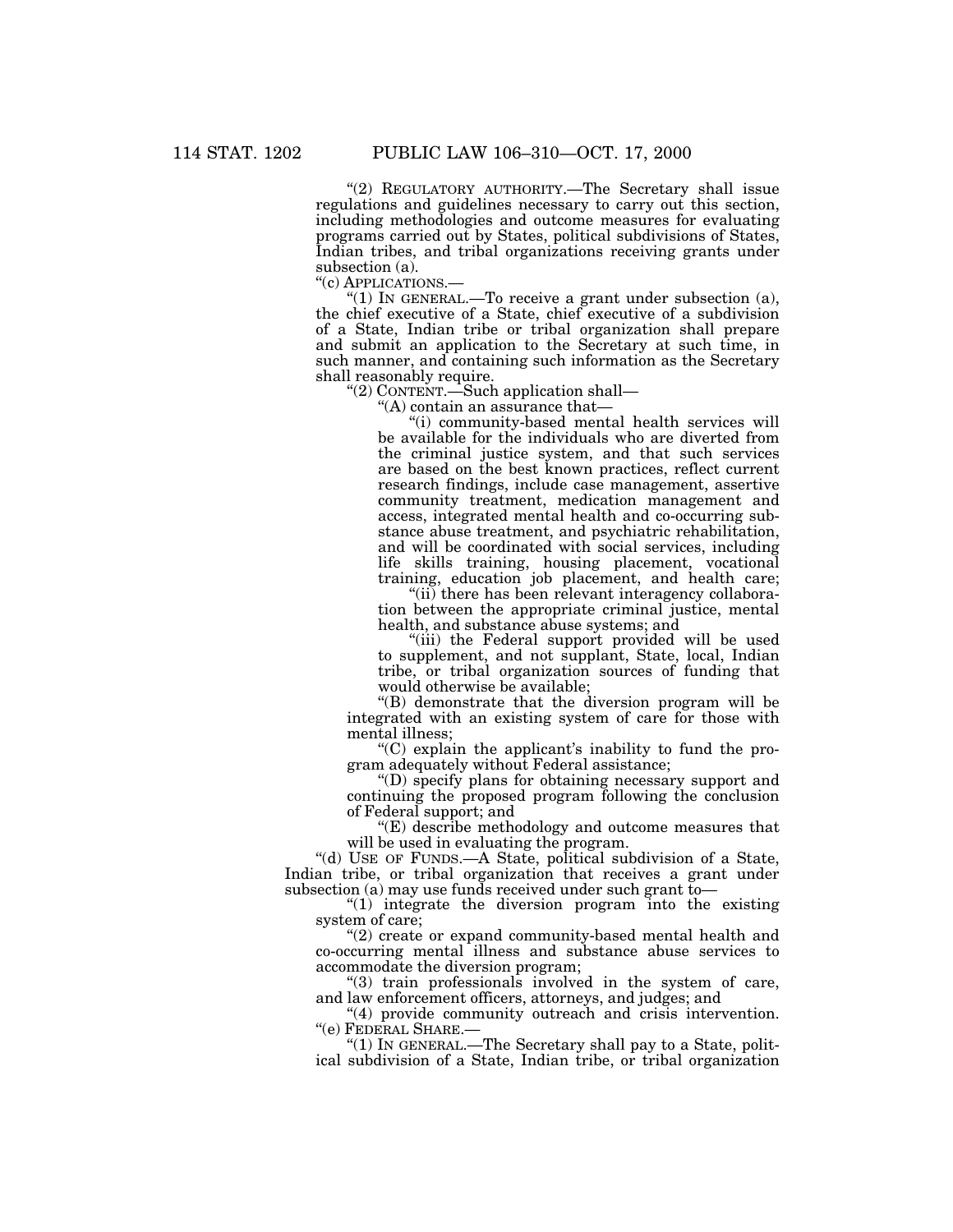receiving a grant under subsection (a) the Federal share of the cost of activities described in the application.

"(2) FEDERAL SHARE.—The Federal share of a grant made under this section shall not exceed 75 percent of the total cost of the program carried out by the State, political subdivision of a State, Indian tribe, or tribal organization. Such share shall be used for new expenses of the program carried out by such State, political subdivision of a State, Indian tribe, or tribal organization.

"(3) NON-FEDERAL SHARE.—The non-Federal share of payments made under this section may be made in cash or in kind fairly evaluated, including planned equipment or services. The Secretary may waive the requirement of matching contributions.

"(f) GEOGRAPHIC DISTRIBUTION.—The Secretary shall ensure that such grants awarded under subsection (a) are equitably distributed among the geographical regions of the United States and between urban and rural populations.

 $'(g)$  TRAINING AND TECHNICAL ASSISTANCE.—Training and technical assistance may be provided by the Secretary to assist a State, political subdivision of a State, Indian tribe, or tribal organization receiving a grant under subsection (a) in establishing and operating a diversion program.

''(h) EVALUATIONS.—The programs described in subsection (a) shall be evaluated not less than one time in every 12-month period using the methodology and outcome measures identified in the grant application.

''(i) AUTHORIZATION OF APPROPRIATIONS.—There are authorized to be appropriated to carry out this section \$10,000,000 for fiscal year 2001, and such sums as may be necessary for fiscal years 2002 through 2003.''.

## **SEC. 3211. IMPROVING OUTCOMES FOR CHILDREN AND ADOLESCENTS THROUGH SERVICES INTEGRATION BETWEEN CHILD WELFARE AND MENTAL HEALTH SERVICES.**

Subpart 3 of part B of title V of the Public Health Service Act (42 U.S.C. 290bb–31 et seq.), as amended by section 3210, is further amended by adding at the end the following:

## **''SEC. 520H. IMPROVING OUTCOMES FOR CHILDREN AND ADOLES-CENTS THROUGH SERVICES INTEGRATION BETWEEN CHILD WELFARE AND MENTAL HEALTH SERVICES.**

42 USC 290bb– 39.

Grants. Contracts.

''(a) IN GENERAL.—The Secretary shall award grants, contracts or cooperative agreements to States, political subdivisions of States, Indian tribes, and tribal organizations to provide integrated child welfare and mental health services for children and adolescents under 19 years of age in the child welfare system or at risk for becoming part of the system, and parents or caregivers with a mental illness or a mental illness and a co-occurring substance abuse disorder.

''(b) DURATION.—With respect to a grant, contract or cooperative agreement awarded under this section, the period during which payments under such award are made to the recipient may not exceed 5 years.

''(c) APPLICATION.—

"(1) IN GENERAL.—To be eligible to receive an award under subsection (a), a State, political subdivision of a State, Indian tribe, or tribal organization shall submit an application to the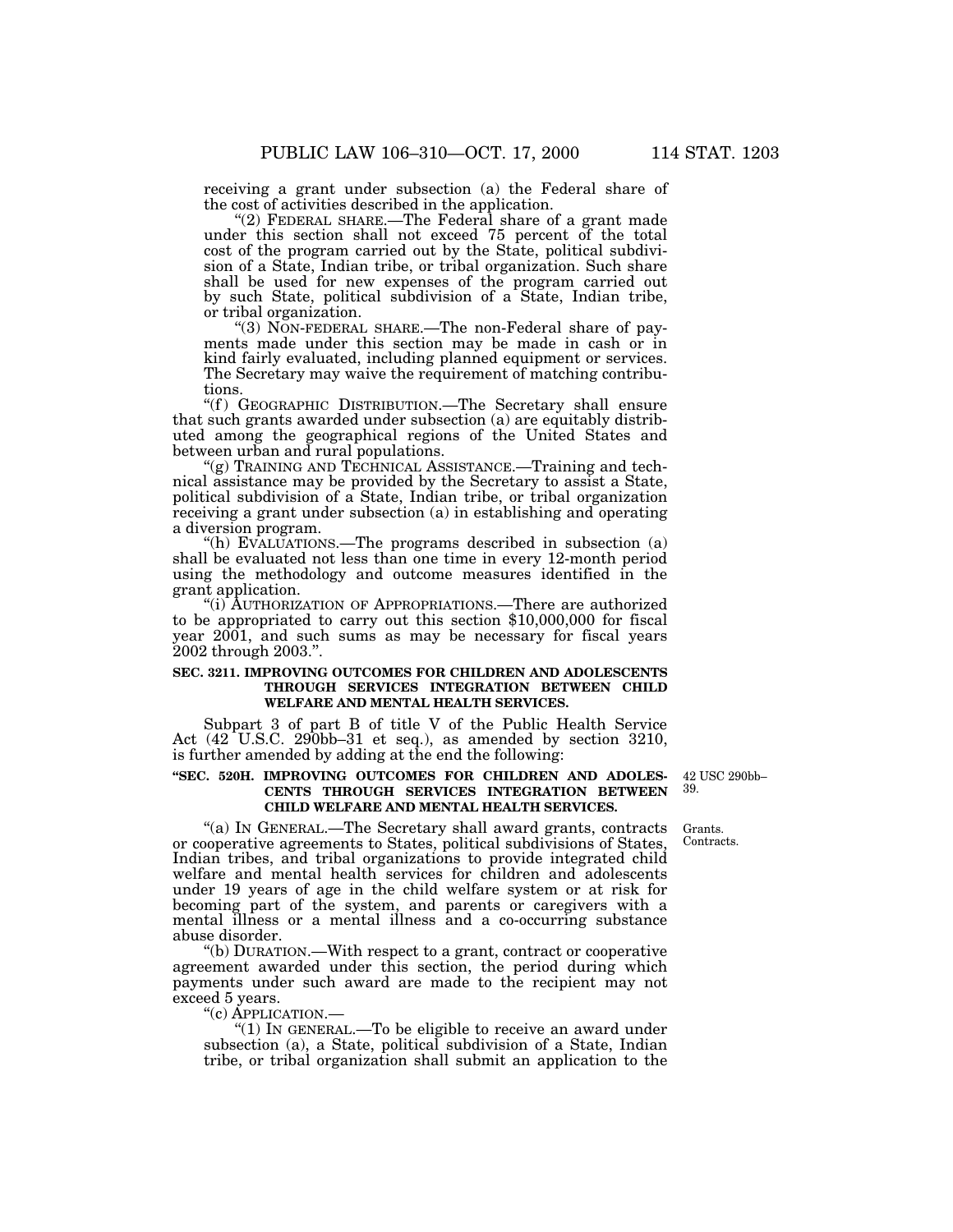Secretary at such time, in such manner, and accompanied by such information as the Secretary may reasonably require. ''(2) CONTENT.—An application submitted under paragraph  $(1)$  shall-

"(A) describe the program to be funded under the grant, contract or cooperative agreement;

''(B) explain how such program reflects best practices in the provision of child welfare and mental health services; and

''(C) provide assurances that—

''(i) persons providing services under the grant, contract or cooperative agreement are adequately trained to provide such services; and

"(ii) the services will be provided in accordance with subsection (d).

''(d) USE OF FUNDS.—A State, political subdivision of a State, Indian tribe, or tribal organization that receives a grant, contract, or cooperative agreement under subsection (a) shall use amounts made available through such grant, contract or cooperative agreement to—

''(1) provide family-centered, comprehensive, and coordinated child welfare and mental health services, including prevention, early intervention and treatment services for children and adolescents, and for their parents or caregivers;

"(2) ensure a single point of access for such coordinated services;

''(3) provide integrated mental health and substance abuse treatment for children, adolescents, and parents or caregivers with a mental illness and a co-occurring substance abuse disorder;

''(4) provide training for the child welfare, mental health and substance abuse professionals who will participate in the program carried out under this section;

''(5) provide technical assistance to child welfare and mental health agencies;

''(6) develop cooperative efforts with other service entities in the community, including education, social services, juvenile justice, and primary health care agencies;

''(7) coordinate services with services provided under the Medicaid program and the State Children's Health Insurance Program under titles XIX and XXI of the Social Security Act;

''(8) provide linguistically appropriate and culturally competent services; and

''(9) evaluate the effectiveness and cost-efficiency of the integrated services that measure the level of coordination, outcome measures for parents or caregivers with a mental illness or a mental illness and a co-occurring substance abuse disorder, and outcome measures for children.

''(e) DISTRIBUTION OF AWARDS.—The Secretary shall ensure that grants, contracts, and cooperative agreements awarded under subsection (a) are equitably distributed among the geographical regions of the United States and between urban and rural populations.

''(f ) EVALUATION.—The Secretary shall evaluate each program carried out by a State, political subdivision of a State, Indian tribe, or tribal organization under subsection (a) and shall disseminate the findings with respect to each such evaluation to appropriate public and private entities.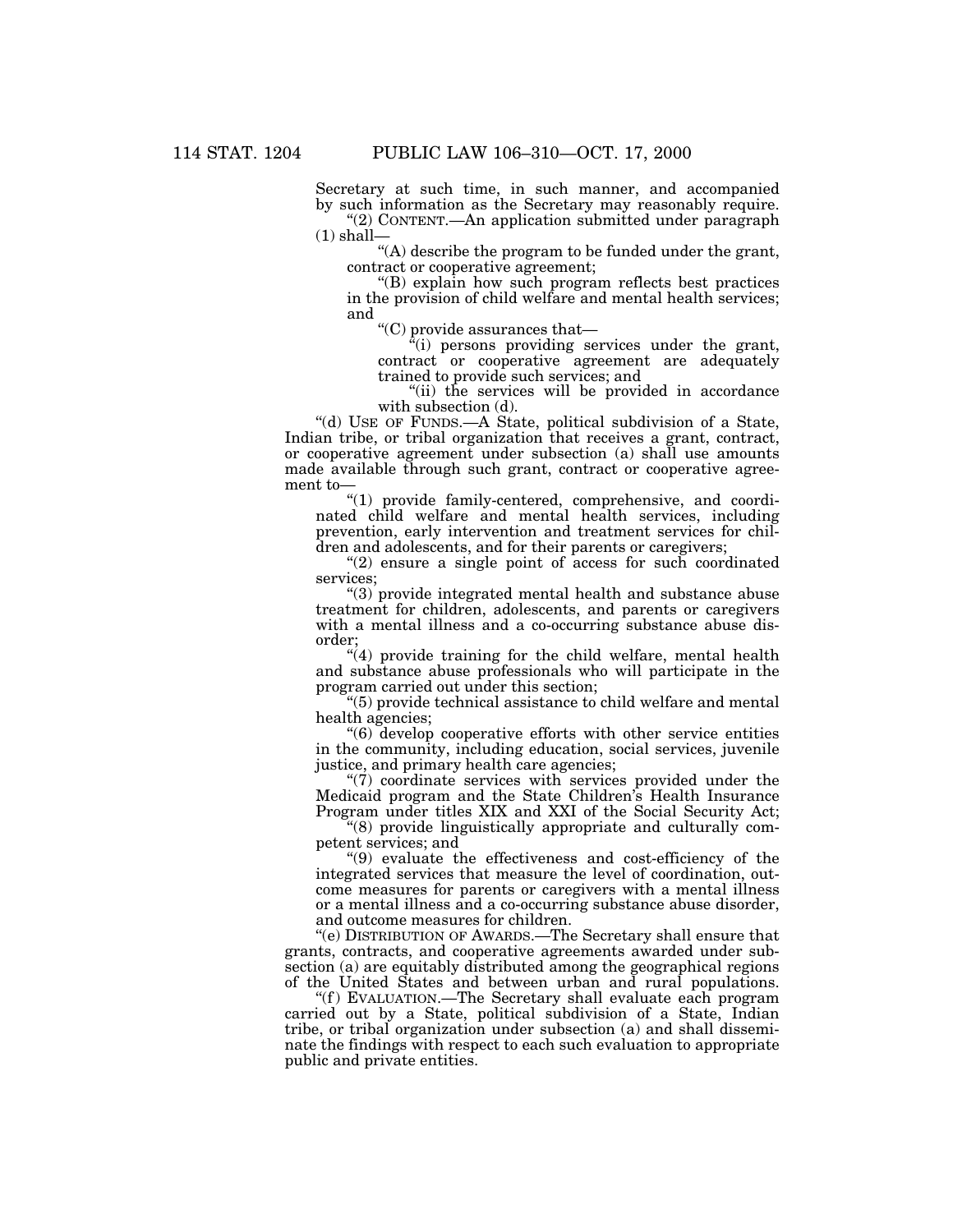''(g) AUTHORIZATION OF APPROPRIATIONS.—There is authorized to be appropriated to carry out this section, \$10,000,000 for fiscal year 2001, and such sums as may be necessary for each of fiscal years 2002 and 2003.''.

### **SEC. 3212. GRANTS FOR THE INTEGRATED TREATMENT OF SERIOUS MENTAL ILLNESS AND CO-OCCURRING SUBSTANCE ABUSE.**

Subpart 3 of part B of title V of the Public Health Service Act (42 U.S.C. 290bb–31 et seq.), as amended by section 3211, is further amended by adding at the end the following:

#### **''SEC. 520I. GRANTS FOR THE INTEGRATED TREATMENT OF SERIOUS MENTAL ILLNESS AND CO-OCCURRING SUBSTANCE ABUSE.**

42 USC 290bb– 40.

Contracts.

''(a) IN GENERAL.—The Secretary shall award grants, contracts, or cooperative agreements to States, political subdivisions of States, Indian tribes, tribal organizations, and private nonprofit organizations for the development or expansion of programs to provide integrated treatment services for individuals with a serious mental illness and a co-occurring substance abuse disorder.

''(b) PRIORITY.—In awarding grants, contracts, and cooperative agreements under subsection (a), the Secretary shall give priority to applicants that emphasize the provision of services for individuals with a serious mental illness and a co-occurring substance abuse disorder who—

''(1) have a history of interactions with law enforcement or the criminal justice system;

''(2) have recently been released from incarceration;

"(3) have a history of unsuccessful treatment in either an inpatient or outpatient setting;

 $\sqrt{4}$ ) have never followed through with outpatient services despite repeated referrals; or

''(5) are homeless.

"(c) USE OF FUNDS.—A State, political subdivision of a State, Indian tribe, tribal organization, or private nonprofit organization that receives a grant, contract, or cooperative agreement under subsection (a) shall use funds received under such grant—

" $(1)$  to provide fully integrated services rather than serial or parallel services;

"(2) to employ staff that are cross-trained in the diagnosis and treatment of both serious mental illness and substance abuse;

''(3) to provide integrated mental health and substance abuse services at the same location;

''(4) to provide services that are linguistically appropriate and culturally competent;

''(5) to provide at least 10 programs for integrated treatment of both mental illness and substance abuse at sites that previously provided only mental health services or only substance abuse services; and

''(6) to provide services in coordination with other existing public and private community programs.

''(d) CONDITION.—The Secretary shall ensure that a State, political subdivision of a State, Indian tribe, tribal organization, or private nonprofit organization that receives a grant, contract, or cooperative agreement under subsection (a) maintains the level of effort necessary to sustain existing mental health and substance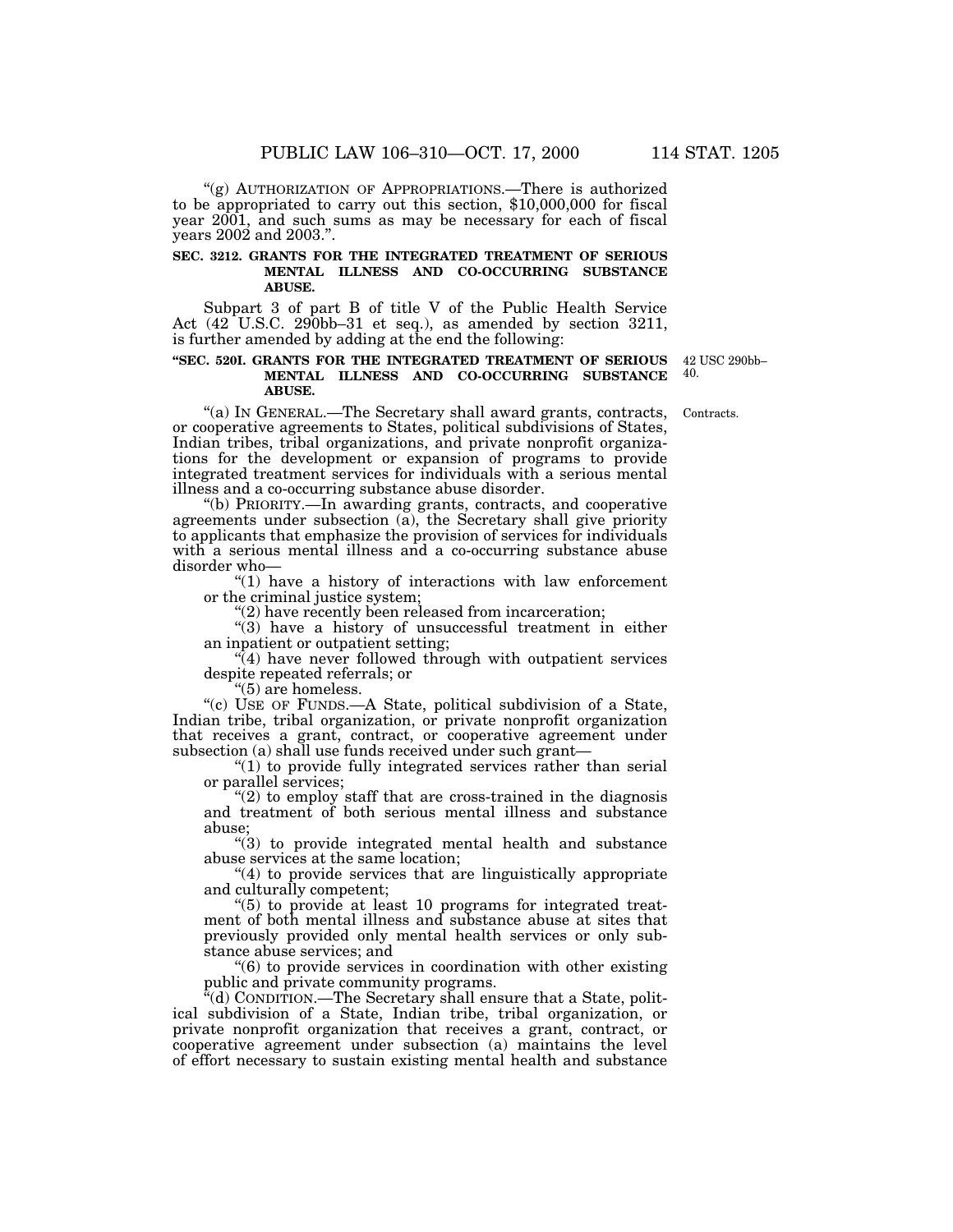abuse programs for other populations served by mental health systems in the community.

''(e) DISTRIBUTION OF AWARDS.—The Secretary shall ensure that grants, contracts, or cooperative agreements awarded under subsection (a) are equitably distributed among the geographical regions of the United States and between urban and rural populations.

"(f) DURATION.—The Secretary shall award grants, contract, or cooperative agreements under this subsection for a period of not more than 5 years.

''(g) APPLICATION.—A State, political subdivision of a State, Indian tribe, tribal organization, or private nonprofit organization that desires a grant, contract, or cooperative agreement under this subsection shall prepare and submit an application to the Secretary at such time, in such manner, and containing such information as the Secretary may require. Such application shall include a plan for the rigorous evaluation of activities funded with an award under such subsection, including a process and outcomes evaluation.

''(h) EVALUATION.—A State, political subdivision of a State, Indian tribe, tribal organization, or private nonprofit organization that receives a grant, contract, or cooperative agreement under this subsection shall prepare and submit a plan for the rigorous evaluation of the program funded under such grant, contract, or agreement, including both process and outcomes evaluation, and the submission of an evaluation at the end of the project period.

''(i) AUTHORIZATION OF APPROPRIATION.—There is authorized to be appropriated to carry out this subsection \$40,000,000 for fiscal year 2001, and such sums as may be necessary for fiscal years 2002 through 2003.''.

#### **SEC. 3213. TRAINING GRANTS.**

Subpart 3 of part B of title V of the Public Health Service Act  $(42^{\circ}$ U.S.C.  $290$ bb–31 et seq.), as amended by section 3212, is further amended by adding at the end the following:

42 USC 290bb– 41.

#### **''SEC. 520J. TRAINING GRANTS.**

"(a) In GENERAL.—The Secretary shall award grants in accordance with the provisions of this section.<br>"(b) MENTAL ILLNESS AWARENESS TRAINING GRANTS.-

" $(1)$  IN GENERAL.—The Secretary shall award grants to States, political subdivisions of States, Indian tribes, tribal organizations, and nonprofit private entities to train teachers and other relevant school personnel to recognize symptoms of childhood and adolescent mental disorders, to refer family members to the appropriate mental health services if necessary, to train emergency services personnel to identify and appropriately respond to persons with a mental illness, and to provide education to such teachers and personnel regarding resources that are available in the community for individuals with a mental illness.

"(2) EMERGENCY SERVICES PERSONNEL.—In this subsection, the term 'emergency services personnel' includes paramedics, firefighters, and emergency medical technicians.

''(3) DISTRIBUTION OF AWARDS.—The Secretary shall ensure that such grants awarded under this subsection are equitably distributed among the geographical regions of the United States and between urban and rural populations.

"(4) APPLICATION.—A State, political subdivision of a State, Indian tribe, tribal organization, or nonprofit private entity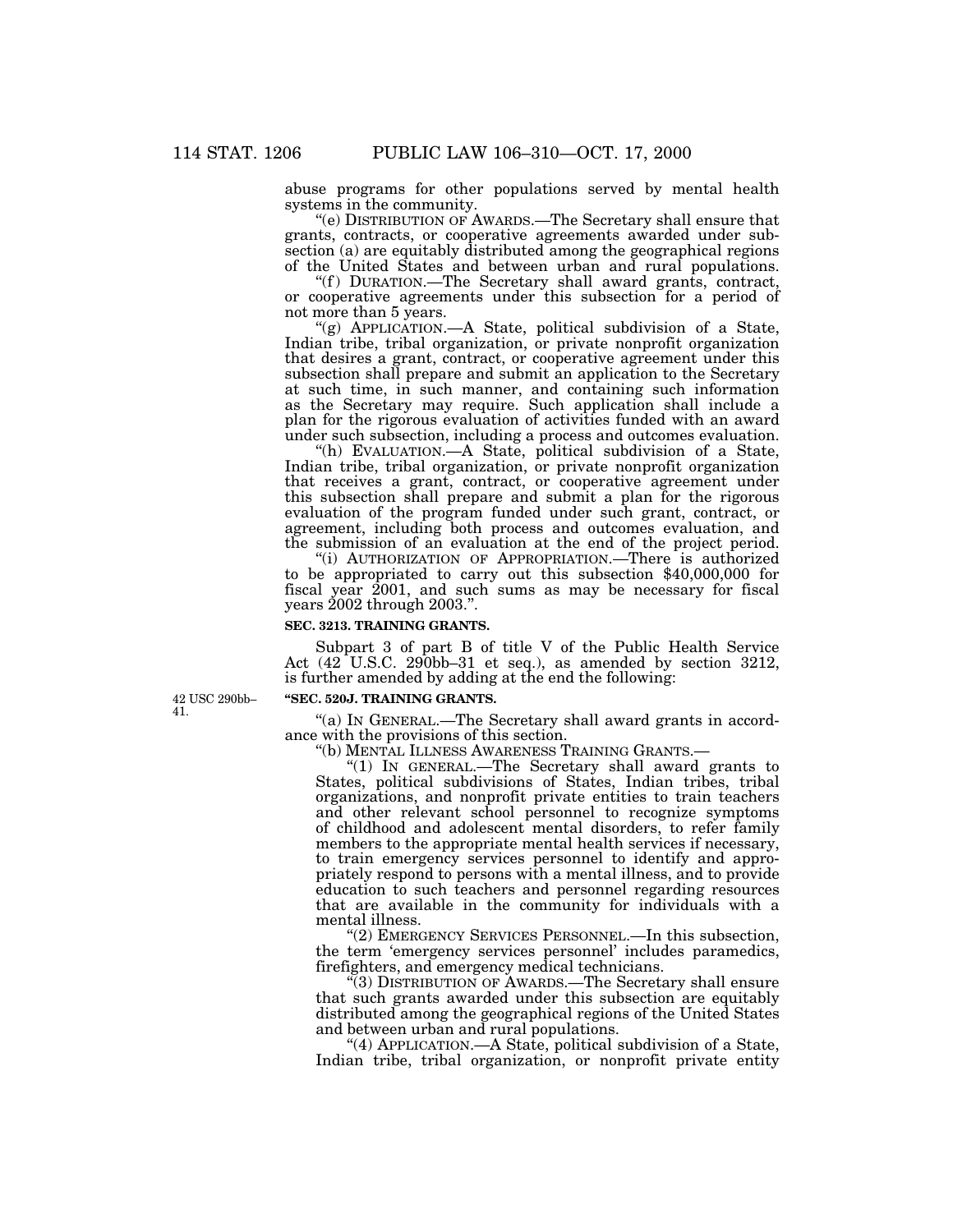that desires a grant under this subsection shall submit an application to the Secretary at such time, in such manner, and containing such information as the Secretary may require,

including a plan for the rigorous evaluation of activities that are carried out with funds received under a grant under this subsection.

''(5) USE OF FUNDS.—A State, political subdivision of a State, Indian tribe, tribal organization, or nonprofit private entity receiving a grant under this subsection shall use funds from such grant to—

"(A) train teachers and other relevant school personnel to recognize symptoms of childhood and adolescent mental disorders and appropriately respond;

''(B) train emergency services personnel to identify and appropriately respond to persons with a mental illness; and

''(C) provide education to such teachers and personnel regarding resources that are available in the community for individuals with a mental illness.

''(6) EVALUATION.—A State, political subdivision of a State, Indian tribe, tribal organization, or nonprofit private entity that receives a grant under this subsection shall prepare and submit an evaluation to the Secretary at such time, in such manner, and containing such information as the Secretary may reasonably require, including an evaluation of activities carried out with funds received under the grant under this subsection and a process and outcome evaluation.

" $(\bar{7})$  AUTHORIZATION OF APPROPRIATIONS.—There is authorized to be appropriated to carry out this subsection, \$25,000,000 for fiscal year 2001 and such sums as may be necessary for each of fiscal years 2002 through 2003.''.

# **TITLE XXXIII—PROVISIONS RELATING TO SUBSTANCE ABUSE**

## **SEC. 3301. PRIORITY SUBSTANCE ABUSE TREATMENT NEEDS OF REGIONAL AND NATIONAL SIGNIFICANCE.**

(a) RESIDENTIAL TREATMENT PROGRAMS FOR PREGNANT AND POSTPARTUM WOMEN.—Section 508(r) of the Public Health Service Act  $(42 \text{ U.S.C. } 290 \text{ bb} - 1 \text{ (r)})$  is amended to read as follows:

"(r) AUTHORIZATION OF APPROPRIATIONS.—For the purpose of carrying out this section, there are authorized to be appropriated such sums as may be necessary to fiscal years 2001 through 2003.''.

(b) PRIORITY SUBSTANCE ABUSE TREATMENT.—Section 509 of the Public Health Service Act (42 U.S.C. 290bb–1) is amended to read as follows:

#### **''SEC. 509. PRIORITY SUBSTANCE ABUSE TREATMENT NEEDS OF** 42 USC 290bb–2. **REGIONAL AND NATIONAL SIGNIFICANCE.**

''(a) PROJECTS.—The Secretary shall address priority substance abuse treatment needs of regional and national significance (as determined under subsection (b)) through the provision of or through assistance for—

''(1) knowledge development and application projects for treatment and rehabilitation and the conduct or support of evaluations of such projects;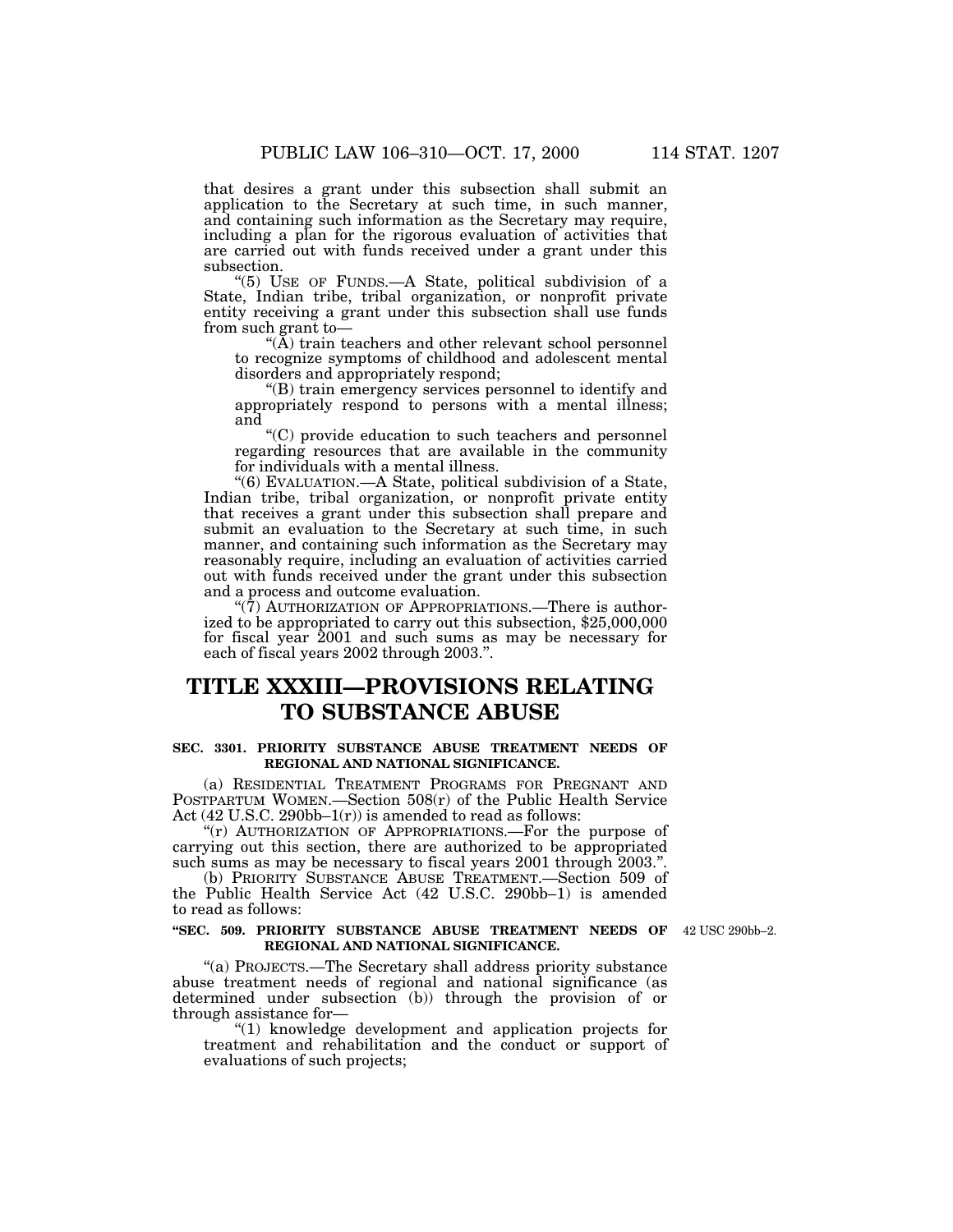''(2) training and technical assistance; and

''(3) targeted capacity response programs.

The Secretary may carry out the activities described in this section directly or through grants or cooperative agreements with States, political subdivisions of States, Indian tribes and tribal organizations, other public or nonprofit private entities.

''(b) PRIORITY SUBSTANCE ABUSE TREATMENT NEEDS.—

''(1) IN GENERAL.—Priority substance abuse treatment needs of regional and national significance shall be determined by the Secretary after consultation with States and other interested groups. The Secretary shall meet with the States and interested groups on an annual basis to discuss program priorities.

''(2) SPECIAL CONSIDERATION.—In developing program priorities under paragraph (1), the Secretary shall give special consideration to promoting the integration of substance abuse treatment services into primary health care systems.

''(c) REQUIREMENTS.—

''(1) IN GENERAL.—Recipients of grants, contracts, or cooperative agreements under this section shall comply with information and application requirements determined appropriate by the Secretary.

"(2) DURATION OF AWARD.—With respect to a grant, contract, or cooperative agreement awarded under this section, the period during which payments under such award are made to the recipient may not exceed 5 years.

''(3) MATCHING FUNDS.—The Secretary may, for projects carried out under subsection (a), require that entities that apply for grants, contracts, or cooperative agreements under that project provide non-Federal matching funds, as determined appropriate by the Secretary, to ensure the institutional commitment of the entity to the projects funded under the grant, contract, or cooperative agreement. Such non-Federal matching funds may be provided directly or through donations from public or private entities and may be in cash or in kind, fairly evaluated, including plant, equipment, or services.

 $(4)$  MAINTENANCE OF EFFORT.—With respect to activities for which a grant, contract, or cooperative agreement is awarded under this section, the Secretary may require that recipients for specific projects under subsection (a) agree to maintain expenditures of non-Federal amounts for such activities at a level that is not less than the level of such expenditures maintained by the entity for the fiscal year preceding the fiscal year for which the entity receives such a grant, contract, or cooperative agreement.

''(d) EVALUATION.—The Secretary shall evaluate each project carried out under subsection (a)(1) and shall disseminate the findings with respect to each such evaluation to appropriate public and private entities.

 $\tilde{f}^{\alpha}$ (e) INFORMATION AND EDUCATION.—The Secretary shall establish comprehensive information and education programs to disseminate and apply the findings of the knowledge development and application, training and technical assistance programs, and targeted capacity response programs under this section to the general public, to health professionals and other interested groups. The Secretary shall make every effort to provide linkages between the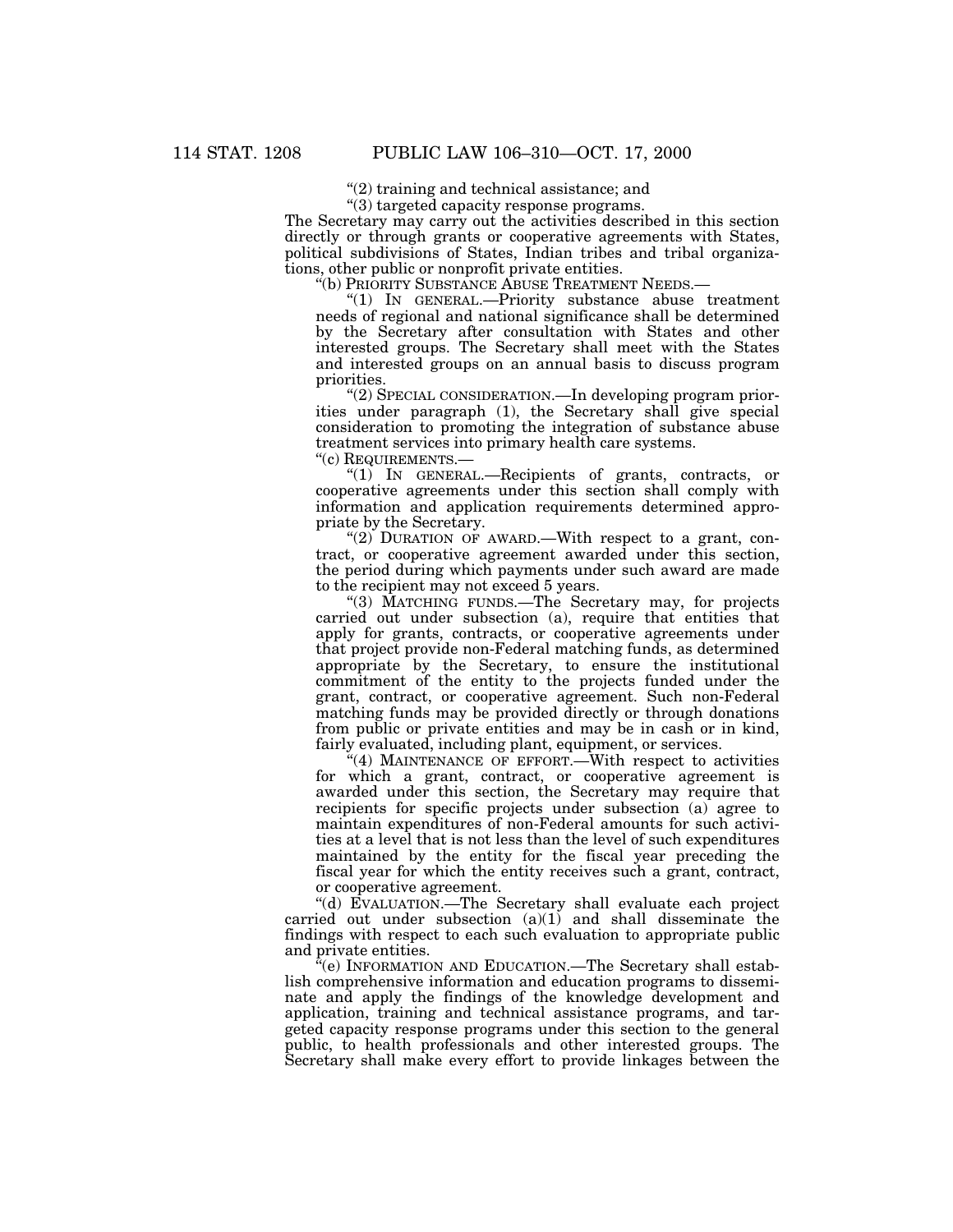findings of supported projects and State agencies responsible for carrying out substance abuse prevention and treatment programs.

''(f ) AUTHORIZATION OF APPROPRIATION.—There are authorized to be appropriated to carry out this section, \$300,000,000 for fiscal year 2001 and such sums as may be necessary for each of the fiscal years 2002 and 2003.''.

(c) CONFORMING AMENDMENTS.—The following sections of the Public Health Service Act are repealed:

(1) Section 510 (42 U.S.C. 290bb–3).

(2) Section 511 (42 U.S.C. 290bb–4).

(3) Section 512 (42 U.S.C. 290bb–5).

(4) Section 571 (42 U.S.C. 290gg).

#### **SEC. 3302. PRIORITY SUBSTANCE ABUSE PREVENTION NEEDS OF REGIONAL AND NATIONAL SIGNIFICANCE.**

(a) IN GENERAL.—Section 516 of the Public Health Service Act (42 U.S.C. 290bb–1) is amended to read as follows:

## **''SEC. 516. PRIORITY SUBSTANCE ABUSE PREVENTION NEEDS OF REGIONAL AND NATIONAL SIGNIFICANCE.**

''(a) PROJECTS.—The Secretary shall address priority substance abuse prevention needs of regional and national significance (as determined under subsection (b)) through the provision of or through assistance for—

"(1) knowledge development and application projects for prevention and the conduct or support of evaluations of such projects;

''(2) training and technical assistance; and

''(3) targeted capacity response programs.

The Secretary may carry out the activities described in this section directly or through grants or cooperative agreements with States, political subdivisions of States, Indian tribes and tribal organizations, or other public or nonprofit private entities.

''(b) PRIORITY SUBSTANCE ABUSE PREVENTION NEEDS.—

''(1) IN GENERAL.—Priority substance abuse prevention needs of regional and national significance shall be determined by the Secretary in consultation with the States and other interested groups. The Secretary shall meet with the States and interested groups on an annual basis to discuss program priorities.

''(2) SPECIAL CONSIDERATION.—In developing program priorities under paragraph (1), the Secretary shall give special consideration to—

''(A) applying the most promising strategies and research-based primary prevention approaches; and

''(B) promoting the integration of substance abuse prevention information and activities into primary health care systems.

''(c) REQUIREMENTS.—

"(1) IN GENERAL.—Recipients of grants, contracts, and cooperative agreements under this section shall comply with information and application requirements determined appropriate by the Secretary.

"(2) DURATION OF AWARD.—With respect to a grant, contract, or cooperative agreement awarded under this section, the period during which payments under such award are made to the recipient may not exceed 5 years.

42 USC 290bb– 22.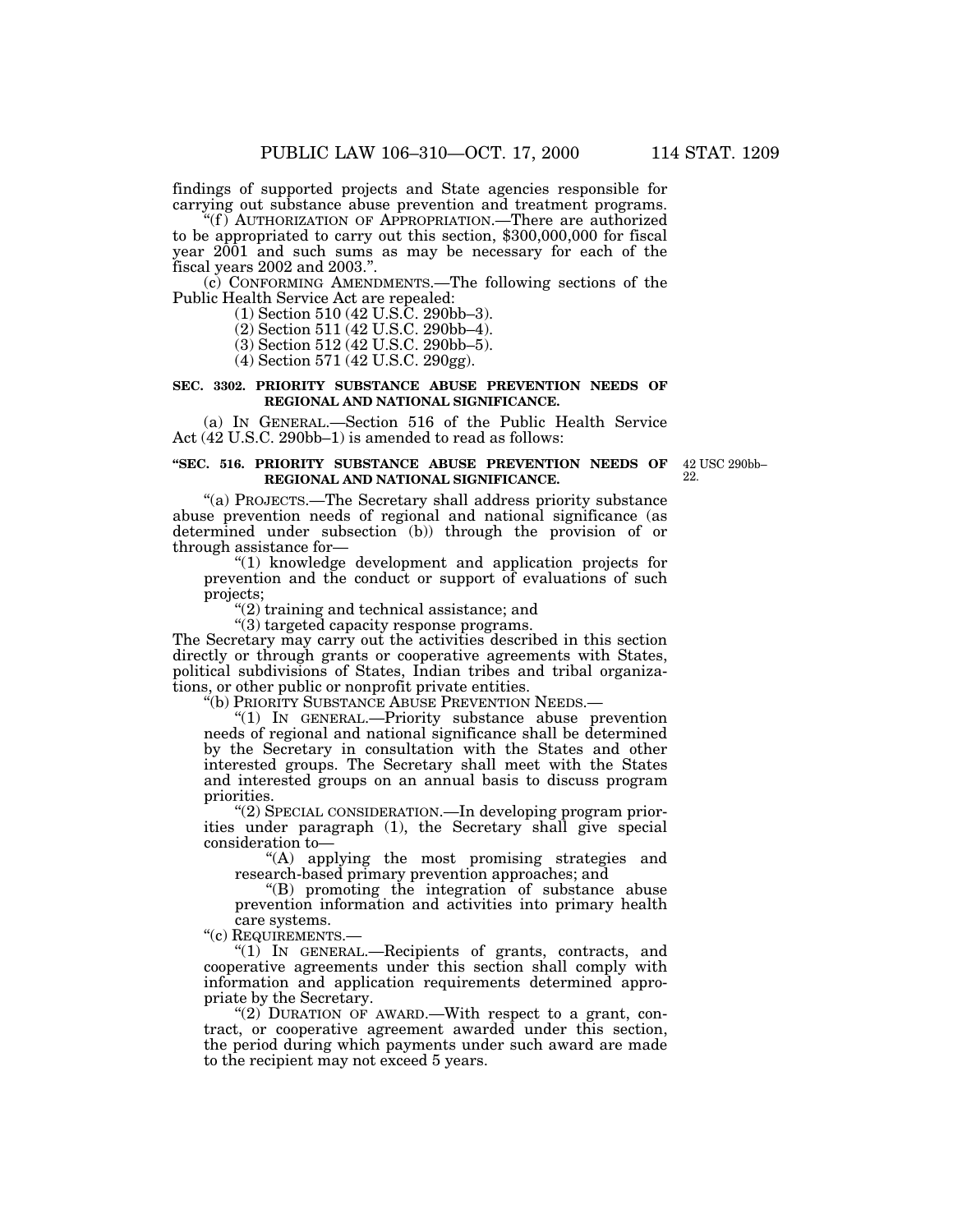''(3) MATCHING FUNDS.—The Secretary may, for projects carried out under subsection (a), require that entities that apply for grants, contracts, or cooperative agreements under that project provide non-Federal matching funds, as determined appropriate by the Secretary, to ensure the institutional commitment of the entity to the projects funded under the grant, contract, or cooperative agreement. Such non-Federal matching funds may be provided directly or through donations from public or private entities and may be in cash or in kind, fairly evaluated, including plant, equipment, or services.

"(4) MAINTENANCE OF EFFORT.—With respect to activities for which a grant, contract, or cooperative agreement is awarded under this section, the Secretary may require that recipients for specific projects under subsection (a) agree to maintain expenditures of non-Federal amounts for such activities at a level that is not less than the level of such expenditures maintained by the entity for the fiscal year preceding the fiscal year for which the entity receives such a grant, contract, or cooperative agreement.

''(d) EVALUATION.—The Secretary shall evaluate each project carried out under subsection (a)(1) and shall disseminate the findings with respect to each such evaluation to appropriate public and private entities.

 $\mathcal{F}(e)$  INFORMATION AND EDUCATION.—The Secretary shall establish comprehensive information and education programs to disseminate the findings of the knowledge development and application, training and technical assistance programs, and targeted capacity response programs under this section to the general public and to health professionals. The Secretary shall make every effort to provide linkages between the findings of supported projects and State agencies responsible for carrying out substance abuse prevention and treatment programs.

"(f) AUTHORIZATION OF APPROPRIATION.—There are authorized to be appropriated to carry out this section, \$300,000,000 for fiscal year 2001, and such sums as may be necessary for each of the fiscal years 2002 and 2003.''.

(b) CONFORMING AMENDMENTS.—Section 518 of the Public Health Service Act (42 U.S.C. 290bb–24) is repealed.

## **SEC. 3303. SUBSTANCE ABUSE PREVENTION AND TREATMENT PERFORMANCE PARTNERSHIP BLOCK GRANT.**

(a) ALLOCATION REGARDING ALCOHOL AND OTHER DRUGS.— Section 1922 of the Public Health Service Act (42 U.S.C. 300x– 22) is amended by—

(1) striking subsection (a); and

(2) redesignating subsections (b) and (c) as subsections (a) and (b).

(b) GROUP HOMES FOR RECOVERING SUBSTANCE ABUSERS.— Section 1925(a) of the Public Health Service Act (42 U.S.C. 300x– 25(a)) is amended by striking ''For fiscal year 1993'' and all that follows through the colon and inserting the following: "A State, using funds available under section 1921, may establish and maintain the ongoing operation of a revolving fund in accordance with this section to support group homes for recovering substance abusers as follows:''.

(c) MAINTENANCE OF EFFORT.—Section 1930 of the Public Health Service Act (42 U.S.C. 300x–30) is amended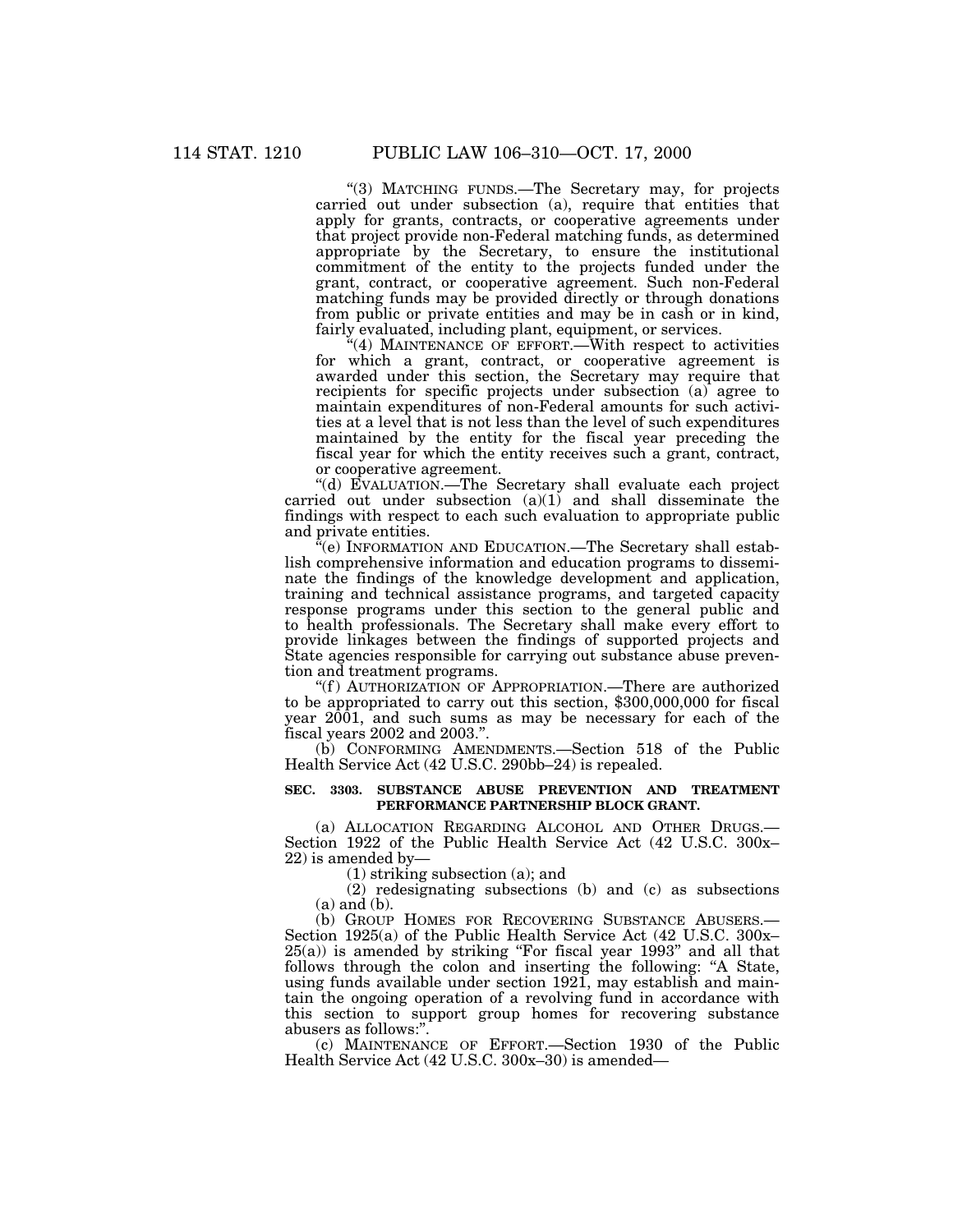(2) by inserting after subsection (a), the following:

''(b) EXCLUSION OF CERTAIN FUNDS.—The Secretary may exclude from the aggregate State expenditures under subsection (a), funds appropriated to the principle agency for authorized activities which are of a non-recurring nature and for a specific purpose.''.

(d) APPLICATIONS FOR GRANTS.—Section  $1932(a)(1)$  of the Public Health Service Act  $(42 \text{ U.S.C. } 300x-32(a)(1))$  is amended to read as follows:

''(1) the application is received by the Secretary not later than October 1 of the fiscal year for which the State is seeking funds;''.

(e) WAIVER FOR TERRITORIES.—Section 1932(c) of the Public Health Service Act (42 U.S.C. 300x–32(c)) is amended by striking ''whose allotment under section 1921 for the fiscal year is the amount specified in section  $1933(c)(2)(B)$ " and inserting "except Puerto Rico''.

(f) WAIVER AUTHORITY FOR CERTAIN REQUIREMENTS.-

(1) IN GENERAL.—Section 1932 of the Public Health Service Act (42 U.S.C. 300x–32) is amended by adding at the end the following:

''(e) WAIVER AUTHORITY FOR CERTAIN REQUIREMENTS.—

''(1) IN GENERAL.—Upon the request of a State, the Secretary may waive the requirements of all or part of the sections described in paragraph (2) using objective criteria established by the Secretary by regulation after consultation with the States and other interested parties including consumers and providers.

"(2) SECTIONS.—The sections described in paragraph (1) are sections 1922(c), 1923, 1924 and 1928.

''(3) DATE CERTAIN FOR ACTING UPON REQUEST.—The Secretary shall approve or deny a request for a waiver under paragraph (1) and inform the State of that decision not later than 120 days after the date on which the request and all the information needed to support the request are submitted.

"(4) ANNUAL REPORTING REQUIREMENT.—The Secretary shall annually report to the general public on the States that receive a waiver under this subsection.<sup>9</sup>

(2) CONFORMING AMENDMENTS.—Effective upon the publication of the regulations developed in accordance with section 1932(e)(1) of the Public Health Service Act (42 U.S.C. 300x–  $32(d)$ 

Effective date. 42 USC 300x–22 note.

(A) section 1922(c) of the Public Health Service Act  $(42 \text{ U.S.C. } 300x - 22(c))$  is amended by-

(i) striking paragraph (2); and

(ii) redesignating paragraph (3) as paragraph (2); and

(B) section 1928(d) of the Public Health Service Act (42 U.S.C. 300x–28(d)) is repealed.

(g) AUTHORIZATION OF APPROPRIATION.—Section 1935 of the Public Health Service Act (42 U.S.C. 300x–35) is amended—

 $(1)$  in subsection  $(a)$ , by striking "\$1,500,000,000" and all that follows through the end and inserting  $\frac{4}{2,000,000,000}$ for fiscal year 2001, and such sums as may be necessary for each of the fiscal years 2002 and 2003.'';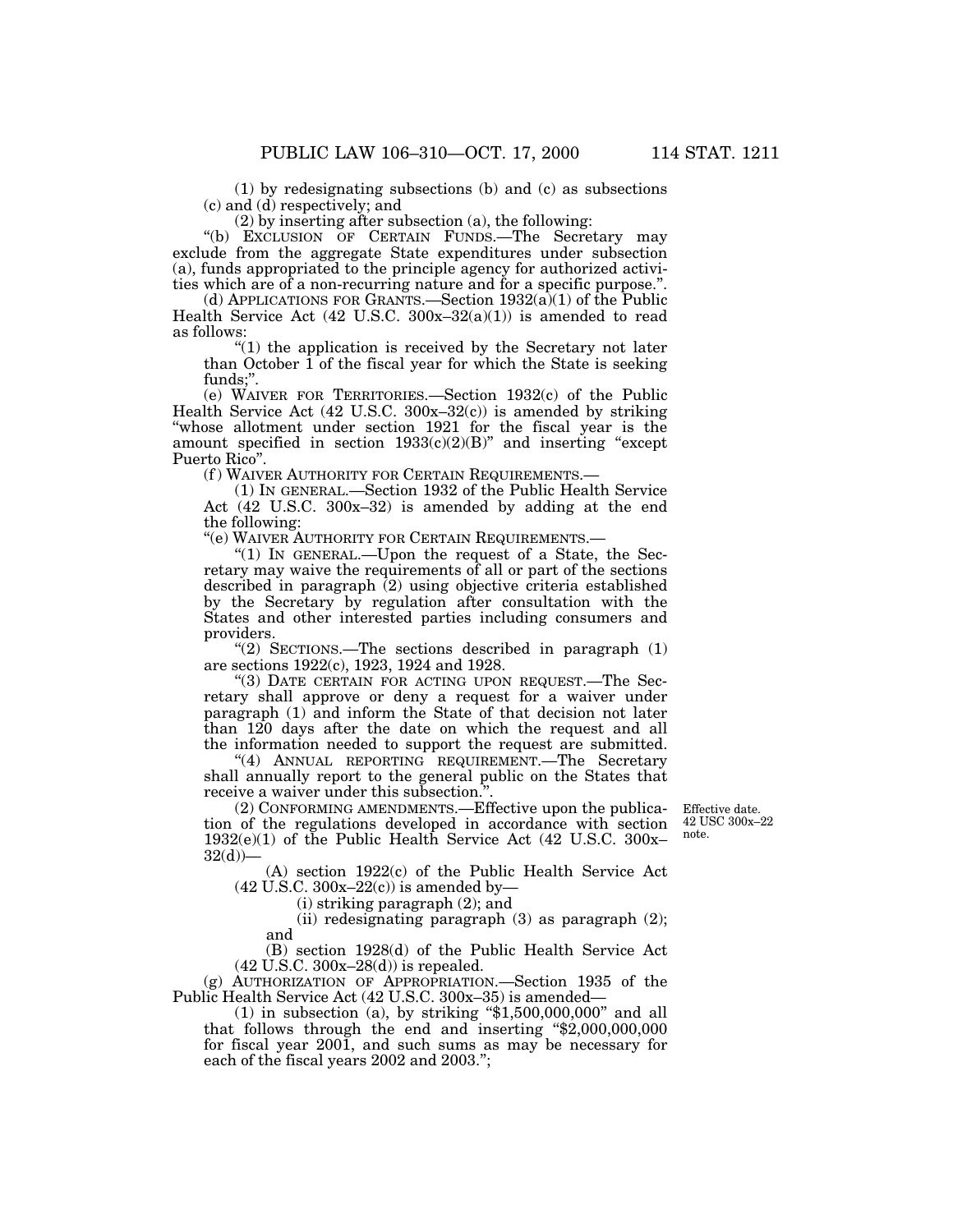(2) in subsection  $(b)(1)$ , by striking "section  $505$ " and inserting ''sections 505 and 1971'';

(3) in subsection (b)(2), by striking " $1949(a)$ " and inserting " $1948(a)$ "; and

(4) in subsection (b), by adding at the end the following:

"(3) CORE DATA SET.— $\overline{A}$  State that receives a new grant, contract, or cooperative agreement from amounts available to the Secretary under paragraph (1), for the purposes of improving the data collection, analysis and reporting capabilities of the State, shall be required, as a condition of receipt of funds, to collect, analyze, and report to the Secretary for each fiscal year subsequent to receiving such funds a core data set to be determined by the Secretary in conjunction with the States.''.

#### **SEC. 3304. DETERMINATION OF ALLOTMENTS.**

Section 1933(b) of the Public Health Service Act (42 U.S.C. 300x–33(b)) is amended to read as follows:

''(b) MINIMUM ALLOTMENTS FOR STATES.—

"(1) IN GENERAL.—With respect to fiscal year 2000, and each subsequent fiscal year, the amount of the allotment of a State under section 1921 shall not be less than the amount the State received under such section for the previous fiscal year increased by an amount equal to 30.65 percent of the percentage by which the aggregate amount allotted to all States for such fiscal year exceeds the aggregate amount allotted to all States for the previous fiscal year.

"(2) LIMITATIONS.-

''(A) IN GENERAL.—Except as provided in subparagraph (B), a State shall not receive an allotment under section 1921 for a fiscal year in an amount that is less than an amount equal to 0.375 percent of the amount appropriated under section 1935(a) for such fiscal year.

"(B) EXCEPTION.—In applying subparagraph  $(A)$ , the Secretary shall ensure that no State receives an increase in its allotment under section 1921 for a fiscal year (as compared to the amount allotted to the State in the prior fiscal year) that is in excess of an amount equal to 300 percent of the percentage by which the amount appropriated under section 1935(a) for such fiscal year exceeds the amount appropriated for the prior fiscal year.

''(3) DECREASE IN OR EQUAL APPROPRIATIONS.—If the amount appropriated under section 1935(a) for a fiscal year is equal to or less than the amount appropriated under such section for the prior fiscal year, the amount of the State allotment under section 1921 shall be equal to the amount that the State received under section 1921 in the prior fiscal year decreased by the percentage by which the amount appropriated for such fiscal year is less than the amount appropriated or such section for the prior fiscal year.''.

## **SEC. 3305. NONDISCRIMINATION AND INSTITUTIONAL SAFEGUARDS FOR RELIGIOUS PROVIDERS.**

Subpart III of part B of title XIX of the Public Health Service Act (42 U.S.C. 300x–51 et seq.) is amended by adding at the end the following: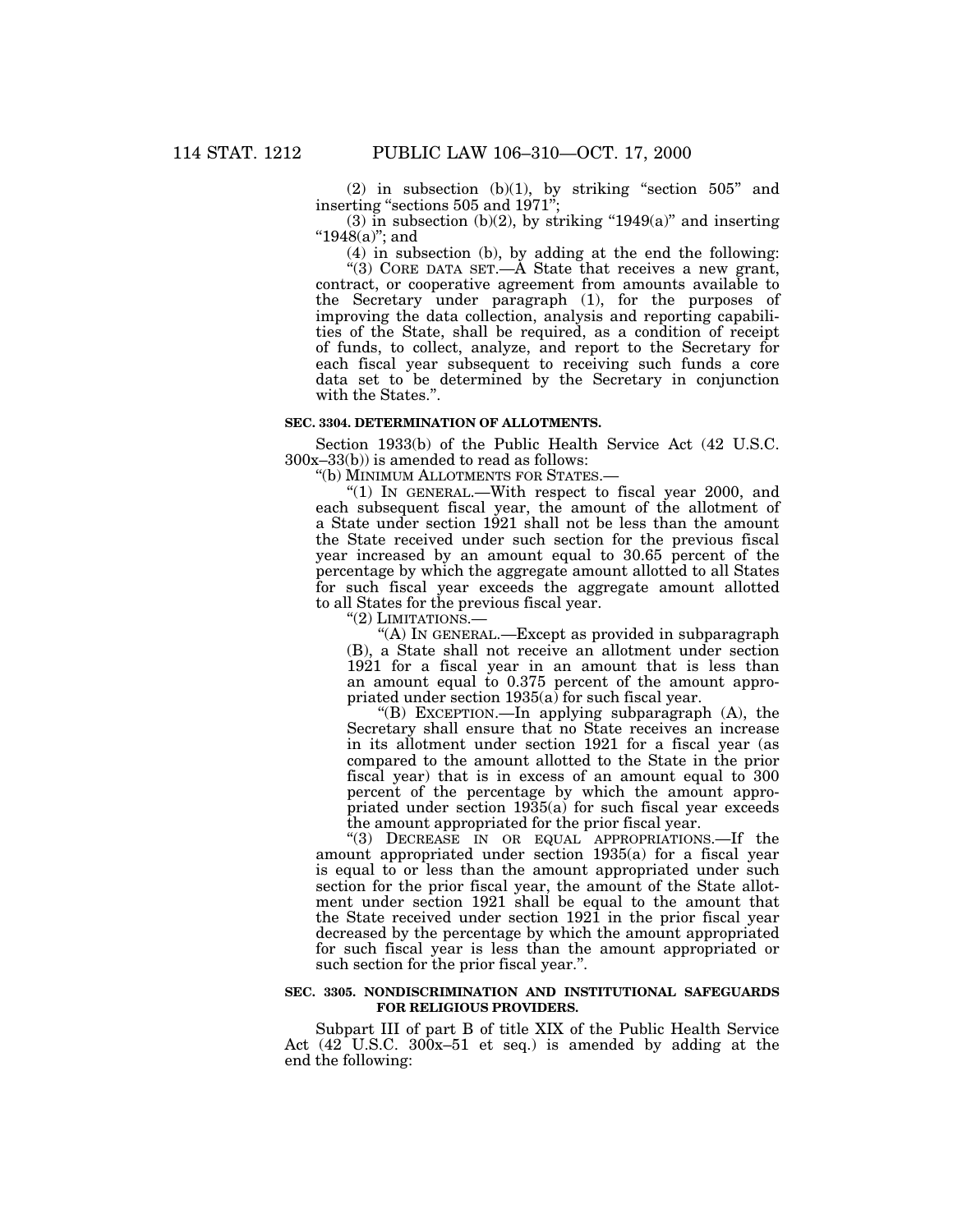#### **''SEC. 1955. SERVICES PROVIDED BY NONGOVERNMENTAL ORGANIZA-**42 USC 300x–65. **TIONS.**

''(a) PURPOSES.—The purposes of this section are—

''(1) to prohibit discrimination against nongovernmental organizations and certain individuals on the basis of religion in the distribution of government funds to provide substance abuse services under this title and title  $V$ , and the receipt of services under such titles; and

 $(2)$  to allow the organizations to accept the funds to provide the services to the individuals without impairing the religious character of the organizations or the religious freedom of the individuals.

''(b) RELIGIOUS ORGANIZATIONS INCLUDED AS NONGOVERN-

"(1) IN GENERAL -- A State may administer and provide substance abuse services under any program under this title or title V through grants, contracts, or cooperative agreements to provide assistance to beneficiaries under such titles with nongovernmental organizations.

''(2) REQUIREMENT.—A State that elects to utilize nongovernmental organizations as provided for under paragraph  $(1)$  shall consider, on the same basis as other nongovernmental organizations, religious organizations to provide services under substance abuse programs under this title or title V, so long as the programs under such titles are implemented in a manner consistent with the Establishment Clause of the first amendment to the Constitution. Neither the Federal Government nor a State or local government receiving funds under such programs shall discriminate against an organization that provides services under, or applies to provide services under, such programs, on the basis that the organization has a religious character.

''(c) RELIGIOUS CHARACTER AND INDEPENDENCE.—

" $(1)$  In GENERAL.—A religious organization that provides services under any substance abuse program under this title or title V shall retain its independence from Federal, State, and local governments, including such organization's control over the definition, development, practice, and expression of its religious beliefs.

"(2) ADDITIONAL SAFEGUARDS.—Neither the Federal Government nor a State or local government shall require a religious organization—

''(A) to alter its form of internal governance; or

''(B) to remove religious art, icons, scripture, or other symbols,

in order to be eligible to provide services under any substance abuse program under this title or title V.

''(d) EMPLOYMENT PRACTICES.—

"(1) SUBSTANCE ABUSE.—A religious organization that provides services under any substance abuse program under this title or title V may require that its employees providing services under such program adhere to rules forbidding the use of drugs or alcohol.

"(2) TITLE VII EXEMPTION.—The exemption of a religious organization provided under section 702 or 703(e)(2) of the Civil Rights Act of 1964 (42 U.S.C. 2000e–1, 2000e–2(e)(2)) regarding employment practices shall not be affected by the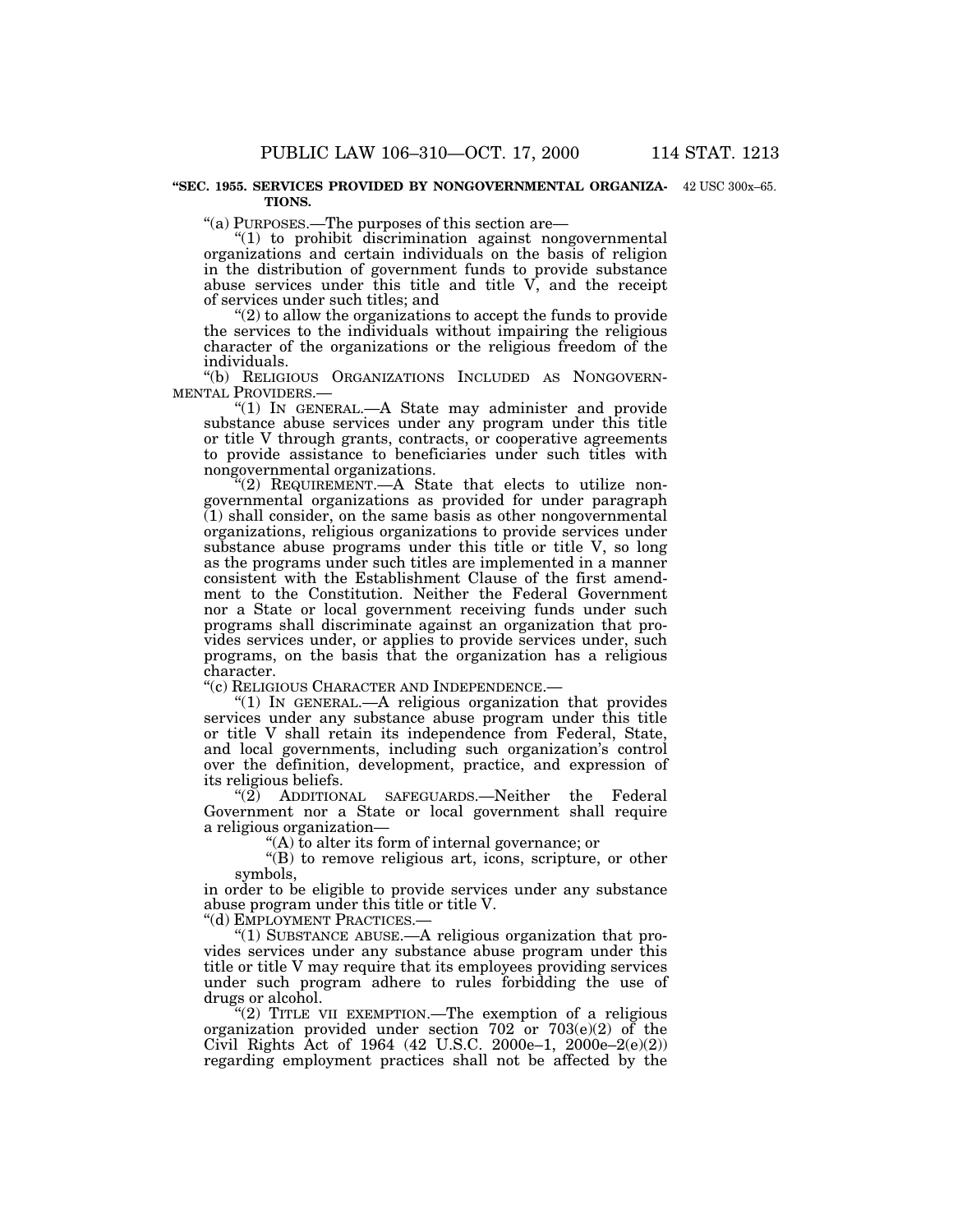religious organization's provision of services under, or receipt of funds from, any substance abuse program under this title or title V.

''(e) RIGHTS OF BENEFICIARIES OF ASSISTANCE.—

" $(1)$  In GENERAL.—If an individual described in paragraph (3) has an objection to the religious character of the organization from which the individual receives, or would receive, services funded under any substance abuse program under this title or title V, the appropriate Federal, State, or local governmental entity shall provide to such individual (if otherwise eligible for such services) within a reasonable period of time after the date of such objection, services that—

"(A) are from an alternative provider that is accessible to the individual; and

''(B) have a value that is not less than the value of the services that the individual would have received from such organization.

"(2) NOTICE.-The appropriate Federal, State, or local governmental entity shall ensure that notice is provided to individuals described in paragraph (3) of the rights of such individuals under this section.

''(3) INDIVIDUAL DESCRIBED.—An individual described in this paragraph is an individual who receives or applies for services under any substance abuse program under this title or title V.

"(f) NONDISCRIMINATION AGAINST BENEFICIARIES.—A religious organization providing services through a grant, contract, or cooperative agreement under any substance abuse program under this title or title V shall not discriminate, in carrying out such program, against an individual described in subsection (e)(3) on the basis of religion, a religious belief, a refusal to hold a religious belief, or a refusal to actively participate in a religious practice.

''(g) FISCAL ACCOUNTABILITY.—

"(1) IN GENERAL.-Except as provided in paragraph (2), any religious organization providing services under any substance abuse program under this title or title V shall be subject to the same regulations as other nongovernmental organizations to account in accord with generally accepted accounting principles for the use of such funds provided under such program.

''(2) LIMITED AUDIT.—Such organization shall segregate government funds provided under such substance abuse program into a separate account. Only the government funds shall be subject to audit by the government.

''(h) COMPLIANCE.—Any party that seeks to enforce such party's rights under this section may assert a civil action for injunctive relief exclusively in an appropriate Federal or State court against the entity, agency or official that allegedly commits such violation.

''(i) LIMITATIONS ON USE OF FUNDS FOR CERTAIN PURPOSES.— No funds provided through a grant or contract to a religious organization to provide services under any substance abuse program under this title or title V shall be expended for sectarian worship, instruction, or proselytization.

''( j) EFFECT ON STATE AND LOCAL FUNDS.—If a State or local government contributes State or local funds to carry out any substance abuse program under this title or title V, the State or local government may segregate the State or local funds from the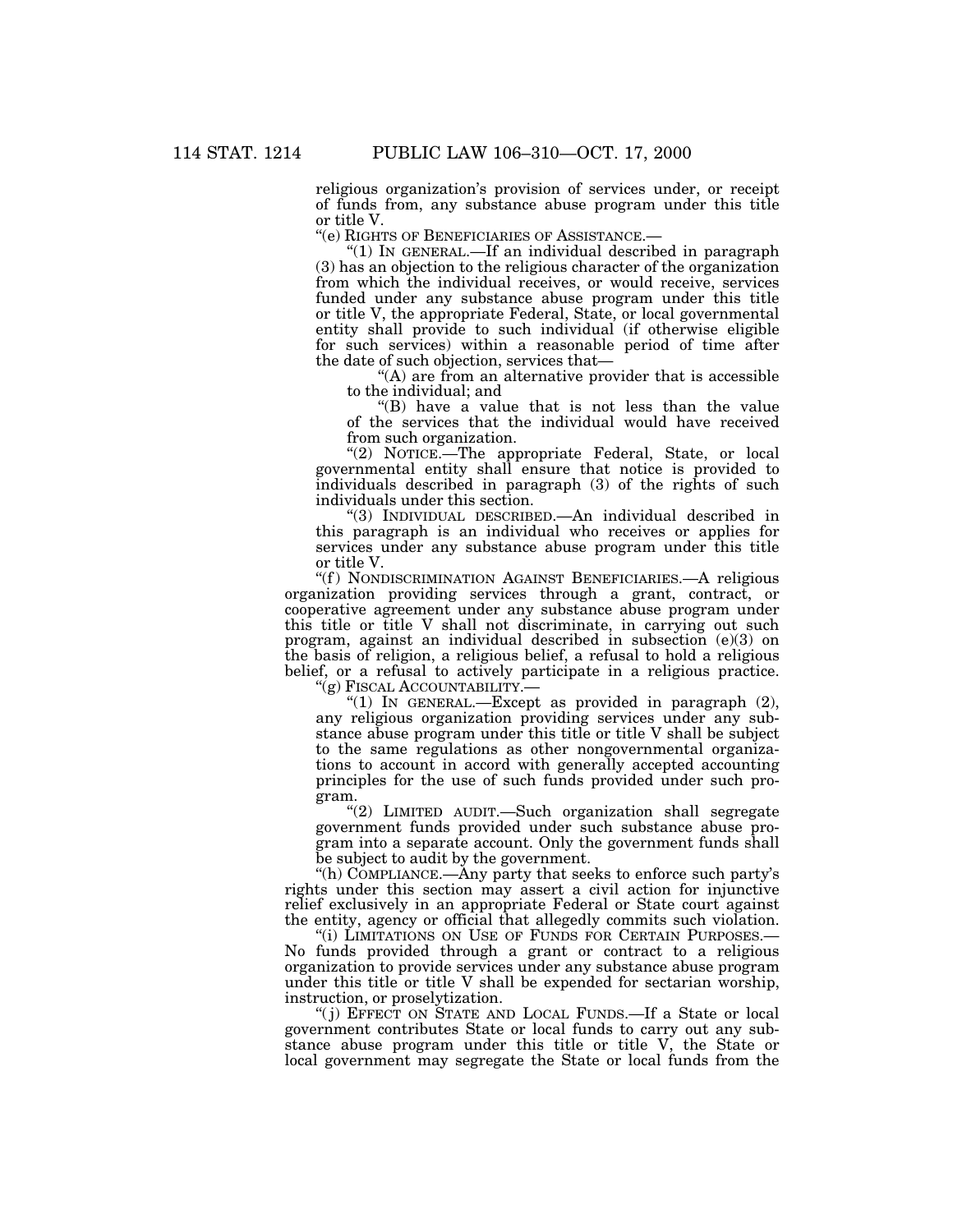Federal funds provided to carry out the program or may commingle the State or local funds with the Federal funds. If the State or local government commingles the State or local funds, the provisions of this section shall apply to the commingled funds in the same manner, and to the same extent, as the provisions apply to the Federal funds.

"(k) TREATMENT OF INTERMEDIATE CONTRACTORS.—If a nongovernmental organization (referred to in this subsection as an 'intermediate organization'), acting under a contract or other agreement with the Federal Government or a State or local government, is given the authority under the contract or agreement to select nongovernmental organizations to provide services under any substance abuse program under this title or title V, the intermediate organization shall have the same duties under this section as the government but shall retain all other rights of a nongovernmental organization under this section.''.

#### **SEC. 3306. ALCOHOL AND DRUG PREVENTION OR TREATMENT SERV-ICES FOR INDIANS AND NATIVE ALASKANS.**

Part A of title V of the Public Health Service Act (42 U.S.C. 290aa et seq.) is amended by adding at the end the following:

#### **''SEC. 506A. ALCOHOL AND DRUG PREVENTION OR TREATMENT SERV-ICES FOR INDIANS AND NATIVE ALASKANS.**

42 USC 290aa– 5a.

''(a) IN GENERAL.—The Secretary shall award grants, contracts, or cooperative agreements to public and private nonprofit entities, including Native Alaskan entities and Indian tribes and tribal organizations, for the purpose of providing alcohol and drug prevention or treatment services for Indians and Native Alaskans.

''(b) PRIORITY.—In awarding grants, contracts, or cooperative agreements under subsection (a), the Secretary shall give priority to applicants that—

''(1) propose to provide alcohol and drug prevention or treatment services on reservations;

''(2) propose to employ culturally-appropriate approaches, as determined by the Secretary, in providing such services; and

(3) have provided prevention or treatment services to Native Alaskan entities and Indian tribes and tribal organizations for at least 1 year prior to applying for a grant under this section.

''(c) DURATION.—The Secretary shall award grants, contracts, or cooperative agreements under subsection (a) for a period not to exceed 5 years.

''(d) APPLICATION.—An entity desiring a grant, contract, or cooperative agreement under subsection (a) shall submit an application to the Secretary at such time, in such manner, and accompanied by such information as the Secretary may reasonably require.

''(e) EVALUATION.—An entity that receives a grant, contract, or cooperative agreement under subsection (a) shall submit, in the application for such grant, a plan for the evaluation of any project undertaken with funds provided under this section. Such entity shall provide the Secretary with periodic evaluations of the progress of such project and such evaluation at the completion of such project as the Secretary determines to be appropriate. The final evaluation submitted by such entity shall include a recommendation as to whether such project shall continue.

Grants. Contracts.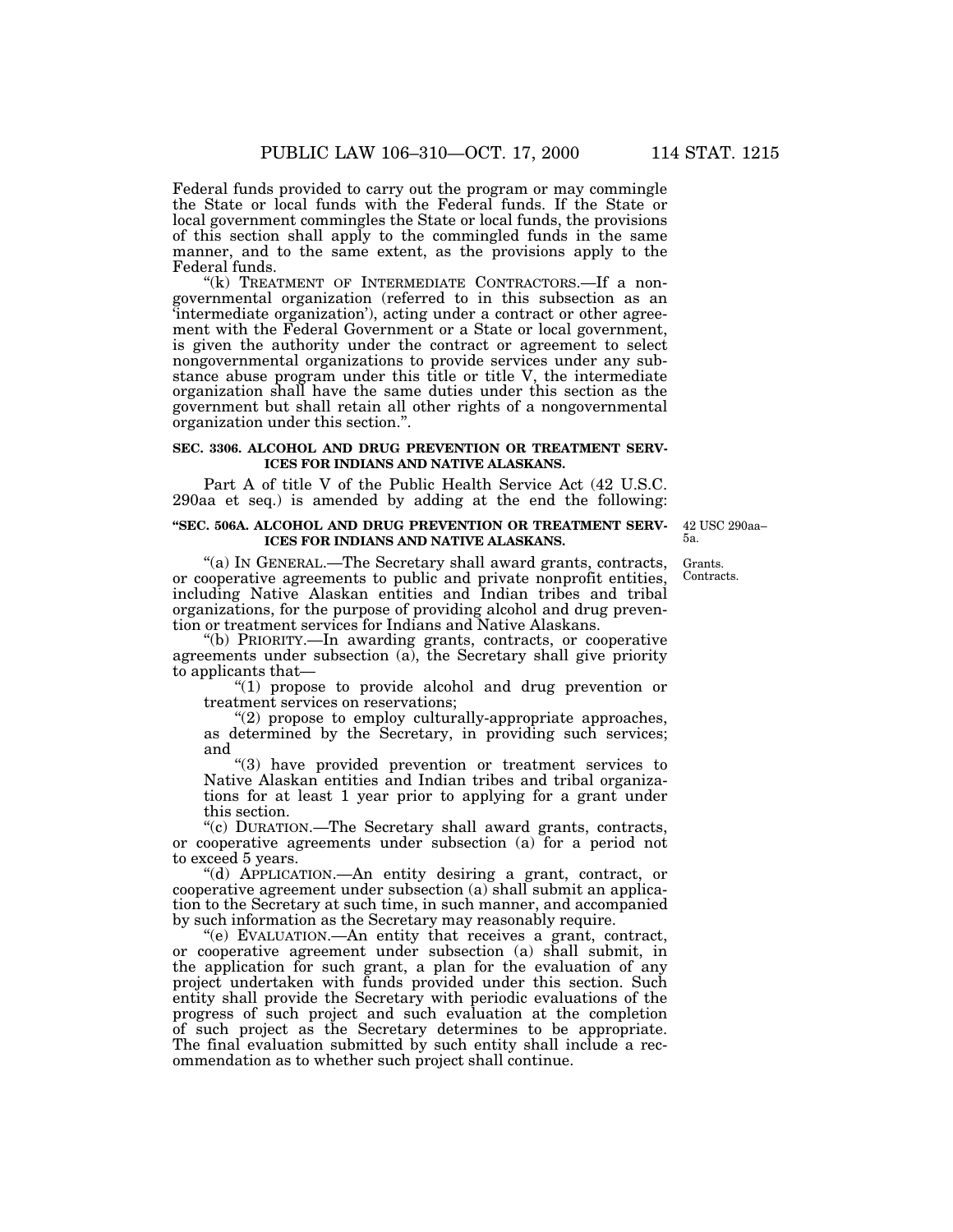Deadline.

"(f) REPORT.—Not later than 3 years after the date of the enactment of this section and annually thereafter, the Secretary shall prepare and submit, to the Committee on Health, Education, Labor, and Pensions of the Senate, a report describing the services provided pursuant to this section.

''(g) AUTHORIZATION OF APPROPRIATIONS.—There are authorized to be appropriated to carry out this section, \$15,000,000 for fiscal year 2001, and such sums as may be necessary for fiscal years 2002 and 2003.''.

25 USC 1671 note.

## **SEC. 3307. ESTABLISHMENT OF COMMISSION.**

(a) IN GENERAL.—There is established a commission to be known as the Commission on Indian and Native Alaskan Health Care that shall examine the health concerns of Indians and Native Alaskans who reside on reservations and tribal lands (hereafter in this section referred to as the "Commission").

(b) MEMBERSHIP.—

(1) IN GENERAL.—The Commission established under subsection (a) shall consist of—

(A) the Secretary;

(B) 15 members who are experts in the health care field and issues that the Commission is established to examine; and

(C) the Director of the Indian Health Service and the Commissioner of Indian Affairs, who shall be nonvoting members.

(2) APPOINTING AUTHORITY.—Of the 15 members of the Commission described in paragraph  $(1)(B)$ —

(A) two shall be appointed by the Speaker of the House of Representatives;

(B) two shall be appointed by the Minority Leader of the House of Representatives;

(C) two shall be appointed by the Majority Leader of the Senate;

(D) two shall be appointed by the Minority Leader of the Senate; and

(E) seven shall be appointed by the Secretary.

(3) LIMITATION.—Not fewer than 10 of the members appointed to the Commission shall be Indians or Native Alaskans.

(4) CHAIRPERSON.—The Secretary shall serve as the Chairperson of the Commission.

(5) EXPERTS.—The Commission may seek the expertise of any expert in the health care field to carry out its duties.

(c) PERIOD OF APPOINTMENT.—Members shall be appointed for the life of the Commission. Any vacancy in the Commission shall not affect its powers, but shall be filed in the same manner as the original appointment.

(d) DUTIES OF THE COMMISSION.—The Commission shall—

(1) study the health concerns of Indians and Native Alaskans; and

(2) prepare the reports described in subsection (i).

(e) POWERS OF THE COMMISSION.—

(1) HEARINGS.—The Commission may hold such hearings, including hearings on reservations, sit and act at such times and places, take such testimony, and receive such information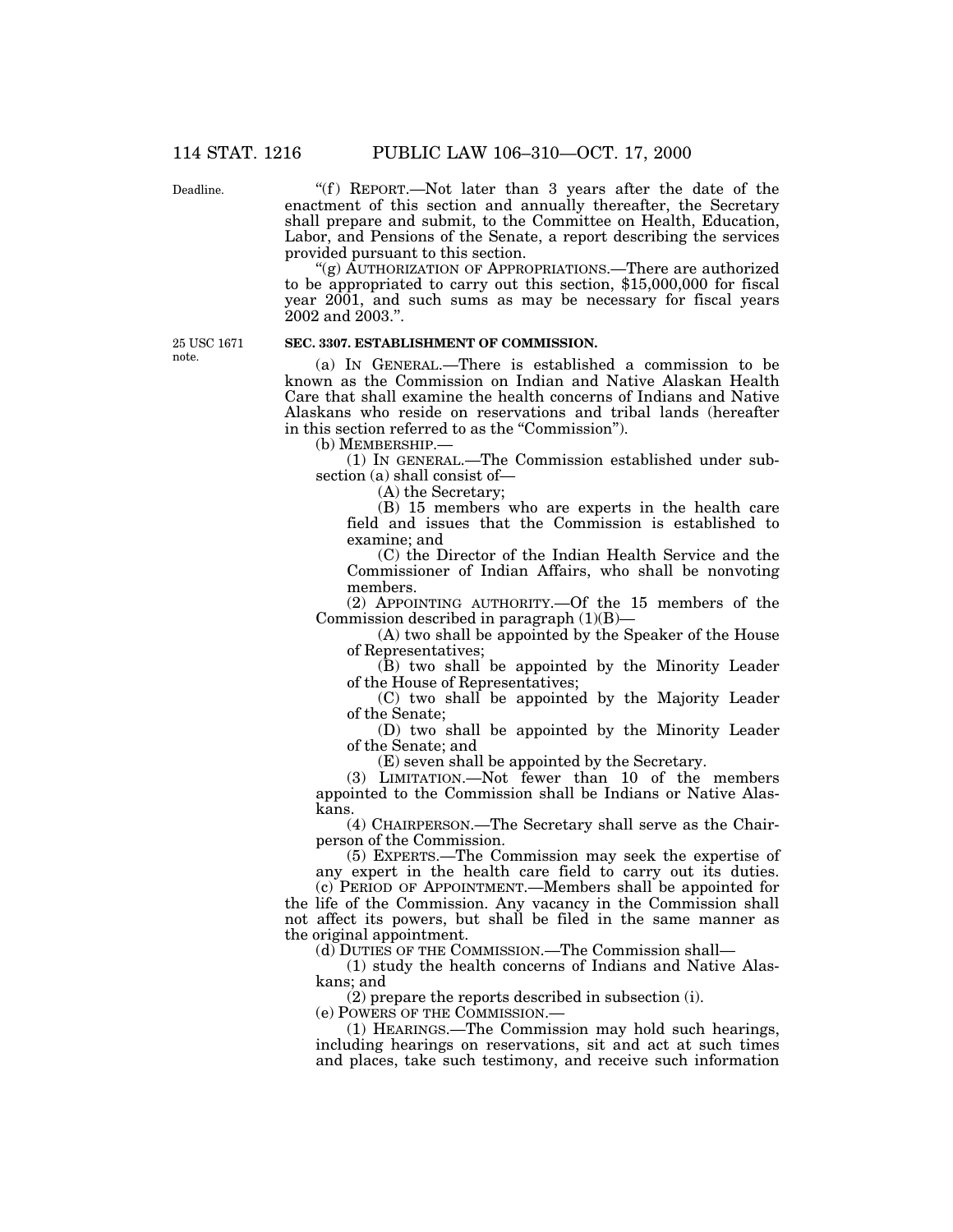as the Commission considers advisable to carry out the purpose for which the Commission was established.

(2) INFORMATION FROM FEDERAL AGENCIES.—The Commission may secure directly from any Federal department or agency such information as the Commission considers necessary to carry out the purpose for which the Commission was established. Upon request of the Chairperson of the Commission, the head of such department or agency shall furnish such information to the Commission.

(f ) COMPENSATION OF MEMBERS.—

(1) IN GENERAL.—Except as provided in subparagraph (B), each member of the Commission may be compensated at a rate not to exceed the daily equivalent of the annual rate of basic pay prescribed for level IV of the Executive Schedule under section 5315 of title 5, United States Code, for each day (including travel time), during which that member is engaged in the actual performance of the duties of the Commission.

(2) LIMITATION.—Members of the Commission who are officers or employees of the United States shall receive no additional pay on account of their service on the Commission.

(g) TRAVEL EXPENSES OF MEMBERS.—The members of the Commission shall be allowed travel expenses, including per diem in lieu of subsistence, at rates authorized for employees of agencies under section 5703 of title 5, United States Code, while away from their homes or regular places of business in the performance of services for the Commission.

(h) COMMISSION PERSONNEL MATTERS.—

(1) IN GENERAL.—The Secretary, in accordance with rules established by the Commission, may select and appoint a staff director and other personnel necessary to enable the Commission to carry out its duties.

(2) COMPENSATION OF PERSONNEL.—The Secretary, in accordance with rules established by the Commission, may set the amount of compensation to be paid to the staff director and any other personnel that serve the Commission.

(3) DETAIL OF GOVERNMENT EMPLOYEES.—Any Federal Government employee may be detailed to the Commission without reimbursement, and the detail shall be without interruption or loss of civil service status or privilege.

(4) CONSULTANT SERVICES.—The Chairperson of the Commission is authorized to procure the temporary and intermittent services of experts and consultants in accordance with section 3109 of title 5, United States Code, at rates not to exceed the daily equivalent of the annual rate of basic pay prescribed for level IV of the Executive Schedule under section 5315 of such title.

(i) REPORT.—

(1) IN GENERAL.—Not later than 3 years after the date Deadline. of the enactment of the Youth Drug and Mental Health Services Act, the Secretary shall prepare and submit, to the Committee on Health, Education, Labor, and Pensions of the Senate, a report that shall—

(A) detail the health problems faced by Indians and Native Alaskans who reside on reservations;

(B) examine and explain the causes of such problems;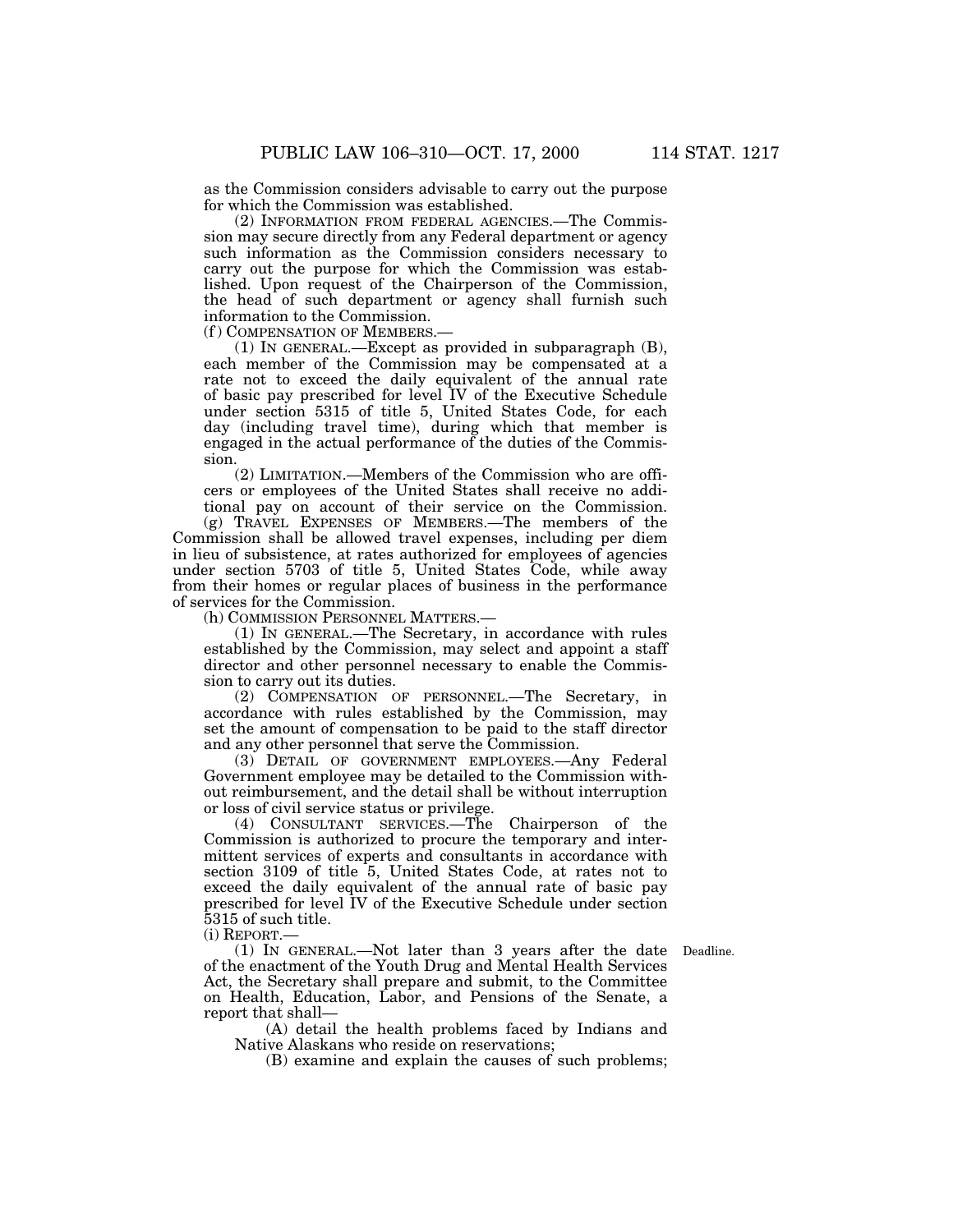(C) describe the health care services available to Indians and Native Alaskans who reside on reservations and the adequacy of such services;

(D) identify the reasons for the provision of inadequate health care services for Indians and Native Alaskans who reside on reservations, including the availability of resources;

(E) develop measures for tracking the health status of Indians and Native Americans who reside on reservations; and

(F) make recommendations for improvements in the health care services provided for Indians and Native Alaskans who reside on reservations, including recommendations for legislative change.

(2) EXCEPTION.—In addition to the report required under paragraph (1), not later than 2 years after the date of the enactment of the Youth Drug and Mental Health Services Act, the Secretary shall prepare and submit, to the Committee on Health, Education, Labor, and Pensions of the Senate, a report that describes any alcohol and drug abuse among Indians and Native Alaskans who reside on reservations.

( j) PERMANENT COMMISSION.—Section 14 of the Federal Advisory Committee Act (5 U.S.C. App.) shall not apply to the Commission.

(k) AUTHORIZATION OF APPROPRIATIONS.—There is authorized to be appropriated to carry out this section \$5,000,000 for fiscal year 2001, and such sums as may be necessary for fiscal years 2002 and 2003.

# **TITLE XXXIV—PROVISIONS RELATING TO FLEXIBILITY AND ACCOUNTABILITY**

## **SEC. 3401. GENERAL AUTHORITIES AND PEER REVIEW.**

(a) GENERAL AUTHORITIES.—Paragraph (1) of section 501(e) of the Public Health Service Act  $(42 \tilde{U}.S.C. 290aa(e))$  is amended to read as follows:

" $(1)$  IN GENERAL.—There may be in the Administration an Associate Administrator for Alcohol Prevention and Treatment Policy to whom the Administrator may delegate the functions of promoting, monitoring, and evaluating service programs for the prevention and treatment of alcoholism and alcohol abuse within the Center for Substance Abuse Prevention, the Center for Substance Abuse Treatment and the Center for Mental Health Services, and coordinating such programs among the Centers, and among the Centers and other public and private entities. The Associate Administrator also may ensure that alcohol prevention, education, and policy strategies are integrated into all programs of the Centers that address substance abuse prevention, education, and policy, and that the Center for Substance Abuse Prevention addresses the Healthy People 2010 goals and the National Dietary Guidelines of the Department of Health and Human Services and the Department of Agriculture related to alcohol consumption.''.

(b) PEER REVIEW.—Section 504 of the Public Health Service (42 U.S.C. 290aa–3) is amended as follows: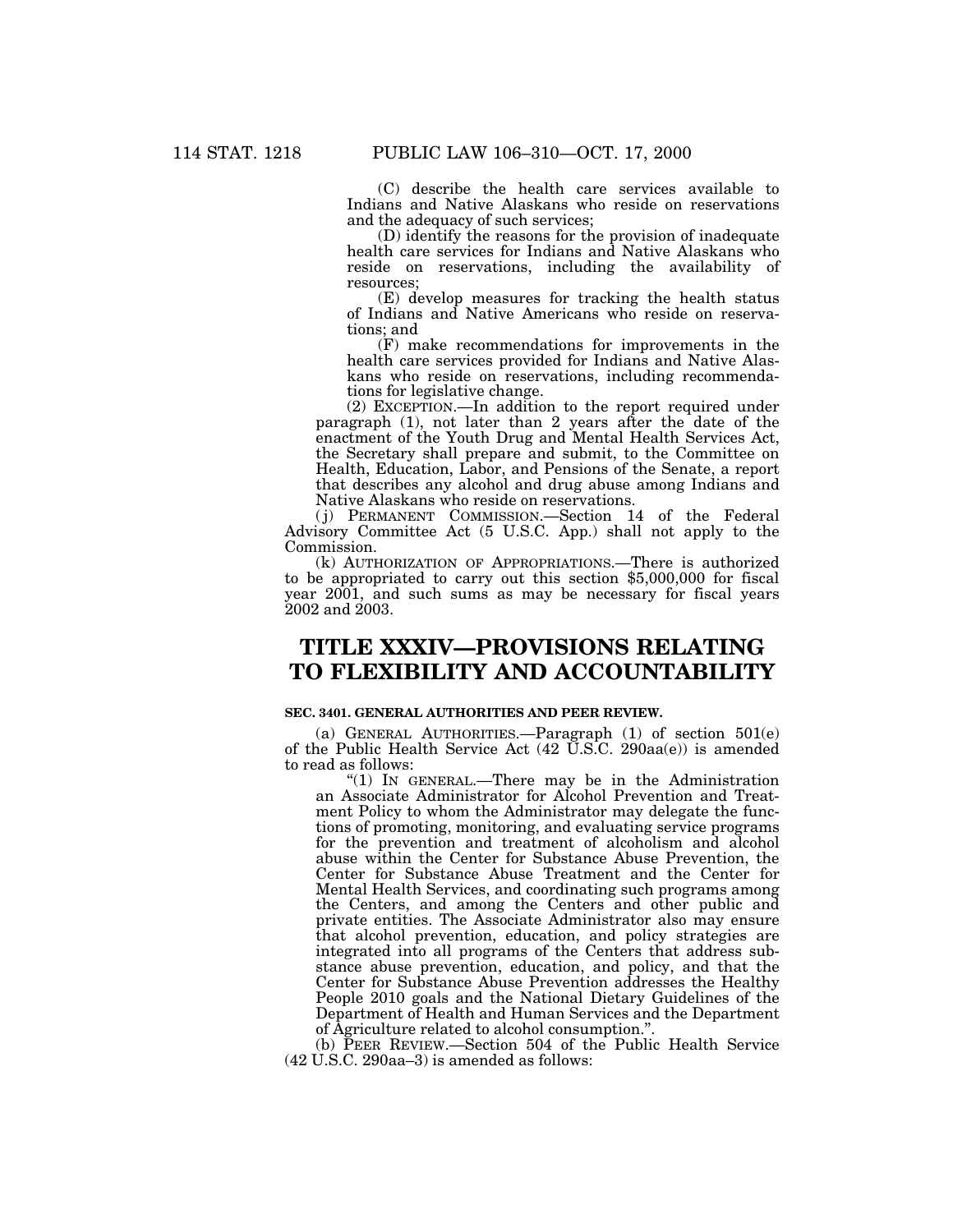#### **''SEC. 504. PEER REVIEW.**

''(a) IN GENERAL.—The Secretary, after consultation with the Administrator, shall require appropriate peer review of grants, cooperative agreements, and contracts to be administered through the agency which exceed the simple acquisition threshold as defined in section 4(11) of the Office of Federal Procurement Policy Act.

''(b) MEMBERS.—The members of any peer review group established under subsection (a) shall be individuals who by virtue of their training or experience are eminently qualified to perform the review functions of the group. Not more than one-fourth of the members of any such peer review group shall be officers or employees of the United States.

"(c) ADVISORY COUNCIL REVIEW.—If the direct cost of a grant or cooperative agreement (described in subsection (a)) exceeds the simple acquisition threshold as defined by section 4(11) of the Office of Federal Procurement Policy Act, the Secretary may make such a grant or cooperative agreement only if such grant or cooperative agreement is recommended—

> " $(1)$  after peer review required under subsection  $(a)$ ; and  $''(2)$  by the appropriate advisory council.

''(d) CONDITIONS.—The Secretary may establish limited exceptions to the limitations contained in this section regarding participation of Federal employees and advisory council approval. The circumstances under which the Secretary may make such an exception shall be made public.''.

#### **SEC. 3402. ADVISORY COUNCILS.**

Section 502(e) of the Public Health Service Act (42 U.S.C.  $290aa-1(e)$  is amended in the first sentence by striking "3 times" and inserting "2 times".

#### **SEC. 3403. GENERAL PROVISIONS FOR THE PERFORMANCE PARTNER-SHIP BLOCK GRANTS.**

(a) PLANS FOR PERFORMANCE PARTNERSHIPS.—Section 1949 of the Public Health Service Act (42 U.S.C. 300x–59) is amended as follows:

## **''SEC. 1949. PLANS FOR PERFORMANCE PARTNERSHIPS.**

''(a) DEVELOPMENT.—The Secretary in conjunction with States and other interested groups shall develop separate plans for the programs authorized under subparts I and II for creating more flexibility for States and accountability based on outcome and other performance measures. The plans shall each include—

" $(1)$  a description of the flexibility that would be given to the States under the plan;

"(2) the common set of performance measures that would be used for accountability, including measures that would be used for the program under subpart II for pregnant addicts, HIV transmission, tuberculosis, and those with a co-occurring substance abuse and mental disorders, and for programs under subpart I for children with serious emotional disturbance and adults with serious mental illness and for individuals with co-occurring mental health and substance abuse disorders;

''(3) the definitions for the data elements to be used under the plan;

 $*(4)$  the obstacles to implementation of the plan and the manner in which such obstacles would be resolved;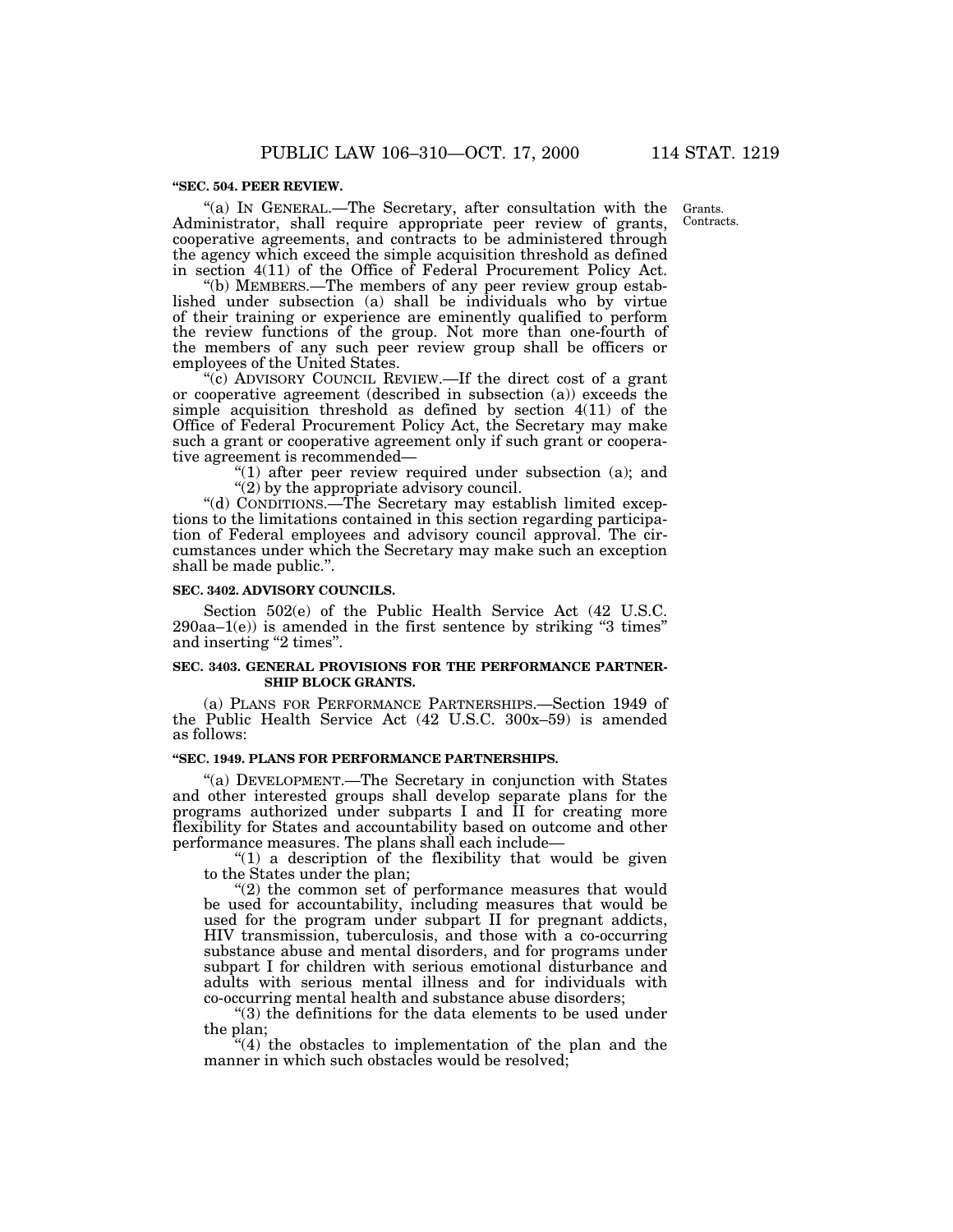''(5) the resources needed to implement the performance partnerships under the plan; and

''(6) an implementation strategy complete with recommendations for any necessary legislation.

''(b) SUBMISSION.—Not later than 2 years after the date of the enactment of this Act, the plans developed under subsection (a) shall be submitted to the Committee on Health, Education, Labor, and Pensions of the Senate and the Committee on Commerce of the House of Representatives.

''(c) INFORMATION.—As the elements of the plans described in subsection (a) are developed, States are encouraged to provide information to the Secretary on a voluntary basis.

''(d) PARTICIPANTS.—The Secretary shall include among those interested groups that participate in the development of the plan consumers of mental health or substance abuse services, providers, representatives of political divisions of States, and representatives of racial and ethnic groups including Native Americans.''.

(b) AVAILABILITY TO STATES OF GRANT PROGRAMS.—Section 1952 of the Public Health Service Act (42 U.S.C. 300x–62) is amended as follows:

#### **''SEC. 1952. AVAILABILITY TO STATES OF GRANT PAYMENTS.**

''Any amounts paid to a State for a fiscal year under section 1911 or 1921 shall be available for obligation and expenditure until the end of the fiscal year following the fiscal year for which the amounts were paid.''.

### **SEC. 3404. DATA INFRASTRUCTURE PROJECTS.**

Part C of title XIX of the Public Health Service Act (42 U.S.C. 300y et seq.) is amended—

(1) by striking the headings for part C and subpart I and inserting the following:

## **''PART C—CERTAIN PROGRAMS REGARDING MENTAL HEALTH AND SUBSTANCE ABUSE**

## **''Subpart I—Data Infrastructure Development'';**

(2) by striking section 1971 (42 U.S.C. 300y) and inserting the following:

## **''SEC. 1971. DATA INFRASTRUCTURE DEVELOPMENT.**

"(a) IN GENERAL.—The Secretary may make grants to, and enter into contracts or cooperative agreements with States for the purpose of developing and operating mental health or substance abuse data collection, analysis, and reporting systems with regard to performance measures including capacity, process, and outcomes measures.

''(b) PROJECTS.—The Secretary shall establish criteria to ensure that services will be available under this section to States that have a fundamental basis for the collection, analysis, and reporting of mental health and substance abuse performance measures and States that do not have such basis. The Secretary will establish criteria for determining whether a State has a fundamental basis for the collection, analysis, and reporting of data.

"(c) CONDITION OF RECEIPT OF FUNDS.—As a condition of the receipt of an award under this section a State shall agree to collect, analyze, and report to the Secretary within 2 years of the date

Deadline.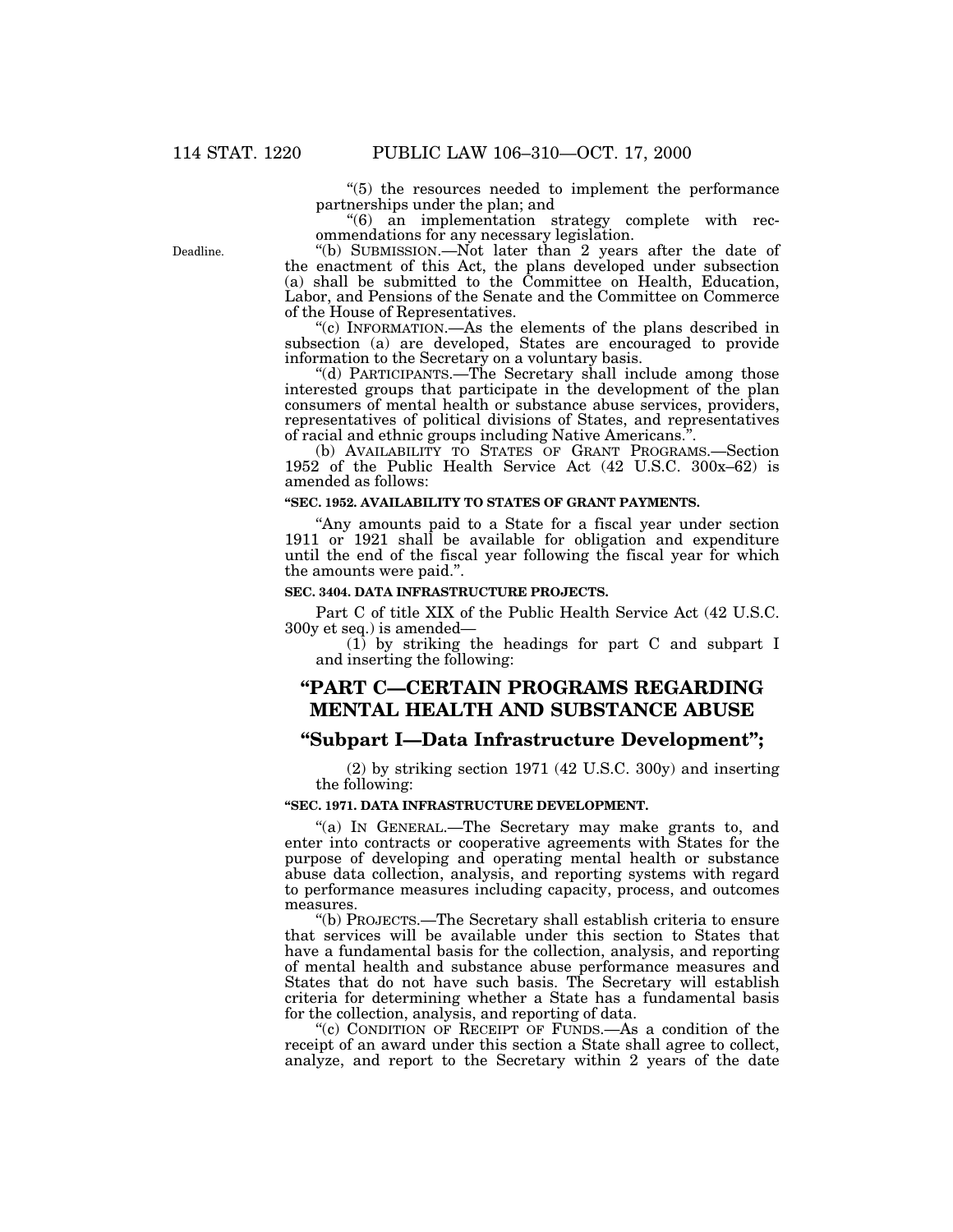of the award on a core set of performance measures to be determined by the Secretary in conjunction with the States.

"(d) MATCHING REQUIREMENT.—<br>"(1) IN GENERAL.—With respect to the costs of the program" to be carried out under subsection (a) by a State, the Secretary may make an award under such subsection only if the applicant agrees to make available (directly or through donations from public or private entities) non-Federal contributions toward such costs in an amount that is not less than 50 percent of such costs.

"(2) DETERMINATION OF AMOUNT CONTRIBUTED.—Non-Federal contributions under paragraph (1) may be in cash or in kind, fairly evaluated, including plant, equipment, or services. Amounts provided by the Federal Government, or services assisted or subsidized to any significant extent by the Federal Government, may not be included in determining the amount of such contributions.

''(e) DURATION OF SUPPORT.—The period during which payments may be made for a project under subsection (a) may be not less than 3 years nor more than 5 years.

''(f ) AUTHORIZATION OF APPROPRIATION.—

"(1) In GENERAL.—For the purpose of carrying out this section, there are authorized to be appropriated such sums as may be necessary for each of the fiscal years 2001, 2002 and 2003.

''(2) ALLOCATION.—Of the amounts appropriated under paragraph (1) for a fiscal year, 50 percent shall be expended to support data infrastructure development for mental health and 50 percent shall be expended to support data infrastructure development for substance abuse.''.

#### **SEC. 3405. REPEAL OF OBSOLETE ADDICT REFERRAL PROVISIONS.**

(a) REPEAL OF OBSOLETE PUBLIC HEALTH SERVICE ACT AUTHORITIES.—Part E of title III (42 U.S.C. 257 et seq.) is repealed.

(b) REPEAL OF OBSOLETE NARA AUTHORITIES.—Titles III and IV of the Narcotic Addict Rehabilitation Act of 1966 (Public Law 89–793) are repealed.

(c) REPEAL OF OBSOLETE TITLE 28 AUTHORITIES.—

(1) IN GENERAL.—Chapter 175 of title 28, United States Code, is repealed.

(2) TABLE OF CONTENTS.—The table of contents to part VI of title 28, United States Code, is amended by striking the items relating to chapter 175.

#### **SEC. 3406. INDIVIDUALS WITH CO-OCCURRING DISORDERS.**

The Public Health Service Act is amended by inserting after section 503 (42 U.S.C. 290aa–2) the following:

### **''SEC. 503A. REPORT ON INDIVIDUALS WITH CO-OCCURRING MENTAL ILLNESS AND SUBSTANCE ABUSE DISORDERS.**

"(a) IN GENERAL.—Not later than 2 years after the date of Deadline. the enactment of this section, the Secretary shall, after consultation with organizations representing States, mental health and substance abuse treatment providers, prevention specialists, individuals receiving treatment services, and family members of such individuals, prepare and submit to the Committee on Health, Education, Labor, and Pensions of the Senate and the Committee on Commerce of the House of Representatives, a report on prevention

42 USC 3411– 3426, 3441.

28 USC 2901– 2906.

42 USC 290aa– 2a.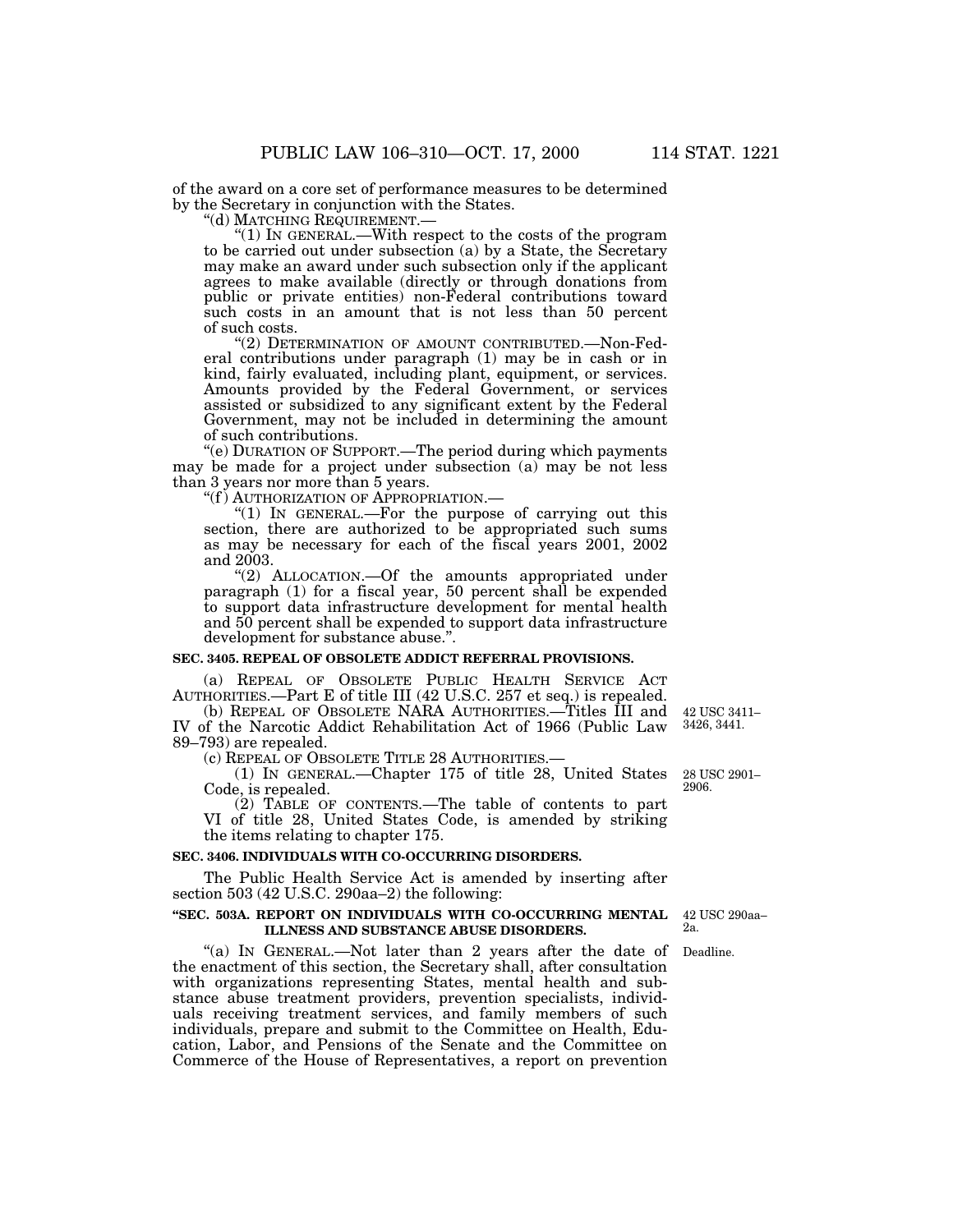and treatment services for individuals who have co-occurring mental illness and substance abuse disorders.

''(b) REPORT CONTENT.—The report under subsection (a) shall be based on data collected from existing Federal and State surveys regarding the treatment of co-occurring mental illness and substance abuse disorders and shall include—

 $''(1)$  a summary of the manner in which individuals with co-occurring disorders are receiving treatment, including the most up-to-date information available regarding the number of children and adults with co-occurring mental illness and substance abuse disorders and the manner in which funds provided under sections 1911 and 1921 are being utilized, including the number of such children and adults served with such funds;

 $(2)$  a summary of improvements necessary to ensure that individuals with co-occurring mental illness and substance abuse disorders receive the services they need;

''(3) a summary of practices for preventing substance abuse among individuals who have a mental illness and are at risk of having or acquiring a substance abuse disorder; and

 $"(4)$  a summary of evidenced-based practices for treating individuals with co-occurring mental illness and substance abuse disorders and recommendations for implementing such practices.

 $^{x}(c)$  FUNDS FOR REPORT.—The Secretary may obligate funds to carry out this section with such appropriations as are available.''.

## **SEC. 3407. SERVICES FOR INDIVIDUALS WITH CO-OCCURRING DIS-ORDERS.**

Subpart III of part B of title XIX of the Public Health Service Act (42 U.S.C. 300x-51 et seq.) (as amended by section 3305) is further amended by adding at the end the following:

42 USC 300x–66.

## **''SEC. 1956. SERVICES FOR INDIVIDUALS WITH CO-OCCURRING DIS-ORDERS.**

''States may use funds available for treatment under sections 1911 and 1921 to treat persons with co-occurring substance abuse and mental disorders as long as funds available under such sections are used for the purposes for which they were authorized by law and can be tracked for accounting purposes.''.

# **TITLE XXXV—WAIVER AUTHORITY FOR PHYSICIANS WHO DISPENSE OR PRE-SCRIBE CERTAIN NARCOTIC DRUGS FOR MAINTENANCE TREATMENT OR DETOXIFICATION TREATMENT**

21 USC 801 note.

Drug Addiction Treatment Act of

2000.

#### **SEC. 3501. SHORT TITLE.**

This title may be cited as the ''Drug Addiction Treatment Act of 2000''.

## **SEC. 3502. AMENDMENT TO CONTROLLED SUBSTANCES ACT.**

(a) IN GENERAL.—Section 303(g) of the Controlled Substances Act (21 U.S.C. 823(g)) is amended—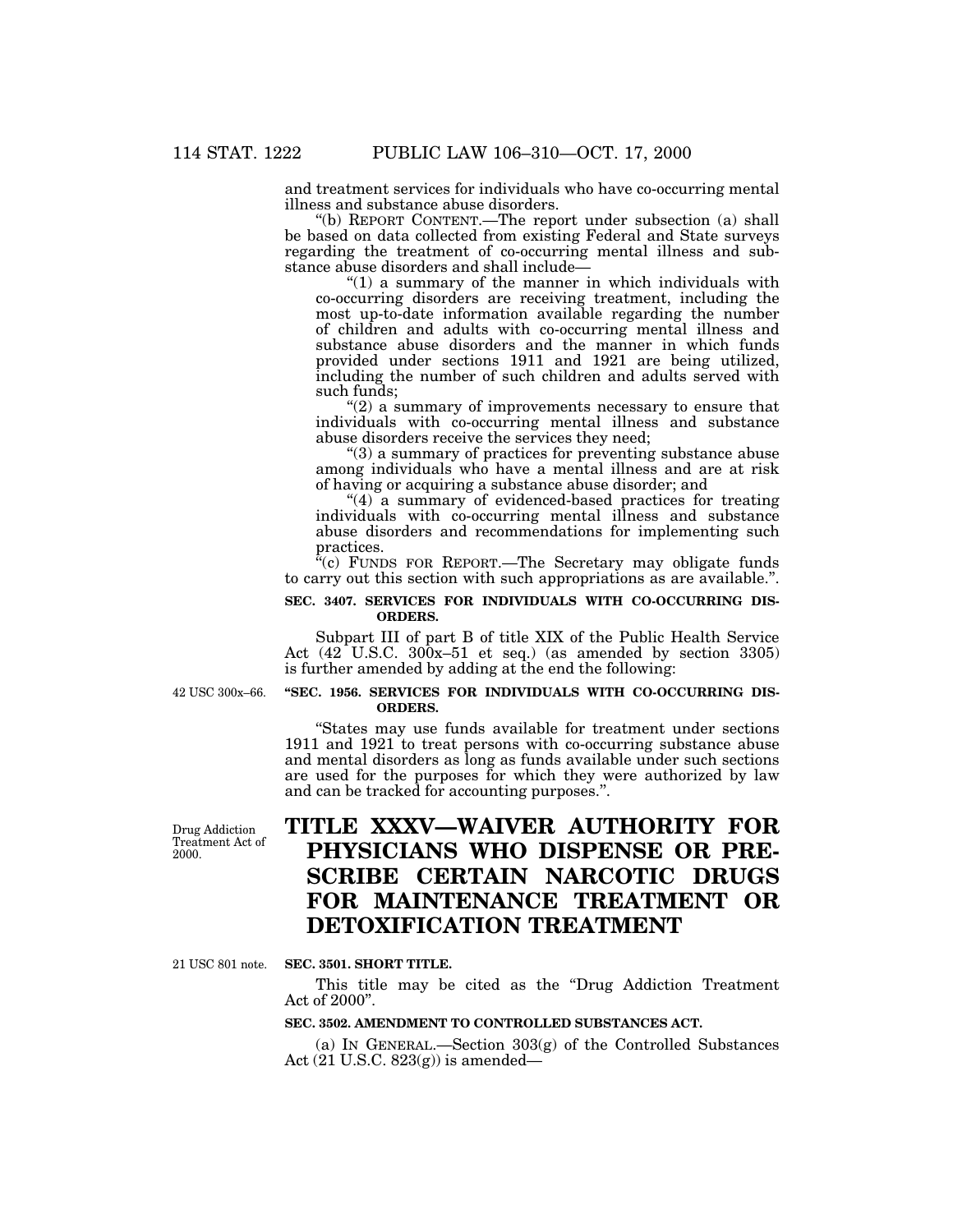(1) in paragraph (2), by striking ''(A) security'' and inserting "(i) security", and by striking "(B) the maintenance" and inserting "(ii) the maintenance";

 $(2)$  by redesignating paragraphs  $(1)$  through  $(3)$  as subparagraphs  $(A)$  through  $(C)$ , respectively;

(3) by inserting " $(1)$ " after " $(g)$ ";

(4) by striking ''Practitioners who dispense'' and inserting "Except as provided in paragraph (2), practitioners who dispense''; and

(5) by adding at the end the following paragraph:

" $(2)(A)$  Subject to subparagraphs  $(D)$  and  $(J)$ , the requirements of paragraph (1) are waived in the case of the dispensing (including the prescribing), by a practitioner, of narcotic drugs in schedule III, IV, or V or combinations of such drugs if the practitioner meets the conditions specified in subparagraph (B) and the narcotic drugs or combinations of such drugs meet the conditions specified in subparagraph (C).

"(B) For purposes of subparagraph  $(A)$ , the conditions specified in this subparagraph with respect to a practitioner are that, before the initial dispensing of narcotic drugs in schedule III, IV, or V or combinations of such drugs to patients for maintenance or detoxification treatment, the practitioner submit to the Secretary a notification of the intent of the practitioner to begin dispensing the drugs or combinations for such purpose, and that the notification contain the following certifications by the practitioner:

''(i) The practitioner is a qualifying physician (as defined in subparagraph (G)).

" $(i)$  With respect to patients to whom the practitioner will provide such drugs or combinations of drugs, the practitioner has the capacity to refer the patients for appropriate counseling and other appropriate ancillary services.

"(iii) In any case in which the practitioner is not in a group practice, the total number of such patients of the practitioner at any one time will not exceed the applicable number. For purposes of this clause, the applicable number is 30, except that the Secretary may by regulation change such total number.

"(iv) In any case in which the practitioner is in a group practice, the total number of such patients of the group practice at any one time will not exceed the applicable number. For purposes of this clause, the applicable number is 30, except that the Secretary may by regulation change such total number, and the Secretary for such purposes may by regulation establish different categories on the basis of the number of practitioners in a group practice and establish for the various categories different numerical limitations on the number of such patients that the group practice may have.

''(C) For purposes of subparagraph (A), the conditions specified in this subparagraph with respect to narcotic drugs in schedule III, IV, or V or combinations of such drugs are as follows:

"(i) The drugs or combinations of drugs have, under the Federal Food, Drug, and Cosmetic Act or section 351 of the Public Health Service Act, been approved for use in maintenance or detoxification treatment.

"(ii) The drugs or combinations of drugs have not been the subject of an adverse determination. For purposes of this clause, an adverse determination is a determination published

Federal Register, publication.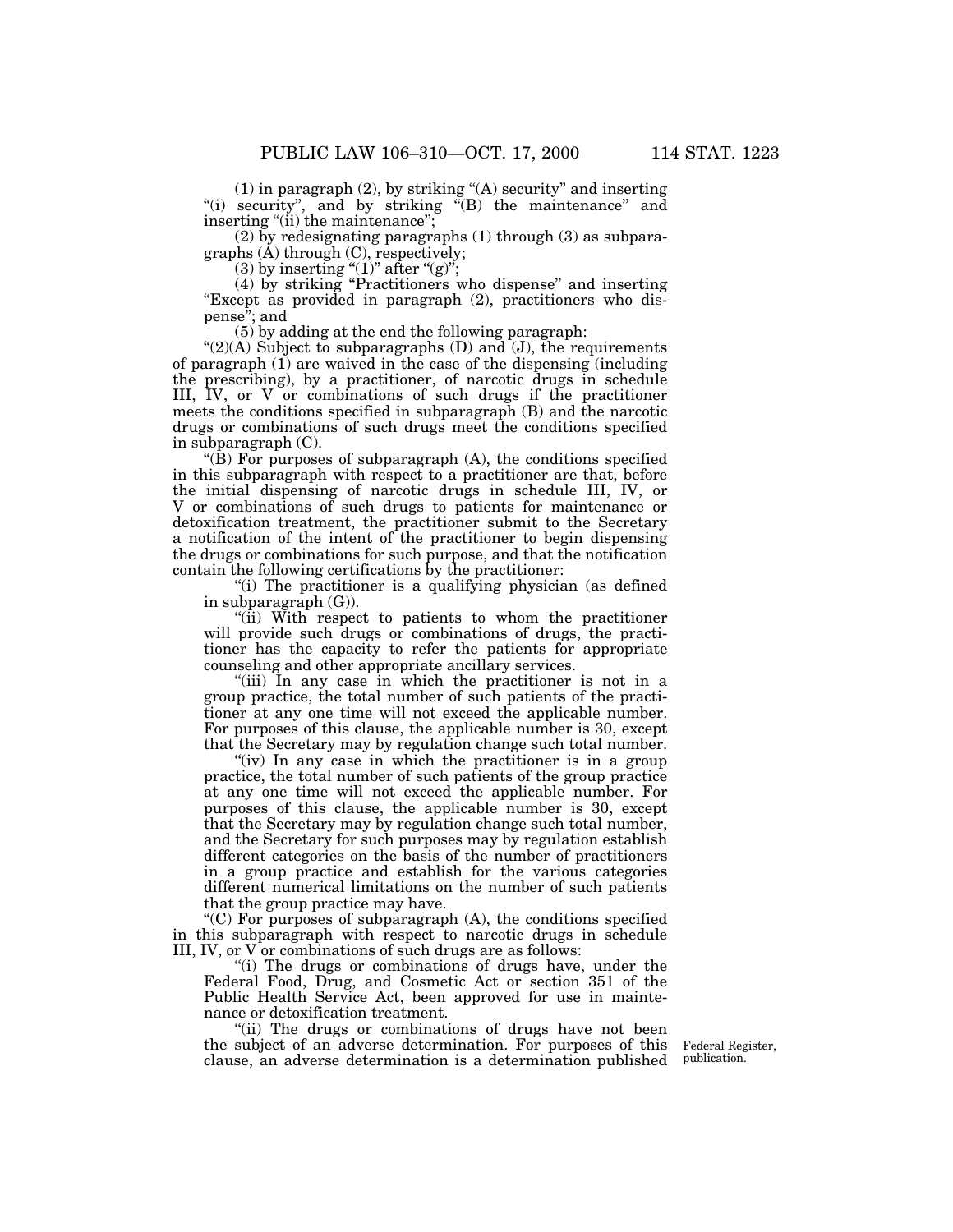in the Federal Register and made by the Secretary, after consultation with the Attorney General, that the use of the drugs or combinations of drugs for maintenance or detoxification treatment requires additional standards respecting the qualifications of practitioners to provide such treatment, or requires standards respecting the quantities of the drugs that may be provided for unsupervised use.

 $\alpha^2(D)(i)$  A waiver under subparagraph (A) with respect to a practitioner is not in effect unless (in addition to conditions under subparagraphs  $(B)$  and  $(C)$ ) the following conditions are met:

 $f(I)$  The notification under subparagraph  $(B)$  is in writing and states the name of the practitioner.

''(II) The notification identifies the registration issued for the practitioner pursuant to subsection (f ).

''(III) If the practitioner is a member of a group practice, the notification states the names of the other practitioners in the practice and identifies the registrations issued for the other practitioners pursuant to subsection (f ).

"(ii) Upon receiving a notification under subparagraph (B), the Attorney General shall assign the practitioner involved an identification number under this paragraph for inclusion with the registration issued for the practitioner pursuant to subsection (f). The identification number so assigned shall be appropriate to preserve the confidentiality of patients for whom the practitioner has dispensed narcotic drugs under a waiver under subparagraph (A).

''(iii) Not later than 45 days after the date on which the Secretary receives a notification under subparagraph (B), the Secretary shall make a determination of whether the practitioner involved meets all requirements for a waiver under subparagraph (B). If the Secretary fails to make such determination by the end of the such 45-day period, the Attorney General shall assign the physician an identification number described in clause (ii) at the end of such period.

 $E(E)$ (i) If a practitioner is not registered under paragraph (1) and, in violation of the conditions specified in subparagraphs (B) through  $(D)$ , dispenses narcotic drugs in schedule III, IV, or V or combinations of such drugs for maintenance treatment or detoxification treatment, the Attorney General may, for purposes of section 304(a)(4), consider the practitioner to have committed an act that renders the registration of the practitioner pursuant to subsection (f) to be inconsistent with the public interest.

" $(ii)(I)$  Upon the expiration of 45 days from the date on which the Secretary receives a notification under subparagraph (B), a practitioner who in good faith submits a notification under subparagraph (B) and reasonably believes that the conditions specified in subparagraphs (B) through (D) have been met shall, in dispensing narcotic drugs in schedule III, IV, or V or combinations of such drugs for maintenance treatment or detoxification treatment, be considered to have a waiver under subparagraph (A) until notified otherwise by the Secretary, except that such a practitioner may commence to prescribe or dispense such narcotic drugs for such purposes prior to the expiration of such 45-day period if it facilitates the treatment of an individual patient and both the Secretary and the Attorney General are notified by the practitioner of the intent to commence prescribing or dispensing such narcotic drugs.

''(II) For purposes of subclause (I), the publication in the Federal Register of an adverse determination by the Secretary pursuant

Deadline.

Federal Register, publication.

Expiration date.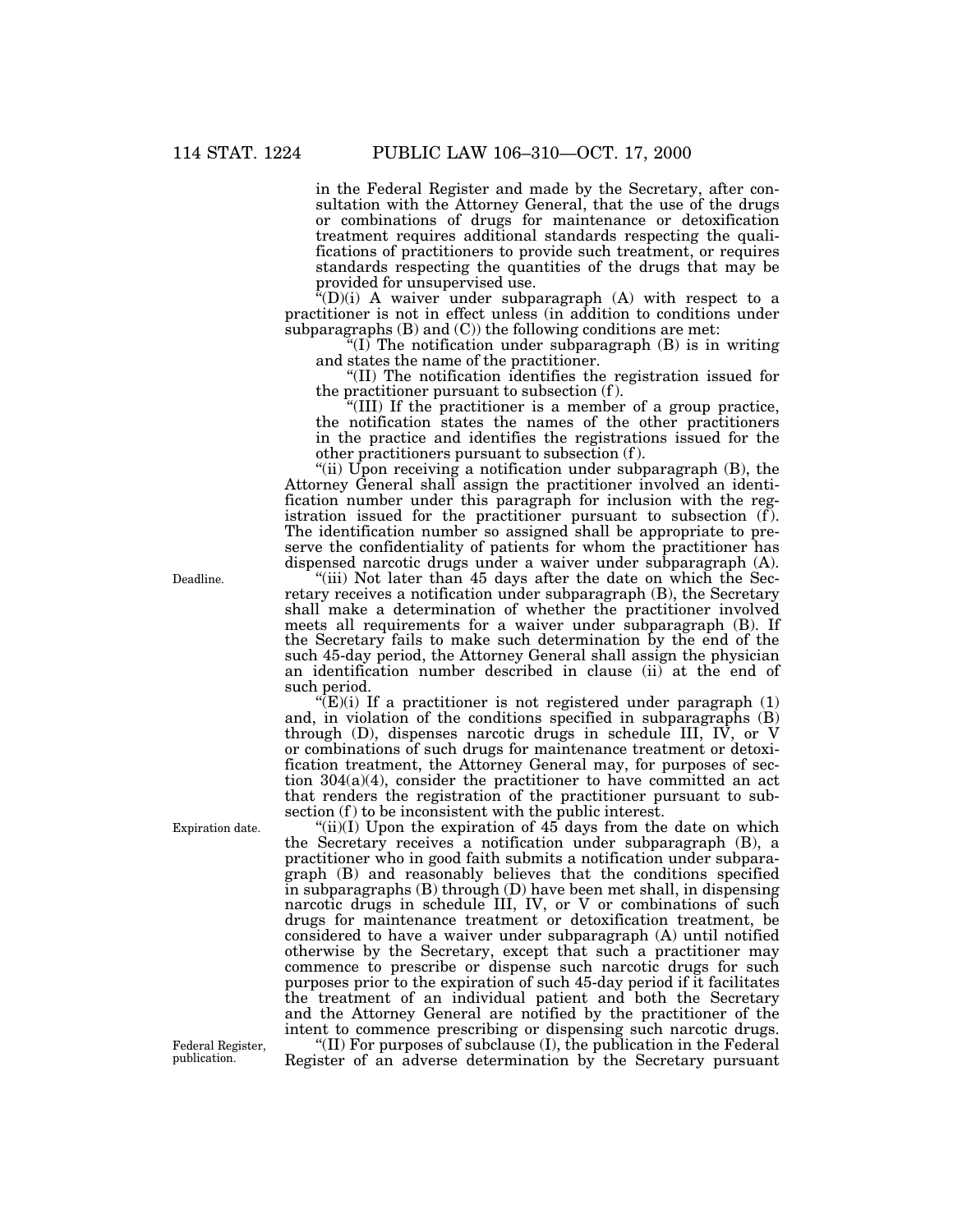to subparagraph (C)(ii) shall (with respect to the narcotic drug or combination involved) be considered to be a notification provided by the Secretary to practitioners, effective upon the expiration of the 30-day period beginning on the date on which the adverse determination is so published.

 $f(F)(i)$  With respect to the dispensing of narcotic drugs in schedule III, IV, or  $\bar{V}$  or combinations of such drugs to patients for maintenance or detoxification treatment, a practitioner may, in his or her discretion, dispense such drugs or combinations for such treatment under a registration under paragraph (1) or a waiver under subparagraph (A) (subject to meeting the applicable conditions).

"(ii) This paragraph may not be construed as having any legal effect on the conditions for obtaining a registration under paragraph (1), including with respect to the number of patients who may be served under such a registration.

''(G) For purposes of this paragraph:

"(i) The term 'group practice' has the meaning given such term in section  $187\tilde{7}$ (h)(4) of the Social Security Act.

"(ii) The term 'qualifying physician' means a physician who is licensed under State law and who meets one or more of the following conditions:

''(I) The physician holds a subspecialty board certification in addiction psychiatry from the American Board of Medical Specialties.

''(II) The physician holds an addiction certification from the American Society of Addiction Medicine.

''(III) The physician holds a subspecialty board certification in addiction medicine from the American Osteopathic Association.

"(IV) The physician has, with respect to the treatment and management of opiate-dependent patients, completed not less than eight hours of training (through classroom situations, seminars at professional society meetings, electronic communications, or otherwise) that is provided by the American Society of Addiction Medicine, the American Academy of Addiction Psychiatry, the American Medical Association, the American Osteopathic Association, the American Psychiatric Association, or any other organization that the Secretary determines is appropriate for purposes of this subclause.

''(V) The physician has participated as an investigator in one or more clinical trials leading to the approval of a narcotic drug in schedule III, IV, or V for maintenance or detoxification treatment, as demonstrated by a statement submitted to the Secretary by the sponsor of such approved drug.

"(VI) The physician has such other training or experience as the State medical licensing board (of the State in which the physician will provide maintenance or detoxification treatment) considers to demonstrate the ability of the physician to treat and manage opiate-dependent patients.

''(VII) The physician has such other training or experience as the Secretary considers to demonstrate the ability of the physician to treat and manage opiate-dependent patients. Any criteria of the Secretary under this subclause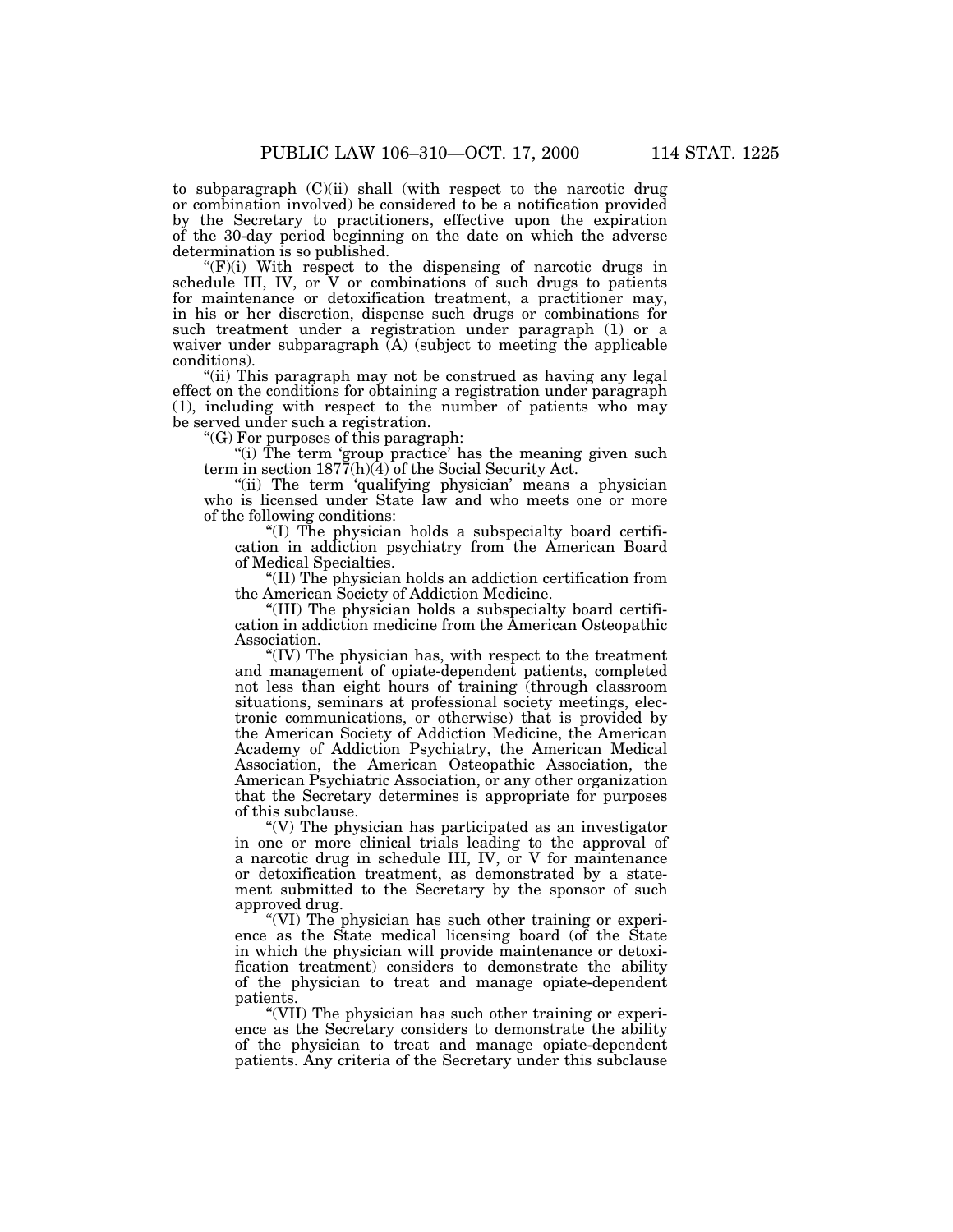Federal Register, publication.

shall be established by regulation. Any such criteria are effective only for 3 years after the date on which the criteria are promulgated, but may be extended for such additional discrete 3-year periods as the Secretary considers appropriate for purposes of this subclause. Such an extension of criteria may only be effectuated through a statement published in the Federal Register by the Secretary during the 30-day period preceding the end of the 3-year period involved.

 $H(H)(i)$  In consultation with the Administrator of the Drug Enforcement Administration, the Administrator of the Substance Abuse and Mental Health Services Administration, the Director of the National Institute on Drug Abuse, and the Commissioner of Food and Drugs, the Secretary shall issue regulations (through notice and comment rulemaking) or issue practice guidelines to address the following:

''(I) Approval of additional credentialing bodies and the responsibilities of additional credentialing bodies.

''(II) Additional exemptions from the requirements of this paragraph and any regulations under this paragraph.

Nothing in such regulations or practice guidelines may authorize any Federal official or employee to exercise supervision or control over the practice of medicine or the manner in which medical services are provided.

"(ii) Not later than 120 days after the date of the enactment of the Drug Addiction Treatment Act of 2000, the Secretary shall issue a treatment improvement protocol containing best practice guidelines for the treatment and maintenance of opiate-dependent patients. The Secretary shall develop the protocol in consultation with the Director of the National Institute on Drug Abuse, the Administrator of the Drug Enforcement Administration, the Commissioner of Food and Drugs, the Administrator of the Substance Abuse and Mental Health Services Administration and other substance abuse disorder professionals. The protocol shall be guided by science.

''(I) During the 3-year period beginning on the date of the enactment of the Drug Addiction Treatment Act of 2000, a State may not preclude a practitioner from dispensing or prescribing drugs in schedule III, IV, or V, or combinations of such drugs, to patients for maintenance or detoxification treatment in accordance with this paragraph unless, before the expiration of that 3-year period, the State enacts a law prohibiting a practitioner from dispensing such drugs or combinations of drug.

 $'(J)(i)$  This paragraph takes effect on the date of the enactment of the Drug Addiction Treatment Act of 2000, and remains in effect thereafter except as provided in clause (iii) (relating to a decision by the Secretary or the Attorney General that this paragraph should not remain in effect).

"(ii) For purposes relating to clause (iii), the Secretary and the Attorney General may, during the 3-year period beginning on the date of the enactment of the Drug Addiction Treatment Act of 2000, make determinations in accordance with the following:

''(I) The Secretary may make a determination of whether treatments provided under waivers under subparagraph (A)

Deadline.

Effective date.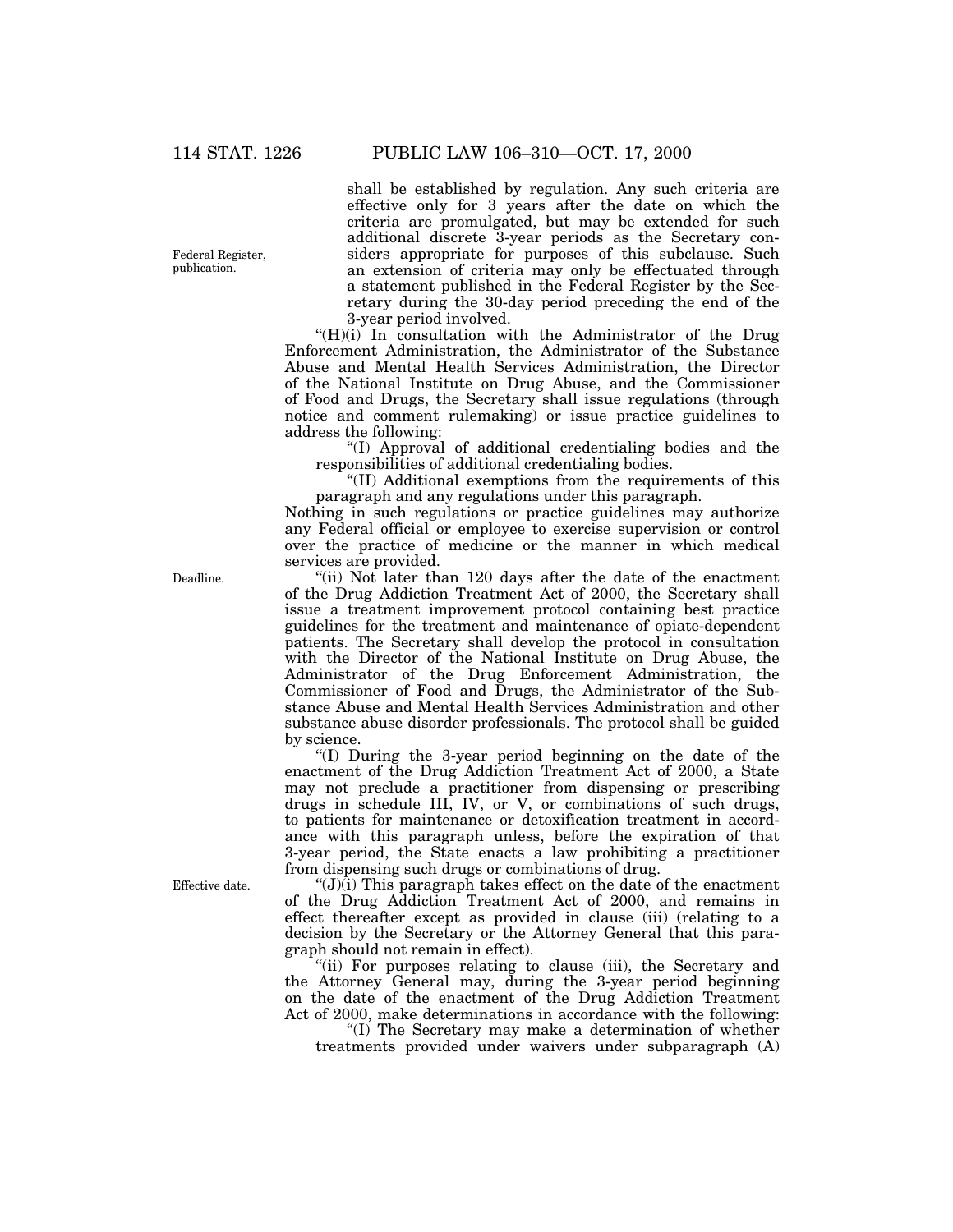have been effective forms of maintenance treatment and detoxification treatment in clinical settings; may make a determination of whether such waivers have significantly increased (relative to the beginning of such period) the availability of maintenance treatment and detoxification treatment; and may make a determination of whether such waivers have adverse consequences for the public health.

''(II) The Attorney General may make a determination of the extent to which there have been violations of the numerical limitations established under subparagraph (B) for the number of individuals to whom a practitioner may provide treatment; may make a determination of whether waivers under subparagraph (A) have increased (relative to the beginning of such period) the extent to which narcotic drugs in schedule III, IV, or V or combinations of such drugs are being dispensed or possessed in violation of this Act; and may make a determination of whether such waivers have adverse consequences for the public health.

"(iii) If, before the expiration of the period specified in clause (ii), the Secretary or the Attorney General publishes in the Federal Register a decision, made on the basis of determinations under such clause, that this paragraph should not remain in effect, this paragraph ceases to be in effect 60 days after the date on which the decision is so published. The Secretary shall in making any such decision consult with the Attorney General, and shall in publishing the decision in the Federal Register include any comments received from the Attorney General for inclusion in the publication. The Attorney General shall in making any such decision consult with the Secretary, and shall in publishing the decision in the Federal Register include any comments received from the Secretary for inclusion in the publication.''.

(b) CONFORMING AMENDMENTS.—Section 304 of the Controlled Substances Act (21 U.S.C. 824) is amended—

(1) in subsection (a), in the matter after and below paragraph (5), by striking ''section 303(g)'' each place such term appears and inserting "section  $303(g)(1)$ "; and

(2) in subsection (d), by striking "section  $303(g)$ " and inserting "section  $303(g)(1)$ ".

(c) ADDITIONAL AUTHORIZATION OF APPROPRIATIONS.—For the purpose of assisting the Secretary of Health and Human Services with the additional duties established for the Secretary pursuant to the amendments made by this section, there are authorized to be appropriated, in addition to other authorizations of appropriations that are available for such purpose, such sums as may be necessary for each of fiscal years 2001 through 2003.

# **TITLE XXXVI—METHAMPHETAMINE AND OTHER CONTROLLED SUB-STANCES**

Methamphetamine Anti-Proliferation Act of 2000.

#### **SEC. 3601. SHORT TITLE.**

This title may be cited as the ''Methamphetamine Anti-Proliferation Act of 2000''.

21 USC 801 note.

Federal Register, publication. Effective date.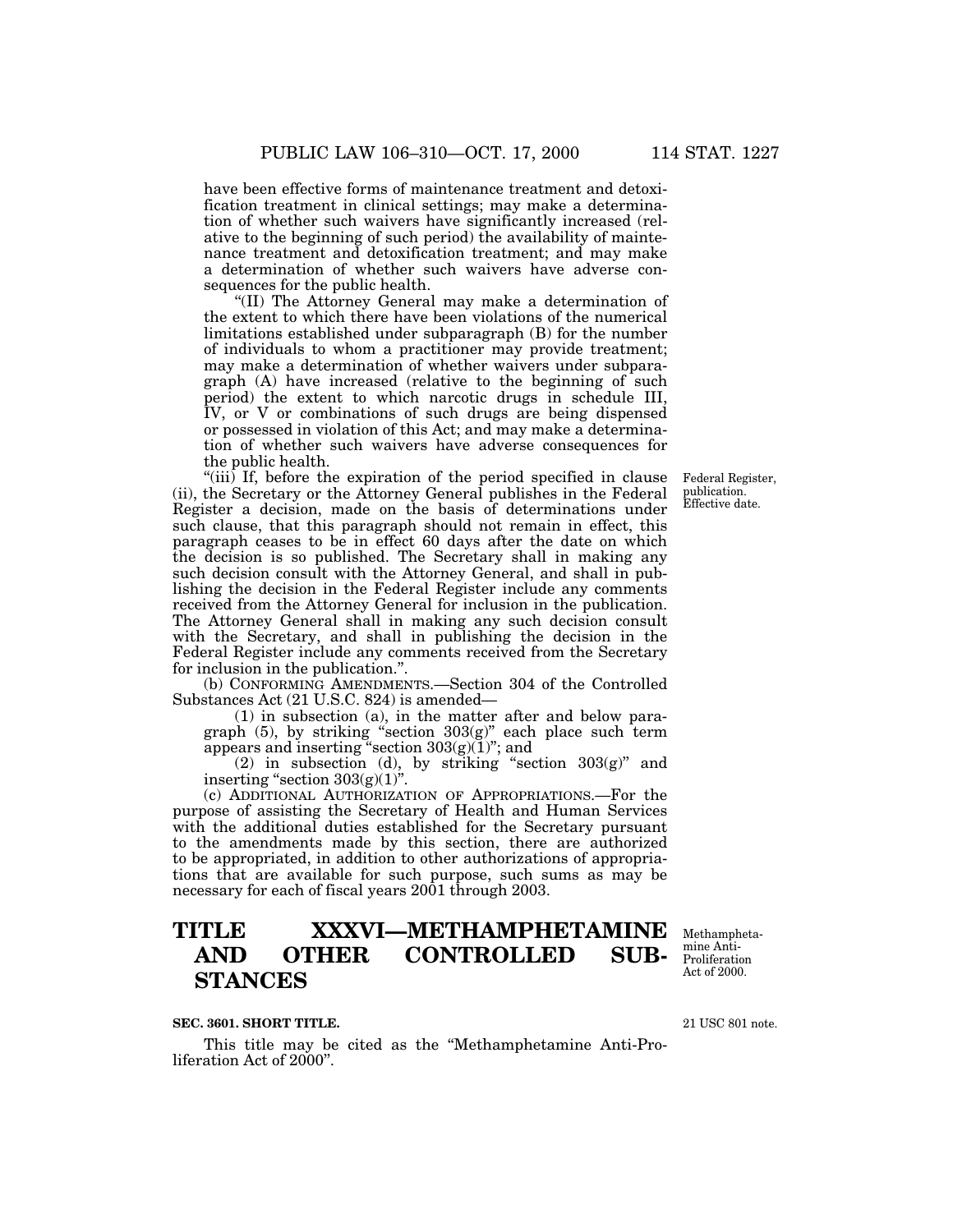## **Subtitle A—Methamphetamine Production, Trafficking, and Abuse**

## **PART I—CRIMINAL PENALTIES**

28 USC 994 note.

#### **SEC. 3611. ENHANCED PUNISHMENT OF AMPHETAMINE LABORATORY OPERATORS.**

(a) AMENDMENT TO FEDERAL SENTENCING GUIDELINES.—Pursuant to its authority under section 994(p) of title 28, United States Code, the United States Sentencing Commission shall amend the Federal sentencing guidelines in accordance with this section with respect to any offense relating to the manufacture, importation, exportation, or trafficking in amphetamine (including an attempt or conspiracy to do any of the foregoing) in violation of—

(1) the Controlled Substances Act (21 U.S.C. 801 et seq.); (2) the Controlled Substances Import and Export Act (21 U.S.C. 951 et seq.); or

(3) the Maritime Drug Law Enforcement Act (46 U.S.C. App. 1901 et seq.).

(b) GENERAL REQUIREMENT.—In carrying out this section, the United States Sentencing Commission shall, with respect to each offense described in subsection (a) relating to amphetamine—

(1) review and amend its guidelines to provide for increased penalties such that those penalties are comparable to the base offense level for methamphetamine; and

(2) take any other action the Commission considers necessary to carry out this subsection.

(c) ADDITIONAL REQUIREMENTS.—In carrying out this section, the United States Sentencing Commission shall ensure that the sentencing guidelines for offenders convicted of offenses described in subsection (a) reflect the heinous nature of such offenses, the need for aggressive law enforcement action to fight such offenses, and the extreme dangers associated with unlawful activity involving amphetamines, including—

(1) the rapidly growing incidence of amphetamine abuse and the threat to public safety that such abuse poses;

(2) the high risk of amphetamine addiction;

(3) the increased risk of violence associated with amphetamine trafficking and abuse; and

(4) the recent increase in the illegal importation of amphetamine and precursor chemicals.

(d) EMERGENCY AUTHORITY TO SENTENCING COMMISSION.—The United States Sentencing Commission shall promulgate amendments pursuant to this section as soon as practicable after the date of the enactment of this Act in accordance with the procedure set forth in section 21(a) of the Sentencing Act of 1987 (Public Law 100–182), as though the authority under that Act had not expired.

28 USC 994 note.

#### **SEC. 3612. ENHANCED PUNISHMENT OF AMPHETAMINE OR METH-AMPHETAMINE LABORATORY OPERATORS.**

(a) FEDERAL SENTENCING GUIDELINES.—

(1) IN GENERAL.—Pursuant to its authority under section 994(p) of title 28, United States Code, the United States Sentencing Commission shall amend the Federal sentencing guidelines in accordance with paragraph  $(2)$  with respect to any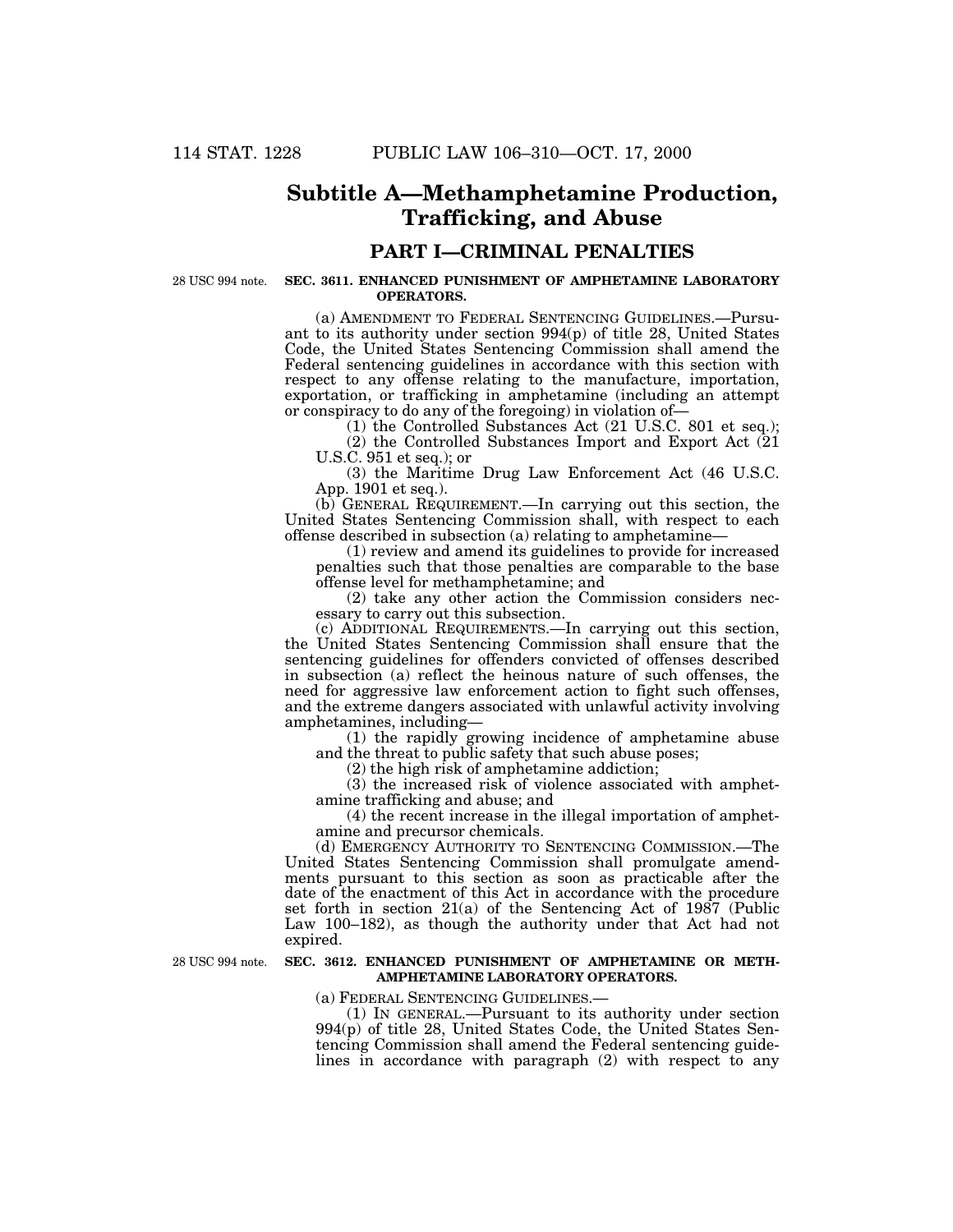offense relating to the manufacture, attempt to manufacture,

or conspiracy to manufacture amphetamine or methamphetamine in violation of—

(A) the Controlled Substances Act (21 U.S.C. 801 et seq.)

(B) the Controlled Substances Import and Export Act (21 U.S.C. 951 et seq.); or

(C) the Maritime Drug Law Enforcement Act (46 U.S.C. App. 1901 et seq.).

(2) REQUIREMENTS.—In carrying out this paragraph, the United States Sentencing Commission shall—

(A) if the offense created a substantial risk of harm to human life (other than a life described in subparagraph (B)) or the environment, increase the base offense level for the offense—

(i) by not less than 3 offense levels above the applicable level in effect on the date of the enactment of this Act; or

(ii) if the resulting base offense level after an increase under clause (i) would be less than level 27, to not less than level 27; or

(B) if the offense created a substantial risk of harm to the life of a minor or incompetent, increase the base offense level for the offense—

(i) by not less than 6 offense levels above the applicable level in effect on the date of the enactment of this Act; or

(ii) if the resulting base offense level after an increase under clause (i) would be less than level 30, to not less than level 30.

(3) EMERGENCY AUTHORITY TO SENTENCING COMMISSION.— The United States Sentencing Commission shall promulgate amendments pursuant to this subsection as soon as practicable after the date of the enactment of this Act in accordance with the procedure set forth in section 21(a) of the Sentencing Act of 1987 (Public Law 100–182), as though the authority under that Act had not expired.

(b) EFFECTIVE DATE.—The amendments made pursuant to this section shall apply with respect to any offense occurring on or after the date that is 60 days after the date of the enactment of this Act.

### **SEC. 3613. MANDATORY RESTITUTION FOR VIOLATIONS OF CON-TROLLED SUBSTANCES ACT AND CONTROLLED SUB-STANCES IMPORT AND EXPORT ACT RELATING TO AMPHETAMINE AND METHAMPHETAMINE.**

(a) MANDATORY RESTITUTION.—Section 413(q) of the Controlled Substances Act (21 U.S.C. 853(q)) is amended—

 $(1)$  in the matter preceding paragraph  $(1)$ , by striking "may" and inserting ''shall'';

(2) by inserting ''amphetamine or'' before ''methamphetamine'' each place it appears;

 $(3)$  in paragraph  $(2)$ –

(A) by inserting '', the State or local government concerned, or both the United States and the State or local government concerned'' after ''United States'' the first place it appears; and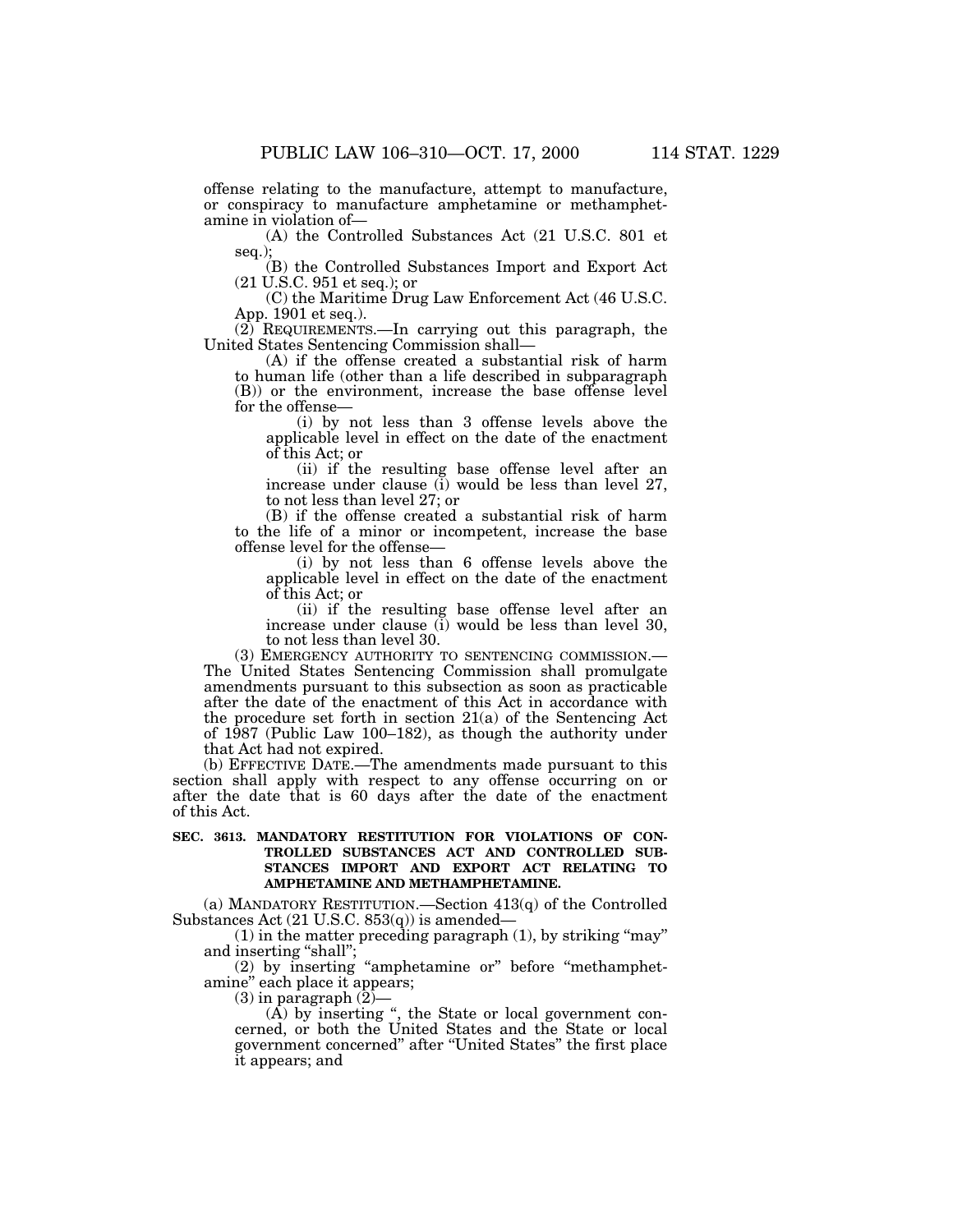(B) by inserting ''or the State or local government concerned, as the case may be,'' after ''United States'' the second place it appears; and

(4) in paragraph (3), by striking ''section 3663 of title 18, United States Code'' and inserting ''section 3663A of title 18, United States Code''.

(b) DEPOSIT OF AMOUNTS IN DEPARTMENT OF JUSTICE ASSETS FORFEITURE FUND.—Section 524(c)(4) of title 28, United States Code, is amended—

(1) by striking "and" at the end of subparagraph  $(B)$ ;

(2) by striking the period at the end of subparagraph (C) and inserting ''; and''; and

(3) by adding at the end the following:

''(D) all amounts collected—

''(i) by the United States pursuant to a reimbursement order under paragraph  $(2)$  of section  $413(q)$  of the Controlled Substances Act (21 U.S.C. 853(q)); and

''(ii) pursuant to a restitution order under paragraph (1) or  $(3)$  of section  $413(q)$  of the Controlled Substances Act for injuries to the United States.''.

(c) CLARIFICATION OF CERTAIN ORDERS OF RESTITUTION.—Section 3663(c)(2)(B) of title 18, United States Code, is amended by inserting ''which may be'' after ''the fine''.

(d) EXPANSION OF APPLICABILITY OF MANDATORY RESTITU-TION.—Section 3663A(c)(1)(A)(ii) of title 18, United States Code, is amended by inserting "or under section 416(a) of the Controlled Substances Act  $(21 \text{ U.S.C. } 856(a))$ ," after "under this title,".

(e) TREATMENT OF ILLICIT SUBSTANCE MANUFACTURING OPER-ATIONS AS CRIMES AGAINST PROPERTY.—Section 416 of the Controlled Substances Act (21 U.S.C. 856) is amended by adding at the end the following new subsection:

''(c) A violation of subsection (a) shall be considered an offense against property for purposes of section  $3663A(c)(1)(A)(ii)$  of title 18, United States Code.''.

#### **SEC. 3614. METHAMPHETAMINE PARAPHERNALIA.**

Section 422(d) of the Controlled Substances Act (21 U.S.C. 863(d)) is amended in the matter preceding paragraph (1) by inserting ''methamphetamine,'' after ''PCP,''.

## **PART II—ENHANCED LAW ENFORCEMENT**

#### **SEC. 3621. ENVIRONMENTAL HAZARDS ASSOCIATED WITH ILLEGAL MANUFACTURE OF AMPHETAMINE AND METHAMPHET-AMINE.**

(a) USE OF AMOUNTS OR DEPARTMENT OF JUSTICE ASSETS FOR-FEITURE FUND.—Section  $524(c)(1)(E)$  of title 28, United States Code, is amended—

(1) by inserting "(i) for" before "disbursements";

(2) by inserting ''and'' after the semicolon; and

(3) by adding at the end the following:

''(ii) for payment for—

''(I) costs incurred by or on behalf of the Department of Justice in connection with the removal, for purposes of Federal forfeiture and disposition, of any hazardous substance or pollutant or contaminant associated with the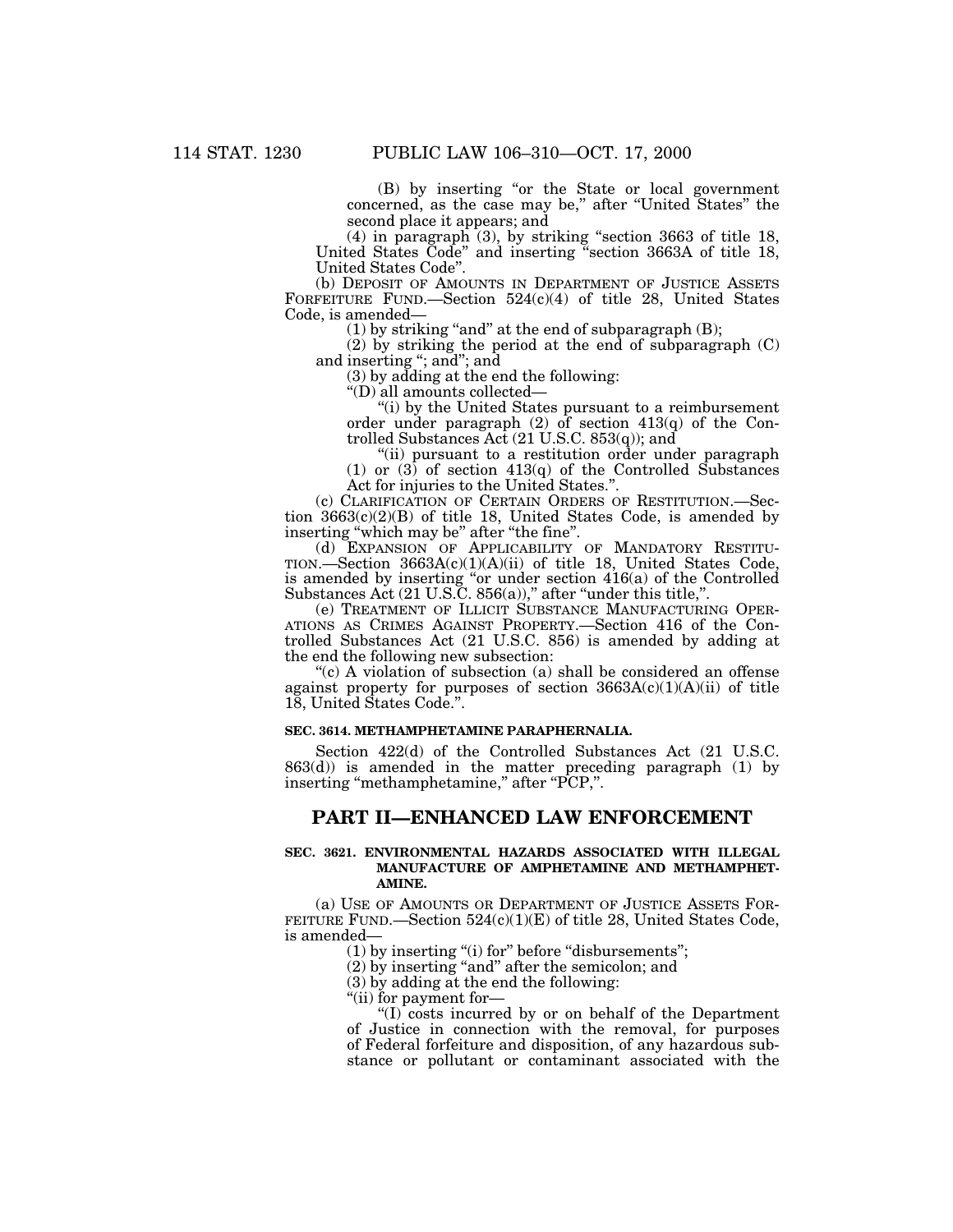illegal manufacture of amphetamine or methamphetamine; and

''(II) costs incurred by or on behalf of a State or local government in connection with such removal in any case in which such State or local government has assisted in a Federal prosecution relating to amphetamine or methamphetamine, to the extent such costs exceed equitable sharing payments made to such State or local government in such case;''.

(b) GRANTS UNDER DRUG CONTROL AND SYSTEM IMPROVEMENT GRANT PROGRAM.—Section 501(b)(3) of the Omnibus Crime Control and Safe Streets Act of 1968 (42 U.S.C. 3751(b)(3)) is amended by inserting before the semicolon the following: ''and to remove any hazardous substance or pollutant or contaminant associated with the illegal manufacture of amphetamine or methamphetamine".<br>
(c) AMOUNTS SUPPLEMENT AND NOT SUPPLANT.—

(1) ASSETS FORFEITURE FUND.—Any amounts made available from the Department of Justice Assets Forfeiture Fund in a fiscal year by reason of the amendment made by subsection (a) shall supplement, and not supplant, any other amounts made available to the Department of Justice in such fiscal year from other sources for payment of costs described in section  $524(c)(1)(E)(ii)$  of title 28, United States Code, as so amended.

(2) GRANT PROGRAM.—Any amounts made available in a fiscal year under the grant program under section 501(b)(3) of the Omnibus Crime Control and Safe Streets Act of 1968 (42 U.S.C. 3751(b)(3)) for the removal of hazardous substances or pollutants or contaminants associated with the illegal manufacture of amphetamine or methamphetamine by reason of the amendment made by subsection (b) shall supplement, and not supplant, any other amounts made available in such fiscal year from other sources for such removal.

#### **SEC. 3622. REDUCTION IN RETAIL SALES TRANSACTION THRESHOLD FOR NON-SAFE HARBOR PRODUCTS CONTAINING PSEUDOEPHEDRINE OR PHENYLPROPANOLAMINE.**

(a) REDUCTION IN TRANSACTION THRESHOLD.—Section 102(39)(A)(iv)(II) of the Controlled Substances Act (21 U.S.C.  $802(39)(A)(iv)(II))$  is amended—

(1) by striking ''24 grams'' both places it appears and inserting ''9 grams''; and

(2) by inserting before the semicolon at the end the following: "and sold in package sizes of not more than 3 grams of pseudoephedrine base or 3 grams of phenylpropanolamine base''.

(b) EFFECTIVE DATE.—The amendments made by subsection (a) shall take effect 1 year after the date of the enactment of this Act.

#### **SEC. 3623. TRAINING FOR DRUG ENFORCEMENT ADMINISTRATION AND** 21 USC 872 note. **STATE AND LOCAL LAW ENFORCEMENT PERSONNEL RELATING TO CLANDESTINE LABORATORIES.**

(a) IN GENERAL.—

(1) REQUIREMENT.—The Administrator of the Drug Enforcement Administration shall carry out the programs described in subsection (b) with respect to the law enforcement personnel of States and localities determined by the Administrator to

28 USC 524 note.

42 USC 3751 note.

21 USC 802 note.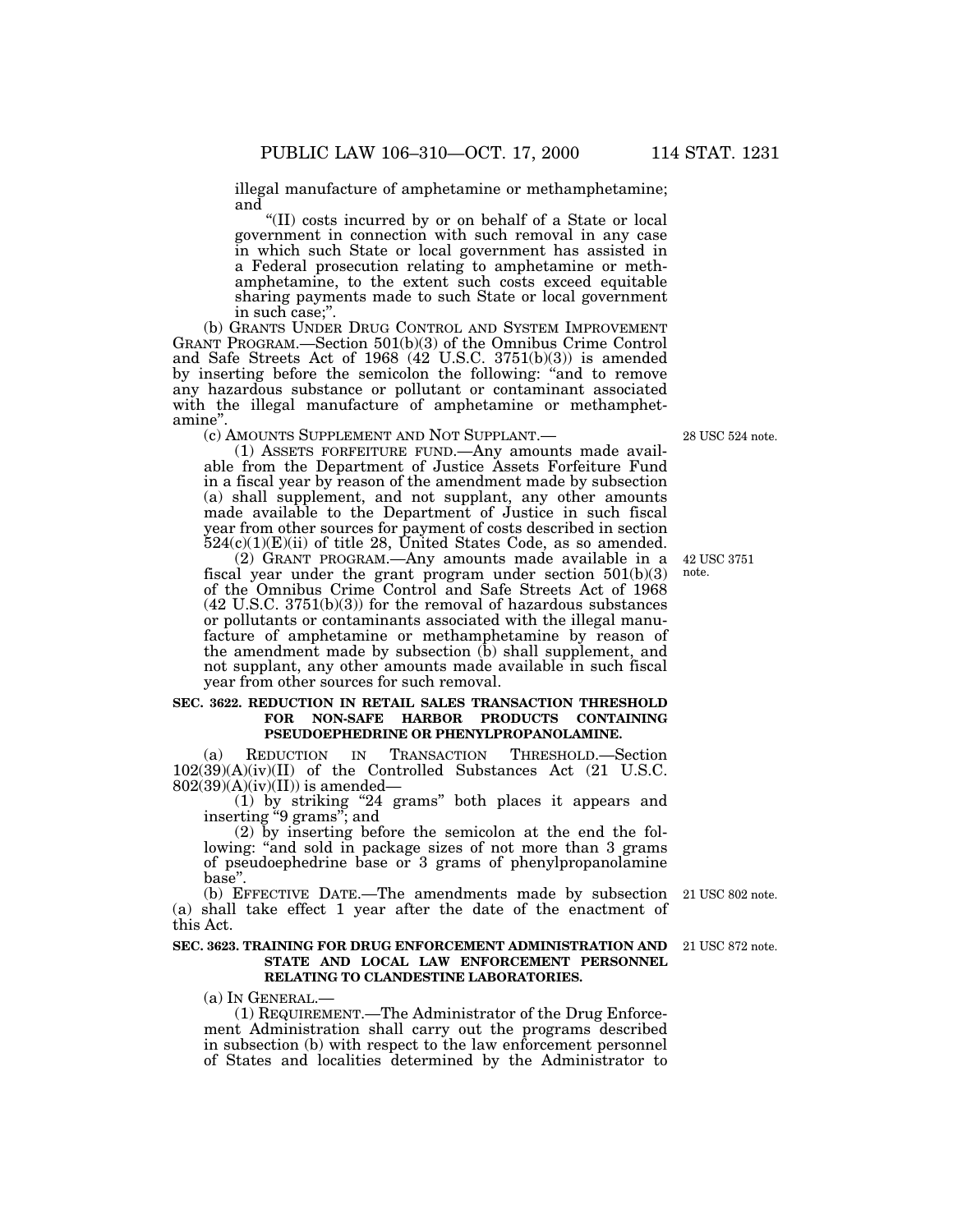have significant levels of methamphetamine-related or amphetamine-related crime or projected by the Administrator to have the potential for such levels of crime in the future.

(2) DURATION.—The duration of any program under that subsection may not exceed 3 years.

(b) COVERED PROGRAMS.—The programs described in this subsection are as follows:

(1) ADVANCED MOBILE CLANDESTINE LABORATORY TRAINING TEAMS.—A program of advanced mobile clandestine laboratory training teams, which shall provide information and training to State and local law enforcement personnel in techniques utilized in conducting undercover investigations and conspiracy cases, and other information designed to assist in the investigation of the illegal manufacturing and trafficking of amphetamine and methamphetamine.

(2) BASIC CLANDESTINE LABORATORY CERTIFICATION TRAINING.—A program of basic clandestine laboratory certification training, which shall provide information and training—

(A) to Drug Enforcement Administration personnel and State and local law enforcement personnel for purposes of enabling such personnel to meet any certification requirements under law with respect to the handling of wastes created by illegal amphetamine and methamphetamine laboratories; and

(B) to State and local law enforcement personnel for purposes of enabling such personnel to provide the information and training covered by subparagraph (A) to other State and local law enforcement personnel.

(3) CLANDESTINE LABORATORY RECERTIFICATION AND AWARENESS TRAINING.—A program of clandestine laboratory recertification and awareness training, which shall provide information and training to State and local law enforcement personnel for purposes of enabling such personnel to provide recertification and awareness training relating to clandestine laboratories to additional State and local law enforcement personnel.

(c) AUTHORIZATION OF APPROPRIATIONS.—There are authorized to be appropriated for each of fiscal years 2000, 2001, and 2002 amounts as follows:

(1) \$1,500,000 to carry out the program described in subsection  $(b)(1)$ .

(2) \$3,000,000 to carry out the program described in subsection (b)(2).

(3) \$1,000,000 to carry out the program described in subsection  $(b)(3)$ .

21 USC 1706 note.

#### **SEC. 3624. COMBATING METHAMPHETAMINE AND AMPHETAMINE IN HIGH INTENSITY DRUG TRAFFICKING AREAS.**

(a) IN GENERAL.—

(1) IN GENERAL.—The Director of National Drug Control Policy shall use amounts available under this section to combat the trafficking of methamphetamine and amphetamine in areas designated by the Director as high intensity drug trafficking areas.

(2) ACTIVITIES.—In meeting the requirement in paragraph (1), the Director shall transfer funds to appropriate Federal, State, and local governmental agencies for employing additional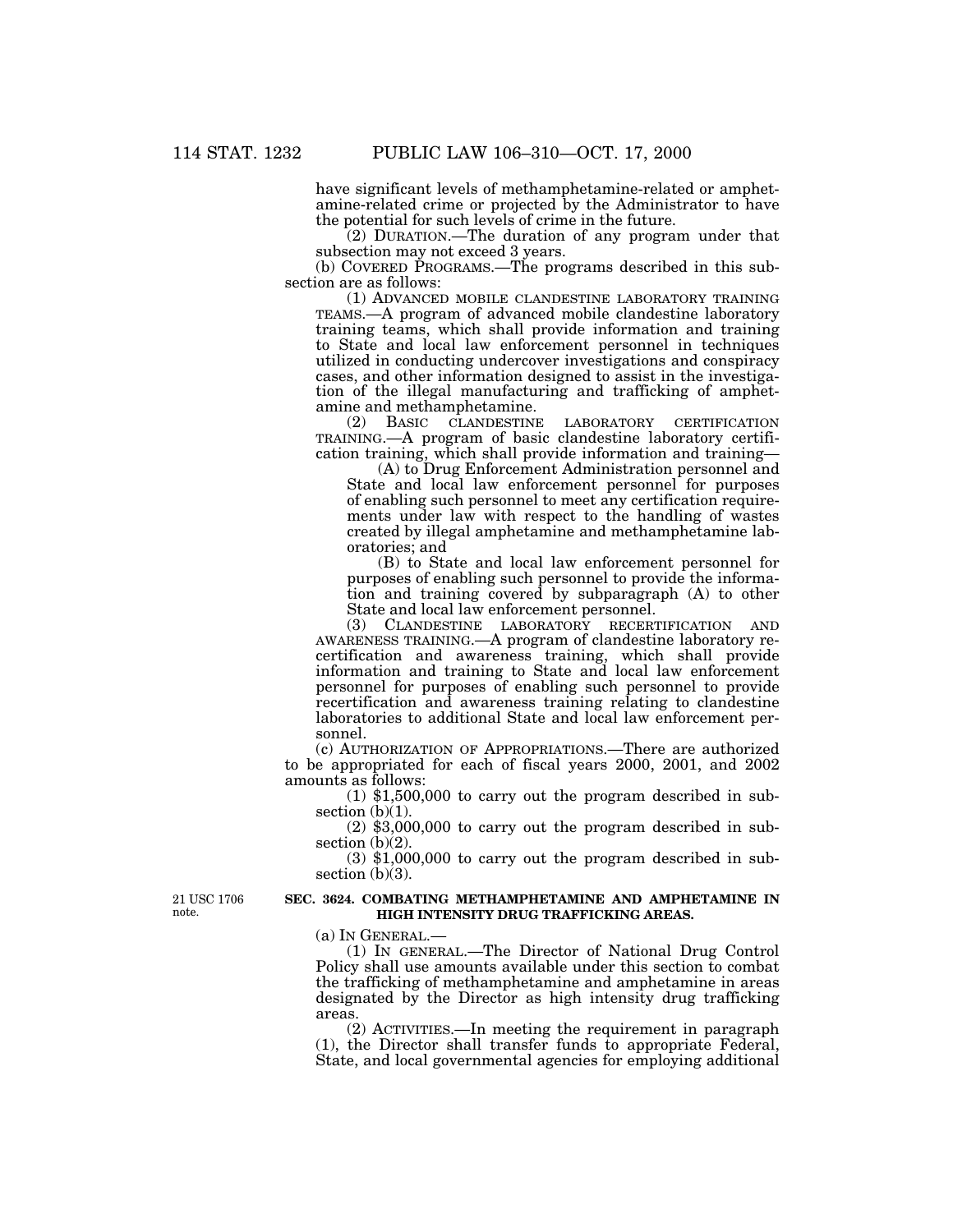Federal law enforcement personnel, or facilitating the employment of additional State and local law enforcement personnel, including agents, investigators, prosecutors, laboratory technicians, chemists, investigative assistants, and drug-prevention specialists.

(b) AUTHORIZATION OF APPROPRIATIONS.—There is authorized to be appropriated to carry out this section—

(1) \$15,000,000 for fiscal year 2000; and

(2) such sums as may be necessary for each of fiscal years 2001 through 2004.

(c) APPORTIONMENT OF FUNDS.—

(1) FACTORS IN APPORTIONMENT.—The Director shall apportion amounts appropriated for a fiscal year pursuant to the authorization of appropriations in subsection (b) for activities under subsection  $\overline{a}$  among and within areas designated by the Director as high intensity drug trafficking areas based on the following factors:

(A) The number of methamphetamine manufacturing facilities and amphetamine manufacturing facilities discovered by Federal, State, or local law enforcement officials in the previous fiscal year.

(B) The number of methamphetamine prosecutions and amphetamine prosecutions in Federal, State, or local courts in the previous fiscal year.

(C) The number of methamphetamine arrests and amphetamine arrests by Federal, State, or local law enforcement officials in the previous fiscal year.

(D) The amounts of methamphetamine, amphetamine, or listed chemicals (as that term is defined in section 102(33) of the Controlled Substances Act (21 U.S.C. 802(33)) seized by Federal, State, or local law enforcement officials in the previous fiscal year.

(E) Intelligence and predictive data from the Drug Enforcement Administration and the Department of Health and Human Services showing patterns and trends in abuse, trafficking, and transportation in methamphetamine, amphetamine, and listed chemicals (as that term is so defined).

(2) CERTIFICATION.—Before the Director apportions any funds under this subsection to a high intensity drug trafficking area, the Director shall certify that the law enforcement entities responsible for clandestine methamphetamine and amphetamine laboratory seizures in that area are providing laboratory seizure data to the national clandestine laboratory database at the El Paso Intelligence Center.

(d) LIMITATION ON ADMINISTRATIVE COSTS.—Not more than 5 percent of the amount appropriated in a fiscal year pursuant to the authorization of appropriations for that fiscal year in subsection (b) may be available in that fiscal year for administrative costs associated with activities under subsection (a).

#### **SEC. 3625. COMBATING AMPHETAMINE AND METHAMPHETAMINE** 21 USC 873 note. **MANUFACTURING AND TRAFFICKING.**

(a) ACTIVITIES.—In order to combat the illegal manufacturing and trafficking in amphetamine and methamphetamine, the Administrator of the Drug Enforcement Administration may—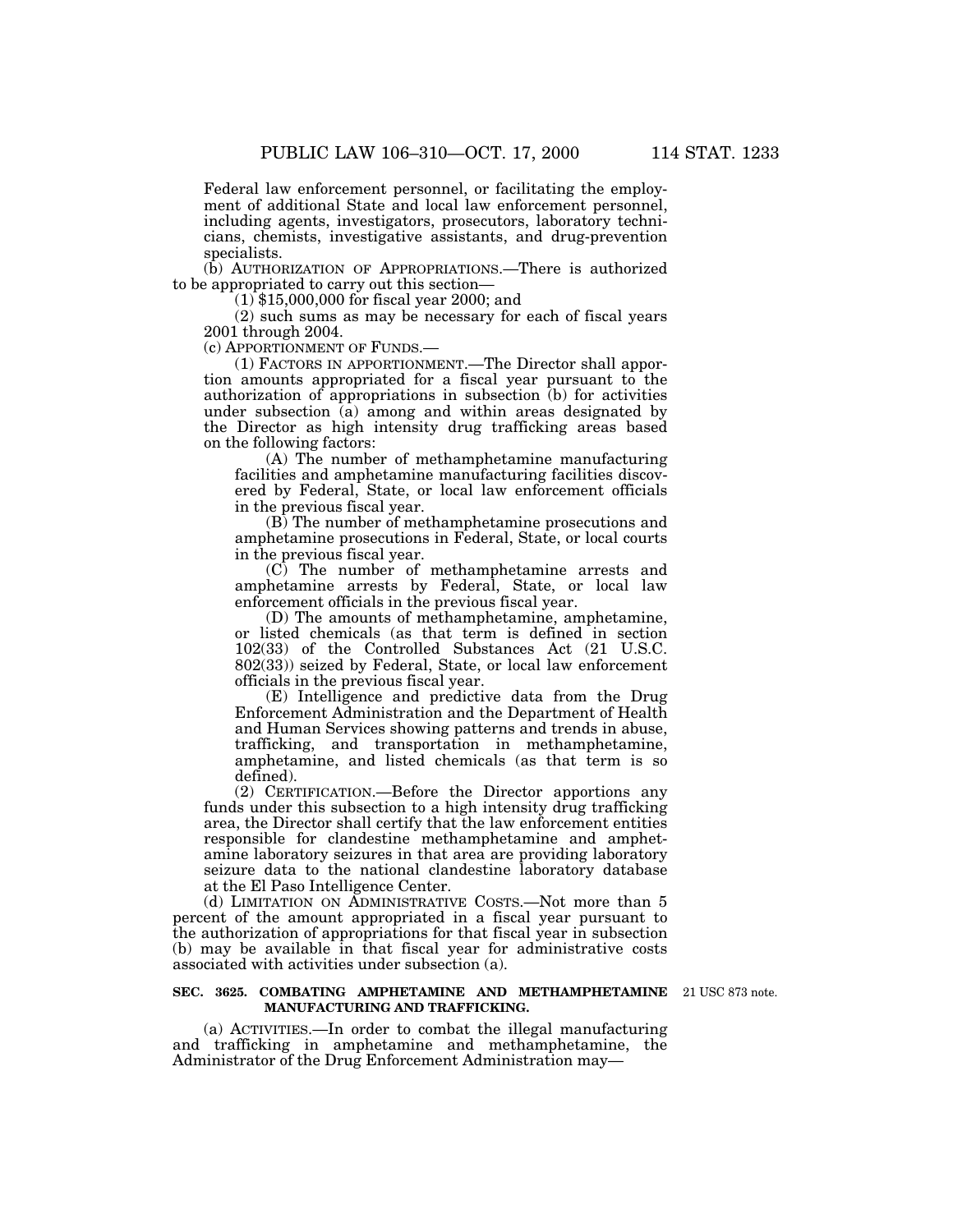(1) assist State and local law enforcement in small and mid-sized communities in all phases of investigations related to such manufacturing and trafficking, including assistance with foreign-language interpretation;

(2) staff additional regional enforcement and mobile enforcement teams related to such manufacturing and trafficking;

(3) establish additional resident offices and posts of duty to assist State and local law enforcement in rural areas in combating such manufacturing and trafficking;

(4) provide the Special Operations Division of the Administration with additional agents and staff to collect, evaluate, interpret, and disseminate critical intelligence targeting the command and control operations of major amphetamine and methamphetamine manufacturing and trafficking organizations;

(5) enhance the investigative and related functions of the Chemical Control Program of the Administration to implement more fully the provisions of the Comprehensive Methamphetamine Control Act of 1996 (Public Law 104–237);

(6) design an effective means of requiring an accurate accounting of the import and export of list I chemicals, and coordinate investigations relating to the diversion of such chemicals;

(7) develop a computer infrastructure sufficient to receive, process, analyze, and redistribute time-sensitive enforcement information from suspicious order reporting to field offices of the Administration and other law enforcement and regulatory agencies, including the continuing development of the Suspicious Order Reporting and Tracking System (SORTS) and the Chemical Transaction Database (CTRANS) of the Administration;

(8) establish an education, training, and communication process in order to alert the industry to current trends and emerging patterns in the illegal manufacturing of amphetamine and methamphetamine; and

(9) carry out such other activities as the Administrator considers appropriate.

(b) ADDITIONAL POSITIONS AND PERSONNEL.—

(1) IN GENERAL.—In carrying out activities under subsection (a), the Administrator may establish in the Administration not more than 50 full-time positions, including not more than 31 special-agent positions, and may appoint personnel to such positions.

(2) PARTICULAR POSITIONS.—In carrying out activities under paragraphs (5) through (8) of subsection (a), the Administrator may establish in the Administration not more than 15 fulltime positions, including not more than 10 diversion investigator positions, and may appoint personnel to such positions. Any positions established under this paragraph are in addition to any positions established under paragraph  $(1)$ .

(c) AUTHORIZATION OF APPROPRIATIONS.—There are authorized to be appropriated for the Drug Enforcement Administration for each fiscal year after fiscal year 1999, \$9,500,000 for purposes of carrying out the activities authorized by subsection (a) and employing personnel in positions established under subsection (b),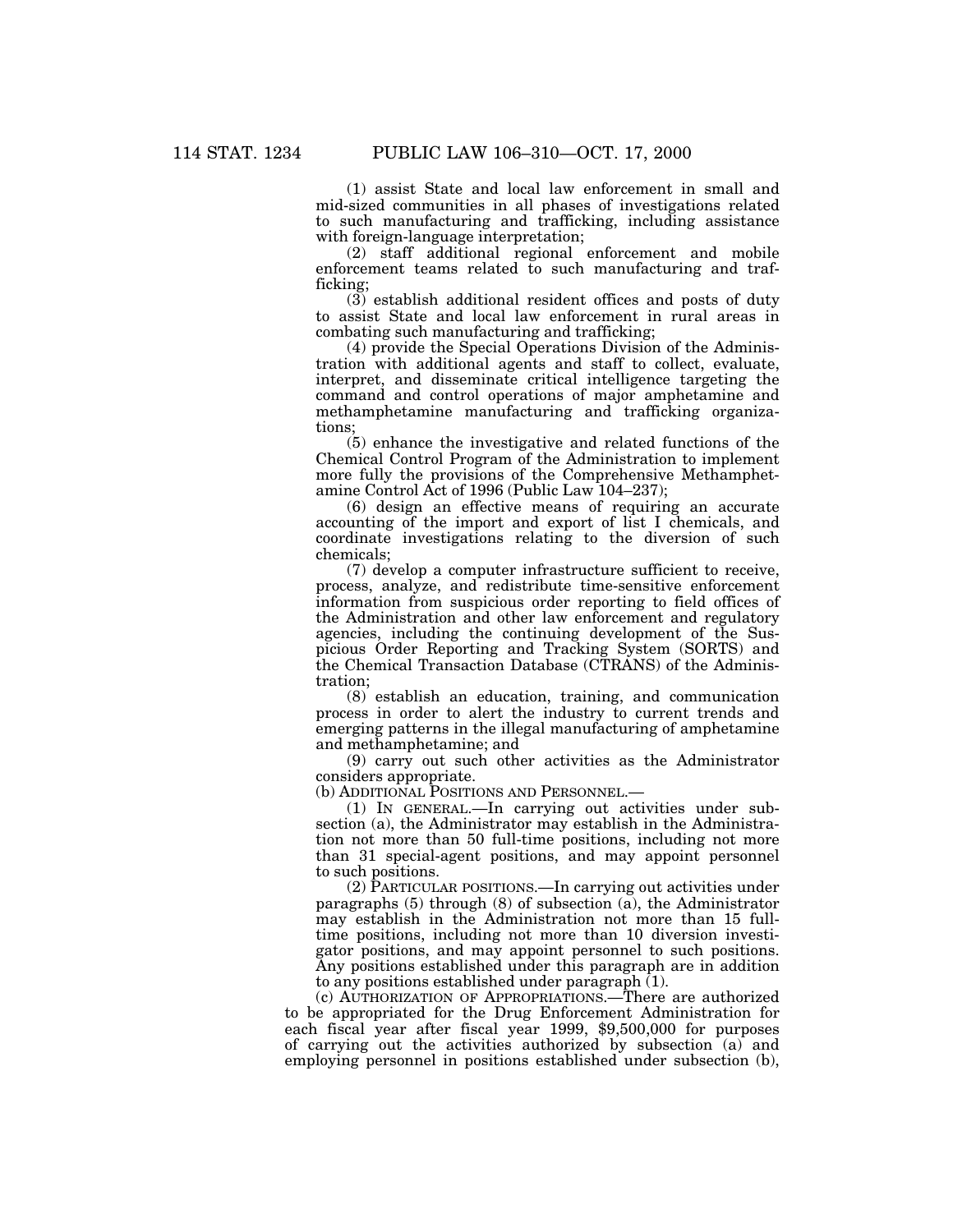of which \$3,000,000 shall be available for activities under paragraphs (5) through (8) of subsection (a) and for employing personnel in positions established under subsection (b)(2).

## **PART III—ABUSE PREVENTION AND TREATMENT**

## **SEC. 3631. EXPANSION OF METHAMPHETAMINE RESEARCH.**

Section 464N of the Public Health Service Act (42 U.S.C. 285o– 2) is amended by adding at the end the following:

''(c) METHAMPHETAMINE RESEARCH.—

''(1) GRANTS OR COOPERATIVE AGREEMENTS.—The Director of the Institute may make grants or enter into cooperative agreements to expand the current and on-going interdisciplinary research and clinical trials with treatment centers of the National Drug Abuse Treatment Clinical Trials Network relating to methamphetamine abuse and addiction and other biomedical, behavioral, and social issues related to methamphetamine abuse and addiction.

"(2) USE OF FUNDS.—Amounts made available under a grant or cooperative agreement under paragraph (1) for methamphetamine abuse and addiction may be used for research and clinical trials relating to—

''(A) the effects of methamphetamine abuse on the human body, including the brain;

''(B) the addictive nature of methamphetamine and how such effects differ with respect to different individuals;

''(C) the connection between methamphetamine abuse and mental health;

''(D) the identification and evaluation of the most effective methods of prevention of methamphetamine abuse and addiction;

 $(E)$  the identification and development of the most effective methods of treatment of methamphetamine addiction, including pharmacological treatments;

''(F) risk factors for methamphetamine abuse;

''(G) effects of methamphetamine abuse and addiction on pregnant women and their fetuses; and

''(H) cultural, social, behavioral, neurological and psychological reasons that individuals abuse methamphetamine, or refrain from abusing methamphetamine.

''(3) RESEARCH RESULTS.—The Director shall promptly disseminate research results under this subsection to Federal, State and local entities involved in combating methamphetamine abuse and addiction.

''(4) AUTHORIZATION OF APPROPRIATIONS.—

''(A) AUTHORIZATION OF APPROPRIATIONS.—There is authorized to be appropriated to carry out paragraph (1), such sums as may be necessary for each fiscal year.

''(B) SUPPLEMENT NOT SUPPLANT.—Amounts appropriated pursuant to the authorization of appropriations in subparagraph (A) for a fiscal year shall supplement and not supplant any other amounts appropriated in such fiscal year for research on methamphetamine abuse and addiction.''.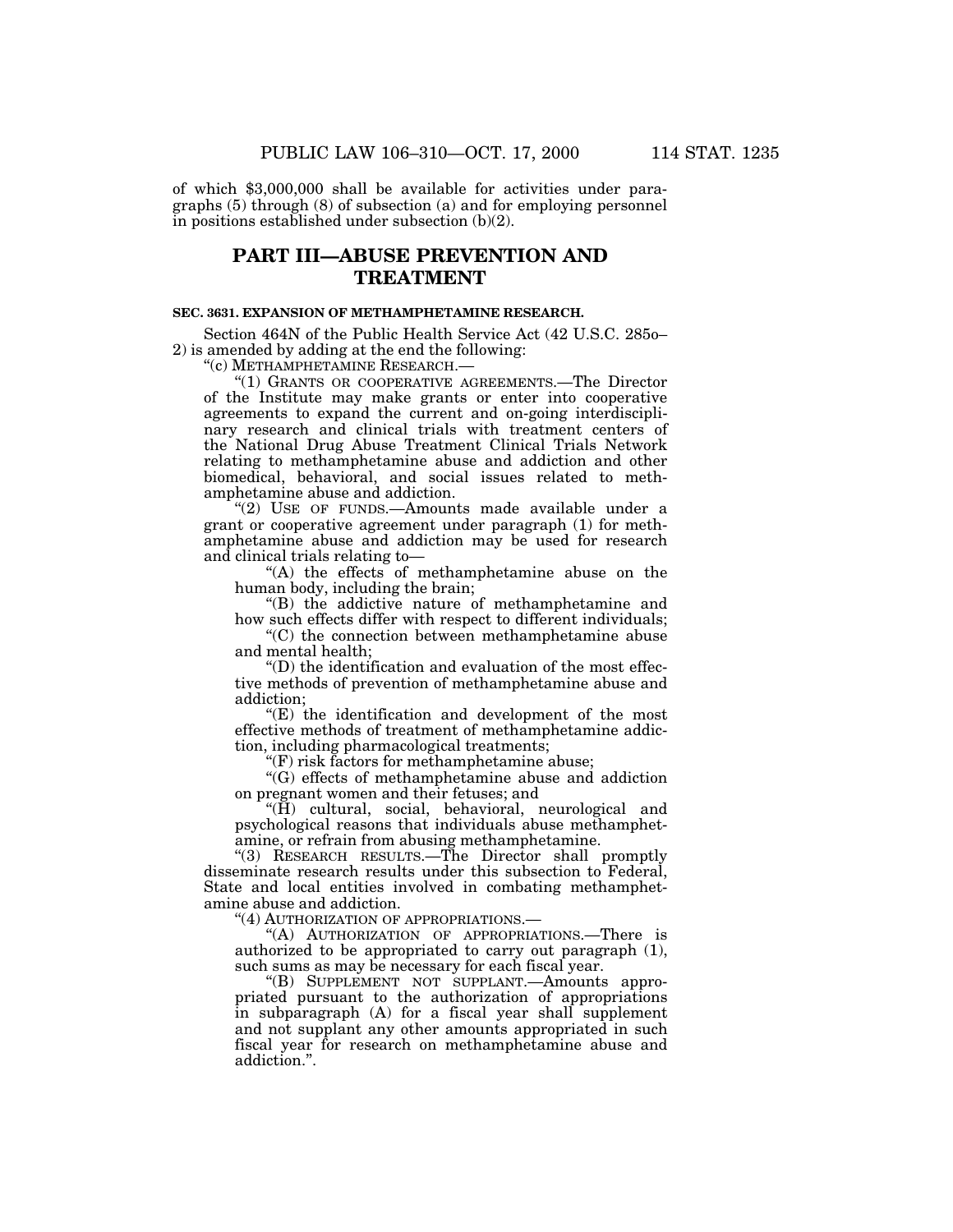### **SEC. 3632. METHAMPHETAMINE AND AMPHETAMINE TREATMENT INI-TIATIVE BY CENTER FOR SUBSTANCE ABUSE TREAT-MENT.**

Subpart 1 of part B of title V of the Public Health Service Act (42 U.S.C. 290bb et seq.) is amended by adding at the end the following new section:

#### ''METHAMPHETAMINE AND AMPHETAMINE TREATMENT INITIATIVE

42 USC 290bb–9.

''SEC. 514. (a) GRANTS.—

"(1) AUTHORITY TO MAKE GRANTS.—The Director of the Center for Substance Abuse Treatment may make grants to States and Indian tribes recognized by the United States that have a high rate, or have had a rapid increase, in methamphetamine or amphetamine abuse or addiction in order to permit such States and Indian tribes to expand activities in connection with the treatment of methamphetamine or amphetamine abuser or addiction in the specific geographical areas of such States or Indian tribes, as the case may be, where there is such a rate or has been such an increase.

 $(2)$  RECIPIENTS.—Any grants under paragraph  $(1)$  shall be directed to the substance abuse directors of the States, and of the appropriate tribal government authorities of the Indian tribes, selected by the Director to receive such grants.

"(3) NATURE OF ACTIVITIES.—Any activities under a grant under paragraph (1) shall be based on reliable scientific evidence of their efficacy in the treatment of methamphetamine or amphetamine abuse or addiction.

"(b) GEOGRAPHIC DISTRIBUTION.—The Director shall ensure that grants under subsection (a) are distributed equitably among the various regions of the country and among rural, urban, and suburban areas that are affected by methamphetamine or amphetamine abuse or addiction.

''(c) ADDITIONAL ACTIVITIES.—The Director shall—

" $(1)$  evaluate the activities supported by grants under subsection (a);

''(2) disseminate widely such significant information derived from the evaluation as the Director considers appropriate to assist States, Indian tribes, and private providers of treatment services for methamphetamine or amphetamine abuser or addiction in the treatment of methamphetamine or amphetamine abuse or addiction; and

''(3) provide States, Indian tribes, and such providers with technical assistance in connection with the provision of such treatment.

''(d) AUTHORIZATION OF APPROPRIATIONS.—

" $(1)$  In GENERAL.—There are authorized to be appropriated to carry out this section \$10,000,000 for fiscal year 2000 and such sums as may be necessary for each of fiscal years 2001 and 2002.

"(2) USE OF CERTAIN FUNDS.—Of the funds appropriated to carry out this section in any fiscal year, the lesser of 5 percent of such funds or \$1,000,000 shall be available to the Director for purposes of carrying out subsection  $(c)$ .".

### **SEC. 3633. STUDY OF METHAMPHETAMINE TREATMENT.**

 $(a)$  STUDY.—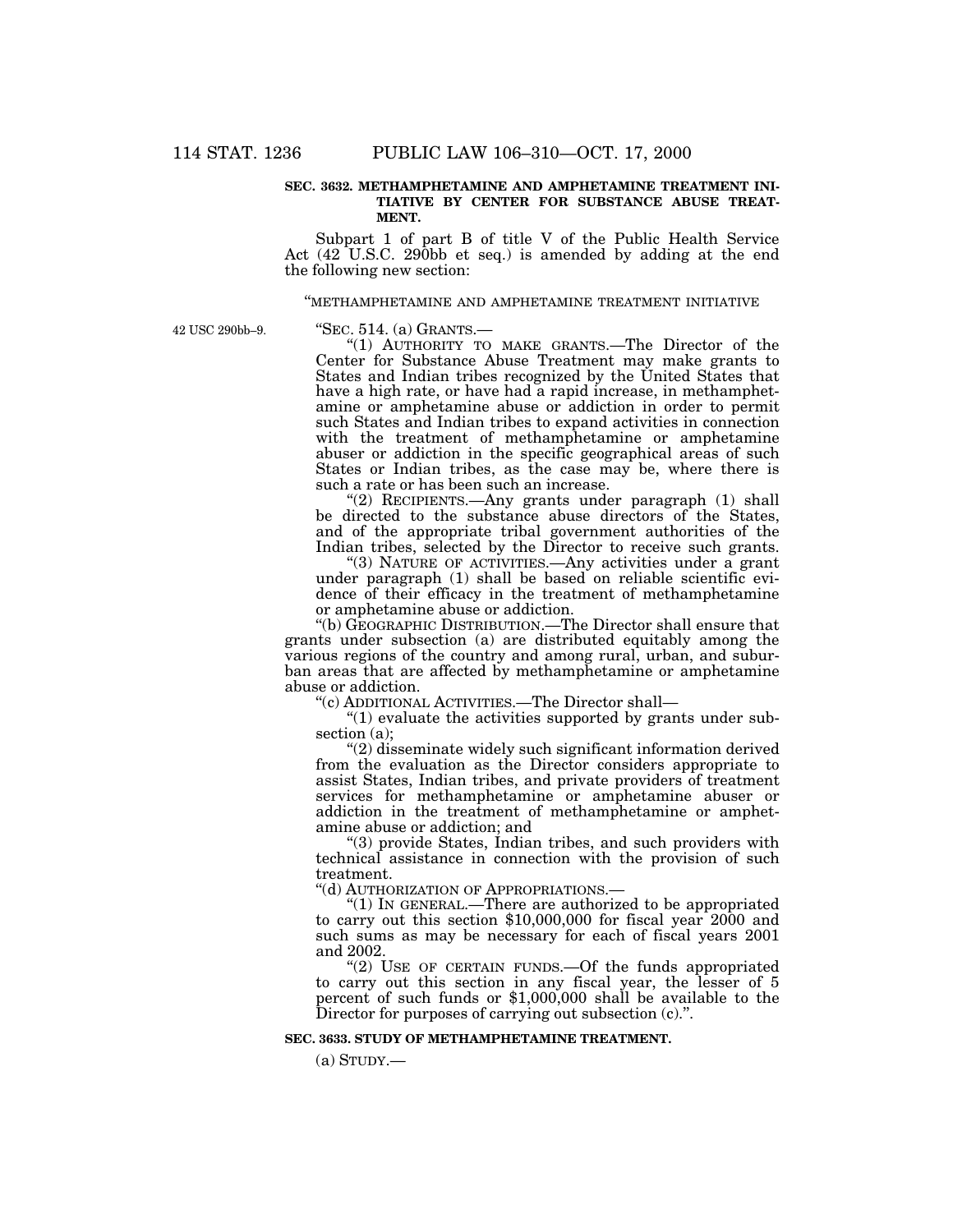(1) REQUIREMENT.—The Secretary of Health and Human Services shall, in consultation with the Institute of Medicine of the National Academy of Sciences, conduct a study on the development of medications for the treatment of addiction to amphetamine and methamphetamine.

(2) REPORT.—Not later than 9 months after the date of Deadline. the enactment of this Act, the Secretary shall submit to the Committees on the Judiciary of the Senate and House of Representatives a report on the results of the study conducted under paragraph (1).

(b) AUTHORIZATION OF APPROPRIATIONS.—There are hereby authorized to be appropriated for the Department of Health and Human Services for fiscal year 2000 such sums as may be necessary to meet the requirements of subsection (a).

## **PART IV—REPORTS**

### **SEC. 3641. REPORTS ON CONSUMPTION OF METHAMPHETAMINE AND OTHER ILLICIT DRUGS IN RURAL AREAS, METROPOLITAN AREAS, AND CONSOLIDATED METROPOLITAN AREAS.**

The Secretary of Health and Human Services shall include in each National Household Survey on Drug Abuse appropriate prevalence data and information on the consumption of methamphetamine and other illicit drugs in rural areas, metropolitan areas, and consolidated metropolitan areas.

#### **SEC. 3642. REPORT ON DIVERSION OF ORDINARY, OVER-THE-COUNTER** 21 USC 802 note. **PSEUDOEPHEDRINE AND PHENYLPROPANOLAMINE PRODUCTS.**

(a) STUDY.—The Attorney General shall conduct a study of the use of ordinary, over-the-counter pseudoephedrine and phenylpropanolamine products in the clandestine production of illicit drugs. Sources of data for the study shall include the following:

(1) Information from Federal, State, and local clandestine laboratory seizures and related investigations identifying the source, type, or brand of drug products being utilized and how they were obtained for the illicit production of methamphetamine and amphetamine.

(2) Information submitted voluntarily from the pharmaceutical and retail industries involved in the manufacture, distribution, and sale of drug products containing ephedrine, pseudoephedrine, and phenylpropanolamine, including information on changes in the pattern, volume, or both, of sales of ordinary, over-the-counter pseudoephedrine and phenylpropanolamine products.

(b) REPORT.—

(1) REQUIREMENT.—Not later than 1 year after the date of the enactment of this Act, the Attorney General shall submit to Congress a report on the study conducted under subsection (a).

(2) ELEMENTS.—The report shall include—

(A) the findings of the Attorney General as a result of the study; and

(B) such recommendations on the need to establish additional measures to prevent diversion of ordinary, overthe-counter pseudoephedrine and phenylpropanolamine (such as a threshold on ordinary, over-the-counter

42 USC 290aa–4

note.

Deadline.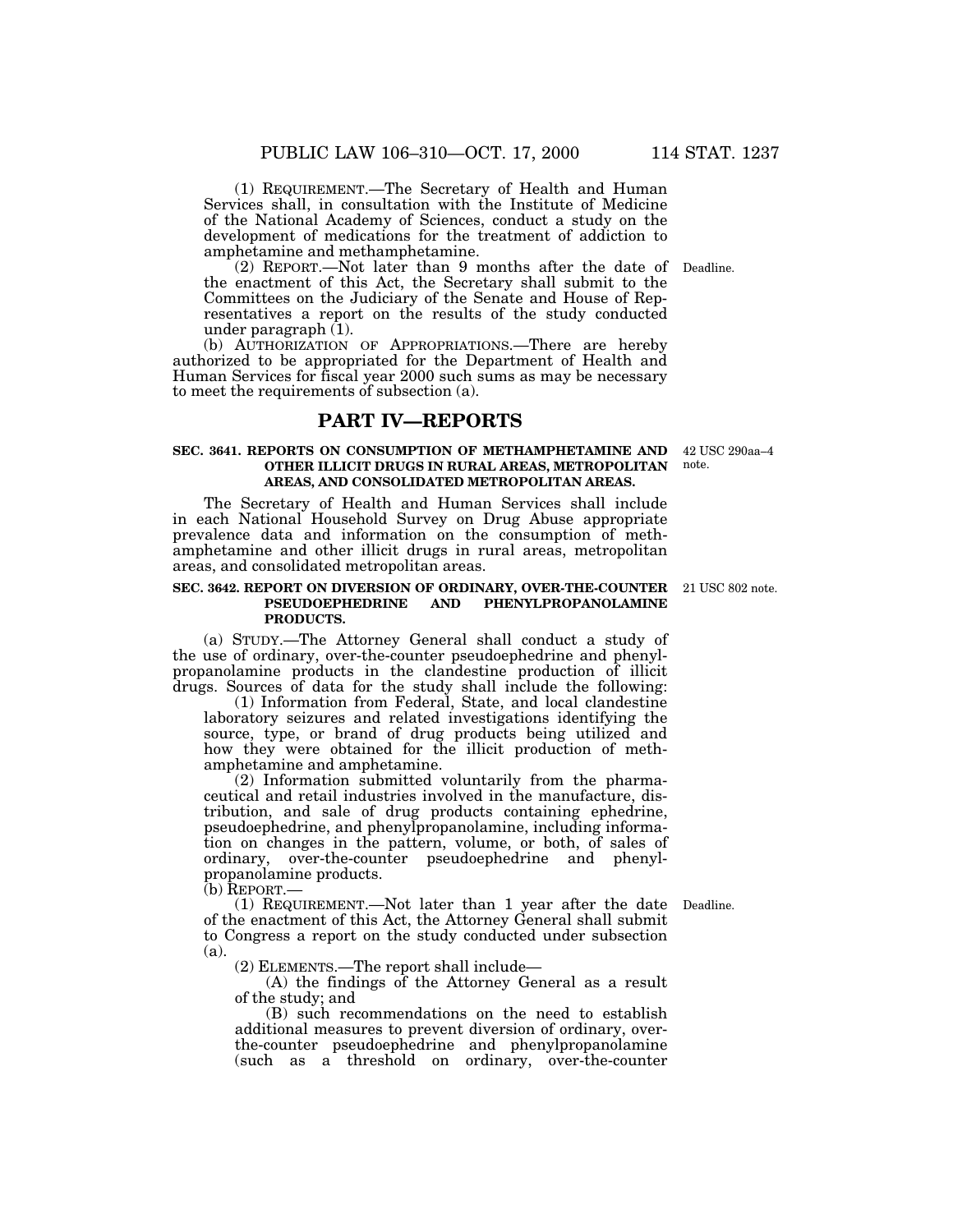pseudoephedrine and phenylpropanolamine products) as the Attorney General considers appropriate.

(3) MATTERS CONSIDERED.—In preparing the report, the Attorney General shall consider the comments and recommendations including the comments on the Attorney General's proposed findings and recommendations, of State and local law enforcement and regulatory officials and of representatives of the industry described in subsection (a)(2).

(c) REGULATION OF RETAIL SALES.—

(1) IN GENERAL.—Notwithstanding section 401(d) of the Comprehensive Methamphetamine Control Act of 1996 (21 U.S.C. 802 note) and subject to paragraph (2), the Attorney General shall establish by regulation a single-transaction limit of not less than 24 grams of ordinary, over-the-counter pseudoephedrine or phenylpropanolamine (as the case may be) for retail distributors, if the Attorney General finds, in the report under subsection (b), that—

(A) there is a significant number of instances (as set forth in paragraph  $(3)(A)$  of such section  $401(d)$  for purposes of such section) where ordinary, over-the-counter pseudoephedrine products, phenylpropanolamine products, or both such products that were purchased from retail distributors were widely used in the clandestine production of illicit drugs; and

(B) the best practical method of preventing such use is the establishment of single-transaction limits for retail distributors of either or both of such products.

(2) DUE PROCESS.—The Attorney General shall establish the single-transaction limit under paragraph (1) only after notice, comment, and an informal hearing.

# **Subtitle B—Controlled Substances Generally**

28 USC 994 note.

### **SEC. 3651. ENHANCED PUNISHMENT FOR TRAFFICKING IN LIST I CHEMICALS.**

(a) AMENDMENTS TO FEDERAL SENTENCING GUIDELINES.— Pursuant to its authority under section 994(p) of title 28, United States Code, the United States Sentencing Commission shall amend the Federal sentencing guidelines in accordance with this section with respect to any violation of paragraph (1) or (2) of section 401(d) of the Controlled Substances Act (21 U.S.C. 841(d)) involving a list I chemical and any violation of paragraph (1) or (3) of section 1010(d) of the Controlled Substance Import and Export Act (21 U.S.C. 960(d)) involving a list I chemical.<br>(b) EPHEDRINE. PHENYLPROPANG

(b) EPHEDRINE, PHENYLPROPANOLAMINE, AND PSEUDOEPHEDRINE.—

(1) IN GENERAL.—In carrying this section, the United States Sentencing Commission shall, with respect to each offense described in subsection (a) involving ephedrine, phenylpropanolamine, or pseudoephedrine (including their salts, optical isomers, and salts of optical isomers), review and amend its guidelines to provide for increased penalties such that those penalties corresponded to the quantity of controlled substance that could reasonably have been manufactured using the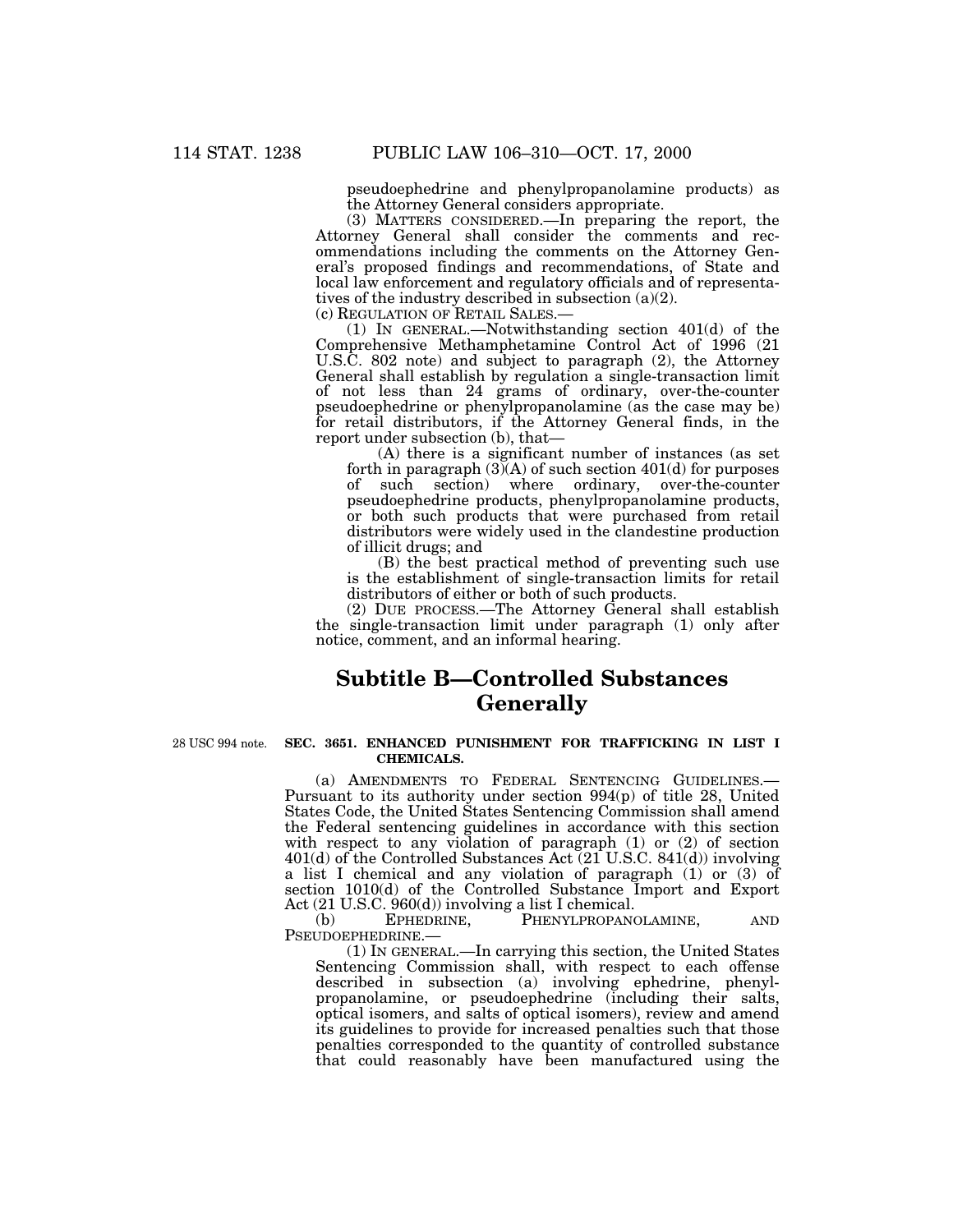quantity of ephedrine, phenylpropanolamine, or pseudoephedrine possessed or distributed.

(2) CONVERSION RATIOS.—For the purposes of the amendments made by this subsection, the quantity of controlled substance that could reasonably have been manufactured shall be determined by using a table of manufacturing conversion ratios for ephedrine, phenylpropanolamine, and ratios for ephedrine, phenylpropanolamine, and pseudoephedrine, which table shall be established by the Sentencing Commission based on scientific, law enforcement, and other data the Sentencing Commission considers appropriate.

(c) OTHER LIST I CHEMICALS.—In carrying this section, the United States Sentencing Commission shall, with respect to each offense described in subsection (a) involving any list I chemical other than ephedrine, phenylpropanolamine, or pseudoephedrine, review and amend its guidelines to provide for increased penalties such that those penalties reflect the dangerous nature of such offenses, the need for aggressive law enforcement action to fight such offenses, and the extreme dangers associated with unlawful activity involving methamphetamine and amphetamine, including—

(1) the rapidly growing incidence of controlled substance manufacturing;

(2) the extreme danger inherent in manufacturing controlled substances;

(3) the threat to public safety posed by manufacturing controlled substances; and

(4) the recent increase in the importation, possession, and distribution of list I chemicals for the purpose of manufacturing controlled substances.

(d) EMERGENCY AUTHORITY TO SENTENCING COMMISSION.—The United States Sentencing Commission shall promulgate amendments pursuant to this section as soon as practicable after the date of the enactment of this Act in accordance with the procedure set forth in section 21(a) of the Sentencing Act of 1987 (Public Law 100–182), as though the authority under that Act had not expired.

## **SEC. 3652. MAIL ORDER REQUIREMENTS.**

Section 310(b)(3) of the Controlled Substances Act (21 U.S.C.  $830(b)(3)$ ) is amended—

(1) by redesignating subparagraphs (A) and (B) as subparagraphs  $(B)$  and  $(\overline{C})$ , respectively;

(2) by inserting before subparagraph (B), as so redesignated, the following new subparagraph  $(A)$ :

''(A) As used in this paragraph:

"(i) The term 'drug product' means an active ingredient in dosage form that has been approved or otherwise may be lawfully marketed under the Food, Drug, and Cosmetic Act for distribution in the United States.

"(ii) The term 'valid prescription' means a prescription which is issued for a legitimate medical purpose by an individual practitioner licensed by law to administer and prescribe the drugs concerned and acting in the usual course of the practitioner's professional practice.'';

(3) in subparagraph (B), as so redesignated, by inserting "or who engages in an export transaction" after "nonregulated person''; and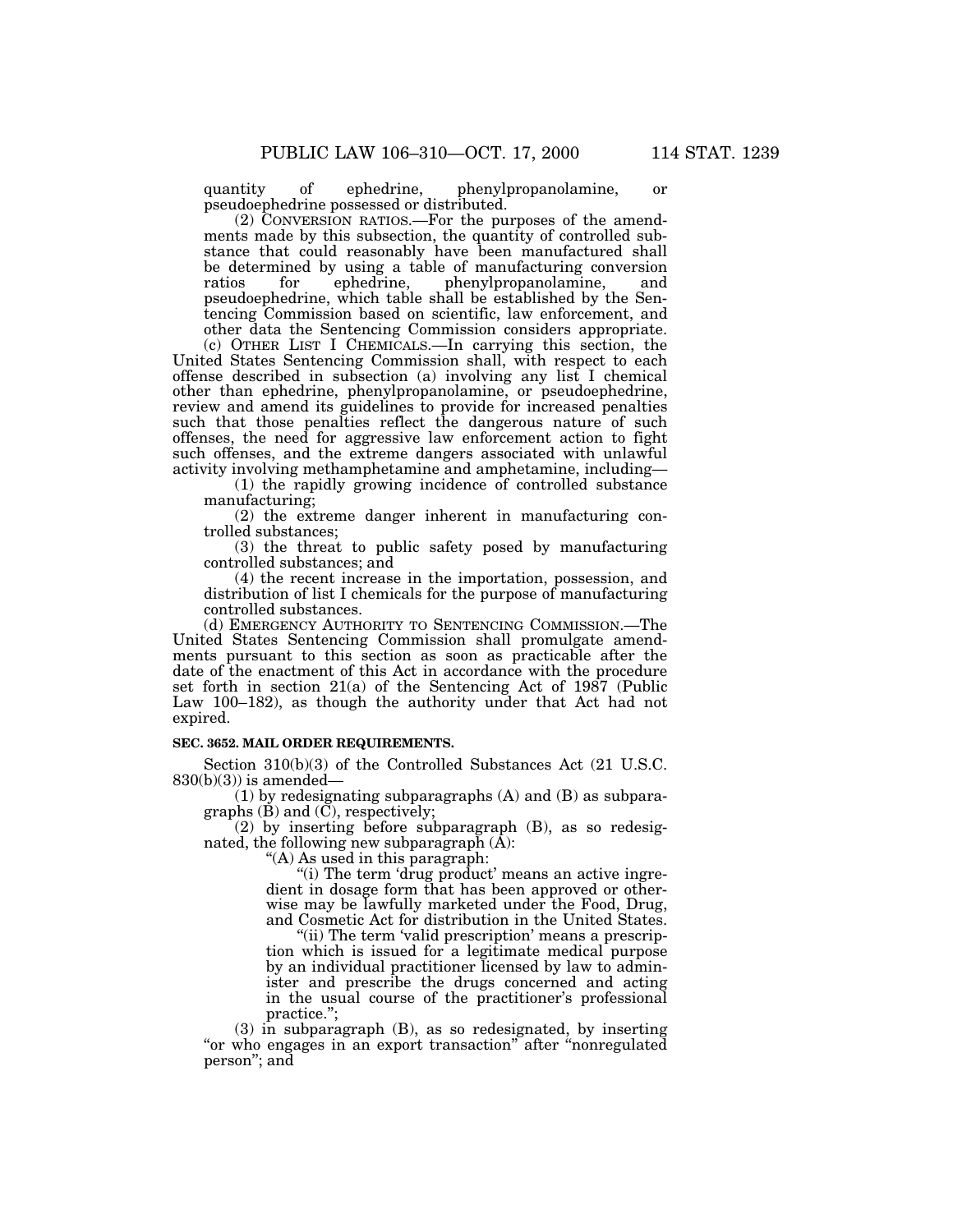(4) adding at the end the following:

 $f(D)$  Except as provided in subparagraph  $(E)$ , the following distributions to a nonregulated person, and the following export transactions, shall not be subject to the reporting requirement in subparagraph (B):

''(i) Distributions of sample packages of drug products when such packages contain not more than two solid dosage units or the equivalent of two dosage units in liquid form, not to exceed 10 milliliters of liquid per package, and not more than one package is distributed to an individual or residential address in any 30-day period.

"(ii) Distributions of drug products by retail distributors that may not include face-to-face transactions to the extent that such distributions are consistent with the activities authorized for a retail distributor as specified in section 102(46).

(iii) Distributions of drug products to a resident of a long term care facility (as that term is defined in regulations prescribed by the Attorney General) or distributions of drug products to a long term care facility for dispensing to or for use by a resident of that facility.

''(iv) Distributions of drug products pursuant to a valid prescription.

" $(v)$  Exports which have been reported to the Attorney General pursuant to section 1004 or 1018 or which are subject to a waiver granted under section  $1018(e)(2)$ .

''(vi) Any quantity, method, or type of distribution or any quantity, method, or type of distribution of a specific listed chemical (including specific formulations or drug products) or of a group of listed chemicals (including specific formulations or drug products) which the Attorney General has excluded by regulation from such reporting requirement on the basis that such reporting is not necessary for the enforcement of this title or title III.

"(E) The Attorney General may revoke any or all of the exemptions listed in subparagraph (D) for an individual regulated person if he finds that drug products distributed by the regulated person are being used in violation of this title or title III. The regulated person shall be notified of the revocation, which will be effective upon receipt by the person of such notice, as provided in section  $1018(c)(1)$ , and shall have the right to an expedited hearing as provided in section  $1018(c)(2)$ .".

#### **SEC. 3653. THEFT AND TRANSPORTATION OF ANHYDROUS AMMONIA FOR PURPOSES OF ILLICIT PRODUCTION OF CON-TROLLED SUBSTANCES.**

(a) IN GENERAL.—Part D of the Controlled Substances Act (21 U.S.C. 841 et seq.) is amended by adding at the end the following:

#### ''ANHYDROUS AMMONIA

21 USC 864. ''SEC. 423. (a) It is unlawful for any person—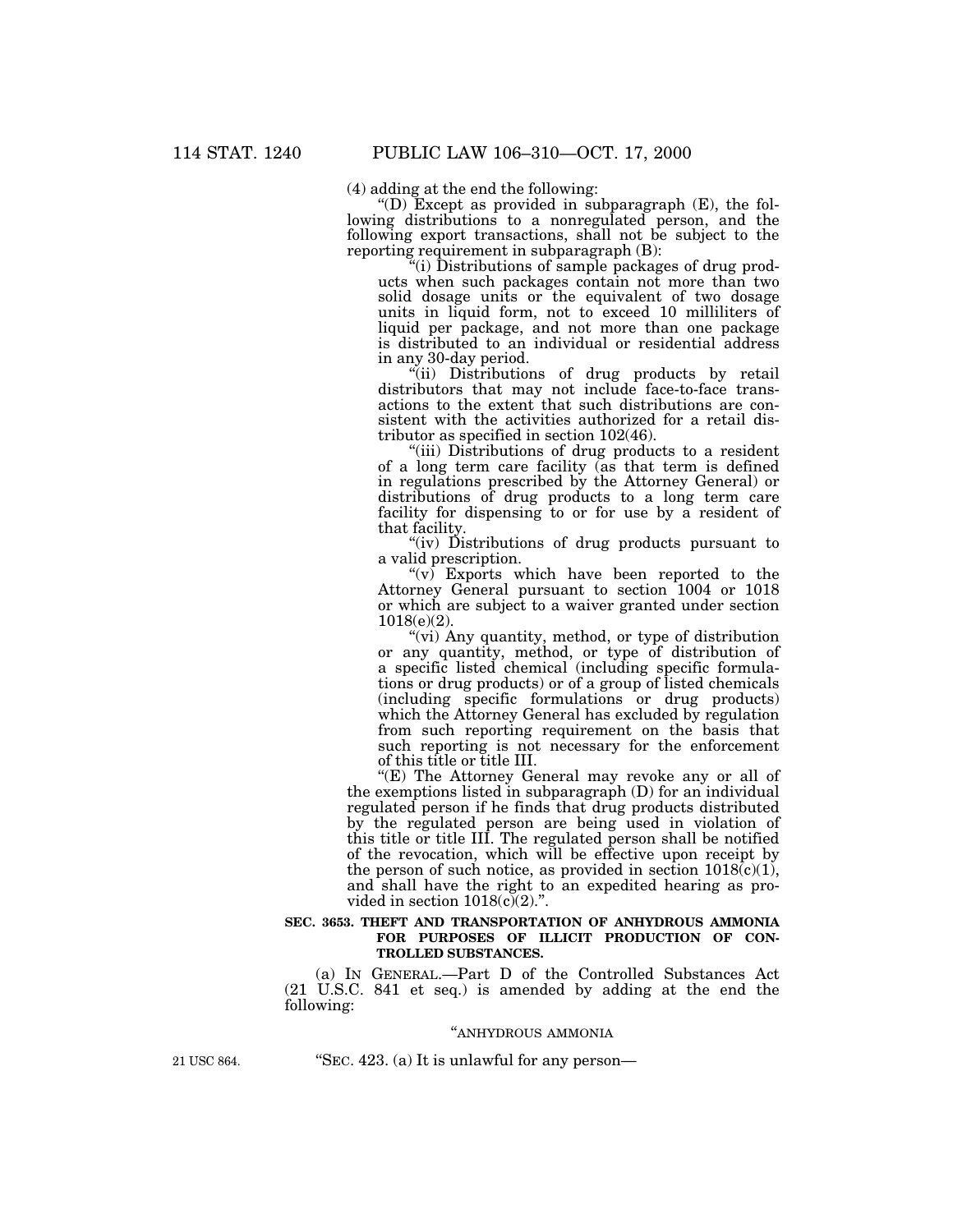''(1) to steal anhydrous ammonia, or

 $''(2)$  to transport stolen anhydrous ammonia across State lines,

knowing, intending, or having reasonable cause to believe that such anhydrous ammonia will be used to manufacture a controlled substance in violation of this part.

''(b) Any person who violates subsection (a) shall be imprisoned or fined, or both, in accordance with section  $403(d)$  as if such violation were a violation of a provision of section 403.''.

(b) CLERICAL AMENDMENT.—The table of contents for that Act is amended by inserting after the item relating to section 421 the following new items:

''Sec. 422. Drug paraphernalia. ''Sec. 423. Anhydrous ammonia.''.

(c) ASSISTANCE FOR CERTAIN RESEARCH.— (1) AGREEMENT.—The Administrator of the Drug Enforcement Administration shall seek to enter into an agreement with Iowa State University in order to permit the University to continue and expand its current research into the development of inert agents that, when added to anhydrous ammonia, eliminate the usefulness of anhydrous ammonia as an ingredient in the production of methamphetamine.

(2) REIMBURSABLE PROVISION OF FUNDS.—The agreement under paragraph (1) may provide for the provision to Iowa State University, on a reimbursable basis, of \$500,000 for purposes the activities specified in that paragraph.

(3) AUTHORIZATION OF APPROPRIATIONS.—There is hereby authorized to be appropriated for the Drug Enforcement Administration for fiscal year 2000, \$500,000 for purposes of carrying out the agreement under this subsection.

# **Subtitle C—Ecstasy AntiProliferationAct of** Ecstasy Anti-**2000**

## Proliferation Act of 2000.

#### **SEC. 3661. SHORT TITLE.**

This subtitle may be cited as the "Ecstasy Anti-Proliferation" Act of 2000''.

#### **SEC. 3662. FINDINGS.**

Congress makes the following findings:

 $(1)$  The illegal importation of 3,4-methylenedioxy methamphetamine, commonly referred to as ''MDMA'' or ''Ecstasy'' (referred to in this subtitle as ''Ecstasy''), has increased in recent years, as evidenced by the fact that Ecstasy seizures by the United States Customs Service have increased from less than 500,000 tablets during fiscal year 1997 to more than 9,000,000 tablets during the first 9 months of fiscal year 2000.

(2) Use of Ecstasy can cause long-lasting, and perhaps permanent, damage to the serotonin system of the brain, which is fundamental to the integration of information and emotion, and this damage can cause long-term problems with learning and memory.

(3) Due to the popularity and marketability of Ecstasy, there are numerous Internet websites with information on the effects of Ecstasy, the production of Ecstasy, and the locations of Ecstasy use (often referred to as ''raves''). The availability

42 USC 201 note.

42 USC 290aa– 5b note.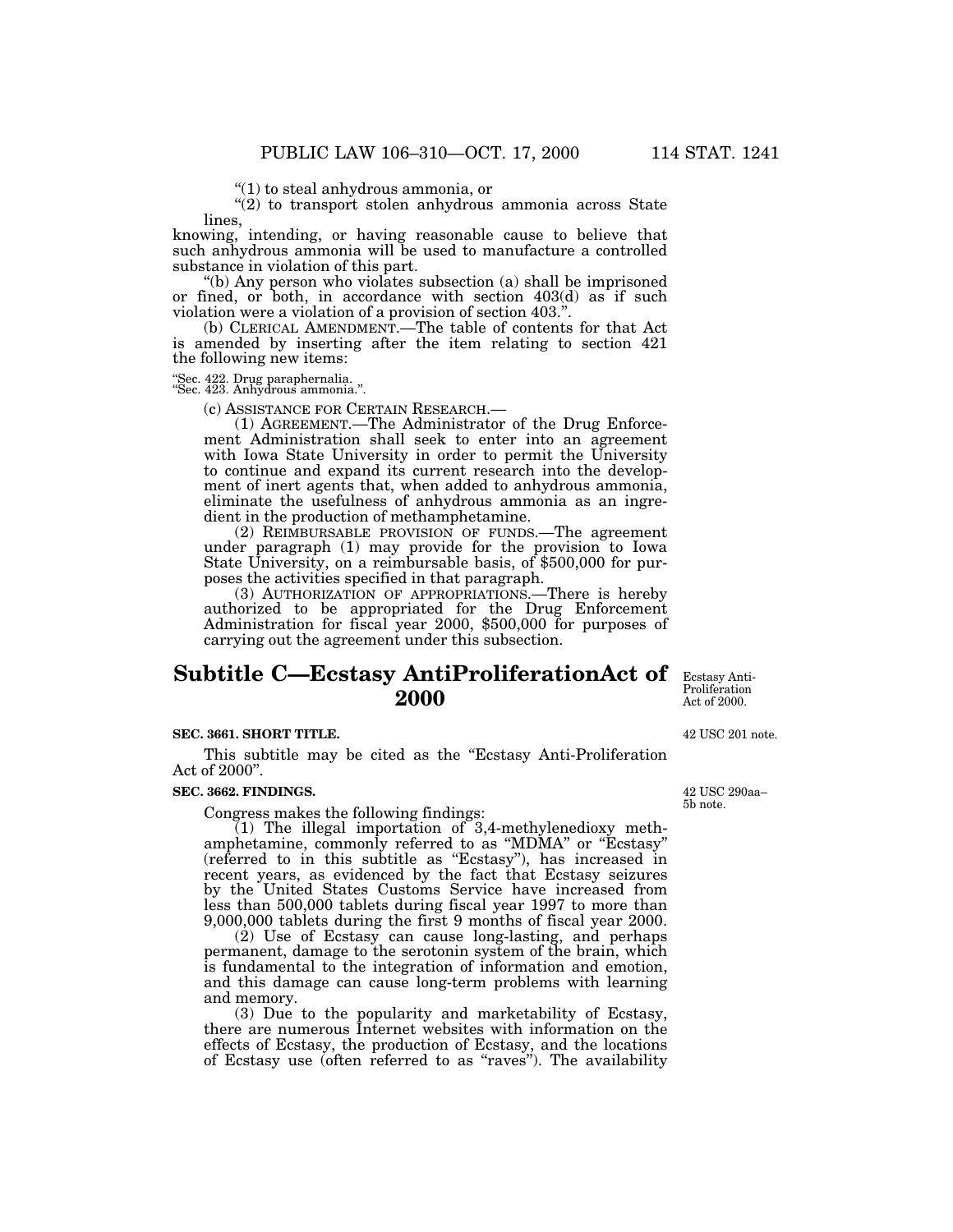of this information targets the primary users of Ecstasy, who are most often college students, young professionals, and other young people from middle- to high-income families.

(4) Greater emphasis needs to be placed on—

(A) penalties associated with the manufacture, distribution, and use of Ecstasy;

(B) the education of young people on the negative health effects of Ecstasy, since the reputation of Ecstasy as a ''safe'' drug is the most dangerous component of Ecstasy;

(C) the education of State and local law enforcement agencies regarding the growing problem of Ecstasy trafficking across the United States;

(D) reducing the number of deaths caused by Ecstasy use and the combined use of Ecstasy with other "club" drugs and alcohol; and

(E) adequate funding for research by the National Institute on Drug Abuse to—

(i) identify those most vulnerable to using Ecstasy and develop science-based prevention approaches tailored to the specific needs of individuals at high risk;

(ii) understand how Ecstasy produces its toxic effects and how to reverse neurotoxic damage;

(iii) develop treatments, including new medications and behavioral treatment approaches;

(iv) better understand the effects that Ecstasy has on the developing children and adolescents; and

(v) translate research findings into useful tools and ensure their effective dissemination.

28 USC 994 note.

## **SEC. 3663. ENHANCED PUNISHMENT OF ECSTASY TRAFFICKERS.**

(a) AMENDMENT TO FEDERAL SENTENCING GUIDELINES.—Pursuant to its authority under section 994(p) of title 28, United States Code, the United States Sentencing Commission (referred to in this section as the "Commission") shall amend the Federal sentencing guidelines regarding any offense relating to the manufacture, importation, or exportation of, or trafficking in—

(1) 3,4-methylenedioxy methamphetamine;

(2) 3,4-methylenedioxy amphetamine;

(3) 3,4-methylenedioxy-N-ethylamphetamine;

(4) paramethoxymethamphetamine (PMA); or

(5) any other controlled substance, as determined by the Commission in consultation with the Attorney General, that is marketed as Ecstasy and that has either a chemical structure substantially similar to that of 3,4-methylenedioxy methamphetamine or an effect on the central nervous system substantially similar to or greater than that of 3,4 methylenedioxy methamphetamine,

including an attempt or conspiracy to commit an offense described in paragraph (1), (2), (3), (4), or (5) in violation of the Controlled Substances Act (21 U.S.C. 801 et seq.), the Controlled Substances Import and Export Act (21 U.S.C. 951 et seq.), or the Maritime Drug Law Enforcement Act (46 U.S.C. 1901 et seq.).

(b) GENERAL REQUIREMENTS.—In carrying out this section, the Commission shall, with respect to each offense described in subsection (a)—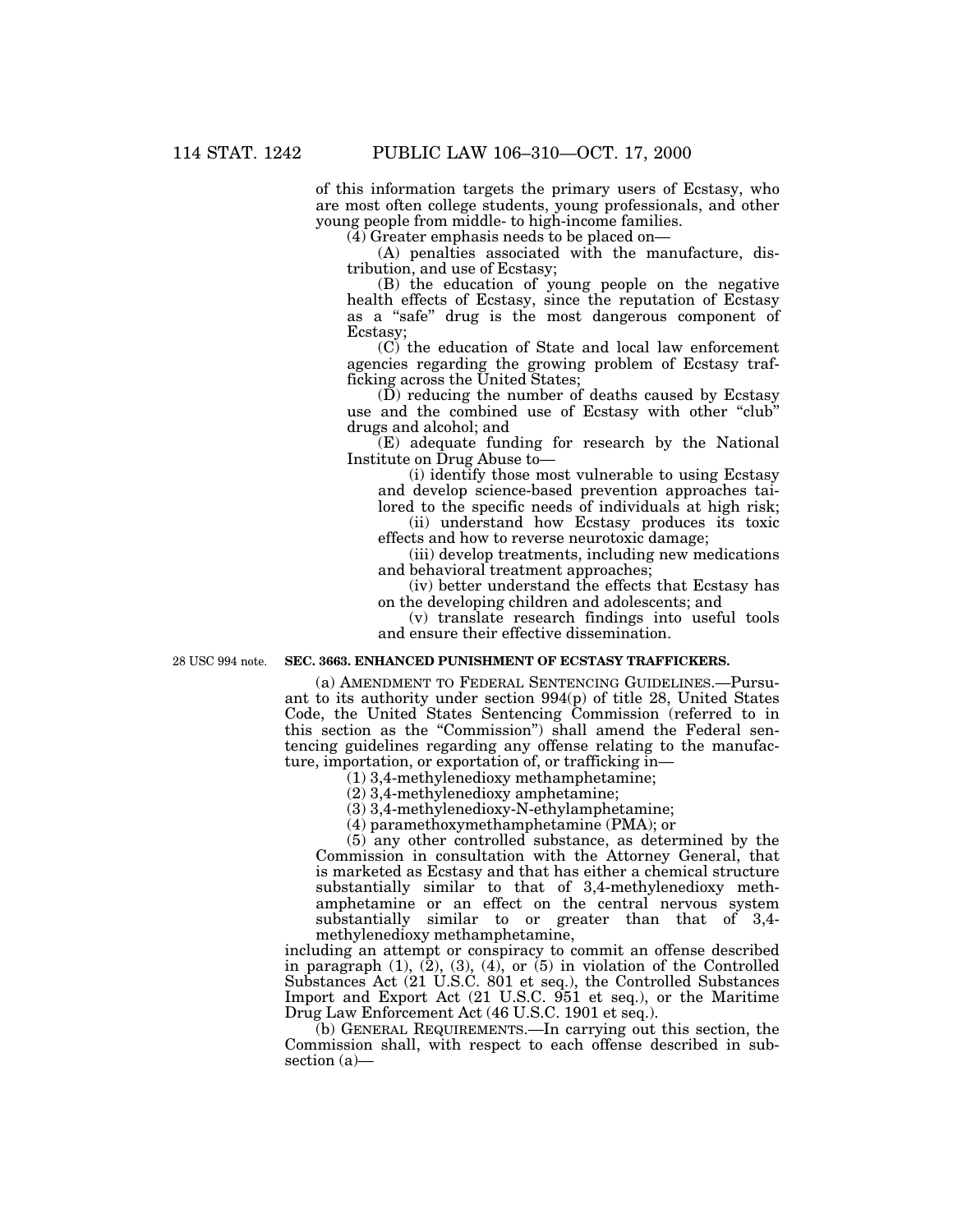(1) review and amend the Federal sentencing guidelines to provide for increased penalties such that those penalties reflect the seriousness of these offenses and the need to deter them; and

(2) take any other action the Commission considers to be necessary to carry out this section.

(c) ADDITIONAL REQUIREMENTS.—In carrying out this section, the Commission shall ensure that the Federal sentencing guidelines for offenders convicted of offenses described in subsection (a) reflect—

(1) the need for aggressive law enforcement action with respect to offenses involving the controlled substances described in subsection (a); and

(2) the dangers associated with unlawful activity involving such substances, including—

(A) the rapidly growing incidence of abuse of the controlled substances described in subsection (a) and the threat to public safety that such abuse poses;

(B) the recent increase in the illegal importation of the controlled substances described in subsection (a);

(C) the young age at which children are beginning to use the controlled substances described in subsection (a);

(D) the fact that the controlled substances described in subsection (a) are frequently marketed to youth;

(E) the large number of doses per gram of the controlled substances described in subsection (a); and

(F) any other factor that the Commission determines to be appropriate.

(d) SENSE OF THE CONGRESS.—It is the sense of the Congress that—

(1) the base offense levels for Ecstasy are too low, particularly for high-level traffickers, and should be increased, such that they are comparable to penalties for other drugs of abuse; and

(2) based on the fact that importation of Ecstasy has surged in the past few years, the traffickers are targeting the Nation's youth, and the use of Ecstasy among youth in the United States is increasing even as other drug use among this population appears to be leveling off, the base offense levels for importing and trafficking the controlled substances described in subsection (a) should be increased.

Deadline.

(e) REPORT.—Not later than 60 days after the amendments pursuant to this section have been promulgated, the Commission shall—

(1) prepare a report describing the factors and information considered by the Commission in promulgating amendments pursuant to this section; and

(2) submit the report to—

(A) the Committee on the Judiciary, the Committee on Health, Education, Labor, and Pensions, and the Committee on Appropriations of the Senate; and

(B) the Committee on the Judiciary, the Committee on Commerce, and the Committee on Appropriations of the House of Representatives.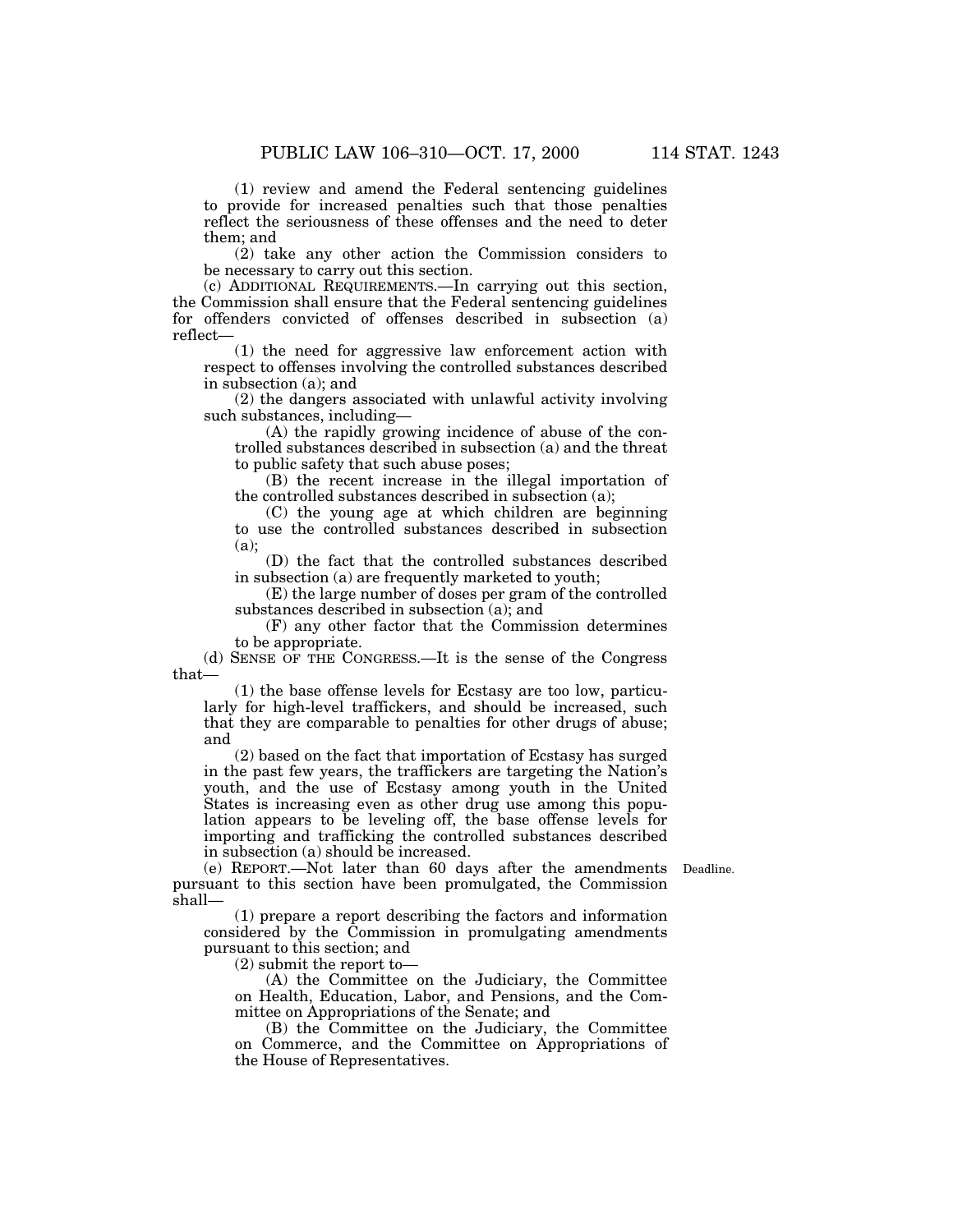#### 28 USC 994 note. SEC. 3664. EMERGENCY AUTHORITY TO UNITED STATES SENTENCING **COMMISSION.**

The United States Sentencing Commission shall promulgate amendments under this subtitle as soon as practicable after the date of the enactment of this Act in accordance with the procedure set forth in section 21(a) of the Sentencing Act of 1987 (Public Law 100–182), as though the authority under that Act had not expired.

#### **SEC. 3665. EXPANSION OF ECSTASY AND CLUB DRUGS ABUSE PREVEN-TION EFFORTS.**

(a) PUBLIC HEALTH SERVICE ACT.—Part A of title V of the Public Health Service Act (42 U.S.C. 290aa et seq.), as amended by section 3306, is further amended by adding at the end the following:

42 USC 290aa– 5b.

#### **''SEC. 506B. GRANTS FOR ECSTASY AND OTHER CLUB DRUGS ABUSE PREVENTION.**

''(a) AUTHORITY.—The Administrator may make grants to, and enter into contracts and cooperative agreements with, public and nonprofit private entities to enable such entities—

 $(1)$  to carry out school-based programs concerning the dangers of the abuse of and addiction to 3,4-methylenedioxy methamphetamine, related drugs, and other drugs commonly referred to as 'club drugs' using methods that are effective and science-based, including initiatives that give students the responsibility to create their own anti-drug abuse education programs for their schools; and

 $(2)$  to carry out community-based abuse and addiction prevention programs relating to 3,4-methylenedioxy methamphetamine, related drugs, and other club drugs that are effective and science-based.

''(b) USE OF FUNDS.—Amounts made available under a grant, contract or cooperative agreement under subsection (a) shall be used for planning, establishing, or administering prevention programs relating to 3,4-methylenedioxy methamphetamine, related drugs, and other club drugs.

''(c) USE OF FUNDS.—

''(1) DISCRETIONARY FUNCTIONS.—Amounts provided to an entity under this section may be used—

"(A) to carry out school-based programs that are focused on those districts with high or increasing rates of abuse and addiction to 3,4-methylenedioxy methamphetamine, related drugs, and other club drugs and targeted at populations that are most at risk to start abusing these drugs;

''(B) to carry out community-based prevention programs that are focused on those populations within the community that are most at-risk for abuse of and addiction to 3,4-methylenedioxy methamphetamine, related drugs, and other club drugs;

''(C) to assist local government entities to conduct appropriate prevention activities relating to 3,4 methylenedioxy methamphetamine, related drugs, and other club drugs;

''(D) to train and educate State and local law enforcement officials, prevention and education officials, health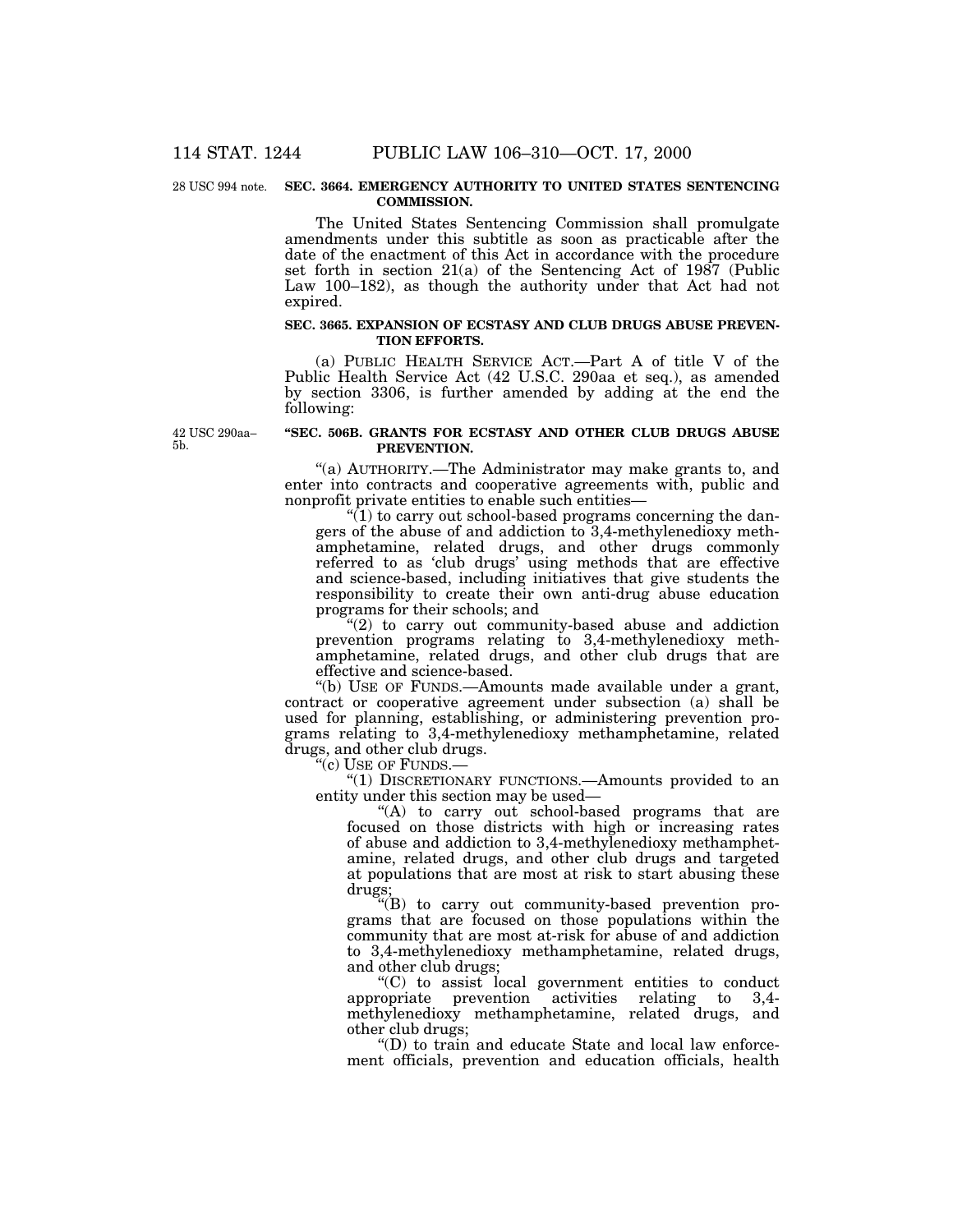professionals, members of community anti-drug coalitions and parents on the signs of abuse of and addiction to 3,4-methylenedioxy methamphetamine, related drugs, and other club drugs and the options for treatment and prevention;

''(E) for planning, administration, and educational activities related to the prevention of abuse of and addiction to 3,4-methylenedioxy methamphetamine, related drugs, and other club drugs;

 $(F)$  for the monitoring and evaluation of prevention activities relating to  $3,4$ -methylenedioxy methamphetamine, related drugs, and other club drugs and reporting and disseminating resulting information to the public; and

''(G) for targeted pilot programs with evaluation components to encourage innovation and experimentation with new methodologies.

"(2) PRIORITY.—The Administrator shall give priority in awarding grants under this section to rural and urban areas that are experiencing a high rate or rapid increases in abuse and addiction to 3,4-methylenedioxy methamphetamine, related drugs, and other club drugs.

''(d) ALLOCATION AND REPORT.—

"(1) PREVENTION PROGRAM ALLOCATION.—Not less than \$500,000 of the amount appropriated in each fiscal year to carry out this section shall be made available to the Administrator, acting in consultation with other Federal agencies, to support and conduct periodic analyses and evaluations of effective prevention programs for abuse of and addiction to 3,4 methylenedioxy methamphetamine, related drugs, and other club drugs and the development of appropriate strategies for disseminating information about and implementing such programs.

''(2) REPORT.—The Administrator shall annually prepare and submit to the Committee on Health, Education, Labor, and Pensions, the Committee on the Judiciary, and the Committee on Appropriations of the Senate, and the Committee on Commerce, the Committee on the Judiciary, and the Committee on Appropriations of the House of Representatives, a report containing the results of the analyses and evaluations conducted under paragraph (1).

''(e) AUTHORIZATION OF APPROPRIATIONS.—There is authorized to be appropriated to carry out this section—

''(1) \$10,000,000 for fiscal year 2001; and

"(2) such sums as may be necessary for each succeeding fiscal year.''.

## **Subtitle D—Miscellaneous**

## **SEC. 3671. ANTIDRUG MESSAGES ON FEDERAL GOVERNMENT INTER-**21 USC 801 note. **NET WEBSITES.**

Not later than 90 days after the date of the enactment of Deadline. this Act, the head of each department, agency, and establishment of the Federal Government shall, in consultation with the Director